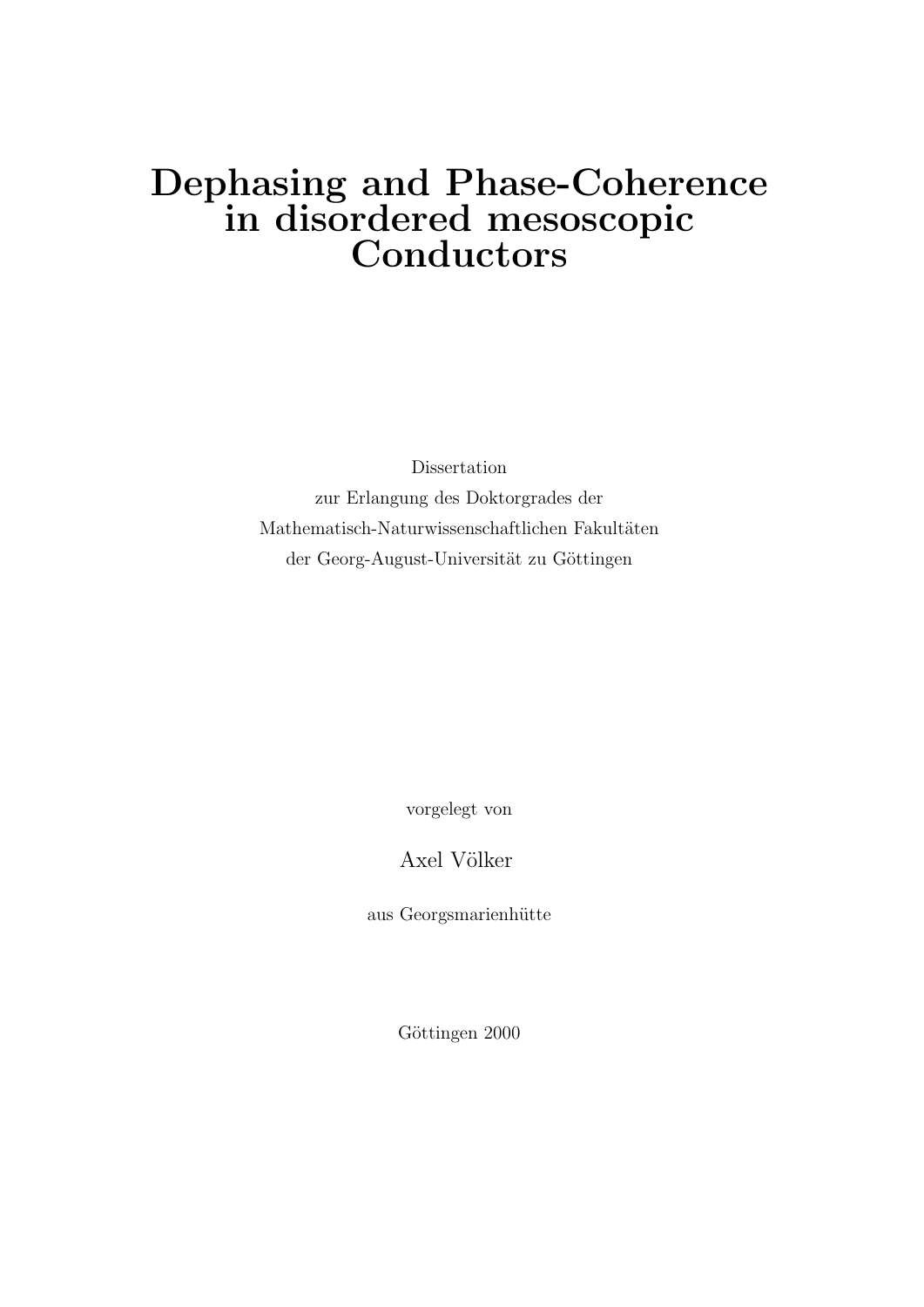D 7 Referent: Prof. Dr. P. Kopietz

Korreferent: Prof. Dr. R. Kree

Tag der mündlichen Prüfung: 27. April 2000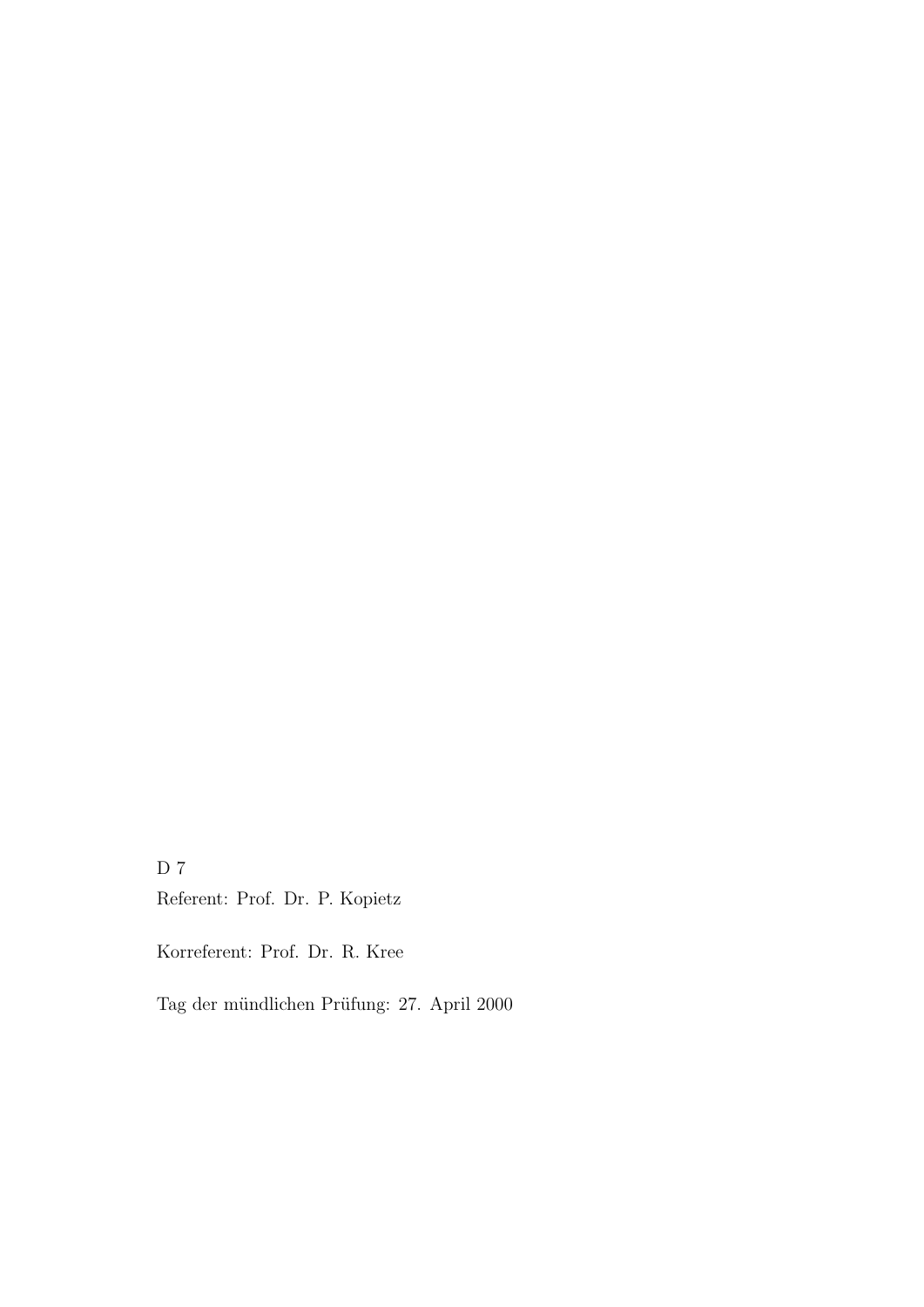## Danksagung

Ich danke Peter Kopietz für die Anregung zu dieser Arbeit sowie deren sehr engagierte Betreuung. Die enge Zusammenarbeit mit ihm sowie seine unkomplizierte und motivierende Art haben für ein stets hervorragendes Arbeitsklima gesorgt. Besonders bedanken möchte ich mich für die Ermöglichung der Gastaufenthaltes an der University of California Los Angeles. Herrn Prof. Dr. K. Schönhammer danke ich für Diskussionen und Anregungen, sowie Herrn Prof. Dr. R. Kree für die Ubernahme des Korreferats. Jürgen Holm danke ich für geduldige Hilfe bei allen Problemen mit der Rechenanlage und seine hervorragende "Master-Slave Implementation für PVM". Finanziell wurde diese Arbeit durch den Sonderforschungsbereich 345 'Festkörper weit weg vom Gleichgewicht' unterstützt.

In besonders angenehmer Erinnerung wird mir die gemeinsame Büro- und Freizeit mit Christian F. Wöhler bleiben. Zur guten Stimmung am Institut haben auch Sören Addicks, Nias Donlagic, Tom Busche, Lorenz Bartosch, Tobias Stauber, Thomas Ostreich und Volker Meden entscheidend beigetragen. Letzteren beiden danke ich ¨ zudem für viele lehrreiche fachliche Diskussionen. Meinen Freunden in Osnabrück und Göttingen danke ich dafür, daß sie durch die gemeinsame Zeit für den nötigen Ausgleich zur Physik und somit für neue Motivation gesorgt haben. Besondere Dank gilt meinen Eltern Hans und Almut Völker ohne deren Vertrauen und Unterstützung dies Arbeit unmöglich gewesen wäre.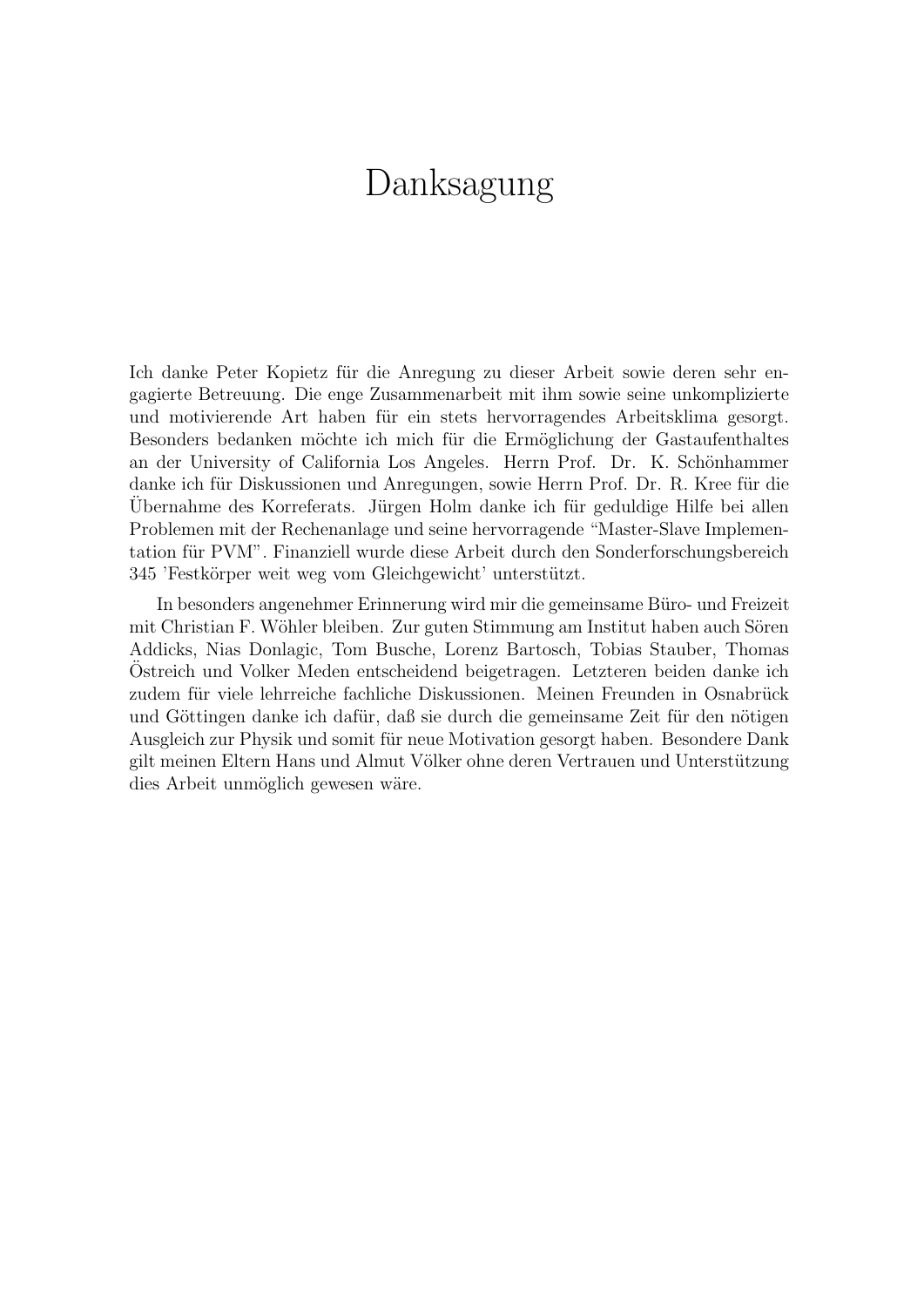# **Contents**

| $\mathbf{1}$   |                                                        | Introduction                                                           |                                                                           | 6  |  |
|----------------|--------------------------------------------------------|------------------------------------------------------------------------|---------------------------------------------------------------------------|----|--|
| $\overline{2}$ | Dephasing in disordered conductors                     |                                                                        |                                                                           |    |  |
|                | 2.1                                                    |                                                                        |                                                                           | 8  |  |
|                | 2.2                                                    |                                                                        | Connection between dephasing and weak localization $\ldots \ldots \ldots$ | 10 |  |
|                | 2.3                                                    |                                                                        | Weak localization in the presence of external dephasing fields $\ldots$ . | 18 |  |
|                | 2.4                                                    |                                                                        | The dephasing time to first order in the screened interaction $\dots$ .   | 27 |  |
| 3              | Eikonal approach to dephasing in disordered conductors |                                                                        |                                                                           |    |  |
|                | 3.1                                                    |                                                                        |                                                                           | 36 |  |
|                | 3.2                                                    |                                                                        | The Cooperon in a fluctuating scalar potential: Eikonal expansion         | 37 |  |
|                | 3.3                                                    | Dephasing due to Nyquist noise in arbitrary dimensions $\ldots \ldots$ |                                                                           |    |  |
|                |                                                        | 3.3.1                                                                  |                                                                           | 44 |  |
|                |                                                        | 3.3.2                                                                  | The dephasing rate in infinite systems $\ldots \ldots \ldots \ldots$      | 46 |  |
|                |                                                        | 3.3.3                                                                  | The dephasing rate in finite systems                                      | 53 |  |
|                |                                                        | 3.3.4                                                                  | How first order perturbation theory is reproduced from the                | 55 |  |
|                | $3.4\,$                                                |                                                                        | Dephasing due to external electric fields                                 | 57 |  |
|                |                                                        | 3.4.1                                                                  |                                                                           | 59 |  |
|                |                                                        | 3.4.2                                                                  | Dephasing due to longitudinal electric fields with finite wave-           | 62 |  |
|                | $3.5\,$                                                |                                                                        | The Diffuson in the presence of Nyquist noise                             | 68 |  |
|                |                                                        | 3.5.1                                                                  |                                                                           | 71 |  |
|                |                                                        | 3.5.2                                                                  |                                                                           | 75 |  |
|                |                                                        |                                                                        |                                                                           |    |  |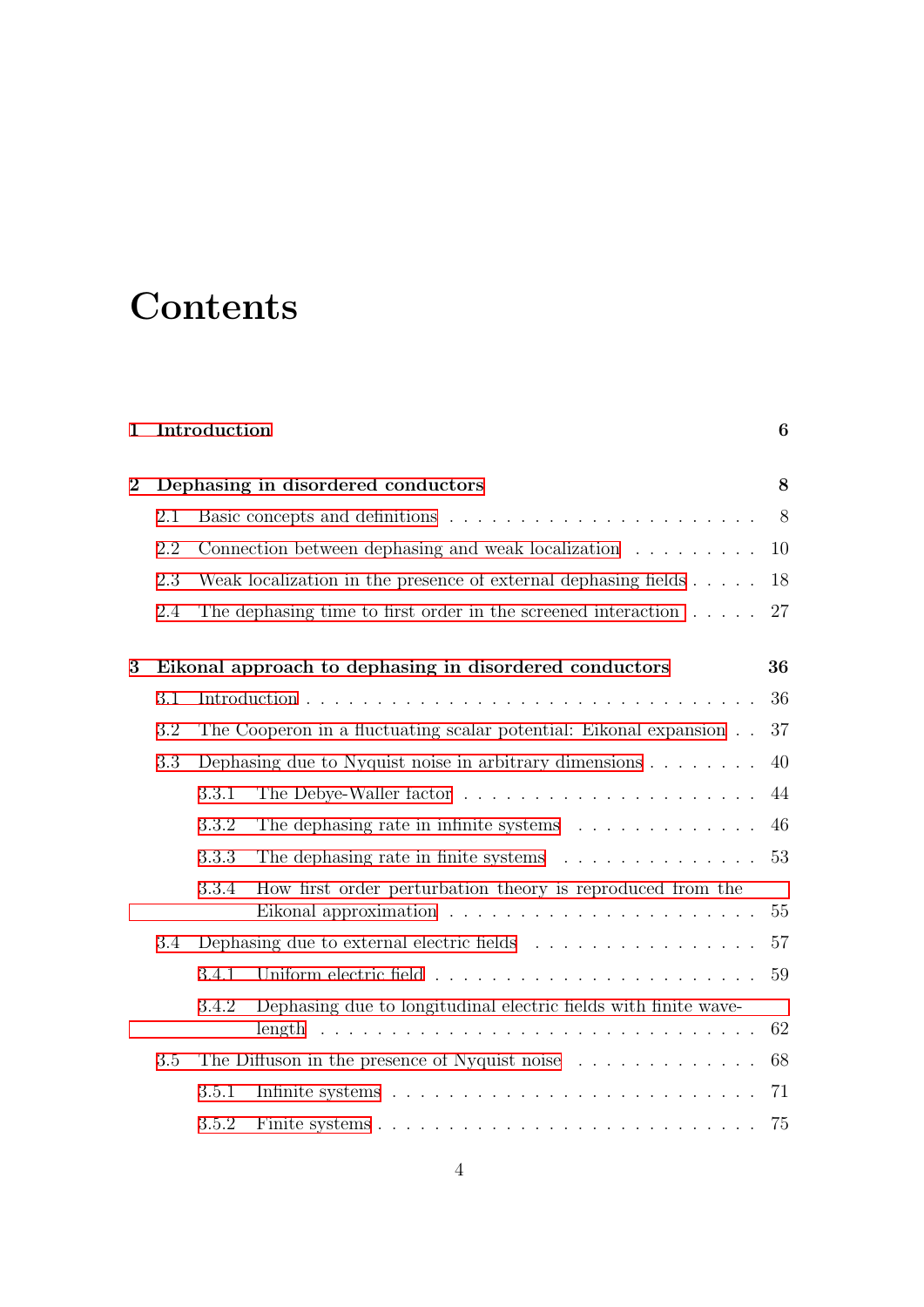| $\overline{4}$ | Non-linear response in mesoscopic metal rings                    |                                                                                       |    |  |  |  |
|----------------|------------------------------------------------------------------|---------------------------------------------------------------------------------------|----|--|--|--|
|                | 4.1                                                              |                                                                                       | 77 |  |  |  |
|                | 4.2                                                              | The quadratic response function: What is wrong with the Green's                       |    |  |  |  |
|                |                                                                  |                                                                                       |    |  |  |  |
|                | 4.3                                                              |                                                                                       |    |  |  |  |
|                |                                                                  | Comparison with sudden switching on $\dots \dots \dots \dots$<br>4.3.1                | 87 |  |  |  |
|                | 4.4                                                              |                                                                                       | 89 |  |  |  |
|                |                                                                  | The static limit of the response function $\dots \dots \dots \dots$<br>4.4.1          | 94 |  |  |  |
|                |                                                                  | The response function for finite frequencies $\varepsilon > 0$<br>4.4.2               | 98 |  |  |  |
|                |                                                                  | Influence of the boundary conditions in transverse directions . 102<br>4.4.3          |    |  |  |  |
|                |                                                                  | 4.4.4<br>The linear in time contribution to the current $\dots \dots \dots \dots 105$ |    |  |  |  |
|                | 4.5                                                              |                                                                                       |    |  |  |  |
| $\bf{5}$       | Persistent currents and electron-electron interactions<br>110    |                                                                                       |    |  |  |  |
|                | 5.1                                                              |                                                                                       |    |  |  |  |
|                | 5.2                                                              | First order RPA corrections to the persistent current $\dots \dots \dots 112$         |    |  |  |  |
|                | 5.3                                                              | The long wave-length contribution to the Fock current $\dots \dots \dots 115$         |    |  |  |  |
| 6              |                                                                  | 121<br>Summary                                                                        |    |  |  |  |
| ${\bf A}$      | How higher order response functions can be calculated within the |                                                                                       |    |  |  |  |
|                | Matsubara technique                                              |                                                                                       |    |  |  |  |
|                |                                                                  |                                                                                       |    |  |  |  |
|                | A.2                                                              |                                                                                       |    |  |  |  |
|                |                                                                  | <b>B</b> Fluctuation-dissipation theorem<br>131                                       |    |  |  |  |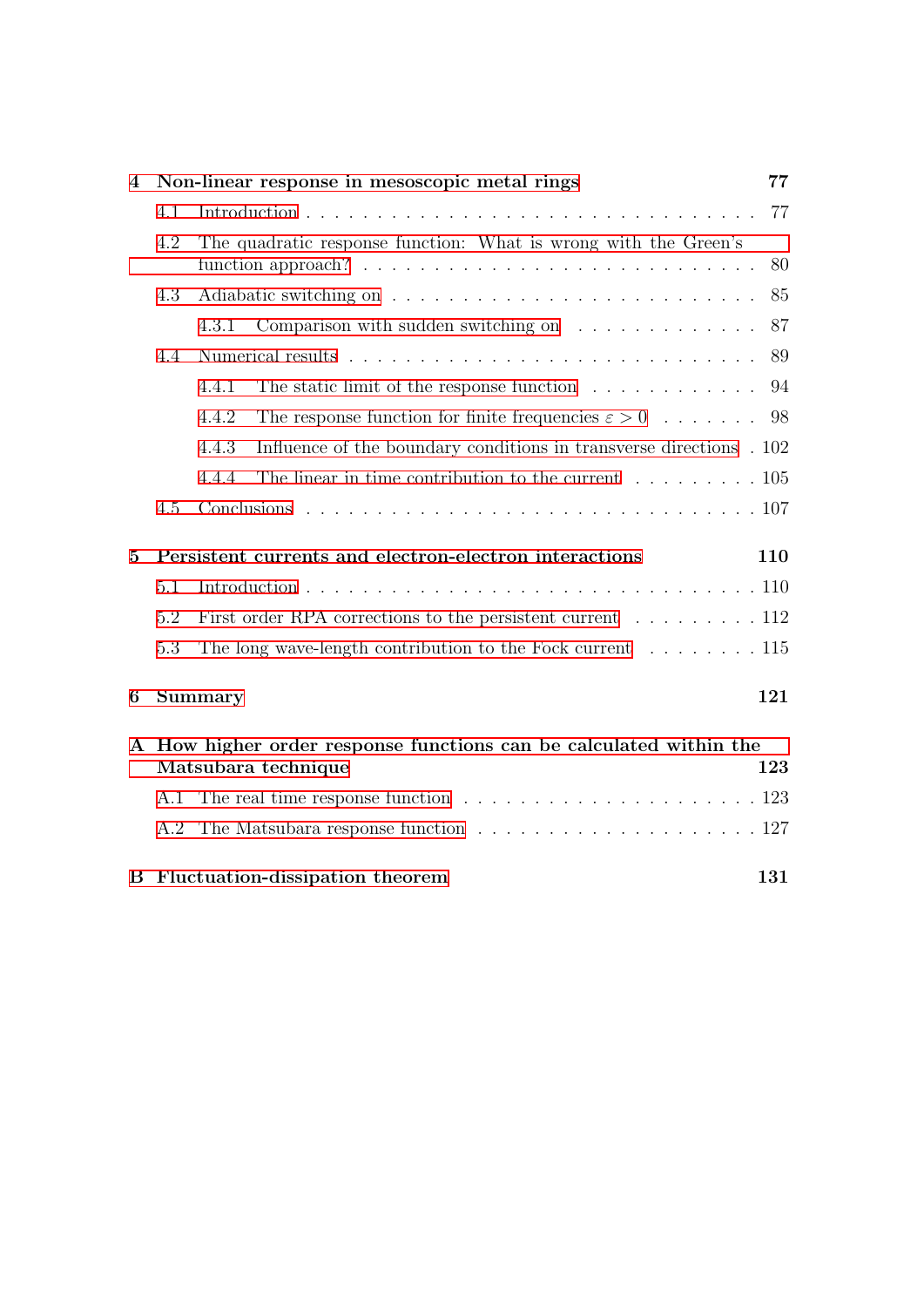# <span id="page-5-0"></span>Chapter 1 Introduction

Due to the technical progress in low temperature and nano-scale physics there is by now a large number of experiments which clearly reveal quantum mechanical interference effects in the electronic properties of metals and semiconductors. Weak localization, persistent currents, and universal conductance fluctuations are well known examples where the quantum nature of the electrons becomes important for their dynamics even in samples that are many orders of magnitude lager than atomic scales. At higher temperatures such systems can usually be described by the semiclassical Drude-Sommerfeld picture which only treats the electrons statistics quantum mechanical but assumes a classical motion. Since at lower temperatures the above mentioned effects occur as corrections to the classical results, there must be some temperature dependent parameter that measures the importance of interference effects in solid state physics. For this purpose the phase-coherence length  $L_{\varphi}$  is introduced. In a phenomenological picture  $L_{\varphi}$  is interpreted as the distance an electron typically moves, before all information about its initial phase is lost. Closely related to  $L_{\varphi}$  is the phase coherence time  $\tau_{\varphi}$  which is just the average time an electron needs to travel the distance  $L_{\varphi}$ . The length scale  $L_{\varphi}$  defines a new class of physical systems, so called mesoscopic systems. 'Mesoscopic' denotes an intermediate size which is much lager than atomic dimensions but smaller than 'macroscopic'. Such a sample is large enough to be described by the statistical concepts of condensed matter physics, but its typical extension L is smaller than  $L_{\varphi}$ . Electrons can propagate coherently through the entire probe and thus become sensitive to the geometry of the sample and the precise distribution of impurities. E.g. the persistent current in mesoscopic metal rings manifests the strong dependence on boundary conditions while universal conductance fluctuations demonstrate the sensitivity to the disorder configuration. Whether a system is mesoscopic or not strongly depends, like  $L_{\varphi}$  itself, on the temperature. In metals one experimentally finds phase coherence lengths of up to  $L_{\varphi} \sim 10 \mu m$  at temperatures  $T \approx 10 mK$ . Due to the efforts to continuously decrease the size of semiconductor devices in computer technology, mesoscopic physics becomes of increasing practical importance.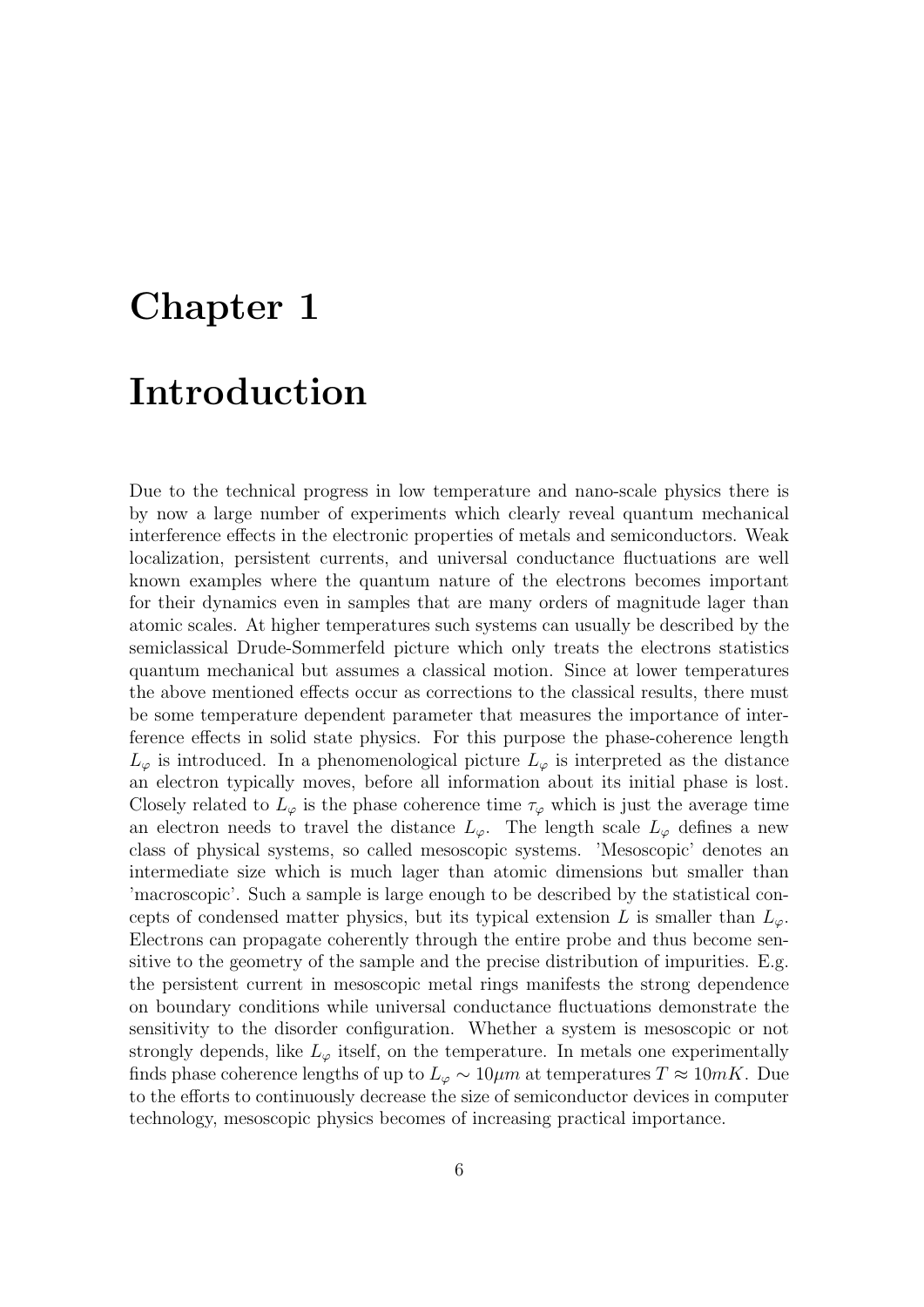This work is organized as follows: Chapter [2](#page-7-0) gives an introduction to the basic concepts of dephasing in disordered metallic systems. The close connection between  $\tau_{\varphi}$  and the weak localization correction to the conductivity is outlined and the theoretical tools to derive the dephasing time are provided. To emphasize the difficulties which arise in a perturbative calculation of  $\tau_{\varphi}$ , some well known results of first order perturbation theory in the screened electron-electron interaction are rederived.

In chapter [3](#page-35-0) a novel approach to calculate the dephasing time in disordered conductors is presented. The applied method has, compared to earlier calculations, the advantage that it does not require to introduce any cutoffs and is thus free of ambiguities. It is applied to study the influence of electron-electron interactions in a semiclassical limit as well as dephasing due to external fields. For the first case a single formula is given that allows to calculate the frequency as well as the temperature dependence of  $\tau_{\varphi}$  for macroscopic and mesoscopic systems in arbitrary dimensions. Regarding external fields, the influence of a finite wave-length  $q_0$  is investigated and a new effect is found. The finding is in agreement with so far unexplained experimental data. Last but not least the Diffuson propagator is examined in the presence of dephasing fields. Chapter [3](#page-35-0) is an extension of the work published in Ref.[[1](#page-133-0)] and includes details of the calculations as well as previously unpublished results.

The first part of chapter [4](#page-76-0) is a detailed version of Ref. [\[2](#page-133-1)] while in the second part new numerical results are presented. This chapter is devoted to non-equilibrium effects in mesoscopic metal rings. The response to a time dependent external field is explicitly studied and consequences of the discrete energy spectrum in finite systems are discussed. It is shown, that the standard Green's function approach can not be applied in this case. All findings were extensively tested numerically for a tightbinding model. Also the influence of the underlying statistical ensemble (canonical or grand canonical), which is known to be important in equilibrium, is investigated.

Since there is a close relation between non-linear response and electron-electron interactions, the latter are reconsidered in chapter [5](#page-109-0). The experimentally observed persistent current is still not satisfactory understood. A common believe is, that the Coulomb interaction of the electrons is responsible for the discrepancy between theory and experiment. Theoretical attempts to include this effects to first order in the screened interaction could yet not solve this problem. Furthermore there was still one regime which had not been investigated previously since it is difficult to access within the standard diagrammatic approach. This is the long wave-length Fock contribution to the current. A simple way to circumvent the apparent difficulties is presented and this gap can be closed. In compact form the findings of chapter [5](#page-109-0) have been published in Ref. [\[3](#page-133-2)].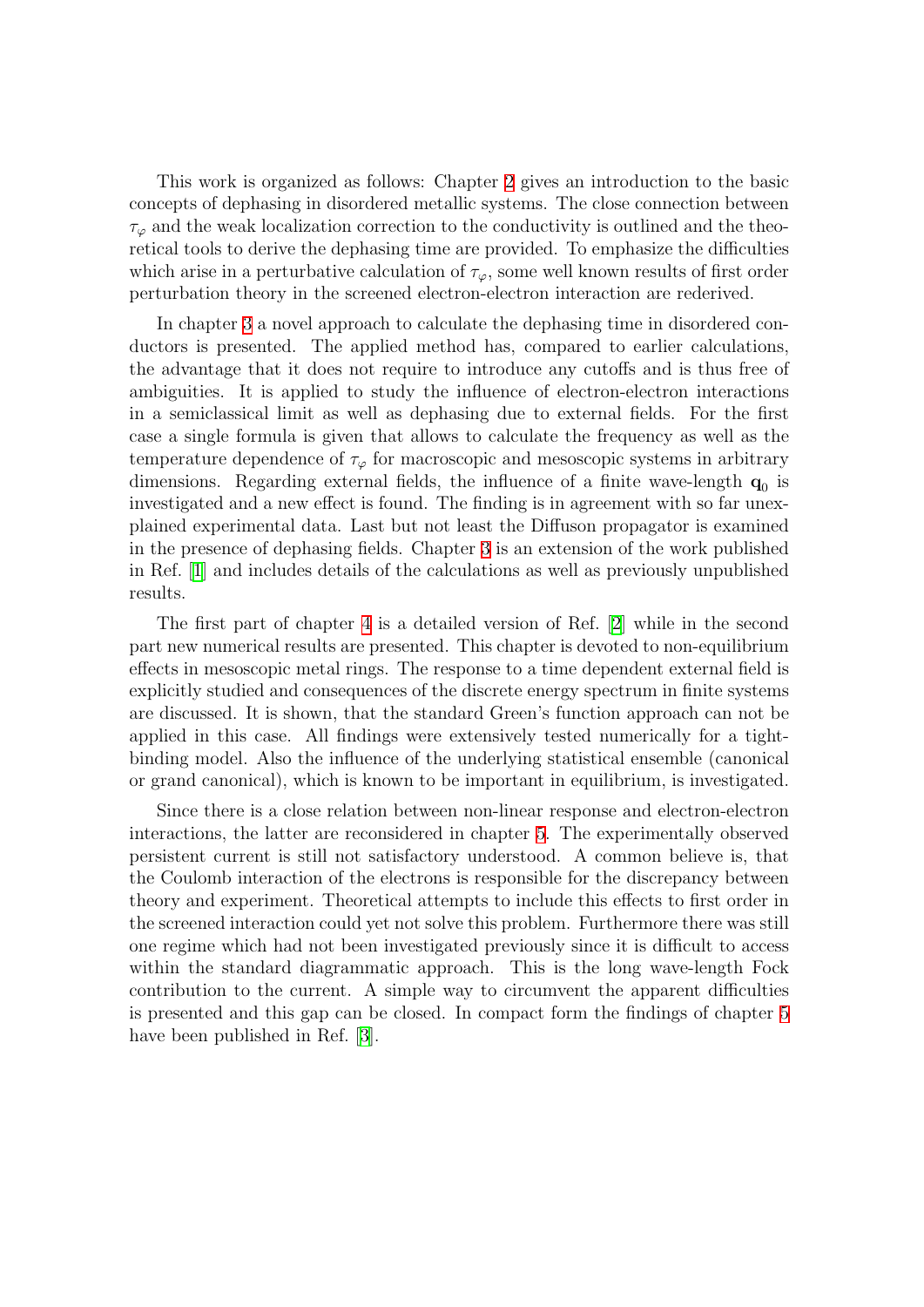## <span id="page-7-0"></span>Chapter 2

# Dephasing in disordered conductors

#### <span id="page-7-1"></span>2.1 Basic concepts and definitions

There are by now many review articles and books giving extensive introductions to the fundamental concept of phase-coherence and dephasing in many-particle systems [[4](#page-133-3),[5,](#page-133-4)[7](#page-133-5),[6](#page-133-6)]. Therefore here only a brief summary will be given. Throughout this work the Planck constant  $\hbar$  and the Boltzmann constant  $k_B$  are set equal to unity;  $\hbar = 1$ ,  $k_B = 1$ . In the following, the dimension d will always be the effective dimension regarding diffusion. Two cases must be distinguished: True d-dimensional samples characterized by the d-dimensional density of states  $\nu_d$  and a volume  $\mathcal{V} = L^d$ , and quasi d-dimensional systems, where the density of states is still the three dimensional one. In the latter case the volume is assumed to be of the form  $\mathcal{V} = L^d a^{3-d}$  with L much longer than the mean free path  $l$ , while  $a$  is of the order of  $l$ . Diffusion can only take place on distances much longer than  $l$  and thus the probe is  $d$ -dimensional from the diffusive point of view. Unless explicitly stated differently, all following calculations are valid for true as well as for quasi d-dimensional systems, if in the latter case the convention  $\nu_d = \nu_3 a^{3-d}$  is used. The average level spacing at the Fermi energy is connected to the d-dimensional density of states via  $\Delta = 1/(\nu_d L^d)$ .

The phase-coherence length is introduced in a quasiparticle picture and describes the average distance an electron travels before all information about its initial phase is lost[[5](#page-133-4), [8,](#page-133-7) [9\]](#page-133-8). A pedagogical review about dephasing and quantum transport in disordered systems has recently been given by Zwerger [\[4](#page-133-3)]. The investigated systems are disordered metals where  $l$  is much longer than the Fermi wave-length. Expressed through the Fermi momentum  $k_F$  this means  $k_F l \gg 1$ . Such samples are usually well described by the semiclassical Drude-Sommerfeld model[[4,](#page-133-3) [10](#page-133-9)] where it is assumed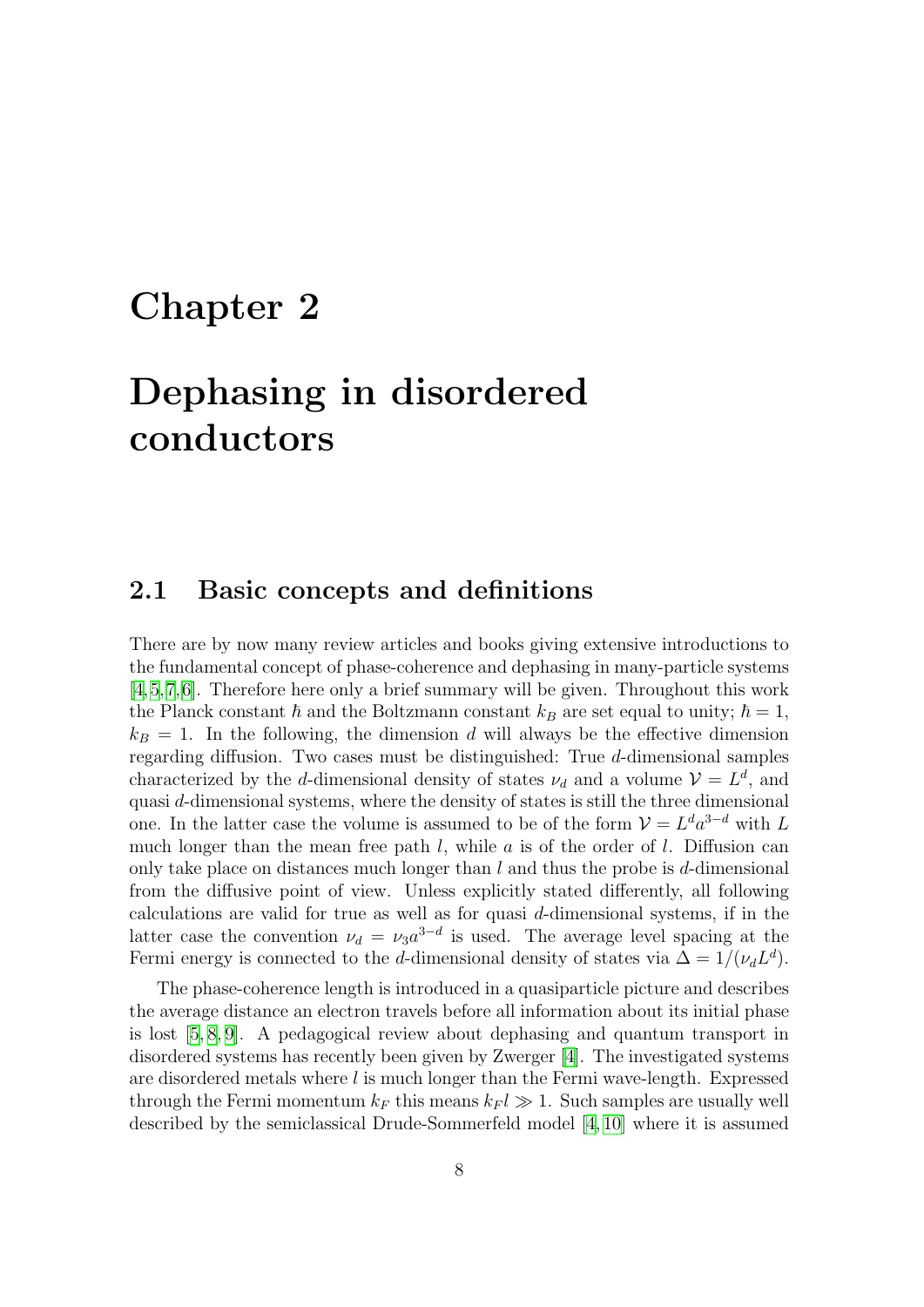that the electrons move classically between instantaneous collisions. Following Zwerger the probability amplitude for an electron to propagate from a point  $\mathbf r$  to  $\mathbf r'$  at fixed energy  $\varepsilon$  is in the semiclassical limit given by

$$
K(\mathbf{r} \to \mathbf{r}', \varepsilon) \approx \sum_{\alpha} A_{\alpha} e^{iS_{\alpha}} . \tag{2.1}
$$

The sum extends over all classical paths  $\alpha$  with the corresponding classical actions  $S_{\alpha}$ . Gaussian fluctuations around the trajectories  $\alpha$  are integrated out, leading to the prefactors  $A_{\alpha}$ . The probability for an electron to propagate from **r** to **r**' is given by the absolute square of  $K$ . Thus the probability for a particle to return to its starting point is

$$
|K(\mathbf{r} \to \mathbf{r}, \varepsilon)|^2 \approx \sum_{\alpha, \beta} A_{\alpha} A_{\beta}^* e^{iS_{\alpha} - iS_{\beta}} , \qquad (2.2)
$$

and the sum now runs over all closed trajectories. Obviously for  $\alpha = \beta$  the phase factors cancel. The system is said to be invariant under 'time-reversal', if a sudden reversion of the electrons momentum would cause the particle to traverses backwards along the trajectory it came from. E.g. in the presence of an external magnetic field this is not the case. Now if time-reversal symmetry is given, there is another contribution with zero phase-difference, namely if the trajectory  $\beta$  is the time-reversed of  $\alpha$ , i.e.  $\beta$  is just  $\alpha$  traversed in opposite direction. This will be denoted by  $\beta = \tilde{\alpha}$ . Since the phase-difference between two different paths  $\alpha$  and  $\beta$  will generally be large, the sum over different trajectories will average out. Only the two classes of trajectories with equal phases, i.e.  $\alpha = \beta$  and  $\beta = \tilde{\alpha}$  will yield non-vanishing contributions after summing over all possible classical paths. In a purely classical description the term with  $\beta = \tilde{\alpha}$  would be absent and thus the quantum mechanical return probability is twice the classical probability. In any realistic many particle system there will be processes which destroy the time-reversal invariance. Inelastic electron-electron or electron-phonon scattering and interactions with external electromagnetic fields are the most important examples. These effects suppress the coherence between closed trajectories  $\alpha$  and their time-reversed counterpart  $\tilde{\alpha}$ . This suppression will increase with increasing circumference  $L_{\alpha}$  of  $\alpha$ . At a certain value of  $L_{\alpha}$ , there will be no more interference between  $\alpha$  and  $\tilde{\alpha}$  and this value is called the phase-coherence length  $L_{\varphi}$  of the system. One may alternatively think of a ring-geometry and define  $L_{\varphi}$  as the maximum circumference of the ring, for which quantum effects due to the coherent propagation of the electrons around the ring can be observed. The phase coherence time is correspondingly defined as the typical time the particle needs to travel the distance  $L_{\varphi}$ . In strongly disordered systems the particles motion is diffusive and  $\tau_{\varphi}$  is connected to  $L_{\varphi}$  via

$$
\frac{1}{\tau_{\varphi}} = \frac{D}{L_{\varphi}^2} \,. \tag{2.3}
$$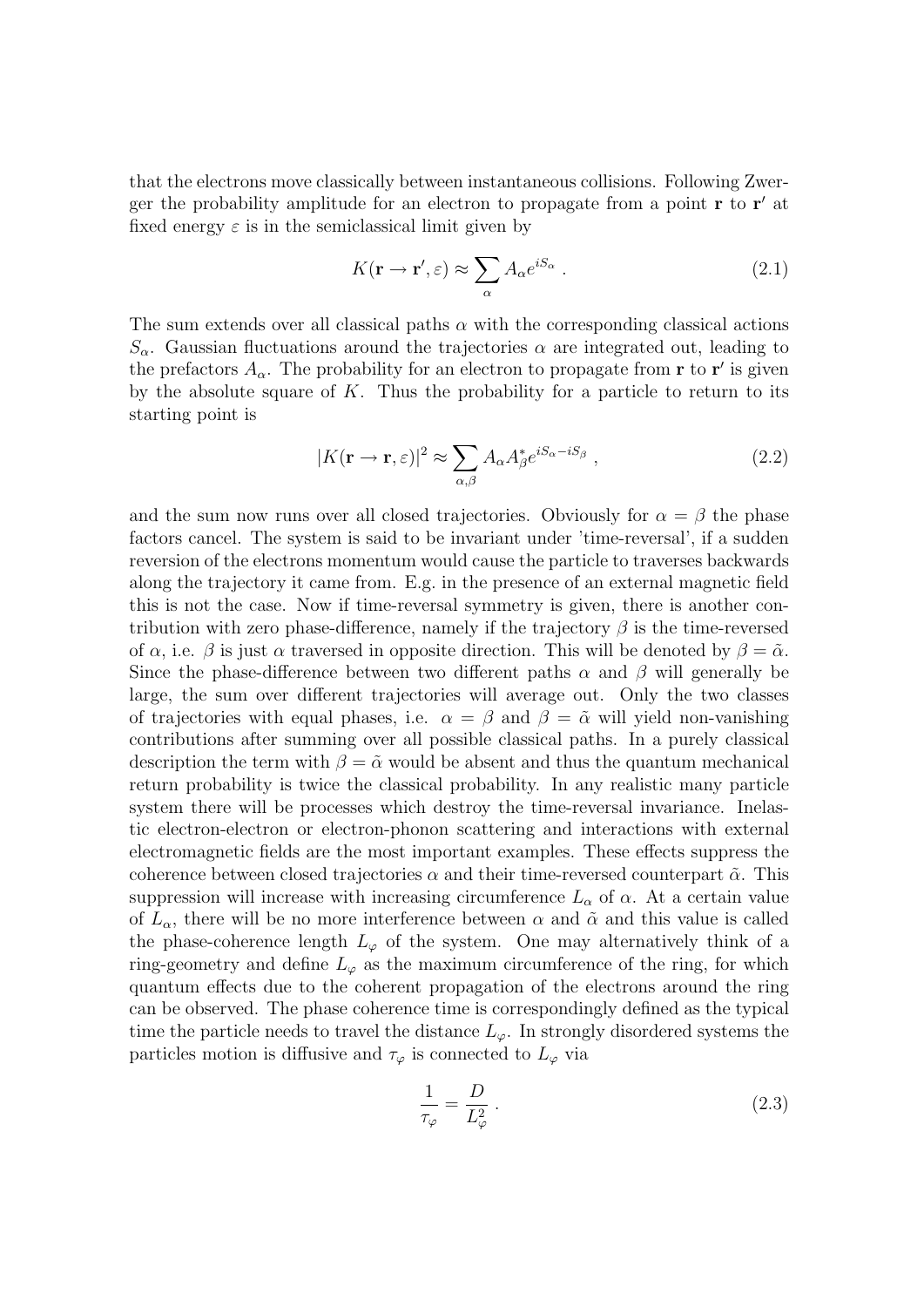Here  $D = v_F^2 \tau_{el}/d$  is the classical diffusion coefficient in d dimensions for systems with Fermi-velocity  $v_F$  and elastic mean free time of flight  $\tau_{el}$ . From the fact that also elastic interactions, e.g. with magnetic fields, can affect the phase coherence time it is clear, that  $1/\tau_{\varphi}$  is not the same as the inelastic quasiparticle level-broadening  $\gamma_{qp}$ . At low temperatures  $\gamma_{qp}$  is governed by the inelastic electron-electron scattering rate  $1/\tau_{ee}$ . If the elastic and inelastic mechanisms are independent,  $1/\tau_{\varphi}$  is just the sum of both relaxation rates,  $1/\tau_{\varphi} = \gamma_{qp} + \gamma_{deph}$ , where  $\gamma_{deph}$  contains all elastic dephasing contributions.

The phase coherence length allows a new distinction of solid state samples. In macroscopic systems  $L_{\varphi}$  is much smaller than the extension of the probe in any direction. Such systems are insensitive to changes in the boundary conditions. In contrast, so called mesoscopic systems are characterized by the condition that their typical extension L is smaller than  $L_{\varphi}$ . In such probes coherence effects on the electronic transport in metals become extremely important. The probably most natural systems for studying such quantum effects are thin, quasi one-dimensional rings with circumference  $L < L_{\varphi}$  which are pierced by a Aharonov-Bohm flux  $\Phi$ . By now there are lots of experiments and even more theoretical works dealing with such samples. Nevertheless, most of their fundamental features, like e.g. persistent currents, are yet not fully understood. In mesoscopic systems another important energy scale is introduced, the so called Thouless energy  $E_c = D/L^2$ . In units of  $\hbar = 1$  this is the energy scale associated with the average time a particle needs to diffuse through the sample of length  $L$ . The Thouless energy thus gives a measure for the sensitivity to changes in the boundary conditions of the system. In the Aharonov-Bohm ring geometry such changes can be realized through the external flux Φ. The condition  $L_{\varphi} > L$  for the system to be mesoscopic can now be written as  $1/\tau_{\varphi} < E_c$ . Together with the average level-spacing at the Fermi energy,  $\Delta$ , there are thus three energy scales which define a finite system:  $1/\tau_{\varphi}$ ,  $E_c$  and  $\Delta$ . In a diffusive metallic system their values must be much smaller than the elastic momentum relaxation rate  $1/\tau_{el}$  which itself must satisfy  $1/\tau_{el} \ll \varepsilon_F$ , where  $\varepsilon_F$ is the Fermi energy. Two different physical situations have to be distinguished when dealing with mesoscopic systems: First the 'continuous' spectrum case with  $1/\tau_{\varphi} > \Delta$ , where the dephasing rate exceeds the average level spacing, and second the 'discrete' spectrum limit with  $1/\tau_{\varphi} < \Delta$ . It will turn out, that the behavior of the probe can be completely different in either case.

#### <span id="page-9-0"></span>2.2 Connection between dephasing and weak localization

The phase coherence time was introduced in the previous section using a singleor, more generally, quasiparticle picture, which is useful to give a physical intuition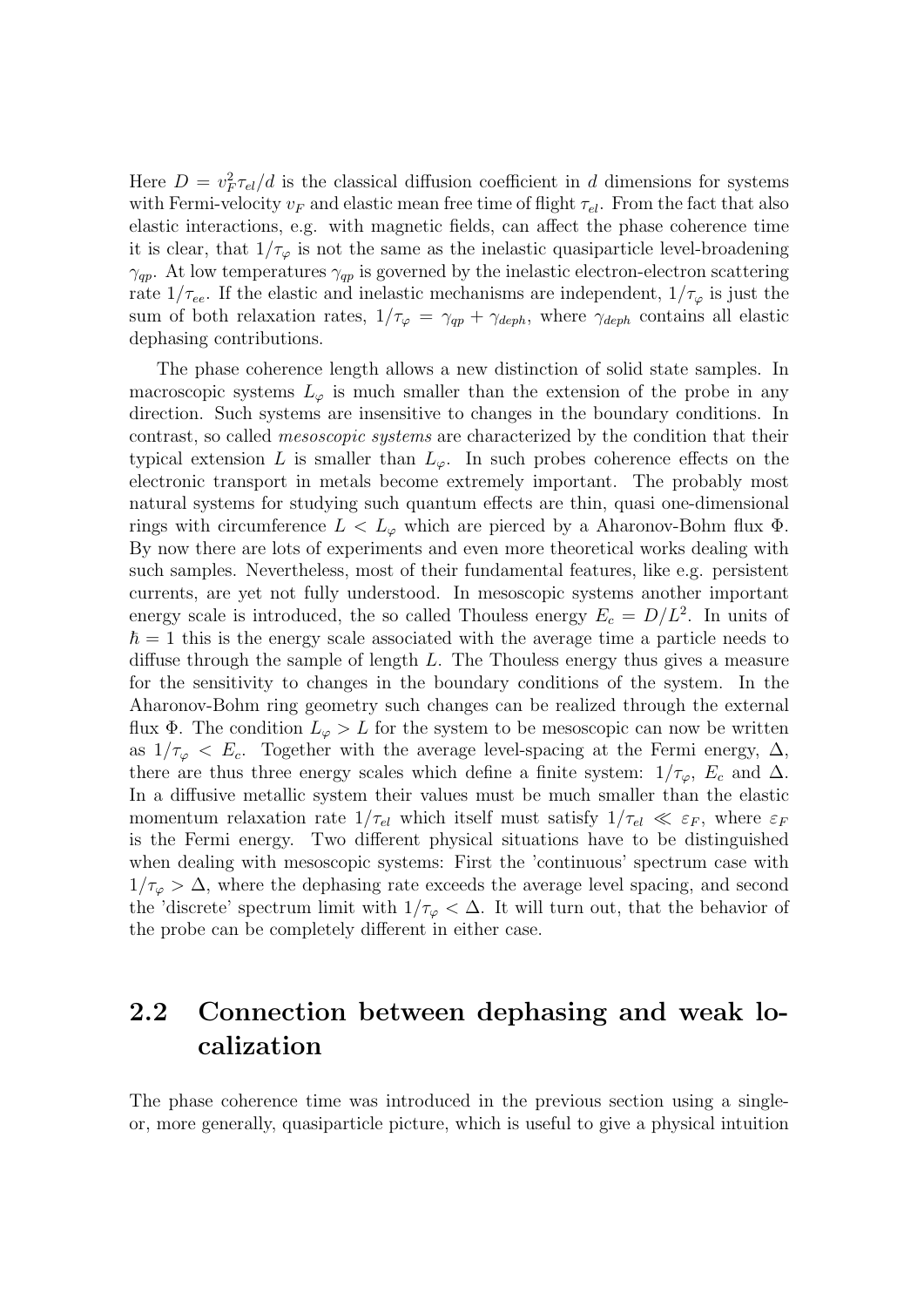for the quantities  $\tau_{\varphi}$  and  $L_{\varphi}$ . In an interacting many-particle system it is however difficult to think of the phase of a single electron as a meaningful object and definitely such a thing can not be measured directly. Therefore one has to look for an observable quantity, which can directly be related to  $\tau_{\varphi}$  in the quasiparticle picture. Such an observable can be found in the theory of weak localization. It was already mentioned that without any dephasing the quantum mechanical return probability is twice as large as the classical one, due to "coherent backscattering". This leads to an enhancement of the resistivity above the classical Drude result and is known as "weak localization". Now all processes that break the time-reversal invariance and therefore lead to a finite dephasing time tend to suppress the return probability and decreases the resistivity towards its classical value. By measuring the weak localization correction to the conductivity one can hence gain information about  $\tau_{\varphi}$ .

To be more specific, consider a system of non-interacting electrons in an transversal external electric driving-field  $\mathbf{E}_{dri}$  which is derived from a vector-potential  $\mathbf{A}_{dri}$ as

<span id="page-10-0"></span>
$$
\mathbf{E}_{dri}(\mathbf{r},t) = -\frac{1}{c} \frac{\partial \mathbf{A}_{dri}(\mathbf{r},t)}{\partial t} .
$$
 (2.4)

The corresponding single particle Hamiltonian is

$$
\hat{H}(t) = \sum_{j} \left\{ \frac{1}{2m} [\hat{\mathbf{P}}_j + \frac{e}{c} \mathbf{A}_{dri}(\hat{\mathbf{R}}_j, t)]^2 + U(\hat{\mathbf{R}}_j) \right\} \,. \tag{2.5}
$$

Here  $\hat{\mathbf{P}}_j = -i\nabla_{\mathbf{R}_j}$  and  $\hat{\mathbf{R}}_j$  are the canonical momentum operator and the position operator of the j-th particle. The sum in  $Eq.(2.5)$  $Eq.(2.5)$  extends over all electrons in the system.  $U(\hat{\mathbf{R}}_j)$  is the static disorder potential,  $-e$  the electron charge, m its mass and  $c$  the velocity of light. The standard way to treat disorder is to assume a delta-correlated distribution with zero mean. Denoting averaging over disorder by an over-bar, this means

$$
\overline{U(\mathbf{r})} = 0 \qquad ; \qquad \overline{U(\mathbf{r})U(\mathbf{r}')} = \tilde{\gamma}\mathcal{V}\delta(\mathbf{r} - \mathbf{r}'). \tag{2.6}
$$

V is the volume of the system and the factor  $\tilde{\gamma}$  can in first order Born-approximation be related to the average level-spacing at the Fermi energy and the elastic mean free timeof flight  $[11, 28]$  $[11, 28]$  $[11, 28]$  $[11, 28]$ :

$$
\tilde{\gamma} = \frac{\Delta}{2\pi\tau_{el}}\,. \tag{2.7}
$$

The Hamiltonian can be rewritten as the sum of a time-independent contribution  $\hat{H}_0$  and a time-dependent perturbation  $\hat{H}_1(t)$ , i.e.  $\hat{H}(t) = \hat{H}_0 + \hat{H}_1(t)$  with

$$
\hat{H}_0 = \sum_j \left\{ \frac{\hat{\mathbf{P}}_j^2}{2m} + U(\hat{\mathbf{R}}_j) \right\},\tag{2.8}
$$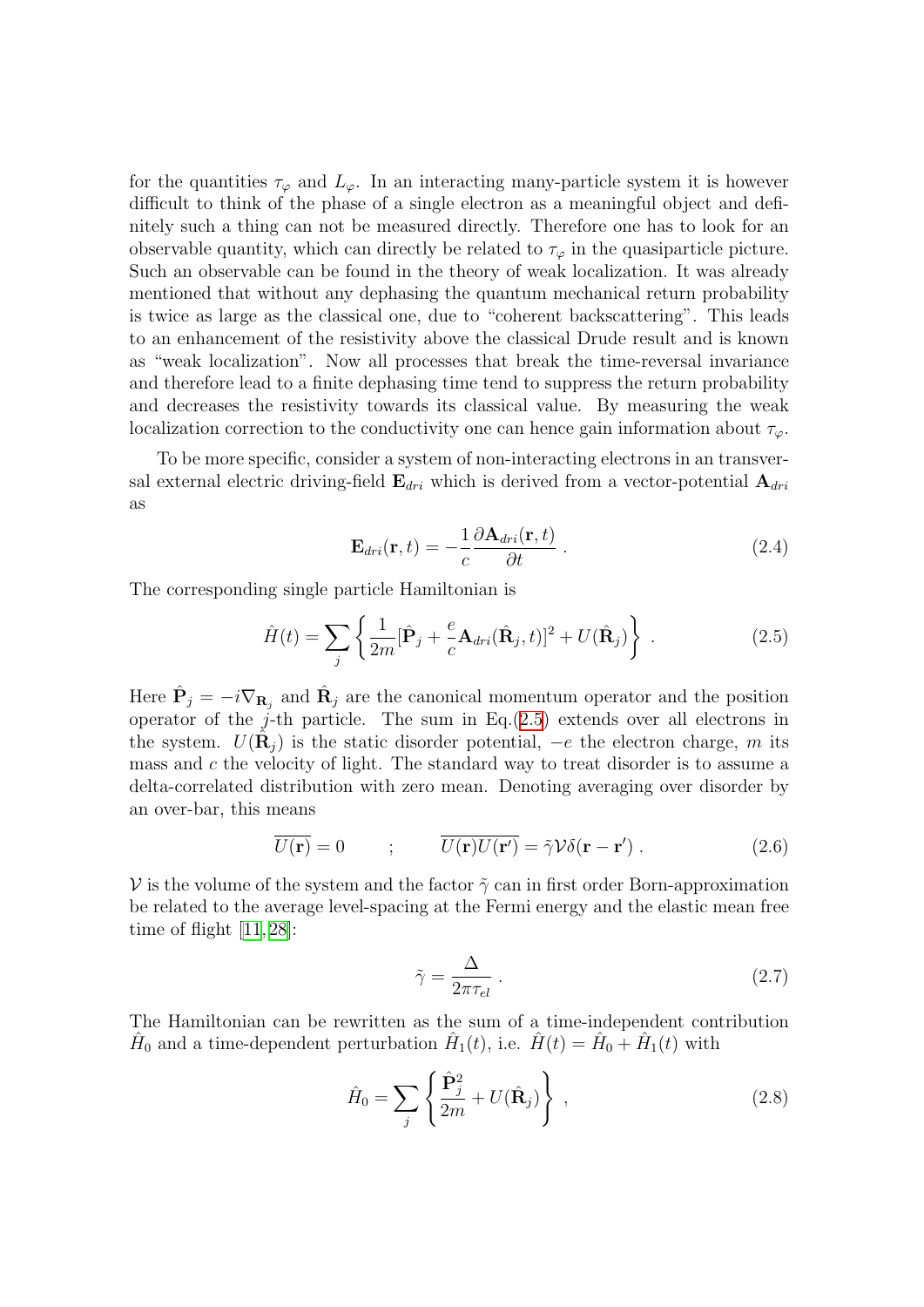$$
\hat{H}_1(t) = \frac{e}{2mc} \sum_j [\hat{\mathbf{P}}_j \mathbf{A}_{dri}(\hat{\mathbf{R}}_j, t) + \mathbf{A}_{dri}(\hat{\mathbf{R}}_j, t)\hat{\mathbf{P}}_j] + \frac{e^2}{2mc^2} \sum_j \mathbf{A}_{dri}^2(\hat{\mathbf{R}}_j, t) .
$$
 (2.9)

In the following it will be more convenient to work in second quantization. The creation- and annihilation operators for a particle in momentum-state q are denoted by  $\hat{\Psi}_{\mathbf{q}}^{\dagger}$  and  $\hat{\Psi}_{\mathbf{q}}$ . Correspondingly  $\hat{\Psi}^{\dagger}(\mathbf{r}) = \frac{1}{\sqrt{2}}$  $\frac{1}{\overline{\mathcal{V}}} \sum_{\mathbf{q}} e^{-i\mathbf{q} \cdot \mathbf{x}} \hat{\Psi}_{\mathbf{q}}^{\dagger}$  and  $\hat{\Psi}(\mathbf{r}) = \frac{1}{\sqrt{2}}$  $\frac{1}{\overline{\mathcal{V}}}\sum_{\mathbf{q}}e^{i\mathbf{q}\cdot\mathbf{x}}\hat{\Psi}_{\mathbf{q}}$ create or annihilate electrons in position-state r. In this representation the above equations read

<span id="page-11-4"></span><span id="page-11-0"></span>
$$
\hat{H}_0 = \sum_{\mathbf{q}} \frac{\mathbf{q}^2}{2m} \hat{\Psi}_{\mathbf{q}}^\dagger \hat{\Psi}_{\mathbf{q}} + \int d\mathbf{r} U(\mathbf{r}) \hat{\Psi}^\dagger(\mathbf{r}) \hat{\Psi}(\mathbf{r}) \tag{2.10}
$$

and

$$
\hat{H}_1(t) = -\frac{1}{c} \int d\mathbf{r} \mathbf{A}_{dri}(\mathbf{r}, t) \hat{\mathbf{j}}_{para}(\mathbf{x}) + \frac{e^2}{2mc^2} \int d\mathbf{r} \mathbf{A}_{dri}^2(\mathbf{r}, t) \hat{\Psi}^\dagger(\mathbf{r}) \hat{\Psi}(\mathbf{r}) . \tag{2.11}
$$

In linear order the vector-potential  $A_{dri}$  couples to the paramagnetic current operator

$$
\hat{\mathbf{j}}_{para}(\mathbf{r}) = \frac{(-e)}{2m}[-i\hat{\Psi}^{\dagger}(\mathbf{r})\nabla\hat{\Psi}(\mathbf{r}) + (i\nabla\hat{\Psi}^{\dagger}(\mathbf{r}))\hat{\Psi}(\mathbf{r})].
$$
\n(2.12)

The total current operator is the sum of the paramagnetic and the diamagnetic part,  $\hat{\mathbf{j}}(\mathbf{r},t) = \hat{\mathbf{j}}_{para}(\mathbf{r}) + \hat{\mathbf{j}}_{dia}(\mathbf{r},t)$ , with

<span id="page-11-1"></span>
$$
\hat{\mathbf{j}}_{dia}(\mathbf{r},t) = -\frac{e^2}{mc}\mathbf{A}_{dri}(\mathbf{r},t)\hat{\Psi}^{\dagger}(\mathbf{r})\hat{\Psi}(\mathbf{r})\,. \tag{2.13}
$$

All the above operators are in the Schrödinger representation. The current  $\mathbf{j}(\mathbf{r},t) =$  $\langle \hat{\mathbf{j}}_H(\mathbf{r},t) \rangle$  is just the expectation-value  $\langle \cdots \rangle = (1/Z_0)Sp[\exp(-\beta \hat{H}_0) \cdots]$  of the current-operator in the Heisenberg representation (indicated by  $H$ ) over the initial thermal state of the system. Here the definitions  $\beta := 1/T$  and  $Z_0 = \text{Sp}[\exp(-\beta \hat{H}_0)]$ were introduced. For explicit calculations it is often more convenient to work in the momentum-frequencyrepresentation. From Eqs. $(2.11)$  and  $(2.12)$  $(2.12)$  one gets

$$
\hat{H}_1(t) = \frac{e}{2mc\mathcal{V}} \sum_{\mathbf{q}, \mathbf{q'}} \mathbf{A}_{dri}(\mathbf{q} - \mathbf{q'}, t) \cdot [\mathbf{q} + \mathbf{q'}]\hat{\Psi}_{\mathbf{q}}^{\dagger}\hat{\Psi}_{\mathbf{q'}} + \mathcal{O}(A_{dri}^2) ,
$$
\n(2.14)

<span id="page-11-3"></span>
$$
\mathbf{j}_{para}(\mathbf{Q},t) = -\frac{e}{2m} \sum_{\mathbf{k}} (\mathbf{Q} + 2\mathbf{k}) \langle \hat{\Psi}_{\mathbf{Q}+\mathbf{k}}^{\dagger} \hat{\Psi}_{\mathbf{k}} \rangle . \tag{2.15}
$$

 $\mathbf{A}_{dri}(\mathbf{q},\omega) = \int d\mathbf{r}dte^{-i(\mathbf{q}\cdot\mathbf{r}-\omega t)}\mathbf{A}_{dri}(\mathbf{r},t)$  and  $\mathbf{j}(\mathbf{Q},\omega) = \int d\mathbf{r}dte^{-i(\mathbf{Q}\cdot\mathbf{r}-\omega t)}\mathbf{j}(\mathbf{r},t)$  are the Fourier transforms of the vector potential and current density. The conductivity tensor is defined as

<span id="page-11-2"></span>
$$
j_i(\mathbf{r},t) = \sum_j \int d\mathbf{r}' dt' \sigma_{i,j}(\mathbf{r},\mathbf{r}',t-t') E_{dri,j}(\mathbf{r}',t') . \qquad (2.16)
$$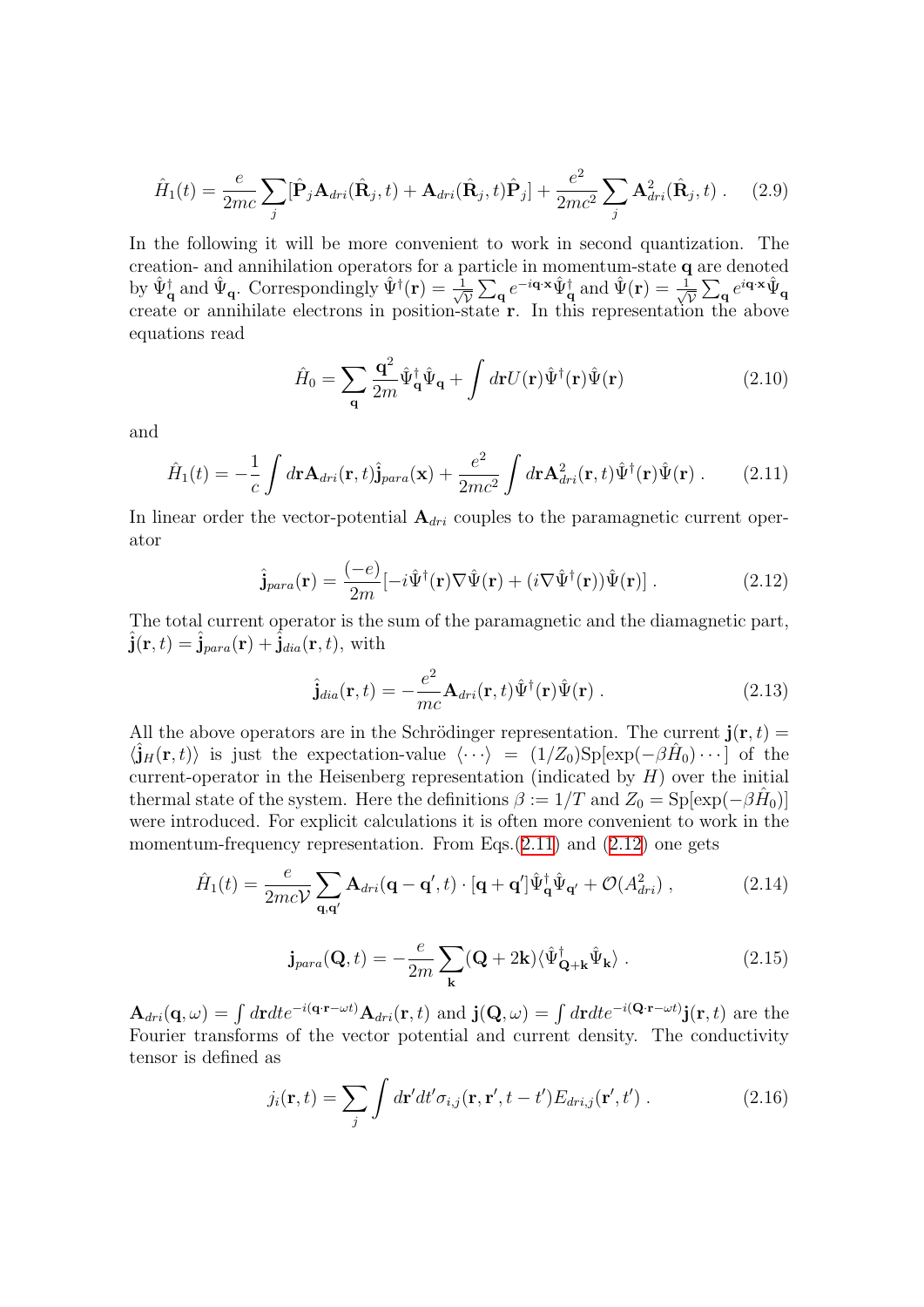Here i and j denote the Cartesian components of the vectors. It is assumed, that after averaging over disorder the system is spatially homogeneous and isotropic so that the conductivity tensor is symmetric and of the form  $\overline{\sigma}_{i,j}(\mathbf{r},\mathbf{r}',t-t')$  $\delta_{i,j}\overline{\sigma}(\mathbf{r}-\mathbf{r}',t-t')$ . Since Eq.[\(2.16\)](#page-11-2) now becomes a convolution, it is convenient to go over to the wave-vector and frequency representation:

$$
\mathbf{j}(\mathbf{Q},\omega) = \overline{\sigma}(\mathbf{Q},\omega) \mathbf{E}_{dri}(\mathbf{Q},\omega) , \qquad (2.17)
$$

with  $\mathbf{E}_{dri}(\mathbf{Q}, \omega) = \frac{i\omega}{c} \mathbf{A}_{dri}(\mathbf{Q}, \omega)$ . To obtain the weak localization correction to the conductivity for the system described by the Hamiltonian [\(2.5\)](#page-10-0) the current j has to be calculated to linear order in the external field  $\mathbf{E}_{dri}$ . This is most conveniently done by using either the Keldysh or the Matsubara technique (see Appendix [A\)](#page-122-0). Here only a spatially constant field with  $\mathbf{Q} = 0$  will be considered and to simplify the notation this variable is suppressed in the following,  $\mathbf{j}(\omega) := \mathbf{j}(\mathbf{Q} = 0, \omega)$ . (Note that  $\mathbf{j}(\omega)$  is  $\mathcal{V} \times$  the spatially averaged current density.) Using the notation of App[.A](#page-122-0), the time dependent perturbation is to first order in  $A_{dri}$  given by

$$
V_{\mathbf{q},\mathbf{q}'}(\omega) = \frac{e}{2mc\mathcal{V}} \mathbf{A}_{dri}(\mathbf{q} - \mathbf{q}',\omega) \cdot [\mathbf{q} + \mathbf{q}'] . \qquad (2.18)
$$

(Compare with Eq.([2.14](#page-11-3))). From the first order contribution

<span id="page-12-0"></span>
$$
\mathbf{j}_{para}(\omega) = -\frac{e}{m} \sum_{\mathbf{k}} \mathbf{k} \ g^{(1)}(\omega) \ , \tag{2.19}
$$

with  $g^{(1)}(\omega)$  given in Eq.[\(A.15\)](#page-125-0) one obtains

$$
\mathbf{j}_{para}(\omega) = -\frac{e^2}{2m^2 \mathcal{V}c} \sum_{\mathbf{k}} \mathbf{k} \frac{1}{2i} \sum_{\mathbf{q}, \mathbf{q}'} (\mathbf{A}_{dri}(\mathbf{q}' - \mathbf{q}, \omega) \cdot [\mathbf{q} + \mathbf{q}']) \times
$$

$$
\int_{-\infty}^{\infty} \frac{d\varepsilon}{2\pi} \text{Sp}[\underline{\sigma}_1 \underline{G}_{\mathbf{k}, \mathbf{q}}^0(\varepsilon + \omega) \underline{G}_{\mathbf{q}', \mathbf{k}}^0(\varepsilon)]. \tag{2.20}
$$

To obtain the average conductivity Eq.([2.20\)](#page-12-0) has to be averaged over disorder. This procedure restores translational invariance, so that after averaging only terms with  $\mathbf{q} = \mathbf{q}'$  survive. Expressing the vector potential through the electric field yields the following equation for the paramagnetic part of the conductivity tensor:

$$
(\overline{\sigma}_{para})_{i,j}(\omega) = \frac{e^2}{2\omega m^2 \mathcal{V}} \sum_{\mathbf{k},\mathbf{q}} k_i q_j \int_{-\infty}^{\infty} \frac{d\varepsilon}{2\pi} \text{Sp}[\underline{\sigma}_1 \overline{\underline{G}_{\mathbf{k},\mathbf{q}}^0(\varepsilon + \omega) \underline{G}_{\mathbf{q},\mathbf{k}}^0(\varepsilon)}] \,. \tag{2.21}
$$

Using  $\overline{\sigma}_{i,j}(\omega) = \delta_{i,j} \overline{\sigma}(\omega)$  one can express  $\overline{\sigma}(\omega)$  as  $\overline{\sigma}(\omega) = 1/d \sum_{i=1}^d \overline{\sigma}_{ii}$  and thus

$$
\overline{\sigma}_{para}(\omega) = \frac{e^2}{2\omega dm^2 \mathcal{V}} \sum_{\mathbf{k}, \mathbf{q}} \mathbf{k} \cdot \mathbf{q} \int_{-\infty}^{\infty} \frac{d\varepsilon}{2\pi} \text{Sp}[\underline{\sigma}_1 \overline{\underline{G}_{\mathbf{k}, \mathbf{q}}^0(\varepsilon + \omega) \underline{G}_{\mathbf{q}, \mathbf{k}}^0(\varepsilon)}] . \tag{2.22}
$$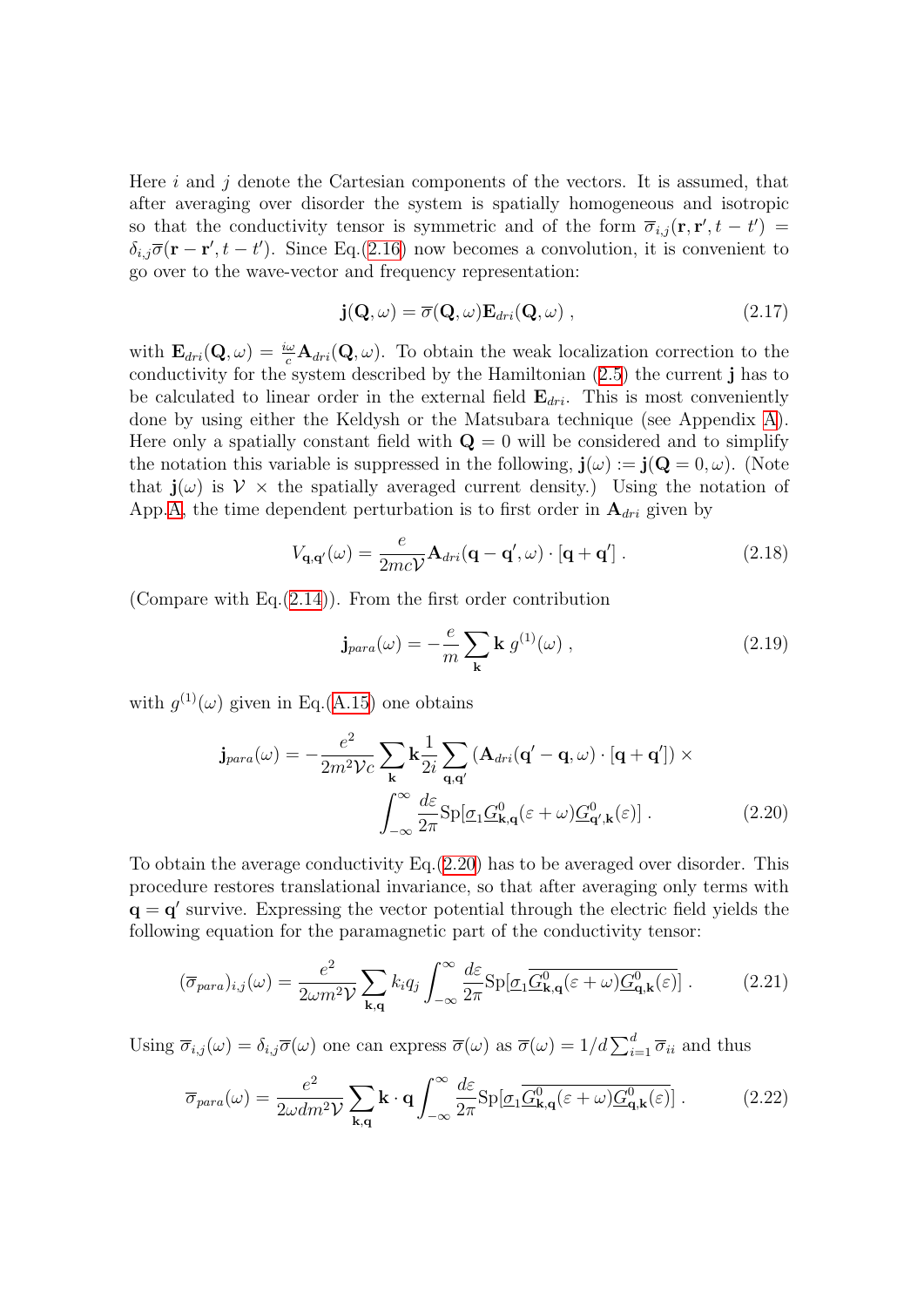Now evaluating the trace making use of  $Eq.(A.10)$  $Eq.(A.10)$  $Eq.(A.10)$  and adding the diamagnetic contribution finally yields

<span id="page-13-0"></span>
$$
\overline{\sigma}(\omega) = \frac{e^2}{2\omega dm^2 \mathcal{V}} \sum_{\mathbf{k}, \mathbf{q}} \mathbf{k} \cdot \mathbf{q} \int_{-\infty}^{\infty} \frac{d\varepsilon}{2\pi} \left\{ h(\varepsilon) \overline{\mathcal{G}_{\mathbf{k}, \mathbf{q}}^{0, R}(\omega + \varepsilon)} [\mathcal{G}_{\mathbf{q}, \mathbf{k}}^{0, R}(\varepsilon) - \mathcal{G}_{\mathbf{q}, \mathbf{k}}^{0, A}(\varepsilon)] \right\}
$$

$$
+ h(\omega + \varepsilon) \overline{[\mathcal{G}_{\mathbf{k}, \mathbf{q}}^{0, R}(\omega + \varepsilon) - \mathcal{G}_{\mathbf{k}, \mathbf{q}}^{0, A}(\omega + \varepsilon)] \mathcal{G}_{\mathbf{q}, \mathbf{k}}^{0, A}(\varepsilon)} - \frac{e^2 n}{i \omega m} \,. \tag{2.23}
$$

Here  $n = \langle \hat{\Psi}^{\dagger}({\bf r}) \hat{\Psi}({\bf r}) \rangle = N/V$  is the average particle density. The notation is chosen as in Appendix [A,](#page-122-0) i.e.  $h(\varepsilon) = \tanh(\varepsilon/\beta/2)$ . Disorder averaging is performed using standard diagrammatic perturbation theory [\[11](#page-133-10), [12](#page-133-11)]. The diamagnetic part which diverges as  $1/\omega$  is canceled by the contribution from the  $\mathcal{G}^{0,A}\mathcal{G}^{0,A}$  and  $\mathcal{G}^{0,R}\mathcal{G}^{0,R}$ terms [\[12](#page-133-11)]. Calculating the single-particle Green's function in Born approximation yields [\[11](#page-133-10)]

<span id="page-13-3"></span>
$$
\overline{\mathcal{G}_{\mathbf{k},\mathbf{p}}^{0,R/A}(\omega)} =: \delta_{\mathbf{k},\mathbf{p}} \overline{\mathcal{G}^0}_{\mathbf{k}}^{R/A}(\omega) = \delta_{\mathbf{k},\mathbf{p}} \frac{1}{\omega - \xi_k \pm \frac{i}{2\tau_{el}}},\tag{2.24}
$$

where  $\xi_k = \mathbf{k}^2/2m - \mu$  and  $\mu$  is the chemical potential. Simply factorising the averages in Eq.([2.23\)](#page-13-0) and using the above equation reproduces the well known Drude result for the conductivity[[12\]](#page-133-11). The quantum mechanical weak localization correction arises from correlations between retarded and advanced functions. The reason that there exist a large contribution from such disorder-correlation is of course the possible coherence between a trajectory and its time-reversed counterpart. Diagrammatically this is the famous Cooperon or weak localization (WL) correction to the conductivity shown in Fig.[2.1.](#page-14-0) In  $d \leq 2$  this diagram gives the leading correction to the classical Drude result. It is evaluated using the standard Feynman rules which yield

$$
\overline{\sigma}_{WL}(\omega) = \frac{e^2}{2\omega dm^2 \mathcal{V}} \sum_{\mathbf{k}, \mathbf{q}} \mathbf{k} \cdot \mathbf{q} \int_{-\infty}^{\infty} \frac{d\varepsilon}{2\pi} [h(\omega + \varepsilon) - h(\varepsilon)] \overline{\mathcal{G}^0}_{\mathbf{k}}^R(\omega + \varepsilon) \overline{\mathcal{G}^0}_{\mathbf{q}}^R(\omega + \varepsilon) \times
$$

$$
\overline{\mathcal{G}^0}_{\mathbf{k}}^A(\varepsilon) \overline{\mathcal{G}^0}_{\mathbf{q}}^A(\varepsilon) C_{ni}(\mathbf{k} + \mathbf{q}; \omega) . \tag{2.25}
$$

Since in disordered metals the electron motion is diffusive, the dominant contribution to the conductivity comes from the range with momenta  $|\mathbf{k}| \ll 1/l$ , where l is the elastic mean free path, and frequencies  $|\omega| \ll 1/\tau_{el}$ . In this limit the ladder diagrams defining the non-interacting Cooperon in Fig.  $2.1(b)$  $2.1(b)$  can be evaluated, resulting in [[13](#page-133-12)]

<span id="page-13-2"></span><span id="page-13-1"></span>
$$
C_{ni}(\mathbf{k};\omega) = \frac{\Delta}{2\pi\tau_{el}^2} \frac{1}{D\mathbf{k}^2 - i\omega} \ . \tag{2.26}
$$

Substituting Eq. [\(2.26\)](#page-13-1) into Eq. ([2.25](#page-13-2)) the  $\mathbf{k} + \mathbf{q} = \mathbf{0}$  mode obviously gives a divergent WL-correction in the limit  $\omega \to 0$ . To cure this singularity for free particles, nonperturbative methods have to be employed. Performing a supersymmetric  $\sigma$ -model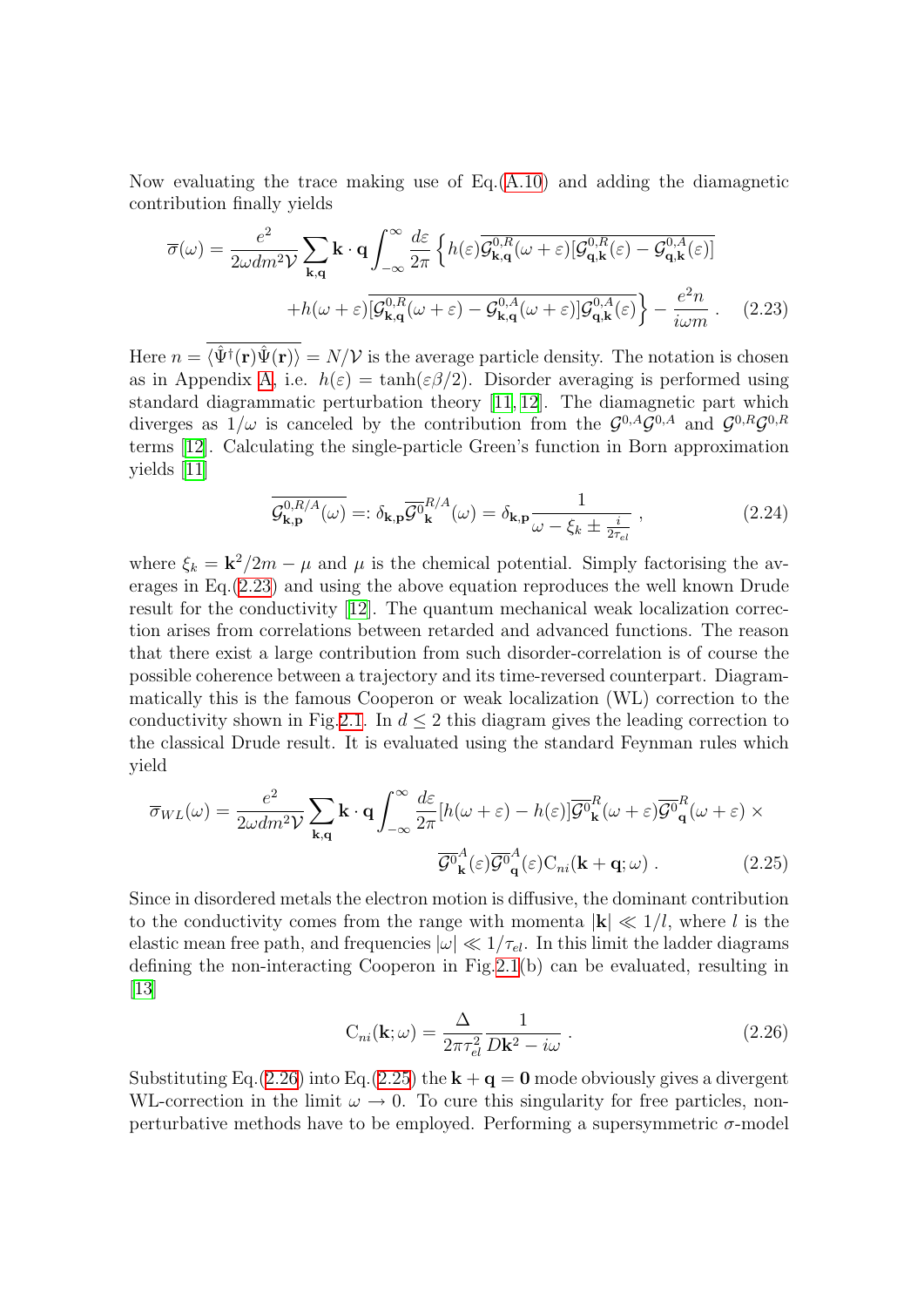

<span id="page-14-0"></span>Figure 2.1: Diagrammatic representation of the weak localization correction to the conductivity. a: Conductivity bubble with a single Cooperon (shaded box). Directed lines symbolize averaged Green's functions as defined in Eq.[\(2.24\)](#page-13-3) and the wiggled lines ending in a filled triangle represent current-vertices. b: Bethe-Salpeter equation for the non-interacting Cooperon  $C_{ni}$ . The thin dashed lines denote disorder scattering.

calculationEfetov has shown [[14](#page-133-13)], that a cutoff  $\Delta/\pi$  has to be introduced in the denominator of the Cooperon. Since the average level spacing  $\Delta$  scales to zero for  $\mathcal{V} \to \infty$  this is a finite size effect. In the following we will thus use the expression

<span id="page-14-2"></span><span id="page-14-1"></span>
$$
C_{ni}(\mathbf{k};\omega) = \frac{\Delta}{2\pi\tau_{el}^2} \frac{1}{D\mathbf{k}^2 - i\omega + \frac{\Delta}{\pi}}
$$
(2.27)

instead of Eq.[\(2.26\)](#page-13-1) for the non-interacting Cooperon. The Cooperon gives a dominant contribution for small momenta  $|\mathbf{k} + \mathbf{q}| < 1/l$  and frequencies  $|\omega| \ll 1/\tau_{el}$ . Since the averaged Green's functions are dominated by momenta of the order  $k_F \gg 1/l$ , one can approximate  $\mathbf{q} \simeq -\mathbf{k}$  in their arguments and in the scalar product in Eq.[\(2.25](#page-13-2)). For frequencies  $|\omega| \ll 1/\tau_{el}$  the frequency dependence of the Green's functions can also be neglected compared to the cutoff  $1/\tau_{el}$ . This yields

$$
\overline{\sigma}_{WL}(\omega) = -\frac{e^2}{2\omega dm^2 \mathcal{V}} \sum_{\mathbf{q}} |\mathbf{q}|^2 \int_{-\infty}^{\infty} \frac{d\varepsilon}{2\pi} [h(\omega + \varepsilon) - h(\varepsilon)] |\overline{\mathcal{G}}_q^0(0)|^4 \sum_{\mathbf{k}} C_{ni}(\mathbf{k}; \omega) .
$$
\n(2.28)

Now since  $\overline{\mathcal{G}^0}_{\mathbf{q}}(0)$  is dominated by momenta  $|\mathbf{q}|\simeq k_F$  the approximation  $|\mathbf{q}|^2 \simeq k_F^2$ is made. The q sum is evaluated assuming a constant, disorder independent density of states  $\nu_d(\varepsilon)$  in the vicinity of the Fermi energy,

<span id="page-14-3"></span>
$$
\overline{\nu_d(\varepsilon)} = \frac{1}{L^d} \sum_{\alpha} \overline{\delta(\varepsilon - \varepsilon_{\alpha} + \mu)} \approx \overline{\nu_d(0)} \approx \frac{1}{L^d} \sum_{\mathbf{q}} \delta(\xi_{\mathbf{q}}) . \tag{2.29}
$$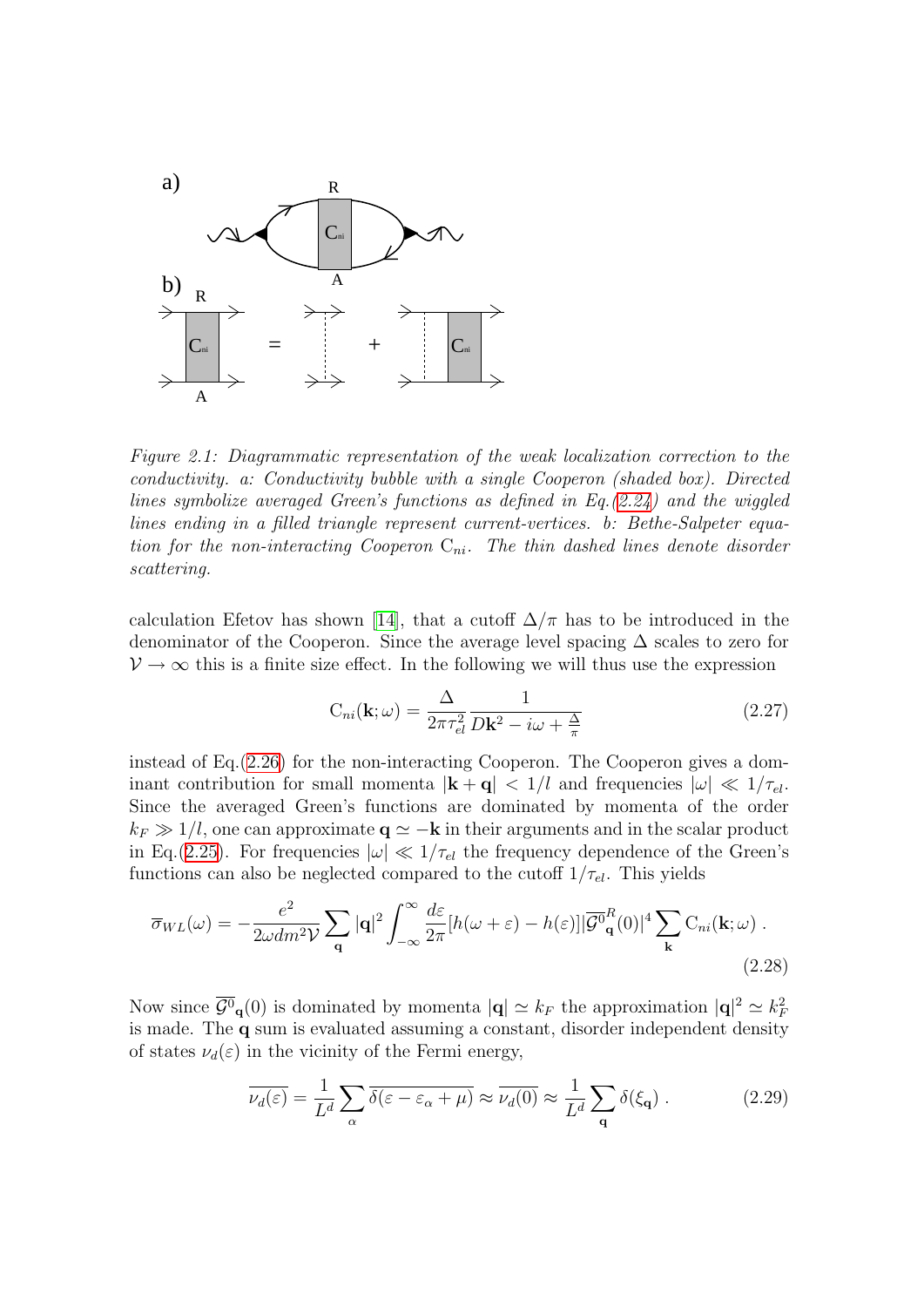$\varepsilon_{\alpha}$  are the exact eigenvalues for a given realization of disorder. In the last approximation  $\overline{\nu_d(0)} =: \nu_d$  is replaced by its value in the absence of disorder.  $\nu_d = 1/(L^d \Delta)$ is the average density of states at the Fermi energy.  $\frac{1}{1}$  $\frac{1}{1}$  $\frac{1}{1}$  One can then rewrite the  $q$ -sum Eq. $(2.28)$  as

$$
\sum_{\mathbf{q}} |\overline{\mathcal{G}^0}_{\mathbf{q}}^R(0)|^4 = \int_{-\infty}^{\infty} d\xi \sum_{\mathbf{q}} \delta(\xi_{\mathbf{q}} - \xi) \frac{1}{(\xi^2 + \frac{1}{(2\tau_{el})^2})^2} \approx \frac{1}{\Delta} \int_{-\infty}^{\infty} d\xi \frac{1}{(\xi^2 + \frac{1}{(2\tau_{el})^2})^2} \,. \tag{2.30}
$$

Solving the  $\varepsilon$  and  $\xi$  integral in Eq.([2.28\)](#page-14-1) and [\(2.30](#page-15-1)) respectively finally yields

<span id="page-15-2"></span><span id="page-15-1"></span>
$$
\overline{\sigma}_{WL}(\omega) = -\frac{\sigma_d}{\pi \nu_d} \frac{1}{L^d} \sum_{|\mathbf{k}| < 1/l} \frac{2\pi \tau_{el}^2}{\Delta} C_{ni}(\mathbf{k}; \omega) . \qquad (2.31)
$$

 $\sigma_d$  is the classical Drude conductivity in d dimensions, which is related to the density of states via the Einstein relation  $\sigma_d = e^2 \nu_d D$ . In Eq.([2.31](#page-15-2)) the factor  $1/\mathcal{V}$  is replaced by  $1/L^d$ , since in quasi d-dimensional samples with  $\mathcal{V} = a^{3-a} L^d$  the ballistic transverse modes with  $|\mathbf{k}| > 1/l$  have to be integrated out, yielding a factor  $a^{3-d}$ . The Cooperon is sometimes defined without the prefactor  $\Delta/(2\pi\tau_{el}^2)$  since it cancels in the expression for  $\overline{\sigma}_{WL}$ . However, evaluating the ladder diagrams of Fig. 2.1(b) leads to this factor and for diagrammatic calculations it is therefore easier to use the Cooperon as defined in Eq.[\(2.27](#page-14-2)). This form of the Cooperon is commonly used in mesoscopic physics. In the limit  $\mathcal{V} \to 0$  the average level spacing vanishes, so that for macroscopic systems the definition [\(2.26](#page-13-1)) is usually multiplied by a factor V, replacing  $\Delta$  by  $1/\nu_d$ . Which definition to use is a matter of convenience and the rescaled form will also be introduced later on. In the limit  $\mathcal{V} \to \infty$  (i.e.  $\Delta \to 0$ ) where the **k**-sum is replaced by an integral according to  $1/L^d \sum_{\mathbf{k}} \rightarrow \int d\mathbf{k}/(2\pi)^d$ , the WL-correction is still divergent in  $d \leq 2$ . Physical arguments are used to handle this problem. In realistic systems the electrons are not completely free particles. There will always be interactions which lead to dephasing. All processes that break the time-reversal invariance suppress coherent backscattering and thus WL. On a phenomenological level this can be modeled by simply introducing an additional dephasing cutoff  $1/\tau_{\varphi}$  into the Cooperon propagator. This is just the inverse dephasing time that was already introduced in the semiclassical path-integral description. In other words, one assumes, that in an interacting system the Cooperon has the form

<span id="page-15-3"></span>
$$
C(\mathbf{k};\omega) = \frac{\Delta}{2\pi\tau_{el}^2} \frac{1}{D\mathbf{k}^2 - i\omega + \frac{1}{\tau_{\varphi}}}.
$$
\n(2.32)

<span id="page-15-0"></span> $1$ According to the Fermi liquid theory only quasiparticles with energy close to the Fermi energy contribute to the electronic transport and thus only a small part of the spectrum where  $\nu_d(\varepsilon)$  is approximately constant should contribute to  $\overline{\sigma}_{WL}(\omega)$ . However, in a free electron gas the levels are strongly correlated over the whole spectrum [\[16](#page-134-1)] and the truncation can only be justified by physical arguments.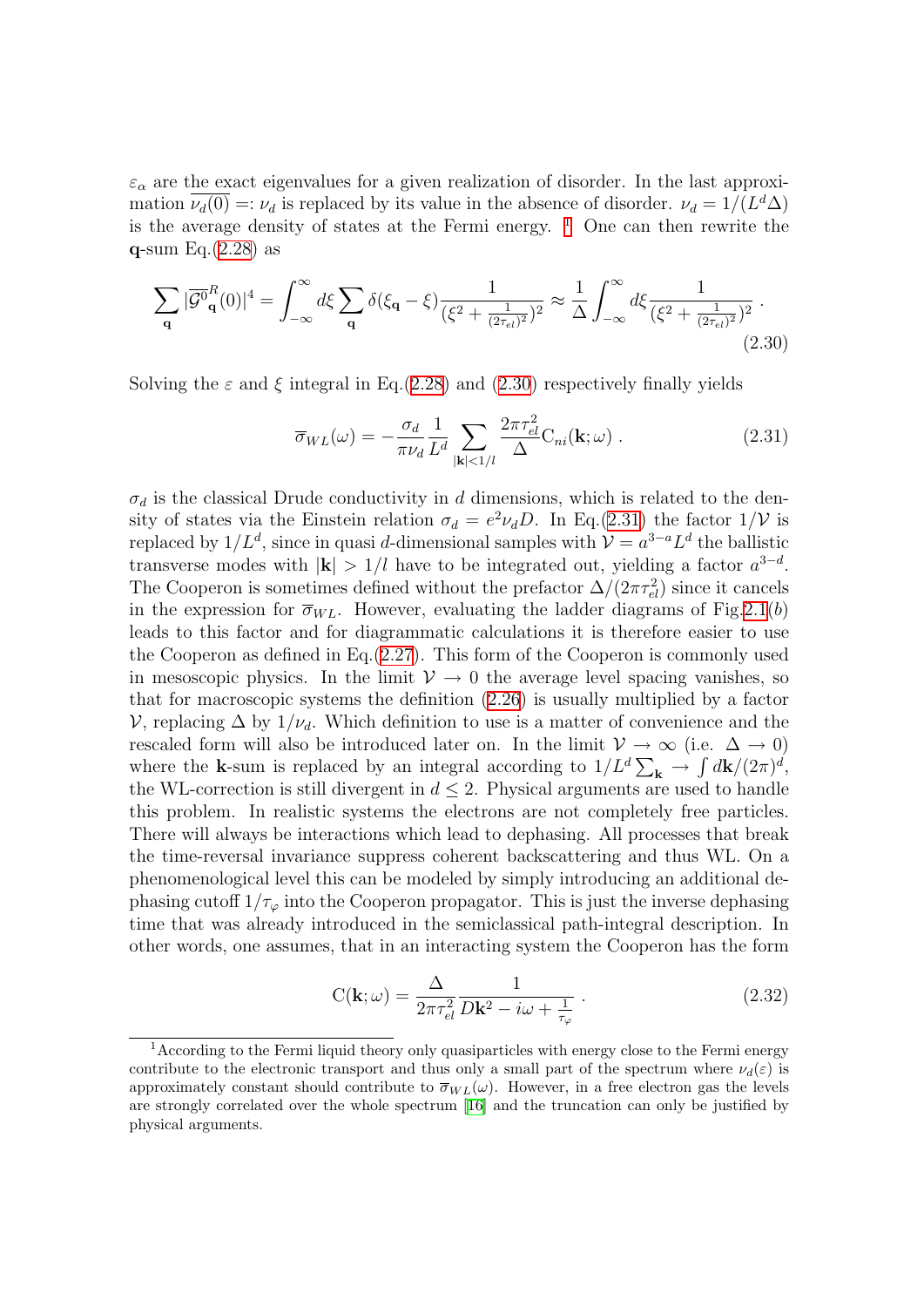The WL-correction for such systems is obtained by simply replacing  $C_{ni}$  in Eq.[\(2.31](#page-15-2)) by C. Transforming back to the time-variable  $t$ ,

<span id="page-16-0"></span>
$$
\overline{\sigma}_{WL}(t) = -\Theta(t) \frac{\sigma_d}{\pi \nu_d} \frac{1}{L^d} \sum_{|\mathbf{k}| < 1/l} e^{-(D\mathbf{k}^2 + \frac{1}{\tau_\varphi})t} \,, \tag{2.33}
$$

one sees, that  $\tau_{\varphi}$  is the time-scale that cuts off the time dependence of the WLcorrection. This is equivalent to the semiclassical argument, that diffusive paths which are longer than  $L_{\varphi} = \sqrt{D\tau_{\varphi}}$  do not contribute to coherent backscattering. Since an external magnetic field B directly affects the electrons phase, the WLcorrection is also very sensitive to such fields. Detailed derivations of  $\overline{\sigma}_{WL}(\mathbf{B})$  can be found in the literature [\[17,](#page-134-2) [5,](#page-133-4) [4](#page-133-3)]. Experimentally the DC ( $\omega = 0$ ) conductivity is measured as a function of **B** and fit to the theoretical curve for  $\overline{\sigma}_{WL}(\mathbf{B})$  by adjusting the value of  $\tau_{\varphi}$  [\[18,](#page-134-3)[19](#page-134-4),[45](#page-135-0)]. The obtained agreement between experiment and theory is striking and the phase coherence time can be obtained with a high accuracy. From such a measurement it is however a priory not clear, which effects led to the observed dephasing. Under realistic conditions there are various phenomena that contribute to  $\tau_{\varphi}$ . The most important ones are electron-electron and electron-phonon interactions, magnetic impurities (i.e. isolated ions with permanent magnetic moment), and external electromagnetic radiation. To calculate the dephasing time one has to include dephasing effects on a microscopic level, e.g. add an external fluctuating field to the Hamiltonian([2.5\)](#page-10-0). One then calculates the weak localization correction and extracts  $\tau_{\varphi}$  from comparison with Eq.[\(2.33](#page-16-0)). In the following dephasing due to electron-electron interactions with small energy transfer and due to external time dependent electric fields will be investigated. Making use of the fluctuationdissipation theorem, both effects can be treated on equal footing[[20](#page-134-5)]. To proceed further one thus needs an equation for the WL-correction in the presence of external dephasing fields. A detailed derivation is presented in the next section.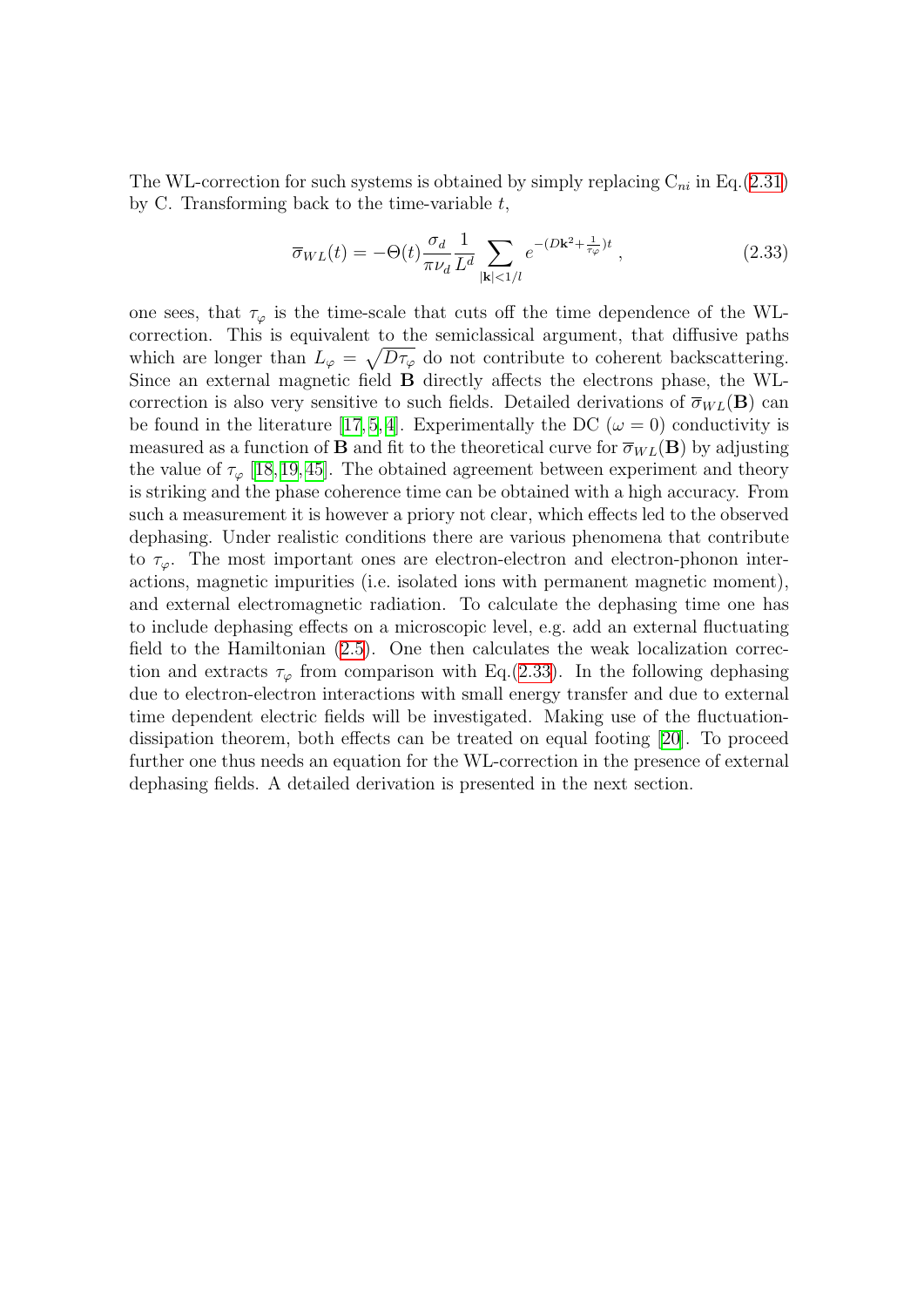#### <span id="page-17-0"></span>2.3 Weak localization in the presence of external dephasing fields

In this section a well known equation first obtained by Altshuler *et al.* [[8](#page-133-7)] for the weak localization correction in the presence of dephasing fields will be rederived. Since two versions of this equation, which differ by a factor of two, appear in the literature[[15](#page-134-6)] a detailed derivation is presented here<sup>[2](#page-17-1)</sup>. The physical system considered here is a disordered metallic conductor in the presence of an external driving field  $\mathbf{E}_{dri}(\mathbf{r},t)$  =  $-(1/c)\partial_t \mathbf{A}_{dri}(\mathbf{r},t)$  and an additional fluctuating longitudinal electric field **E** which is assumed to be so weak, that it leaves the electrons trajectories unchanged but only affects their phases. Introducing a scalar potential  $V(\mathbf{r}, t) := (-e)\phi(\mathbf{r}, t)$  which is related to **E** via  $\mathbf{E}(\mathbf{r},t) = -\nabla_{\mathbf{r}}\phi(\mathbf{r},t)$ , the Hamiltonian of the system takes the form

$$
\hat{H}(t) = \sum_{i} \left\{ \frac{1}{2m} [\hat{\mathbf{P}}_i + \frac{e}{c} \mathbf{A}_{dri}(\hat{\mathbf{R}}_i, t)]^2 + U(\hat{\mathbf{R}}_i) + V(\hat{\mathbf{R}}_i, t) \right\}.
$$
 (2.34)

In order to calculate the response to the driving field, the part containing  $A_{diri}$ is separated off. This is just the term  $\hat{H}_1(t)$  given in Eq.[\(2.11](#page-11-0)). The remaining part is then the sum of the time-independent part  $\hat{H}_0$  (see Eq.([2.10](#page-11-4))) and the timedependent field  $\hat{V}(t)$ ,

$$
\hat{H}_{0,V}(t) = \hat{H}_0 + \hat{V}(t) ,
$$
\n
$$
= \sum_{\mathbf{q}} \frac{\mathbf{q}^2}{2m} \hat{\Psi}_{\mathbf{q}}^{\dagger} \hat{\Psi}_{\mathbf{q}} + \int d\mathbf{r} [U(\mathbf{r}) + V(\mathbf{r}, t)] \hat{\Psi}^{\dagger}(\mathbf{r}) \hat{\Psi}(\mathbf{r}) , \qquad (2.35)
$$

$$
\hat{H}_1(t) = \frac{e}{2mcV} \sum_{\mathbf{q}, \mathbf{q'}} \mathbf{A}_{dri}(\mathbf{q} - \mathbf{q'}, \omega) \cdot [\mathbf{q} + \mathbf{q'}]\hat{\Psi}_{\mathbf{q}}^{\dagger}\hat{\Psi}_{\mathbf{q'}} + \mathcal{O}(A_{dri}^2) ,
$$
\n(2.36)

and the total Hamiltonian is

$$
\hat{H}(t) = \hat{H}_{0,V}(t) + \hat{H}_1(t) \tag{2.37}
$$

Note that now  $H_1$  and  $H_{0,V}$  are time-dependent. To derive an expression for the current in the presence of fluctuating external fields it is convenient to use the Keldysh technique. Using Eq. $(A.3)$  $(A.3)$  for the paramagnetic current density and Eq. $(2.14)$  $(2.14)$  for the time-dependent perturbation  $\hat{H}_1(t)$  it is straightforward to obtain the current to linear order in  $A_{dri}$  from the general expression Eq.([A.15](#page-125-0)). One gets

<span id="page-17-2"></span>
$$
\delta \mathbf{j}_{para}(t) = \frac{i}{cV} \left(\frac{e}{2m}\right)^2 \sum_{\mathbf{q}, \mathbf{p}, \mathbf{p}'} \int_{-\infty}^{\infty} dt_1 \mathbf{q} \left[\mathbf{A}_{dri}(\mathbf{p} - \mathbf{p}', t_1) \cdot (\mathbf{p} + \mathbf{p}')\right] \left[\mathcal{G}_{\mathbf{q}, \mathbf{p}}^R(t, t_1) \mathcal{G}_{\mathbf{p}', \mathbf{q}}^K(t_1, t) + \mathcal{G}_{\mathbf{q}, \mathbf{p}}^K(t, t_1) \mathcal{G}_{\mathbf{p}', \mathbf{q}}^A(t_1, t)\right] \tag{2.38}
$$

<span id="page-17-1"></span><sup>&</sup>lt;sup>2</sup>In a footnote Eiler [\[15](#page-134-6)] pointed out that there is a factor of two missing in the equation for the Cooperon in an external field derived by Altshuler, Aronov and Khmelnitskii[[8\]](#page-133-7). As will be shown Eiler's criticism is indeed correct. Unfortunately, Eiler's paper has not received much attention.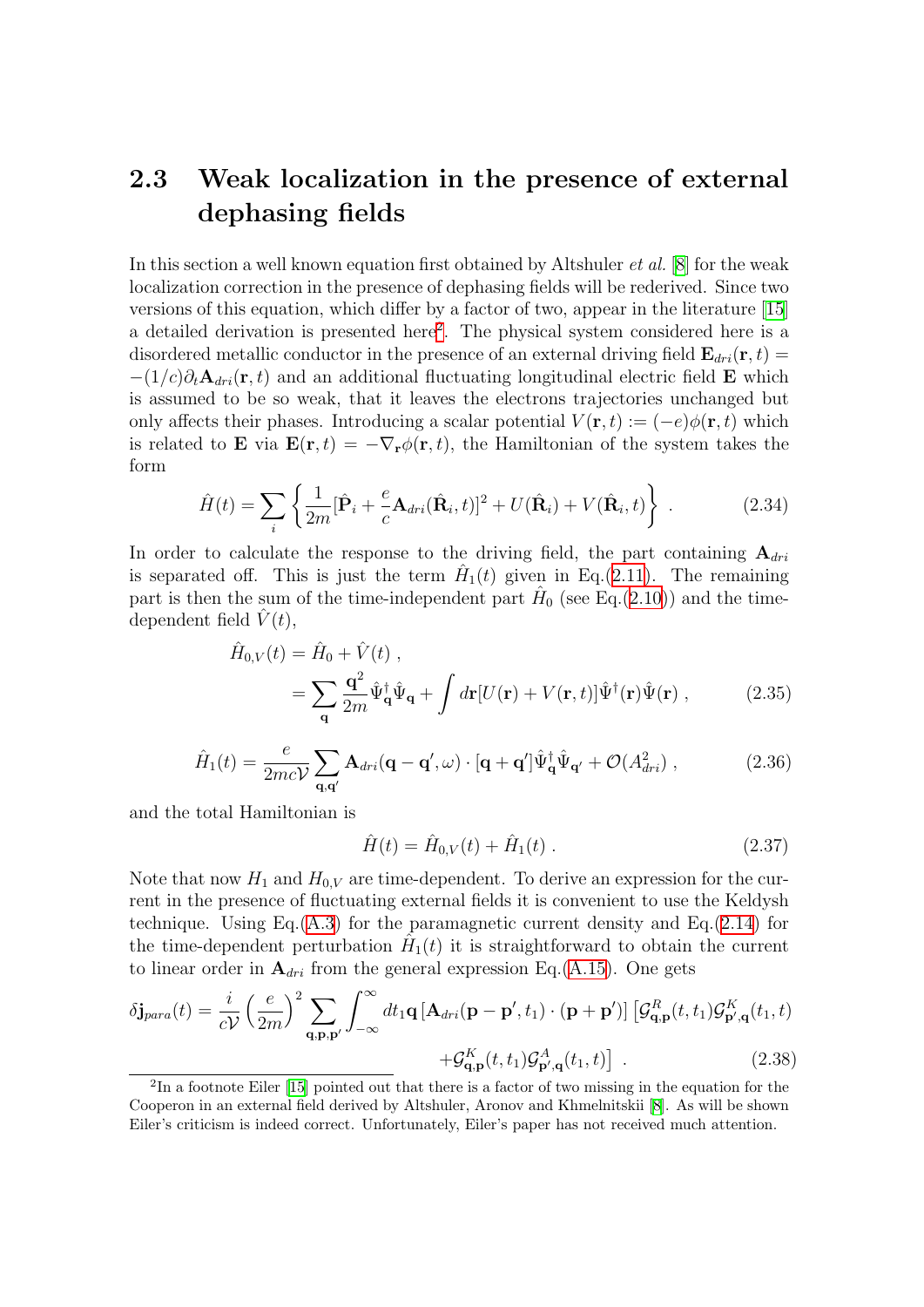

<span id="page-18-0"></span>Figure 2.2: Diagrammatic representation of Eq.([2.38](#page-17-2)). The thick lines are the full Green's functions for the Hamiltonian  $H_{0,V}(t)$ . They include disorder and the timedependent field  $V(\mathbf{r},t)$ . The wiggled lines with filled triangles are current-vertices.

Now  $\mathcal{G}^{R/A}$  are the full Green's functions according to the time-dependent Hamiltonian  $\hat{H}_{0,V}(t)$ . A diagrammatic representation of this equation is shown in Fig. 2.2. From the Dyson equation [\(A.9](#page-123-1)) for the Green's function in matrix form one obtains the corresponding equations for the components:

$$
\mathcal{G}_{\mathbf{k},\mathbf{k}'}^{R/A}(t,t') = \mathcal{G}_{\mathbf{k},\mathbf{k}'}^{0,R/A}(t,t') + \sum_{\mathbf{q},\mathbf{q}'} \int_{-\infty}^{\infty} dt_1 \mathcal{G}_{\mathbf{k},\mathbf{q}}^{0,R/A}(t,t_1) V_{\mathbf{q},\mathbf{q}'}(t_1) \mathcal{G}_{\mathbf{q}',\mathbf{k}'}^{R/A}(t_1,t') , \quad (2.39)
$$

and

$$
\mathcal{G}_{\mathbf{k},\mathbf{k}'}^{K}(t,t') = \mathcal{G}_{\mathbf{k},\mathbf{k}'}^{0,K}(t,t') + \sum_{\mathbf{q},\mathbf{q}'} \int_{-\infty}^{\infty} dt_1 \left[ \mathcal{G}_{\mathbf{k},\mathbf{q}}^{0,R}(t,t_1) V_{\mathbf{q},\mathbf{q}'}(t_1) \mathcal{G}_{\mathbf{q}',\mathbf{k}'}^{K}(t_1,t') + \mathcal{G}_{\mathbf{k},\mathbf{q}}^{0,K}(t,t_1) V_{\mathbf{q},\mathbf{q}'}(t_1) \mathcal{G}_{\mathbf{q}',\mathbf{k}'}^{A}(t_1,t') \right].
$$
 (2.40)

The  $\mathcal{G}^0$  are the Green's functions for a system described by the time-independent Hamiltonian  $\hat{H}_0$ . They do not contain the fluctuating external field  $V(\mathbf{r},t)$  but still the static disorder potential  $U(\mathbf{r})$ . These equations can now be used to calculate the current in the presence of an external field. As an example Fig.[2.3](#page-19-0) shows all diagrams that are obtained from the first diagram in Fig.[2.2](#page-18-0) if  $\mathcal{G}^R$  is expanded to first, and  $\mathcal{G}^K$  to second order in the field. The equilibrium function  $\mathcal{G}^{0,K}$  is related to the corresponding retarded and advanced function via Eq.([A.10\)](#page-124-0). Translating the diagrams into frequency-space is easily done, using the standard Feynman rules. If the external field  $V$  is time-independent, frequency is conserved at each fieldvertex. As a result, in this case all electron-lines on one side of the conductivity bubble (where the upper side belongs to  $\mathcal{G}^R$  and the lower one to  $G^K$ ) have the same frequency. Using Eq.([A.10\)](#page-124-0) one sees, that now only the terms  $\mathcal{G}^{0,R}\mathcal{G}^{0,R}\mathcal{G}^{0,R}$  and  $\mathcal{G}^{0,A}\mathcal{G}^{0,A}\mathcal{G}^{0,A}$  contribute to the expansion of  $\mathcal{G}^K$ . All other terms cancel. This must of course be the case, since in equilibrium Eq.([A.10\)](#page-124-0) can directly be applied to  $\mathcal{G}^K$ . The situation under investigation is a time-dependent field, which affects the electrons phase, but is too weak to drive them out of equilibrium, i.e. it leaves the distribution function unchanged. In this case it is justified to retain the analytic equilibrium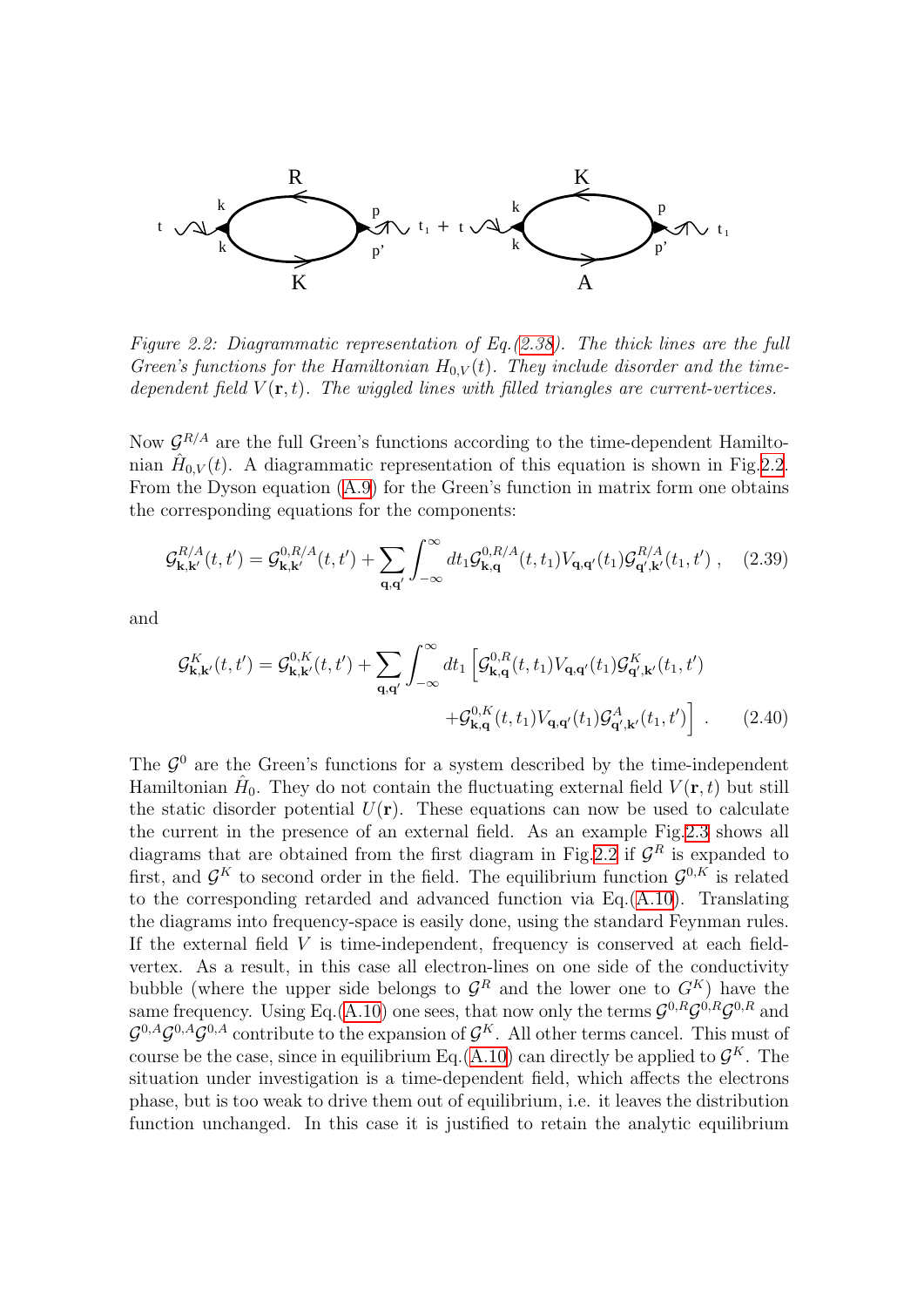

<span id="page-19-0"></span>Figure 2.3: Diagrams obtained by expanding  $\mathcal{G}^R$  to first, and  $G^K$  to second order in the potential V. The thin lines are the equilibrium Green's functions  $\mathcal{G}^0$  for the Hamiltonian  $H_0$ . Thin wiggled lines represent the field  $V(t)$ .

structure consisting of only retarded or only advanced functions on each side of the bubble. Without the external field  $V(t)$  the weak localization correction is given by the single Cooperon diagram shown in Fig.[2.1.](#page-14-0) To take dephasing effects that are not caused by  $V(t)$  into account, e.g. electron-phonon interactions or magnetic impurities, a cutoff  $\Gamma_0$  is introduced on a phenomenological level and  $C_{ni}$  is replaced by  $C_0$ , with

<span id="page-19-1"></span>
$$
C_0(\mathbf{Q}; \varepsilon) = \frac{\Delta}{2\pi \tau_{el}^2} \frac{1}{D\mathbf{Q}^2 - i\varepsilon + \Gamma_0} \,. \tag{2.41}
$$

Since the disorder is static, the Cooperon  $C_0$  conserves the frequency on each electron line. In the presence of a fluctuating field, this will no longer be the case. The Bethe-Salpeter equation for the Cooperon has to be generalized, to include interactions with  $V(t)$ . Diagrammatically this is done by attaching interaction lines to the electron propagators in Fig.[2.1\(](#page-14-0)b). This leads to the generalized Bethe-Salpeter equation for the Cooperon which is shown in Fig[.2.4](#page-20-0). Here the interaction is only included to first order in each electron propagator. Still infinite orders in the interaction are summed up due to the self consistency contained in the diagrammatic equation [2.4](#page-20-0). The corresponding integral-equation is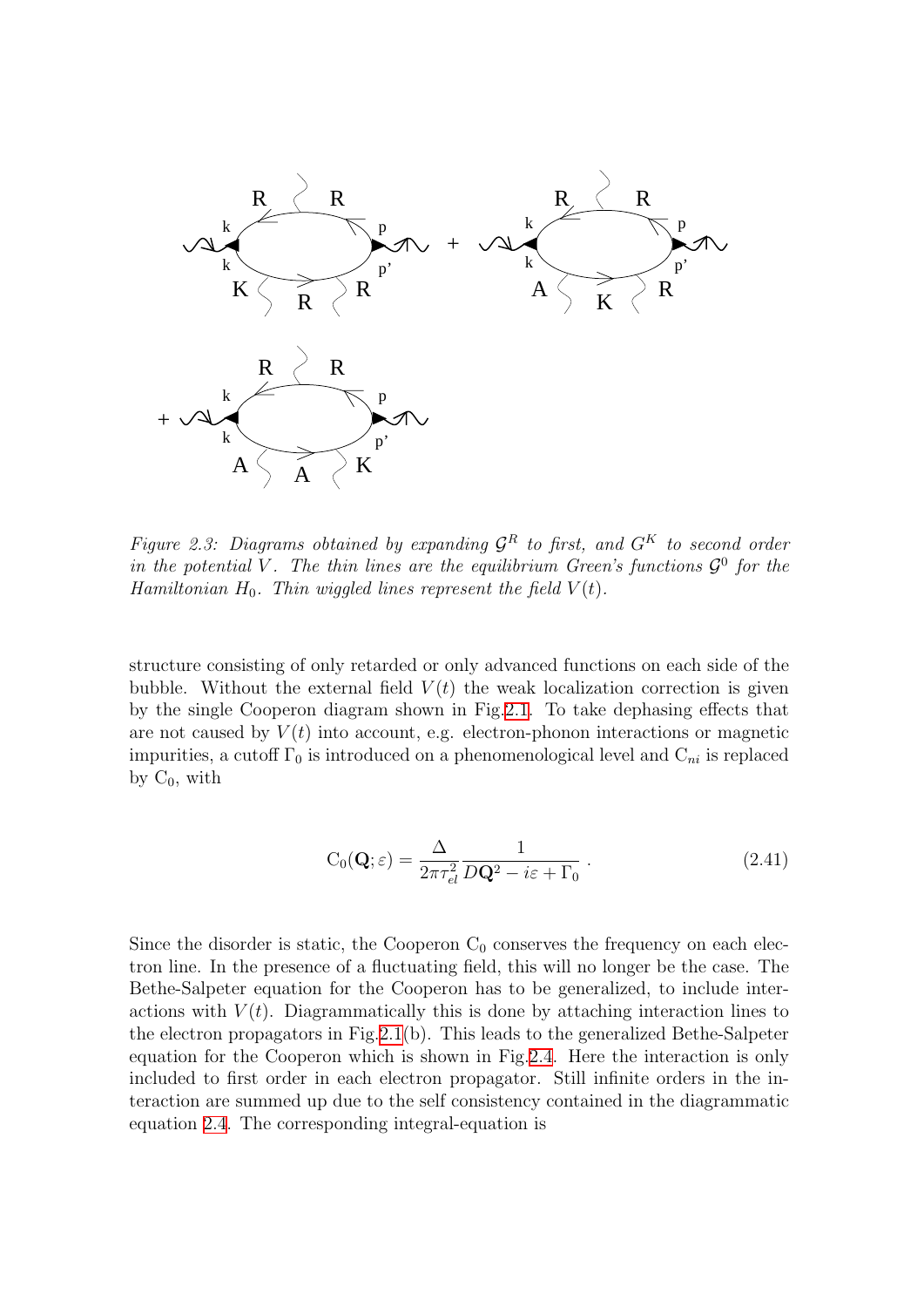

<span id="page-20-0"></span>Figure 2.4: Diagrammatic representation of the Cooperon in an external field. The dark boxes represent the full Cooperon  $\tilde{C}$  and the shaded boxes are the Cooperon without interactions,  $C_0$ . Wiggled lines indicate the external potential  $V_p(\tilde{\omega})$ . The upper electron-line is retarded, and the lower advanced.

$$
\tilde{C}(\mathbf{Q}, \mathbf{Q}'; \omega_1, \omega'_1, \omega_2, \omega'_2) = \mathcal{V}(2\pi)^2 \delta_{\mathbf{Q}, \mathbf{Q}'} \delta(\omega_1 - \omega'_1) \delta(\omega_2 - \omega'_2) C_0(\mathbf{Q}; \omega_1 - \omega_2)
$$
\n
$$
+ \frac{1}{\mathcal{V}} \sum_{\mathbf{q}, \mathbf{p}} \int_{-\infty}^{\infty} \frac{d\tilde{\omega}}{2\pi} \left[ C_0(\mathbf{Q}; \omega_1 - \omega_2) \overline{\mathcal{G}^0}_{\mathbf{q} + \mathbf{Q}}(\omega_1) V_{\mathbf{p}}(\tilde{\omega}) \overline{\mathcal{G}^0}_{\mathbf{q} + \mathbf{Q} - \mathbf{p}}(\omega_1 - \tilde{\omega}) \overline{\mathcal{G}^0}_{\mathbf{q}}^A(\omega_2) \times \right.
$$
\n
$$
\tilde{C}(\mathbf{Q} - \mathbf{p}, \mathbf{Q}'; \omega_1 - \tilde{\omega}, \omega'_1, \omega_2, \omega'_2) + C_0(\mathbf{Q}; \omega_1 - \omega_2) \overline{\mathcal{G}^0}_{\mathbf{q} + \mathbf{Q}}^A(\omega_1) V_{\mathbf{p}}(\tilde{\omega}) \times \overline{\mathcal{G}^0}_{-\mathbf{q}}^A(\omega_2) \overline{\mathcal{G}^0}_{-\mathbf{q} - \mathbf{p}}^A(\omega_2 - \tilde{\omega}) \tilde{C}(\mathbf{Q} - \mathbf{p}, \mathbf{Q}'; \omega_1, \omega'_1, \omega_2 - \tilde{\omega}, \omega'_2) \right].
$$
\n(2.42)

Here  $V$  is the volume which for quasi d-dimensional systems is assumed to be of the form  $\mathcal{V} = L^d a^{3-d}$  and in true d-dimensions reduces to  $\mathcal{V} = L^d$ . To treat both situations on equal footing, a factor  $a^2 \delta_{k_2,0} \delta_{k_3,0}$  for the quasi one-dimensional case and  $a\delta_{k_3,0}$  for quasi two dimensions is implicitly assumed with each momentum **k** appearing in the argument of a Cooperon  $(k<sub>i</sub>$  are the Cartesian components of k which represents either  $Q, Q'$  or  $Q - p$ ). This just states that there is no diffusion in the transverse channels and  $d$  is the effective dimension regarding diffusion. The impurity-averaged Green's functions are given by

<span id="page-20-2"></span><span id="page-20-1"></span>
$$
\overline{\mathcal{G}^0}_{\mathbf{k}}^{R/A}(\omega) = \frac{1}{\omega - (\frac{\mathbf{k}^2}{2m} - \mu) \pm \frac{i}{2\tau_{el}}}.
$$
\n(2.43)

The Cooperon is dominated by frequencies much smaller than  $1/\tau_{el}$  and momenta smaller than  $1/l$ . Therefore the frequency-dependence of the Green's functions can be neglected and one can set  $\mathbf{Q} \approx 0$ ,  $\mathbf{Q} - \mathbf{p} \approx 0$  in the argument of Green's functions. Within these approximations the sum over momenta **q** can be evaluated. Again the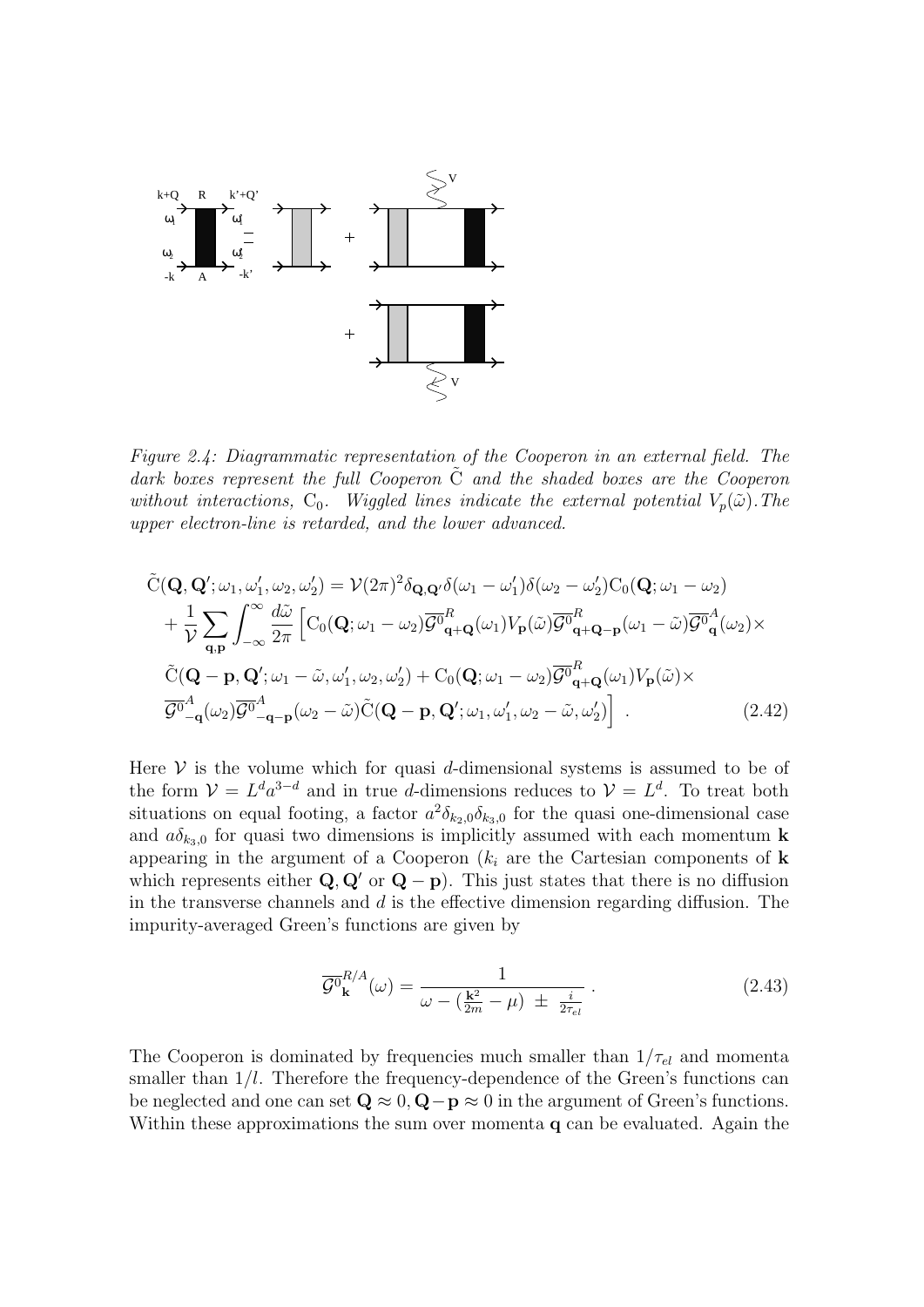approximations in Eq. $(2.29)$  $(2.29)$  $(2.29)$  and  $(2.30)$  are used:

<span id="page-21-0"></span>
$$
\sum_{\mathbf{q}} [\overline{\mathcal{G}^0}_{\mathbf{q}}^R(0)]^2 \overline{\mathcal{G}^0}_{\mathbf{q}}^A(0) \approx \frac{1}{\Delta} \int_{-\infty}^{\infty} d\xi \frac{1}{(-\xi + \frac{i}{2\tau_{el}})^2 (-\xi - \frac{i}{2\tau_{el}})} = -\frac{2\pi i \tau_{el}^2}{\Delta} \,. \tag{2.44}
$$

The **q**-sum in the second term in braces in Eq. $(2.42)$  $(2.42)$  is just the complex conjugate of Eq.([2.44\)](#page-21-0). Keeping in mind, that the diffusive approximation is only valid on distances much lager than  $l$ , the ballistic modes of the **p**-sum appearing in the quasi d-dimensional case can also be integrated out. This merely replaces the three dimensional potential  $V_{\mathbf{p}}$  by an effective d-dimensional one and the factor  $1/\mathcal{V}$  by  $1/L<sup>d</sup>$ . Since there is now no explicit dependence on transverse modes anymore, the implicit dependence due to the factors  $a^{3-d}\delta_{k_i,0}$  can also be dropped and all momenta are treated as truely d-dimensional in the following. From Eq.  $(2.42)$  $(2.42)$  $(2.42)$  one obtains

$$
\tilde{C}(\mathbf{Q}, \mathbf{Q}'; \omega_1, \omega'_1, \omega_2, \omega'_2) = L^d (2\pi)^2 \delta_{\mathbf{Q}, \mathbf{Q}'} \delta(\omega_1 - \omega'_1) \delta(\omega_2 - \omega'_2) C_0(\mathbf{Q}; \omega_1 - \omega_2)
$$
\n
$$
-\frac{1}{L^d} \frac{2\pi i \tau_{el}^2}{\Delta} \sum_{\mathbf{p}}' \int_{-\infty}^{\infty} \frac{d\tilde{\omega}}{2\pi} \left[ C_0(\mathbf{Q}; \omega_1 - \omega_2) V_{\mathbf{p}}(\tilde{\omega}) \tilde{C}(\mathbf{Q} - \mathbf{p}, \mathbf{Q}'; \omega_1 - \tilde{\omega}, \omega'_1, \omega_2, \omega'_2) - C_0(\mathbf{Q}; \omega_1 - \omega_2) V_{\mathbf{p}}(\tilde{\omega}) \tilde{C}(\mathbf{Q} - \mathbf{p}, \mathbf{Q}'; \omega_1, \omega'_1, \omega_2 - \tilde{\omega}, \omega'_2) \right].
$$
\n(2.45)

 $Q, Q'$  and p are now d-dimensional vectors. The prime on the p-sum indicates, that all transverse modes are integrated out and the summation is restricted to diffusive modes.  $\Delta$  is the average level-spacing at the Fermi energy, connected to the d-dimensional density of states  $\nu_d$  by  $\Delta = 1/(\nu_d L^d)$ . In the quasi d-dimensional case  $\nu_d$  is related to the three dimensional density of states via  $\nu_d = \nu_3 a^{3-d}$ . Since  $C_0$  depends only on a single frequency, the full Cooperon  $\tilde{C}$  can depend only on the difference between the incoming frequencies (see Fig[.2.4](#page-20-0)),

<span id="page-21-1"></span>
$$
\varepsilon := \omega_1 - \omega_2 \;, \tag{2.46}
$$

the difference between the outgoing frequencies,

$$
\varepsilon' := \omega_1' - \omega_2',\tag{2.47}
$$

and the total frequency transfered to the field,

$$
\omega := \omega_1 + \omega_2 - (\omega'_1 + \omega'_2) \tag{2.48}
$$

Physically this just states that the Cooperon is unaffected if all frequencies are shifted by the same amount. Using this fact and defining

$$
\tilde{C}(\mathbf{Q}, \mathbf{Q}'; \omega_1, \omega'_1, \omega_2, \omega'_2) =: C(\mathbf{Q}, \mathbf{Q}'; \omega_1 - \omega_2, \omega'_1 - \omega'_2, \omega_1 + \omega_2 - (\omega'_1 + \omega'_2)), (2.49)
$$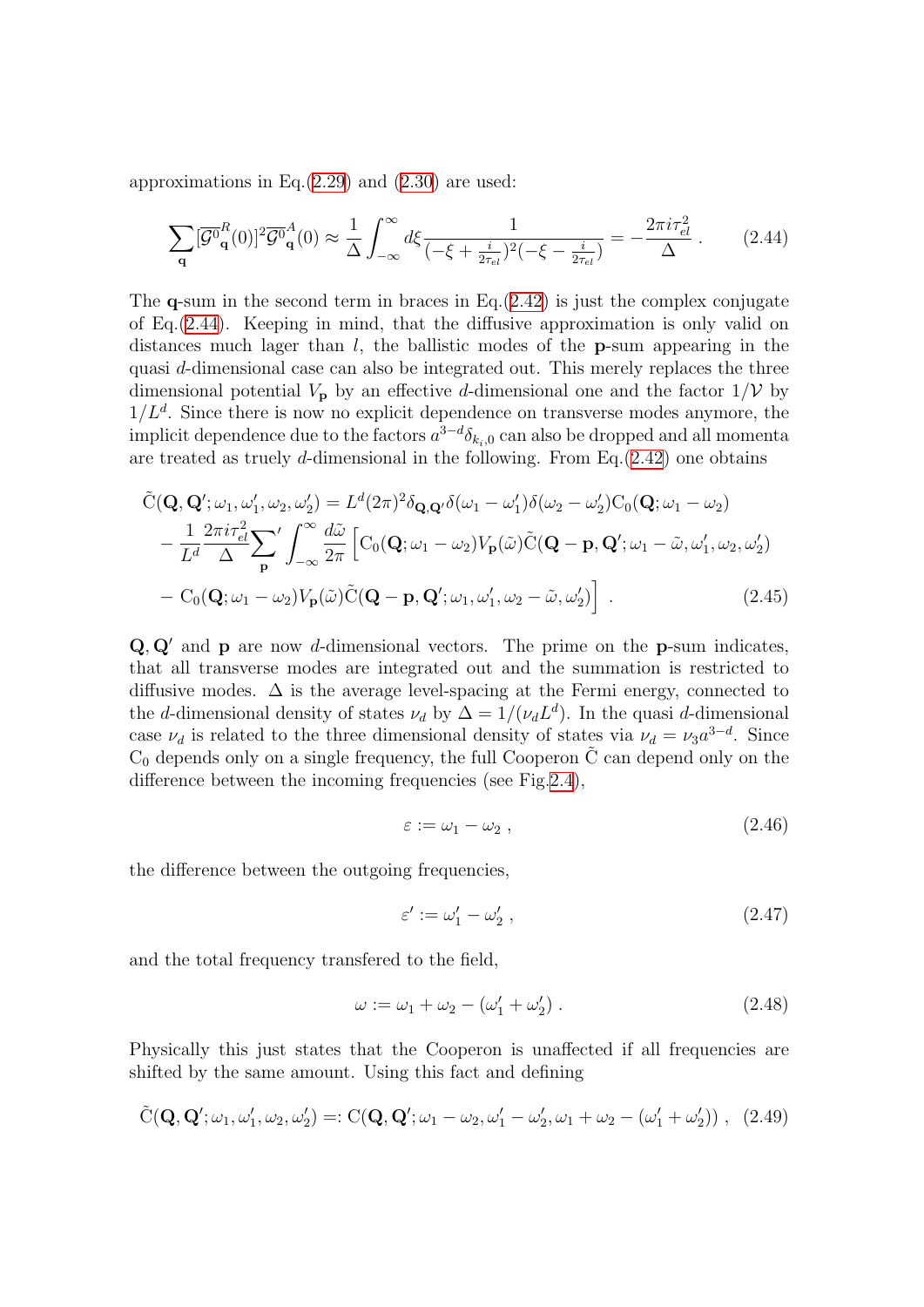$Eq.(2.45)$  $Eq.(2.45)$  $Eq.(2.45)$  becomes

<span id="page-22-0"></span>
$$
C(\mathbf{Q}, \mathbf{Q}'; \varepsilon, \varepsilon', \omega) = L^d (2\pi)^2 \delta_{\mathbf{Q}, \mathbf{Q}'} \delta(\frac{\omega + \varepsilon - \varepsilon'}{2}) \delta(\frac{\omega - \varepsilon + \varepsilon'}{2}) C_0(\mathbf{Q}; \varepsilon)
$$

$$
-\frac{1}{L^d} \frac{2\pi i \tau_{el}^2}{\Delta} \sum_{\mathbf{p}}' \int_{-\infty}^{\infty} \frac{d\tilde{\omega}}{2\pi} \left[ C_0(\mathbf{Q}; \varepsilon) V_{\mathbf{p}}(\tilde{\omega}) C(\mathbf{Q} - \mathbf{p}, \mathbf{Q}'; \varepsilon - \tilde{\omega}, \varepsilon', \omega - \tilde{\omega}) \right. \\ - C_0(\mathbf{Q}; \varepsilon) V_{\mathbf{p}}(\tilde{\omega}) C(\mathbf{Q} - \mathbf{p}, \mathbf{Q}'; \varepsilon + \tilde{\omega}, \varepsilon', \omega - \tilde{\omega}) \right] \ . \tag{2.50}
$$

Note that  $\omega_1 - \omega_1' = (1/2)(\omega + \varepsilon - \varepsilon')$  and  $\omega_2 - \omega_2' = (1/2)(\omega - \varepsilon + \varepsilon')$  which are just the arguments of the  $\delta$ -functions. Now the explicit form of C<sub>0</sub> given in Eq.[\(2.41](#page-19-1)) is inserted and the whole Eq.[\(2.50\)](#page-22-0) is multiplied by  $D\mathbf{Q}^2 - i\varepsilon + \Gamma_0$ . Fourier transforming the resulting expression to space-time coordinates according to

$$
C(\mathbf{r}, \mathbf{r}'; t, t', t_0) = \frac{1}{L^{2d}} \sum_{\mathbf{Q}, \mathbf{Q}'} \int_{-\infty}^{\infty} \frac{d\varepsilon d\varepsilon' d\omega}{(2\pi)^3} C(\mathbf{Q}, \mathbf{Q}'; \varepsilon, \varepsilon', \omega) e^{i(\mathbf{Q} \cdot \mathbf{r} - \mathbf{Q}' \cdot \mathbf{r}')} e^{-i(t\varepsilon - t'\varepsilon' + t_0 \omega)},
$$
\n(2.51)

finally leads to the partial-differential equation for the Cooperon in an longitudinal external field:

<span id="page-22-1"></span>
$$
\left(D\hat{\mathbf{P}}_{\mathbf{r}}^{2} + \partial_{t} + \Gamma_{0}\right)C(\mathbf{r}, \mathbf{r}'; t, t', t_{0}) = 2\frac{\Delta}{2\pi\tau_{el}^{2}}\delta(\mathbf{r} - \mathbf{r}')\delta(t - t')
$$

$$
-i\left[V(\mathbf{r}, t_{0} + t) - V(\mathbf{r}, t_{0} - t)\right]C(\mathbf{r}, \mathbf{r}'; t, t', t_{0}), \qquad (2.52)
$$

where  $\hat{P}_r$  is the momentum operator. It is important to note the factor 2 from the transformation of the  $\delta$ -functions,

$$
\frac{1}{2\pi} \int_{-\infty}^{\infty} d\varepsilon d\varepsilon' d\omega \ \delta\left(\frac{\omega + \varepsilon - \varepsilon'}{2}\right) \delta\left(\frac{\omega - \varepsilon + \varepsilon'}{2}\right) e^{-i(t\varepsilon - t'\varepsilon' + t_0\omega)}
$$
\n
$$
= \frac{2}{2\pi} \int_{-\infty}^{\infty} d\varepsilon d\varepsilon' d\omega \ \delta\left(\frac{\omega + \varepsilon}{2} - \varepsilon'\right) \delta\left(\frac{\omega - \varepsilon}{2} + \varepsilon'\right) e^{-i(t\varepsilon - 2t'\varepsilon' + t_0\omega)}
$$
\n
$$
= \frac{2}{2\pi} \int_{-\infty}^{\infty} d\varepsilon e^{-i(t - t')\varepsilon} = 2\delta(t - t')
$$
\n(2.53)

Due to this factor the Cooperon without external field  $V$  is connected to the Fouriertransformed of  $C_0(\mathbf{Q}, \varepsilon)$  by

<span id="page-22-2"></span>
$$
C_0(\mathbf{r}, \mathbf{r}'; t, t', t_0) = 2C_0(\mathbf{r} - \mathbf{r}'; t - t') ,
$$
\n(2.54)

where  $C_0(\mathbf{r}, \mathbf{r}'; t, t', t_0)$  is obtained from Eq.([2.52\)](#page-22-1) by setting  $V = 0$  and

$$
C_0(\mathbf{r};t) = \frac{1}{L} \sum_{\mathbf{Q}} \int_{-\infty}^{\infty} \frac{d\varepsilon}{2\pi} C_0(\mathbf{Q}; \varepsilon) e^{i(\mathbf{Q}\cdot\mathbf{r} - t\varepsilon)}.
$$
 (2.55)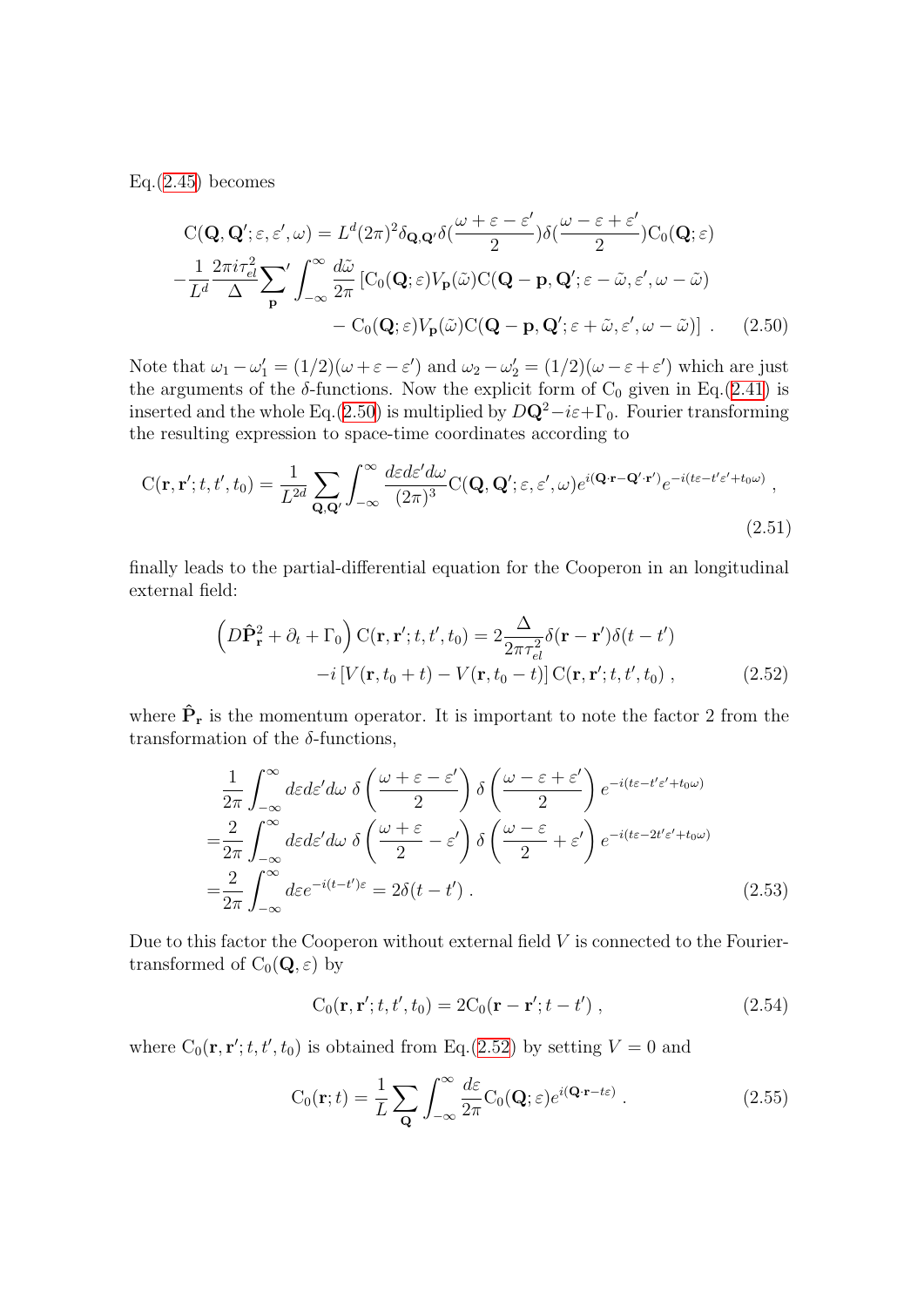Note that the Cooperon with four time-variables,

$$
\tilde{C}(\mathbf{r},\mathbf{r}';t_1,t'_1,t_2,t'_2) = \int_{-\infty}^{\infty} \frac{d\omega_1 d\omega'_1 d\omega_2 d\omega'_2}{(2\pi)^4} \tilde{C}(\mathbf{r},\mathbf{r}';\omega_1,\omega'_1,\omega_2,\omega'_2) e^{-i(\omega_1 t_1 - \omega'_1 t'_1 + \omega_2 t_2 - \omega'_2 t'_2)},
$$

is now given by

$$
\tilde{C}(\mathbf{r}, \mathbf{r}'; t_1, t_1', t_2, t_2') = \frac{1}{2}\delta(t_1 + t_2 - t_1' - t_2')C(\mathbf{r}, \mathbf{r}'; \frac{t_1 - t_2}{2}, \frac{t_1' - t_2'}{2}, \frac{t_1 + t_2}{2})
$$
 (2.56)

It is convenient to introduce the rescaled Cooperon

<span id="page-23-0"></span>
$$
\mathcal{C}(\mathbf{r}, \mathbf{r}'; t, t', t_0) := \frac{2\pi\tau_{el}^2}{2\Delta} \mathbf{C}(\mathbf{r}, \mathbf{r}'; t, t', t_0) \,. \tag{2.57}
$$

 $Eq.(2.52)$  $Eq.(2.52)$  $Eq.(2.52)$  now reads

<span id="page-23-1"></span>
$$
\left(D\hat{\mathbf{P}}_{\mathbf{r}}^{2} + \partial_{t} + \Gamma_{0}\right) \mathcal{C}(\mathbf{r}, \mathbf{r}'; t, t', t_{0}) = \delta(\mathbf{r} - \mathbf{r}')\delta(t - t') -i\left[V(\mathbf{r}, t_{0} + t) - V(\mathbf{r}, t_{0} - t)\right] \mathcal{C}(\mathbf{r}, \mathbf{r}'; t, t', t_{0}),
$$
\n(2.58)

and the Cooperon without external field is normalized so that

$$
\mathcal{C}_0(\mathbf{r}, \mathbf{r}'; t, t', t_0) = \frac{1}{L^d} \sum_{\mathbf{Q}} \int_{-\infty}^{\infty} \frac{d\varepsilon}{2\pi} \mathcal{C}_0(\mathbf{Q}; \varepsilon) e^{i[\mathbf{Q}(\mathbf{r} - \mathbf{r}') - \varepsilon(t - t')] } = \mathcal{C}_0(\mathbf{r} - \mathbf{r}'; t - t') ,
$$
\n(2.59)

with

<span id="page-23-2"></span>
$$
\mathcal{C}_0(\mathbf{Q}; \varepsilon) = \frac{1}{D\mathbf{Q}^2 - i\varepsilon + \Gamma_0} \,. \tag{2.60}
$$

In order to get rid of the factor 2 appearing in Eq.[\(2.54\)](#page-22-2) the Cooperon without external field  $C_0$  had to be rescaled in a different way than C in Eq.([2.57\)](#page-23-0), i.e.  $C_0 =$  $(2\pi\tau_{el}^2/\Delta)C_0$ . It is emphasized that with the above normalization of the Cooperon (which seems to be quite natural) the time argument of the potentials in Eq.[\(2.58\)](#page-23-1) is  $t_0 \pm t$ . Note that in Ref. [\[8](#page-133-7)] the Cooperon has been normalized differently, and the times  $t_0 \pm t$  in the arguments of the potentials of Eq.([2.58](#page-23-1)) are replaced by  $t_0 \pm t/2$ . Although this apparent printing error in Ref. [\[8](#page-133-7)] has been pointed out by Eiler[[15](#page-134-6)] many years ago, it continues to appear in the recent literature [\[23,](#page-134-7) [24](#page-134-8), [25\]](#page-134-9).

Eq.([2.58\)](#page-23-1) for the Cooperon can now be used to calculate the weak localization correction to the conductivity, or the current respectively, in the presence of a fluctuating external field. The diagrammatic representation for the WL-correction to the current is shown in Fig.[2.5.](#page-24-0) Translating these diagrams to an analyti-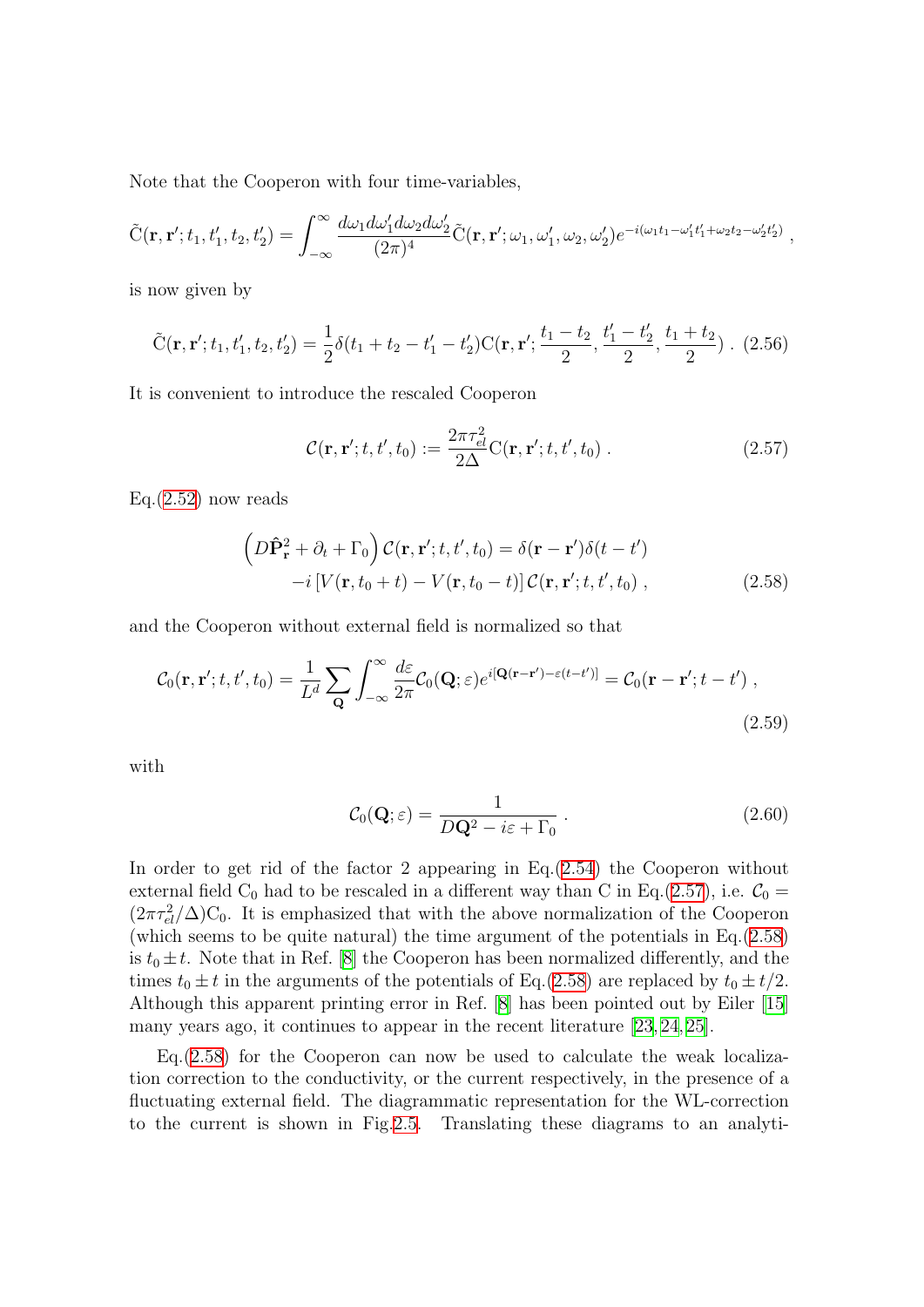

<span id="page-24-0"></span>Figure 2.5: The weak localization correction to the current in the presence of a fluctuating external field  $V(t)$ . The dark box is the interacting Cooperon as diagrammat-ically defined in Fig[.2.4](#page-20-0). The Green's functions labeled by  $(K)$  were obtained from the Keldysh component using Eq.[\(A.10\)](#page-124-0).

cal expression yields for the spatially averaged (up to a factor  $1/\mathcal{V}$ ) component  $\mathbf{j}_{WL}(\omega) := \mathbf{j}_{WL}(\mathbf{Q} = \mathbf{0}, \omega)$ 

<span id="page-24-1"></span>
$$
\delta \mathbf{j}_{WL}(\omega) = \frac{i}{cV^2} \left(\frac{e}{2m}\right)^2 \sum_{\mathbf{k}, \mathbf{p}, \mathbf{q}} \int_{-\infty}^{\infty} \frac{d\varepsilon d\varepsilon' d\omega'}{(2\pi)^3} \left[h(\varepsilon' + \omega') - h(\varepsilon')\right] \left\{\mathbf{k} \left[2\mathbf{A}_{dri}(\mathbf{q}, \omega') \cdot \mathbf{p}\right] \times \frac{\overline{G}^0}{\overline{G}^0_{\mathbf{k}}(\varepsilon) \overline{G}^0_{\mathbf{k}}(\varepsilon - \omega)} \overline{G}^0_{\mathbf{p}+\mathbf{q}}(\varepsilon' + \omega') \overline{G}^0_{\mathbf{p}}(\varepsilon') \times
$$
  
\n
$$
C(\mathbf{k} + \mathbf{p} + \mathbf{q}, \mathbf{k} + \mathbf{p}; \varepsilon' + \omega' - \varepsilon + \omega, \varepsilon - \varepsilon', \omega' - \omega)\},
$$
\n(2.61)

with  $h(\varepsilon) := \tanh(\beta \varepsilon/2)$ . The Cooperon is dominated by frequencies much smaller than the elastic cutoff  $1/\tau_{el}$  in the Green's functions and the frequency dependence of the later can thus be neglected. Similarly the total momenta  $\mathbf{k} + \mathbf{p} + \mathbf{q}$  and  $\mathbf{k} + \mathbf{p}$ in Eq.  $(2.61)$  are restricted to values smaller than  $1/l$ . Since the large contributions to the Green's functions come from momenta in the vicinity of the Fermi momentum one can set  $\mathbf{k} \simeq -(\mathbf{p} + \mathbf{q}), \mathbf{k} \simeq -\mathbf{p}$  in their arguments. For an spatially homogeneous driving field  $\mathbf{A}_{dri}(\mathbf{Q}=0,\omega) =: \mathbf{A}_{dri}(\omega) \text{ Eq. (2.61) now reduces to}$  $\mathbf{A}_{dri}(\mathbf{Q}=0,\omega) =: \mathbf{A}_{dri}(\omega) \text{ Eq. (2.61) now reduces to}$  $\mathbf{A}_{dri}(\mathbf{Q}=0,\omega) =: \mathbf{A}_{dri}(\omega) \text{ Eq. (2.61) now reduces to}$ 

<span id="page-24-2"></span>
$$
\delta \mathbf{j}_{WL}(\omega) = -\frac{2}{\mathcal{V}^2} \left(\frac{e}{2m}\right)^2 \sum_{\mathbf{k}, \mathbf{p}} \int_{-\infty}^{\infty} \frac{d\varepsilon d\varepsilon' d\omega'}{(2\pi)^3 \omega'} [h(\varepsilon' + \omega') - h(\varepsilon')] \left\{ \mathbf{k} \left[ \mathbf{E}_{dri}(\omega') \cdot \mathbf{k} \right] \times \left( \overline{\mathcal{G}^0}_{\mathbf{k}}^R \overline{\mathcal{G}^0}_{\mathbf{k}}^A \right)^2 C(\mathbf{p}, \mathbf{p}; \omega + \omega' - \varepsilon, \varepsilon, \omega' - \omega) \right\}.
$$
\n(2.62)

The vector potential  $\mathbf{A}_{dri}$  was expressed through the electric field and  $\overline{\mathcal{G}}_{\mathbf{k}}^{R/A}$  $\frac{\mu}{\mathbf{k}}$  are abbreviations for  $\overline{\mathcal{G}^0}_{\mathbf{k}}^{R/A}$  $k_{\mathbf{k}}^{n_{\mathbf{k}}}( \omega = 0)$ . Integration- and summation-variables where changed according to  $\mathbf{k} + \mathbf{p} \to \mathbf{p}$  and  $\varepsilon - \varepsilon' \to \varepsilon$ . Since only the spatially averaged current is considered and a spatially homogeneous (on average) system is presumed, j must be parallel to  $\mathbf{E}_{dri}$ . Eq.[\(2.62](#page-24-2)) can then be written as

<span id="page-24-3"></span>
$$
\delta \mathbf{j}_{WL}(\omega) = -\frac{2}{\mathcal{V}^2 d} \left(\frac{e}{2m}\right)^2 \sum_{\mathbf{k}, \mathbf{p}} \int_{-\infty}^{\infty} \frac{d\varepsilon d\varepsilon' d\omega'}{(2\pi)^3 \omega'} [h(\varepsilon' + \omega') - h(\varepsilon')] \left\{ |\mathbf{k}|^2 \mathbf{E}_{dri}(\omega') \times \left(\overline{\mathcal{G}^0}_{\mathbf{k}}^R \overline{\mathcal{G}^0}_{\mathbf{k}}^A\right)^2 \mathrm{C}(\mathbf{p}, \mathbf{p}; \omega + \omega' - \varepsilon, \varepsilon, \omega' - \omega) \right\}.
$$
\n(2.63)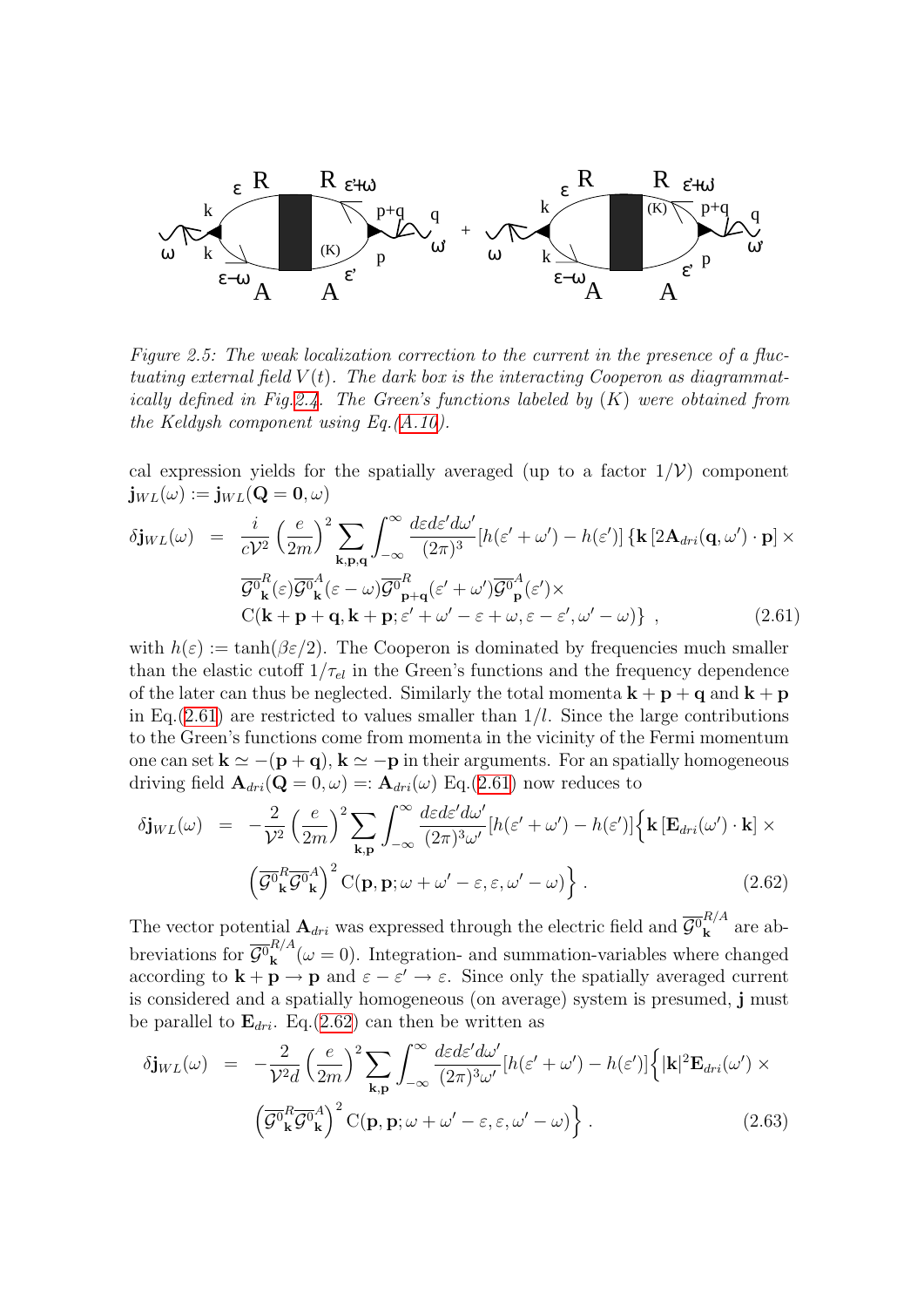The Green's functions yield dominant contributions for  $|\mathbf{k}| \simeq k_F$  and therefore  $|\mathbf{k}|^2$ can be replaced by  $k_F^2$ . Assuming a constant average level-spacing  $\Delta$  in the vicinity of the Fermi energy, the k-sum can now be carried out:

$$
\sum_{\mathbf{k}} k_F^2 \left( \overline{\mathcal{G}^0}_{\mathbf{k}}^R \overline{\mathcal{G}^0}_{\mathbf{k}}^A \right)^2 \simeq k_F^2 \frac{4\pi \tau_{el}^3}{\Delta} \ . \tag{2.64}
$$

The  $\varepsilon'$ -integration can be done as well,

$$
\int_{-\infty}^{\infty} d\varepsilon' [h(\varepsilon' + \omega') - h(\varepsilon')] = 2\omega'.
$$
 (2.65)

Inserting these results into Eq.[\(2.63](#page-24-3)) yields

$$
\delta \mathbf{j}_{WL}(\omega) = -\frac{8k_F^2 \tau_{el}^3}{\Delta L^{2d} d} \left(\frac{e}{2m}\right)^2 \sum_{\mathbf{p}}' \int_{-\infty}^{\infty} \frac{d\varepsilon d\omega'}{(2\pi)^2} \mathbf{E}_{dri}(\omega') \times
$$
  
C(\mathbf{p}, \mathbf{p}; \omega + \omega' - \varepsilon, \varepsilon, \omega' - \omega). (2.66)

Transverse modes have again been integrated out, and the summation is restricted to the diffusive regime. Since the system is translational invariant after averaging over disorder, the Cooperon depends on the difference of its space-variables;  $C(\mathbf{r}, \mathbf{r}') =$  $C(\mathbf{r}-\mathbf{r}')$ ; or equivalently in momentum space  $C(\mathbf{p}, \mathbf{p}') = L^d \delta_{\mathbf{p}, \mathbf{p}'} C(\mathbf{p})$ . Fouriertransforming to space and time variables finally results in

<span id="page-25-0"></span>
$$
\delta \mathbf{j}_{WL}(\omega) = -\frac{2e^2 D}{\pi} \frac{\pi \tau_{el}^2}{\Delta} \int_{-\infty}^{\infty} dt dt' \mathbf{E}_{dri}(t') \mathbf{C}(\mathbf{r}, \mathbf{r}; t, -t, -t - t') e^{i\omega(2t + t')} \ . \tag{2.67}
$$

Using the Einstein relation  $\sigma_d = e^2 \nu_d D$ , the rescaled Cooperon C defined in Eq.[\(2.57\)](#page-23-0) and substituting  $2t \rightarrow t$  one arrives at

$$
\delta \mathbf{j}_{WL}(\omega) = -\frac{\sigma_d}{\pi \nu_d} \int_{-\infty}^{\infty} dt dt' \mathbf{E}_{dri}(t') \mathcal{C}(\mathbf{r}, \mathbf{r}; \frac{t}{2}, -\frac{t}{2}, -(\frac{t}{2} + t')) e^{i\omega(t+t')} \ . \tag{2.68}
$$

This expression will be used to derive the dephasing time due to electron-electron interactions with small energy transfer in a non-perturbative way. To clarify the connection to standard perturbation theory in the two-particle Coulomb interaction and the role of the fluctuation-dissipation theorem, a calculation of  $\tau_{\varphi}$  to first order in the Random-Phase-Approximation is given in the next section. This method strongly depends on the cutoff  $\Gamma_0$  which makes the result a priori uncontrolled in the physically interesting limit  $\Gamma_0 \rightarrow 0$ .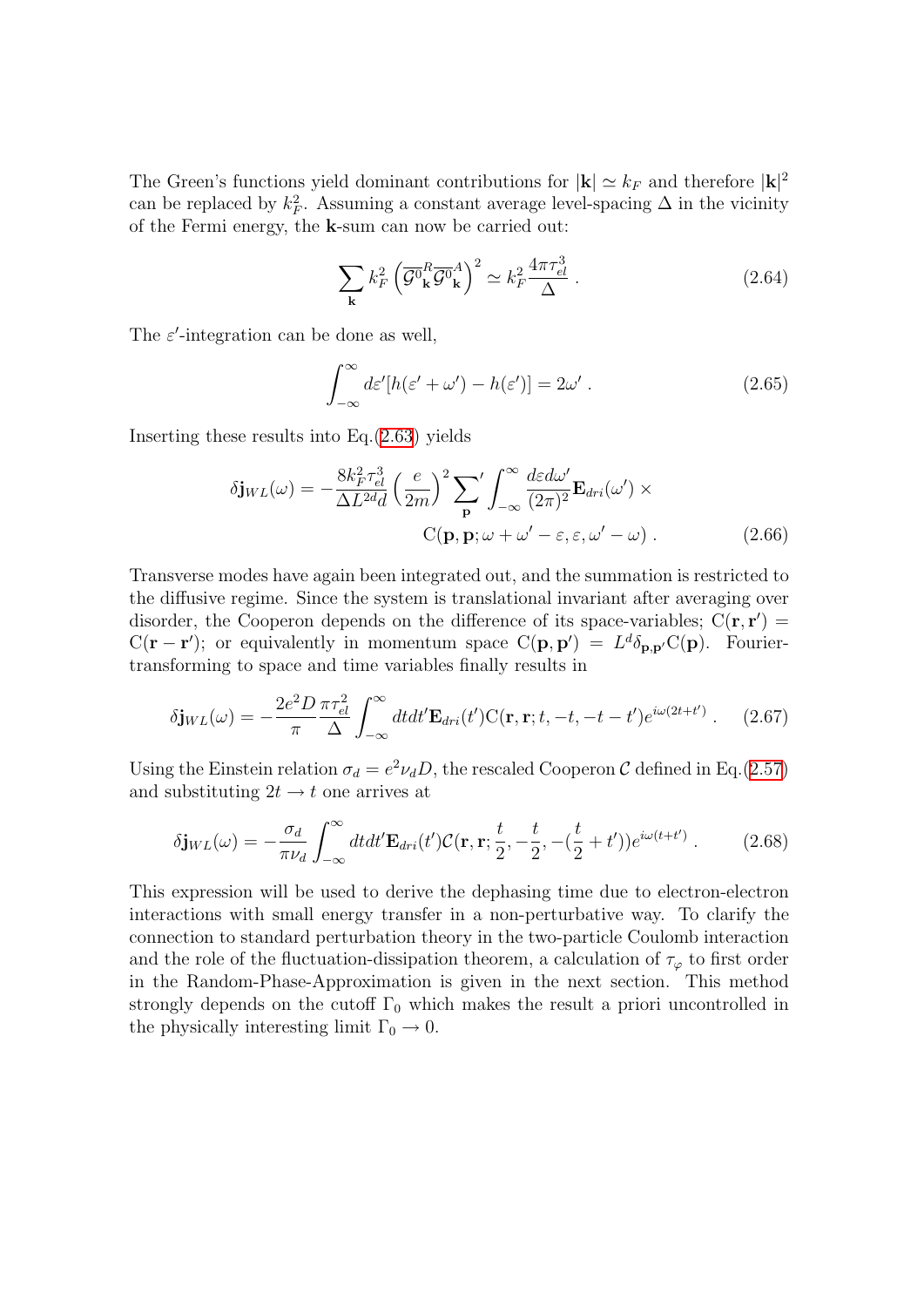#### <span id="page-26-0"></span>2.4 The dephasing time to first order in the screened interaction

The system under consideration is an ensemble of interacting, spinless electrons in a static disorder potential and a spatially constant external driving field  $\mathbf{E}_{dri}(t)$  =  $-(1/c)\partial_t \mathbf{A}_{dri}(t)$ . The Hamiltonian describing this system is

$$
\hat{H} = \hat{H}_0 + \hat{H}_1(t) + \hat{H}_2, \qquad (2.69)
$$

where  $\hat{H}_0$  and  $\hat{H}_1$  are given in Eq.([2.10\)](#page-11-4) and Eq.[\(2.14](#page-11-3)). The interaction is described by

$$
\hat{H}_2 = \frac{1}{2} \int d\mathbf{r} d\mathbf{r}' f(\mathbf{r} - \mathbf{r}') \hat{\Psi}^\dagger(\mathbf{r}) \hat{\Psi}^\dagger(\mathbf{r}') \hat{\Psi}(\mathbf{r}') \cdot (2.70)
$$

 $f(\mathbf{r})$  is the bare Coulomb potential

$$
f(\mathbf{r}) = \frac{e^2}{|\mathbf{r}|} \,. \tag{2.71}
$$

To derive interaction corrections to the conductivity, it is convenient to use the equilibrium Matsubara technique. This can be done, since conductivity is a linear response function and the fluctuation-dissipation theorem gives the connection between the imaginary- and real-time quantities. In Appendix [A](#page-122-0) it is shown, that for non-interacting electrons an equivalent relation exists for response functions of arbitrary order. Here the notations of App[.A](#page-122-0) will be used. The imaginary time paramagnetic current is defined in Eq.([A.24](#page-126-1)). The auxiliary field will, relating to the potential  $A_{dri}$ , now be named  $A_{dri}$  and it satisfies the boundary condition  $\tilde{\bf{A}}_{dri}(\tau) = \tilde{\bf{A}}_{dri}(\tau - n\beta)$  for any integer n. The time-evolution operator  $\hat{U}$  describes the evolution due to  $\widetilde{\mathbf{A}}_{dri}(\tau)$  and the interaction  $\hat{H}_2$ :

$$
\hat{U}(\beta,0) = \hat{T} \exp\left[-\int_0^\beta d\tau' [\hat{H}_{1,D}(\tau') + \hat{H}_{2,D}(\tau')] \right].
$$
\n(2.72)

The first order (in the auxiliary field) contribution to the spatially averaged current  $\mathbf{j}(\tau) = \mathbf{j}(\mathbf{Q} = \mathbf{0}, \tau)$  is

$$
\delta \mathbf{j}_{para}(\tau) = \frac{e^2}{2m^2 \mathcal{V}cd} \int_0^\beta d\tau' \tilde{\mathbf{A}}_{dri}(\tau') \sum_{\mathbf{k}, \mathbf{q}} \mathbf{q} \cdot \mathbf{k} \langle \hat{T} \tilde{U}(\beta, 0) \hat{\Psi}_{\mathbf{k}}^{\dagger}(\tau') \hat{\Psi}_{\mathbf{q}}(\tau) \hat{\Psi}_{\mathbf{q}}(\tau) \hat{\Psi}_{\mathbf{q}}(\tau) \rangle_0^{con} .
$$
\n(2.73)

The reduced time-evolution operator  $\tilde{U}$  describes the evolution due to the electronelectron interaction,

<span id="page-26-1"></span>
$$
\tilde{U}(\beta,0) = \hat{T} \exp\left[-\int_0^\beta d\tau' \hat{H}_{2,D}(\tau')\right].
$$
\n(2.74)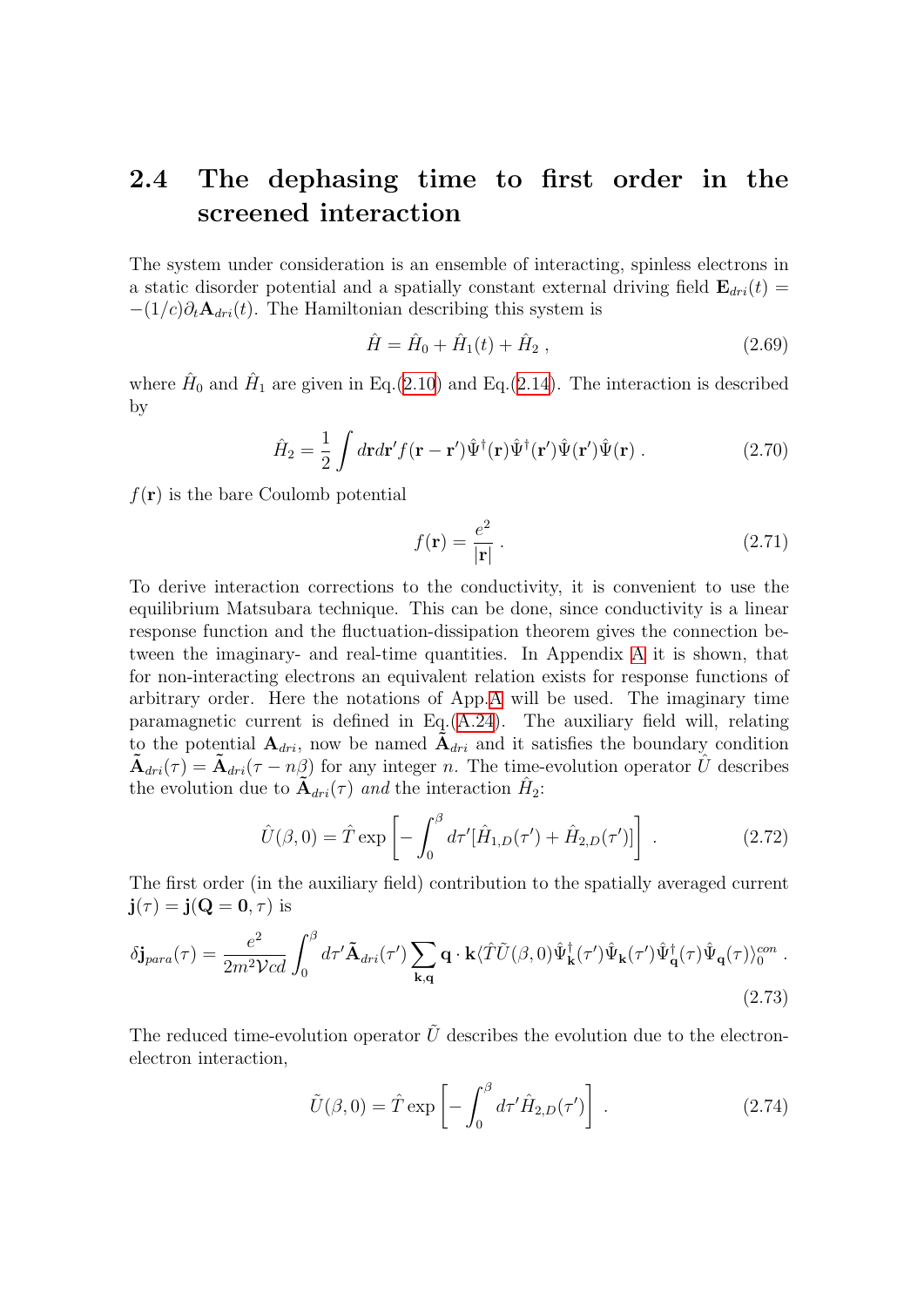When calculating the correlator in Eq.([2.73\)](#page-26-1), only totally connected diagrams must be kept, as indicated by the index con. The expectation value  $\langle \cdots \rangle_0 =$  $(1/Z_0)$ Sp $[e^{-\beta \hat{H}_0} \cdots]$  is taken with respect to the non-interacting Hamiltonian  $\hat{H}_0$  and the system is assumed to be spatially homogeneous on average. The perturbation theory in the interaction is done using the standard diagrammatic technique [\[11\]](#page-133-10). To take screening of the bare Coulomb interaction into account, the expansion is done in the Random-Phase-Approximation potential  $f_{\text{RPA}}(\mathbf{q}, i\omega)$  instead of the (Fourier transformed of the) bare interaction  $f_{q}$ . Diagrammatically the RPA-interaction is depicted in Fig[.2.6](#page-28-0). In the disordered system considered here, the electronic motion is diffusive. Consequently the density-density correlation function has a diffusion pole, which in the diagrammatic language is produced by the Diffuson  $D_0$  in the polarization-bubble. The Dyson equation for the Diffuson is shown in Fig[.2.6](#page-28-0)(b). It is obtained from the Cooperon by reversing one electron line. Since particle-number conservation always requires a diffusive pole in the density-density correlation function, independent of the interactions in the system, no cutoff similar to  $1/\tau_{\varphi}$  enters theDiffuson [[13](#page-133-12)].  $D_0$ , as it is introduced here, describes a classical diffusion process and therefore a quantum mechanical quantity like the dephasing time  $\tau_{\varphi}$  does not appear. (In different context, e.g. in calculating Universal Conductance Fluctuations, 'Diffusons' appear as formal tools in diagrammatic perturbation theory and are not directly related to a physical diffusion process. Such 'Diffusons' are indeed affected by dephasing effects as will be discussed in Sec.([3.5\)](#page-67-0)). In the model of disorder considered here, the current-current correlation function that defines the WL-correction to the spatially averaged  $(Q = 0 \text{ mode})$  conductivity is, for symmetry reasons, not renormalized by Diffusons. This is due to the  $\delta$ -potential approximation for the disorder scattering centers which only give rise to s-wave scattering. In this case the momentum relaxation time  $\tau_{el}$  is equal to the transport time entering the Drude conductivity. For extended scatterers, where contributions from higher angular momenta become important, Diffuson corrections are needed in the current-current correlation function to obtain the correct transport time [\[21\]](#page-134-10). In the Matsubara formulation one obtains the following expressions for the disorder-averaged Green's function (see Eq.([2.43](#page-20-2))) and the Diffuson  $D_0$ :

$$
\overline{\mathcal{G}^0}_{\mathbf{k}}(i\omega) = \frac{1}{i\omega - (\frac{\mathbf{k}^2}{2m} - \mu) + \frac{i}{2\tau_{el}}\text{sgn}(\omega)},
$$
\n(2.75)

<span id="page-27-0"></span>
$$
D_0(\mathbf{Q}, i\omega) = \frac{\Delta}{2\pi\tau_{el}^2} \frac{1}{D\mathbf{Q}^2 + |\omega|} \,. \tag{2.76}
$$

Analytically the diagrams in Fig[.2.6](#page-28-0) can be summed in a geometric series, yielding

$$
f_{\mathbf{q}}^{\text{RPA}}(i\omega) = \frac{f_{\mathbf{q}}}{1 - f_{\mathbf{q}} \overline{\Pi_0}(\mathbf{q}, i\omega)} =: \frac{f_{\mathbf{q}}}{\epsilon(\mathbf{q}, i\omega)},
$$
(2.77)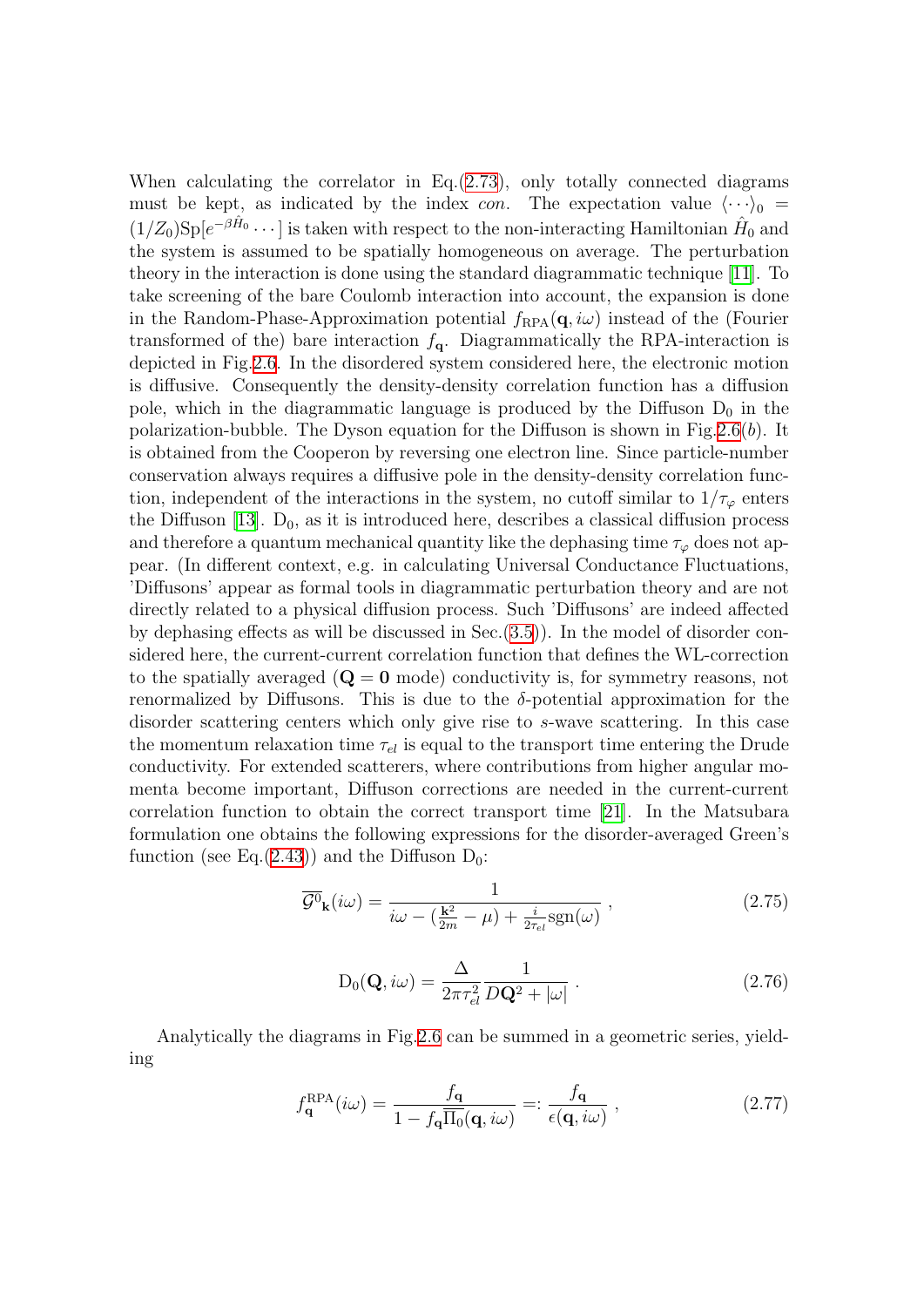

<span id="page-28-0"></span>Figure 2.6: Diagrammatic definition of the effective RPA interaction. Thick wiggled lines represent  $f_{\text{RPA}}(q, i\omega)$  while thin wiggled ones stand for the bare interaction  $f_{\alpha}$ . The electron-lines here are the disorder averaged Green's functions  $\overline{\mathcal{G}^0}$  defined in Eq.[\(2.75\)](#page-27-0). The crossed, shaded box is the Diffuson  $D_0$ . Disorder scattering is symbolized by dashed lines.

where the dielectric function  $\epsilon(\mathbf{q}, i\omega)$  was introduced. The irreducible polarizationfunction  $\Pi_0(\mathbf{q}, i\omega)$  is given by the sum of the two polarization-bubbles in Fig. [2.6.](#page-28-0) In the low frequency  $(\omega \ll 1/\tau_{el})$ , long wavelength  $(|{\bf q}| < 1/l)$  limit one obtains

$$
\overline{\Pi_0}(\mathbf{q}, i\omega) = -\nu_d \frac{D\mathbf{q}^2}{D\mathbf{q}^2 + |\omega|} \,. \tag{2.78}
$$

 $f_{q}$  is the Fourier-transformed of the bare interaction  $f(r)$  and depends on the dimension of the system. In  $d = 3$  it is given by

<span id="page-28-1"></span>
$$
f_{\mathbf{q}} = \frac{4\pi e^2}{\mathbf{q}^2} \text{ for } d = 3. \tag{2.79}
$$

In lower dimensions one gets [\[20](#page-134-5)]

$$
f_{\mathbf{q}} = \frac{2\pi e^2}{|\mathbf{q}|} \text{ for } d = 2 ,
$$
 (2.80)

$$
f_{\mathbf{q}} = e^2 \ln \left( \frac{1}{\mathbf{q}^2 a^2} \right) \text{ for } d = 1 , \qquad (2.81)
$$

where a is the samples transverse extension and the one dimensional result is valid for  $q < 1/a$ . From Eq.[\(2.78](#page-28-1)) one obtains for the dielectric function in the diffusive regime

$$
\epsilon(\mathbf{q}, \omega) = 1 + f_{\mathbf{q}} \nu_d \frac{D\mathbf{q}^2}{D\mathbf{q}^2 - i\omega} \,. \tag{2.82}
$$

Figure [2.7](#page-29-0) shows all diagrams that are obtained by expanding the current in Eq.[\(2.73](#page-26-1)) to first order in  $f^{RPA}$ . Diagrams a) – c) are Fock-type and  $d$ ) – f) are Hartree-type contributions. Even though  $f^{RPA}$  is a disorder-averaged quantity, the electron-lines  $\mathcal{G}_0$  are still non-averaged propagators, depending on the special realization of the random potential  $U$ . The non-trivial problem now is to perform the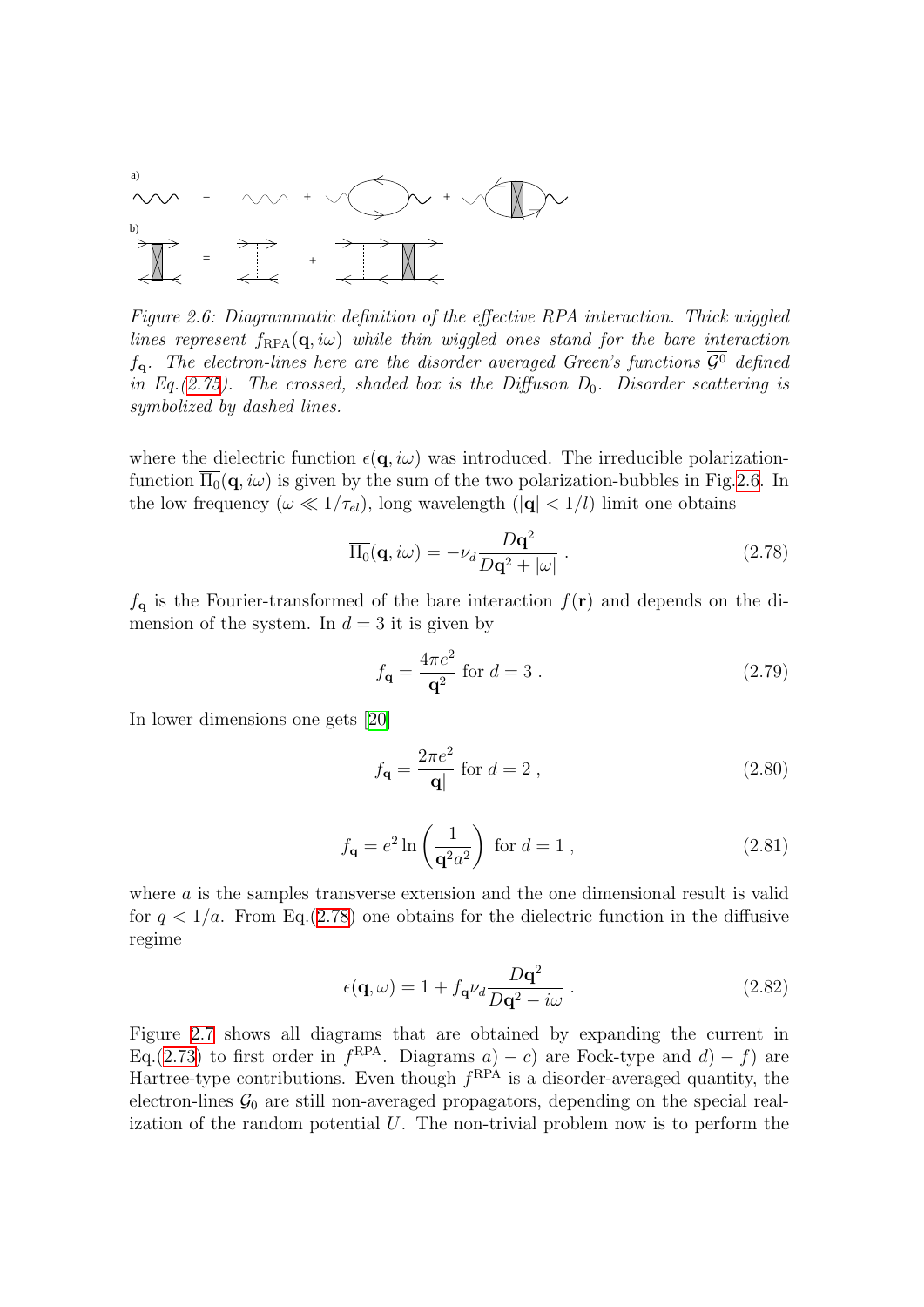

<span id="page-29-0"></span>Figure 2.7: All diagrams for the current to first order in  $f<sup>RPA</sup>$ . Thin wiggled lines denote current-vertices and thick ones the effective interaction  $f<sup>RPA</sup>$ . The electron-lines are, in contrast to Fig[.2.6,](#page-28-0) the non-averaged Green's functions  $\mathcal{G}_0$  that still contain the disorder exactly.

disorder average of the diagrams in Fig.[2.7.](#page-29-0) Explicit calculations have first been done by Altshuler et al. in Ref. [\[20](#page-134-5)]. In the following only the main results will be briefly summarized as far as they are needed in the context of this work. The main focus is to show the connection between dephasing due to Nyquist noise, as discussed in section([3.3\)](#page-39-0) and the diagrammatic perturbation theory in the screened interaction. Regarding the Hartree (or direct) contributions, it was found in Ref.[[20\]](#page-134-5), that after averaging all diagrams of type  $d$ ) and  $e$ ) that have disorder-lines (e.g. Cooperons) connecting the upper and lower electron-line of the bubble, cancel with the disorder average of diagram  $f$ ). In other words, only diagrams where both electron propagators are averaged separately give non-vanishing Hartree contributions. This means, that the direct interaction has no effect on the correlations between time-reversed trajectories (or the upper and lower electron-line in the diagrammatic language) and can therefore not contribute to dephasing. The components entering the Hartree diagrams are the averaged non-interacting single particle Green's function  $\overline{\mathcal{G}^0}$  and the disorder average of the single-bubble diagram shown in Fig[.2.8](#page-29-1). The same diagrams



<span id="page-29-1"></span>Figure 2.8: Electron-propagator that enters the disorder averaged Hartree contribution to the current. Averaging is indicated by the over-bar.

occur in the calculation of the average one-electron density of states

$$
\nu_d(\omega) = -\frac{2}{\pi \mathcal{V}} \sum_{\mathbf{q}} \mathrm{Im} \overline{\mathcal{G}}_{\mathbf{q}}(i\omega)_{i\omega \to \omega + i0} . \qquad (2.83)
$$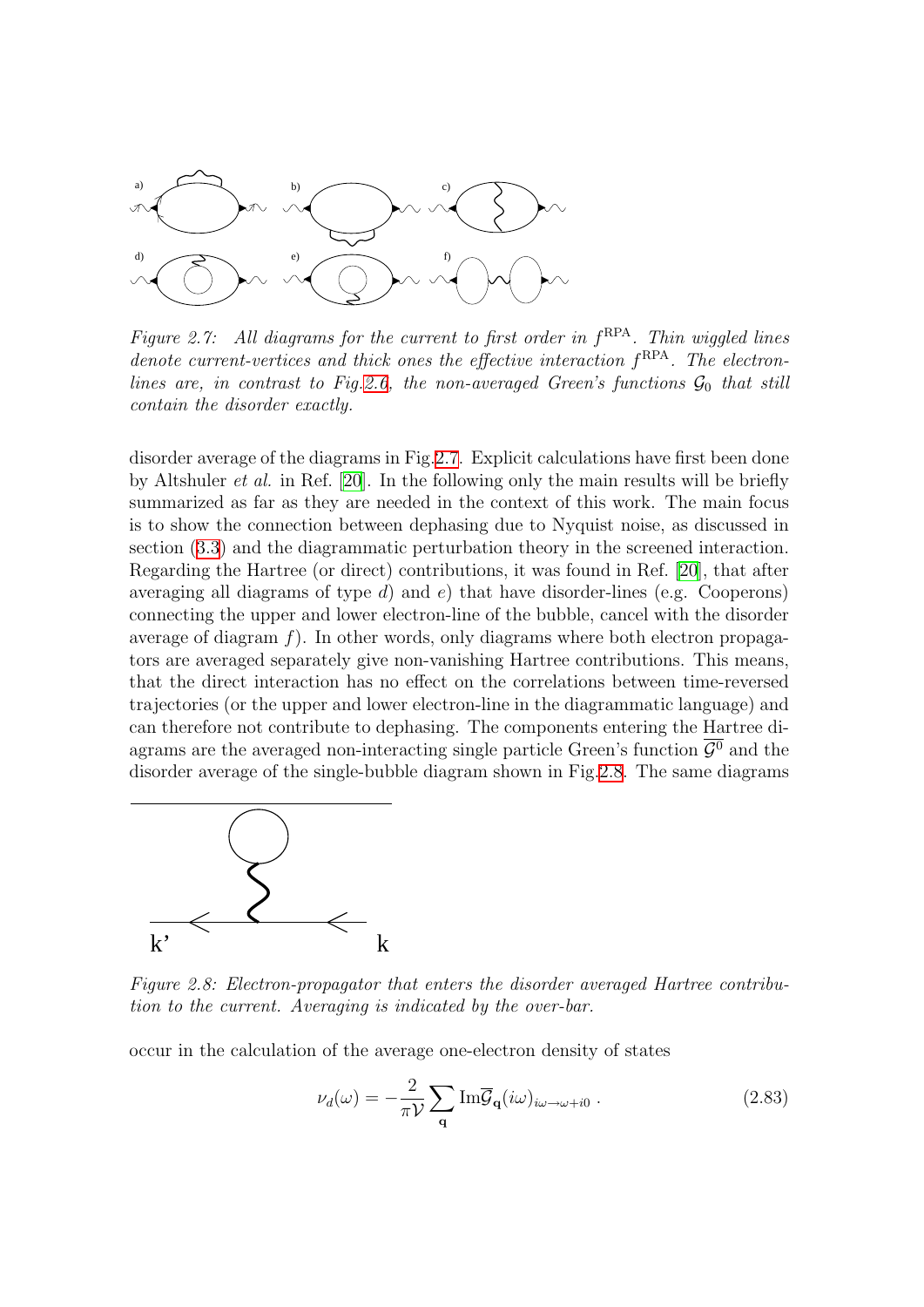$\mathcal G$  is the disorder averaged total Green's function including electron-electron interactions. The conductivity is related to the density of states at the Fermi energy  $(\nu_d := \nu_d(\varepsilon_F))$  via the Einstein relation  $\sigma_d = e^2 \nu_d D$ . The only effect of the Hartree interaction on the conductivity thus comes form a renormalization of  $\nu_d$ . In conclusion the diagrams  $d(-f)$  of Fig[.2.7](#page-29-0) do not contribute to dephasing. They can therefore be neglected in the following. From Eq.([2.73](#page-26-1)) and the diagrams  $a$ ) – d) one easily finds the Fock contribution to the conductivity:

<span id="page-30-0"></span>
$$
\sigma_{para}^{Fock}(\varepsilon) = \frac{e^2}{i\varepsilon m^2 \mathcal{V}^2 d} \sum_{\mathbf{k},\mathbf{q}} \sum_{\mathbf{p},\mathbf{p}'} \mathbf{k} \cdot \mathbf{q} \frac{1}{\beta^2} \Biggl\{ \sum_{\omega_1,\omega_2} \left[ \mathbf{g}_{\mathbf{p},\mathbf{k}}(i\omega_2 - i\omega_1) \mathcal{G}_{\mathbf{q},\mathbf{p}}(i\tilde{\varepsilon} + i\omega_2) \mathcal{G}_{\mathbf{k},\mathbf{p}'}(i\omega_1) \mathcal{G}_{\mathbf{p}',\mathbf{q}}(i\omega_2) \mathcal{G}_{\mathbf{p},\mathbf{k}}(i\tilde{\varepsilon} + i\omega_1) \right. \\ \left. + f_{\mathbf{p}-\mathbf{p}'}^{RPA}(i\omega_1 - i\omega_2) \mathcal{G}_{\mathbf{q},\mathbf{p}}(i\omega_1) \mathcal{G}_{\mathbf{p},\mathbf{p}'}(i\omega_2) \mathcal{G}_{\mathbf{p}',\mathbf{k}}(i\omega_1) \mathcal{G}_{\mathbf{k},\mathbf{q}}(i\omega_1 - i\tilde{\varepsilon}) \right. \\ \left. + f_{\mathbf{p}-\mathbf{p}'}^{RPA}(i\omega_1 - i\omega_2) \mathcal{G}_{\mathbf{q},\mathbf{p}}(i\omega_1) \mathcal{G}_{\mathbf{p},\mathbf{p}'}(i\omega_2) \mathcal{G}_{\mathbf{p}',\mathbf{k}}(i\omega_1) \mathcal{G}_{\mathbf{k},\mathbf{q}}(i\omega_1 + i\tilde{\varepsilon}) \Biggr] \Biggr\}_{i\tilde{\varepsilon}\to\varepsilon+i0} .
$$
 (2.84)

 $i\tilde{\varepsilon}$  is a Bosonic Matsubara frequency, all other ones are Fermionic. The Matsubara Green's function  $\mathcal{G}(i\omega)$  coincides with the analytic continuation of the retarded function  $\mathcal{G}^R(i\omega)$  for positive  $\omega$  and with  $\mathcal{G}^A(i\omega)$  for  $\omega < 0$  (see Eqs.([A.35](#page-128-0)), [\(A.36\)](#page-128-1) which are also valid for  $\mathcal{G}(i\omega)$ . Thus the frequency sums in Eq.([2.84\)](#page-30-0) produce various different products of retarded and advanced functions which have to be averaged over disorder separately. This very technical procedure, which affords much experience in diagrammatic perturbation theory, is described in detail by Aleiner et al. in Ref. [\[32\]](#page-134-11). Also a physical interpretation of the different terms occuring is given in that article. However, if one is only interested in pure dephasing effects, the problem greatly simplifies. In this case only interactions with small frequencytransfer  $\varepsilon \sim 1/\tau_{\varphi}$ , which are so weak that the classical motion of the electrons remains unchanged, are considered. Such nearly elastic scattering thus only effects the electrons phase and is therefore called a "pure" dephasing effect here. Of course inelastic scattering with energy-transfer  $\varepsilon \gg 1/\tau_{\varphi}$ , besides its impact on the density of states and the electron dynamics, also destroys the phase-information. This separation into 'dephasing' and 'interaction' contributions is analogous to what is done in deriving Eq.[\(2.67\)](#page-25-0) for the current in the presence of a fluctuating external field. There also only dephasing effects are explicitly treated, and the cutoff  $\Gamma_0$ is introduced to take account of electron-electron interactions with large energy transfer as well as all other possible sources of dephasing. It is therefore assumed, that the field-vertices do not change the analytic structure of the Green's functions. After each interaction retarded propagators remain retarded and advanced ones stay advanced. In order to describe such dephasing effects due to the intrinsic electron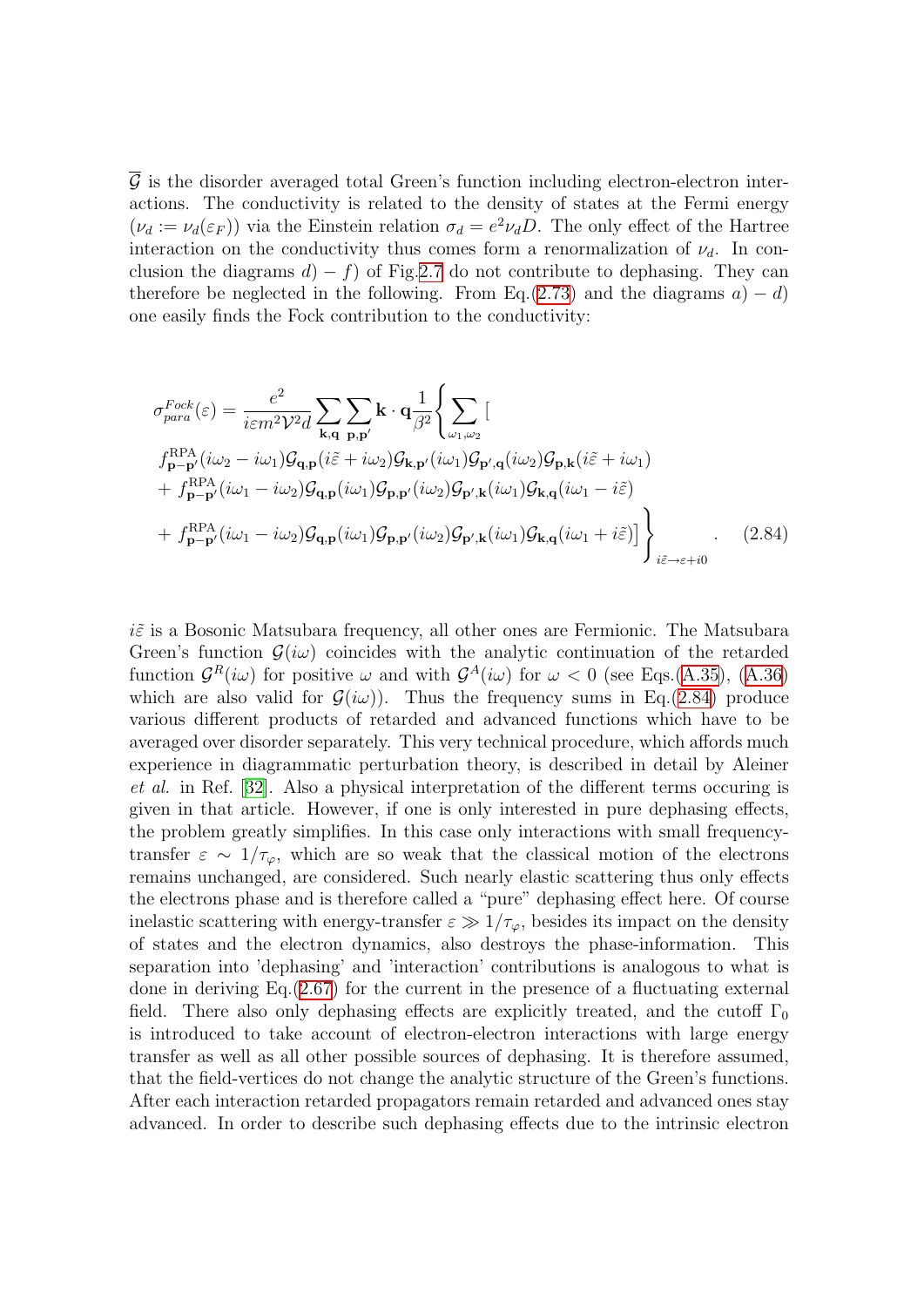electron interaction, thus only the following terms have to be kept:

$$
\sigma_{para}^{deph}(\varepsilon) = \frac{e^2}{i\varepsilon m^2 \mathcal{V}^2 d} \sum_{\mathbf{k},\mathbf{q}} \sum_{\mathbf{p},\mathbf{p}'} \mathbf{k} \cdot \mathbf{q} \frac{1}{\beta^2} \Big[
$$
\n
$$
\sum_{\substack{(-\tilde{\varepsilon}<\omega_1<0)(-\tilde{\varepsilon}<\omega_2<0) \\ +\sum_{(0<\omega_1<\tilde{\varepsilon})}} \sum_{\substack{(\tilde{\varepsilon}<\omega_2<0) \\ 0<\omega_1<\tilde{\varepsilon}}} f_{\mathbf{p}-\mathbf{p}'}^{RPA}(i\omega_2 - i\omega_1) \mathcal{G}_{\mathbf{q},\mathbf{p}}(i\tilde{\varepsilon} + i\omega_2) \mathcal{G}_{\mathbf{k},\mathbf{p}'}(i\omega_1) \mathcal{G}_{\mathbf{p}',\mathbf{q}}(i\omega_2) \mathcal{G}_{\mathbf{p},\mathbf{k}}(i\tilde{\varepsilon} + i\omega_1)
$$
\n
$$
+ \sum_{(0<\omega_1<\tilde{\varepsilon})} \sum_{(0<\omega_2<\tilde{\varepsilon})} f_{\mathbf{p}-\mathbf{p}'}^{RPA}(i\omega_1 - i\omega_2) \mathcal{G}_{\mathbf{q},\mathbf{p}}(i\omega_1) \mathcal{G}_{\mathbf{p},\mathbf{p}'}(i\omega_2) \mathcal{G}_{\mathbf{p}',\mathbf{k}}(i\omega_1) \mathcal{G}_{\mathbf{k},\mathbf{q}}(i\omega_1 - i\tilde{\varepsilon})
$$
\n
$$
+ \sum_{(-\tilde{\varepsilon}<\omega_1<0)} \sum_{(-\tilde{\varepsilon}<\omega_2<0)} f_{\mathbf{p}-\mathbf{p}'}^{RPA}(i\omega_1 - i\omega_2) \mathcal{G}_{\mathbf{q},\mathbf{p}}(i\omega_1) \mathcal{G}_{\mathbf{p},\mathbf{p}'}(i\omega_2) \mathcal{G}_{\mathbf{p}',\mathbf{k}}(i\omega_1) \mathcal{G}_{\mathbf{k},\mathbf{q}}(i\omega_1 + i\tilde{\varepsilon}) \Big]_{i\tilde{\varepsilon}\to\varepsilon+i0} .
$$
\n(2.85

The frequencies are limited so that all electron-lines on one side of the bubble ("upper" or "lower") are either all retarded or all advanced. The analytic structure of the Green's functions does not change over the range of summation, but that of  $f<sup>RPA</sup>$  does, depending on whether  $\omega_1$  is smaller or greater than  $\omega_2$ . The frequency sums can be evaluated by contour-integration. After a straightforward calculation one obtains

<span id="page-31-0"></span>
$$
\sigma_{para}^{deph}(\varepsilon) = \frac{e^2}{i\varepsilon m^2 \mathcal{V}^2 d} \sum_{\mathbf{k},\mathbf{q}} \sum_{\mathbf{p},\mathbf{p}'} \mathbf{k} \cdot \mathbf{q} \int_{-\infty}^{\infty} d\omega d\omega' \left\{ [f(\omega') - f(\omega' - \varepsilon)] \times
$$
  
\n
$$
[f(\omega + \omega')f_{\mathbf{p} - \mathbf{p}'}^{\text{RPA},A}(\omega) - f(\omega + \omega' - \varepsilon)f_{\mathbf{p} - \mathbf{p}'}^{\text{RPA},R}(\omega)] + n(\omega)[f(\omega') - f(\omega' - \varepsilon)] \times
$$
  
\n
$$
[f_{\mathbf{p} - \mathbf{p}'}^{\text{RPA},A}(\omega) - f_{\mathbf{p} - \mathbf{p}'}^{\text{RPA},R}(\omega)] \right\} \left\{ \mathcal{G}_{\mathbf{q},\mathbf{p}}^R(\omega + \omega') \mathcal{G}_{\mathbf{k},\mathbf{p}'}^A(\omega' - \varepsilon) \mathcal{G}_{\mathbf{p}',\mathbf{q}}^A(\omega + \omega' - \varepsilon) \mathcal{G}_{\mathbf{p},\mathbf{k}}^R(\omega)
$$
  
\n+ 
$$
\mathcal{G}_{\mathbf{q},\mathbf{p}}^R(\omega') \mathcal{G}_{\mathbf{p},\mathbf{p}'}^R(\omega + \omega') \mathcal{G}_{\mathbf{p}',\mathbf{k}}^R(\omega') \mathcal{G}_{\mathbf{k},\mathbf{q}}^A(\omega' - \varepsilon)
$$
  
\n+ 
$$
\mathcal{G}_{\mathbf{q},\mathbf{p}}^A(\omega' - \varepsilon) \mathcal{G}_{\mathbf{p},\mathbf{p}'}^A(\omega + \omega' - \varepsilon) \mathcal{G}_{\mathbf{p}',\mathbf{k}}^A(\omega' - \varepsilon) \mathcal{G}_{\mathbf{k},\mathbf{q}}^R(\omega') \right\} .
$$
 (2.86)

The retarded and advanced RPA-propagators are obtained form the corresponding Matsubara expression by the usual continuations,  $f^{RPA, R/A}(\omega) = f^{RPA}(i\tilde{\omega} \rightarrow$  $\omega \pm i0$ ). The complex function  $f^{RPA}(z)$  has a branch cut along the real axis.  $n(\omega) = 1/(\exp(\beta \omega) - 1)$  is the Bose function and  $f(\omega) = 1/(\exp(\beta \omega) + 1)$  the Fermi function. Eq.[\(2.86\)](#page-31-0) now has to be averaged over disorder. The dominant contributions according to Ref. [\[32](#page-134-11)] are shown in Fig.[2.9.](#page-32-0)

These crossed Cooperon diagrams generate a maximal number of Cooperon poles. Evaluating this diagrams gives the leading dephasing contribution to the weak lo-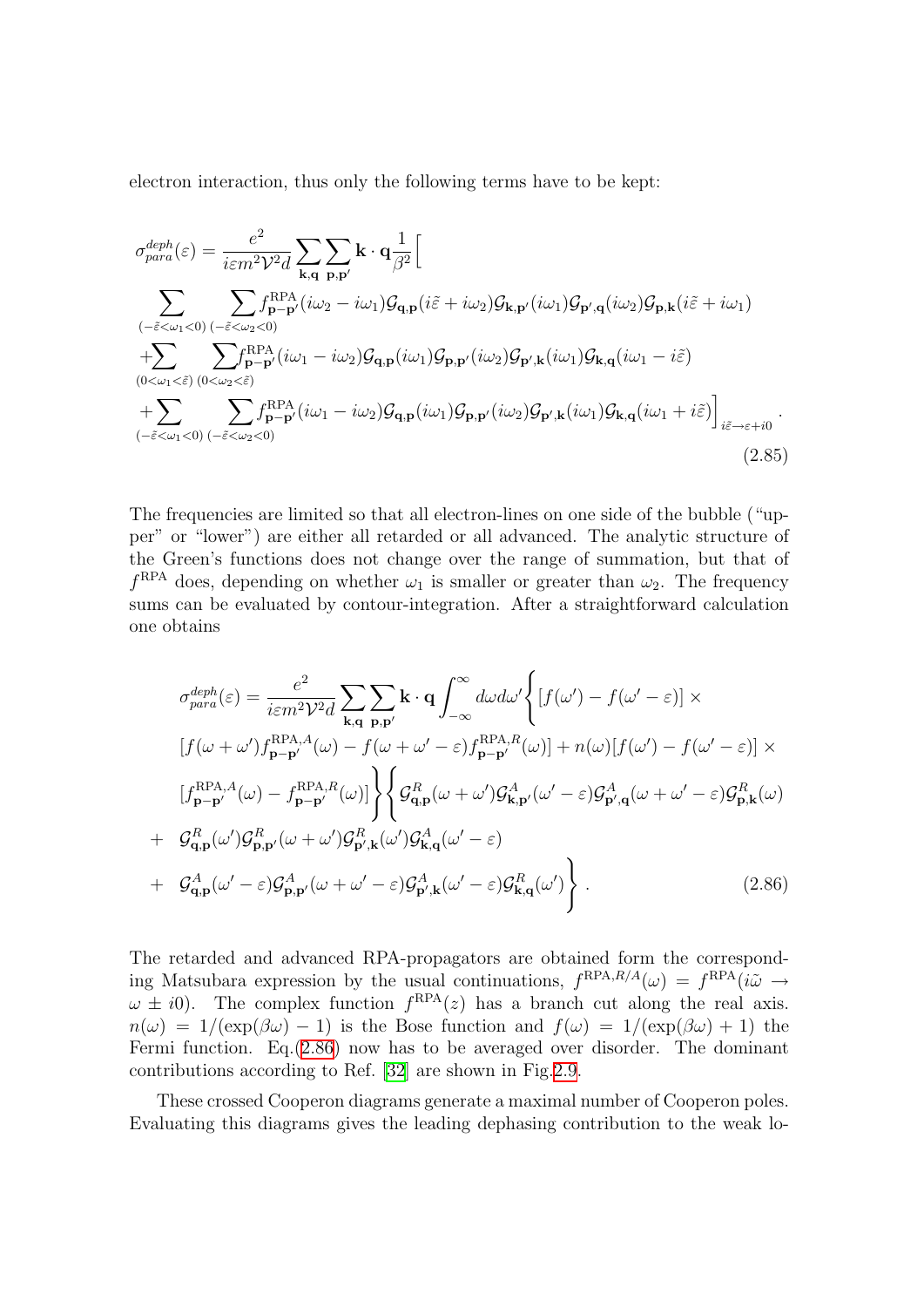

<span id="page-32-0"></span>Figure 2.9: Diagrams contributing to  $\sigma_{WL}$  in first order in the screened interaction. Shaded boxes represent the non-interacting Cooperon  $C_0$ . Filled triangles indicate current-vertices and the RPA-propagator is symbolized by thick wiggled lines. The upper electron line is retarded, the lower advanced. Diagrams  $(c)$  and  $(d)$  are vertex corrections.

calization correction:

<span id="page-32-1"></span>
$$
\sigma_{para}^{deph}(\varepsilon) = \frac{e^2 D}{2\pi^2 i\varepsilon \mathcal{V}^2} \sum_{\mathbf{k},\mathbf{q}} \int_{-\infty}^{\infty} d\omega \left\{ [\varepsilon + \omega] [n(\varepsilon + \omega) - n(\omega)] f_{\mathbf{k}}^{RPA,A}(\omega) \right.\n- [\varepsilon - \omega] [n(\omega - \varepsilon) - n(\omega)] f_{\mathbf{k}}^{RPA,R}(\omega) \left\} \left\{ 2C_0(\mathbf{q}, \varepsilon + \omega) C_0(\mathbf{q}, \varepsilon - \omega) C_0(\mathbf{q} - \mathbf{k}, \varepsilon) \right. \right.\n- C_0^2(\mathbf{q}, \varepsilon) C_0(\mathbf{q} - \mathbf{k}, \varepsilon + \omega) - C_0^2(\mathbf{q}, \varepsilon) C_0(\mathbf{q} - \mathbf{k}, \varepsilon - \omega) \right\} . \tag{2.87}
$$

This is the first order RPA correction to the WL-result due to electron-electron interactions with small frequency transfer. The Bose functions restrict the range of integration to frequencies  $\omega \leq \max(T, \varepsilon)$ . In this regime the effect of the Coulomb interaction can be described by a fluctuating random field, so called Nyquist noise, which is produced by the motion of the electrons in the system. This will be described in detail in the next chapter. The contribution to dephasing from the frequency regime  $\omega \leq \max(T, \varepsilon)$  is therefore called Nyquist noise contribution and denoted by  $1/\tau_{nn}$ . Since different dephasing mechanisms are assumed to be independent, the total dephasing rate is  $1/\tau_{\varphi} = \Gamma_0 + 1/\tau_{nn}$  and  $\Gamma_0$  contains all dephasing effects other than Nyquist noise. If  $\Gamma_0 \gg 1/\tau_{nn}$ , which can be achieved by applying an external magnetic field, Eq.([2.32\)](#page-15-3) can be expanded in powers of  $1/(\Gamma_0 \tau_{nn})$ . To first order this yields

<span id="page-32-2"></span>
$$
\sigma_{WL}(\varepsilon) = -\frac{\sigma_d}{\pi \nu_d} \frac{1}{\mathcal{V}} \sum_{|\mathbf{q}| < 1/l} \left[ \mathcal{C}_0(\mathbf{q}, \varepsilon) - \frac{1}{\tau_{nn}} \mathcal{C}_0^2(\mathbf{q}, \varepsilon) \right], \qquad (2.88)
$$

where  $\mathcal{C}_0$  is defined in Eq.([2.60](#page-23-2)). To extract  $1/\tau_{nn}$  from Eq.[\(2.87](#page-32-1)), this equation is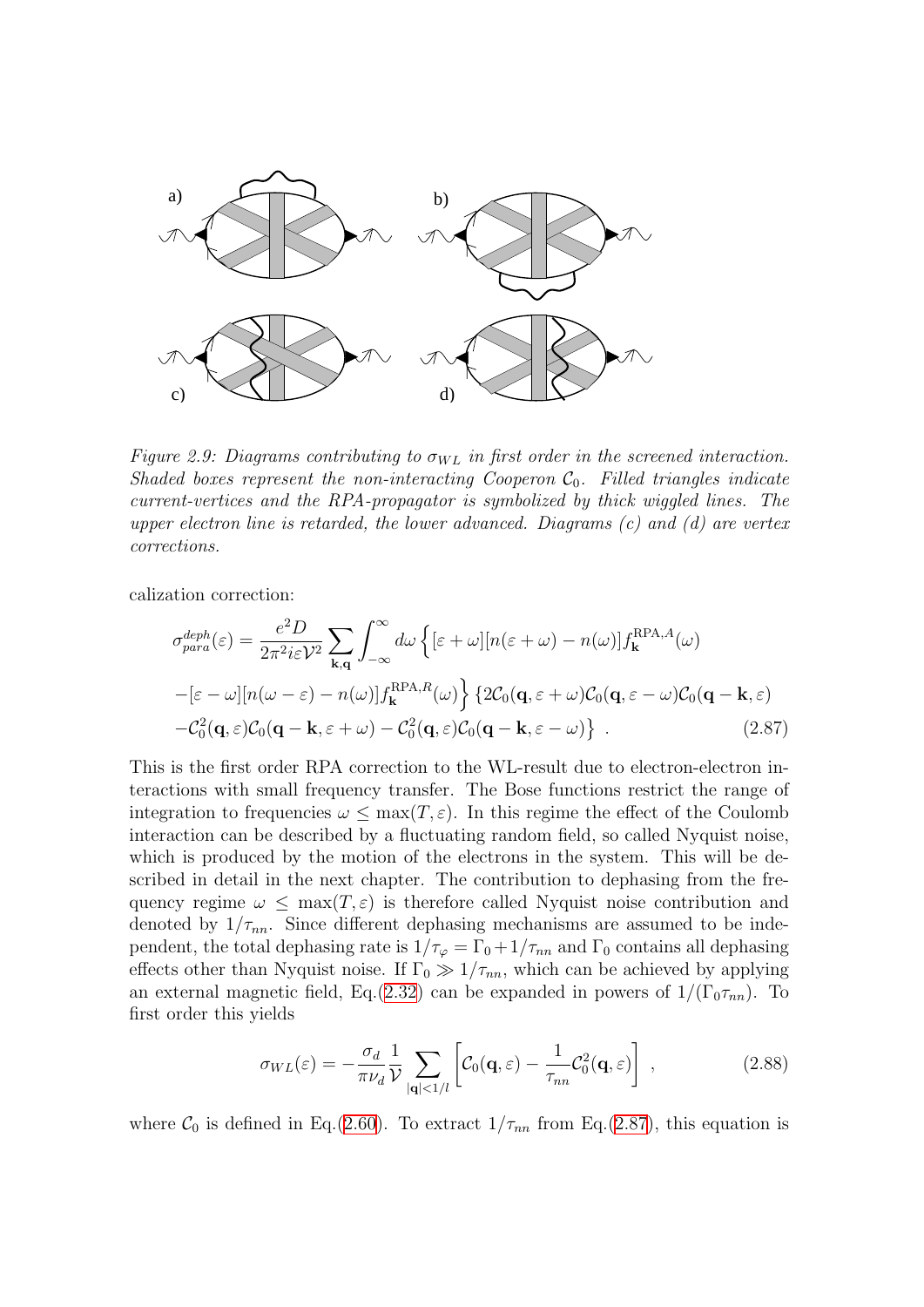rewritten as

<span id="page-33-0"></span>
$$
\sigma_{para}^{deph}(\varepsilon) = \frac{e^2 D}{2\pi^2 i\varepsilon \mathcal{V}^2} \sum_{\mathbf{q}} \mathcal{C}_0(\mathbf{q}, \varepsilon) \sum_{\mathbf{k}} \int_{-\infty}^{\infty} d\omega \left\{ [\varepsilon + \omega] [n(\varepsilon + \omega) - n(\omega)] f_{\mathbf{k}}^{\text{RPA},A}(\omega) \right\}
$$

$$
-[\varepsilon - \omega] [n(\omega - \varepsilon) - n(\omega)] f_{\mathbf{k}}^{\text{RPA},R}(\omega) \left\{ 2\mathcal{C}_0(\mathbf{q} + \mathbf{k}, \varepsilon + \omega) \mathcal{C}_0(\mathbf{q} + \mathbf{k}, \varepsilon - \omega) \mathcal{C}_0^{-1}(\mathbf{q}, \varepsilon) \right\} - \mathcal{C}_0(\mathbf{q} - \mathbf{k}, \varepsilon + \omega) - \mathcal{C}_0(\mathbf{q} - \mathbf{k}, \varepsilon - \omega) \right\}.
$$
(2.89)

Using  $\sigma_d/\nu_d = e^2 D$  and comparing Eq.[\(2.88](#page-32-2)) and Eq.([2.89](#page-33-0)) one obtains the following expression for  $1/\tau_{nn}$  to first order RPA:

$$
\frac{1}{\tau_{nn}(\varepsilon)} = \lim_{\mathbf{q}\to\mathbf{0}} \frac{1}{2\pi i \varepsilon \mathcal{V}} \sum_{\mathbf{k}} \int_{-\infty}^{\infty} d\omega \left\{ [\varepsilon + \omega] [n(\varepsilon + \omega) - n(\omega)] f_{\mathbf{k}}^{\text{RPA},A}(\omega) \right.\n- [\varepsilon - \omega] [n(\omega - \varepsilon) - n(\omega)] f_{\mathbf{k}}^{\text{RPA},B}(\omega) \left\} \left\{ 2C_0(\mathbf{q} + \mathbf{k}, \varepsilon + \omega) C_0(\mathbf{q} + \mathbf{k}, \varepsilon - \omega) C_0^{-1}(\mathbf{q}, \varepsilon) \right.\n- C_0(\mathbf{q} - \mathbf{k}, \varepsilon + \omega) - C_0(\mathbf{q} - \mathbf{k}, \varepsilon - \omega) \right\} .
$$
\n(2.90)

Inserting the explicit form of  $C_0$ , this equation can be reduced to

$$
\frac{1}{\tau_{nn}(\varepsilon)} = -\frac{1}{\pi i \varepsilon \mathcal{V}} \sum_{\mathbf{k}} \int_{-\infty}^{\infty} d\omega \left\{ [\varepsilon + \omega] [n(\varepsilon + \omega) - n(\omega)] f_{\mathbf{k}}^{\text{RPA},A}(\omega) - [\varepsilon - \omega] [n(\omega - \varepsilon) - n(\omega)] f_{\mathbf{k}}^{\text{RPA},R}(\omega) \right\} \times
$$

$$
\frac{D \mathbf{k}^2}{(D \mathbf{k}^2 - i\varepsilon - i\omega + \Gamma_0)(D \mathbf{k}^2 - i\varepsilon + i\omega + \Gamma_0)} . \tag{2.91}
$$

Eq.[\(2.91](#page-33-1)) can be solved in the limiting cases  $T \gg \varepsilon$  and  $T \ll \varepsilon$ . For  $T \gg \varepsilon$  the function  $n(\omega \pm \varepsilon)$  is expanded to first order in  $\varepsilon$ . The derivative of the Bose function is

<span id="page-33-1"></span>
$$
\frac{dn}{d\omega} = -\frac{\beta}{4\sinh^2\left(\frac{\beta\omega}{2}\right)}\,. \tag{2.92}
$$

To evaluate the  $\omega$ -integral, the approximation

$$
\frac{\beta}{\sinh^2\left(\frac{\beta\omega}{2}\right)} \approx \frac{4}{\beta\omega^2} \Theta\left(|\omega| - \frac{1}{\beta}\right)
$$
\n(2.93)

is made. Here  $\Theta(x)$  is the usual step function. This yields  $(1/\beta = T)$ 

$$
\frac{1}{\tau_{nn}(T)} = \frac{2T}{\pi \mathcal{V}} \sum_{\mathbf{k}} \int_{-T}^{T} d\omega \frac{\text{Im}[f_{\mathbf{k}}^{\text{RPA},A}(\omega)]}{\omega} \frac{D\mathbf{k}^2}{(D\mathbf{k}^2 - i\omega + \Gamma_0)(D\mathbf{k}^2 + i\omega + \Gamma_0)} \tag{2.94}
$$

In metals, where the screening is strong and the electrons motion is diffusive the essential contribution comes from momenta  $|\mathbf{k}| \sim \sqrt{\varepsilon/D}$  with  $\varepsilon \ll 1/\tau_{el}$ . One can then approximate

$$
f_{\mathbf{k}}^{\text{RPA},A}(\omega) \approx \frac{D\mathbf{k}^2 + i\omega}{\nu_d D\mathbf{k}^2} \,,\tag{2.95}
$$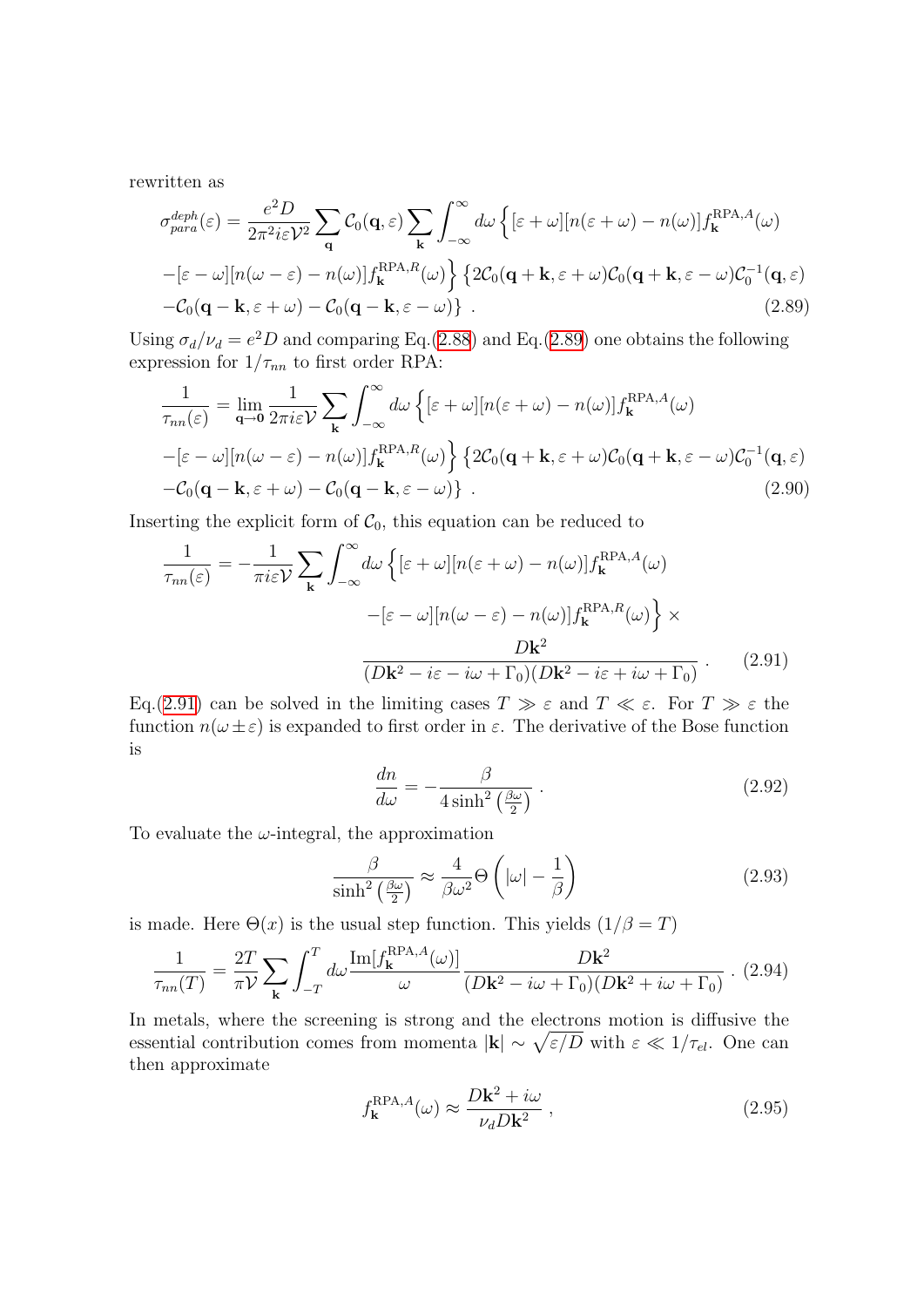and consequently

$$
\frac{1}{\tau_{nn}(T)} = \frac{2T}{\pi \nu_d \mathcal{V}} \sum_{\mathbf{k}} \int_{-T}^{T} d\omega \frac{1}{(D\mathbf{k}^2 - i\omega + \Gamma_0)(D\mathbf{k}^2 + i\omega + \Gamma_0)} \,. \tag{2.96}
$$

For macroscopic samples with continuous spectrum the above expression can be calculated by replacing  $(1/\mathcal{V})\sum_{\mathbf{k}} \to \int d\mathbf{k}/(2\pi)^d$ . In the limit  $T \gg \Gamma_0$  one obtains

$$
\frac{1}{\tau_{nn}(T)} \propto \begin{cases} \frac{T}{\nu_1 \sqrt{D\Gamma_0}} & \text{for } d = 1\\ \frac{T}{2\pi \nu_2 D} \ln\left(\frac{T}{\Gamma_0}\right) & \text{for } d = 2\\ \frac{T^{3/2}}{\sqrt{2\pi^2 \nu_3 D^{3/2}}} & \text{for } d = 3 \end{cases}
$$
(2.97)

A priori these results are only valid if  $\Gamma_0 \gg 1/\tau_{nn}$ .

Eq.([2.91\)](#page-33-1) can also be used to obtain the frequency-dependence of  $1/\tau_{nn}$  in the limit  $\varepsilon \gg T$  and  $\varepsilon \gg \Gamma_0$ . In this case Eq.[\(2.91](#page-33-1)) reduces to

$$
\frac{1}{\tau_{nn}(\varepsilon)} = -\frac{2}{\pi i \varepsilon \mathcal{V}} \text{Re} \sum_{\mathbf{k}} \int_{-\varepsilon}^{0} d\omega \frac{(\varepsilon + \omega) f_{\mathbf{k}}^{\text{RPA},A}(\omega) D \mathbf{k}^{2}}{(D \mathbf{k}^{2} - i \varepsilon - i \omega)(D \mathbf{k}^{2} - i \varepsilon + i \omega)} . \tag{2.98}
$$

Here the real part was taken, since only this quantity can be physically interpreted as a damping-time. Solving the integrals for macroscopic systems yields

<span id="page-34-0"></span>
$$
\frac{1}{\tau_{nn}(\varepsilon)} \propto \frac{1}{\nu_d} \left(\frac{\varepsilon}{D}\right)^{\frac{d}{2}}.
$$
\n(2.99)

Now the condition  $\Gamma_0 \gg 1/\tau_{nn}$  for the validity of the first order expansion is replaced by  $\varepsilon \gg 1/\tau_{nn}$ . Using  $1/\nu_d = \Delta L^d$ ,  $E_c = D/L^2$  and Eq.([2.99\)](#page-34-0) this means  $\varepsilon^{1-d/2} \gg$  $\Delta/E_c^{d/2}$ . Since  $E_c \gg \Delta$  this condition is always satisfied in  $d=2$ . For  $d=1$  one obtains the restriction  $\varepsilon \gg \Delta(\Delta/E_c)$  and in three dimensions  $\varepsilon \ll E_c(E_c/\Delta)^2$ . In the next chapter the above results will be reproduced by means of a non-perturbative Eikonal ansatz.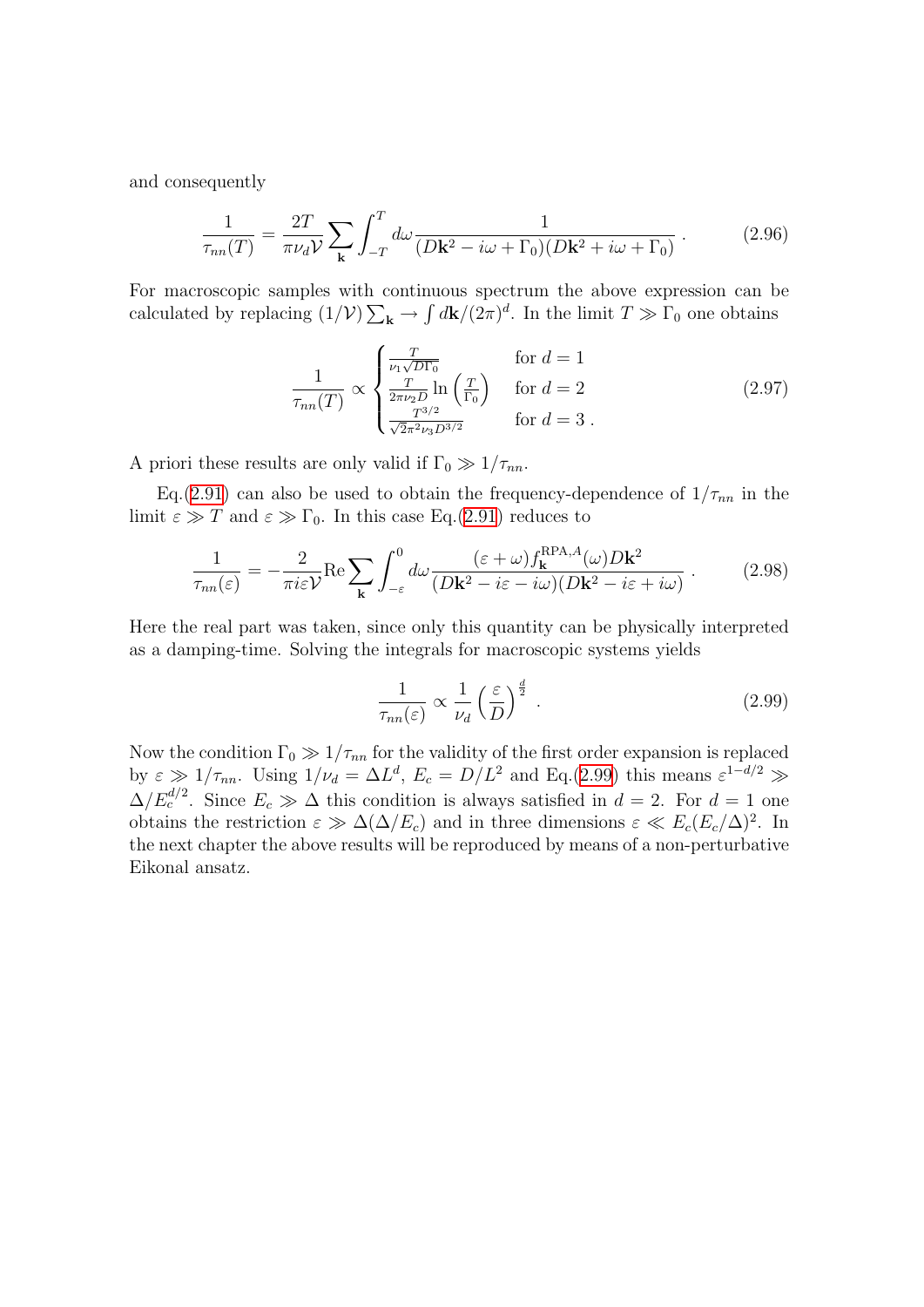### <span id="page-35-0"></span>Chapter 3

## Eikonal approach to dephasing in disordered conductors

#### <span id="page-35-1"></span>3.1 Introduction

Parts of the content of this chapter have already been published in Ref. [\[1\]](#page-133-0). In addition to details of the calculations new results for the the frequency dependence of $1/\tau_{\varphi}$  are presented. Furthermore the method derived in [[1\]](#page-133-0) is applied to study the Diffuson in the presence of external fields.

In a seminal paper, Altshuler, Aronov and Khmelnitskii[[22](#page-134-12), [8](#page-133-7)] developed an elegant, semiclassical method for calculating the dephasing rate due to Nyquist noise  $1/\tau_{nn}$  in disordered conductors at low temperatures. Using the equivalence between electron-electron interactions with small energy transfers and fluctuating internal electromagnetic fields, Altshuler *et al.* [[8\]](#page-133-7) obtained  $1/\tau_{nn}$  by first solving the differential equation for the Cooperon in a fixed electromagnetic field, and then averaging the result over different realizations of this field. The probability distribution for this averaging is constrained by the fluctuation-dissipation theorem. A similar strategy has recently been used by several authors to study Coulomb interactions in disordered metals [\[7,](#page-133-5) [23,](#page-134-7) [24,](#page-134-8) [25\]](#page-134-9). In all these works the solution of the equation for the Cooperon in a given electromagnetic field is represented as a Feynman path integral. After averaging over the electromagnetic field the evaluation of the path integral can be mapped onto the problem of solving a single-particle Schrödinger equation for a quantum particle in a certain effective potential. Altshuler et al. also found an exact expression for the WL-correction in the presence of an spatially homogeneous, time-dependentelectric field [[22\]](#page-134-12). From this result the dephasing contribution  $1/\tau_{AC}$ due to such a field was derived.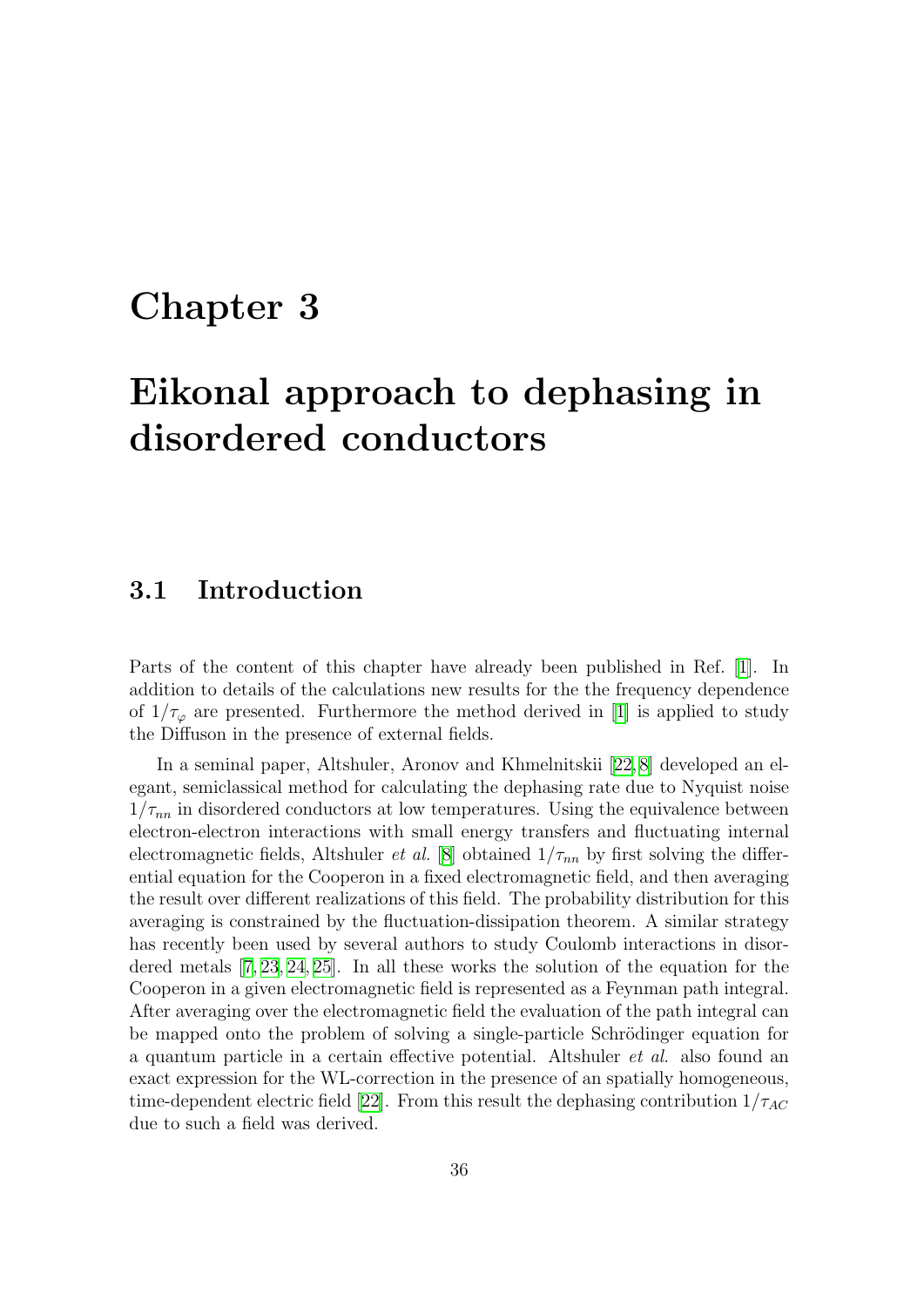In this chapter it will be shown that there exists an alternative method of solving the differential equation for the Cooperon in an external field. The method is based on an Eikonal expansion, which has been developed many years ago to calculate the single-particle Green's function of quantum field theories in fixed background fields [[26](#page-134-0), [27,](#page-134-1) [28](#page-134-2)]. One advantage of the Eikonal method is that it seems to be technically less complicated than the method used in Ref.[[8](#page-133-0)], and the results can directly be compared with diagrammatic perturbation theory (see Sec[.2.4](#page-26-0)). Furthermore it is free of any divergences for small momenta and frequencies, so that no additional cutoffs have to be introduced.

The rest of this chapter is organized as follows: In Sec[.3.2](#page-36-0) the Eikonal method is introduced. It provides an iteration procedure which formally solves the differential equations for the Cooperon and the Diffuson exactly. In practice, this procedure has to be truncated to obtain approximate solutions which still contain infinite orders in the external potential. This is outlined in Sec.[3.3](#page-39-0) and [3.4](#page-56-0) where results for the Cooperon in a fluctuating random potential (Nyquist noise) and in an externally applied microwave field are derived. The dephasing time is extracted form these results via the weak localization correction to the conductivity. Finally in Sec.[3.5](#page-67-0) the Eikonal method is applied to study the Diffuson in an external field. The influence of Nyquist noise on the Diffuson has also recently been studied by means of the path-integral technique[[24](#page-134-3), [33\]](#page-134-4).

# <span id="page-36-0"></span>3.2 The Cooperon in a fluctuating scalar potential: Eikonal expansion

As shown in Sec. 2.3, Eq. [\(2.58](#page-23-0)), in a classical fluctuating scalar potential  $V(\mathbf{r},t)$  the Cooperon satisfies

$$
\left[\partial_t + D\hat{\mathbf{P}}_\mathbf{r}^2 + \Gamma_0 + i[V(\mathbf{r}, t_0 + t) - V(\mathbf{r}, t_0 - t)]\right] \mathcal{C}(\mathbf{r}, \mathbf{r}'; t, t', t_0) = \delta(\mathbf{r} - \mathbf{r}')\delta(t - t'),\tag{3.1}
$$

where  $\hat{\mathbf{P}}_{\mathbf{r}} = -i\nabla_{\mathbf{r}}$  is the momentum operator, and the phenomenological dephasing rate  $\Gamma_0$  is due to processes that are not explicitly treated in this work, such as inelastic electron-phonon scattering. The potential  $V(\mathbf{r},t)$  is related to the longitudinal electric field via

<span id="page-36-1"></span>
$$
\mathbf{E}(\mathbf{r},t) = -\nabla_{\mathbf{r}}\phi(\mathbf{r},t) , \quad V(\mathbf{r},t) = (-e)\phi(\mathbf{r},t) , \qquad (3.2)
$$

where  $-e$  is the charge of the electron.

Formally Eq.[\(3.1](#page-36-1)) looks like the differential equation for the imaginary-time single-particle Green's function of an electron in a fluctuating external potential

<span id="page-36-3"></span><span id="page-36-2"></span>
$$
V_{t_0}(\mathbf{r},t) := i[V(\mathbf{r},t_0+t) - V(\mathbf{r},t_0-t)] \ . \tag{3.3}
$$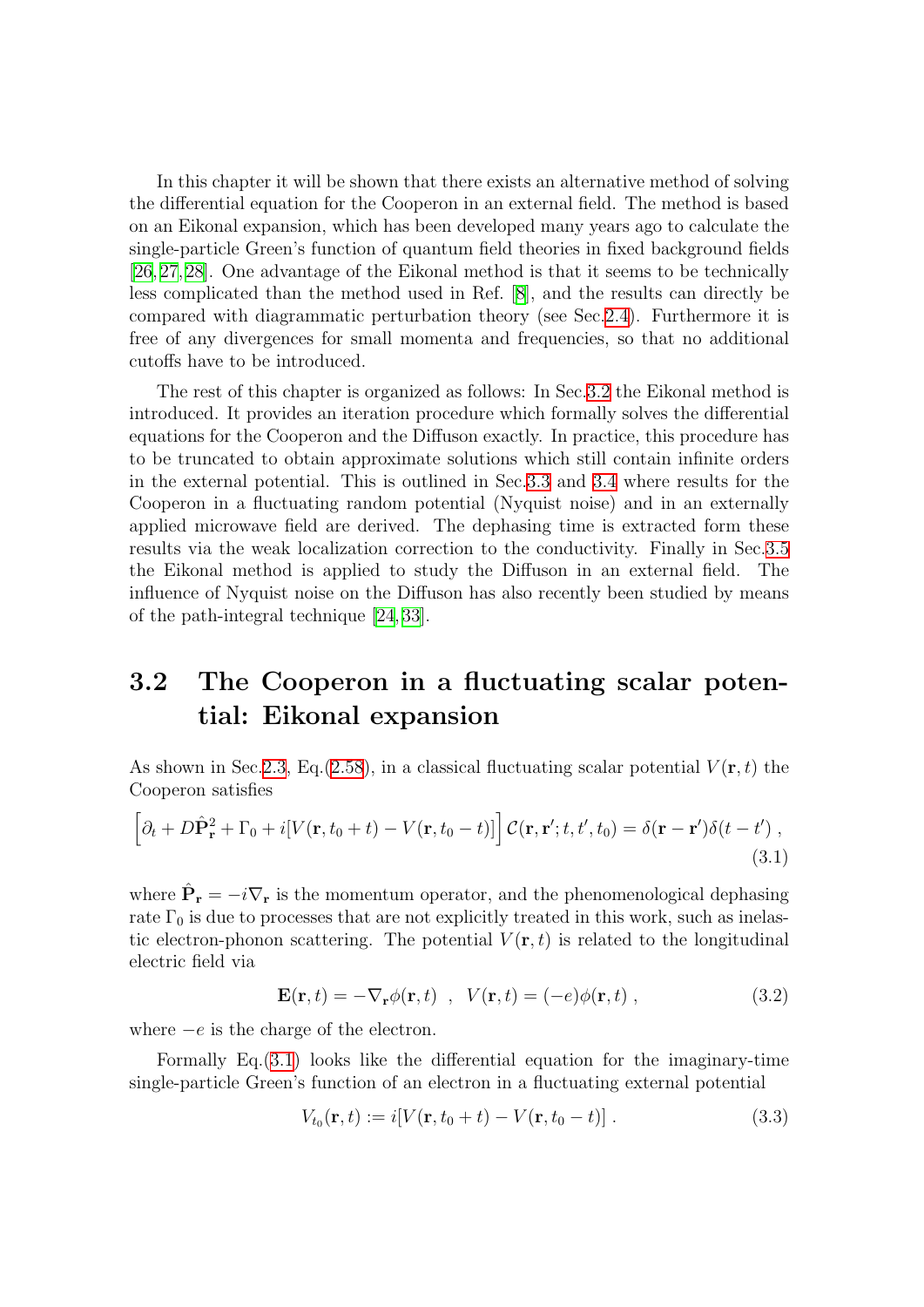The real time version of this problem has been discussed extensively in the quantum field theory literature[[26](#page-134-0), [27\]](#page-134-1). Now a slight modification of the eikonal method developed by E. S. Fradkin[[27\]](#page-134-1) (see also Ref. [\[28](#page-134-2)]) is used to solve Eq.([3.1\)](#page-36-1) without going through a path integral representation[[8,](#page-133-0) [23](#page-134-5), [24](#page-134-3)]. As a first step, a mixed representation is introduced, defining

$$
\mathcal{C}(\mathbf{r}, \mathbf{r}'; t, t', t_0) = \int \frac{d\mathbf{k}}{(2\pi)^d} \int \frac{d\omega}{2\pi} e^{i[\mathbf{k} \cdot (\mathbf{r} - \mathbf{r}') - \omega(t - t')]} \mathcal{C}(\mathbf{k}, \omega; \mathbf{r}, t) . \tag{3.4}
$$

It is understood that  $\mathcal{C}(\mathbf{k}, \omega; \mathbf{r}, t)$  depends parametrically on  $t_0$ . From Eq.[\(3.1](#page-36-1)) one then obtains

$$
\left[\partial_t - i\omega + D(\hat{\mathbf{P}}_{\mathbf{r}} + \mathbf{k})^2 + \Gamma_0 + V_{t_0}(\mathbf{r}, t)\right] \mathcal{C}(\mathbf{k}, \omega; \mathbf{r}, t) = 1.
$$
 (3.5)

Now the ansatz

<span id="page-37-5"></span>
$$
\mathcal{C}(\mathbf{k}, \omega; \mathbf{r}, t) = \int_0^\infty d\tau e^{-\tau(\Gamma_0 + D\mathbf{k}^2 - i\omega)} Y(\mathbf{k}, \tau; \mathbf{r}, t)
$$
(3.6)

is made. It is easy to see that this ansatz solves Eq.[\(3.5](#page-37-0)) if the auxiliary function  $Y(\mathbf{k}, \tau; \mathbf{r}, t)$  satisfies

$$
\left[\partial_{\tau} + \partial_t + D(\hat{\mathbf{P}}_{\mathbf{r}}^2 + 2\mathbf{k} \cdot \hat{\mathbf{P}}_{\mathbf{r}}) + V_{t_0}(\mathbf{r}, t)\right] Y(\mathbf{k}, \tau; \mathbf{r}, t) = 0 ,\qquad (3.7)
$$

with boundary condition  $Y(\mathbf{k}, 0; \mathbf{r}, t) = 1$ . Setting now

<span id="page-37-4"></span><span id="page-37-3"></span><span id="page-37-0"></span>
$$
Y(\mathbf{k}, \tau; \mathbf{r}, t) = e^{-F(\mathbf{k}, \tau; \mathbf{r}, t)}, \qquad (3.8)
$$

one obtains the eikonal equation

<span id="page-37-1"></span>
$$
\left[\partial_{\tau} + \partial_t + D(\hat{\mathbf{P}}_{\mathbf{r}}^2 + 2\mathbf{k} \cdot \hat{\mathbf{P}}_{\mathbf{r}})\right] F(\mathbf{k}, \tau; \mathbf{r}, t) =
$$
  

$$
V_{t_0}(\mathbf{r}, t) + D\left[\hat{\mathbf{P}}_{\mathbf{r}} F(\mathbf{k}, \tau; \mathbf{r}, t)\right]^2 ,
$$
 (3.9)

with boundary condition

<span id="page-37-6"></span><span id="page-37-2"></span>
$$
F(\mathbf{k},0;\mathbf{r},t) = 0.
$$
\n
$$
(3.10)
$$

Following Ref.[[27](#page-134-1)] the solution of Eq.([3.9\)](#page-37-1) is expanded in powers of the potential  $V_{t_0},$ 

$$
F(\mathbf{k}, \tau; \mathbf{r}, t) = \sum_{n=1}^{\infty} F_n(\mathbf{k}, \tau; \mathbf{r}, t) ,
$$
 (3.11)

where  $F_n$  involves by definition n powers of  $V_{t_0}$ . It is easy to show that

$$
\left[\partial_{\tau} + \partial_t + D(\hat{\mathbf{P}}_{\mathbf{r}}^2 + 2\mathbf{k} \cdot \hat{\mathbf{P}}_{\mathbf{r}})\right] F_n(\mathbf{k}, \tau; \mathbf{r}, t) = V_n(\mathbf{k}, \tau; \mathbf{r}, t) , \qquad (3.12)
$$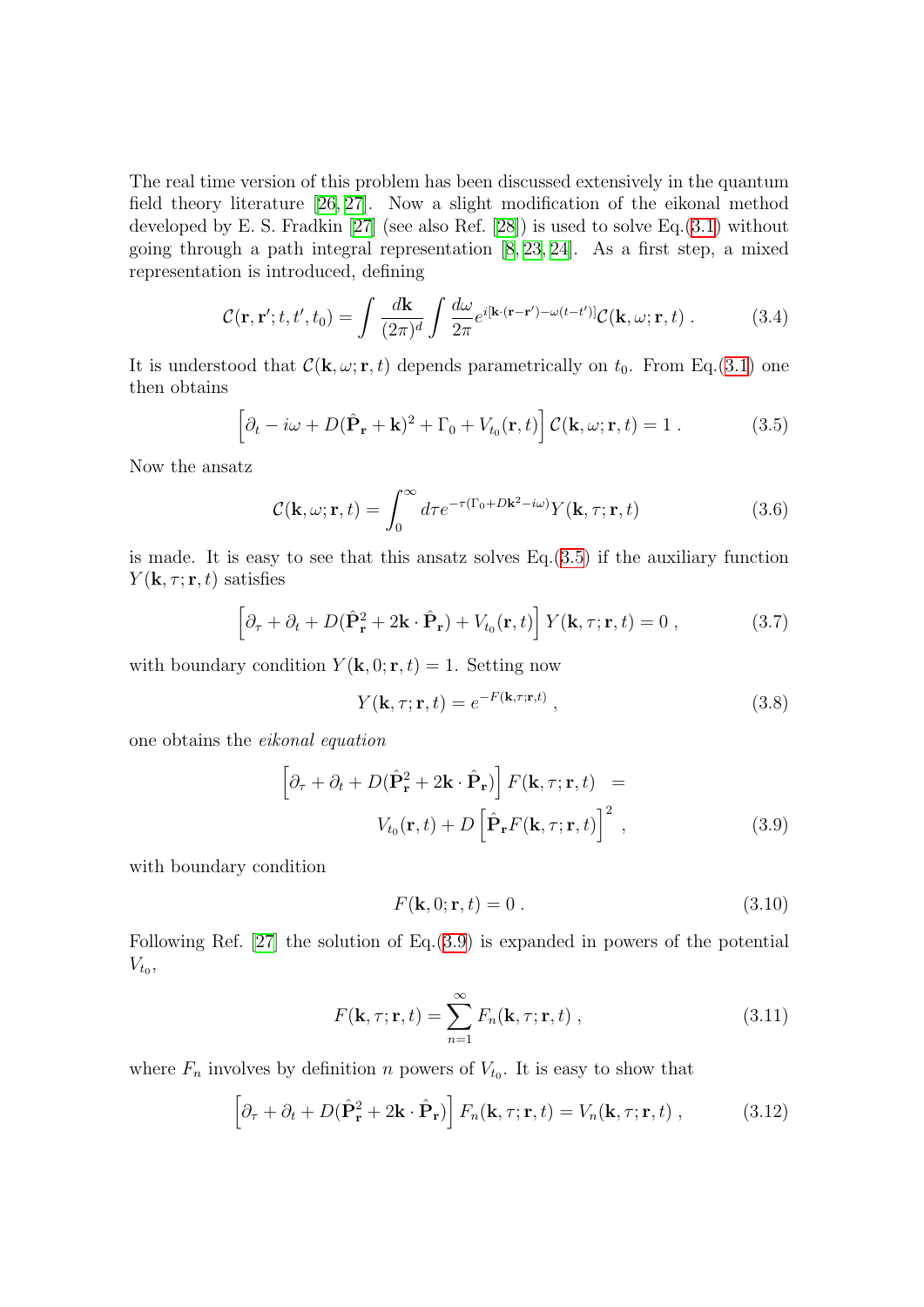where  $V_1(\mathbf{k}, \tau; \mathbf{r}, t) \equiv V_{t_0}(\mathbf{r}, t)$ , and for  $n \geq 2$ 

$$
V_n(\mathbf{k}, \tau; \mathbf{r}, t) = D \sum_{n'=1}^{n-1} \left[ \hat{\mathbf{P}}_\mathbf{r} F_{n'}(\mathbf{k}, \tau; \mathbf{r}, t) \right] \cdot \left[ \hat{\mathbf{P}}_\mathbf{r} F_{n-n'}(\mathbf{k}, \tau; \mathbf{r}, t) \right] . \tag{3.13}
$$

In particular,

<span id="page-38-3"></span>
$$
V_2(\mathbf{k}, \tau; \mathbf{r}, t) = D \left[ \hat{\mathbf{P}}_\mathbf{r} F_1(\mathbf{k}, \tau; \mathbf{r}, t) \right]^2.
$$
 (3.14)

The solution of  $Eq.(3.12)$  $Eq.(3.12)$  with the correct boundary condition is

$$
F_n(\mathbf{k}, \tau; \mathbf{r}, t) = \int_0^{\tau} d\tau' e^{-(\tau - \tau')[\partial_t + D(\hat{\mathbf{P}}_\mathbf{r}^2 + 2\mathbf{k} \cdot \hat{\mathbf{P}}_\mathbf{r})]} V_n(\mathbf{k}, \tau'; \mathbf{r}, t) . \tag{3.15}
$$

The first term is explicitly

$$
F_1(\mathbf{k}, \tau; \mathbf{r}, t) = \int \frac{d\mathbf{q}}{(2\pi)^d} \frac{d\omega}{2\pi} e^{i(\mathbf{q} \cdot \mathbf{r} - \omega t)} V_{t_0}(\mathbf{q}, \omega) f_1(\mathbf{k}, \tau; \mathbf{q}, \omega) , \qquad (3.16)
$$

where

<span id="page-38-1"></span>
$$
f_1(\mathbf{k}, \tau; \mathbf{q}, \omega) = \frac{1 - e^{-[D(\mathbf{q}^2 + 2\mathbf{k} \cdot \mathbf{q}) - i\omega]\tau}}{D(\mathbf{q}^2 + 2\mathbf{k} \cdot \mathbf{q}) - i\omega},
$$
\n(3.17)

and  $V_{t_0}(\mathbf{q}, \omega)$  is the Fourier transform of the potential  $V_{t_0}(\mathbf{r}, t)$ . Note that according to Eq.([3.3\)](#page-36-2)

$$
V_{t_0}(\mathbf{q},\omega) = i[e^{-i\omega t_0}V(\mathbf{q},\omega) - e^{i\omega t_0}V(\mathbf{q},-\omega)],
$$
\n(3.18)

where

<span id="page-38-0"></span>
$$
V(\mathbf{q}, \omega) = \int d\mathbf{r} \int_{-\infty}^{\infty} dt e^{-i(\mathbf{q} \cdot \mathbf{r} - \omega t)} V(\mathbf{r}, t) . \qquad (3.19)
$$

For the quadratic term one obtains

<span id="page-38-2"></span>
$$
F_2(\mathbf{k}, \tau; \mathbf{r}, t) = \int \frac{d\mathbf{q}_1}{(2\pi)^d} \frac{d\omega_1}{2\pi} \int \frac{d\mathbf{q}_2}{(2\pi)^d} \frac{d\omega_2}{2\pi} e^{i[(\mathbf{q}_1 + \mathbf{q}_2) \cdot \mathbf{r} - (\omega_1 + \omega_2)]t} V_{t_0}(\mathbf{q}_1, \omega_1) V_{t_0}(\mathbf{q}_2, \omega_2)
$$
  
 
$$
\times f_2(\mathbf{k}, \tau; \mathbf{q}_1, \omega_1, \mathbf{q}_2, \omega_2), \qquad (3.20)
$$

with

$$
f_2(\mathbf{k}, \tau; \mathbf{q}_1, \omega_1, \mathbf{q}_2, \omega_2) = (D\mathbf{q}_1 \cdot \mathbf{q}_2) \frac{e^{-[D((\mathbf{q}_1 + \mathbf{q}_2)^2 + 2\mathbf{k} \cdot (\mathbf{q}_1 + \mathbf{q}_2)) - i(\omega_1 + \omega_2)]\tau}}{[D(\mathbf{q}_1^2 + 2\mathbf{k} \cdot \mathbf{q}_1) - i\omega_1] [D(\mathbf{q}_2^2 + 2\mathbf{k} \cdot \mathbf{q}_2) - i\omega_2]}
$$
  
 
$$
\times \left\{ \frac{e^{[D((\mathbf{q}_1 + \mathbf{q}_2)^2 + 2\mathbf{k} \cdot (\mathbf{q}_1 + \mathbf{q}_2)) - i(\omega_1 + \omega_2)]\tau} - 1}{D((\mathbf{q}_1 + \mathbf{q}_2)^2 + 2\mathbf{k} \cdot (\mathbf{q}_1 + \mathbf{q}_2)) - i(\omega_1 + \omega_2)} + \frac{e^{2D\mathbf{q}_1 \cdot \mathbf{q}_2\tau} - 1}{2D\mathbf{q}_1 \cdot \mathbf{q}_2}
$$
  
 
$$
- \frac{e^{[D(\mathbf{q}_1^2 + 2\mathbf{k} \cdot \mathbf{q}_1 + 2\mathbf{q}_1 \cdot \mathbf{q}_2) - i\omega_1]\tau} - 1}{D(\mathbf{q}_1^2 + 2\mathbf{k} \cdot \mathbf{q}_1 + 2\mathbf{q}_1 \cdot \mathbf{q}_2) - i\omega_1} - \frac{e^{[D(\mathbf{q}_2^2 + 2\mathbf{k} \cdot \mathbf{q}_2 + 2\mathbf{q}_2 \cdot \mathbf{q}_1) - i\omega_2]\tau} - 1}{D(\mathbf{q}_2^2 + 2\mathbf{k} \cdot \mathbf{q}_2 + 2\mathbf{q}_2 \cdot \mathbf{q}_1) - i\omega_2} \right\} . (3.21)
$$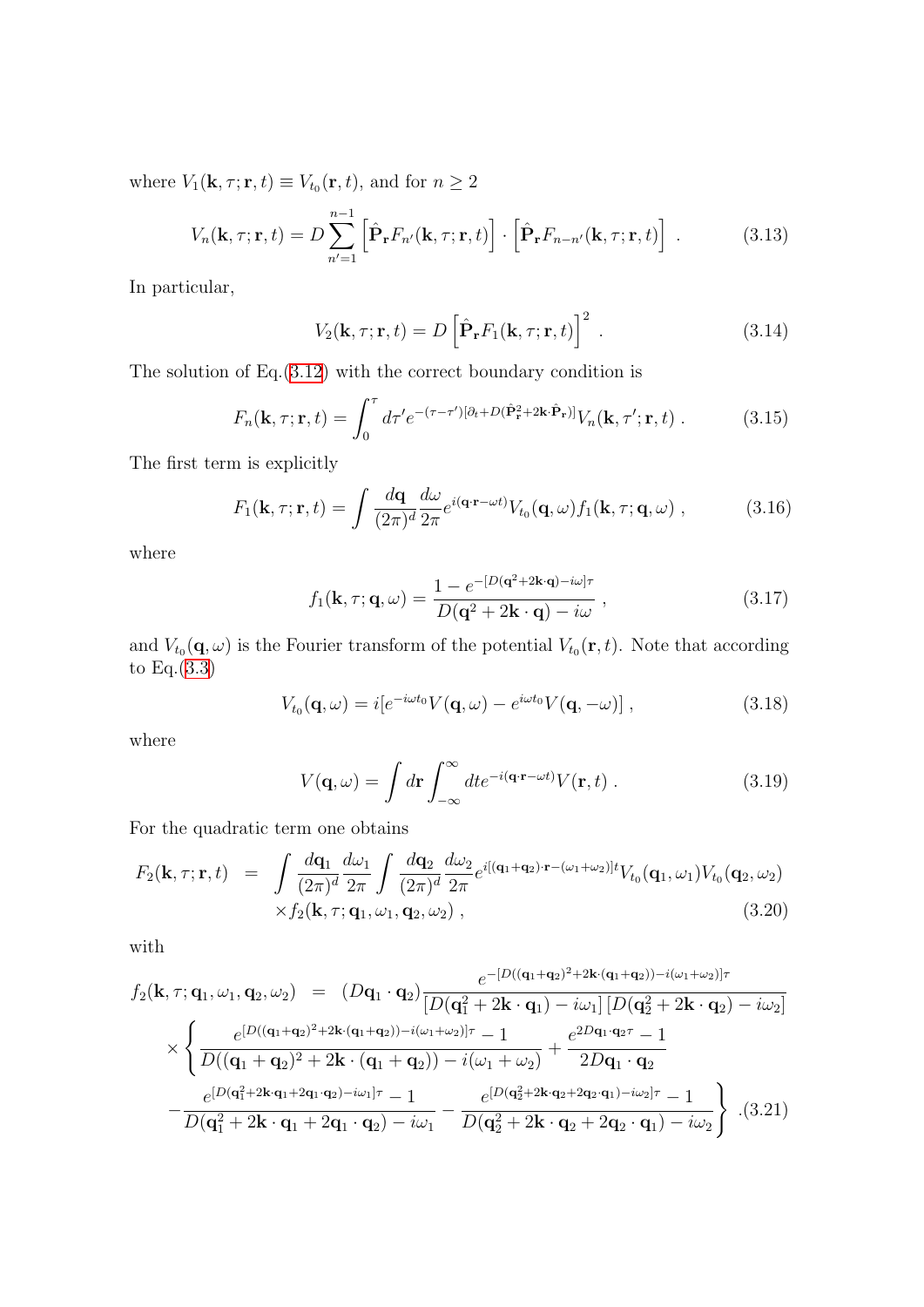Substituting the solution of Eq.([3.9\)](#page-37-1) into Eqs.[\(3.8](#page-37-3)),[\(3.6](#page-37-4)), the  $\omega$ -integration in Eq.[\(3.4](#page-37-5)) can be performed exactly, and gives rise to a factor of  $\delta(\tau - t + t')$ . The τ-integration in Eq.[\(3.6](#page-37-4)) becomes then trivial and yields the step function  $\Theta(t-t')$ . Eventually one obtains the following expression for the solution of Eq.[\(3.1](#page-36-1)),

$$
\mathcal{C}(\mathbf{r}, \mathbf{r}'; t, t', t_0) = \int \frac{d\mathbf{k}}{(2\pi)^d} e^{i\mathbf{k} \cdot (\mathbf{r} - \mathbf{r}')} \mathcal{C}_0(\mathbf{k}, t - t') e^{-F(\mathbf{k}, t - t'; \mathbf{r}, t)}, \qquad (3.22)
$$

where  $C_0(\mathbf{k}, t)$  is the non-interacting Cooperon in the momentum-time domain, i.e.

<span id="page-39-2"></span><span id="page-39-1"></span>
$$
\mathcal{C}_0(\mathbf{k}, t) = \Theta(t)e^{-(\Gamma_0 + D\mathbf{k}^2)t} \tag{3.23}
$$

Eqs. $(3.22),(3.23)$  $(3.22),(3.23)$  $(3.22),(3.23)$  $(3.22),(3.23)$  together with Eqs. $(3.9),(3.10)$  $(3.9),(3.10)$  $(3.9),(3.10)$  $(3.9),(3.10)$  complete the formal solution of  $Eq.(3.1).$  $Eq.(3.1).$  $Eq.(3.1).$ 

# <span id="page-39-0"></span>3.3 Dephasing due to Nyquist noise in arbitrary dimensions

To identify the dephasing rate  $1/\tau_{\varphi}$  in terms of a physical observable, one usually calculates the weak localization correction to the conductivity [\[32](#page-134-6)]. The corresponding correction to the current is given in Eq. $(2.68)$  $(2.68)$  $(2.68)$ . To obtain the conductivity, Eq. $(2.68)$ is expressed in terms of the Fourier components of  $\mathbf{E}_{dri}(t) = \int \frac{d\varepsilon'}{2\pi} \mathbf{E}_{dri}(\varepsilon') e^{-i\varepsilon't}$ . This yields

<span id="page-39-4"></span><span id="page-39-3"></span>
$$
\delta \mathbf{j}_{WL}(\varepsilon) = \int \frac{d\varepsilon'}{2\pi} \delta \sigma_{WL}(\varepsilon, \varepsilon') \mathbf{E}_{dri}(\varepsilon') , \qquad (3.24)
$$

with

$$
\delta \sigma_{WL}(\varepsilon, \varepsilon') = -\frac{\sigma_d}{\pi \nu_d} \int_{-\infty}^{\infty} dt e^{i \frac{\varepsilon + \varepsilon'}{2} t} \int_{-\infty}^{\infty} dt_0 e^{i(\varepsilon - \varepsilon') t_0} \mathcal{C}(\mathbf{r}, \mathbf{r}; \frac{t}{2}, -\frac{t}{2}, t_0) \,. \tag{3.25}
$$

 $\delta \sigma_{WL}(\varepsilon, \varepsilon')$  is the generalized weak-localization correction to the conductivity in the presence of external dephasing fields. The dephasing time is defined as the time scale that cuts off the t-integration in Eq.([3.25](#page-39-3)). This will be discussed in detail when performing the explicit calculations below. So far the nature of the potential  $V(\mathbf{r},t)$  in Eq.([3.1\)](#page-36-1) was not specified. If one assumes that it describes equilibrium fluctuations due to electron-electron interactions (Nyquist noise)[[8](#page-133-0)], one may use Eq.[\(3.1](#page-36-1)) to calculate the dephasing rate in disordered metals due to electron-electron interactions with small momentum transfers. Such a calculation has first been performed in the pioneering paper by Altshuler, Aronov and Khmelnitskii[[8\]](#page-133-0). The dephasing time in disordered systems has lately attracted great interest again, since newmeasurements indicate, that  $1/\tau_{\varphi}$  saturates at low temperatures [[19\]](#page-134-7). In these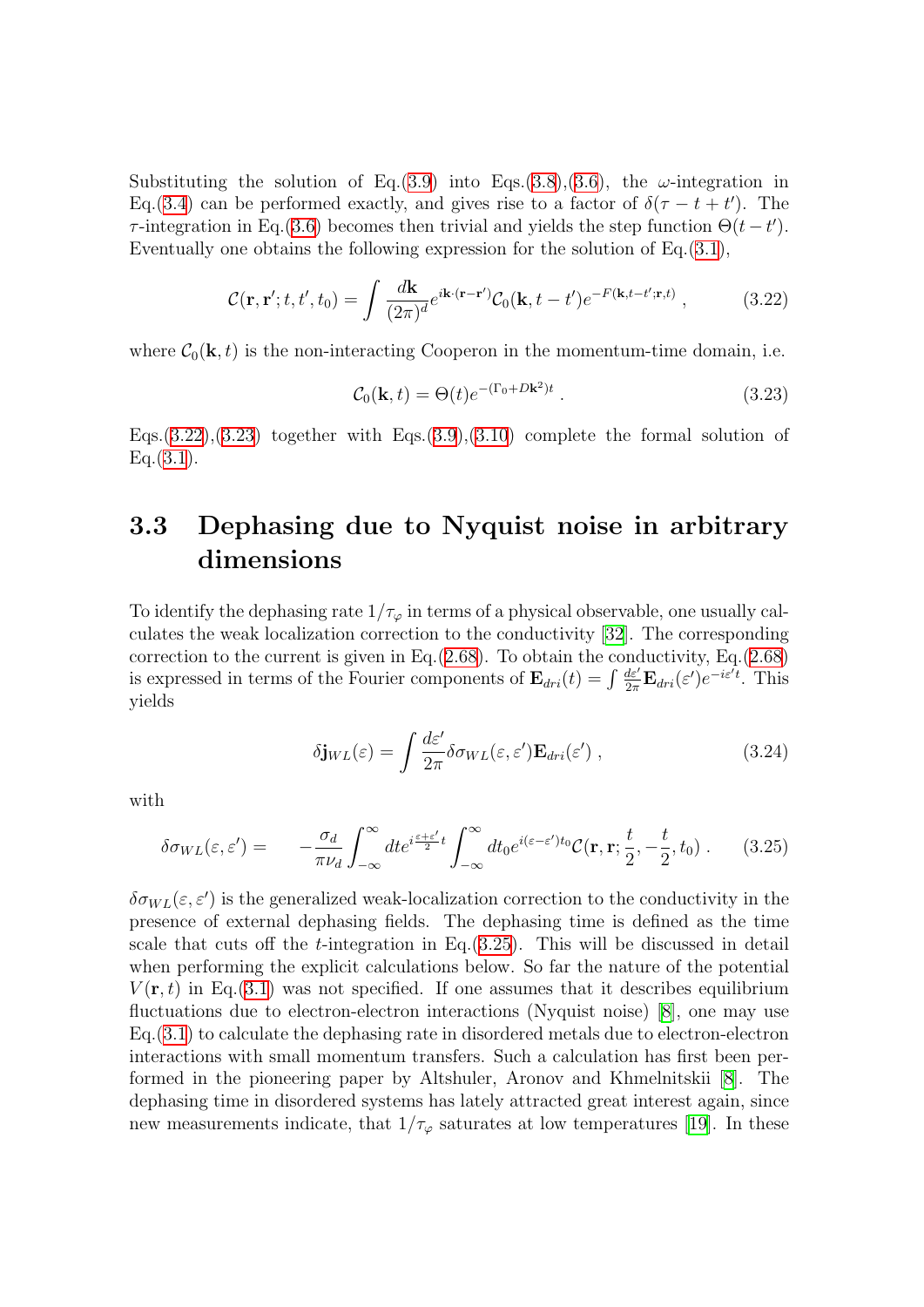experiments great care has been taken to rule out unwanted effects like magnetic impurities or heating and it has been proposed, that the observed saturation is due to intrinsic interaction effects [\[19](#page-134-7)]. This contradicts the conventional theory [\[8](#page-133-0)] which predicts, that  $1/\tau_{\varphi}$  vanishes as some power of temperature, depending on the dimensionality of the system under investigation. An attempt to explain the experimentally observed saturation due to electron-electron interactions[[38](#page-135-0)] has been heavyly criticized [\[32,](#page-134-6) [43,](#page-135-1) [25\]](#page-134-8). It has been argued, that the measured effect is not of intrinsic nature but rather due to external microwave-radiation, which is unintentionally coupled to the system. New experiments, in which the effect of external electro-magnetic radiation is directly investigated[[44](#page-135-2)] do not support this claim. Another attempt to explain the saturation in the framework of the "conventional" theory takes into account the possible dynamics of the impurities which are usually assumed to be static scattering centers[[37\]](#page-135-3). Still there is no general agreement about the mechanism that is responsible for the experimentally obtained behavior of the dephasing time [\[39\]](#page-135-4). While in Ref. [\[38](#page-135-0)] the electron-electron interaction is treated quantum mechanically from the beginning, Ref.[[8\]](#page-133-0) deals only with the classical fluctuations of the background field. Quantum mechanics is brought in by introducing a high frequency cutoff to take into account the Pauli principle. The main statement of Ref. [\[38](#page-135-0)] is, that this cutoff procedure is not correct and the Pauli principle does not affect the dephasing time.

In this section both, the results of Ref. [\[8\]](#page-133-0) and Ref. [\[38\]](#page-135-0) which, within the Eikonal formalism only differ in the high frequency cutoff, will be rederived. Since in this work the external field is treated classically, this cutoff has to be introduced by hand into the calculations presented here and a proper justification of the chosen value can not be given within this framework. However, the aim of this section is not to enter the debate about zero temperature dephasing, but rather to point out important differences between the two results. Especially the role of vertex corrections becomes very clear in the Eikonal expansion. It turns out, that vertex corrections are essential to obtain the conventional result[[8](#page-133-0),[32](#page-134-6),[43\]](#page-135-1) but play no role for the zero temperature term [\[38\]](#page-135-0). Some consequences from this fact are outlined which indicate, that the restriction to first order perturbation theory in Ref.[[43](#page-135-1)] is probably not responsible for the discrepancy to the non-perturbative calculation in Ref.[[38\]](#page-135-0). Moreover, the dephasing rate for arbitrary dimension  $d$ , treating  $d$  as a continuous parameter, will be calculated. In this way one sees that the logarithmic corrections in  $d = 2$  are accompanied with large numerical prefactors for  $0 < |d - 2| \ll 1$ , which diverge as  $|d-2|^{-1}$  for  $d \rightarrow 2$ .

To obtain the Cooperon of the interacting system, one first solves Eq.([3.1\)](#page-36-1) for a fixed realization of the field, and then averages the solution over all realizations of the field, with the correlator given by the fluctuation-dissipation theorem[[8\]](#page-133-0), which implies (see App.[B\)](#page-130-0)

<span id="page-40-0"></span>
$$
\langle V(\mathbf{q},\omega)V(\mathbf{q}',\omega')\rangle_{nn} = (2\pi)^{d+1}\delta(\mathbf{q}+\mathbf{q}')\delta(\omega+\omega')g(\mathbf{q},\omega) ,\qquad (3.26)
$$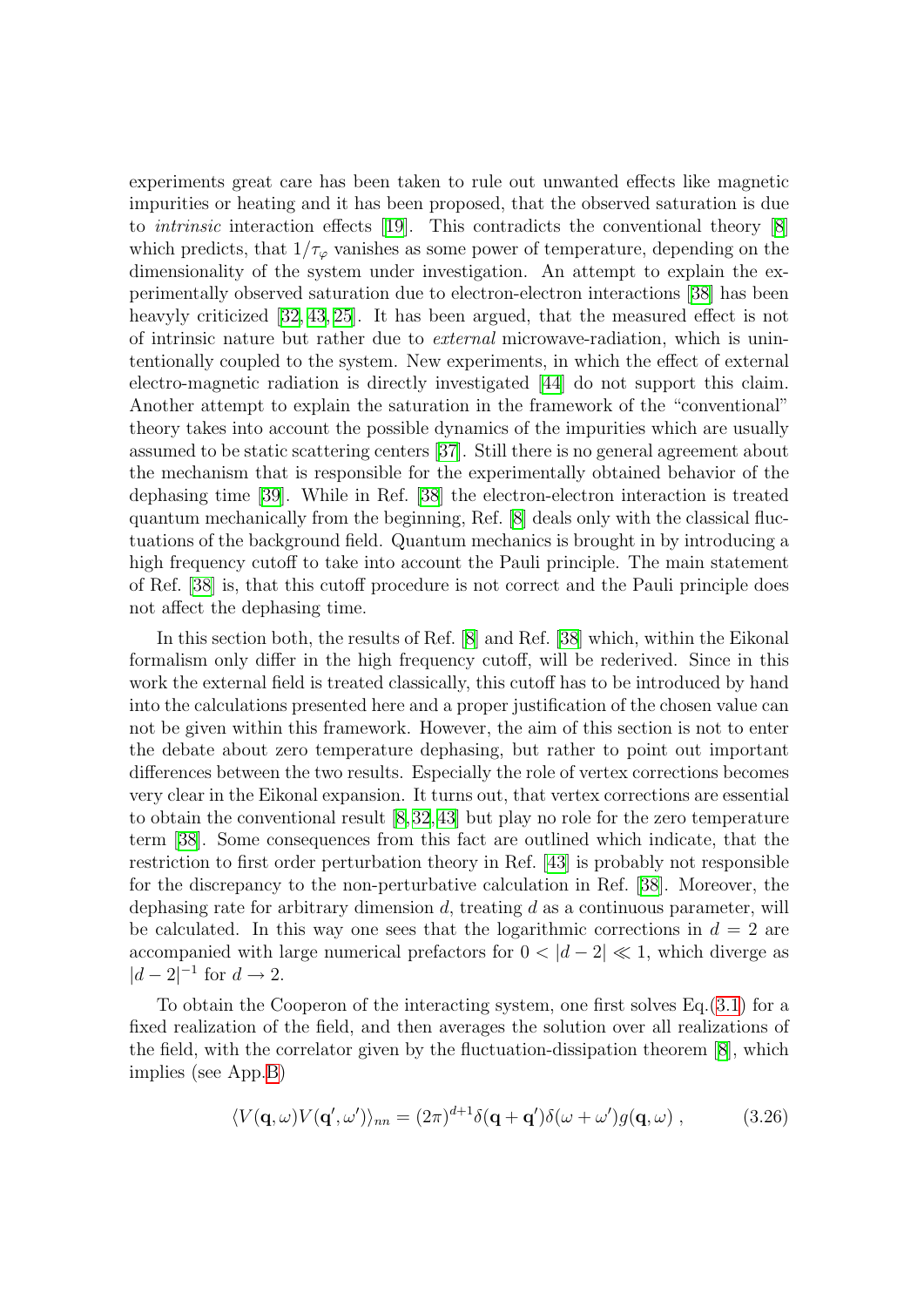where

<span id="page-41-1"></span>
$$
g(\mathbf{q}, \omega) = -\coth(\frac{\omega}{2T}) \text{Im} \left[ \frac{f_{\mathbf{q}}}{\epsilon(\mathbf{q}, \omega)} \right] . \tag{3.27}
$$

 $\langle \cdots \rangle_{nn}$  denotes averaging over the Nyquist noise probability distribution. Here  $f_{\mathbf{q}}$ is the Fourier transform of the bare Coulomb interaction, and  $\epsilon(\mathbf{q}, \omega)$  is the disorder averaged dielectric function of the system. In the diffusive regime it is given by Eq.([2.82\)](#page-28-0). Recall, that in the derivation of Eq.([3.1\)](#page-36-1) the electromagnetic field is treated as a classical field [\[25\]](#page-134-8). The fluctuation-dissipation theorem can thus not be applied for arbitrarily large frequencies  $\omega$ . The question arises, at which maximal frequency  $\omega_c$  the  $\omega$ -integrations have to be cut off to be consistent with the classical approximation. According to Altshuler *et al.* [\[8\]](#page-133-0)  $\omega_c$  should be chosen as  $\omega_c = \max\{T, \varepsilon\}$ , where T is the temperature and  $\varepsilon$  is the frequency of an external measuring field  $\mathbf{E}_{dri}(\varepsilon)$ , to explicitly take into account the Pauli principle. The intuitive argument behind this is the following: According to Fermi's golden rule of quantum mechanics, an external field of frequency  $\omega$  can only cause transitions between states with energy difference  $\pm\omega$ . Now one is interested in transitions caused by the fluctuating field of the background electrons. If one assumes, that this field can cause transitions with energy  $\omega > T$ , then there must be some background particles with such energy. But since the whole system is in equilibrium at temperature T, the probability to find such particles is exponentially small. In non-linear order the time-dependent driving field  $\mathbf{E}_{dri}(\varepsilon)$  with  $\varepsilon > 0$  will in principle also contribute to dephasing [\[56,](#page-136-0)[57](#page-136-1)]. The total dephasing time consists in this case of an 'external' contribution from  $\mathbf{E}_{dri}$ , and an 'intrinsic' contribution from electron-electron interactions. Which effect dominates depends on the amplitude and frequency of the external field [\[57\]](#page-136-1). (This point will be discussed in Chapter [4](#page-76-0), where the non-linear response of a mesoscopic metal ring to a time-dependent external flux is studied.) First only the intrinsic contribution due to Nyquist Noise is investigated. For  $\varepsilon > T$ the external frequency replaces the temperature as the relevant energy scale. As already mentioned, the results of Golubev and Zaikin[[38](#page-135-0)] contradict the above choice for  $\omega_c$ . The method used in Ref. [\[38](#page-135-0)] takes into account the full quantum mechanical character of the interaction, but is formally related to the derivation presented here in that sense, that the effect of the electron-electron interaction is mapped onto a fluctuating external field due to a Hubbard-Stratonovich transformation. It will be demonstrated further below, that the result of Ref.[[38](#page-135-0), [39](#page-135-4)] can be obtained from the Eikonal approximation, if one chooses  $\omega_c$  as the inverse of the elastic lifetime  $\tau_{el}$ , i.e.  $\omega_c = 1/\tau_{el}$ , which is the frequency that limits the validity of the diffusive approximation. Within this approximation  $g(\mathbf{q}, \omega)$  is given by (see Eq.([2.82\)](#page-28-0))

<span id="page-41-0"></span>
$$
g(\mathbf{q}, \omega) \approx \coth(\frac{\omega}{2T}) \frac{\omega}{\nu_d D \mathbf{q}^2} \text{ for } \omega < \frac{1}{\tau_{el}} \text{ and } |\mathbf{q}| < \frac{1}{l}. \tag{3.28}
$$

Because the momentum integrals in the following analysis will be infrared and ultraviolet convergent, the frequency dependence in the denominator of  $q(\mathbf{p}, \omega)$  was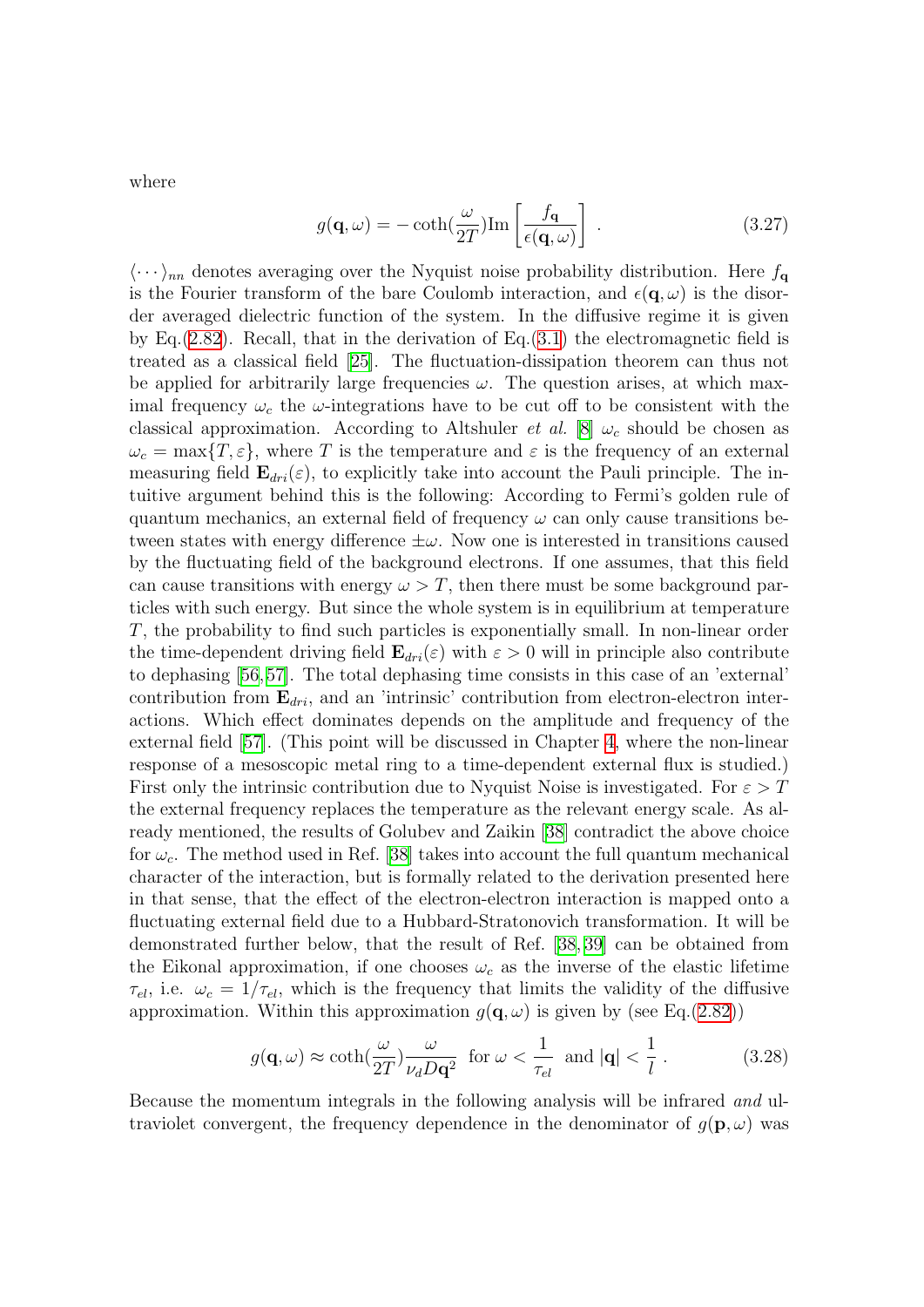neglected and no further cutoffs for the q-integrations are needed in this calculation. Note that Altshuler et al. [\[8\]](#page-133-0) have to introduce some ad hoc (but physically motivated) ultraviolet cutoff for momentum integrations in order to calculate dephasing due to Nyquist noise in  $d \geq 2$ . The Eikonal approach is free of such ambiguities. Applying Eq.[\(3.26\)](#page-40-0) to the potential  $V_{t_0}(\mathbf{q}, \omega)$  which enters the differential equation for the Cooperon, one obtains from Eq.[\(3.3](#page-36-2))

<span id="page-42-0"></span>
$$
\langle V_{t_0}(\mathbf{q}, \omega) V_{t_0}(\mathbf{q}', \omega') \rangle_{nn} = -2(2\pi)^{d+1} \delta(\mathbf{q} + \mathbf{q}') \times \left[ \delta(\omega + \omega') - \delta(\omega - \omega') \right] g(\mathbf{q}, \omega) .
$$
\n(3.29)

Thus the correlator of  $V_{t_0}(\mathbf{q}, \omega)$  is independent of the time  $t_0$ . This implies, that after averaging the Cooperon is independent of  $t_0$  as well. It is important to note, that Eq.[\(3.29](#page-42-0)) consists of a difference of two terms. In Sec.[3.3.4](#page-54-0) the result from first order perturbation theory (see Chap.[2.4\)](#page-26-0) will be rederived from the Eikonal expansion. There it becomes clear, that the first term in Eq.([3.29\)](#page-42-0)  $\sim \delta(\omega + \omega')$  describes self-energy corrections (see Fig.[2.9\(](#page-32-0)a,b)), while the second one  $\sim \delta(\omega - \omega')$  is responsible for vertex corrections (see Fig. 2.9(c,d)). The Cooperon of the interacting many-body system is denoted by  $C(\mathbf{r}, \mathbf{r}', t, t')$ , i.e.

$$
C(\mathbf{r}, \mathbf{r}', t, t') = \langle \mathcal{C}(\mathbf{r}, \mathbf{r}'; t, t', t_0) \rangle_{nn} . \tag{3.30}
$$

Now, after averaging over the external field  $Eq.(3.24)$  $Eq.(3.24)$  $Eq.(3.24)$  obviously reduces to

<span id="page-42-3"></span><span id="page-42-1"></span>
$$
\delta \mathbf{j}_{WL}(\varepsilon) = \delta \sigma_{WL}(\varepsilon) \mathbf{E}_{dri}(\varepsilon) , \qquad (3.31)
$$

with

$$
\delta \sigma_{WL}(\varepsilon) = -\frac{\sigma_d}{\pi \nu_d} \int_{-\infty}^{\infty} dt C(\mathbf{r}, \mathbf{r}, \frac{t}{2}, -\frac{t}{2}) e^{i\varepsilon t} . \tag{3.32}
$$

If Eq.([3.22\)](#page-39-1) is averaged over a suitable probability distribution of the field and one assumes that averaging restores spatial translational invariance, then the average of the Eikonal factor in Eq.  $(3.22)$  $(3.22)$  must be independent of r, so that one obtains for the Cooperon in the momentum-time domain

$$
C(\mathbf{k}, t, t') = C_0(\mathbf{k}, t - t') e^{-W(\mathbf{k}, t - t'; t)},
$$
\n(3.33)

with  $C(\mathbf{r}, \mathbf{r}', t, t') = \int \frac{d\mathbf{k}}{(2\pi)^2}$  $\frac{d\mathbf{k}}{(2\pi)^d}e^{i\mathbf{k}(\mathbf{r}-\mathbf{r}')}C(\mathbf{k},t,t')$  and

<span id="page-42-2"></span>
$$
W(\mathbf{k}, t - t'; t) = -\ln \langle e^{-F(\mathbf{k}, t - t'; \mathbf{r}, t)} \rangle_{nn} .
$$
 (3.34)

Note that according to Eq.([3.32](#page-42-1)) the weak-localization correction to the conductivity can be written as

$$
\frac{\delta \sigma_{WL}(\varepsilon)}{\sigma_d} = -\frac{1}{\pi \nu_d} \int_{\tau_{el}}^{\infty} dt \int \frac{d\mathbf{k}}{(2\pi)^d} e^{-(\Gamma_0 + D\mathbf{k}^2 - i\varepsilon)t - \Gamma(\mathbf{k}, t)}, \qquad (3.35)
$$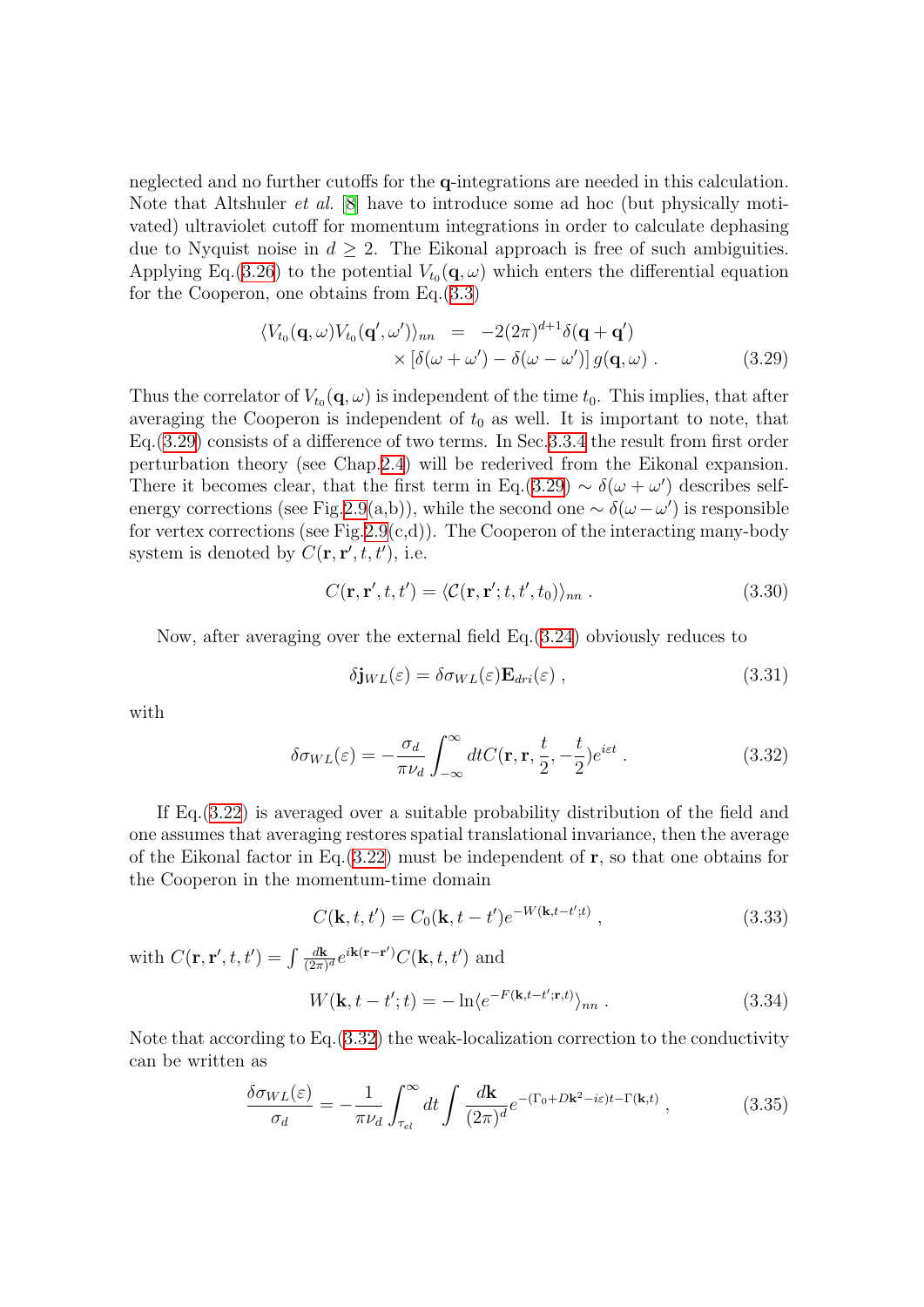where

<span id="page-43-0"></span>
$$
\Gamma(\mathbf{k},t) = W(\mathbf{k},t;t/2) = -\ln \langle e^{-F(\mathbf{k},t;\mathbf{r},t/2)} \rangle_{nn} . \tag{3.36}
$$

The lower cutoff  $1/\tau_{el}$  in the time integration is introduced, since the Cooperon is only defined in the diffusive regime with  $t > \tau_{el}$ . Without interactions  $\Gamma(\mathbf{k}, t)$ vanishes and the time integral in Eq.[\(3.35](#page-42-2)) is cut off by  $\Gamma_0$ . Now if  $\Gamma(\mathbf{k}, t)$  would have a k independent contribution linear in t; i.e. if one could write  $\Gamma(\mathbf{k} = \mathbf{0}, t) = \Gamma_1 t$ ; the correction to  $\Gamma_0$  due to Nyquist noise would obviously be given by  $\Gamma_1$ . Generally the time-scale that cuts off the  $t$ -integration is determined by the  $k$  independent part  $\Gamma(k = 0, t)$  and in the following the k-dependence will therefore not be considered. However, a priori it is not clear whether  $\Gamma(\mathbf{k} = \mathbf{0}, t)$  grows linearly in t or not. In fact, it will be shown shortly that for long-range Coulomb interactions in  $d \leq 2$  this is not the case.

#### 3.3.1 The Debye-Waller factor

So far no approximation has been made. Of course, the function  $F(\mathbf{k}, \tau; \mathbf{r}, t)$  cannot be calculated exactly, and one has to use the iterative procedure outlined above and expand F in powers of the potential  $V_{t_0}$ . To first order in the screened Coulomb interaction, it is sufficient to truncate the expansion of F at the second order,  $F \approx$  $F_1 + F_2$ . To include all second order contributions in the exponential factor, one performs the cumulant expansion

$$
\langle e^{-F} \rangle_{nn} \approx e^{-\langle F \rangle_{nn} + \frac{1}{2} \langle (F - \langle F \rangle_{nn})^2 \rangle_{nn}}.
$$
\n(3.37)

In this approximation the function  $\Gamma(\mathbf{k}, t)$  defined in Eq.([3.36](#page-43-0)) is given by

$$
\Gamma(\mathbf{k},t) = \Gamma_1(\mathbf{k},t) + \Gamma_2(\mathbf{k},t) ,
$$
\n(3.38)

$$
\Gamma_1(\mathbf{k},t) = -\frac{1}{2} \langle F_1^2(\mathbf{k},t;\mathbf{r},t/2) \rangle_{nn} , \qquad (3.39)
$$

$$
\Gamma_2(\mathbf{k},t) = \langle F_2(\mathbf{k},t;\mathbf{r},t/2) \rangle_{nn} . \tag{3.40}
$$

Here it was made use of  $\langle V_{t_0}(\mathbf{q}, \omega) \rangle_{nn} = 0$ . The averaging is now easily performed with the help of the fluctuation-dissipation theorem  $(3.26)$ , which leads to the correlator of the potential  $V_{t_0}(\mathbf{q}, \omega)$  as given in Eq.[\(3.29](#page-42-0)). Introducing for simplicity the notation

$$
E_{\mathbf{k}}(\mathbf{q}) = D(\mathbf{q}^2 + 2\mathbf{k} \cdot \mathbf{q}) , \qquad (3.41)
$$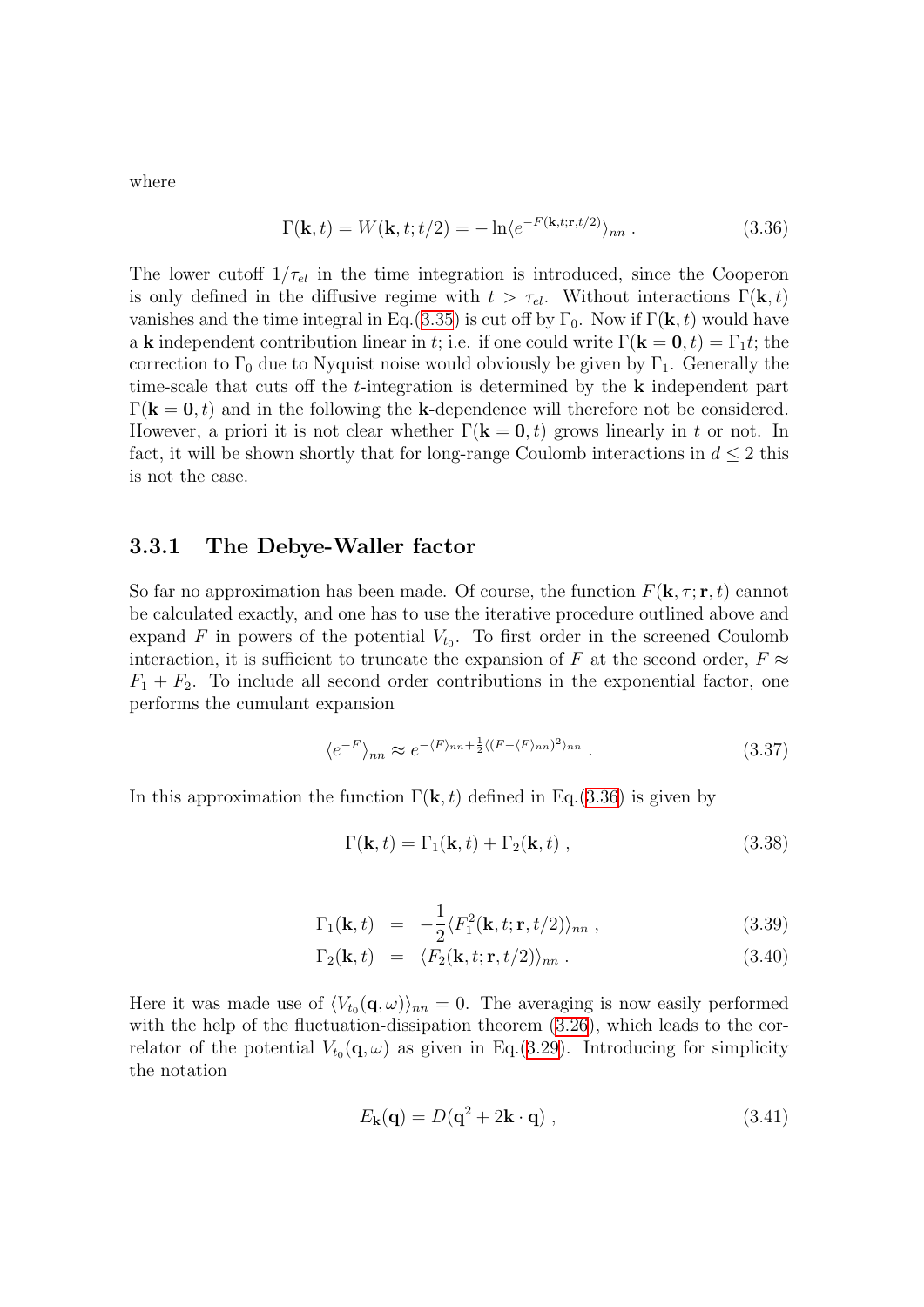one obtains

$$
\Gamma_1(\mathbf{k},t) = -\frac{1}{2} \langle F_1^2(\mathbf{k},t;\mathbf{r},t/2) \rangle_{nn}
$$
  
= 
$$
\int \frac{d\mathbf{q}}{(2\pi)^d} \int_{-\infty}^{\infty} \frac{d\omega}{2\pi} g(\mathbf{q},\omega) \left\{ \frac{1 - e^{-(E_{\mathbf{k}}(\mathbf{q}) - i\omega)t}}{E_{\mathbf{k}}(\mathbf{q}) - i\omega} \frac{1 - e^{-(E_{\mathbf{k}}(-\mathbf{q}) + i\omega)t}}{E_{\mathbf{k}}(-\mathbf{q}) + i\omega} - e^{-i\omega t} \frac{1 - e^{-(E_{\mathbf{k}}(\mathbf{q}) - i\omega)t}}{E_{\mathbf{k}}(\mathbf{q}) - i\omega} \frac{1 - e^{-(E_{\mathbf{k}}(-\mathbf{q}) - i\omega)t}}{E_{\mathbf{k}}(-\mathbf{q}) - i\omega} \right\}, \qquad (3.42)
$$

$$
\Gamma_{2}(\mathbf{k},t) = \langle F_{2}(\mathbf{k},t;\mathbf{r},t/2) \rangle_{nn}
$$
  
\n
$$
= 2 \int \frac{d\mathbf{q}}{(2\pi)^{d}} \int_{-\infty}^{\infty} \frac{d\omega}{2\pi} g(\mathbf{q},\omega) D\mathbf{q}^{2} \left\{ \frac{1}{[E_{\mathbf{k}}(\mathbf{q}) - i\omega][E_{\mathbf{k}}(-\mathbf{q}) + i\omega]} \left[ t \right. \right.\n+ \frac{1 - e^{-2D\mathbf{q}^{2}t}}{2D\mathbf{q}^{2}} - \frac{1 - e^{-(E_{\mathbf{k}}(\mathbf{q}) - i\omega)t}}{E_{\mathbf{k}}(\mathbf{q}) - i\omega} - \frac{1 - e^{-(E_{\mathbf{k}}(-\mathbf{q}) + i\omega)t}}{E_{\mathbf{k}}(-\mathbf{q}) + i\omega} \right]\n- \frac{1}{[E_{\mathbf{k}}(\mathbf{q}) - i\omega][E_{\mathbf{k}}(-\mathbf{q}) - i\omega]} \left[ \frac{\sin(\omega t)}{\omega} + e^{i\omega t} \left[ \frac{1 - e^{-2D\mathbf{q}^{2}t}}{2D\mathbf{q}^{2}} - \frac{1 - e^{-(E_{\mathbf{k}}(\mathbf{q}) + i\omega)t}}{E_{\mathbf{k}}(\mathbf{q}) + i\omega} - \frac{1 - e^{-(E_{\mathbf{k}}(-\mathbf{q}) + i\omega)t}}{E_{\mathbf{k}}(-\mathbf{q}) + i\omega} \right] \right] \right\}.
$$
 (3.43)

Adding  $\Gamma_1$  and  $\Gamma_2$  the single terms can be grouped together. Exploiting the freedom to change the integration variables according to  $\mathbf{q} \to -\mathbf{q}$  and  $\omega \to -\omega$  and performing some algebraic manipulations,  $\Gamma(\mathbf{k}, t)$  can be written in the compact form

<span id="page-44-0"></span>
$$
\Gamma(\mathbf{k},t) = 2\mathrm{Re}\int \frac{d\mathbf{q}}{(2\pi)^d} \int_{-\infty}^{\infty} \frac{d\omega}{2\pi} g(\mathbf{q},\omega) \left[ \frac{t}{E_{\mathbf{k}}(\mathbf{q}) - i\omega} + \frac{e^{-(E_{\mathbf{k}}(\mathbf{q}) - i\omega)t} - 1}{(E_{\mathbf{k}}(\mathbf{q}) - i\omega)^2} - \frac{e^{-E_{\mathbf{k}}(\mathbf{q})t} - e^{-i\omega t}}{i\omega(E_{\mathbf{k}}(\mathbf{q}) - i\omega)} \right].
$$
\n(3.44)

It is important to note, that the first two terms in this equation arise from the contribution ~  $\delta(\omega + \omega')$  in Eq.([3.29\)](#page-42-0), while the last term comes from the part ~  $\delta(\omega-\omega')$ . It was already mentioned, that these are just the contributions due to selfenergy and vertex corrections respectively, which will become clear from comparison with first order perturbation theory (and will be shown in Sec. [3.3.4\)](#page-54-0). As discussed above, for obtaining the interaction corrections to the dephasing rate it is sufficient to set  $\mathbf{k} = 0$  in Eqs.([3.44\)](#page-44-0). Introducing the notation  $\Gamma(t) := \Gamma(\mathbf{k} = \mathbf{0}, t)$  one gets

<span id="page-44-1"></span>
$$
\Gamma(t) = \frac{4}{\nu_d} \int \frac{d\mathbf{q}}{(2\pi)^d} \int_0^{\omega_c} \frac{d\omega}{2\pi} \coth\left(\frac{\omega}{2T}\right) \frac{\omega}{D\mathbf{q}^2} \left[ \frac{D\mathbf{q}^2}{(D\mathbf{q}^2)^2 + \omega^2} \left( t - \frac{\sin(\omega t)}{\omega} \right) + \text{Re} \frac{e^{-(D\mathbf{q}^2 - i\omega)t} - 1}{(D\mathbf{q}^2 - i\omega)^2} - \frac{e^{-D\mathbf{q}^2 t} - \cos(\omega t)}{(D\mathbf{q}^2)^2 + \omega^2} \right], \tag{3.45}
$$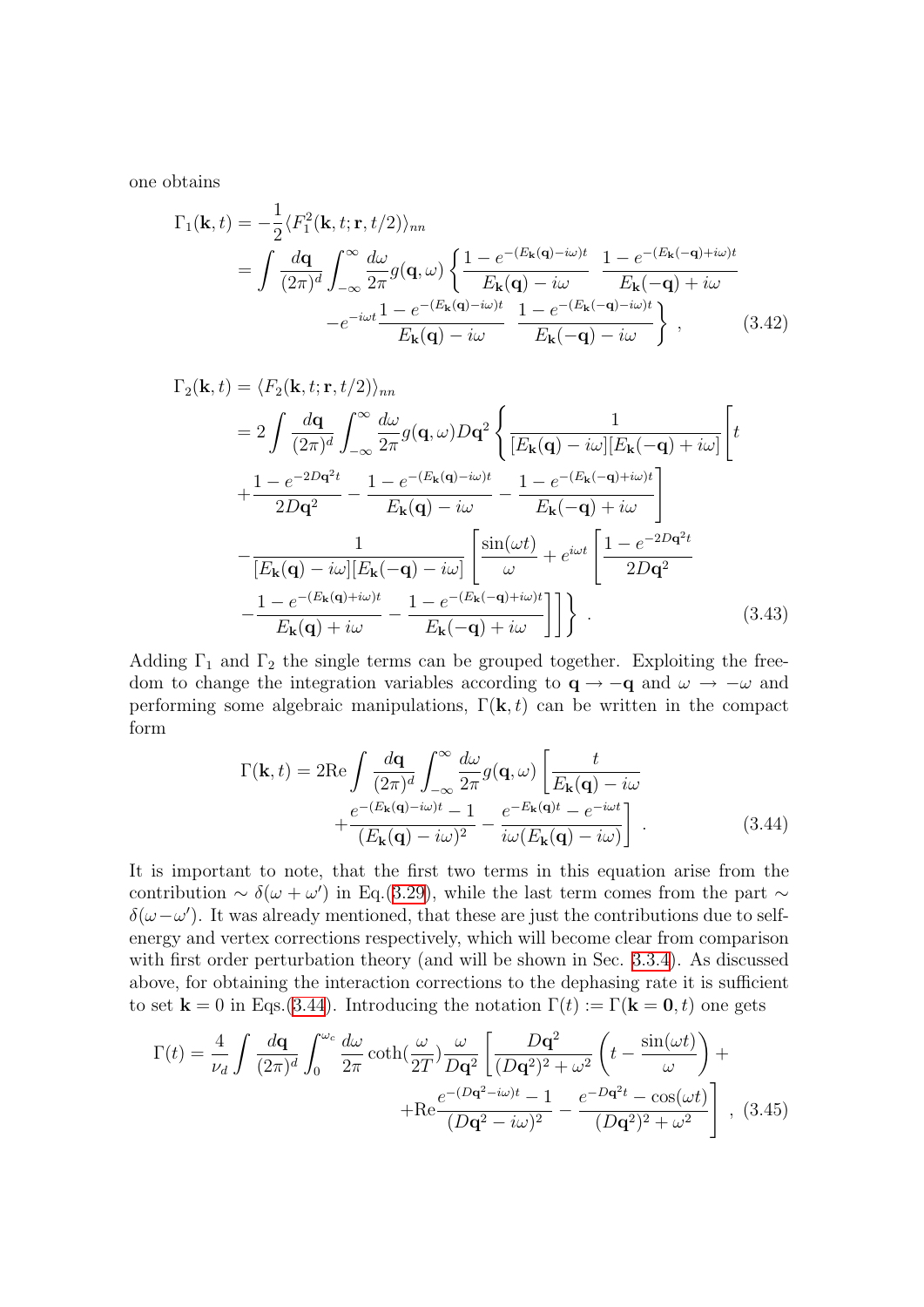where  $q(\mathbf{q}, \omega)$  was inserted according to Eq.[\(3.28\)](#page-41-0). Eq.([3.45\)](#page-44-1) was derived for macroscopic systems since all momentum sums where replaced by integrals;  $\frac{1}{L^d} \sum_{\mathbf{k}} \rightarrow$  $\int \frac{d\mathbf{k}}{(2\pi)}$  $\frac{d\mathbf{k}}{(2\pi)^d}$ . Here it is summed over diffusive modes only. However, the derivation also holds for mesoscopic systems if only the integrals are replaced by discrete sum. This yields the more general expression

<span id="page-45-0"></span>
$$
\Gamma(t) = \frac{4}{\nu_d} \frac{1}{L^d} \sum_{\mathbf{q} \neq \mathbf{0}} \int_0^{\omega_c} \frac{d\omega}{2\pi} \coth\left(\frac{\omega}{2T}\right) \frac{\omega}{D\mathbf{q}^2} \left[ \frac{D\mathbf{q}^2}{(D\mathbf{q}^2)^2 + \omega^2} \left( t - \frac{\sin(\omega t)}{\omega} \right) +
$$

$$
+ \text{Re} \frac{e^{-(D\mathbf{q}^2 - i\omega)t} - 1}{(D\mathbf{q}^2 - i\omega)^2} - \frac{e^{-D\mathbf{q}^2 t} - \cos(\omega t)}{(D\mathbf{q}^2)^2 + \omega^2} \right]. \quad (3.46)
$$

The  $q = 0$  mode is excluded, since the system is assumed to be over all charge neutral[[40\]](#page-135-5), [\[30\]](#page-134-9). Capacitance effects, involving the zeroth Fourier component of the Coulomb potential, are not considered here. Eq.[\(3.46](#page-45-0)), Eq.[\(3.45](#page-44-1)) respectively, presents a compact expression, which is free of any divergences and allows to calculate the dephasing time  $\tau_{\varphi}$  for various physical situations from the condition  $\Gamma_0 + \Gamma(\tau_{\varphi}) = 1$ . In the following  $\tau_{\varphi}$  will be calculated in infinite and finite systems for  $T \gg \varepsilon$  as well as for  $\varepsilon \gg T$ . Choosing  $\omega_c = \max\{T, \varepsilon\}$  and  $\omega_c \tau_\varphi \gg 1$ , allresults of the conventional theory [[8](#page-133-0)], [[40](#page-135-5)], [\[30](#page-134-9)] are reproduced. For  $\varepsilon \gg T$  the dephasing time in arbitrary dimensions is obtained. Assuming  $\omega_c = 1/\tau_{el}$  reproduces theresult recently obtained in Ref. [[38\]](#page-135-0) for  $d = 1$ . First the case of an infinite system is considered.

#### 3.3.2 The dephasing rate in infinite systems

a) 
$$
T \gg \varepsilon
$$

For  $T \gg \varepsilon$  the approximation  $\varepsilon \approx 0$  is made in Eq. ([3.45\)](#page-44-1). To reproduce the con-ventional results [\[8](#page-133-0)], one has to choose  $\omega_c = T$ , thus taking into account only the classical Nyquist noise fluctuations. The corresponding contribution to the dephasing time is denoted by  $\tau_{nn}$ . Since the frequency integration is now restricted to  $\omega < T$ one can approximate  $\coth(\omega/(2T)) \approx 2T/\omega$  and investigate the asymptotic behavior for  $T\tau_{nn} \gg 1$ . Going over to d-dimensional spherical coordinates and substituting  $x := Dp^2t$  and  $y := \omega t$  in Eq. [\(3.45\)](#page-44-1) one arrives at

<span id="page-45-1"></span>
$$
\Gamma(t) = \frac{4TK_d t^{2-\frac{d}{2}}}{2\pi\nu_d D^{\frac{d}{2}}} \int_0^\infty dx \int_0^{Tt} dy \, x^{\frac{d}{2}-1} \left[ \frac{1}{x^2 + y^2} \left( 1 - \frac{\sin y}{y} \right) + \text{Re} \frac{1}{x} \left( \frac{e^{-(x-iy)} - 1}{(x-iy)^2} - \frac{e^{-x} - e^{iy}}{x^2 + y^2} \right) \right] \,. \tag{3.47}
$$

 $K_d = 2\pi^{d/2}/[(2\pi)^d \Gamma(d/2)]$  (here  $\Gamma(x)$  is the Gamma function) is the surface of the d-dimensional unit sphere divided by  $(2\pi)^d$ , i.e.  $K_1 = 1/\pi$ ,  $K_2 = 1/(2\pi)$  and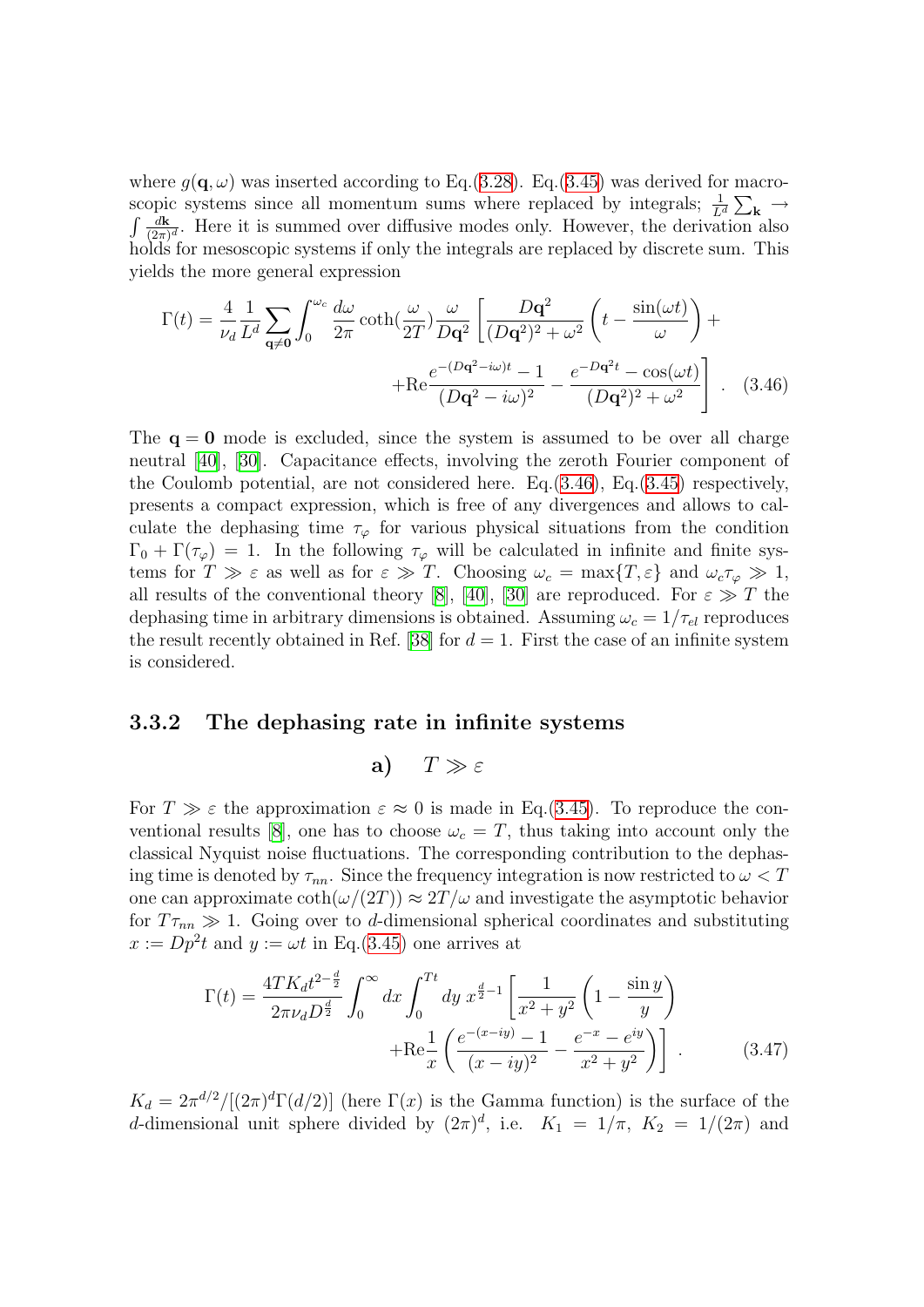$K_3 = 1/(2\pi^2)$ . In  $d < 2$  both integrals exist for  $Tt \to \infty$  and can be calculated exactly in this limit. The result is

$$
\Gamma(t) = C_d \frac{T t^{2 - \frac{d}{2}}}{\nu_d D^{\frac{d}{2}}} \quad \text{for } d < 2 \text{ and } Tt \gg 1 ,
$$
 (3.48)

where the constant  $C_d$  is given by

<span id="page-46-2"></span>
$$
C_d = \frac{2^{3-d}}{\pi^{\frac{d}{2}}(2-d)(4-d)}.
$$
\n(3.49)

Obviously  $C_d$  diverges for  $d \to 2$ . Because in  $d < 2$  the function  $\Gamma(t)$  grows for large t faster than linear, the term  $\Gamma_0 t$  in Eq.([3.35\)](#page-42-2) is negligible in this case. The total dephasing rate  $1/\tau_{\varphi}$  is dominated by  $1/\tau_{nn}$  which may then be defined by

<span id="page-46-3"></span><span id="page-46-0"></span>
$$
\Gamma(\tau_{nn}) = 1. \tag{3.50}
$$

This yields

$$
\frac{1}{\tau_{nn}} = \left(\frac{C_d T}{\nu_d D^{\frac{d}{2}}}\right)^{\frac{2}{4-d}} \quad \text{for } d < 2.
$$
 (3.51)

In two dimensions the first term in the braces in  $Eq.(3.47)$  $Eq.(3.47)$  $Eq.(3.47)$  diverges logarithmically for  $T t \to \infty$ , while the remaining term exists in this limit. The asymptotic behavior for  $Tt \gg 1$  is thus given by

<span id="page-46-1"></span>
$$
\Gamma(t) = \frac{4TK_2t}{2\pi\nu_2 D} \int_0^\infty dx \int_0^{Tt} dy \frac{1}{x^2 + y^2} \left(1 - \frac{\sin y}{y}\right)
$$
  
= 
$$
\frac{4TK_2t}{2\pi\nu_2 D} \int_0^{Tt} dy \frac{\pi}{2y} \left(1 - \frac{\sin y}{y}\right) \approx \frac{Tt}{2\pi\nu_2 D} \ln(Tt)
$$
(3.52)

Due to the logarithmic correction the term  $\Gamma_0 t$  in Eq.([3.35\)](#page-42-2) is still negligible, so that the total dephasing rate in  $d = 2$  is still given by  $1/\tau_{\varphi} \approx 1/\tau_{nn}$  and can be obtained from Eq.([3.50\)](#page-46-0), which leads to the self-consistency condition

$$
\frac{1}{\tau_{nn}} = \frac{T}{2\pi\nu_2 D} \ln(T\tau_{nn}) \,. \tag{3.53}
$$

Iterating this equation one obtains

$$
\frac{1}{\tau_{nn}} = \frac{T}{2\pi\nu_2 D} \left[ \ln(2\pi\nu_2 D) + \mathcal{O}(\ln \ln(2\pi\nu_2 D)) \right] , \qquad (3.54)
$$

inagreement with Ref. [[8](#page-133-0)]. Note that in a good metal the parameter  $2\pi\nu_2D = k_F l =$  $2\varepsilon_F \tau_{el}$  ( $\varepsilon_F$  is the Fermi energy) is large compared with unity (taking the spin into account, one has  $\nu_2 = m/\pi$  in a truely two dimensional sample).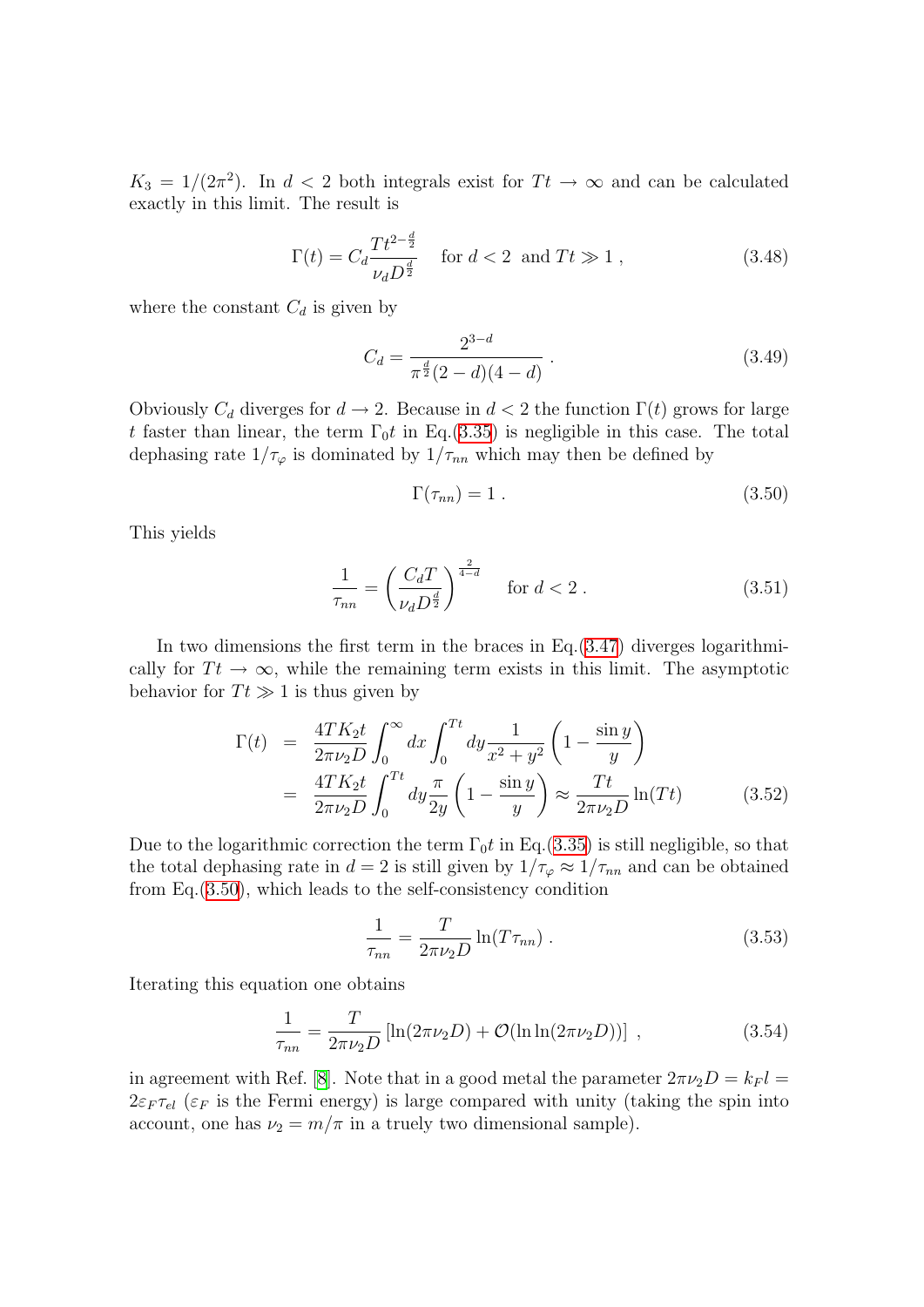It is easy to see that in  $d > 2$  the long-time behavior of the Debye-Waller factor  $\Gamma(t)$  is dominated by the term linear in t on the right hand side of Eq. ([3.45\)](#page-44-1), i.e.

$$
\Gamma(t) \approx 4t \int \frac{d\mathbf{q}}{(2\pi)^d} \int_0^T \frac{d\omega}{2\pi} \frac{g(\mathbf{q}, \omega) D\mathbf{q}^2}{[D\mathbf{q}^2 - i\omega][D\mathbf{q}^2 + i\omega]} \,. \tag{3.55}
$$

Because in  $d > 2$  this integral exists, the contribution from Coulomb interactions with small momentum transfers to the dephasing rate is simply obtained by writing  $\Gamma(t) = t/\tau_{nn}$ . Hence,

$$
\frac{1}{\tau_{nn}} = \int \frac{d\mathbf{q}}{(2\pi)^d} \int_{-T}^{T} d\omega g(\mathbf{q}, \omega) S(\mathbf{q}, \omega) ,
$$
 (3.56)

where  $S(\mathbf{q}, \omega)$  is the dynamic structure factor of the diffusing electrons in the regime  $|\omega| \lesssim T$ ,

<span id="page-47-0"></span>
$$
S(\mathbf{q}, \omega) = \frac{1}{\pi} \frac{D\mathbf{q}^2}{(D\mathbf{q}^2)^2 + \omega^2} .
$$
 (3.57)

Note that for  $|\omega| \lesssim T$  the detailed balance factor  $e^{-\omega/T}$  in the dynamic structure factor can be replaced by unity. Eq.[\(3.56](#page-47-0)) agrees with the expression for the dephasing rategiven in a recent paper by Imry *et al.* [[37\]](#page-135-3) (see also Ref. [[5\]](#page-133-1)). It should be kept in mind, however, that Eq.([3.56\)](#page-47-0) is only valid as long as the integral does not exhibit any infrared divergence. For equilibrium Nyquist noise with correlator  $q(\mathbf{q}, \omega)$  given in Eq.([3.27\)](#page-41-1) the integral diverges for  $d \leq 2$ . In  $d = 2$  the integral depends in addition logarithmically on the upper cutoff  $tT$ , which leads to the logarithmic correction in Eq.[\(3.52](#page-46-1)). On the other hand, the full expression for  $\Gamma(t)$  given in Eq.([3.45\)](#page-44-1) is free of infrared divergences, so that this equation is more general than the semiclassical expression [\(3.56](#page-47-0)).

The dephasing rate in  $d > 2$  is now easily calculated. Evaluating the integral in  $Eq.(3.56)$  $Eq.(3.56)$  $Eq.(3.56)$  yields

<span id="page-47-1"></span>
$$
\frac{1}{\tau_{nn}} = \tilde{C}_d \frac{T^{\frac{d}{2}}}{\nu_d D^{\frac{d}{2}}},\qquad(3.58)
$$

where

$$
\tilde{C}_d = \frac{K_d}{(\frac{d}{2} - 1)\sin(\pi d/4)},
$$
\n(3.59)

and the total dephasing rate in  $d > 2$  is given by  $1/\tau_{\varphi} = \Gamma_0 + 1/\tau_{nn}$ .  $\tilde{C}_d$  diverges for  $d \to 2$ , just as  $C_d$ , indicating logarithmic corrections in  $d = 2$ . Assuming that  $\Gamma_0$  is dominated by electron-electron interactions with large momentum transfers, simple dimensional analysis [\[8,](#page-133-0)34] implies  $\Gamma_0 \propto T^{d/2}$ , so that in  $d=3$  both terms in Eq.[\(3.58](#page-47-1)) have the same order of magnitude. However, the contribution from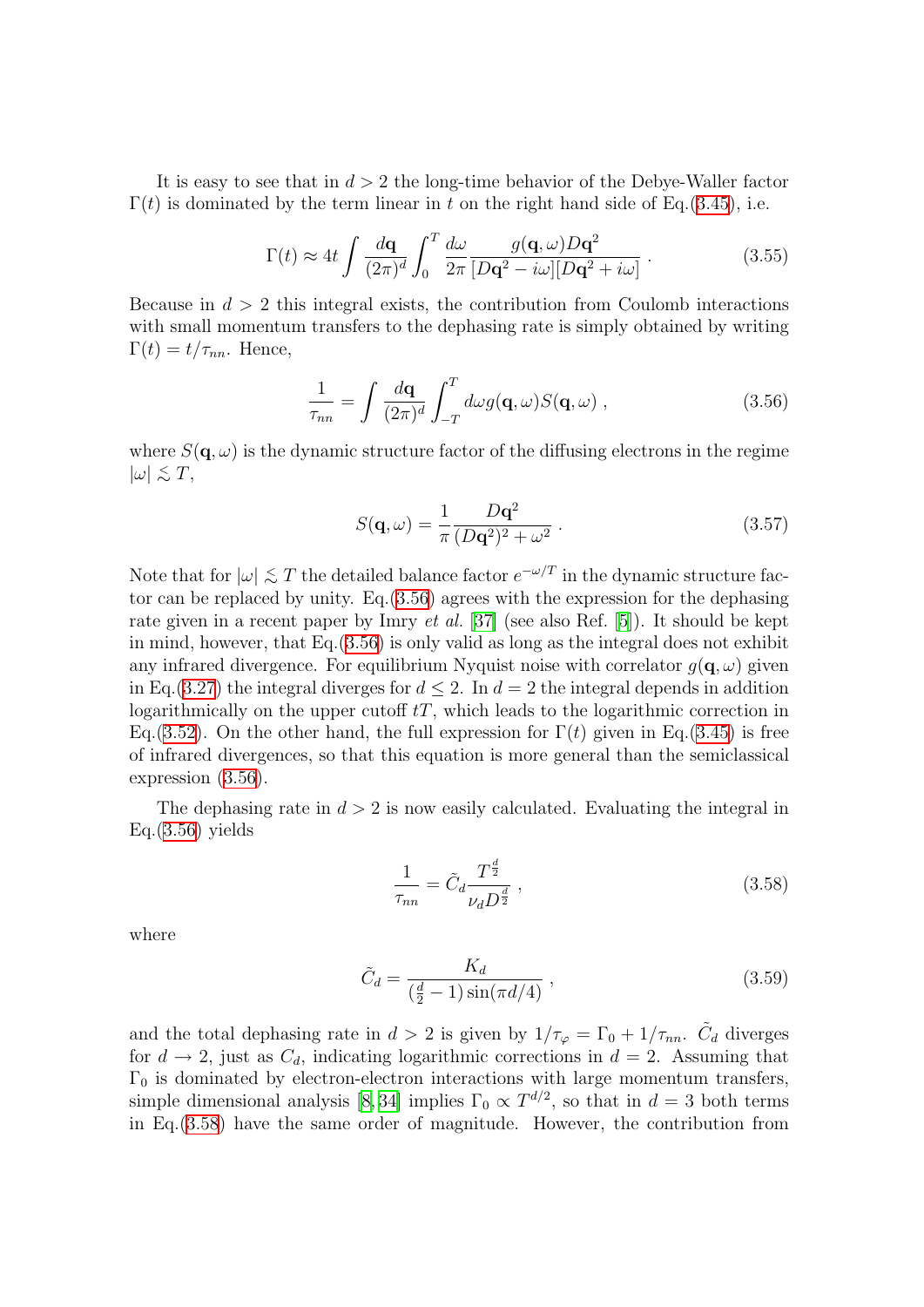electron-electron interactions with small momentum transfers becomes more and more important as one approaches  $d \to 2$ , and eventually dominates for  $d \leq 2$ .

So far it was shown, that the conventional results for the dephasing time are correctly reproduced by the Eikonal approximation. To obtain these results it was crucial to choose the frequency cutoff as  $\omega_c = T$ . In Ref. [\[32\]](#page-134-6)  $\tau_{nn}$  was derived in first order perturbation theory in the screened interaction and under the condition  $\tau_{nn}\Gamma_0 \gg 1$  with the results given in Eq.[\(2.97](#page-34-0)). It is emphasized that these perturbative expansions are only valid if  $\Gamma_0 \gg 1/\tau_{nn}$ . In contrast to that, the Eikonal result is free of any singularities even in the limit  $\Gamma_0 \rightarrow 0$ , where the perturbative results for  $d = 1$  and  $d = 2$  of Eq.([2.97\)](#page-34-0) are divergent. Nevertheless it is easy to see that these equations reproduce the results derived above, if  $\Gamma_0$  is self-consistently replaced by  $1/\tau_{nn}$ . Thus the validity of the procedure used in Ref. [\[32\]](#page-134-6), which is a priori perturbative in the parameter  $1/(\Gamma_0 \tau_{nn})$ , holds even beyond this perturbative regime. For  $d = 1$  this has already been proven in Ref. [\[25](#page-134-8)].

Recently Golubev and Zaikin [\[39\]](#page-135-4) have used a path integral formalism to calculate a function  $f(t)$ , which is defined analogous to the function  $\Gamma(t)$ . In  $d = 1$  the authors found a linear in time but temperature independent contribution to  $f(t)$ , which is equivalent to a constant dephasing time at  $T = 0$ . Moreover several sub-dominant contributions to the conventional result given in Eq.[\(3.48](#page-46-2)) were derived. The result of Ref. [\[39\]](#page-135-4) can be reproduced within the Eikonal-approximation if one chooses  $\omega_c$  =  $1/\tau_{el}$ . To obtain the leading behavior, the approximations  $\coth[\omega/(2T)] \approx 2T/\omega$  for  $|\omega| \leq 2T$  and  $\coth[\omega/(2T)] \approx 1$  for  $|\omega| \geq 2T$  are made. In order to compare the resultswith the ones of Ref. [[38](#page-135-0)] the dimension  $d = 1$  is investigated. Since in this case the integral in Eq.([3.47](#page-45-1)) does not depend on the cutoff T, the region  $|\omega| \leq 2T$ simply yields the result given in Eq.([3.51\)](#page-46-3):  $\Gamma(t) \sim T t^{3/2} / (\nu_1 \sqrt{D})$ . The remaining contribution from the region  $|\omega| \geq 2T$  is denoted by  $\Delta \Gamma(t)$ .

In the limit  $T t \gg 1$  the oscillating terms can be neglected. Integrating the second term in Eq.([3.45\)](#page-44-1) by parts one arrives at

$$
\Delta\Gamma(t) \approx \frac{4}{\nu_1} \int_{-\infty}^{\infty} \frac{dp}{2\pi} \left\{ \frac{1}{Dp^2} \left[ \frac{(2T)^2}{(Dp^2)^2 + (2T)^2} - \frac{(1/\tau_{el})^2}{(Dp^2)^2 + (1/\tau_{el})^2} \right] + \int_{2T}^{1/\tau_{el}} \frac{d\omega}{2\pi} \left[ \frac{\omega t}{(Dp^2)^2 + \omega^2} + \frac{\omega(1 - e^{-Dp^2 t})}{Dp^2((Dp^2)^2 + \omega^2)} \right] \right\}.
$$
 (3.60)

The last term is estimated by approximating  $1 - e^{-Dp^2t} \approx Dp^2t$  for  $Dp^2t < 1$  and  $1 - e^{-Dp^2t} \approx 1$  for  $Dp^2t > 1$ . Evaluating the integrals yields

<span id="page-48-0"></span>
$$
\Delta\Gamma(t) \approx \frac{1}{\nu_1\sqrt{D}\pi^2} \left[ \sqrt{2}\pi t \left( \frac{1}{\sqrt{\tau_{el}}} - \sqrt{2T} \right) + 4\ln\left(\frac{1}{2T\tau_{el}}\right) \sqrt{t} + \frac{\pi}{2} \frac{1}{\sqrt{T}} + \mathcal{O}\left(\frac{1}{T\sqrt{t}}\right) \right] \quad \text{for } Tt \gg 1. \tag{3.61}
$$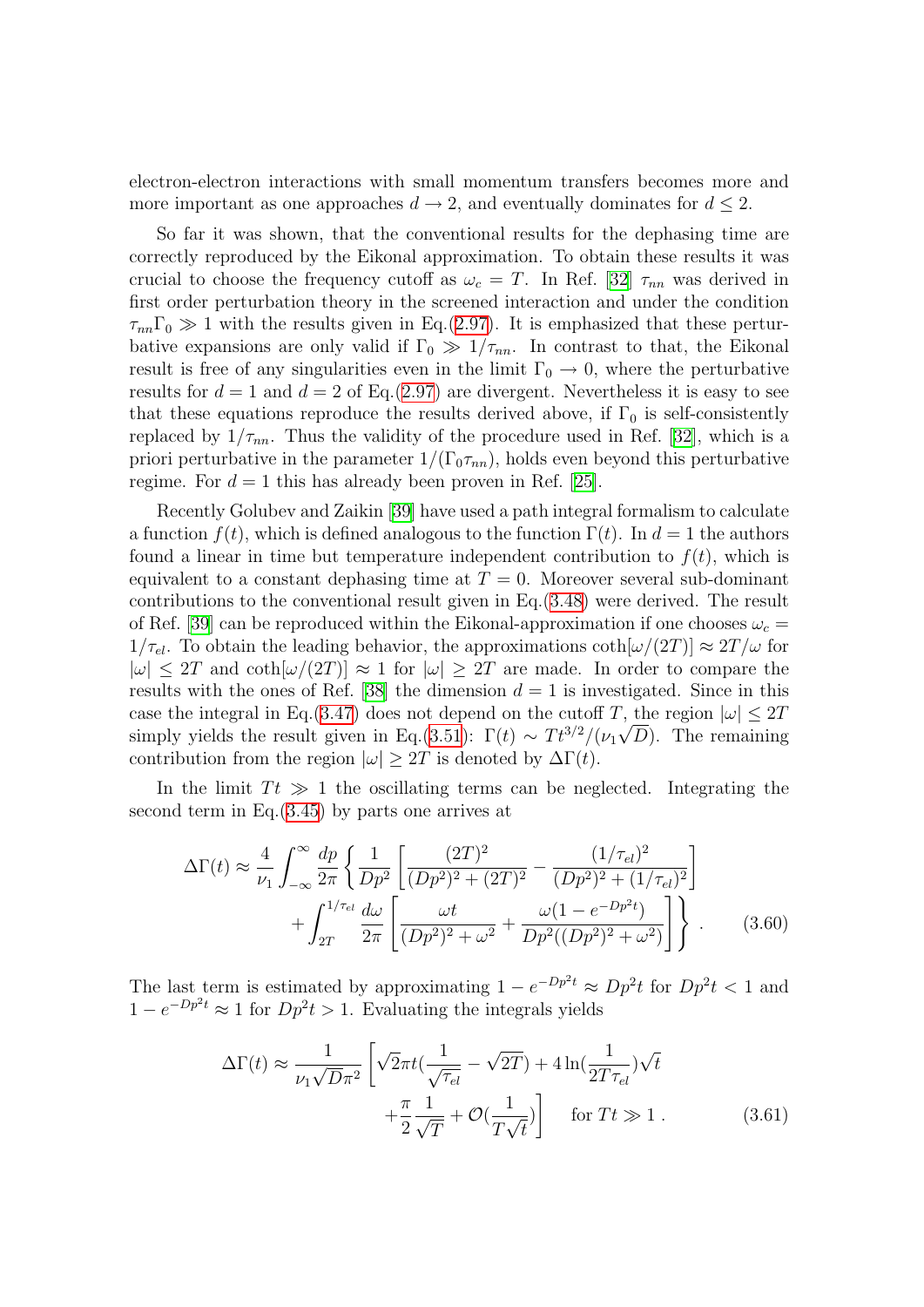

<span id="page-49-0"></span>Figure 3.1: Bethe-Salpeter equation for the Cooperon without Vertex corrections. The non-interacting Cooperon  $C_{ni}$  is defined in Fig[.2.1](#page-14-0)(b) and Eq.([2.26](#page-13-0)). The interaction block  $\Sigma$  does not contain Coulomb lines connecting the upper and lower propagator. As a consequence, the frequency is conserved at each electron line.

The prefactor can be expressed as  $1/(\nu_1)$  $\overline{D}\pi^2$ ) =  $\sqrt{D}e^2/(\sigma_1\pi^2)$ . Comparing this resultwith Eq.(30) of Ref. [[38](#page-135-0)] (the term  $\sim t^{3/2}$  comes of course from the contribution  $|\omega| < 2T$ ), one sees, that the dominant term, which is linear in t and independent of temperature  $T$ , is exactly reproduced. This term would obviously lead to a constant dephasing time  $1/\tau_{\varphi}$  at  $T=0$ . The sub-leading terms are obtained within factors of order unity, due to the approximations made here. It is important to point out, that the term linear in  $t$  arises from self-energy corrections. Thus vertex corrections are unimportant to obtain the leading contribution from  $\omega > 2T$ . On the other hand, without vertex corrections infinite orders of interaction corrections to the Cooperon can be easily resummed [\[30](#page-134-9),[29](#page-134-11)]. In this case the Bethe-Salpeter equation for the Cooperon  $C_{wv}$  (wv: without vertex corrections) takes the form shown in Fig[.3.1](#page-49-0). All interactions are contained in the interaction block  $\Sigma$ . Neglecting vertex corrections means, that there are no Coulomb lines connecting the upper to the lower propagator. For example to first order in the RPA the diagrams shown in Figs.  $2.9(c)$  $2.9(c)$ , (d) are neglected, while Figs.  $2.9(a)$ , (b) are included. Since the disorder is static, frequency is now conserved on each electron line. After averaging over disorder, the total momentum is conserved and the Cooperon depends only on the sum of the incoming momenta and the difference of the corresponding frequencies. Translating the diagrammatic expression for the Bethe-Salpeter equation in Fig.[3.1](#page-49-0) to an analytical equation yields

<span id="page-49-1"></span>
$$
C_{wv}(\mathbf{Q},\omega) = C_{ni}(\mathbf{Q},\omega) + C_{ni}(\mathbf{Q},\omega)\Sigma(\mathbf{Q},\omega)C_{wv}(\mathbf{Q},\omega) ,
$$
 (3.62)

where  $\Sigma(\mathbf{Q}, \omega)$  is the interaction block, which has been evaluated to first order in the RPA in Refs.[[30](#page-134-9), [29](#page-134-11), [31\]](#page-134-12). Eq.([3.62\)](#page-49-1) is easily solved. Using the explicit form of the non-interacting Cooperon  $C_{ni}$  (see Eq.[\(2.27](#page-14-1))) in the limit  $\mathcal{V} \to \infty$  one arrives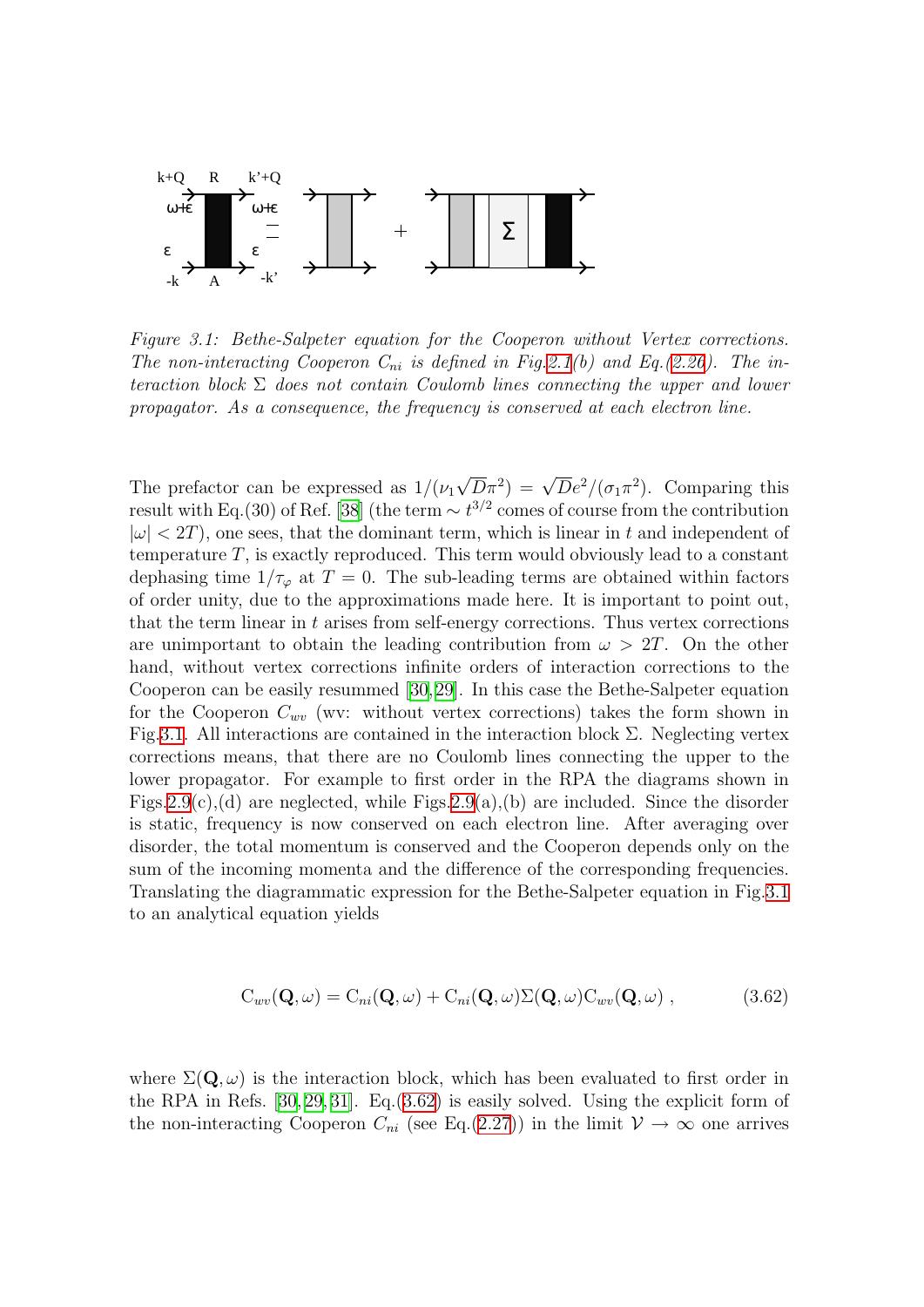$$
C_{wv}(\mathbf{Q}, \omega) = \frac{\Delta}{2\pi \tau_{el}^2} \frac{1}{D\mathbf{Q}^2 - i\omega - \frac{\Delta}{2\pi \tau_{el}^2} \Sigma(\mathbf{Q}, \omega)}.
$$
(3.63)

The corresponding dephasing rate for the Cooperon without vertex corrections is thus connected to the interaction block  $\Sigma$  via

<span id="page-50-1"></span>
$$
\frac{1}{\tau_{wv}} = -\frac{\Delta}{2\pi\tau_{el}^2} \Sigma(0,0) \ . \tag{3.64}
$$

Note, that by solving the self-consistent Bethe-Salpeter equation one sums infinite orders in the interaction, even though the self-energy  $\Sigma$  is only calculated to finite order. Since  $C_{wv}(\mathbf{Q}, \omega) = \int dt e^{i\omega t} C_{wv}(\mathbf{Q}, t)$  with  $C_{wv}(\mathbf{Q}, t) =$  $\Theta(t)(\Delta/(2\pi\tau_{el}^2))e^{-(D\mathbf{Q^2}+1/\tau_{wv})t}$  it is clear, that  $-\Sigma(0,0)$  yields an exponential damping for the Fourier transformed Cooperon  $C_{wv}(\mathbf{Q}, t)$ . To first order in the RPA  $\Sigma(0,0)$  has been calculated by Fukuyama and Abrahams [\[29\]](#page-134-11) and was rederived in Refs.[[30,](#page-134-9) [31\]](#page-134-12). These calculations are fully quantum mechanical, since electronelectron interactions are included on a microscopic level and one expands in powers of the effective two-particle interaction. No mapping onto fluctuating external fields is needed. One finds[[29](#page-134-11), [30\]](#page-134-9)

$$
\frac{1}{\tau_{wv}} = -2 \int \frac{d\mathbf{q}d\omega}{(2\pi)^{d+1}} \text{Im}\left(\frac{f_{\mathbf{q}}}{\epsilon(\mathbf{q},\omega)}\right) \left[\coth\left(\frac{\omega}{2T}\right) - \tanh\left(\frac{\omega}{2T}\right)\right] \frac{D\mathbf{q}^2}{(D\mathbf{q}^2)^2 + \omega^2}.
$$
\n(3.65)

For  $\omega < T$  the contribution from tanh can be neglected and one obtains the term from Eq. $(3.44)$  $(3.44)$  which is linear in time. In contrast to Eq. $(3.44)$  $(3.44)$ , the equation for  $1/\tau_{wv}$  is divergent for small frequencies. To cure this singularity,  $1/\tau_{wv}$  is inserted self-consistently into the Diffuson propagator in Eq.[\(3.65\)](#page-50-1). For the dephasing rate due to Nyquist noise  $1/\tau_{nn}$  the validity of such a procedure has been proven in this section. It will be seen in Sec. [3.5,](#page-67-0) that  $1/\tau_{wv}$  coincides with the cutoff in the so called UCF-Diffuson. By applying the Eikonal method to the Diffuson it is shown in Sec.[3.5,](#page-67-0) that the self-consistency procedure outlined above is also valid in that case. The most important insight gained from Eq.([3.65](#page-50-1)) is however, that the coth is canceled by tanh for frequencies larger than the temperature,  $\omega > T$ . The range of integration is thus indeed limited to  $\omega < T$ . It is emphasized, that one has summed infinite orders in the interaction and the cancellation occurs in every order. The central statement of Golubev and Zaikin is thus, that the second term containing

 $at^1$  $at^1$ 

<span id="page-50-0"></span><sup>1</sup>Here the mesoscopic definition of the Cooperon is used which is normalized using the level spacing  $\Delta$  instead of the density of states  $\nu_d$ . For macroscopic systems usually the latter normalization is used, since it has a finite thermodynamic limit [\[67](#page-136-2)]. In order not to introduce further notations, the mesoscopic definition is kept and only the cutoff  $\Delta/\pi$  in the denominator of  $C_{ni}$  is scaled to zero.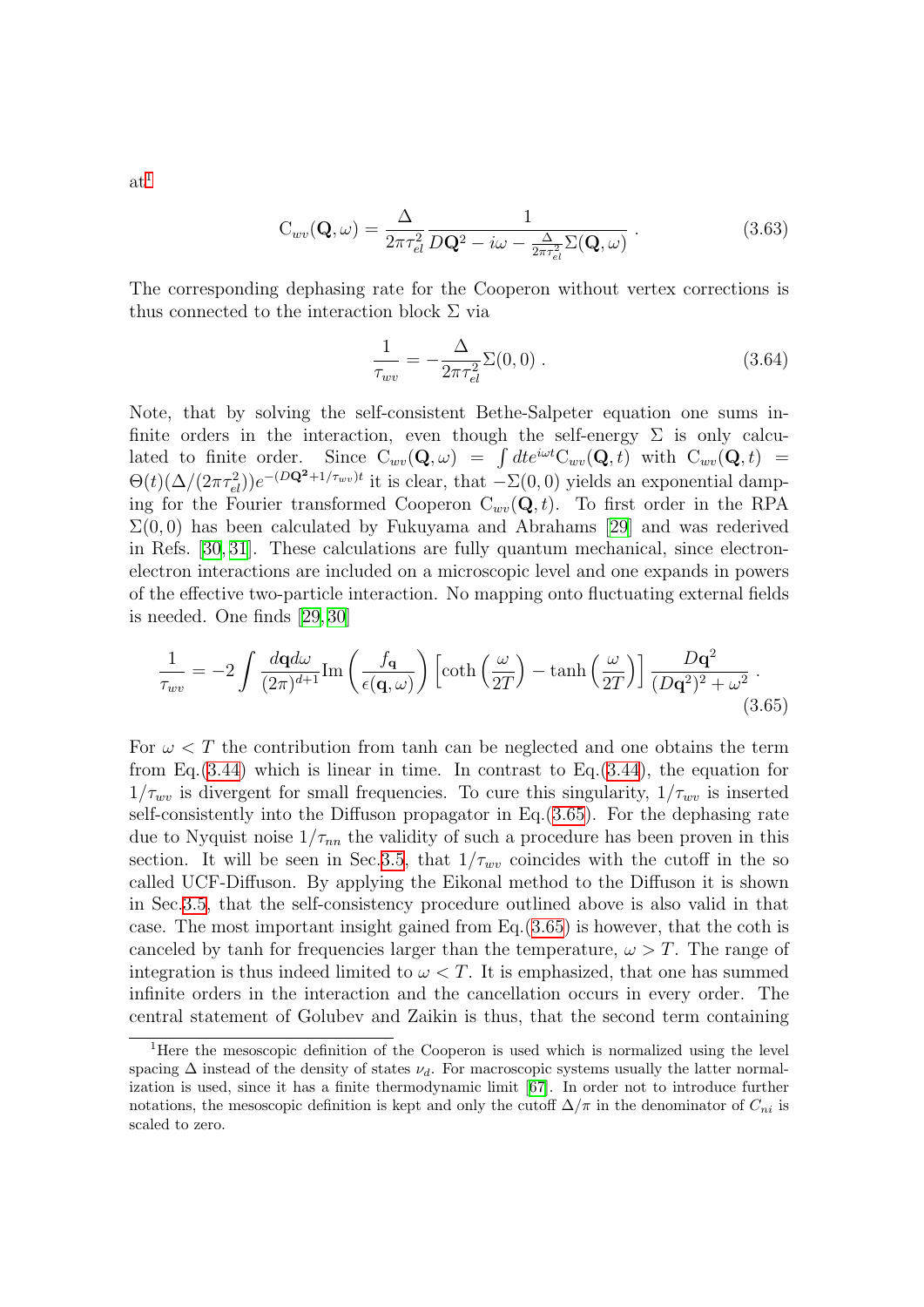tanh instead of coth, even though it appears in the same way as  $\Delta\Gamma(t)$ , i.e. in the exponent, does not contribute to dephasing.

In the opposite limit  $T t \ll 1$  one finds that the dominant contribution to  $\Delta \Gamma(t)$ comes from the frequency-regime  $1/t \leq \omega \leq 1/\tau_{el}$  where the oscillating terms can again be neglected. Thus the result for  $T_t \ll 1$  is obtained from Eq.[\(3.61](#page-48-0)) by replacing 2T by  $1/t$ . For  $1/t \ll 1/\tau_{el}$  this yields

$$
\Delta\Gamma(t) \approx \frac{1}{\nu_1\sqrt{D}\pi^2} \left[ \frac{\sqrt{2}\pi}{\sqrt{\tau_{el}}} t + 4\sqrt{t} \left( \ln(\frac{t}{\sqrt{2}\tau_{el}}) + \mathcal{O}(1) \right) \right] \quad \text{for } Tt \ll 1 , \quad (3.66)
$$

in agreement with Ref.[[38](#page-135-0)].

$$
b) \quad \varepsilon \gg T
$$

For energies  $\varepsilon$  much greater than the temperature T it is justified to set  $T = 0$ and consequently  $\coth(\omega/(2T)) = 1$ . The classical Nyquist noise contribution to the dephasing time is obtained by choosing  $\omega_c = \varepsilon$ . Now  $1/\tau_{nn}$  will be evaluated from Eq.[\(3.45](#page-44-1)) in the limit  $\varepsilon \tau_{nn} \gg 1$ . Again introducing the dimensionless variables  $x := D\mathbf{q}^2 t$  and  $y := \omega t$ , one obtains

<span id="page-51-0"></span>
$$
\Gamma(t) = \frac{2K_d t^{1-d/2}}{2\pi\nu_d D^{d/2}} \int_0^\infty dx \int_0^{\varepsilon t} dy x^{d/2-1} y \left[ \frac{1}{x^2 + y^2} \left( 1 - \frac{\sin y}{y} \right) + \frac{1}{x(x^2 + y^2)} \left( \cos y \left[ e^{-x} \frac{x^2 - y^2}{x^2 + y^2} + 1 \right] - \frac{x^2 - y^2}{x^2 + y^2} - e^{-x} - \frac{2xy e^{-x} \sin y}{x^2 + y^2} \right) \right].
$$
 (3.67)

The numerical constant  $K_d$  is the same as in Eq.([3.47](#page-45-1)). Since  $\tau_{nn}$  is determined from the condition  $\Gamma(\tau_{nn}) = 1$  only in the leading asymptotic behavior for  $\varepsilon t \gg 1$ is of interest. The integrals are evaluated by approximating  $e^{-x} \approx 1 - x$  for  $x < 1$ and  $e^{-x} \approx 0$  for  $x > 1$ . The dominant contribution for  $\varepsilon t \gg 1$  comes from the first term in the square braces in Eq.[\(3.67](#page-51-0)):

$$
\Gamma(t) \approx \frac{2K_d t^{1-d/2}}{2\pi\nu_d D^{d/2}} \int_0^\infty dx \int_0^{\varepsilon t} dy \frac{x^{d/2-1}y}{x^2 + y^2} \left(1 - \frac{\sin y}{y}\right) . \tag{3.68}
$$

Calculating the integrals one arrives at

$$
\Gamma(t) \approx \frac{C_d \varepsilon^{d/2}}{\nu_d D^{d/2}} t \tag{3.69}
$$

with  $C_1 =$  $\overline{2}/\pi$ ,  $C_2 = 1/(4\pi)$  and  $C_3 = 1/(6\pi^2)$ . The dephasing rate for  $T = 0$  and  $\varepsilon \tau_{nn} \gg 1$  is thus given by

<span id="page-51-1"></span>
$$
\frac{1}{\tau_{nn}} = \frac{C_d}{\nu_d} \left(\frac{\varepsilon}{D}\right)^{\frac{d}{2}}.
$$
\n(3.70)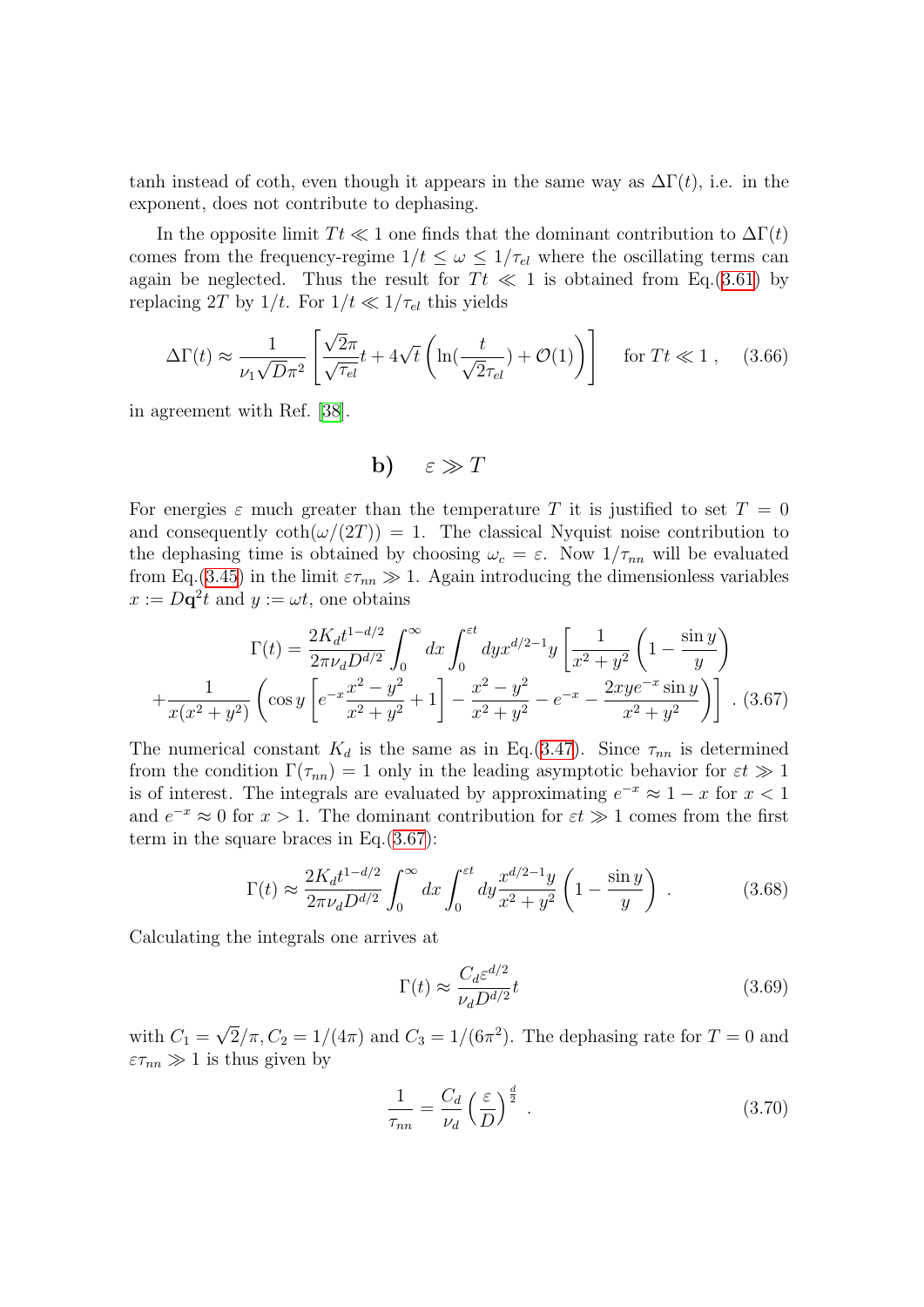Formally this result resembles the inelastic quasiparticle damping due to electronelectron scattering  $1/\tau_{ee}(\xi_{\alpha}) \sim \nu_d^{-1}$  $d_d^{-1}(\varepsilon_\alpha/D)^{d/2}$  [\[20](#page-134-13)]. Here  $\xi_\alpha$  is the quasiparticle energy. (Note that for finite frequencies  $\varepsilon > 0$  the external field  $\mathbf{E}_{dri}$  will in general also yield a contribution  $1/\tau_{AC}$  to the total dephasing rate  $1/\tau_{\varphi} = 1/\tau_{AC} + 1/\tau_{nn}$ .) The result for three dimensions can be obtained from the corresponding dephasing rate at  $\varepsilon = 0$  and  $T\tau_{nn} \gg 1$  by simply replacing T by  $\varepsilon$ . For  $d < 3$  such a procedure fails. The reason for this is quite clear from looking at the formulas obtained in first order perturbation theory in the screened interaction given in Eq.([2.97](#page-34-0)). These equations where derived in the limit  $\Gamma_0 \gg 1/\tau_{nn}$  but, as already mentioned,  $\tau_{nn}$  can still be obtained for  $\Gamma_0 \to 0$  if  $\Gamma_0$  is self-consistently replaced by  $1/\tau_{nn}$ . Now it is clear, that for  $T = 0$  and  $\varepsilon \gg 1$  both energy-scales T and  $\Gamma_0$  must be replaced by  $\varepsilon$  times factors of order unity. (Note that in three dimensions the result is independent of  $\Gamma_0$ ). This immediately yields the frequency dependence as given in Eq.([3.70\)](#page-51-1). The same results were obtained from directly performing the perturbative calculations for finite  $\varepsilon$  and  $T = 0$ , see Eq.[\(2.99](#page-34-1)).

#### 3.3.3 The dephasing rate in finite systems

For finite systems, two new energy scales enter the problem. First the average level spacing  $\Delta$  and second the Thouless energy  $E_c = D/L^2$ . The results of the previous section were derived for infinite systems and are valid as long as the spectrum is effectively 'continuous' and the Thouless energy is smaller than the dephasing rate  $1/\tau_{\varphi}$ . In the problem considered here, the spectrum can be viewed as 'continuous' if the dephasing rate is lager than the level spacing,  $1/\tau_{\varphi} > \Delta$ . This condition is different from that for a continuous one particle energy spectrum,  $\gamma_{ap} > \Delta$ , where  $\gamma_{qp}^{-1}$  is the inelastic (quasi-) particle life time. As already mentioned in Sec[.2.1](#page-7-0), this single particle time which is caused by inelastic processes is not the same as the dephasing time  $\tau_{\varphi}$  to which also elastic processes like interactions with external magnetic fields do contribute. In the absence of any inelastic processes (i.e. if the one-particle spectrum is truely discrete) the Cooperon is still a well defined object, if the finite size cutoff  $\Delta/\pi$  is introduced (see Eq.([2.27](#page-14-1))). To obtain this result, non-perturbative methods are necessary [\[14\]](#page-133-2). It is thus clear, that one can not derive a dephasing time  $1/\tau_{\varphi} < \Delta$  from any calculation that performs a perturbative diagrammatic disorder averaging in terms of Cooperons. If one assumes, that at low temperatures the total dephasing rate is governed by the Nyquist noise contribution  $1/\tau_{\varphi} \approx 1/\tau_{nn}$ , Eq.([3.70\)](#page-51-1) yields a simple condition for which frequencies  $\varepsilon$  the spectrum is 'continuous'. For quasi d-dimensional systems with volume  $V = L^d a^{3-d}$  the level-spacing  $\Delta$  is connected to  $\nu_d$  via  $\nu_d = \nu a^{3-d} = a^{3-d}/(\Delta V) = 1/(\Delta L^d)$ . Here  $\nu = \nu_3$ . The condition for a continuous spectrum now reads

<span id="page-52-0"></span>
$$
\Delta L^d \left(\frac{\varepsilon}{D}\right)^{\frac{d}{2}} > \Delta \implies \varepsilon^d > \left(\frac{D}{L^2}\right)^d = E_c^d \,. \tag{3.71}
$$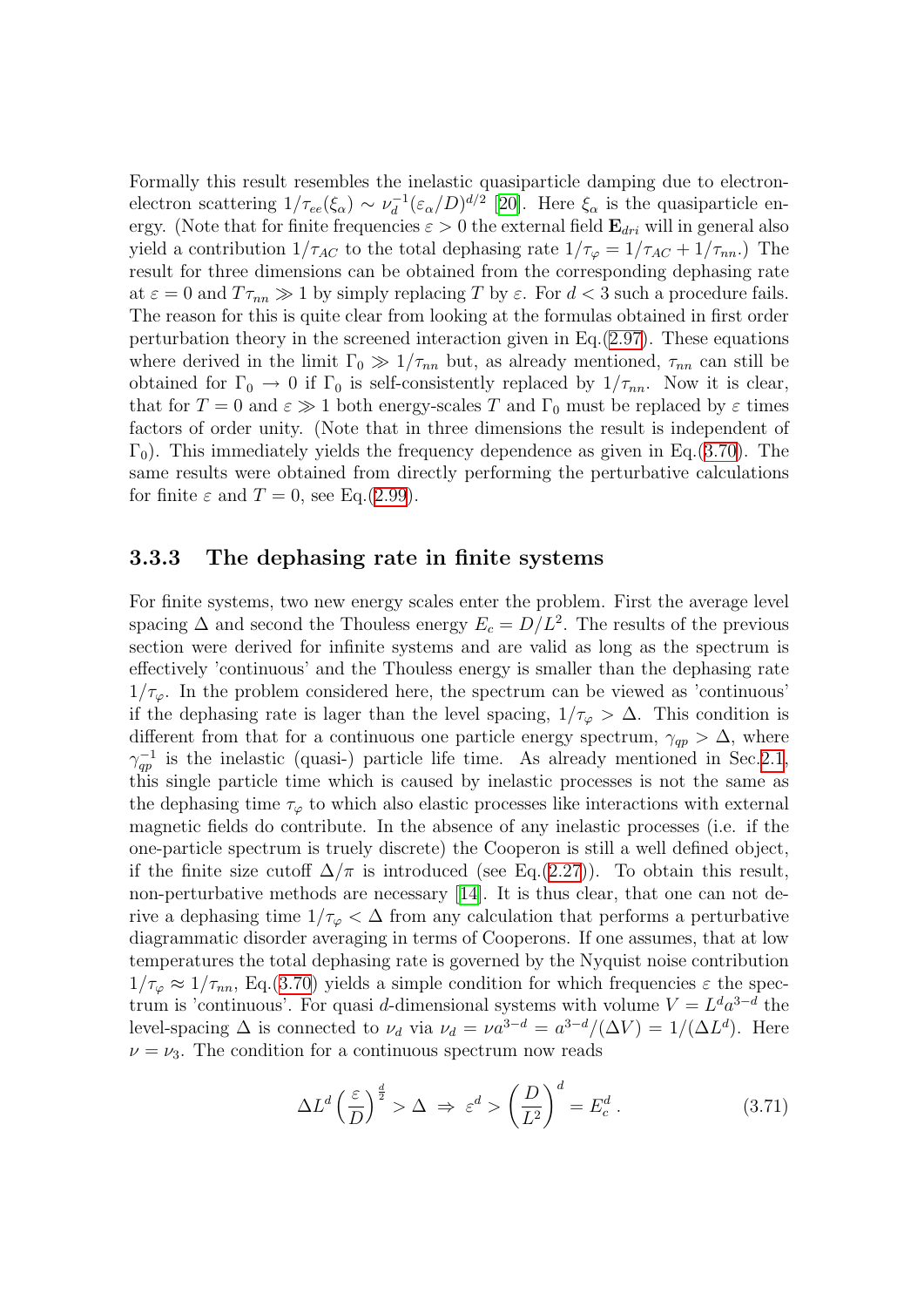Thus in all dimensions the spectrum is continuous at  $T = 0$  as long as  $\varepsilon > E_c$ , i.e. for frequencies lager than the Thouless energy. For smaller frequencies the spectrum becomes discrete. In this regime other methods like the Random-Matrix-Theory may have to be used to study disordered systems [\[30\]](#page-134-9). Eq.[\(3.71\)](#page-52-0) was derived choosing the high frequency cutoff  $\omega_c = \varepsilon$ . Obviously the cutoff  $\omega_c = 1/\tau_{el}$  obtained by Golubev and Zaikin in Ref. [\[38\]](#page-135-0) would yield a frequency independent dephasing rate. In this case  $1/\tau_{\varphi}$  will always be dominated by the zero-temperature value and thus it would follow that  $1/\tau_{\varphi} > \Delta$  independent of  $\varepsilon.$ 

Mesoscopic systems are characterized by the condition  $1/\tau_{\varphi} < E_c$ . In the following it is assumed, that the total dephasing rate is of the order  $1/\tau_{nn}$  and only quasi d-dimensional samples will be considered. As already mentioned, in this case Eq.[\(3.46](#page-45-0)) must be used to calculate the dephasing rate. Assuming periodic boundary conditions, the allowed momenta are given by the Cartesian coordinates  $p_i = 2\pi n_i/L$ with  $i = 1, \dots, d$ . The dephasing rate is not sensitive to the choice of boundary conditions and different conditions will only lead to multiplicative factors of order unity [\[30](#page-134-9)]. Therefore for simplicity periodic boundary conditions are chosen. Since the  $\mathbf{q} = \mathbf{0}$  mode is excluded from the sum in Eq.[\(3.46\)](#page-45-0), the factor  $D\mathbf{q}^2$  can not be smaller than the Thouless energy  $E_c = D/L^2$ , i.e.  $D\mathbf{p}^2 \ge E_c$ . One is only interested in  $\Gamma(t = \tau_{nn})$  and thus for  $\Delta < 1/\tau_{nn} \ll E_c$  the exponentially damped terms  $\sim e^{-Dp^2t}$  in Eq.([3.46\)](#page-45-0) can be safely ignored. Now  $\Gamma(t)$  simplifies to

$$
\Gamma(t) = \frac{4}{\nu_d} \frac{1}{L^d} \sum_{\mathbf{q} \neq \mathbf{0}} \int_0^{\omega_c} \frac{d\omega}{2\pi} \coth\left(\frac{\omega}{2T}\right) \frac{\omega}{D\mathbf{q}^2} \left[ \frac{D\mathbf{q}^2}{(D\mathbf{q}^2)^2 + \omega^2} \left( t - \frac{\sin(\omega t)}{\omega} \right) + \frac{(D\mathbf{q}^2)^2 - \omega^2}{[(D\mathbf{q}^2)^2 + \omega^2]^2} + \frac{\cos(\omega t)}{(D\mathbf{q}^2)^2 + \omega^2} \right].
$$
 (3.72)

The dominant contribution comes from the term which is linear in  $t$ . This implies, that in finite systems vertex corrections can be neglected in calculating  $\tau_{nn}$ . From  $\Gamma(\tau_{nn}) = 1$  one thus obtains

$$
\frac{1}{\tau_{nn}} = \frac{4}{\nu_d} \frac{1}{L^d} \sum_{\mathbf{q} \neq \mathbf{0}} \int_0^{\omega_c} \frac{d\omega}{2\pi} \coth(\frac{\omega}{2T}) \frac{\omega}{(D\mathbf{q}^2)^2 + \omega^2} . \tag{3.73}
$$

For  $T\tau_{nn} \gg 1$ ,  $\varepsilon = 0$  and  $\omega_c = T$  this yields

$$
\frac{1}{\tau_{nn}} = \frac{4T}{\pi \nu_d} \frac{1}{L^d} \sum_{\mathbf{q} \neq \mathbf{0}} \frac{1}{D\mathbf{q}^2} \arctan \frac{T}{D\mathbf{q}^2},\tag{3.74}
$$

and for  $T = 0$ ,  $\varepsilon \tau_{nn} \gg 1$  with  $\omega_c = \varepsilon$ 

<span id="page-53-0"></span>
$$
\frac{1}{\tau_{nn}} = \frac{1}{\pi \nu_d} \frac{1}{L^d} \sum_{\mathbf{q} \neq \mathbf{0}} \ln \left( 1 + \left[ \frac{\varepsilon}{D\mathbf{q}^2} \right]^2 \right) . \tag{3.75}
$$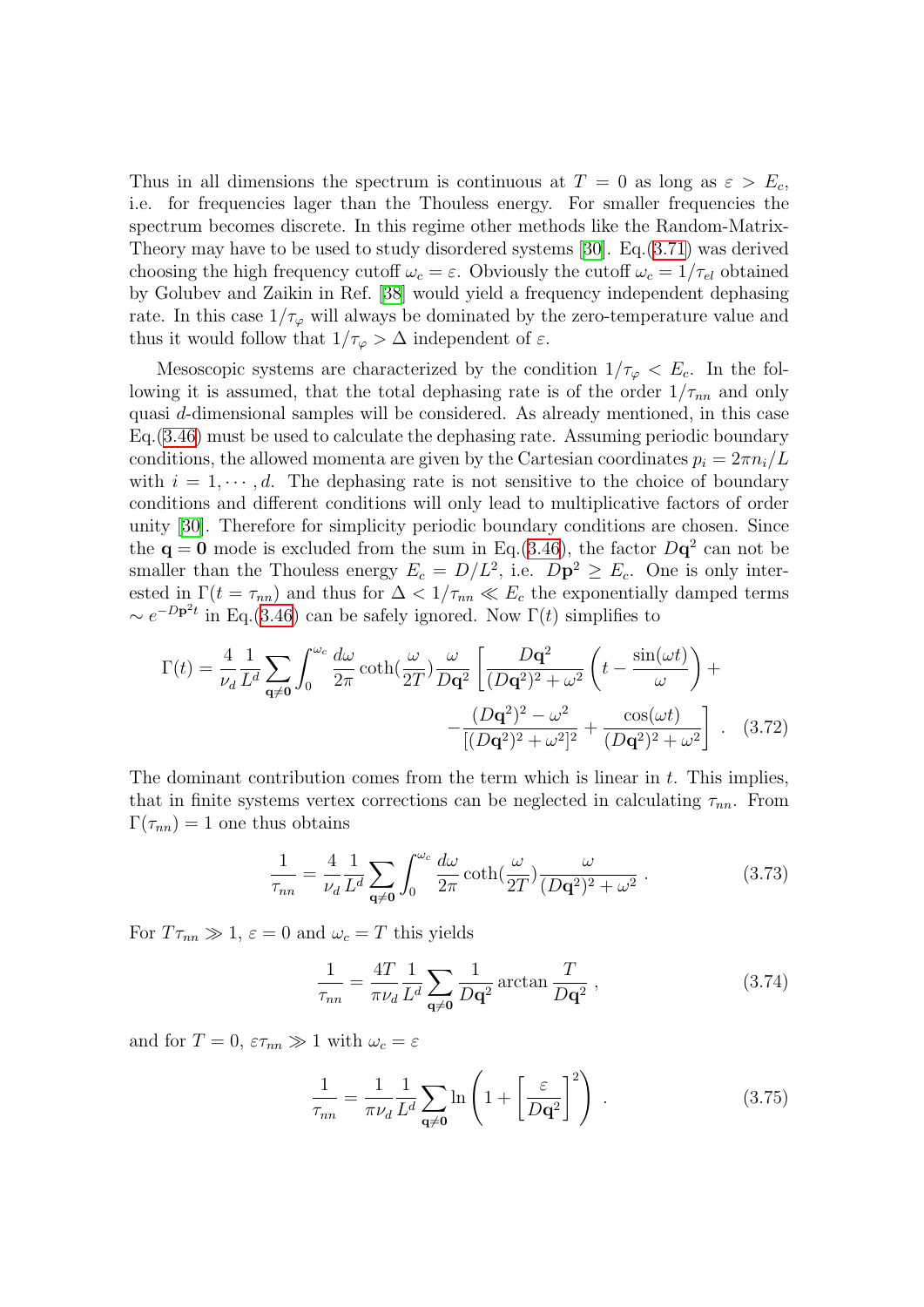These expressions have first been derived by means of a path-integral technique in Refs. [\[30](#page-134-9),[40](#page-135-5)]. Eq.([3.75\)](#page-53-0) is precisely the expression derived from a phenomenological phase-uncertainty concept for the inverse quasiparticle dephasing time in Ref. [\[40](#page-135-5)]. In that work  $\varepsilon$  is introduced as the quasiparticle energy and not as an external frequency. Formally it enters on the same level as a cutoff for the frequency integration. However, the relation between the dephasing time  $1/\tau_{\varphi}$ , which is defined (and experimentally measured) as the cutoff in the weak localization correction and a single particle energy does not become quite clear. For  $\varepsilon > E_c$  the sum in Eq.[\(3.75\)](#page-53-0) can be transformed to an integral an the bulk result, derived in the previous section, is recovered. In this case the spectrum has been shown to be continuous. For  $\varepsilon < E_c$  the system is effectively zero-dimensional with a discrete spectrum. As outlined above, since a non-perturbative calculation yields a finite size cutoff  $\Delta/\pi$  for the Cooperon[[14](#page-133-2)], one can not expect the above formalism to yield correct results in the limit  $1/\tau_{nn} < \Delta$ . If nonetheless Eq.([3.75](#page-53-0)) is extrapolated to  $\varepsilon < E_c$ , the logarithm can be expanded to first order and one finds[[40\]](#page-135-5)

<span id="page-54-1"></span>
$$
\frac{1}{\tau_{nn}} \sim \Delta \left(\frac{\varepsilon}{E_c}\right)^2 \,. \tag{3.76}
$$

Blanter[[30](#page-134-9)] has pointed out, that this result is a priori uncontrolled and the Random Matrix Theory should be applied to study dephasing in systems with discrete spectrum. Using this technique he surprisingly obtained the same result as given in Eq.[\(3.76](#page-54-1)). The reason for this equivalence remains unclear[[30\]](#page-134-9).

At finite temperature and zero frequency the result for  $d = 1$  is [\[30\]](#page-134-9)

$$
\frac{1}{\tau_{nn}} \sim \frac{T}{(k_F a)^2} \frac{L}{l} \,,\tag{3.77}
$$

where  $k_F$  is the Fermi-momentum and l is the elastic mean free path. In this case the dephasing rate is lager than  $\Delta$  as long as  $T > l^2/(L^2 \tau_{el})$ .

### <span id="page-54-0"></span>3.3.4 How first order perturbation theory is reproduced from the Eikonal approximation

InRef. [[32\]](#page-134-6) the effect of electron-electron interactions on the conductivity was studied in first order perturbation theory in the screened interaction. The result for the dephasing correction to weak localization is easily reproduced from the Eikonal approximation by expanding Eq.([3.35\)](#page-42-2) to first order in the correlator  $q(\mathbf{p}, \omega)$ . This is equivalent to expanding  $\exp(-\Gamma(\mathbf{k}, t))$  to first order;  $\exp(-\Gamma(\mathbf{k}, t)) \approx 1 - \Gamma(\mathbf{k}, t)$ . Using Eq.([3.44\)](#page-44-0), one obtains the corresponding first order correction to the conduc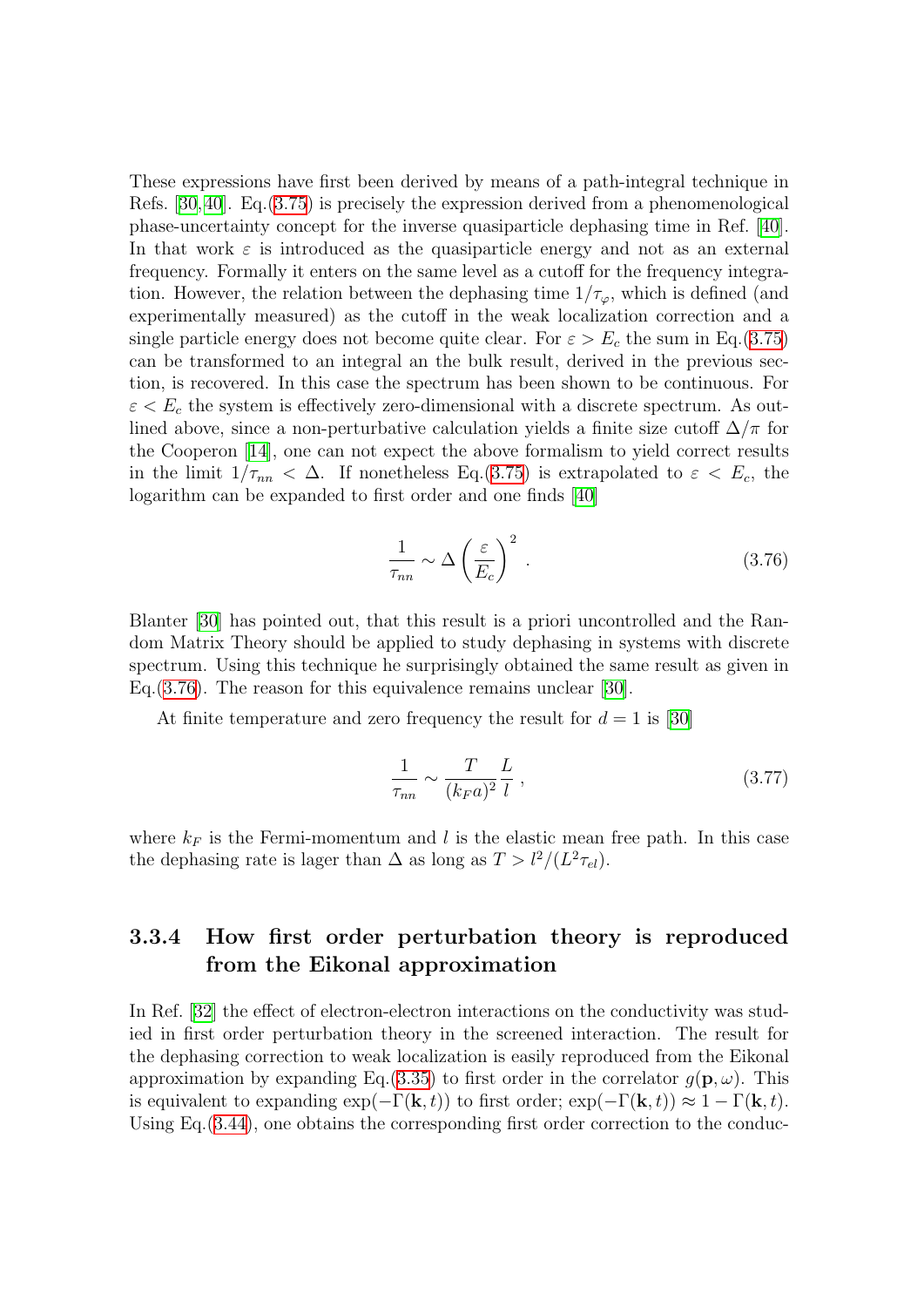tivity at  $\varepsilon = 0$ :

<span id="page-55-1"></span>
$$
\sigma_{WL}^{(1)} = \frac{2\sigma_d}{\pi\nu_d} \text{Re} \int \frac{d\mathbf{k}}{(2\pi)^2} \int \frac{d\mathbf{q}}{(2\pi)^d} \int_{-\infty}^{\infty} \frac{d\omega}{2\pi} g(\mathbf{q}, \omega) \int_0^{\infty} dt e^{-(\Gamma_0 + D\mathbf{k}^2)t} \left[ \frac{t}{E_\mathbf{k}(\mathbf{q}) - i\omega} + \frac{e^{-(E_\mathbf{k}(\mathbf{q}) - i\omega)t} - 1}{(E_\mathbf{k}(\mathbf{q}) - i\omega)^2} - \frac{e^{-E_\mathbf{k}(\mathbf{q})t} - e^{-i\omega t}}{i\omega(E_\mathbf{k}(\mathbf{q}) - i\omega)} \right].
$$
\n(3.78)

The integration over the time  $t$  can be easily performed, resulting in

$$
\sigma_{WL}^{(1)} = \frac{2\sigma_d}{\pi\nu_d} \text{Re} \int \frac{d\mathbf{k}}{(2\pi)^2} \int \frac{d\mathbf{q}}{(2\pi)^d} \int_{-\infty}^{\infty} \frac{d\omega}{2\pi} g(\mathbf{q}, \omega) \left[ \frac{1}{(E_{\mathbf{k}}(\mathbf{q}) - i\omega)(D\mathbf{k}^2 + \Gamma_0)^2} + \frac{1}{(E_{\mathbf{k}}(\mathbf{q}) - i\omega)^2} \left( \frac{1}{E_{\mathbf{k}}(\mathbf{p}) + D\mathbf{k}^2 - i\omega + \Gamma_0} - \frac{1}{D\mathbf{k}^2 + \Gamma_0} \right) \right] \n- \frac{1}{i\omega(E_{\mathbf{k}}(\mathbf{q}) - i\omega)} \left( \frac{1}{E_{\mathbf{k}}(\mathbf{p}) + D\mathbf{k}^2 + \Gamma_0} - \frac{1}{D\mathbf{k}^2 + i\omega + \Gamma_0} \right) \n= \frac{2\sigma_d}{\pi\nu_d} \text{Re} \int \frac{d\mathbf{k}}{(2\pi)^2} \int \frac{d\mathbf{q}}{(2\pi)^d} \int_{-\infty}^{\infty} \frac{d\omega}{2\pi} g(\mathbf{q}, \omega) \left[ \frac{1}{(E_{\mathbf{k}}(\mathbf{q}) - i\omega)(D\mathbf{k}^2 + \Gamma_0)} \right] \times \n\left( \frac{1}{D\mathbf{k}^2 + \Gamma_0} - \frac{1}{E_{\mathbf{k}}(\mathbf{p}) + D\mathbf{k}^2 - i\omega + \Gamma_0} \right) \n+ \frac{1}{i\omega(E_{\mathbf{k}}(\mathbf{p}) + D\mathbf{k}^2 + \Gamma_0)(D\mathbf{k}^2 + i\omega + \Gamma_0)} \right] \n= \frac{2\sigma_d}{\pi\nu_d} \int \frac{d\mathbf{k}}{(2\pi)^2} \int \frac{d\mathbf{q}}{(2\pi)^d} \int_{-\infty}^{\infty} \frac{d\omega}{2\pi} g(\mathbf{q}, \omega) \left[ \frac{1}{(D\mathbf{k}^2 + \Gamma_0)^2(E_{\mathbf{k}}(\mathbf{p}) + D\mathbf{k}^2 - i\omega + \Gamma_0)} \right. \n- \frac{1}{(E_{\
$$

Now the definition for  $g(\mathbf{q}, \omega)$  is inserted and  $\omega_c = T$  is chosen. Approximating  $\coth(\omega/(2T)) \approx 2T/\omega$  for  $\omega < T$  and using  $E_{\bf k}({\bf q}) + D{\bf k}^2 = D({\bf q} + {\bf k})^2$  one finally arrives at

<span id="page-55-0"></span>
$$
\sigma_{WL}^{(1)} = \frac{4T\sigma_d}{\pi\nu_d^2} \int \frac{d\mathbf{k}}{(2\pi)^2} \int \frac{d\mathbf{q}}{(2\pi)^d} \int_{-T}^{T} \frac{d\omega}{2\pi} \frac{1}{D\mathbf{q}^2} \left[ \frac{1}{(D\mathbf{k}^2 + \Gamma_0)^2 (D(\mathbf{k} + \mathbf{p})^2 - i\omega + \Gamma_0)} - \frac{1}{(D(\mathbf{k} + \mathbf{p})^2 + \Gamma_0)|D\mathbf{k}^2 - i\omega + \Gamma_0|^2} \right]
$$
(3.80)

This is just the result first obtained in Ref.[[32](#page-134-6)] within diagrammatic perturbation theory. The details of the perturbative calculation were given in Sec[.2.4](#page-26-0). Using Eq.  $(2.92)$  $(2.92)$  and the approximation of Eq.  $(2.93)$  $(2.93)$  $(2.93)$  it is easy to see, that the general expression given in Eq.[\(2.87\)](#page-32-1) reduces to Eq.([3.80](#page-55-0)) in the limit  $\omega \to 0$ . Now the first term in Eq. $(3.80)$  $(3.80)$  arises from the first two terms in Eq. $(3.78)$  $(3.78)$ , while the second term in Eq.  $(3.80)$  $(3.80)$  is solely due to the third term of Eq.  $(3.78)$ . In the diagrammatic theory this term comes from diagrams (c) and (d) in Fig.[2.9,](#page-32-0) i.e. from vertex corrections.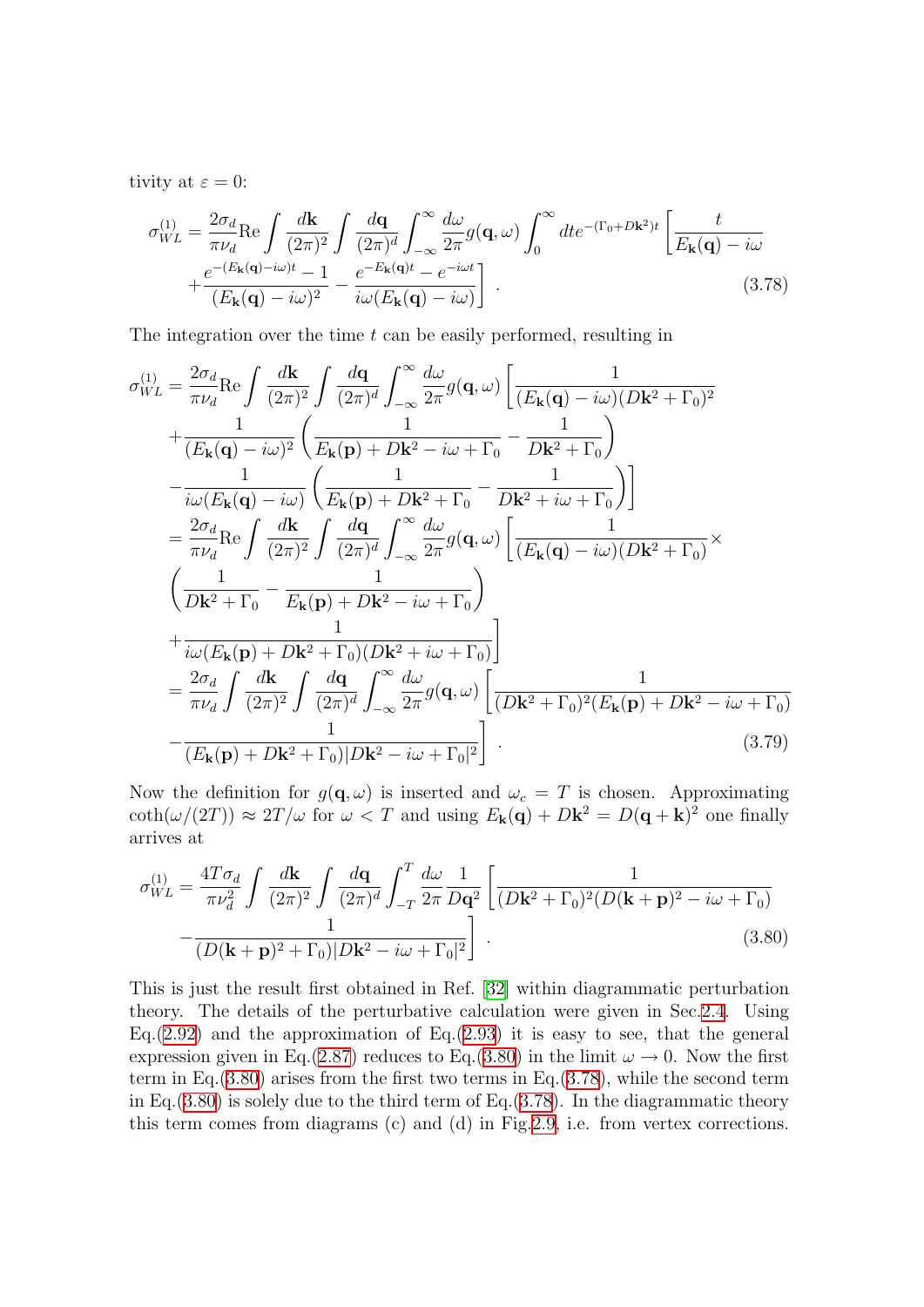Recalling, that in the derivation this term was generated form the contribution  $\sim \delta(\omega - \omega')$  (see remarks after Eq.[\(3.44](#page-44-0))), it is now clear, that this part of the correlator in Eq.([3.29](#page-42-0)) indeed generates vertex corrections. The diagrams in Fig.[2.9](#page-32-0) are obtained by iterating the Bethe-Salpeter equation in Fig.[2.4](#page-20-0) to second order in the external field and connecting the potential lines. This connecting of external lines to a single interaction line is the diagrammatic equivalent of the averaging procedure described by Eq.[\(3.30](#page-42-3)) and Eq.[\(3.29](#page-42-0)). The part of the correlator  $\sim \delta(\omega +$  $\omega'$ ) 'connects' potential lines coupling to the same electron line, i.e. generates selfenergy diagrams, while  $\delta(\omega - \omega')$  'connects' lines from different Green's functions and thus generates vertex corrections.

## <span id="page-56-0"></span>3.4 Dephasing due to external electric fields

In this section it is assumed that the electrons are exposed to a classical potential of the form

<span id="page-56-1"></span>
$$
V(\mathbf{r},t) = V_0 \sin(\mathbf{q}_0 \cdot \mathbf{r} - \omega_0 t) , \qquad (3.81)
$$

where the wave-vector  $\mathbf{q}_0$  and the frequency  $\omega_0$  are fixed. According to Eq.[\(3.2](#page-36-3)) the corresponding longitudinal electric field is

$$
\mathbf{E}(\mathbf{r},t) = \mathbf{E}_0 \cos(\mathbf{q}_0 \cdot \mathbf{r} - \omega_0 t) , \quad \mathbf{E}_0 = \mathbf{q}_0 V_0 / e . \qquad (3.82)
$$

For finite  $\mathbf{q}_0$  the electric field leads to a modulation of the charge density  $\rho(\mathbf{r},t)$  $\frac{1}{4\pi}\nabla\cdot\mathbf{E}(\mathbf{r},t),$ 

$$
\rho(\mathbf{r},t) = \rho_0 \sin(\mathbf{q}_0 \cdot \mathbf{r} - \omega_0 t) , \qquad (3.83)
$$

$$
\rho_0 = -\frac{\mathbf{q}_0 \cdot \mathbf{E}_0}{4\pi} = -\frac{q_0^2 V_0}{4\pi e} \,. \tag{3.84}
$$

It is emphasized that  $E(\mathbf{r},t)$  is the total screened potential, which is the sum of the external potential and the induced potential. Of course, the Maxwell equation inside a metal contains a dissipative term, so that the field inside the metal is not given by a simple propagating wave[[41](#page-135-6)]. In general one expects that the field distribution inside the metal depends on the boundary conditions and on the precise manner in which the microwaves are coupled into the system. Such a calculation is beyond the scope of this work. However, if the spatial variation of the field is sufficiently slow (i.e.  $q_0$  is sufficiently small) the field inside the metal can still be approximated by a plane wave. To estimate the upper limit for  $q_0$  where this approximation is correct, it is assumed that the external potential applied to the electrons is  $V^{ext}(\mathbf{r}, t) = V_0^{ext} \sin(\mathbf{q}_0 \cdot \mathbf{r} - \omega_0 t)$ . The total potential is then

$$
V(\mathbf{r},t) = V_0^{ext} \text{Im} \left[ \epsilon^{-1} (\mathbf{q}_0, \omega_0) e^{i(\mathbf{q}_0 \cdot \mathbf{r} - \omega_0 t)} \right], \qquad (3.85)
$$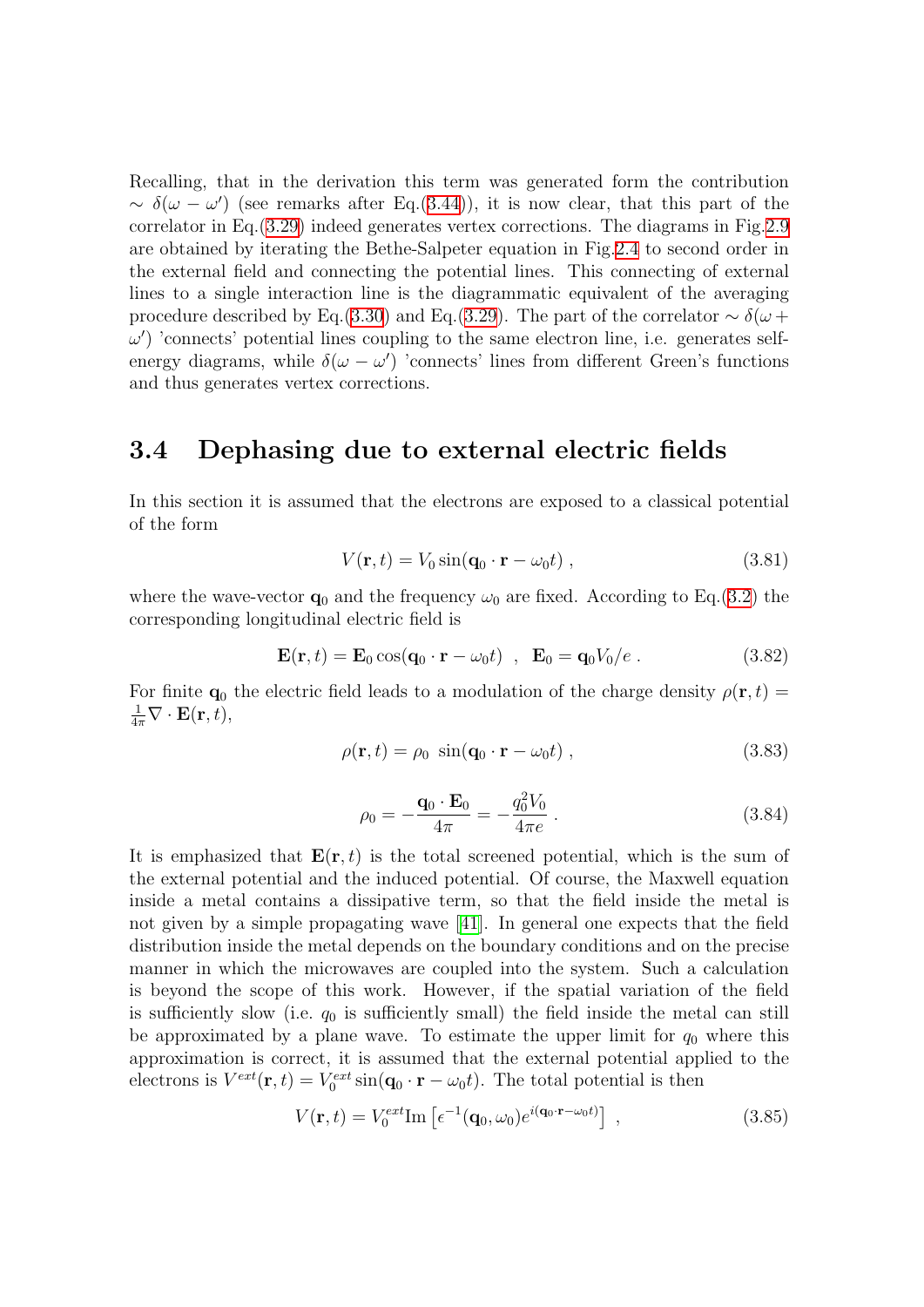where the longitudinal electric function in the diffusive regime is given in Eq.([2.82\)](#page-28-0). Screening can be ignored in the regime where  $\epsilon(\mathbf{q}_0, \omega_0)$  can be approximated by unity. From Eq.[\(2.82\)](#page-28-0) it is easy to see that in  $d = 1$  this is the case when

<span id="page-57-1"></span><span id="page-57-0"></span>
$$
q_0 \ll \sqrt{\frac{\omega_0}{D}}\,,\tag{3.86}
$$

while in  $d = 2$  the external field is effectively not screened if

$$
q_0 \ll \frac{\omega_0}{2\pi e^2 \nu_2 D} \,. \tag{3.87}
$$

The semiclassical approximation requires  $q_0 < 1/l$  and  $|\omega_0| < 1/\tau_{el}$  so that in metals with $2\pi e^2 \nu_2 > 1/l$  the above inequalities Eqs.[\(3.86](#page-57-0)), ([3.87\)](#page-57-1) for  $q_0$  are more restrictive. It is assumed that they are satisfied and the potential  $V(\mathbf{r},t)$  is indeed given by Eq.([3.81](#page-56-1)). If one takes the limit  $\mathbf{q}_0 \to 0$  keeping  $\mathbf{E}_0$  finite, a time-dependent but spatially constant electric field is obtained. Then there is no charge density fluctuation. This case has been solved exactly by Altshuler, Aronov, and Khmelnitskii[[22\]](#page-134-14), and it will be shown that the Eikonal method reproduces their exact solution. Moreover, also the case of finite  $q_0$ , which has not been discussed previously, will be investigated. It is found that in this case there exists a parameter regime where the dephasing rate is proportional to the square root of the power absorbed by the sample, in agreement with the experiment[[42](#page-135-7)].

In the presence of an external space- and time-dependent field the longitudinal conductivity tensor is not diagonal in frequency space, and the weak localization correction is given by Eq.  $(3.25)$  $(3.25)$ . In the absence of fluctuating fields the Cooperon does not depend on  $t_0$ , so that Eq.[\(3.25](#page-39-3)) reduces to

$$
\delta \sigma_{WL}(\varepsilon, \varepsilon') = 2\pi \delta(\varepsilon - \varepsilon') \delta \sigma_{WL}(\varepsilon) , \qquad (3.88)
$$

where  $\delta \sigma_{WL}(\varepsilon)$  is given in Eq.([3.32\)](#page-42-1). For a static driving field  $\mathbf{E}_{dri}(\varepsilon') = 2\pi \delta(\varepsilon') \mathbf{E}_{dri}$ Eq.[\(3.24](#page-39-4)) now yields

$$
\delta \mathbf{j}_{WL}(\varepsilon) = \delta \sigma_{WL}(\varepsilon, 0) \mathbf{E}_{dri} = 2\pi \delta(\varepsilon) \delta \sigma_{WL}(\varepsilon) \mathbf{E}_{dri} . \tag{3.89}
$$

Consequently the static conductivity is in this case defined as

<span id="page-57-3"></span><span id="page-57-2"></span>
$$
\delta \sigma_{WL} := \lim_{\varepsilon \to 0} \delta \sigma_{WL}(\varepsilon) \tag{3.90}
$$

To obtain an expression, which in the presence of fluctuating non-equilibrium fields is analog to  $\delta \sigma_{WL}$ , one uses the definition given in Eq.[\(3.90\)](#page-57-2) together with

<span id="page-57-4"></span>
$$
2\pi\delta(\varepsilon)\delta\sigma_{WL}(\varepsilon) = \delta\sigma_{WL}(\varepsilon, 0) \tag{3.91}
$$

The resulting expression for the static conductivity can be written as

$$
\delta \sigma_{WL} = -\frac{\sigma_d}{\pi \nu_d} \int_{\tau_{el}}^{\infty} dt \lim_{T_0 \to \infty} \frac{1}{2T_0} \int_{-T_0}^{T_0} dt_0 C(\mathbf{r}, \mathbf{r}; \frac{t}{2}, -\frac{t}{2}, t_0) \,. \tag{3.92}
$$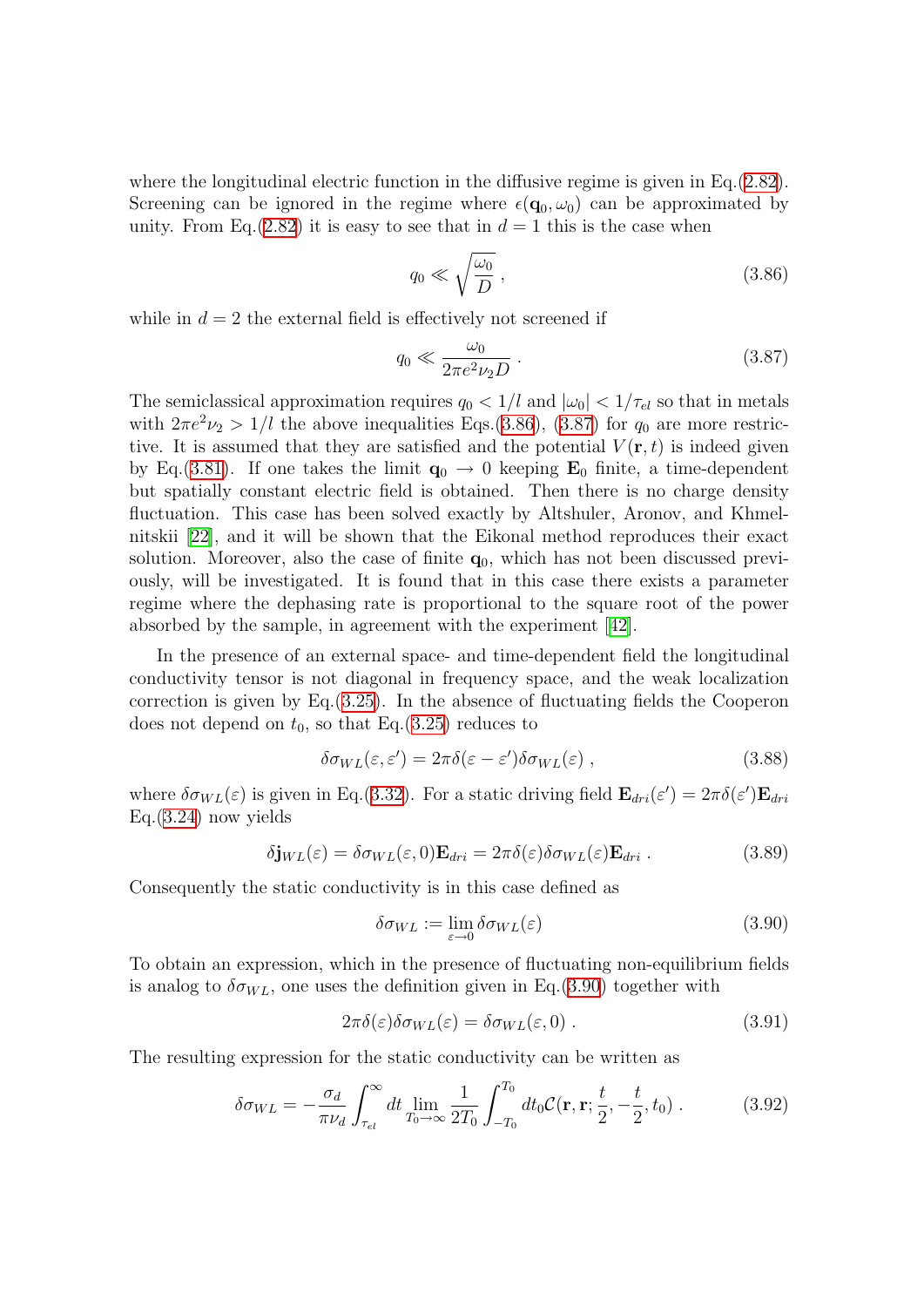To see this, the  $\delta$ -function is represented as

$$
2\pi\delta(\varepsilon) = \lim_{T_0 \to \infty} \int_{-T_0}^{T_0} d\tau e^{i\varepsilon\tau} . \tag{3.93}
$$

This expression is inserted into Eqs.[\(3.91](#page-57-3)),[\(3.25](#page-39-3)) and the limit  $\varepsilon \to 0$  is taken before  $T_0 \rightarrow \infty$ . Following Ref. [\[22](#page-134-14)], Eq.[\(3.92](#page-57-4)) will be used to define the dephasing rate due to non-equilibrium fields.

#### <span id="page-58-2"></span>3.4.1 Uniform electric field

Taking in Eq.([3.81\)](#page-56-1) the limit  $\mathbf{q}_0 \to 0$  keeping  $\mathbf{E}_0 = \mathbf{q}_0 V_0/e$  constant, one obtains the spatially constant electric field,  $\mathbf{E}(t) = \mathbf{E}_0 \cos(\omega_0 t)$ . As already mentioned, this case has been solved exactly by Altshuler *et al.* [\[22](#page-134-14)], who worked in a gauge where the electric field is represented in terms of a vector potential. In contrast, the Eikonal approach represents the electric field in terms of a scalar potential. Of course, the same result for physical observables should be obtained in any gauge. It will now be shown how to recover the dephasing rate calculated in Ref. [\[22\]](#page-134-14) within the Eikonal method.

From Eq. ([3.81](#page-56-1)) one easily obtains the Fourier coefficients  $V(\mathbf{q}, \omega)$  of the potential V. Inserting the result into the expression for  $V_{t_0}(\mathbf{q}, \omega)$  given in Eq.[\(3.18\)](#page-38-0) yields

<span id="page-58-3"></span>
$$
V_{t_0}(\mathbf{q},\omega) = \frac{V_0}{2}(2\pi)^{d+1} \left[ \delta(\omega - \omega_0) - \delta(\omega + \omega_0) \right]
$$
  
 
$$
\times \left[ e^{-i\omega_0 t_0} \delta(\mathbf{q} - \mathbf{q}_0) + e^{i\omega_0 t_0} \delta(\mathbf{q} + \mathbf{q}_0) \right].
$$
 (3.94)

Substituting this expression into Eqs.[\(3.16](#page-38-1)),[\(3.20](#page-38-2)), performing the integrations, and finally taking the limit  $\mathbf{q}_0 \to 0$  keeping  $\mathbf{E}_0 = \mathbf{q}_0 V_0/e$  constant one obtains for the first order term in the Eikonal expansion

<span id="page-58-0"></span>
$$
F_1(\mathbf{k}, t; t/2) = 2D\mathbf{k} \cdot \mathbf{p}(t)t \sin(\omega_0 t_0) , \qquad (3.95)
$$

where

$$
\mathbf{p}(t) = \frac{2e\mathbf{E}_0}{\omega_0} \left[ \cos(\omega_0 t/2) - 2\frac{\sin(\omega_0 t/2)}{\omega_0 t} \right] \,. \tag{3.96}
$$

The term quadratic in the field is

<span id="page-58-1"></span>
$$
F_2(t; t/2) = 4 \frac{D(eE_0)^2 t}{\omega_0^2} \left[ 1 + \frac{1}{2} \cos(\omega_0 t) - \frac{3}{2} \frac{\sin(\omega_0 t)}{\omega_0 t} \right] \sin^2(\omega_0 t_0) \,. \tag{3.97}
$$

Because  $F_1$  is independent of r, and  $F_2$  is independent of k and r these labels where omitted. By construction, the higher order terms  $F_n$ ,  $n \geq 3$  involve more than two gradients, which give rise to at least an additional power of  $q_0$ . It follows that for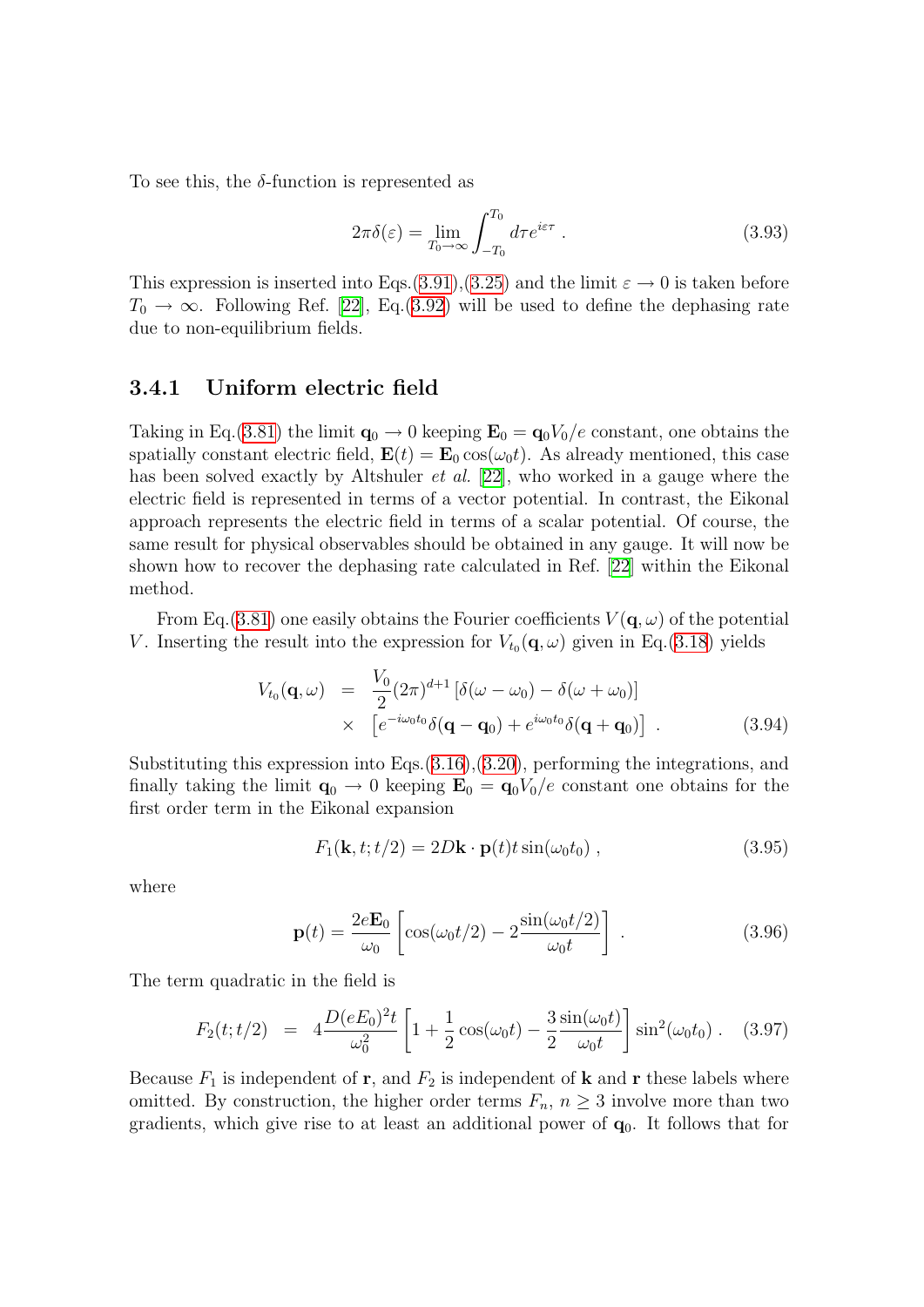$\mathbf{q}_0 \to 0$  the Eikonal expansion truncates at the second order. Hence in this limit the exact Eikonal factor  $F$  in Eq.([3.22\)](#page-39-1) is simply given by

$$
F(\mathbf{k}, t; t/2) = 2D\mathbf{k} \cdot \mathbf{p}(t)t \sin(\omega_0 t_0) + F_2(t; t/2) . \qquad (3.98)
$$

The Cooperon at coinciding space points is thus given by

$$
\mathcal{C}(\mathbf{r}, \mathbf{r}; \frac{t}{2}, -\frac{t}{2}, t_0) = \Theta(t) \int \frac{d\mathbf{k}}{(2\pi)^d} e^{-(\Gamma_0 + D\mathbf{k}^2)t} e^{-F(\mathbf{k}, t; t/2)}
$$

$$
= \frac{\Theta(t)}{(4\pi Dt)^{d/2}} e^{-\Gamma_0 t - \Gamma(t, t_0)}, \qquad (3.99)
$$

with

$$
\Gamma(t, t_0) = -D\mathbf{p}^2(t)t\sin^2(\omega_0 t_0) + F_2(t; t/2) . \qquad (3.100)
$$

Using Eqs. $(3.96)$  $(3.96)$  and  $(3.97)$  one obtains

$$
\Gamma(t, t_0) = \alpha f(\omega_0 t)[1 - \cos(2\omega_0 t_0)], \qquad (3.101)
$$

where the dimensionless parameter  $\alpha$  is

<span id="page-59-3"></span><span id="page-59-2"></span><span id="page-59-1"></span>
$$
\alpha = \frac{D(eE_0)^2}{\omega_0^3} \,, \tag{3.102}
$$

and

$$
f(x) = x + \sin(x) - \frac{8}{x} \sin^2\left(\frac{x}{2}\right) . \tag{3.103}
$$

To identify the dephasing rate  $1/\tau_{AC}$  due to the time-dependent electric field the observable  $\delta \sigma_{WL}$  defined in Eq.([3.92](#page-57-4)) is calculated. The  $t_0$ -integration can be expressed in terms of the Bessel-function  $I_0(z)$ ,

$$
\lim_{T_0 \to \infty} \frac{1}{2T_0} \int_{-T_0}^{T_0} dt_0 e^{\alpha f \cos(2\omega_0 t_0)} \n= \frac{1}{\pi} \int_0^{\pi} d\varphi e^{\alpha f \cos \varphi} = I_0(\alpha f) .
$$
\n(3.104)

Introducing the dimensionless integration variable  $x = \omega_0 t$  and defining

$$
\gamma = \Gamma_0/\omega_0 \tag{3.105}
$$

the final result can be written as

<span id="page-59-0"></span>
$$
\delta \sigma_{WL} = -\frac{\sigma_d}{\pi \nu_d} \frac{\omega_0^{\frac{d}{2}-1}}{(4\pi D)^{d/2}} \int_{\omega_0 \tau_{el}}^{\infty} \frac{dx}{x^{d/2}} e^{-\alpha f(x) - \gamma x} I_0(\alpha f(x)) . \tag{3.106}
$$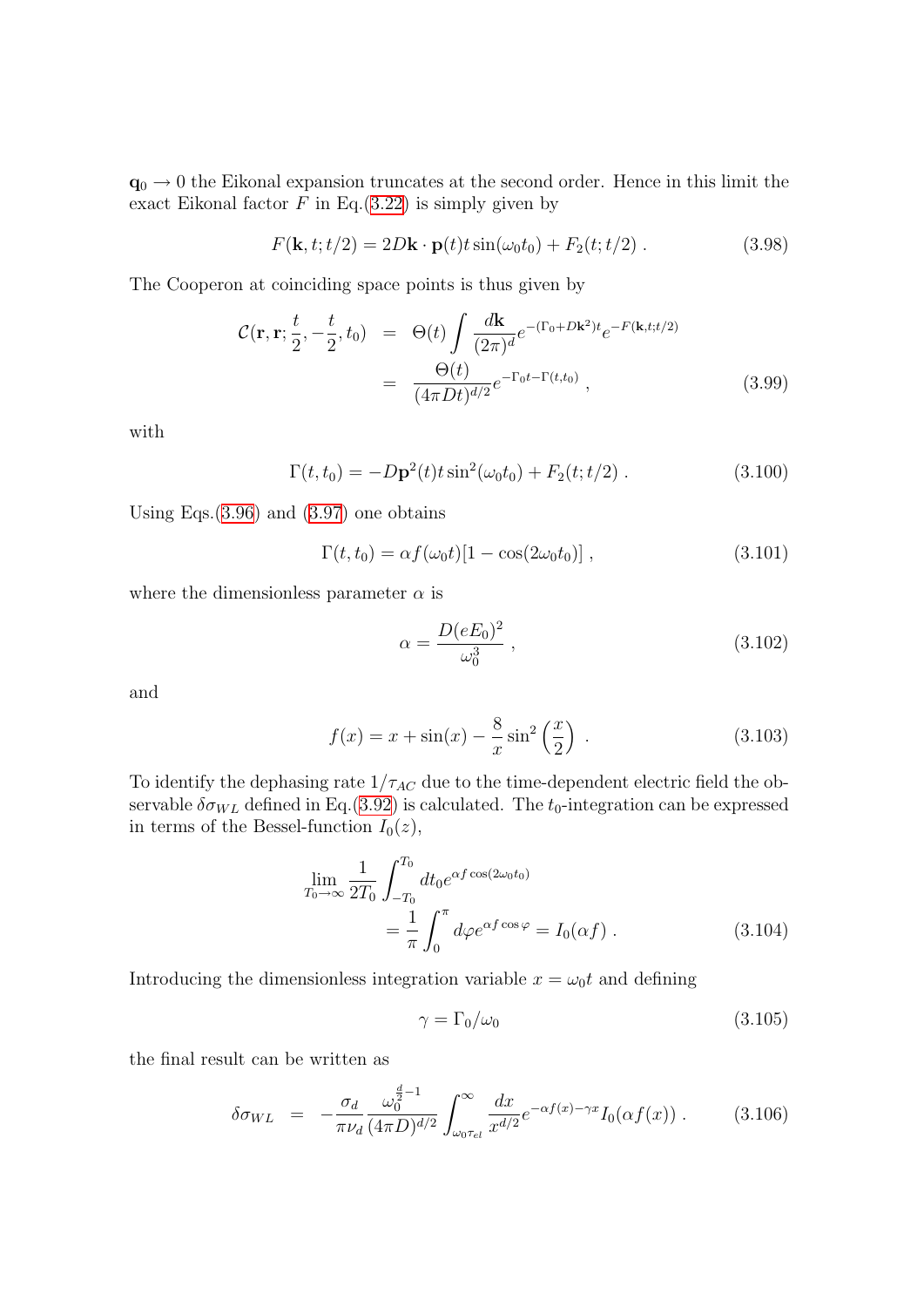Apart from a different prefactor this expression agrees with Eq.(5) of Ref.[[22](#page-134-14)]. (Note that the  $\alpha$  defined here is only half as large as the parameter  $\alpha$  introduced in Ref. [\[22](#page-134-14)], and the integration variable used here is twice as large as the corresponding  $x$  in Ref. [\[22](#page-134-14)]. The origin for these factors of two lies in the fact that in equation([3.1\)](#page-36-1) for the Cooperon the external potential enters with the time-arguments  $t_0 \pm t$ , and not with $t_0 \pm t/2$ , as incorrectly assumed in Ref. [[22](#page-134-14)], see also Ref. [\[15\]](#page-134-15).) In the absence of microwaves, i.e. for  $\alpha = 0$ , the term  $e^{-\gamma x}$  is needed to enforce convergence of the integral([3.106](#page-59-0)) in  $d \leq 2$ . On the other hand, for finite  $\alpha$  the integral is finite even if one sets  $\gamma = 0$ . For  $\alpha \ll 1$  and  $\gamma \ll 1$  the integral is cut off at  $x \gg 1$ , so that one may approximate  $f(x) \approx x$ . The characteristic cutoff energy can then be identified with the dephasing rate due to the microwave field. In the regime  $\gamma \ll \alpha \ll 1$  one obtains

$$
\frac{1}{\tau_{AC}} = \omega_0 \alpha = \frac{D(eE_0)^2}{\omega_0^2} \,. \tag{3.107}
$$

On the other hand, for  $\alpha \gg 1$  the x-integration is cut off at  $x \ll 1$ , so that one may approximate  $f(x)$  by its leading term for small x, which is given by  $f(x) \approx \frac{x^5}{3 \times 5!}$  $\frac{x^5}{360}$ . The dephasing rate is then

$$
\frac{1}{\tau_{AC}} = \omega_0 \left(\frac{\alpha}{360}\right)^{1/5} \approx 3.2 \omega_0^{2/5} [D(eE_0)^2]^{1/5} . \tag{3.108}
$$

This expression is valid in the regime

<span id="page-60-0"></span>
$$
\alpha \gg \max\{1, 360\gamma^5\},\tag{3.109}
$$

where  $1/\tau_{AC} \gg \Gamma_0$ . The explicit results for the correction  $\delta \sigma_{WL}$  to the conductivity in  $d = 1$  and  $d = 2$  are given in Ref. [\[22](#page-134-14)].

For a comparison with experiments [\[42](#page-135-7), [44\]](#page-135-2) it is useful to rewrite the above expressions in terms of the microwave-power  $P$  coupled into the sample, which can be estimated as [\[43](#page-135-1), [44](#page-135-2)]

<span id="page-60-2"></span>
$$
P = \frac{(E_0 L)^2}{2R_{tot}} \,. \tag{3.110}
$$

Here L is the effective sample length including the leads, and  $R_{tot}$  is the total resistance. The dimensionless parameter  $\alpha$  in Eq.[\(3.102\)](#page-59-1) can then be written as

<span id="page-60-1"></span>
$$
\alpha = \frac{E_c}{\omega_0} \frac{2e^2 R_{tot} P}{\omega_0^2} \,, \tag{3.111}
$$

where  $E_c = D/L^2$  is the Thouless energy. For  $\gamma \ll \alpha \ll 1$  the dephasing rate can be written as

$$
\frac{1}{\tau_{AC}} = E_c \frac{2e^2 R_{tot} P}{\omega_0^2} \,, \tag{3.112}
$$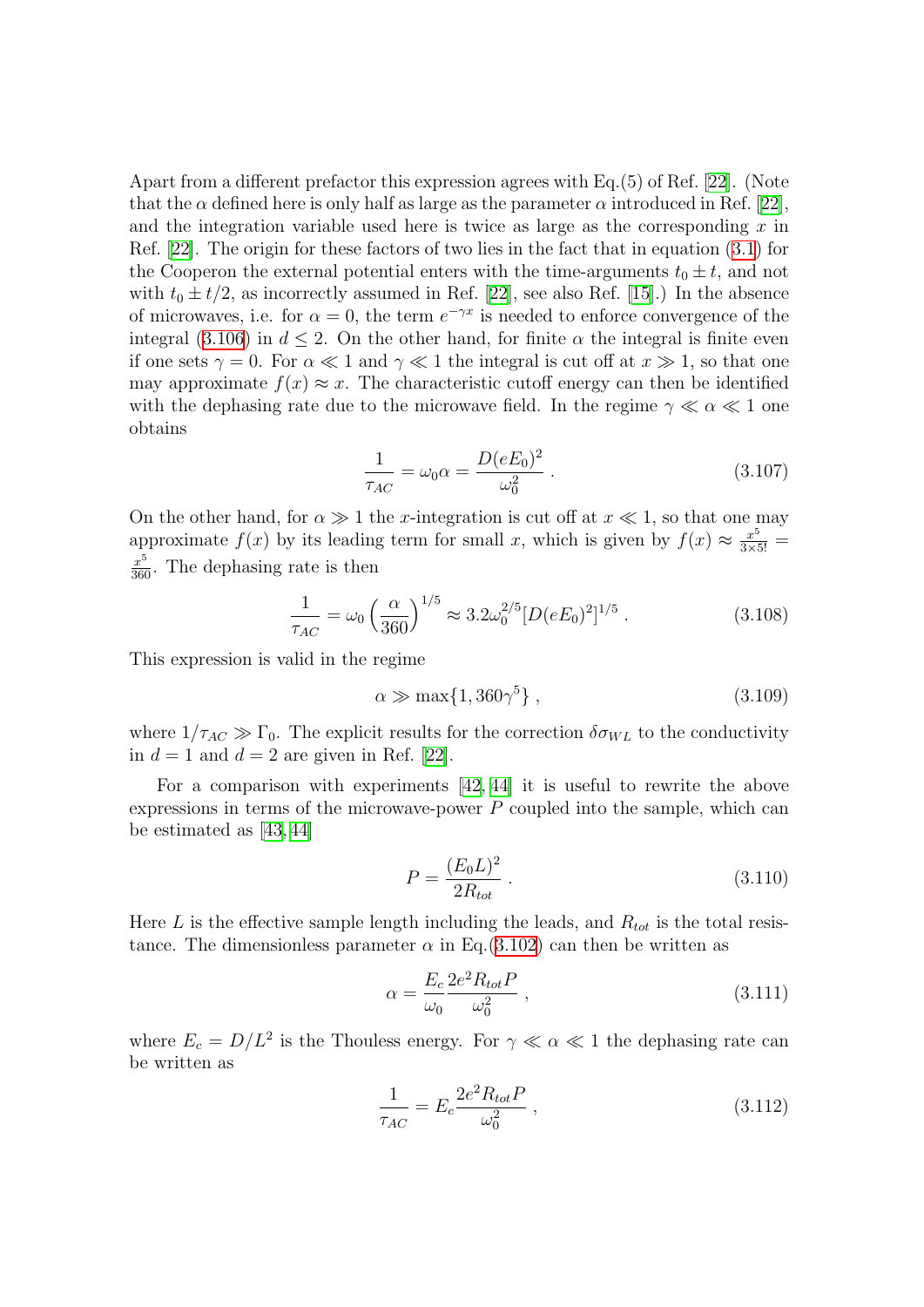and for  $\alpha \gg \max\{1, 360\gamma^5\}$  Eq.([3.108](#page-60-0)) predicts

<span id="page-61-0"></span>
$$
\frac{1}{\tau_{AC}} = 3.2 E_c^{1/5} \omega_0^{2/5} [2e^2 R_{tot} P]^{1/5} \,. \tag{3.113}
$$

According to Eqs.  $(3.111)$  $(3.111)$  $(3.111)$ – $(3.113)$  $(3.113)$  for sufficiently small microwave power P the dephasing rate should grow linear with  $P$ , and eventually cross over to a  $P^{1/5}$  law. Furthermore, in the linear regime  $1/\tau_{AC}$  should decrease as  $1/\omega_0^2$  as the frequency increases. This is not what has been observed in the experiment by Wang and Lindelof[[42](#page-135-7)]. As pointed out by these authors, at smaller frequencies  $1/\tau_{AC}$  is proportional to  $P^{1/2}$ . Furthermore, the data shown in Fig.3 of Ref. [\[42\]](#page-135-7) indicate that at constant microwave power  $1/\tau_{AC} \propto \omega_0^{-1}$ . In the following section a simple explanation of these experimental facts shall be proposed.

### 3.4.2 Dephasing due to longitudinal electric fields with finite wave-length

In the previous section the limit  $q_0 \rightarrow 0$  was taken, which is justified if the wavelength  $\lambda = 2\pi/q_0$  of the microwave is much larger than the size L of the sample. A precise estimate of  $q_0$  is difficult, since it depends on the shape of the experimental set up, the dispersion relation of microwaves in the sample and the way the microwaves are coupled to the probe. However, it is not unreasonable to assume, that the wavelength will be of the order of the samples extension, i.e. that the dimensionless parameter  $q_0L$  is of the order of unity. It is therefore important to know the corrections to the results of Sec. [3.4.1](#page-58-2) for finite  $q_0L$ . Now the leading correction to the dephasing rate due to longitudinal fluctuating electric microwave fields for small but finite  $q_0L$  in the limit of weak microwave power will be calculated.

Substituting the Fourier representation [\(3.94\)](#page-58-3) of the microwave potential into Eq.[\(3.16](#page-38-1)), performing the integrations, and expanding the resulting expression to first order in  $q_0$ , one obtains

<span id="page-61-1"></span>
$$
F_1(\mathbf{k}, t; \mathbf{r}, t/2) = 2D\mathbf{k} \cdot \mathbf{p}(t)t \left[ \sin(\omega_0 t_0) - (\mathbf{q}_0 \cdot \mathbf{r}) \cos(\omega_0 t_0) \right] + i\beta g(\omega_0 t) \cos(\omega_0 t_0) \left[ 1 - 2D(\hat{\mathbf{q}}_0 \cdot \mathbf{k})^2 t \right] + O(E_0 q_0^2)
$$
 (3.114)

Here

$$
g(x) = x \cos\left(\frac{x}{2}\right) - 2\sin\left(\frac{x}{2}\right) ,\qquad (3.115)
$$

the dimensionless parameter  $\beta$  is given by

<span id="page-61-2"></span>
$$
\beta = \frac{2DeE_0 q_0}{\omega_0^2} \,, \tag{3.116}
$$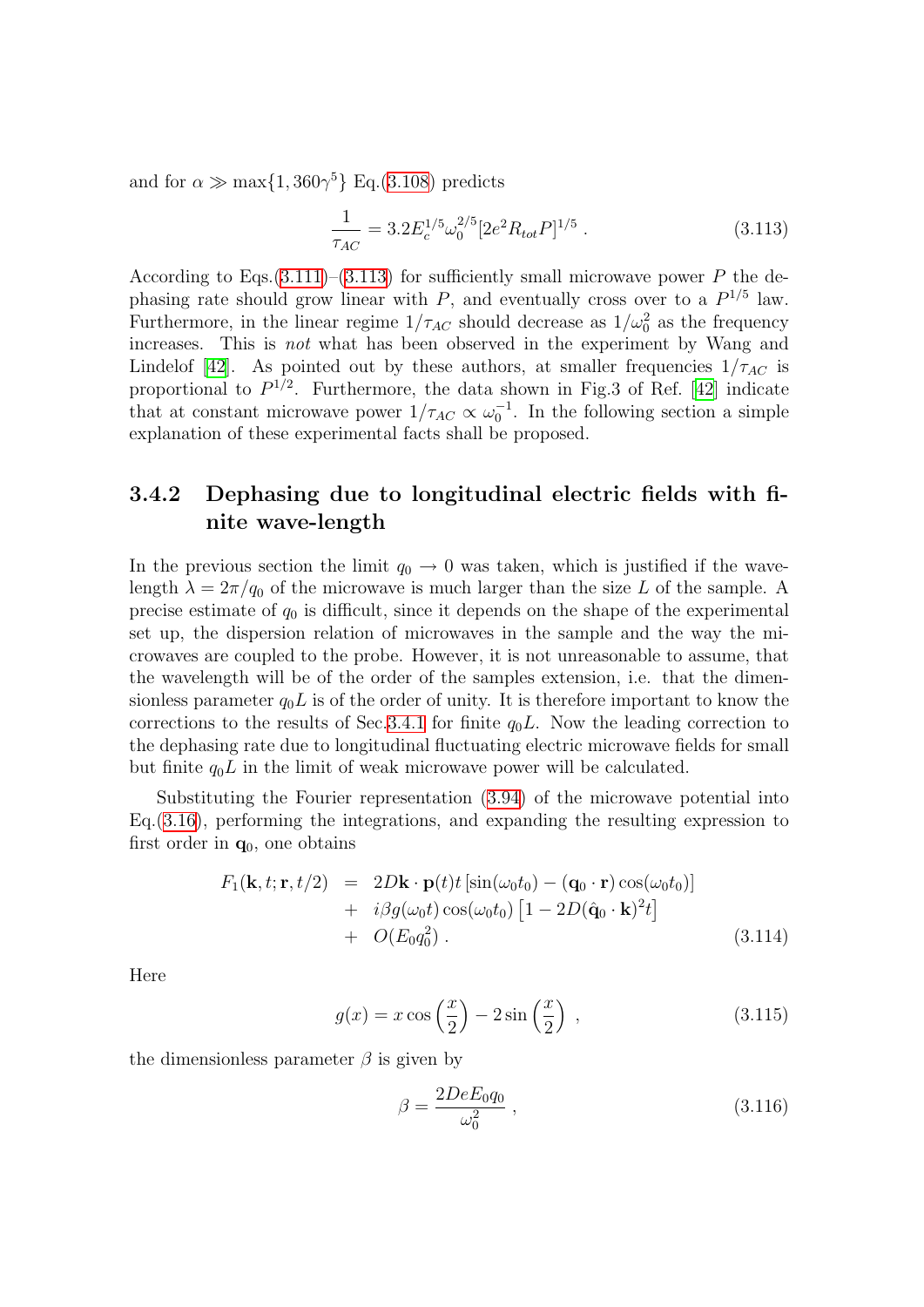and  $\hat{\mathbf{q}}_0 = \mathbf{q}_0 / q_0$  is a unit vector in the direction of  $\mathbf{q}_0$ . Note that  $\beta$  can be expressed in terms of the microwave power P (see Eq.  $(3.110)$  $(3.110)$  $(3.110)$ ) and the Thouless energy  $E_c$  as follows,

$$
\beta = 2q_0 L \frac{E_c}{\omega_0} \frac{\sqrt{2e^2 R_{tot} P}}{\omega_0} \,. \tag{3.117}
$$

From Eq.[\(3.15\)](#page-38-3) one sees, that  $F_2$  is connected to  $F_1$  by

$$
F_2(\mathbf{k}, \tau; \mathbf{r}, t) = -\int_0^{\tau} d\tau' e^{(D\hat{\mathbf{P}}_\mathbf{r}^2 + 2D\mathbf{k} \cdot \hat{\mathbf{P}}_\mathbf{r} + \partial_t)(\tau' - \tau)} D\left[\hat{\mathbf{P}}_\mathbf{r} F_1(\mathbf{k}, \tau'; \mathbf{r}, t)\right]^2.
$$
 (3.118)

Inserting Eq.[\(3.114](#page-61-1)) yields

$$
F_2(\mathbf{k}, t; \mathbf{r}, t/2) = 4D(eE_0)^2 \omega_0^{-3} u(\omega_0 t) \sin^2(\omega_0 t_0)
$$
  
+  $O(E_0^2 q_0)$ , (3.119)

with

<span id="page-62-0"></span>
$$
u(x) = x + \frac{x}{2}\cos(x) - \frac{3}{2}\sin(x) .
$$
 (3.120)

Ignoring corrections of order  $E_0 q_0^2$  and  $E_0^2 q_0$  to the Eikonal factor F, one obtains for the Cooperon at coinciding space points

$$
\mathcal{C}(\mathbf{r}, \mathbf{r}; \frac{t}{2}, -\frac{t}{2}, t_0) = \frac{\Theta(t)}{(4\pi Dt)^{d/2}} e^{-\Gamma_0 t - \Gamma(t, t_0)} \frac{e^{-i\beta g(\omega_0 t)\cos(\omega_0 t_0)}}{\sqrt{1 - 2i\beta g(\omega_0 t)\cos(\omega_0 t_0)}}.
$$
(3.121)

Here  $\Gamma(t, t_0)$  is the contribution to the dephasing rate for microwaves with infinite wavelength (see Eq. $(3.101)$ ), and the last factor in Eq. $(3.121)$  $(3.121)$  $(3.121)$  is the leading correction for finite  $q_0$ . Using Eq.([3.92\)](#page-57-4) and [\(3.100](#page-59-3)) and introducing again the dimensionless integration variable  $x = \omega_0 t$ , one finally obtains for the weak localization correction to the static conductivity

<span id="page-62-1"></span>
$$
\delta \sigma_{WL} = -\frac{\sigma_d}{\pi \nu_d} \frac{\omega_0^{\frac{d}{2}-1}}{(4\pi D)^{d/2}} G_d(\alpha, \beta, \gamma) , \qquad (3.122)
$$

where the dimensionless real function  $G_d(\alpha, \beta, \gamma)$  is given by

$$
G_d(\alpha, \beta, \gamma) = \frac{1}{\pi} \int_{\omega_0 \tau_{el}}^{\infty} \frac{dx}{x^{d/2}} e^{-\alpha f(x) - \gamma x} \int_0^{\pi} d\varphi \frac{e^{\alpha f(x) \cos(2\varphi) - i\beta g(x) \cos\varphi}}{\sqrt{1 - 2i\beta g(x) \cos\varphi}}.
$$
(3.123)

If one sets  $\beta = 0$  from Eq.[\(3.122](#page-62-1)) the result [\(3.106](#page-59-0)) for  $\mathbf{q}_0 = 0$  is recovered. In general the relevant long-time cutoff in Eq.[\(3.122](#page-62-1)) depends on the relative order of magnitude of the three dimensionless parameters  $\alpha$ ,  $\beta$ , and  $\gamma$ . Keeping in mind that  $\alpha \propto E_0^2$  and  $\beta \propto q_0 E_0$ , and assuming that at low temperatures the phenomenological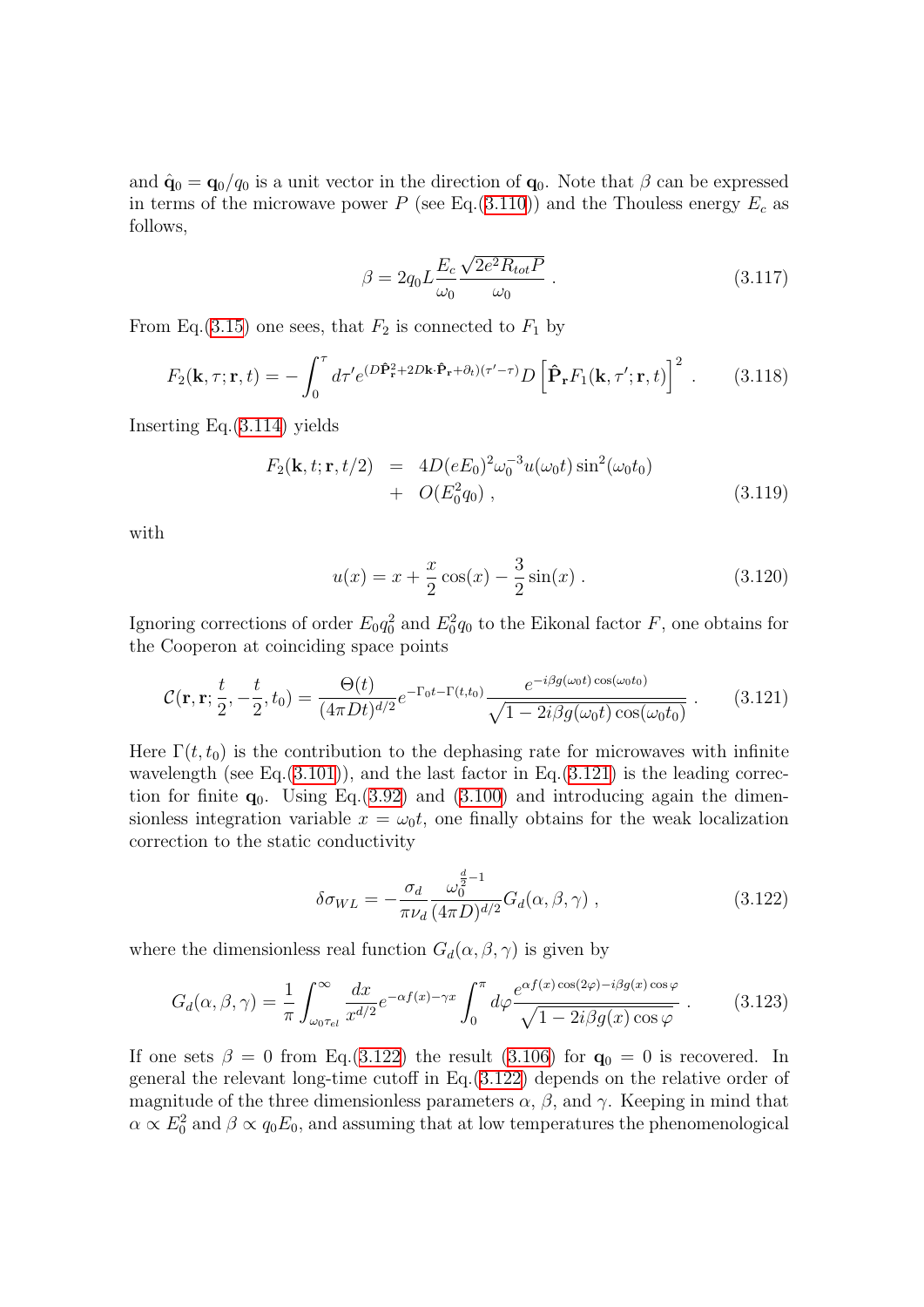parameter  $\gamma$  is negligible, it is clear that for sufficiently weak microwave power the relevant cutoff scale is set by the parameter  $\beta$ . Note that according to Eqs.[\(3.102\)](#page-59-1) and([3.116](#page-61-2))

<span id="page-63-0"></span>
$$
\frac{\beta}{\alpha} = \frac{2q_0\omega_0}{eE_0} = \frac{2q_0L\omega_0}{\sqrt{2e^2R_{tot}P}}.
$$
\n(3.124)

Hence, for sufficiently small microwave power P the ratio  $\beta/\alpha$  becomes always larger than unity. In this regime it is justified to set  $\alpha = \gamma = 0$  in Eq.([3.122](#page-62-1)), so that one needs to calculate

$$
G_d(\beta) = \frac{1}{\pi} \int_{\omega_0 \tau_{el}}^{\infty} \frac{dx}{x^{d/2}} \int_0^{\pi} d\varphi \frac{e^{-i\beta g(x)\cos\varphi}}{\sqrt{1 - 2i\beta g(x)\cos\varphi}}.
$$
(3.125)

Note that  $G_d(0) = \infty$  in  $d \leq 2$ , which is due to the slow decay of the integral for large x. On the other hand, for any finite  $\beta$  the x-integration is cut off, so that the integral exists. As in Sec[.3.4.1](#page-58-2) the energy scale where the integration is cut off is identified with the dephasing rate. The standard weak localization correction is obtained from Eq.[\(3.122\)](#page-62-1) by setting  $\alpha = \beta = 0$  and identifying  $1/\tau_{\varphi} = \omega_0 \gamma = \Gamma_0$ . To leading order this yields the well known result

$$
\delta \sigma_{WL} = -\frac{\sigma_d}{\pi \nu_d} \frac{\omega_0^{\frac{d}{2}-1}}{(4\pi D)^{d/2}} \int_{\omega_0 \tau_{el}}^{\infty} \frac{dx}{x^{d/2}} e^{-\gamma x} \approx -\frac{\sigma_d}{\pi \nu_d} \frac{\omega_0^{\frac{d}{2}-1}}{(4\pi D)^{d/2}} \int_{\omega_0 \tau_{el}}^{\omega_0 \tau_{\varphi}} \frac{dx}{x^{d/2}} . \tag{3.126}
$$

The x-integration is effectively cut off at  $x_c(\beta = 0) = \omega_0 \tau_\varphi$ . In the presence of fluctuating external fields with parameters  $\beta \gg \alpha, \gamma$ , the integral in Eq.[\(3.125\)](#page-63-0) will be effectively cut off at  $x_c(\beta) \ll x_c(0)$ . Consequently the dephasing time due to microwave radiation  $\tau_{AC}$  is in this case defined as  $\tau_{AC} = x_c(\beta)/\omega_0$ . For  $\beta g(x) \ll 1$ the integrand in Eq.([3.125\)](#page-63-0) behaves like  $1/x^{d/2}$ . The integrand starts to oscillate at  $|\beta g(x)| \approx 1$ . To obtain an order of magnitude estimate for  $x_c$  one may thus derive this value from the condition  $|\beta g(x_c)| \approx 1$ . For  $\beta \ll 1$  this yields

<span id="page-63-3"></span><span id="page-63-1"></span>
$$
\frac{1}{\tau_{AC}} \propto \omega_0 \beta = \frac{2DeE_0 q_0}{\omega_0} = 2q_0 L E_c \frac{\sqrt{2e^2 R_{tot} P}}{\omega_0} \,. \tag{3.127}
$$

On the other hand, for  $\beta \gg 1$  the x-integration is cut off at small x. In this case one may approximate  $g(x) \approx -\frac{x^3}{12}$  and obtains

<span id="page-63-4"></span><span id="page-63-2"></span>
$$
\frac{1}{\tau_{AC}} \propto \omega_0 \beta^{1/3} = (2q_0 L)^{1/3} E_c^{1/3} \omega_0^{1/3} [2e^2 R_{tot} P]^{1/6} . \tag{3.128}
$$

To numerically test the above estimates, the function

$$
\tilde{G}_d(\beta, x_0) := \frac{1}{\pi} \int_{\omega_0 \tau_{el}}^{x_0} \frac{dx}{x^{d/2}} \int_0^{\pi} d\varphi \frac{e^{-i\beta g(x)\cos\varphi}}{\sqrt{1 - 2i\beta g(x)\cos\varphi}}.
$$
(3.129)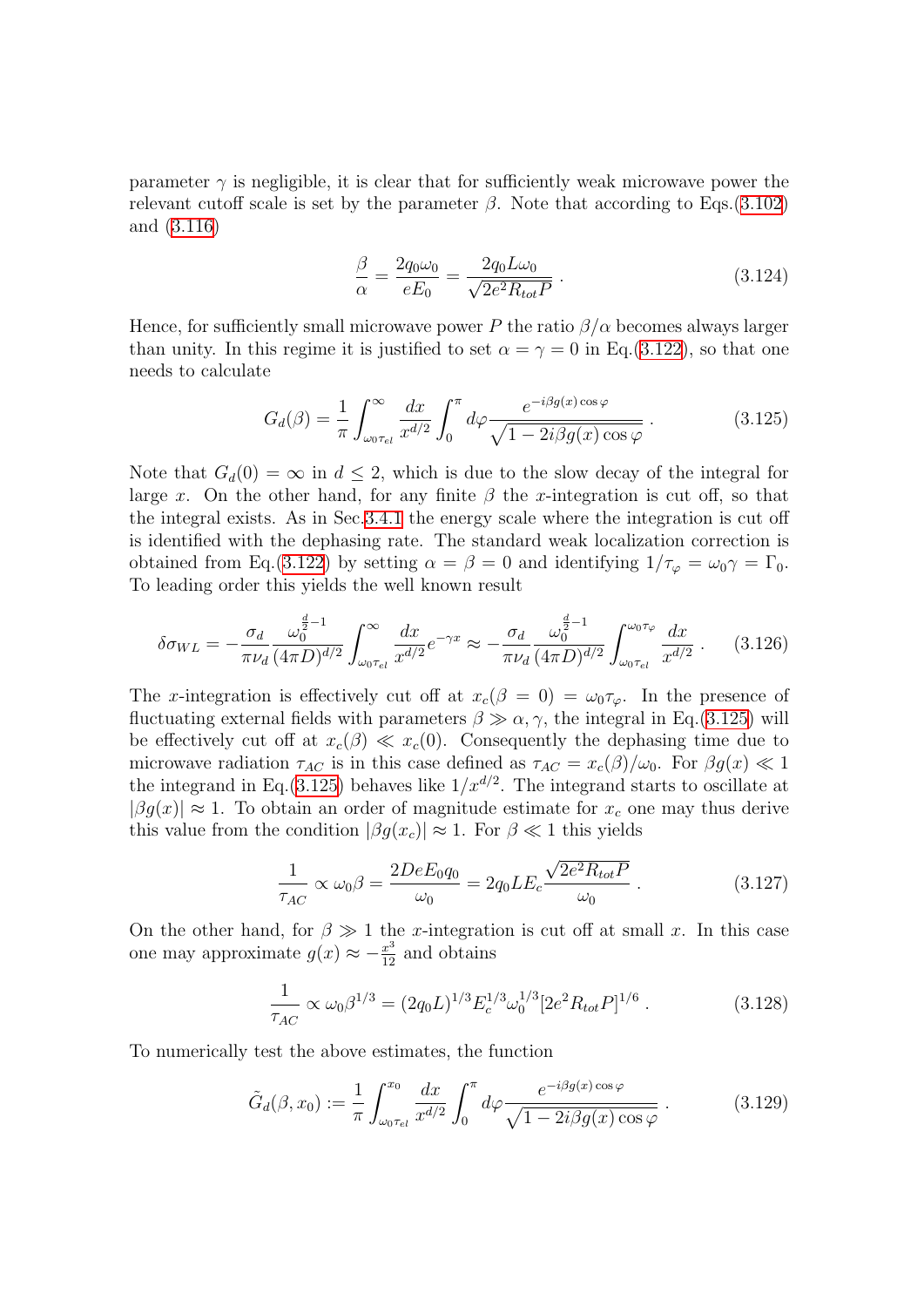

<span id="page-64-1"></span>Figure 3.2:  $ln(\omega_0 \tau_{AC})$  as function of  $ln(\beta)$  in  $d = 2$  for  $0.001 \le \beta \le 0.01$ . The lower cutoff is  $\omega_0 \tau_{el} = 0.01$ . Here  $\tau_{AC}$  is identified as  $\tau_{AC} = x_c/\omega_0$ , where  $x_c$  is the smallest value for  $x_0$  with  $|(1/\tilde{G}_d(\beta,x_0))[\tilde{G}_d(\beta,x_0) - \ln(x_0/(\omega_0\tau_{el}))]| > 0.01$ .

is introduced. Due to the rapid oscillation of the integrand for large  $x$  a controlled computation of the limit  $x_0 \to \infty$  is rather difficult. Numerical evaluation of  $\tilde{G}_d(\beta, x_0)$  as a function of  $x_0$  shows, that the dominant contribution to the integrals comes indeed from the region where the integrand can be well approximated by  $1/x^{d/2}$ . In accordance with Eq.[\(3.126\)](#page-63-1) one can thus extract  $\tau_{AC}$  from the maximal value of  $x_0$  for which the condition

<span id="page-64-0"></span>
$$
\tilde{G}_d(\beta, x_0) \approx \int_{\omega_0 \tau_{el}}^{x_0} \frac{dx}{x^{d/2}} \tag{3.130}
$$

is still satisfied. Here only the results for  $d = 2$  will be presented, where condition ([3.130\)](#page-64-0) reads

$$
\tilde{G}_d(\beta, x_0) \approx \ln\left(\frac{x_0}{\omega_0 \tau_{el}}\right) ,\qquad (3.131)
$$

and  $x_c = \omega_0 \tau_{AC}$  was determined as that value of  $x_0$ , where  $\tilde{G}_d(\beta, x_0)$  deviates from  $\ln(x_0/(\omega_0 \tau_{el}))$  by more than one percent. The lower cutoff in Eq.([3.129\)](#page-63-2) was chosen as  $\omega \tau_{el} = 0.01$ . From Eqs.[\(3.127\)](#page-63-3),[\(3.128\)](#page-63-4) it is expected that  $\ln(\omega_0 \tau_{AC}) = -\ln(\beta)$ for  $\beta \ll 1$  and  $\ln(\omega_0 \tau_{AC}) = -(1/3) \ln(\beta)$  for  $\beta \gg 1$ . The corresponding numerical results are shown in Fig[.3.2](#page-64-1) and[\(3.3](#page-65-0)). They are in good agreement with the analytical estimates. Hence, for sufficiently small P the dephasing rate  $1/\tau_{AC}$  is proportional to  $P^{1/2}$ . Moreover, in this regime  $\omega_0/\tau_{AC}$  should be independent of  $\omega_0$  as long as the dispersion of the longitudinal density wave (i.e. the dependence of  $q_0$  on  $\omega_0$ ) can be neglected. Note that the condition  $\beta \gg \alpha \gg \gamma$  where  $1/\tau_{AC}$  should exhibit a  $P^{1/2}$ -dependence can also be written as

<span id="page-64-2"></span>
$$
Dq_0^2 \gg \frac{\omega_0}{V_0} \Gamma_0 \gg \Gamma_0 \,. \tag{3.132}
$$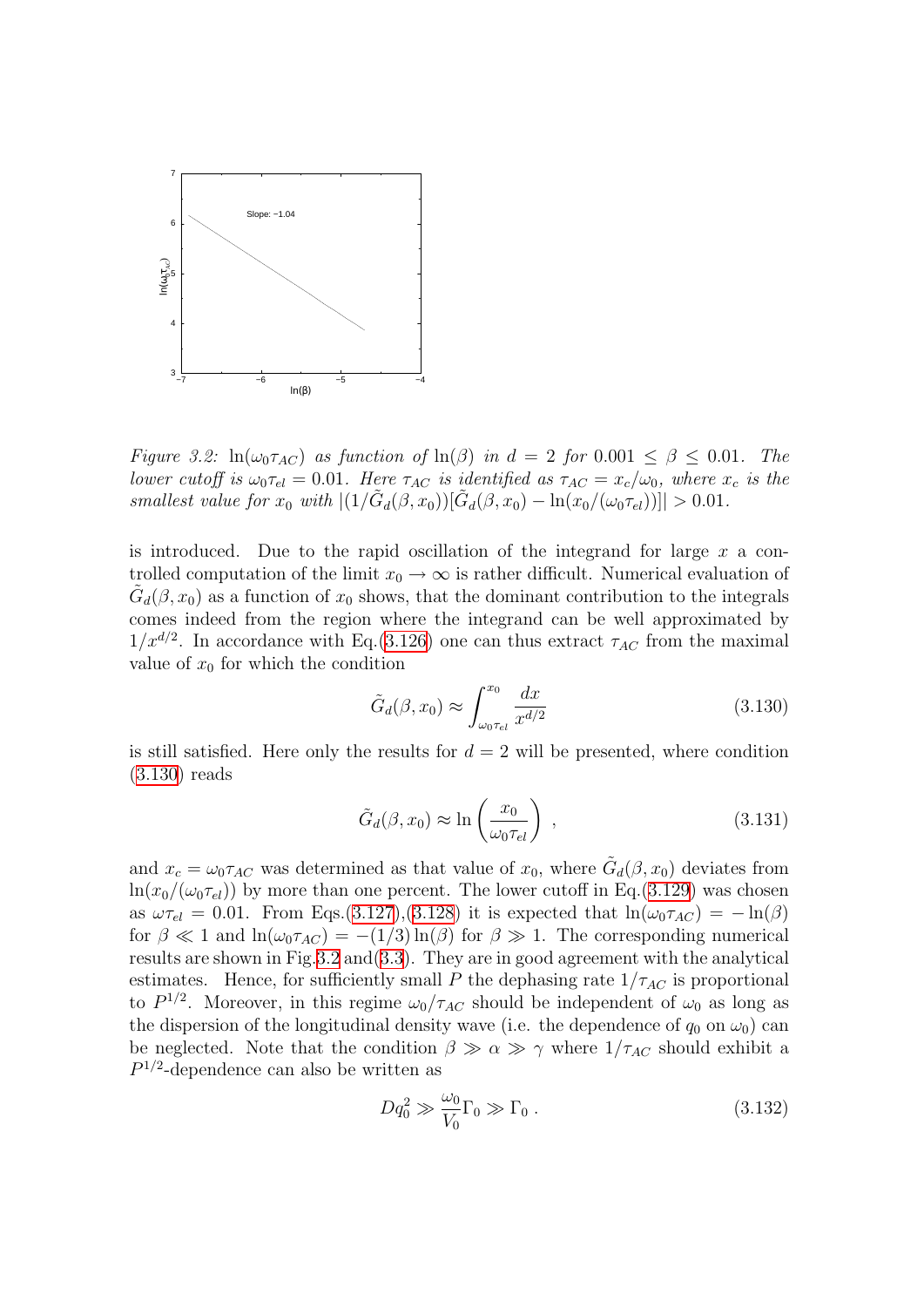

<span id="page-65-0"></span>Figure 3.3:  $ln(\omega_0 \tau_{AC})$  as function of  $ln(\beta)$  in  $d = 2$  for  $100 \le \beta \le 1000$ . The lower cutoff is  $\omega_0 \tau_{el} = 0.01$ .  $\tau_{AC}$  is identified as in Fig. [3.2](#page-64-1).

Thus, for finite  $\Gamma_0$  the value of  $q_0$  must be sufficiently large to observe the  $P^{1/2}$ -law. Keeping in mind that according to the conventional point of view [\[32,](#page-134-6) [43,](#page-135-1) [22](#page-134-14)] the intrinsic dephasing rate  $\Gamma_0$  should vanish for  $T \to 0$ , it is concluded that at sufficiently low temperatures and small  $V_0$  Eq.([3.132](#page-64-2)) can be satisfied for experimentally relevantwave-vectors  $q_0$ . Note that according to Ref. [[43](#page-135-1)] the observed saturation of the dephasing time, which is typically of the order of a few nanoseconds, is due to some external noise. If this is correct, then the experimentally observed saturation value of the dephasing rate should not be identified with  $\Gamma_0$ . The same arguments apply for the condition  $|V_0| \gg \Gamma_0$  that follows from Eq.([3.132\)](#page-64-2) together with Eqs.  $(3.86)$  $(3.86)$ ,  $(3.87)$ . For low enough temperatures this inequality should always be satisfied. (Newest experimental data [\[45](#page-135-8)] indicate  $\Gamma_0 \to 0$  for  $T \to 0$  in narrow Ag wires. These probes therefore seem to be suiting to test the findings of this section.) In conclusion, in the limit  $T \to 0$ , the only relevant restriction following from Eq.([3.132\)](#page-64-2) should be  $\omega_0 \gg V_0$ .

The results for the dephasing time due to external microwave radiation and the assumptions made to obtain them can be summarized as follows: First of all it is assumed that the microwave field inside the metal can be approximated by a propagating wave with wave-vector  $\mathbf{q}_0$ , frequency  $\omega_0$  and amplitude  $E_0$ . It was argued that this approximation is valid in a regime, where the dielectric function of the bulk system can be replaced by unity, which is possible if  $q_0 \ll \sqrt{\omega_0/D}$  in  $d = 1$ , and  $q_0 \ll \omega_0/(2\pi e^2 \nu_2 D)$  in  $d = 2$ . The semiclassical diffusive approximation which was made for the electrons dynamics is of course only valid for sufficiently small wave-vectors and frequencies. In particular, this sets an upper limit for the microwave frequency, namely  $\omega_0 \ll 1/\tau_{el}$ . If these restrictions are satisfied, the dephasing rate due to microwaves is (for simplicity  $\Gamma_0$  is set equal to zero and thus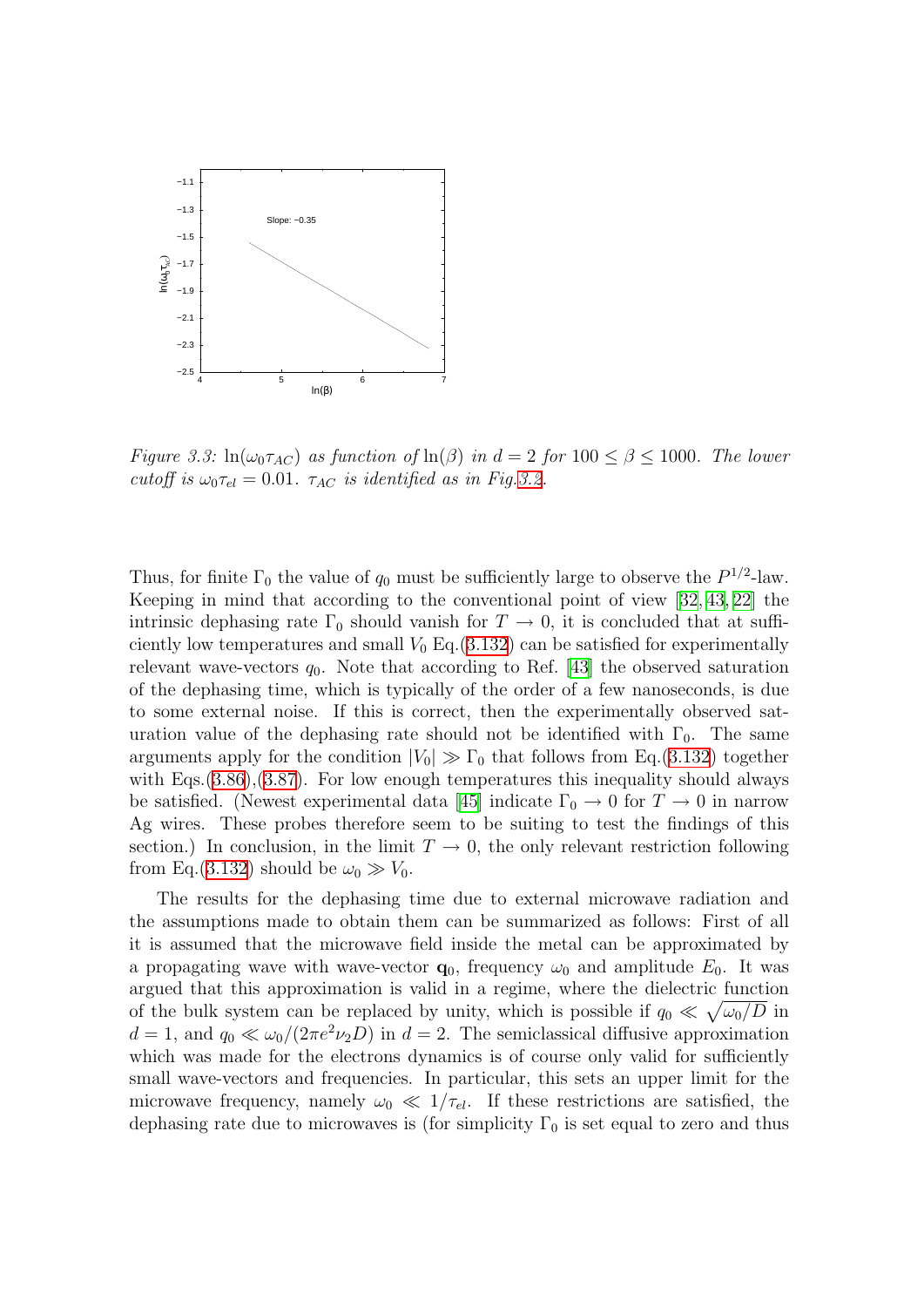

<span id="page-66-0"></span>Figure 3.4: Data for  $\omega_0/\tau_{AC}$  as function of  $P^{1/2}$  from Fig.3 of Ref.[7(a)]. Here F is the microwave power coupled into the system. The solid line is a fit of the data at  $\omega_0/2\pi = 0.66$ GHz to the prediction  $\omega_0/\tau_{AC} \propto P^{1/2}$ , which is valid for small P.

 $\gamma = 0$ 

$$
\frac{1}{\tau_{AC}} \propto \begin{cases}\n\omega_0^{2/5} P^{1/5} & \text{for } |V_0| \gg \omega_0 \text{ and } D(eE_0)^2 \gg \omega_0^2, \\
\omega_0^{-2} P & \text{for } |V_0| \gg \omega_0 \text{ and } D(eE_0)^2 \ll \omega_0^2, \\
(q_0 \omega_0)^{1/3} P^{1/6} & \text{for } |V_0| \ll \omega_0 \text{ and } D|eE_0|q_0 \gg \omega_0^2, \\
q_0 \omega_0^{-1} \sqrt{P} & \text{for } |V_0| \ll \omega_0 \text{ and } D|eE_0|q_0 \ll \omega_0^2,\n\end{cases}
$$
\n(3.133)

with  $P \propto E_0^2$ .

Some time ago Wang and Lindelof [\[42](#page-135-7)] have measured  $1/\tau_{AC}$  as a function of  $P$  in magnesium films. Their data from Ref.[7(a)] are reproduced in Fig[.3.4](#page-66-0). At  $\omega_0/2\pi = 0.66$ GHz the prediction  $\omega_0/\tau_{AC} \propto P^{1/2}$  is in good agreement with the experiment. Although the data at  $\omega_0/2\pi = 3.61 \text{GHz}$  cannot be fit by a straight line through the origin, the data roughly scale as  $1/\tau_{AC} \propto \omega_0^{-1}$  for fixed and small P. One should keep in mind, however, that in the experiments [\[42](#page-135-7)] the precise value of the microwave power coupled into the system was not measured, and the power axis for the two sets of data was rescaled differently. Further evidence for the  $P^{1/2}$ -law can be found in Fig.19 of Ref.[7(b)].

Recent measurements of  $1/\tau_{AC}$  by Webb *et al.* [\[46\]](#page-135-9) suggest a  $P^{1/5}$ -law for large F in a limited range of frequencies. The calculation presented here show that the  $P^{1/5}$ law should hold as long as  $\alpha \gg \max{\{\beta, 1\}}$ , while for  $\beta \gg \max{\{\alpha, 1\}}$  the prediction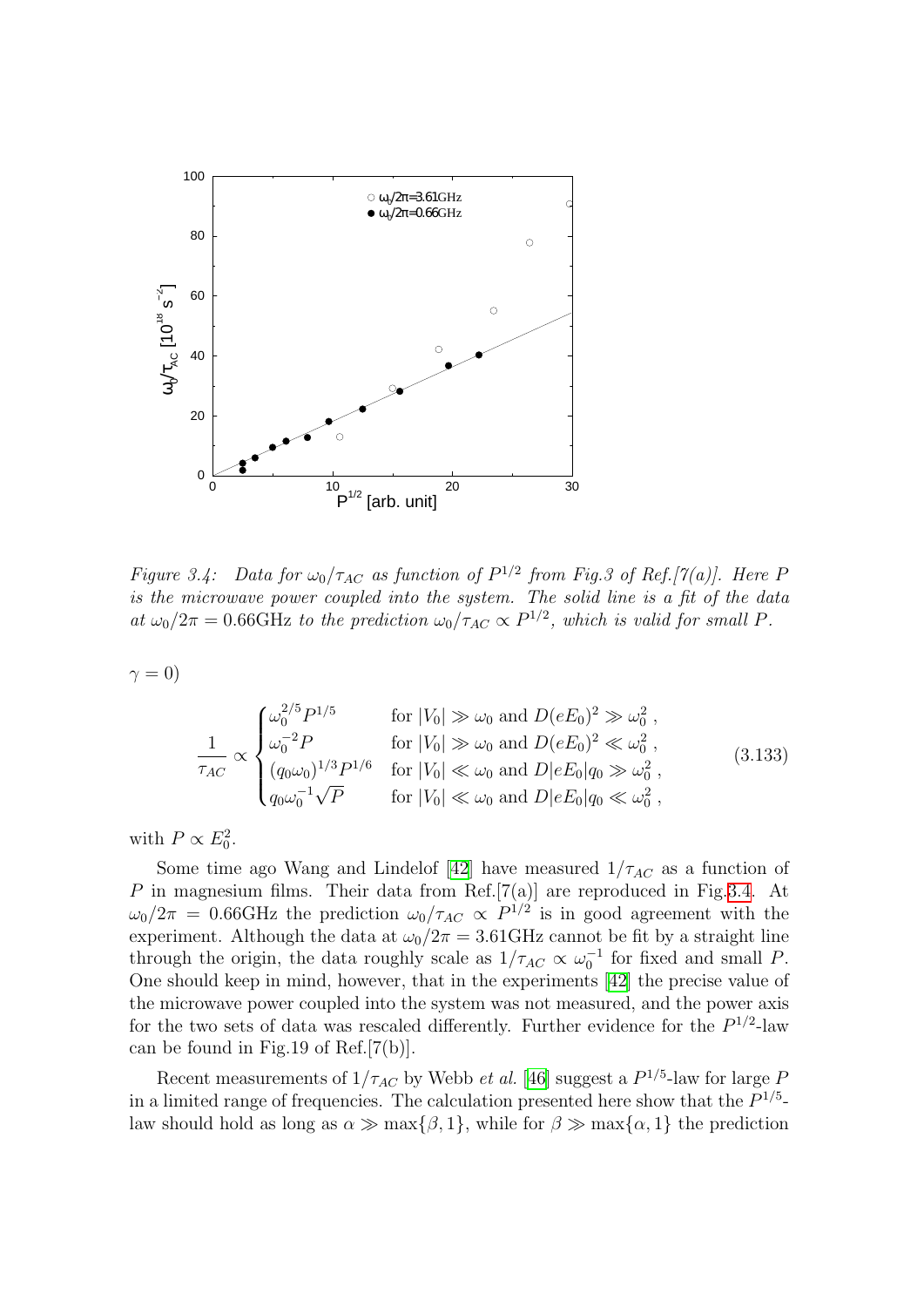$1/\tau_{AC} \propto \beta^{1/3} \propto P^{1/6}$  is made. Keeping in mind that  $\alpha/\beta \propto \omega_0^{-1}$  a crossover from a  $P^{1/5}$ - via a  $P^{1/6}$ - to a  $P^{1/2}$ -behavior is predicted as the frequency is increased. The data shown in Fig.6 of Ref. [\[46\]](#page-135-9) are consistent with the existence of such a crossover.

## <span id="page-67-0"></span>3.5 The Diffuson in the presence of Nyquist noise

In the previous chapters the Eikonal-expansion has been developed to study the Cooperon in an external field. The same formalism can be applied to the Diffuson. The Bethe-Salpeter equation for the Diffuson is obtained from Fig.[2.4](#page-20-0) by reversing the direction of the lower electron line. The calculations thus are the same as for the Cooperon, except the frequencies  $\omega_2$  and  $\omega_2'$  $y_2'$  are interchanged. This simply leads to interchanging the times  $t$  and  $t_0$  in the partial-differential equation in space-time coordinates and the result for the Diffuson, rescaled in the same way as the Cooperon in Eq.([2.57\)](#page-23-1), is

<span id="page-67-1"></span>
$$
\left(D\hat{\mathbf{P}}_{\mathbf{r}}^{2} + \partial_{t}\right) \mathcal{D}(\mathbf{r}, \mathbf{r}'; t, t', t_{0}) = \delta(\mathbf{r} - \mathbf{r}')\delta(t - t')
$$
  
-i[V(\mathbf{r}, t + t\_{0}) - V(\mathbf{r}, t - t\_{0})] \mathcal{D}(\mathbf{r}, \mathbf{r}'; t, t', t\_{0}). \t(3.134)

The cutoff  $\Gamma_0$  does not enter the equation for the Diffuson, since the non-interacting Diffuson  $D_0$  must have a diffusive pole (see Eq.([2.76](#page-27-0)) and the discussion preceding it). The diffusive nature of the electron dynamics should not be changed by interactions and thus no "dephasing" cutoff should be induced by the potential  $V$ . To see that Eq.([3.134](#page-67-1)) satisfies this condition, consider the linear change in the particle density  $\delta n$  due to a scalar potential  $V_{dri}$ . In Sec. 2.3 the correction to the current due to a vector potential  $A_{dri}$  was studied. The leading semiclassical contribution was obtained from evaluating the Cooperon diagram in Fig[.2.5](#page-24-0). As already mentioned, Diffusons do not contribute to the spatially averaged  $(Q = 0)$  current-current correlation function for symmetry reasons (in the model of disorder considered here). For the density-density correlation function this is not the case and the classical diffusive contribution is shown in Fig.[3.5.](#page-68-0) Formally the diagrams are obtained from Fig[.2.5](#page-24-0) by replacing the current vertices by density vertices and the Cooperon by a Diffuson. The important difference arises in the frequency dependence of the Diffuson compared to the Cooperon. As noted above, the differential equation for the Diffuson is obtained from that for the Cooperon by interchanging the frequencies  $\omega_2$  and  $\omega_2'$  $\chi_2'$  in Fig.[2.4.](#page-20-0) Comparing with Eqs.[\(2.46\)](#page-21-0)-([2.48\)](#page-21-1) one sees, that the Diffuson depends on the differences between the incoming and outgoing frequencies

$$
\varepsilon = \omega_1 - \omega'_2, \qquad (3.135)
$$

$$
\varepsilon' = \omega_1' - \omega_2 \,,\tag{3.136}
$$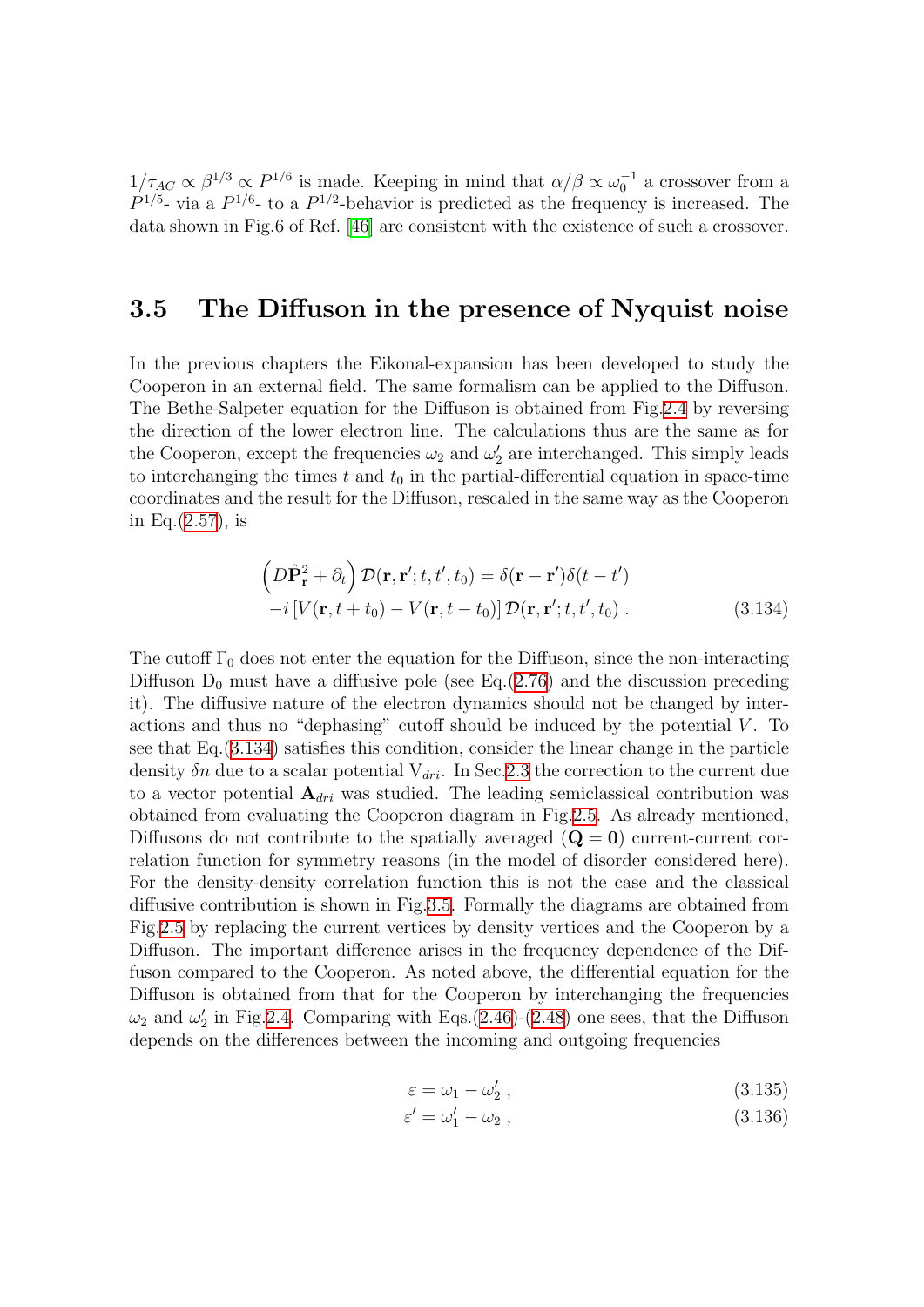

<span id="page-68-0"></span>Figure 3.5: Diffuson correction to the density-density correlation function. The crossed shaded box is the Diffuson in the presence of the external field V .

and the difference of the frequency transfered to the external field in the upper and lower electron line

<span id="page-68-1"></span>
$$
\omega = \omega_1 - \omega_1' - (\omega_2 - \omega_2'). \tag{3.137}
$$

The diagrams in Fig.[3.5](#page-68-0) thus give a contribution (for brevity all momentum dependence is suppressed, since it is of no importance for the following considerations)

$$
\delta n(\omega) \sim \int_{-\infty}^{\infty} d\varepsilon d\varepsilon' d\omega' [h(\varepsilon' + \omega') - h(\varepsilon')] \mathcal{D}(\omega, \omega', 2\varepsilon - 2\varepsilon' - \omega - \omega') V_{dri}(\omega') ,
$$
\n(3.138)

where  $h(\varepsilon) = \tanh(\varepsilon \beta/2)$ . The frequency dependence of the averaged Green's functions is again neglected because only frequencies much smaller than  $1/\tau_{el}$  are of interest. It is instructive to compare this expression with the weak localization correction to the current given in Eq.([2.62\)](#page-24-1). In contrast to the Cooperon diagram, the integration variable  $\varepsilon$  in Eq.([3.138](#page-68-1)) appears only at one position, namely the third argument of the Diffuson. Thus by changing this integration variable, Eq.[\(3.138\)](#page-68-1) can be written as

$$
\delta n(\omega) \sim \frac{1}{2} \int_{-\infty}^{\infty} d\varepsilon d\varepsilon' d\omega' [h(\varepsilon' + \omega') - h(\varepsilon')] \mathcal{D}(\omega, \omega', \varepsilon) V_{dri}(\omega') . \tag{3.139}
$$

Now

$$
\int_{-\infty}^{\infty} \frac{d\varepsilon}{2\pi} \mathcal{D}(\omega, \omega', \varepsilon) = \mathcal{D}(\omega, \omega', t_0 = 0)
$$
\n(3.140)

is just the Fourier transformation back to the time variable  $t_0$  at point  $t_0 = 0$ . From thedifferential equation ([3.134](#page-67-1)) it follows immediately, that for  $t_0 = 0$  both contributions from the potential  $V(t \pm t_0)$  cancel and thus the Diffuson is unaffected by the interaction. Since fluctuating external fields are related to electron-electron interactions by the fluctuation-dissipation theorem, such interactions can not lead to any cutoff in the diffusion propagator. Recall however, that Eq.[\(3.134\)](#page-67-1) only describes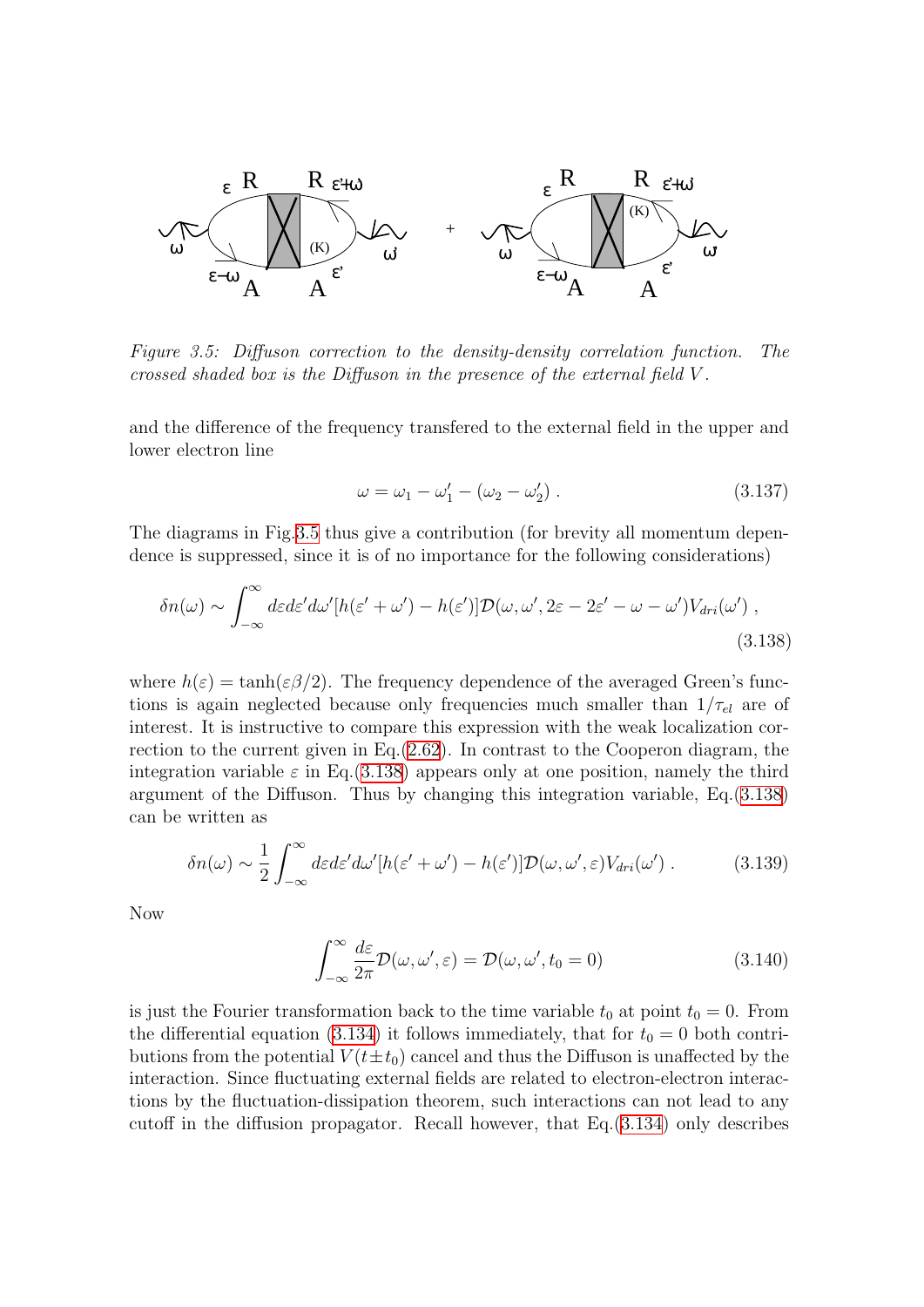"dephasing" effects due to weak fields with small frequency transfer that leave the classical motion of the electrons unaffected. In general electron-electron interactions will lead to a renormalization of the diffusion constant  $D$  but will not regulize the diffusive pole. The Diffuson appearing in the density-density correlation function is unaffected by dephasing fields, since the two terms containing the field exactly cancel. After averaging over the field by means of the fluctuation-dissipation theorem this means, that the sum of all diagrams containing the two-particle interaction vanishes. If a class of diagrams is left out, a finite interaction correction remains. This is the case for the so called UCF-Diffuson appearing in the theory of universal conductance fluctuations [\[4](#page-133-3), [30\]](#page-134-9). There vertex corrections are left out, since the disorder average is performed over non self-averaging, physically independent systems and not over a macroscopic sample using an ergodicity hypothesis. But even if all classes of diagrams are kept, the cancellation of the field terms only occurs for the special frequency dependence of the Diffuson in the polarization bubble. If Diffusons appear with a different frequency dependence, they are indeed influenced by dephasing effects [\[33,](#page-134-4) [24,](#page-134-3) [47\]](#page-135-10). The diffusion pole is then cut off by a dephasing rate  $1/\tau_D(t_0)$  which now explicitly depends on  $t_0$ . In the following  $1/\tau_D(t_0)$  will be derived by means of the Eikonal method. The solution of Eq.[\(3.134](#page-67-1)) for the Diffuson is formally identical to that for the Cooperon derived in Sec. [3.2](#page-36-0) if the potential  $V_{t_0}$ defined in Eq.[\(3.3](#page-36-2)) is replaced by

<span id="page-69-0"></span>
$$
V_{t_0}(\mathbf{r}, t) = i[V(\mathbf{r}, t + t_0) - V(\mathbf{r}, t - t_0)] \,. \tag{3.141}
$$

Making this replacement, one can use the result obtained in Sec[.3.2](#page-36-0) for arbitrary external fields. The important difference arises in the Nyquist noise correlator for the Fourier-transformed field  $V_{t_0}(\mathbf{q},\omega) = 2\sin(\omega t_0)V(\mathbf{q},\omega)$ . For the Diffuson this correlator is not independent of the time  $t_0$  and is given by

$$
\langle V_{t_0}(\mathbf{q},\omega)V_{t_0}(\mathbf{q}',\omega')\rangle_{nn} = -2(2\pi)^{d+1}g(\mathbf{q},\omega)[1-\cos(2\omega t_0)]\delta(\omega+\omega')\delta(\mathbf{q}+\mathbf{q}') . \tag{3.142}
$$

Comparing this with Eq.[\(3.29\)](#page-42-0) one notes, that there is no term  $\sim \delta(\omega - \omega')$  and vertex corrections are now described by the term  $\sim \cos(2\omega t_0)$ . The self-energy terms in both equations are still identical. The correlator  $g(\mathbf{q}, \omega)$  is, as before,  $g(\mathbf{q},\omega) = -f_q \coth(\frac{\omega}{2T}) \text{Im}\epsilon^{-1}(\mathbf{q},\omega)$ . For the Cooperon the  $\omega$ -dependence of the dielectric function has been neglected since no divergences occured for small q and  $\omega$ . Here one has to take it into account, to ensure convergence of the integrals. Including the frequency dependence leads to different expressions for the correlator  $g(\mathbf{q}, \omega)$  $g(\mathbf{q}, \omega)$  $g(\mathbf{q}, \omega)$ , depending on the dimension d (see Eqs.([2.79](#page-28-1)) - ([2.81\)](#page-28-2)). The calculations will be restricted to  $d = 2$  where

<span id="page-69-1"></span>
$$
g(\mathbf{q}, \omega) = \coth(\frac{\omega}{2T}) \frac{2\pi e^2 \omega D \kappa_2}{(D \kappa_2 \mathbf{q})^2 + \omega^2}
$$
(3.143)

and  $\kappa_2 = 2\pi e^2 \nu_2$  is the inverse screening-length in two dimensions. Again one has to keep in mind, that due to the classical description of the external field all frequencies have to be restricted to  $\omega < \omega_c$ .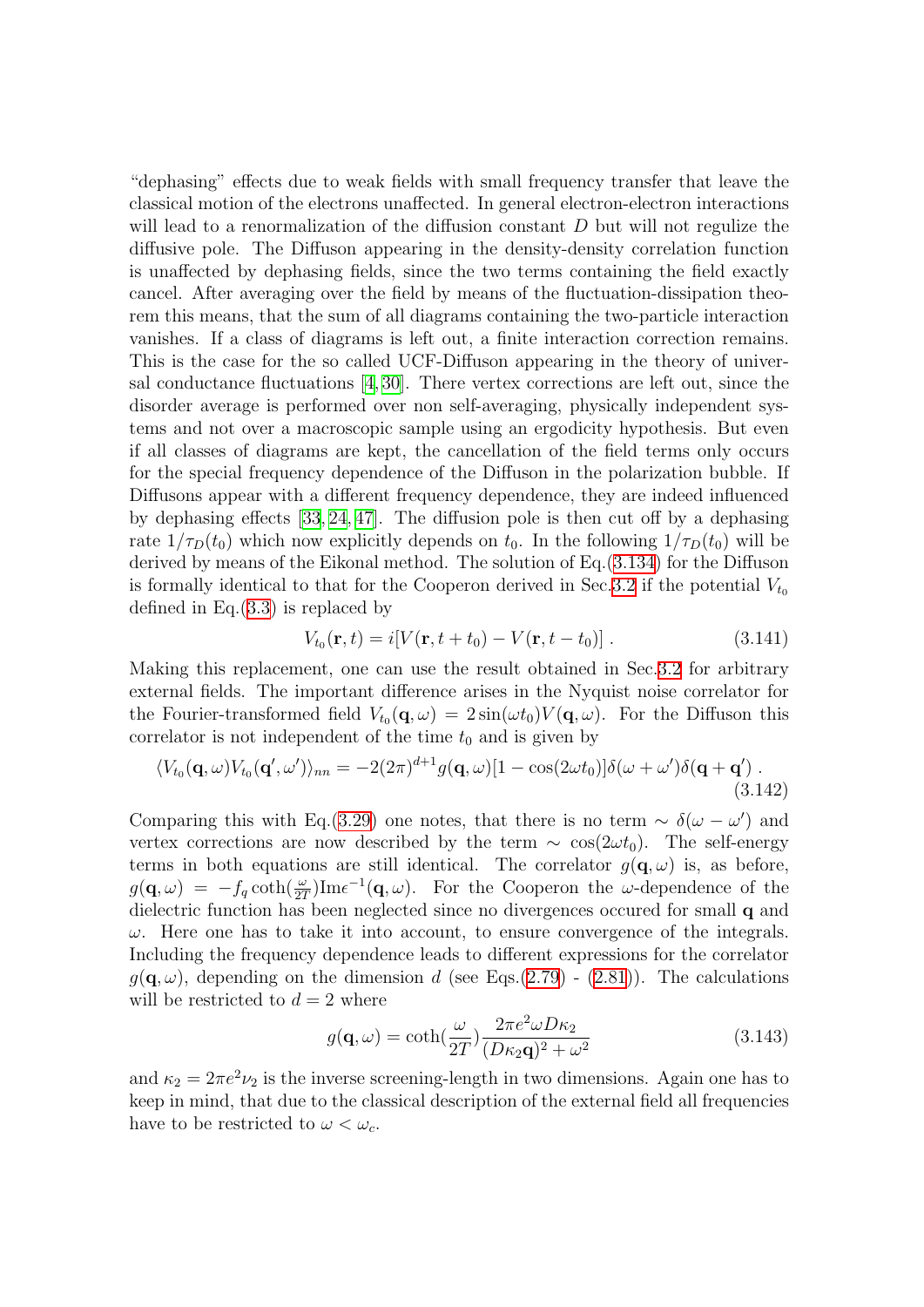### 3.5.1 Infinite systems

Using the results and notations of Sec. [3.2](#page-36-0) one obtains

<span id="page-70-0"></span>
$$
\langle \mathcal{D}(\mathbf{r}, \mathbf{r}'; t, t', t_0) \rangle_{nn} = \Theta(t - t') \int \frac{d\mathbf{k}}{(2\pi)^d} e^{i\mathbf{k} \cdot (\mathbf{r} - \mathbf{r}')} e^{-D\mathbf{k}^2 (t - t')} \langle e^{-F(\mathbf{k}, t - t'; \mathbf{r}, t; t_0)} \rangle_{nn}
$$
  

$$
=: \Theta(t - t') \int \frac{d\mathbf{k}}{(2\pi)^d} e^{i\mathbf{k} \cdot (\mathbf{r} - \mathbf{r}')} e^{-D\mathbf{k}^2 (t - t')} e^{-\Gamma(\mathbf{k}, t, t', t_0)} . \quad (3.144)
$$

The function  $\Gamma(\mathbf{k}, t, t', t_0)$  now of course also depends on  $t_0$  and up to second order in the external potential one gets  $\Gamma(\mathbf{k}, t, t', t_0) = \Gamma_1(\mathbf{k}, t, t', t_0) + \Gamma_2(\mathbf{k}, t, t', t_0)$  with

$$
\Gamma_1(\mathbf{k}, t, t', t_0) = \int \frac{d\mathbf{q}d\omega}{(2\pi)^{d+1}} g(\mathbf{q}, \omega) [1 - \cos(2\omega t_0)] \frac{1 - e^{-(E_\mathbf{k}(\mathbf{q}) - i\omega)(t - t')}}{E_\mathbf{k}(\mathbf{q}) - i\omega} \times \frac{1 - e^{-(E_\mathbf{k}(-\mathbf{q}) + i\omega)(t - t')}}{E_\mathbf{k}(-\mathbf{q}) + i\omega}, \qquad (3.145)
$$

$$
\Gamma_2(\mathbf{k}, t, t', t_0) = \int \frac{d\mathbf{q}d\omega}{(2\pi)^{d+1}} g(\mathbf{q}, \omega) [1 - \cos(2\omega t_0)] \frac{2D\mathbf{q}^2}{(E_\mathbf{k}(\mathbf{q}) - i\omega)(E_\mathbf{k}(-\mathbf{q}) + i\omega)}
$$

$$
\times \left[ (t - t') - \frac{1 - e^{-(E_\mathbf{k}(-\mathbf{q}) + i\omega)(t - t')}}{E_\mathbf{k}(-\mathbf{q}) + i\omega} - \frac{1 - e^{-(E_\mathbf{k}(\mathbf{q}) - i\omega)(t - t')}}{E_\mathbf{k}(\mathbf{q}) - i\omega} + \frac{1 - e^{-2D\mathbf{q}^2(t - t')}}{2D\mathbf{q}^2} \right].
$$
\n(3.146)

Obviously the averaged Diffuson  $\langle \mathcal{D}(\mathbf{r}, \mathbf{r}'; t, t', t_0) \rangle_{nn}$  depends only on  $t_0$  and the time and position differences  $t - t'$ ;  $\mathbf{r} - \mathbf{r}'$ . Therefore the definitions  $\tilde{D}(\mathbf{r} - \mathbf{r}', t - t', t_0) :=$  $\langle \mathcal{D}(\mathbf{r}, \mathbf{r}'; t, t', t_0) \rangle_{nn}$  and  $\Gamma(\mathbf{k}, t - t', t_0) := \Gamma(\mathbf{k}, t, t', t_0)$  are introduced. According to Eq.[\(3.144\)](#page-70-0)  $D(\mathbf{r}, t, t_0)$  is represented as

$$
\tilde{D}(\mathbf{r},t,t_0) = \Theta(t) \int \frac{d\mathbf{k}}{(2\pi)^d} e^{i\mathbf{k}\cdot\mathbf{r}} e^{-D\mathbf{k}^2 t} e^{-\Gamma(\mathbf{k},t,t_0)}.
$$
\n(3.147)

The time-scale  $\tau_D$  that cuts of the divergence of  $\tilde{D}(\mathbf{r}, t, t_0)$  for large times t is determined by the  $\mathbf{k} = \mathbf{0}$  mode of  $\Gamma(\mathbf{k}, t, t_0)$  and one defines, analogous to the dephasing time for the Cooperon:  $\Gamma(\mathbf{k} = \mathbf{0}, \tau_D, t_0) = 1$ . In contrast to the Cooperon case, no physical observable quantity like the weak localization correction is looked at to define  $\tau_D$ . Therefore the frequency  $\varepsilon$  does not enter here, but  $\tau_D$  also depends on  $t_0$ , i.e. the decay rate of the Diffuson is not simply characterized by a single time scale, but rater by  $\tau_D$  and  $t_0$  [[24,](#page-134-3)[47\]](#page-135-10). With the notation  $\Gamma(t, t_0) := \Gamma(\mathbf{k} = \mathbf{0}, t, t_0)$  one gets

<span id="page-70-1"></span>
$$
\Gamma(t, t_0) = 2\text{Re}\int \frac{d\mathbf{q}d\omega}{(2\pi)^{d+1}} g(\mathbf{q}, \omega)[1 - \cos(2\omega t_0)]
$$

$$
\times \left[\frac{D\mathbf{q}^2 t}{(D\mathbf{q}^2)^2 + \omega^2} + \frac{e^{-(D\mathbf{q}^2 - i\omega)t} - 1}{(D\mathbf{q}^2 - i\omega)^2}\right].
$$
(3.148)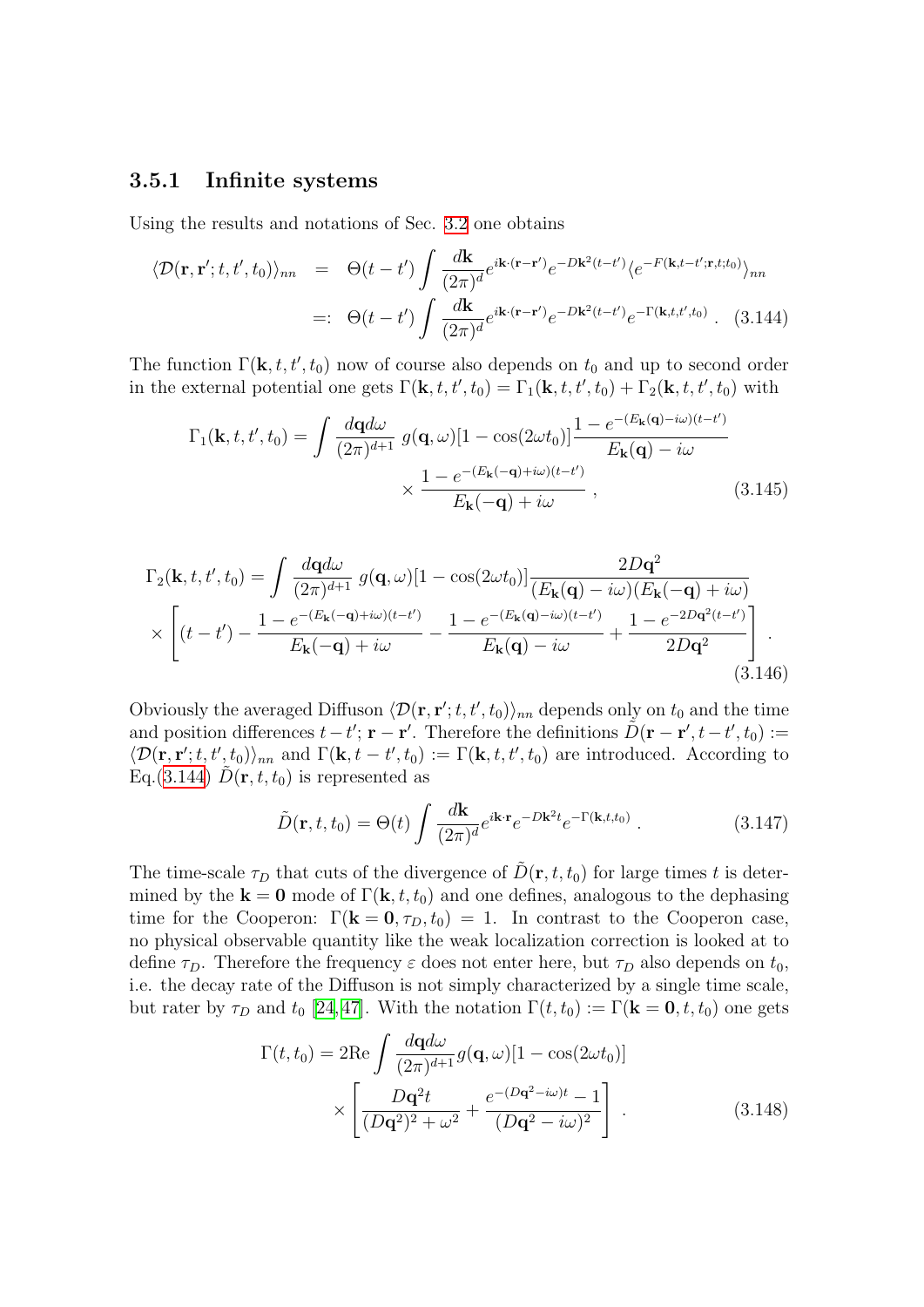Comparing this expression with the corresponding result for the Cooperon, Eq.  $(3.44)$  $(3.44)$ , one finds that the terms in braces are just the first two terms in Eq.  $(3.44)$  $(3.44)$ . Recall that this is nothing but the contribution from the self-energy corrections. Obviously both equations are the same if the vertex parts, i.e.  $\cos(2\omega t_0)$  in Eq.[\(3.148](#page-70-1)) and the third term in braces in Eq.[\(3.44](#page-44-0)) are dropped. This statement is already clear from comparing the two correlators in Eq. $(3.29)$  and Eq. $(3.142)$  $(3.142)$  $(3.142)$ . Thus the interaction corrections to the Diffuson are different from that for the Cooperon only due to vertex corrections. Now  $\Gamma(t, t_0)$  will be calculated in  $d = 2$  with  $\omega_c = T$ . Using Eq.[\(3.143\)](#page-69-1) and substituting  $x := Dq^2t$  and  $y := \omega t$  one arrives at

<span id="page-71-0"></span>
$$
\Gamma(t, t_0) = \frac{Te^2 \kappa_2 t^2}{\pi} \text{Re} \int_0^\infty dx \int_{-Tt}^{Tt} dy \frac{1 - \cos(2yt_0/t)}{D \kappa_2^2 tx + y^2} \times \left[ \frac{e^{-(x - iy)} - 1}{(x - iy)^2} + \frac{x}{x^2 + y^2} \right].
$$
\n(3.149)

The frequency-dependence of  $g(\mathbf{q}, \omega)$  is needed to cut off the divergence for  $\mathbf{q} \to 0$ (i.e.  $x \to 0$ ). To isolate this singular contribution, Eq.([3.149\)](#page-71-0) is rewritten as

$$
\Gamma(t, t_0) = 2 \frac{T e^2 \kappa_2 t^2}{\pi} \text{Re} \int_0^\infty dx \int_0^{Tt} dy \frac{1 - \cos(2yt_0/t)}{D \kappa_2^2 tx + y^2} \times \left[ \frac{e^{-(x - iy)} - e^{iy}}{(x - iy)^2} + \frac{e^{iy} - 1}{(x - iy)^2} + \frac{x}{x^2 + y^2} \right].
$$
\n(3.150)

Only in the second term in braces the frequency-dependence of  $q(\mathbf{q}, \omega)$  is needed to ensure convergence for  $x \to 0$ . Thus it may be neglected in the other terms and  $1/(D\kappa_2^2 t x + y^2)$  is replaced by  $1/(D\kappa_2^2 t x)$  to evaluate their contributions. Introducing the abbreviation  $b := D\kappa_2^2 t$ , this leads to the following integrals:

$$
I_1 := \int_0^\infty dx \int_{-Tt}^{Tt} dy \frac{1 - \cos(2yt_0/t)}{bx + y^2} \frac{e^{-(x - iy)} - e^{iy}}{(x - iy)^2}
$$
  
\n
$$
\approx \int_0^\infty dx \int_{-\infty}^\infty dy \frac{1 - \cos(2yt_0/t)}{bx} \frac{e^{-(x - iy)} - e^{iy}}{(x - iy)^2}
$$
  
\n
$$
= \frac{2\pi}{b} \left(\frac{2t_0}{t} - 1\right) \Theta\left(\frac{2t_0}{t} - 1\right) \int_0^\infty dx e^{-x(2t_0/t - 1)} \frac{e^{-x} - 1}{x}, \qquad (3.151)
$$

$$
I_2 := \int_0^\infty dx \int_0^{Tt} dy \frac{1 - \cos(2yt_0/t)}{bx + y^2} \frac{x}{x^2 + y^2}
$$
  
\n
$$
\approx \int_0^\infty dx \int_{-Tt}^{Tt} dy \frac{1 - \cos(2yt_0/t)}{b} \frac{1}{x^2 + y^2} = \int_0^{Tt} dy \frac{1 - \cos(2yt_0/t)}{b} \frac{\pi}{2y}, \quad (3.152)
$$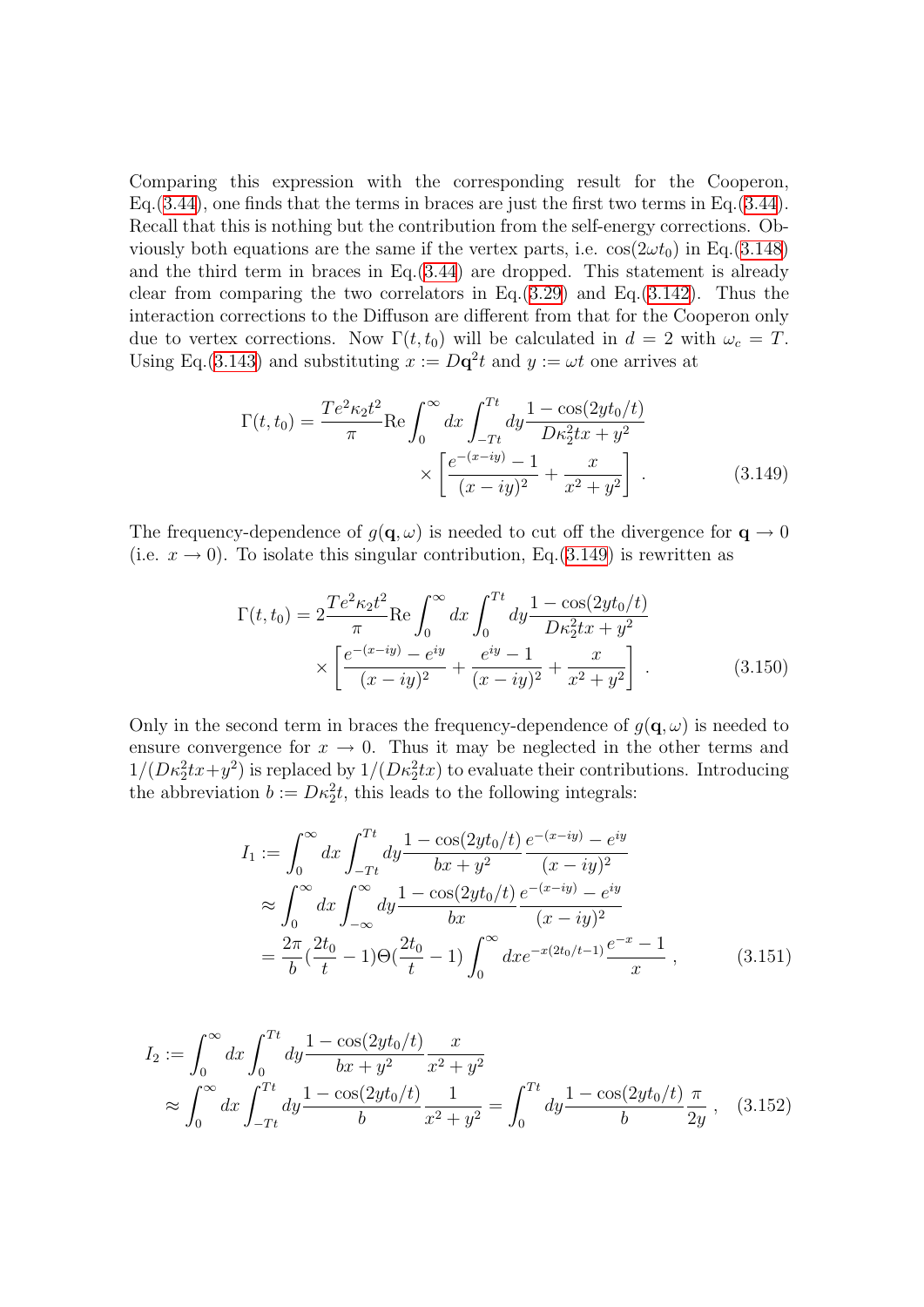and

$$
I_3 := \int_0^\infty dx \int_0^{Tt} dy \frac{1 - \cos(2yt_0/t)}{bx + y^2} \frac{e^{iy} - 1}{(x - iy)^2}
$$
  
= 
$$
\int_0^{Tt} dy (1 - \cos(2yt_0/t))(e^{iy} - 1) \left[ -\frac{ib - \frac{\pi}{2}b + y - ib\ln(\frac{b}{y})}{iy^2(ib + y)^2} \right]
$$
  

$$
\approx \int_0^{Tt} dy (1 - \cos(2yt_0/t))(e^{iy} - 1) \frac{y - \frac{\pi}{2}b - ib\ln(\frac{b}{y})}{iy^2 b^2},
$$
 (3.153)

where  $D\kappa_2^2 \gg T$  was used to obtain the last line. Inserting these results into  $Eq.(3.150)$  $Eq.(3.150)$  yields

$$
\Gamma(t, t_0) = \frac{T e^2 \kappa_2 t^2}{\pi} \text{Re} \left\{ 2 \int_0^{T t} dy (1 - \cos(2yt_0/t)) \left[ \frac{\pi}{2by} + \frac{e^{iy} - 1}{iy^2 b^2} \left( y - \frac{\pi}{2} b - ib \ln(\frac{b}{y}) \right) \right] + I_1 \right\}
$$

$$
= \frac{T e^2 \kappa_2 t^2}{\pi} \left\{ 2 \int_0^{T t} dy (1 - \cos(2yt_0/t)) \left[ \frac{\pi}{2by} \left( 1 - \frac{\sin(y)}{y} \right) + \frac{\sin(y)}{b^2 y} - \frac{\cos(y) - 1}{by^2} \ln(\frac{b}{y}) \right] + I_1 \right\}. \quad (3.154)
$$

For  $D\kappa_2^2 \gg T$  one finally gets

$$
\Gamma(t, t_0) = \frac{2Te^2\kappa_2t^2}{\pi} \left\{ \int_0^{Tt} dy (1 - \cos(2yt_0/t)) \frac{\pi}{2b} \left[ \frac{1}{y} \left( 1 - \frac{\sin(y)}{y} \right) - \frac{2}{\pi} \frac{\cos(y) - 1}{y^2} \ln(\frac{b}{y}) \right] + \frac{I_1}{2} \right\}.
$$
 (3.155)

 $\Gamma(t, t_0)$  can be evaluated in the three limiting cases  $t_0 \gg t$ ,  $1/T \ll t_0 \ll t$  and  $t_0 \ll 1/T$ . For  $t_0 \gg t$  the term  $I_1$  is of order unity and can be neglected. Since it is zero in the other cases,  $I_1$  does not contribute. For  $t_0 \gg t$  the strongly oscillating vertex-corrections term  $\cos(2yt_0/t)$  gives a negligible contribution and thus

<span id="page-72-0"></span>
$$
\Gamma(t, t_0) = \frac{Tt}{2\pi D \nu_2} \int_0^{Tt} dy \left[ \left( \frac{1}{y} - \frac{\sin(y)}{y^2} \right) - \frac{2}{\pi} \frac{\cos(y) - 1}{y^2} \ln(\frac{b}{y}) \right]
$$
  

$$
\approx \frac{Tt}{2\pi D \nu_2} \left[ \int_0^{Tt} dy \frac{1 - \cos(y)}{y} - \frac{2}{\pi} \int_0^{\infty} dy \frac{\cos(y) - 1}{y^2} \ln(\frac{b}{y}) \right].
$$
 (3.156)

Integrating the last term by parts and neglecting terms of order unity yields

$$
\Gamma(t, t_0) = \frac{Tt}{2\pi D \nu_2} \left[ \int_0^{Tt} dy \frac{1 - \cos(y)}{y} + \frac{2}{\pi} \ln(b) \int_0^{\infty} dy \frac{\sin(y)}{y} \right]
$$
  

$$
\approx \frac{Tt}{2\pi D \nu_2} \left[ \int_1^{Tt} dy \frac{1}{y} + \ln(b) \right] = \frac{Tt}{2\pi D \nu_2} \ln(T D \kappa_2^2 t^2) \quad \text{for } t_0 \gg t . \tag{3.157}
$$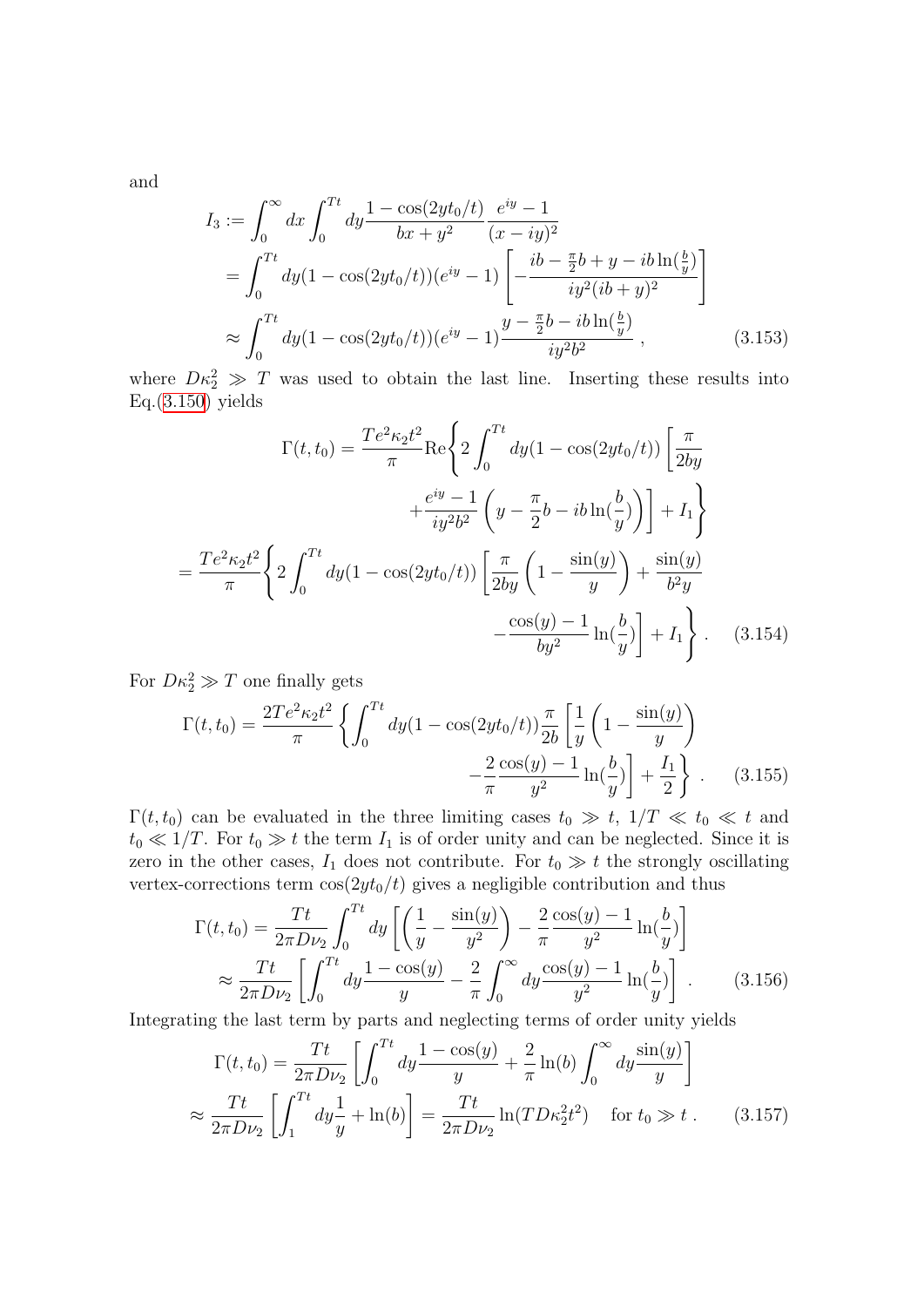In the case  $1/T \ll t_0 \ll t$  dominant contributions come from the region  $y > 1$  and one can neglect the terms with  $\sin(y)/y$  and  $\cos(y)/y^2$ :

$$
\Gamma(t, t_0) = \frac{Tt}{2\pi D \nu_2} \int_0^{Tt} dy [1 - \cos(2yt_0/t)] \left[ \frac{1}{y} + \frac{2}{\pi y^2} \ln(\frac{b}{y}) \right] . \tag{3.158}
$$

Substituting  $z := 2yt_0/t$  the second term becomes of the form as the one in Eq.[\(3.156\)](#page-72-0) and is evaluated in the same way, resulting in

$$
\Gamma(t, t_0) = \frac{Tt}{2\pi D \nu_2} \left[ \int_0^{Tt} dy \frac{1 - \cos(2yt_0/t)}{y} + \frac{2}{\pi} \frac{2t_0}{t} \ln(b \frac{2t_0}{t}) \int_0^{\infty} dz \frac{\sin(z)}{z} \right]
$$
  

$$
\approx \frac{Tt}{2\pi D \nu_2} \left[ \ln(2Tt_0) + \frac{2t_0}{t} \ln(2D\kappa_2^2 t_0) \right] \approx \frac{Tt}{2\pi D \nu_2} \ln(2Tt_0) \quad \text{for } 1/T \ll t_0 \ll t.
$$
 (3.159)

Finally for  $t_0 \ll 1/T$  the function  $\cos(2yt_0/t)$  is expanded to first order, leading to

$$
\Gamma(t, t_0) = \frac{Tt}{2\pi D \nu_2} \int_0^{Tt} dy 2y^2 \left(\frac{t_0}{t}\right)^2 \left(\frac{1}{y} - \frac{\sin(y)}{y^2} - \frac{2\cos(y) - 1}{y^2} \ln(\frac{b}{y})\right)
$$
  

$$
\approx \frac{T^3 t_0^2 t}{2\pi D \nu_2} \quad \text{for } t_0 \ll 1/T \,. \tag{3.160}
$$

Now the cutoff  $1/\tau_D$  for the Diffuson is determined by the condition  $\Gamma(\tau_D, t_0) = 1$ . This yields

$$
\frac{1}{\tau_D} = \frac{T}{2\pi D \nu_2} \ln(T D \kappa_2^2 \tau_D^2) \quad \text{for } t_0 \gg t \tag{3.161}
$$

and to leading order

$$
\frac{1}{\tau_D} \approx \frac{T}{2\pi D \nu_2} \ln \left[ \frac{D\kappa_2^2}{T} (2\pi D \nu_2)^2 \right] \quad \text{for } t_0 \gg t \; . \tag{3.162}
$$

Correspondingly

$$
\frac{1}{\tau_D} = \frac{T}{2\pi D \nu_2} \ln(2T t_0) \quad \text{for } 1/T \ll t_0 \ll t \,, \tag{3.163}
$$

<span id="page-73-0"></span>
$$
\frac{1}{\tau_D} = \frac{T^3 t_0^2}{2\pi D \nu_2} \quad \text{for } t_0 \ll 1/T \,. \tag{3.164}
$$

The above results have previously been derived within a path-integral approach [[24](#page-134-0), [33](#page-134-1)]. Obviously the cutoff  $1/\tau_D$  vanishes for  $t_0 \to 0$ . As explained in the introduction to this section, this just demonstrates the fact that the diffusive pole in the polarization function is unaffected by interactions, which is a consequence of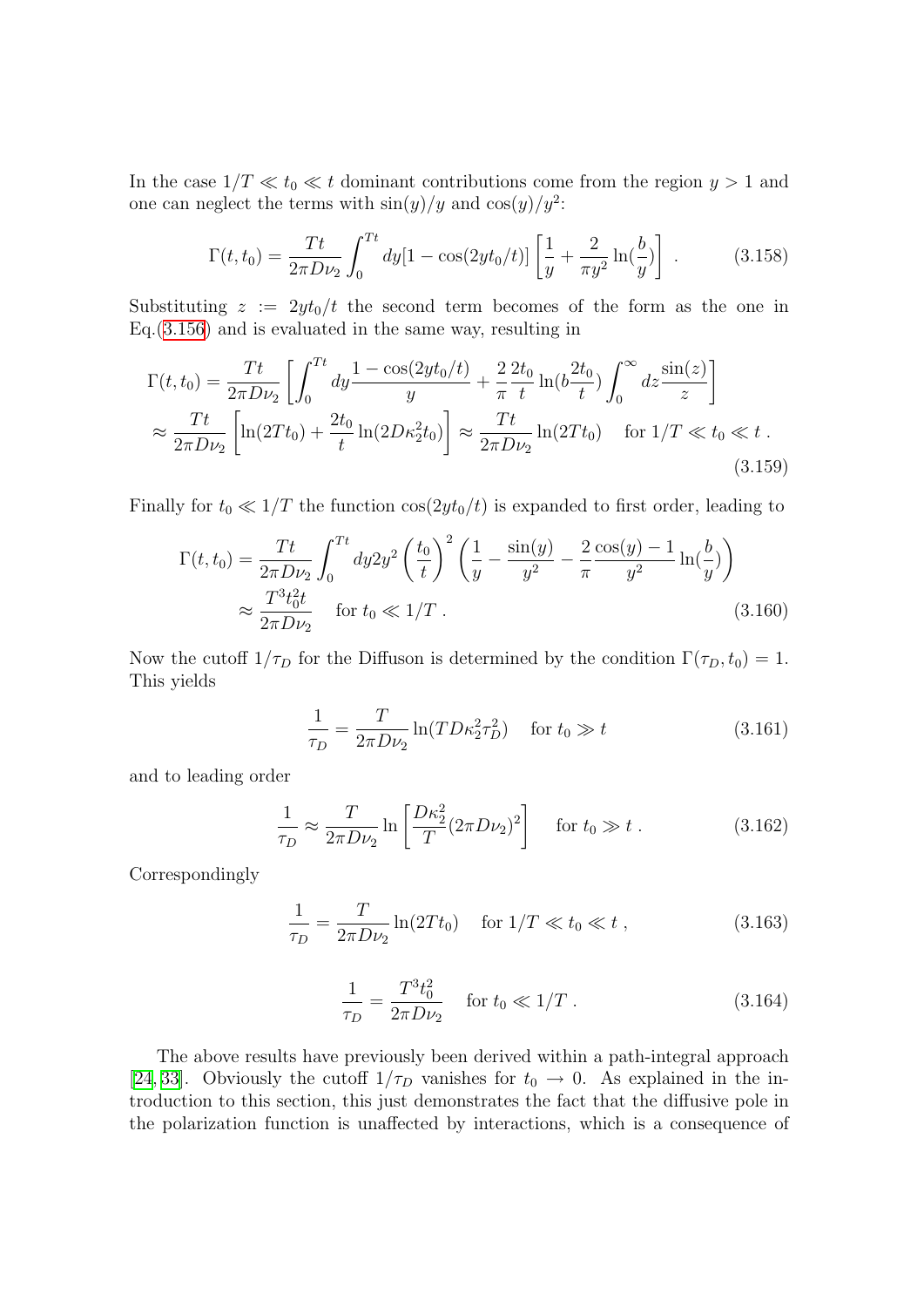particle-number conservation [\[13](#page-133-0)]. On the other hand, for  $t_0 \rightarrow \infty$  vertex corrections become unimportant and one obtains the UCF-Diffuson that appears in the theory of universal conductance fluctuations [\[30\]](#page-134-2). Even though vertex-corrections become unimportant for large times  $t_0$ , the vertex-term  $\sim \cos(2yt_0/t)$  is needed to ensure that the two-dimensional integral in Eq.[\(3.150](#page-71-0)) exists and is independent of the order of integration. If only the linear in time contribution in Eq.[\(3.148\)](#page-70-0) is kept and vertex-corrections are ignored, i.e.

$$
\Gamma(t, t_0) \to \tilde{\Gamma}(t) = 2\text{Re}\int \frac{d\mathbf{q}d\omega}{(2\pi)^{d+1}} g(\mathbf{q}, \omega) \frac{D\mathbf{q}^2 t}{(D\mathbf{q}^2)^2 + \omega^2}, \qquad (3.165)
$$

and the corresponding cutoff  $1/\tilde{\tau}_D$  is determined by  $\tilde{\Gamma}(\tilde{\tau}_D) = 1$  one obtains

$$
\frac{1}{\tilde{\tau}_D} = 2\mathrm{Re} \int \frac{d\mathbf{q}d\omega}{(2\pi)^{d+1}} g(\mathbf{q}, \omega) \frac{D\mathbf{q}^2}{(D\mathbf{q}^2)^2 + \omega^2} . \tag{3.166}
$$

This is just the equation obtained in Refs. [\[29,](#page-134-3) [30\]](#page-134-2) within a diagrammatic perturbation theory. Since the integral diverges at  $\omega = 0$  the cutoff  $1/\tilde{\tau}_D$  is substituted self-consistently into the diffusion propagator in the integrand,  $D\mathbf{q}^2 \to D\mathbf{q}^2 + 1/\tilde{\tau}_D$ . This procedure produces exactly the same result as the Eikonal expansion for  $t_0 \gg t$ , which is given in Eq. $(3.162)$  $(3.162)$  $(3.162)$ .

### 3.5.2 Finite systems

For mesoscopic systems the momentum integral in Eq.([3.148\)](#page-70-0) is replaced by a sum and the  $q = 0$  mode is excluded (see the discussion regarding Eq.[\(3.46](#page-45-0))). At  $\tau_D E_c \gg 1$  the exponentially damped term can again be neglected and consequently  $Eq.(3.148)$  $Eq.(3.148)$  becomes

$$
\Gamma(t,t_0) = 2\mathrm{Re}\frac{1}{L^d} \sum_{\mathbf{q}\neq \mathbf{0}} \int_{-\infty}^{\infty} \frac{d\omega}{2\pi} g(\mathbf{q},\omega) [1 - \cos(2\omega t_0)] \left[ \frac{D\mathbf{q}^2 t}{(D\mathbf{q}^2)^2 + \omega^2} - \frac{1}{(D\mathbf{q}^2 - i\omega)^2} \right].
$$
\n(3.167)

Now, since the  $q = 0$  mode does not contribute, one faces no convergence problems for small momenta and therefore the frequency dependence in the denominator of  $q(\mathbf{q}, \omega)$  may be neglected, i.e. one can use the approximation given in Eq.([3.28\)](#page-41-0), which was already used for the Cooperon.

In the limit  $t_0 \to \infty$  the vertex part ~ cos(2ωt<sub>0</sub>) vanishes. It was shown in Sec. [3.3.3](#page-52-0) that in mesoscopic systems vertex corrections also do not contribute to  $\tau_{nn}$  and thus in such systems  $\tau_D$  (at  $t_0 \to \infty$ ) coincides with the dephasing time (at  $\varepsilon \to 0$ ):

$$
\frac{1}{\tau_D} = \frac{1}{\tau_{nn}} \quad \text{for } t_0 \to \infty \text{ and } \frac{1}{\tau_D} \ll E_c \,. \tag{3.168}
$$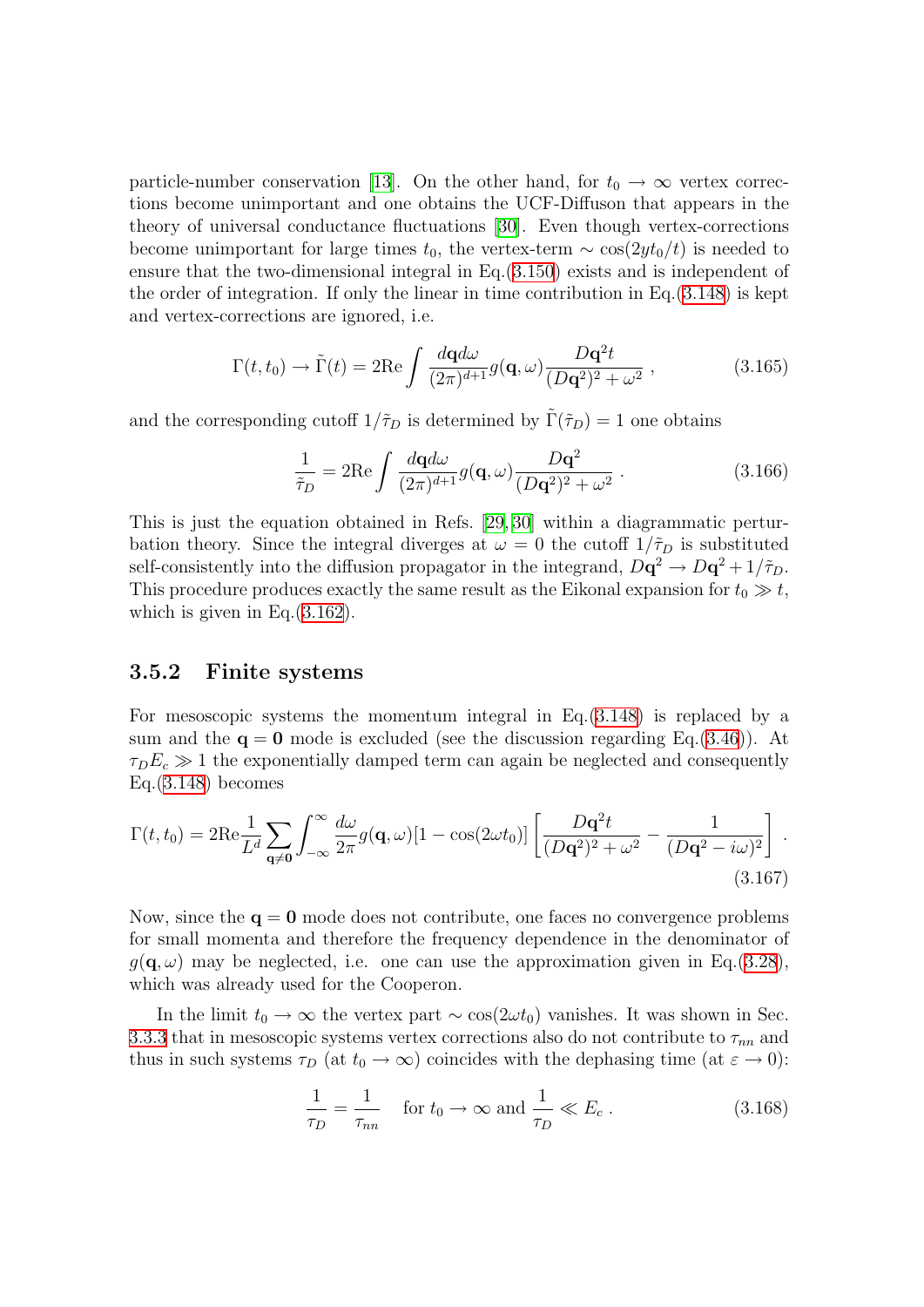In the opposite limit  $t_0T \ll 1$  one can expand  $\cos(2\omega t_0)$  to first order and obtains

$$
\Gamma(t, t_0) = \frac{8T}{\nu_d} \text{Re} \frac{1}{L^d} \sum_{\mathbf{q} \neq \mathbf{0}} \int_0^T \frac{d\omega}{2\pi} \frac{1}{D\mathbf{q}^2} 2\omega^2 t_0^2 \left[ \frac{D\mathbf{q}^2 t}{(D\mathbf{q}^2)^2 + \omega^2} - \frac{1}{(D\mathbf{q}^2 - i\omega)^2} \right] . (3.169)
$$

Here again  $\coth(\omega/(2T))$  was approximated by  $2T/\omega$  for  $\omega < T$ . Under the conditions  $\tau_D E_c \gg 1$  and  $T \tau_D \gg 1$  one obtains to leading order

$$
\Gamma(t, t_0) = \frac{8Tt_0^2t}{\pi\nu_d} \frac{1}{L^d} \sum_{\mathbf{q} \neq \mathbf{0}} \left[ T - D\mathbf{q}^2 \arctan\left(\frac{T}{D\mathbf{q}^2}\right) \right] \,. \tag{3.170}
$$

The dominant contribution to this sum comes from the regime  $D\mathbf{q}^2 < T$ . The sum is thus estimated by

$$
\Gamma(t, t_0) = \frac{8Tt_0^2t}{\pi \nu_d} \frac{1}{L^d} \sum_{\mathbf{q} \neq \mathbf{0}}^{|\mathbf{q}| < \sqrt{T/D}} T
$$
\n(3.171)

Since it is assumed that  $T \gg E_c$  the volume in momentum-space that is summed over is large in comparison to  $(2\pi/L)^d$ , i.e.  $\sqrt{T/D} \gg 1/L$ . Thus the number of states with  $|\mathbf{q}| < \sqrt{T/D}$  is approximated by the volume of the *d*-dimensional sphere with radius  $\sqrt{T/D}$  divided by  $(2\pi/L)^d$ . This yields

$$
\Gamma(t, t_0) \sim \frac{T^2 t_0^2 t}{\nu_d} \left[ \frac{T}{E_c} \right]^{\frac{d}{2}}.
$$
\n(3.172)

Using the definition  $\Gamma(\tau_D, t_0) = 1$  one finally arrives at

$$
\frac{1}{\tau_D} \sim \frac{T^2 t_0^2}{\nu_d} \left[ \frac{T}{E_c} \right]^{\frac{d}{2}} \quad \text{for } E_c \ll T \ll \frac{1}{t_0} \,. \tag{3.173}
$$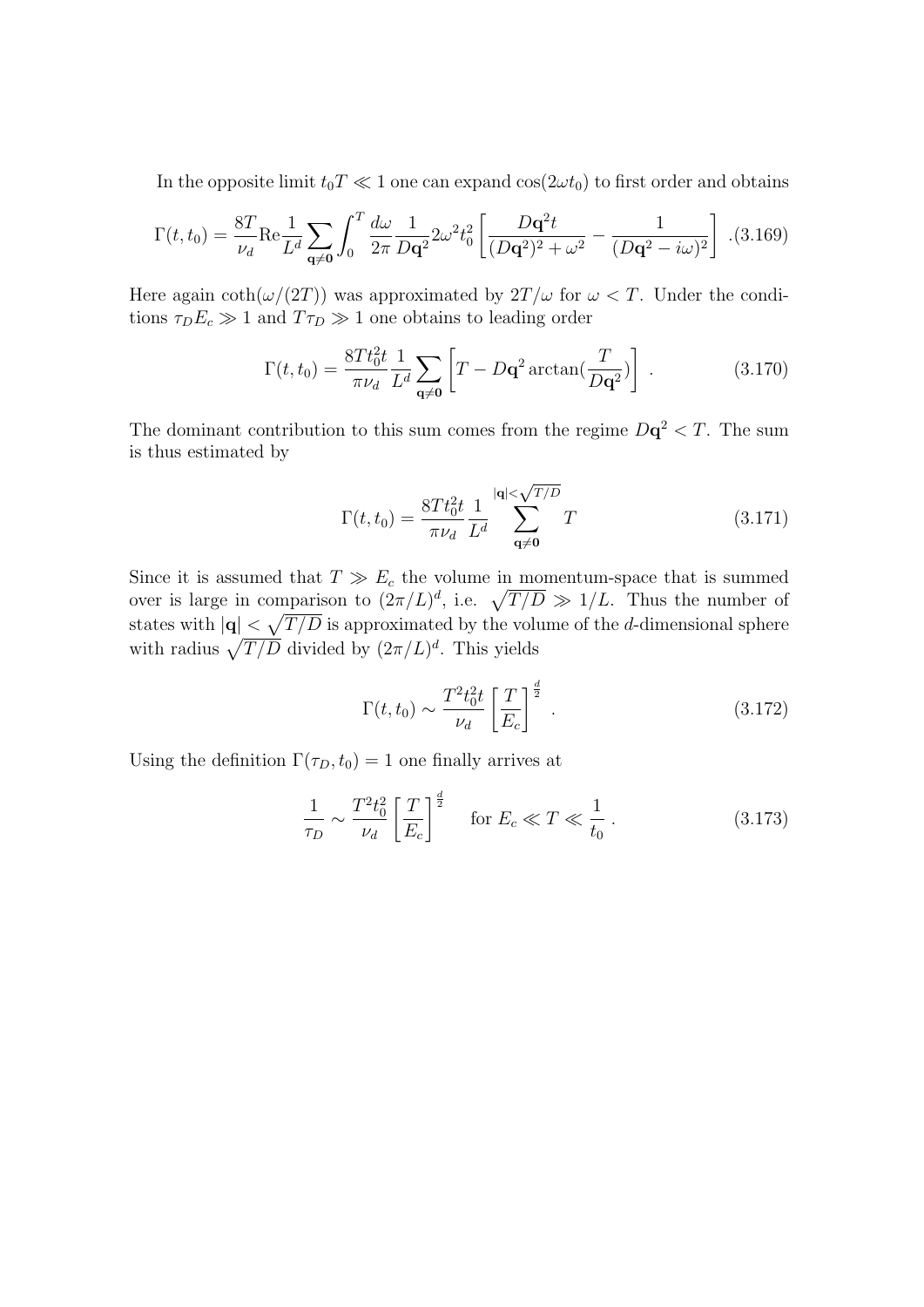# Chapter 4

# Non-linear response in mesoscopic metal rings

### <span id="page-76-1"></span>4.1 Introduction

A common method to gain information about physical systems is to measure the response to an external perturbation, e.g. a time-dependent field. To compare the experimental results with theoretical predictions one thus needs to derive a response function that describes the change of the measured quantity with respect to the applied field. Such a function can be derived by expanding the observable in powers of the perturbation (see Appendix [A](#page-122-0)). Explicit evaluation of higher order terms usually becomes quite cumbersome but if the external field is not too strong, it is often sufficient to study the linear response. In mesoscopic systems however, nonlinear effects become much more important. Even if an external field is too weak to change the classical motion of the electrons in the sample, it still affects their phase. Since in mesoscopic samples electrons can propagate coherently through the whole probe, such systems are extremely sensitive to phase changes. Nonlinear effects in mesoscopic Aharonov-Bohm rings were first studied by Kravtsov and collaborators in Refs.[[56,](#page-136-0)[57](#page-136-1)]. The external perturbation is in this case a timedependent magnetic flux  $\phi(t)$  that has a static component  $\phi$  and a part that oscillates with frequency  $\varepsilon$ ,

$$
\phi(t) = \phi + \phi_{\varepsilon} \sin(\varepsilon t) \tag{4.1}
$$

By Faraday's law of induction, the oscillating part generates a time-dependent electric field directed along the circumference of the ring,  $E(t) = E_{\varepsilon} \cos(\varepsilon t)$ , with amplitude

<span id="page-76-0"></span>
$$
eLE_{\varepsilon} = 2\pi \varepsilon \frac{\phi_{\varepsilon}}{\phi_0} \,. \tag{4.2}
$$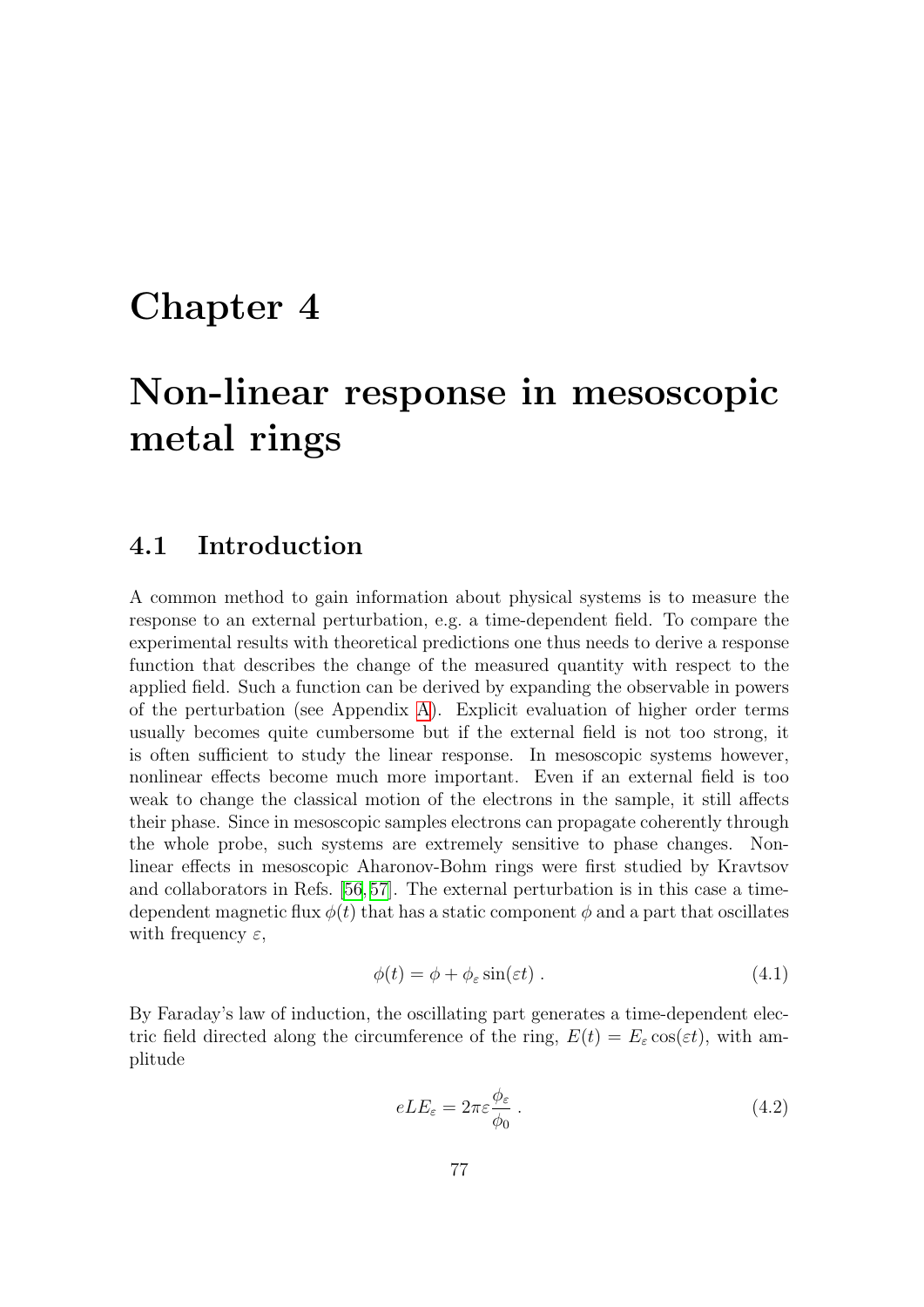Here L is the circumference of the ring and  $\phi_0$  is the flux quantum. One would like to know the induced current around the ring. In the limit  $\varepsilon \to 0$  this is just the usual persistent current [\[49,](#page-135-0) [6\]](#page-133-1). The linear response to the time-dependent component of theflux has been studied by several authors  $[51, 52, 53, 54]$  $[51, 52, 53, 54]$  $[51, 52, 53, 54]$  $[51, 52, 53, 54]$  $[51, 52, 53, 54]$ . In Refs.  $[51, 52, 53]$  $[51, 52, 53]$  $[51, 52, 53]$  $[51, 52, 53]$  $[51, 52, 53]$  the kinetic equation for an electron gas that is coupled to an external reservoir via a relaxation rate  $\gamma_{rel}$  was examined. It was found, that the conductivity does depend critically on the statistical ensemble (canonical or grand-canonical) and on whether  $\gamma_{rel}$  is smaller or lager than the level-spacing  $\Delta$ .

For frequencies in the range between  $10^8$  and  $10^{13}$  Hz, which for experimen-tally relevant rings [\[50,](#page-135-4) [55\]](#page-136-3) corresponds to  $\Delta \ll \varepsilon \ll \tau_{el}^{-1}$  nonlinear effects become important as well. The ring geometry leads to strong interference effects in the electronic transport and thus such systems are sensitive to dephasing effects that are induced by the external field. In Sec[.3.4](#page-56-0) the dephasing due to microwave radiation was studied for bulk systems by solving the differential equation for the Cooperon in a time-dependent external field. For spatially homogeneous fields, an exact solution is possible. The situation investigated here is slightly different, since no additional microwave radiation is present, but the fluctuating dephasing field is the external driving field itself. As noticed by Kravtsov et al. [\[57,](#page-136-1) [56\]](#page-136-0), the induced current is still governed by the Cooperon and described by an expression similar to Eq.[\(2.68](#page-25-0)). Since the current-Cooperon relation is already linear in the field, it is clear, that the current is nonlinear in  $E_{\varepsilon}$ , if the Cooperon depends on this field as well. Aronov and Kravtsov (AK) derived an 'exact' solution for this problem in Ref.[[57](#page-136-1)]. In this context 'exact' means, that the partial differential equation for the Cooperon in the external field was solved exactly. However, the current-Cooperon relation is of course an approximation which is obtained from the standard disorder perturbation theory. AK realized different physical regimes, depending on the relative order of magnitude of the quantities  $E_{\varepsilon}$ , frequency  $\varepsilon$  and intrinsic dephasing rate  $1/\tau_{int}$  (i.e. the dephasing that is not caused by the external field). Among others, there exists a 'perturbative' regime, where the Cooperon can be expanded to first order in the field, which is equivalent to calculating the current to second order in  $E_{\varepsilon}$ . According to Ref. [\[57](#page-136-1)] this expansion is possible as long as the field induced dephasing rate  $1/\tau_{AC} \sim (e^2 E_\omega^2 \varepsilon^2 D)^{1/5}$  (compare Eq.[\(3.108](#page-60-0))) is smaller than  $\max[1/\tau_{int}, \varepsilon/(2\pi)]$ . The quadratic response has first been calculated by Kravtsov and Yudson [\[56](#page-136-0)] (KY), who found that in second order the time-dependent field induces (among other terms that oscillate) a time-independent non-equilibrium current  $I_0^{(2)}$  $\binom{1}{0}$ . Calculating the disorder average of this current perturbatively, KY found that it has the peculiar property that for frequencies exceeding the Thouless energy  $E_c$  the average of  $I_0^{(2)}$  does not vanish exponentially, but only as  $\varepsilon^{-2}$ . This is in disagreement with the intuitive expectation that the external frequency  $\varepsilon$  leads to a similar exponential suppression of this mesoscopic non-equilibrium current as a dephasing rate in the case of the equilibrium persistent current [\[58](#page-136-4), [59\]](#page-136-5). The same current-Cooperon relation that was the starting point of the calculations by KY was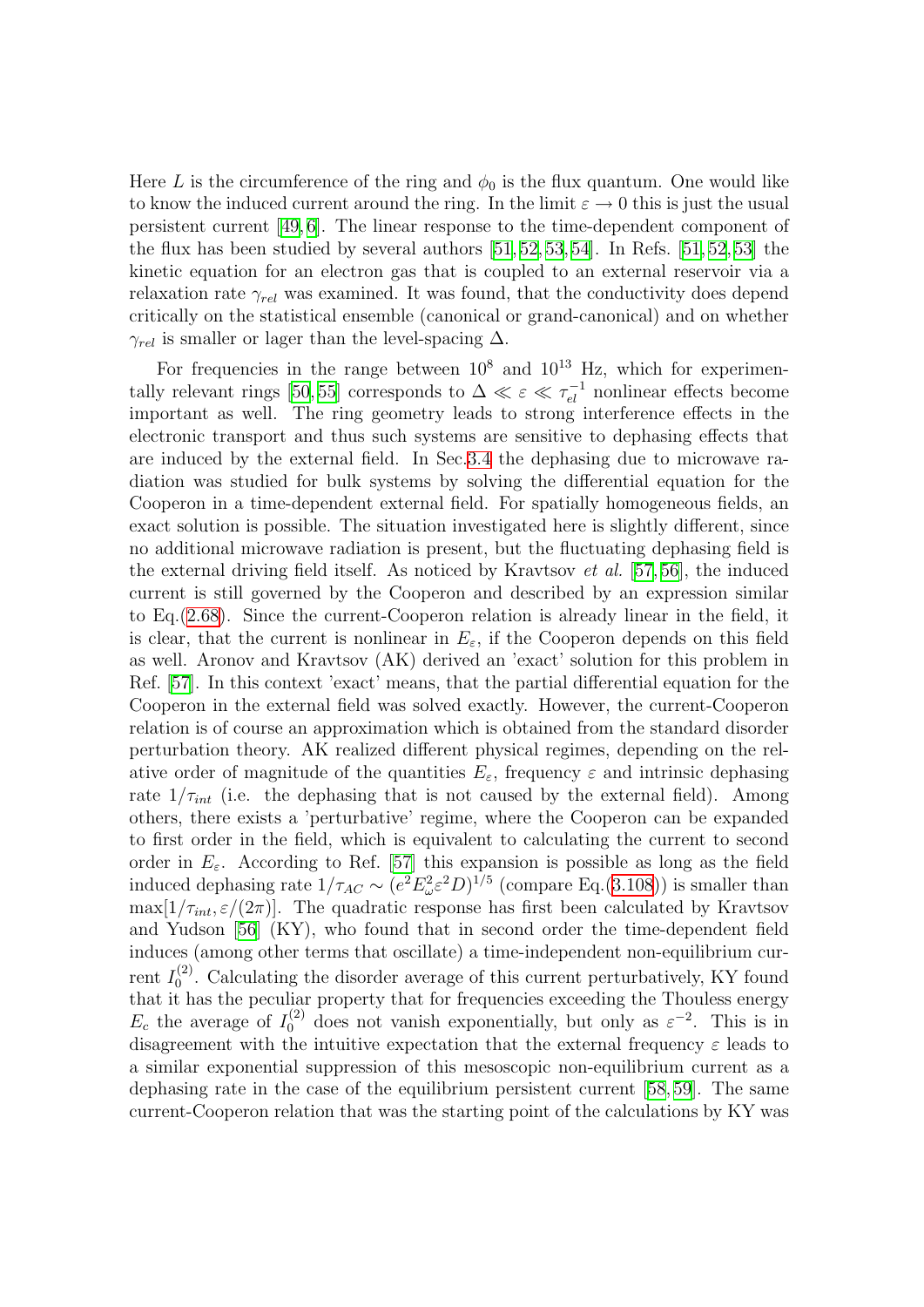used in Sec[.3.3.3](#page-52-0) to derive the dephasing rate due to Nyquist noise (electron-electron interactions) in the presence of an external driving field  $\mathbf{E}_{dri}$  with frequency  $\varepsilon$ . It was outlined that this procedure is only controlled for frequencies  $\varepsilon > E_c$  since otherwise the dephasing rate becomes smaller than  $\Delta$ . The work by Kravtsov *et al.* was motivated by the close connection between non-linear response and electron-electron interactions (a point that will be discussed in more detail in Chap.[\(5](#page-109-0))). Thus if a formalism fails to describe interaction effects for frequencies  $\varepsilon < E_c$ , one can not expect it to yield correct response functions in this frequency range. Indeed, it will be explicitly demonstrated below, that in the discrete spectrum limit the quadratic response is completely different from the prediction of the diagrammatic disorder averaging. In fact, in this chapter it will be shown that the term considered by KY is then not constant, but grows linearly in time, a result which can be understood simply in terms of Fermi's golden rule of time-dependent perturbation theory. All calculations will be performed for a non-interacting electron gas. Since there are no inelastic processes in this system, the energy spectrum is truely discrete. The use of such a simplified model is justified by the Fermi liquid theory which describes the excitation spectrum of an interacting system by quasiparticles with excitation energy  $\xi_{\alpha}$  and lifetime  $\gamma_{qp}^{-1}(\xi_{\alpha})$ . From this point of view the condition  $\gamma_{qp}(\xi_{\alpha}) < \Delta$ rather than  $1/\tau_{\varphi}(\varepsilon) < \Delta$  should define the energy scale which limits the validity of the following considerations. For low enough temperatures  $(T \to 0)$   $\gamma_{qp}$  is dominated by inelastic electron-electron scattering [\[20\]](#page-134-4),  $\gamma_{qp} \approx 1/\tau_{ee} \sim \nu_d^{-1}$  $g_d^{-1}(\xi_\alpha/D)^{d/2}$ . Since the energy dependence is identical to that of  $1/\tau_{nn}$  (see Eq.([3.70\)](#page-51-0)) the inelastic level broadening will be smaller than  $\Delta$  for  $\xi_{\alpha} < E_c$ . It is well known, that the canonical thermodynamic equilibrium current for non-interacting electrons is governed by an energyinterval of size  $E_c$  around the Fermi energy [[59,](#page-136-5) [75](#page-137-0)]. It seems therefore reasonable to assume, that for frequencies  $\varepsilon < E_c$  the response function should also be determined by this part of the spectrum. This assumption will be verified numerically in Sec[.4.4](#page-88-0). In conclusion, the results derived in this chapter should be valid at low temperatures for external frequencies  $\varepsilon < E_c$ . The discrete spectrum limit becomes of increasing experimental relevance, since due to the progress in nano-scale technology the size of the investigated rings is continuously decreased and therewith the Thouless energy of the systems is increased[[48](#page-135-5)].

It is important to point out the difference between the current considered here and the direct current due to the usual photovoltaic effect. It is well known[[60\]](#page-136-6) that irradiation of a medium without an inversion center by an alternating electric field can give rise to a direct current (photovoltaic effect). The lack of inversion symmetry can be due to impurities and defects in a finite sample. For mesoscopic junctions the photovoltaic direct current has been studied in Ref. [\[61\]](#page-136-7). In this case the average current vanishes, because disorder averaging restores the inversion symmetry. In the case studied here, however, the direct current induced in a mesoscopic ring threaded by a magnetic flux is calculated. Because the magnetic flux breaks the time-reversal symmetry, the direct current considered here has a finite disorder average. Thus,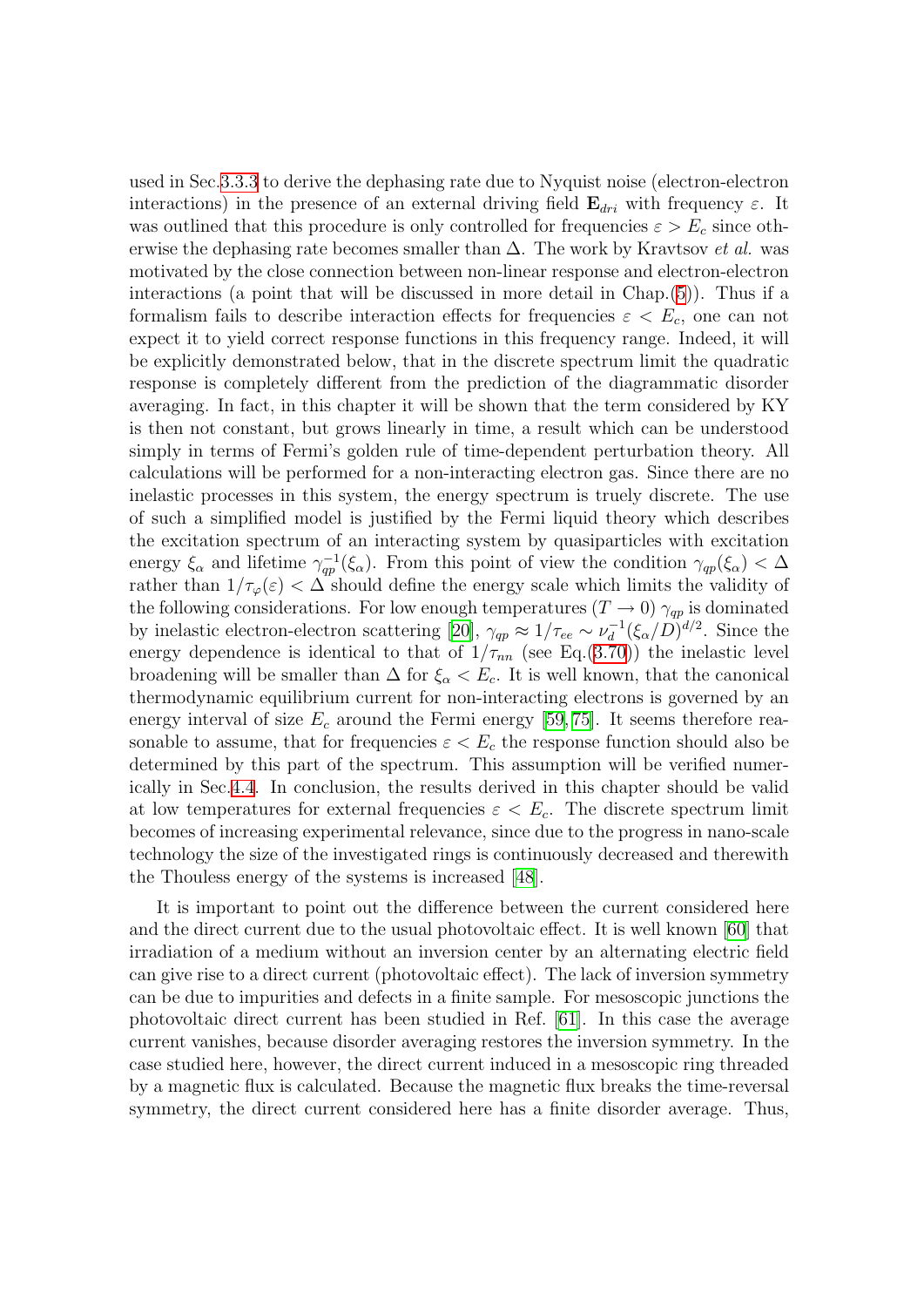the physical origin of a mesoscopic non-equilibrium current discussed in this work is quite different from Ref. [\[61](#page-136-7)].

# 4.2 The quadratic response function: What is wrong with the Green's function approach?

The system considered here consists of non-interacting disordered electrons of mass  $m$  confined to a thin ring and threaded by the time-dependent magnetic flux given in Eq.([4.1](#page-76-0)). In the absence of the oscillating flux (i.e. for  $\phi_{\varepsilon} = 0$  in Eq.([4.1\)](#page-76-0)) the Hamiltonian is given by

$$
\hat{H}_0 = \sum_{\mathbf{p}} \frac{\mathbf{p}^2(\varphi)}{2m} \hat{\Psi}_{\mathbf{p}}^\dagger \hat{\Psi}_{\mathbf{p}} + \int d\mathbf{r} \ U(\mathbf{r}) \hat{\Psi}^\dagger(\mathbf{r}) \hat{\Psi}(\mathbf{r}) \,, \tag{4.3}
$$

with  $p(\varphi) = p + (2\pi/L)\varphi e_x$ , where  $e_x$  is the unit vector in x-direction and  $\varphi = \phi/\phi_0$ . As usual, the coordinate along the circumference is called the x-direction, and the ring geometry is modeled by periodic boundary conditions in that direction. The corresponding component of the wave vector is thus quantized by  $p_x = (2\pi/L)n_x$  with integer numbers  $n_x$ . Suppose that  $\hat{H}_0$  is diagonalized for the given realization of the disorder. The time-independent part of the Hamiltonian is then  $\hat{H}_0 = \sum_{\alpha} \varepsilon_{\alpha} \hat{c}_{\alpha}^{\dagger}$  $\frac{1}{\alpha}\hat{c}_{\alpha},$ where  $\varepsilon_{\alpha}$  are the exact electronic eigenenergies for fixed disorder, which are labeled by appropriate quantum numbers  $\alpha$ . The operators  $\hat{c}_c^{\dagger}$  $\frac{1}{\alpha}$  create electrons in the corresponding eigenstates  $|\alpha\rangle$ . If now the time-dependent part of the field is switched on, the Hamiltonian becomes  $\hat{H} = \hat{H}_0 + \hat{V}(t)$ , with

<span id="page-79-0"></span>
$$
\hat{V}(t) = \frac{2\pi}{m} \delta \varphi(t) \sum_{\alpha,\beta} \langle \alpha | \hat{P}_x(\varphi) | \beta \rangle \hat{c}_{\alpha}^{\dagger} \hat{c}_{\beta} + \frac{1}{2m} \left( \frac{2\pi}{L} \delta \varphi(t) \right)^2 \sum_{\alpha} \hat{c}_{\alpha}^{\dagger} \hat{c}_{\alpha} \,. \tag{4.4}
$$

Here  $\delta\varphi(t) = (\phi_{\varepsilon}/\phi_0) \sin(\varepsilon t)$ , and  $\hat{P}_x(\varphi) = -id/dx + (2\pi/L)\varphi$  is the x-component of the one-particle momentum operator.  $\hat{V}$  is diagonal in momentum space with matrix elements

$$
\langle \mathbf{p} | \hat{V}(t) | \mathbf{p}' \rangle = \delta_{\mathbf{p}, \mathbf{p}'} \left[ \frac{2\pi}{m} \delta \varphi(t) p_x(\varphi) + \frac{1}{2m} \left( \frac{2\pi}{L} \delta \varphi(t) \right)^2 \right], \tag{4.5}
$$

where  $p_x(\varphi)$  is the x-component of  $\mathbf{p}(\varphi)$ . The spatially averaged current around the ring is given by  $I(t) = (a^2/\mathcal{V})j_x(\mathbf{k} = \mathbf{0}, t)$ , where  $a^2$  is the cross section of the ring and  $j_x$  is the x-component of the current density. From Eqs.[\(A.3\)](#page-123-0),[\(A.11](#page-124-0)) one obtains the paramagnetic contribution

$$
I_{para}(t) = -\frac{e}{mL} \sum_{\mathbf{q}} q_x(\varphi) g_{\mathbf{q},\mathbf{q}}(t) . \qquad (4.6)
$$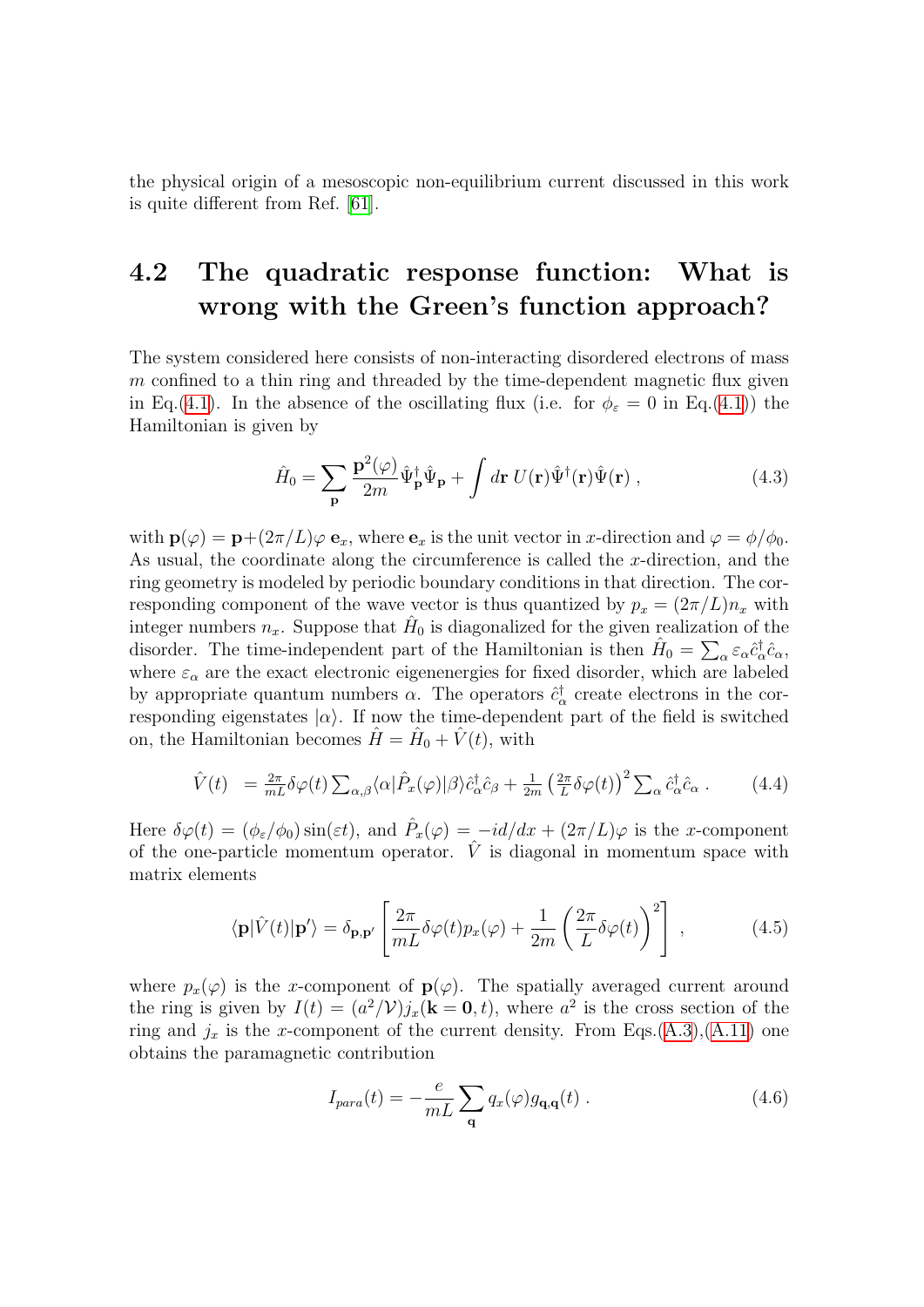Using the result for the *n*-th order contribution to  $g$  (see Eq.[\(A.17\)](#page-125-0)) yields up to second order in V a paramagnetic current  $I_{para}(t) = I_{para,1} + I_{para,2} + \mathcal{O}(V^3)$  with

$$
I_{para,1}(t) = -\frac{e}{mL} \sum_{\mathbf{q},\mathbf{p}} q_x(\varphi) \int \frac{d\omega_1}{2\pi} e^{-i\omega_1 t} V_{\mathbf{p},\mathbf{p}}(\omega_1) \mathcal{K}^{(1)}(\omega_1)
$$
  

$$
I_{para,2}(t) = -\frac{e}{mL} \sum_{\mathbf{q},\mathbf{p},\mathbf{k}} q_x(\varphi) \int \frac{d\omega_1 d\omega_2}{(2\pi)^2} e^{-i(\omega_1 + \omega_2)t} V_{\mathbf{p},\mathbf{p}}(\omega_1) V_{\mathbf{k},\mathbf{k}}(\omega_2) \mathcal{K}^{(2)}(\omega_1, \omega_2) .
$$
  
(4.7)

The second order in the time dependent perturbation  $\delta\varphi(t)$  is thus given by  $I^{(2)}(t)$  $I^{(2)}_{para,1}+I^{(2)}_{par}$  $\sum_{para,2}^{(2)}$  and

$$
I_{para,1}^{(2)}(t) = -\frac{e}{mL} \sum_{\mathbf{q},\mathbf{p}} q_x(\varphi) \int \frac{d\omega_1}{2\pi} e^{-i\omega_1 t} \frac{1}{2m} \left(\frac{2\pi}{L}\right)^2 \delta \varphi_{\omega_1}^2 \mathcal{K}^{(1)}(\omega_1)
$$
  

$$
I_{para,2}^{(2)}(t) = -\frac{e}{mL} \sum_{\mathbf{q},\mathbf{p},\mathbf{k}} q_x(\varphi) p_x(\varphi) k_x(\varphi) \int \frac{d\omega_1 d\omega_2}{(2\pi)^2} e^{-i(\omega_1 + \omega_2)t} \left(\frac{2\pi}{mL}\right)^2 \varphi_{\omega_1} \varphi_{\omega_2} \mathcal{K}^{(2)}(\omega_1, \omega_2) ,
$$
  
(4.8)

where  $\delta\varphi_\omega$  is the Fourier transform of  $\delta\varphi(t)$ , i.e. the time-dependent part of the flux ([4.1\)](#page-76-0) in units of the flux quantum, and  $\delta \varphi_{\omega}^2$  is the Fourier transform of  $[\delta \varphi(t)]^2$ .  $\mathcal{K}^{(1)}$ and  $\mathcal{K}^{(2)}$  are obtained from the general expression in Eq.[\(A.18](#page-125-1)),

$$
\mathcal{K}^{(1)}(\omega_1) = \frac{1}{2i} \int_{-\infty}^{\infty} \frac{d\varepsilon}{2\pi} \text{Sp}[\underline{\sigma}_1 \underline{G}_{\mathbf{q},\mathbf{p}}^0(\varepsilon + \omega_1) \underline{G}_{\mathbf{p},\mathbf{q}}^0(\varepsilon)] ,
$$
  

$$
\mathcal{K}^{(2)}(\omega_1, \omega_2) = \frac{1}{2i} \int_{-\infty}^{\infty} \frac{d\varepsilon}{2\pi} \text{Sp}[\underline{\sigma}_1 \underline{G}_{\mathbf{q},\mathbf{k}}^0(\varepsilon + \omega_1 + \omega_2) \underline{G}_{\mathbf{k},\mathbf{p}}^0(\varepsilon + \omega_1) \underline{G}_{\mathbf{p},\mathbf{q}}^0(\varepsilon)] .
$$
 (4.9)

Evaluating the trace and utilizing Eq.([A.10\)](#page-124-1) yields the response functions in terms of retarded and advanced momentum-space Green's functions. This representation is convenient for diagrammatic calculations, where one effectively assumes a continuous spectrum. For isolated finite systems in the absence of any inelastic processes (like the one considered here), this procedure overlooks some difficulties arising from the discrete nature of the energy spectrum. To see this, one represents the response functions in the exact eigenstates of the unperturbed system by using

<span id="page-80-0"></span>
$$
\mathcal{G}_{\mathbf{p},\mathbf{q}}^{R/A}(\omega) = \sum_{\alpha} \frac{\langle \mathbf{p} | \alpha \rangle \langle \alpha | \mathbf{q} \rangle}{\omega - \varepsilon_{\alpha} \pm i0} \,. \tag{4.10}
$$

With the formal identity  $\text{Im}(\omega - \varepsilon_{\alpha} + i0)^{-1} = -\pi \delta(\omega - \varepsilon_{\alpha})$  one arrives at

$$
I_{para,1}^{(2)}(t) = -\frac{e}{2} \left(\frac{2\pi}{mL}\right)^2 \int_{-\infty}^{\infty} \frac{d\omega_1}{2\pi} e^{-i\omega_1 t} \delta\varphi_{\omega_1}^2 \sum_{\alpha\beta} \langle \alpha | \hat{P}_x(\varphi) | \beta \rangle \langle \alpha | \beta \rangle \frac{f(\varepsilon_\beta) - f(\varepsilon_\alpha)}{\varepsilon_\beta - \varepsilon_\alpha + \omega_1 + i0} \,. \tag{4.11}
$$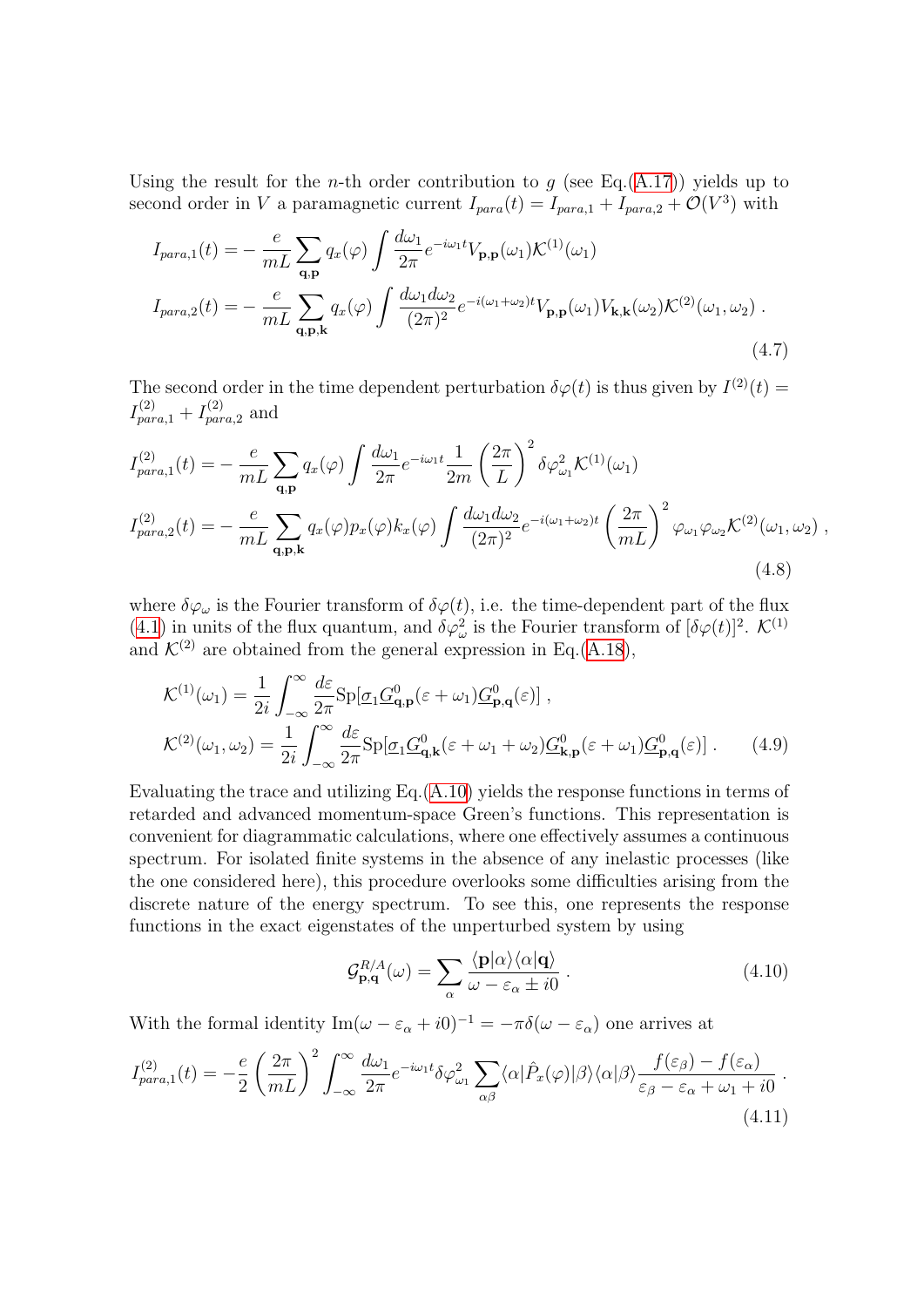Here  $f(\varepsilon_{\alpha}) = \langle \hat{c}_{\alpha}^{\dagger} \rangle$  $\langle \frac{\partial}{\partial \alpha} c_{\alpha} \rangle$  is the occupation number, which in a grand-canonical ensem-ble is the Fermi function. In deriving Eq.[\(4.11\)](#page-80-0) it was made use of  $q_x(\varphi)\langle\alpha|\mathbf{q}\rangle=$  $\langle \alpha | \hat{P}_x(\varphi) | \mathbf{q} \rangle$  and  $\sum_{\mathbf{q}} |\mathbf{q} \rangle \langle \mathbf{q} | = 1$ . Eq.([4.11\)](#page-80-0) contains one current vertex and one density vertex. Due to the orthogonality of eigenstates  $\langle \alpha | \beta \rangle = \delta_{\alpha,\beta}$  the integrand vanishes identically. The second order diamagnetic current  $I_{dia}^{(2)}$  which wasn't addressed so far, has a similar structure as  $I_{\textit{nat}}^{(2)}$  $p_{para,1}^{(2)}$ . It also contains only one current vertex and one density vertex and vanishes exactly just like  $I_{\text{nat}}^{(2)}$  $\sum_{para,1}^{(2)}$  [[54](#page-136-2)]. The only remaining contribution to the total second order current  $I^{(2)}(t) = I_{para,1}^{(2)} + I_{para,2}^{(2)} + I_{dia}^{(2)}$  thus comes from  $I_{par}^{(2)}$  $p_{para,2}^{(2)}$  and contains three current vertices. A straightforward evaluation of the second order response kernel  $\mathcal{K}^{(2)}$  finally yields

$$
I^{(2)}(t) = \frac{(-e)(2\pi)^2}{(mL)^3} \int_{-\infty}^{\infty} d\omega_1 d\omega_2 \delta \varphi_{\omega_1} \delta \varphi_{\omega_2} K^{(2)}(\omega_1, \omega_2) e^{-i(\omega_1 + \omega_2)t} , \qquad (4.12)
$$

with

<span id="page-81-1"></span><span id="page-81-0"></span>
$$
K^{(2)}(\omega_1, \omega_2) = \sum_{\alpha \beta \gamma} \frac{P_{\alpha \beta \gamma}}{\varepsilon_{\gamma} - \varepsilon_{\alpha} + \omega_1 + \omega_2 + i0}
$$

$$
\times \left[ \frac{f(\varepsilon_{\gamma}) - f(\varepsilon_{\beta})}{\varepsilon_{\gamma} - \varepsilon_{\beta} + \omega_2 + i0} - \frac{f(\varepsilon_{\beta}) - f(\varepsilon_{\alpha})}{\varepsilon_{\beta} - \varepsilon_{\alpha} + \omega_1 + i0} \right],
$$
(4.13)

where  $P_{\alpha\beta\gamma}$  is defined as

$$
P_{\alpha\beta\gamma} = \langle \alpha | \hat{P}_x(\varphi) | \beta \rangle \langle \beta | \hat{P}_x(\varphi) | \gamma \rangle \langle \gamma | \hat{P}_x(\varphi) | \alpha \rangle . \tag{4.14}
$$

In contrast to  $\mathcal{K}^{(2)}$  the matrix elements  $P_{\alpha\beta\gamma}$  are now included in the definition of the response function  $K^{(2)}$ . This result is valid for a grand canonical as well as for a canonical ensemble. In the latter case the chemical potential  $\mu$  is a function of flux and disorder. Thus formally there is no difference in the response functions for the two ensembles. The actual discrepancy due to the condition of a fixed particle number on the one side and fixed  $\mu$  on the other is however hard to estimate. It is emphasized, that Eq.[\(4.13](#page-81-0)) is the only non-vanishing contribution to the total second order response function, including all diamagnetic and paramagnetic terms [\[54](#page-136-2)]. Keeping in mind that the time-dependent part of the flux([4.1\)](#page-76-0) corresponds to

$$
\delta \varphi_{\omega'} = \frac{\phi_{\varepsilon}}{2i\phi_0} [\delta(\omega' + \varepsilon) - \delta(\omega' - \varepsilon)] , \qquad (4.15)
$$

it is clear that in this case Eq.[\(4.12\)](#page-81-1) contains not only oscillating terms, but also a time-independent contribution,

<span id="page-81-2"></span>
$$
I_0^{(2)} = A_{\varepsilon} \left[ K^{(2)}(\varepsilon, -\varepsilon) + K^{(2)}(-\varepsilon, \varepsilon) \right], \tag{4.16}
$$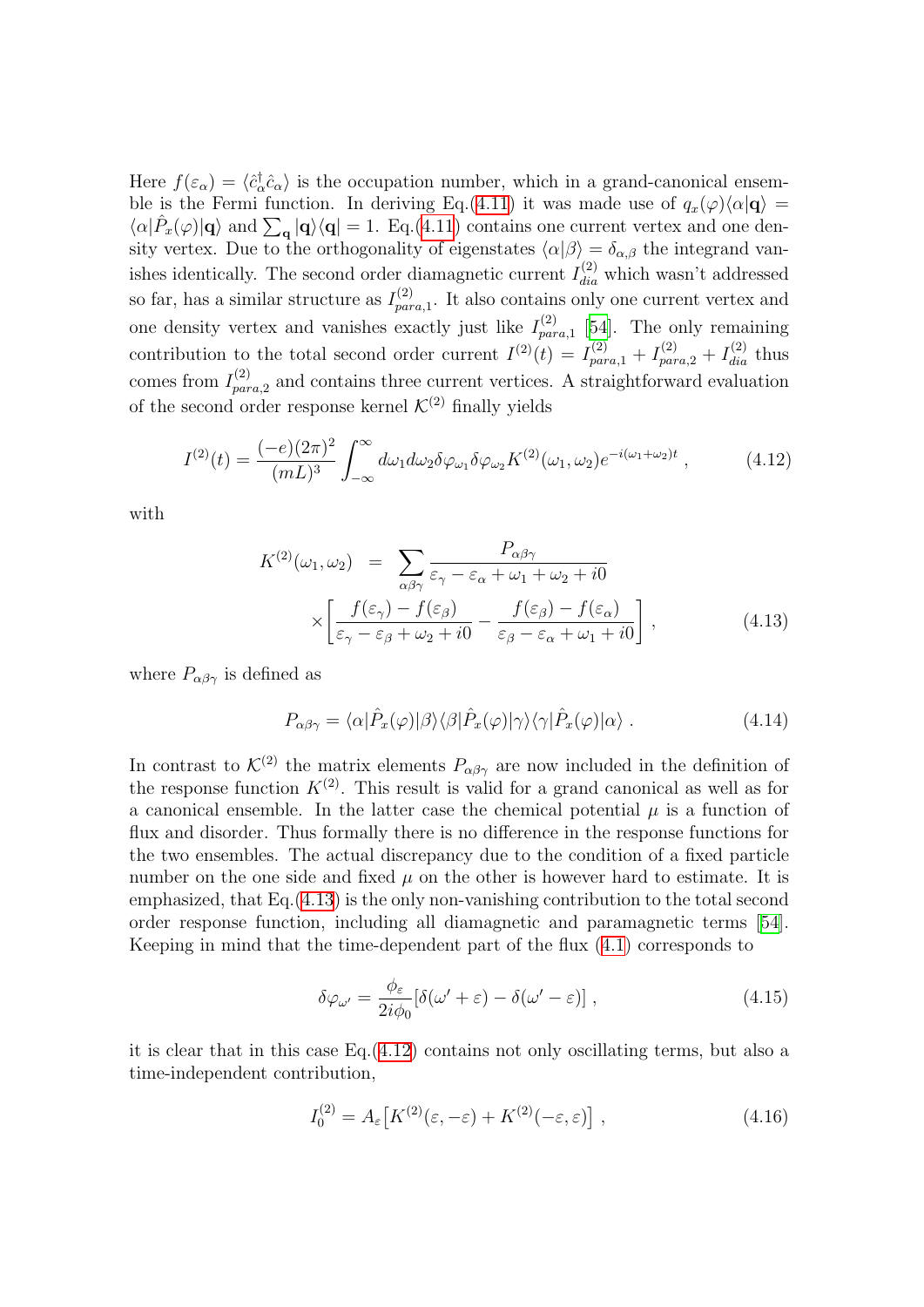where

<span id="page-82-0"></span>
$$
A_{\varepsilon} = \frac{(-e)(2\pi\phi_{\varepsilon})^2}{4(Lm)^3 \phi_0^2} , \qquad (4.17)
$$

and

$$
K^{(2)}(\varepsilon, -\varepsilon) = \sum_{\alpha\beta\gamma} \frac{P_{\alpha\beta\gamma}}{\varepsilon_{\gamma} - \varepsilon_{\alpha} + i0} \left[ \frac{f(\varepsilon_{\gamma}) - f(\varepsilon_{\beta})}{\varepsilon_{\gamma} - \varepsilon_{\beta} - \varepsilon + i0} - \frac{f(\varepsilon_{\beta}) - f(\varepsilon_{\alpha})}{\varepsilon_{\beta} - \varepsilon_{\alpha} + \varepsilon + i0} \right].
$$
 (4.18)

Defining retarded and advanced Green's functions,

<span id="page-82-1"></span>
$$
\mathcal{G}_{\alpha}^{R}(\omega) = \frac{1}{\omega - \varepsilon_{\alpha} + i0} \; , \; \mathcal{G}_{\alpha}^{A}(\omega) = \frac{1}{\omega - \varepsilon_{\alpha} - i0} \; , \tag{4.19}
$$

Eq.[\(4.18](#page-82-0)) can also be written as

$$
K^{(2)}(\varepsilon, -\varepsilon) = -\frac{1}{2\pi i} \sum_{\alpha\beta\gamma} P_{\alpha\beta\gamma} \left\{ \int_{-\infty}^{\infty} d\omega f(\omega + \varepsilon) \left[ \mathcal{G}_{\alpha}^{R}(\omega + \varepsilon) \mathcal{G}_{\beta}^{R}(\omega) \mathcal{G}_{\gamma}^{R}(\omega + \varepsilon) \right] - \mathcal{G}_{\alpha}^{A}(\omega + \varepsilon) \mathcal{G}_{\beta}^{A}(\omega) \mathcal{G}_{\gamma}^{A}(\omega + \varepsilon) \right\} - \int_{-\infty}^{\infty} d\omega [f(\omega + \varepsilon) - f(\omega)]
$$

$$
\times \left[ \mathcal{G}_{\alpha}^{R}(\omega + \varepsilon) \mathcal{G}_{\beta}^{A}(\omega) \mathcal{G}_{\gamma}^{A}(\omega + \varepsilon) - \mathcal{G}_{\alpha}^{R}(\omega + \varepsilon) \mathcal{G}_{\beta}^{R}(\omega) \mathcal{G}_{\gamma}^{A}(\omega + \varepsilon) \right] \right\} . \tag{4.20}
$$

The structure of the Green's functions agrees with the one given by KY in Ref. [\[62](#page-136-8)]. Note, however, that these authors work in a different gauge: they represent the electric field by a scalar potential, so that their expressions contain only a single current vertex. The introduction of Green's function is useful for calculating disorder averages. It is common wisdom that for the calculation of the disorder average of Eq.[\(4.20](#page-82-1)) the terms involving products of only retarded or only advanced Green's functions can be neglected<sup>[1](#page-82-2)</sup>. In this approximation a perturbative calculation of the disorder average of Eq.([4.20](#page-82-1)) has been given by KY[[56](#page-136-0)], with the result that the associated time-independent part of the non-equilibrium current is proportional to  $\varepsilon^{-2}$  for frequencies larger than the Thouless energy. As explained in Sec.[4.1,](#page-76-1) for frequencies  $\varepsilon < E_c$  the perturbative expansion can not be expected to be valid. In fact, it will turn out, that the physical behavior is completely different for systems with discrete spectrum.

To demonstrate the breakdown of the diagrammatic perturbation theory in the discrete spectrum limit, it is now shown that an exact evaluation of the disorder *average of Eq.*([4.20](#page-82-1)) should actually yield an *infinite* result. One should therefore

<span id="page-82-2"></span><sup>1</sup>Note, however, that in a canonical ensemble the chemical potential fluctuates, so that disorder averages involving only retarded or only advanced Green's functions can also generate large contributions to response functions, see Ref.[[54\]](#page-136-2).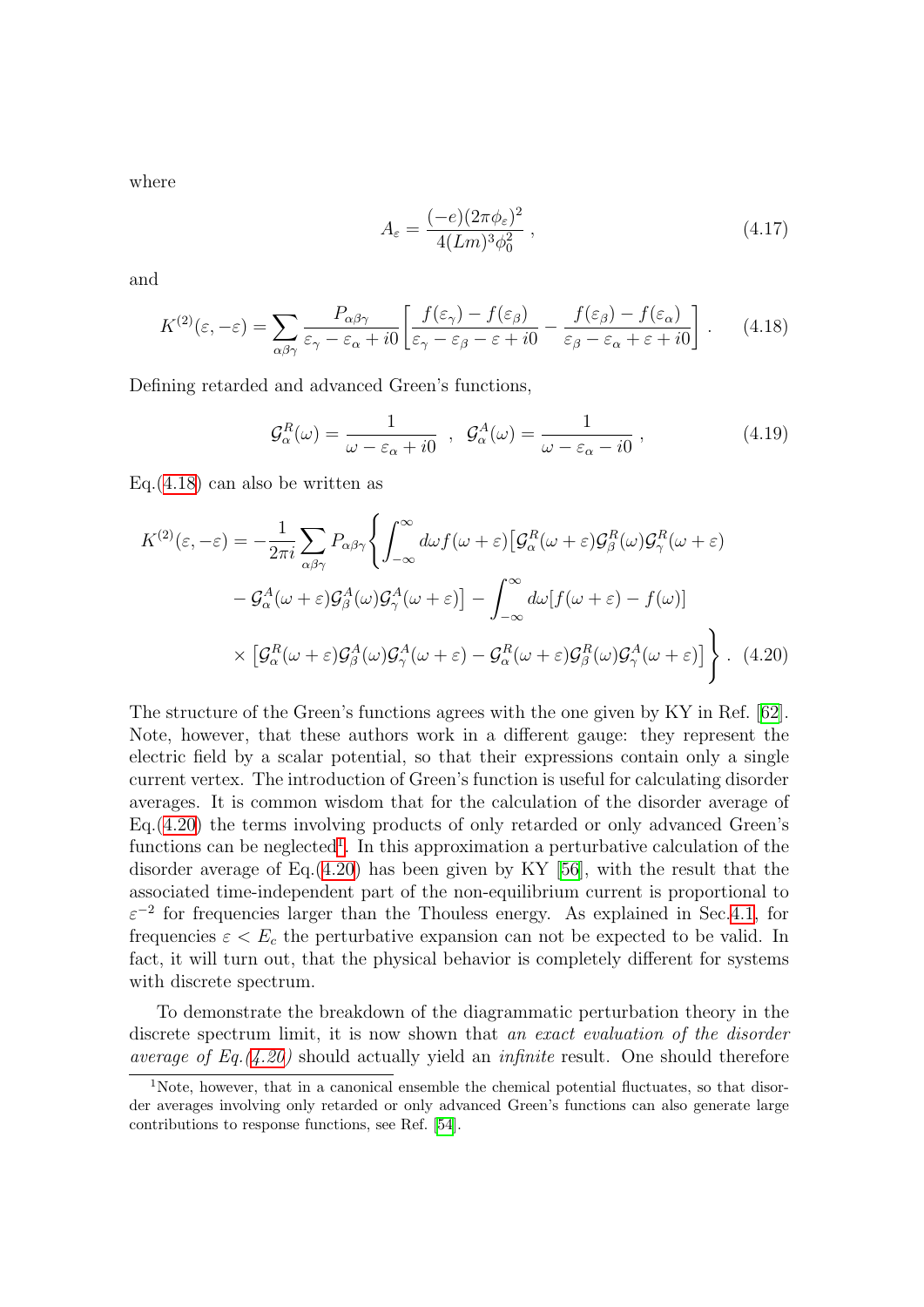reconsider the exact spectral representation([4.18](#page-82-0)) of the response function. Using the formal identity

<span id="page-83-4"></span><span id="page-83-1"></span><span id="page-83-0"></span>
$$
\frac{1}{x+i0} = \wp\frac{1}{x} - i\pi\delta(x) , \qquad (4.21)
$$

where  $\wp$  denotes the Cauchy principal part, one can rewrite Eq.([4.18\)](#page-82-0) as

$$
K^{(2)}(\varepsilon, -\varepsilon) = K^{(2)}_{\wp}(\varepsilon, -\varepsilon) + K^{(2)}_{\delta\delta}(\varepsilon, -\varepsilon) , \qquad (4.22)
$$

with

$$
K_{\wp}^{(2)}(\varepsilon, -\varepsilon) = 2 \sum_{\alpha\beta\gamma} \frac{\text{Re}P_{\alpha\beta\gamma}}{\varepsilon_{\gamma} - \varepsilon_{\alpha}} \wp \frac{f(\varepsilon_{\gamma}) - f(\varepsilon_{\beta})}{\varepsilon_{\gamma} - \varepsilon_{\beta} - \varepsilon} ,
$$
\n(4.23)

$$
K_{\delta\delta}^{(2)}(\varepsilon, -\varepsilon) = -2\pi^2 \sum_{\alpha\beta\gamma} \text{Re} P_{\alpha\beta\gamma} [f(\varepsilon_{\gamma}) - f(\varepsilon_{\beta})] \delta(\varepsilon_{\gamma} - \varepsilon_{\alpha}) \delta(\varepsilon_{\gamma} - \varepsilon_{\beta} - \varepsilon) \ . \tag{4.24}
$$

Theterms with  $\alpha = \gamma$  in Eqs. ([4.23\)](#page-83-0) and ([4.24](#page-83-1)) yield the following contributions,

<span id="page-83-5"></span><span id="page-83-2"></span>
$$
K_{\varrho,diag}^{(2)}(\varepsilon,-\varepsilon) = \varphi \sum_{\alpha\beta} P_{\alpha\beta\alpha} \frac{\partial}{\partial \varepsilon_{\alpha}} \frac{f(\varepsilon_{\alpha}) - f(\varepsilon_{\beta})}{\varepsilon_{\alpha} - \varepsilon_{\beta} - \varepsilon}
$$
  

$$
= \varphi \sum_{\alpha\beta} P_{\alpha\beta\alpha} \left[ \frac{\frac{\partial}{\partial \varepsilon_{\alpha}} f(\varepsilon_{\alpha})}{\varepsilon_{\alpha} - \varepsilon_{\beta} - \varepsilon} - \frac{f(\varepsilon_{\alpha}) - f(\varepsilon_{\beta})}{(\varepsilon_{\alpha} - \varepsilon_{\beta} - \varepsilon)^{2}} \right],
$$
(4.25)

$$
K_{\delta\delta,diag}^{(2)}(\varepsilon,-\varepsilon) = -2\pi^2 \delta(0) \sum_{\alpha\beta} \text{Re} P_{\alpha\beta\alpha} [f(\varepsilon_{\alpha}) - f(\varepsilon_{\beta})] \delta(\varepsilon_{\alpha} - \varepsilon_{\beta} - \varepsilon) \ . \tag{4.26}
$$

The right-hand side of Eq.[\(4.26](#page-83-2)) is proportional to the infinite factor  $\delta(0)$ . Hence, the term  $K_{\delta\delta}^{(2)}(\varepsilon,-\varepsilon)$  must also be infinite. Because the singular prefactor  $\delta(0)$  in Eq.[\(4.26](#page-83-2)) does not depend on the disorder, this singularity survives disorder averaging. Keeping in mind that  $Eq.(4.20)$  $Eq.(4.20)$  is mathematically equivalent with  $Eq.(4.18)$  $Eq.(4.18)$ , it is concluded that a correct evaluation of the disorder average  $K^{(2)}(\varepsilon, -\varepsilon)$  must yield an infinite result<sup>[2](#page-83-3)</sup>. Unfortunately, in an approximate evaluation of  $Eq.(4.20)$  $Eq.(4.20)$  $Eq.(4.20)$ by means of the usual diagrammatic methods this  $\delta$ -function singularity is artificially smoothed out, and one obtains a finite result[[56\]](#page-136-0). The singular contribu-tion in Eq.([4.26](#page-83-2)) arises for finite frequencies  $\varepsilon > 0$ . On the other hand, the limit  $\lim_{\omega_1,\omega_2\to 0} K^{(2)}(\omega_1,\omega_2)$  exists and is related to the flux-derivative of the persistent current [\[54\]](#page-136-2).

<span id="page-83-3"></span><sup>&</sup>lt;sup>2</sup>The same type of singularity occurs if one calculates the disorder average of the square of the density of states,  $\overline{\nu_d^2(\epsilon)} = \frac{1}{L^{2d}} \overline{\sum_{\alpha\beta} \delta(\epsilon - \epsilon_\alpha) \delta(\epsilon - \epsilon_\beta)}$ . The contribution from the terms with  $\alpha = \beta$ is proportional to  $\delta(0) = \infty$ . Yet, perturbative averaging with the help of the impurity diagram technique produces a finite result.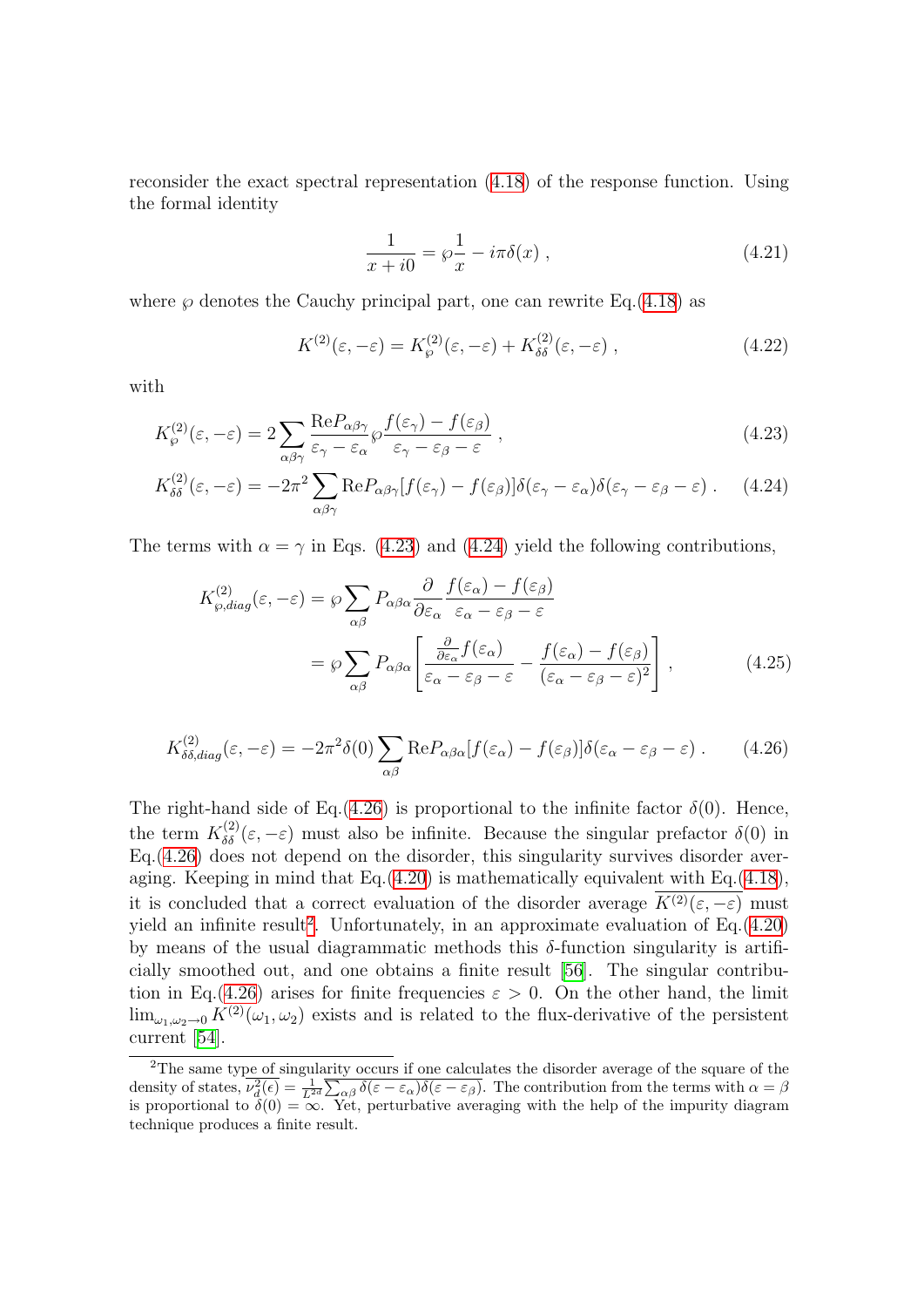### <span id="page-84-2"></span>4.3 Adiabatic switching on

The infinite term [\(4.26](#page-83-2)) is clearly unphysical. This term is closely related to the infinitesimal imaginary parts  $i0$  that have been added to the real frequencies in the spectral representation [\(4.18\)](#page-82-0) for the response function  $K^{(2)}(\varepsilon, -\varepsilon)$ . As emphasized by KY [\[62\]](#page-136-8), the infinitesimal imaginary parts are a consequence of the fact that the response function must be causal when the time-dependent part of the Hamiltonian is adiabatically switched on. The "adiabatic switching on" of the time-dependent perturbation will now be examined more carefully. Following the usual recipe [\[63](#page-136-9)], the Hamiltonian  $\hat{H}_0 + \hat{V}(t)$  is replaced by  $\hat{H}_0 + \hat{V}_\eta(t)$ , where  $\hat{V}_\eta(t) = \exp(\eta t)\hat{V}(t)$ . The limit  $\eta \to 0$  is then taken at the end of the calculation of physical quantities. For large enough times  $t$  the physical result should be independent of the switching on procedure. Indeed, in Sec.[4.3.1](#page-86-0) it is shown by explicit calculation that sudden switching on produces the same result for the long-time response as adiabatic switching on. However, in the latter case one still has to be careful to take the limit  $\eta \to 0$ only after the physical quantity of interest has been calculated. It is now shown that the singularity in Eq.[\(4.26](#page-83-2)) has been artificially generated by taking the limit  $\eta \rightarrow 0$  at an intermediate step of the calculation.

By direct expansion of the time evolution operator in the interaction representation to second order in the time-dependent perturbation, one obtains the current for adiabatic switching on at finite  $\eta$ . Formally the additional factor  $\exp(\eta t)$  merely shifts the frequencies according to  $\omega_j \to \omega_j + i\eta$   $(j = 1, 2)$ , which leads to

$$
I_{\eta}^{(2)}(t) = \frac{(-e)(2\pi)^2}{(mL)^3} \int_{-\infty}^{\infty} d\omega_1 d\omega_2 \delta \varphi_{\omega_1} \delta \varphi_{\omega_2} K_{\eta t}^{(2)}(\omega_1, \omega_2) e^{-i(\omega_1 + \omega_2)t} , \qquad (4.27)
$$

with

<span id="page-84-1"></span><span id="page-84-0"></span>
$$
K_{\eta t}^{(2)}(\omega_1, \omega_2) = e^{2\eta t} \sum_{\alpha\beta\gamma} \frac{P_{\alpha\beta\gamma}}{\varepsilon_{\gamma} - \varepsilon_{\alpha} + \omega_1 + \omega_2 + 2i\eta}
$$

$$
\times \left[ \frac{f(\varepsilon_{\gamma}) - f(\varepsilon_{\beta})}{\varepsilon_{\gamma} - \varepsilon_{\beta} + \omega_2 + i\eta} - \frac{f(\varepsilon_{\beta}) - f(\varepsilon_{\alpha})}{\varepsilon_{\beta} - \varepsilon_{\alpha} + \omega_1 + i\eta} \right]. \tag{4.28}
$$

Comparing Eq. $(4.28)$  $(4.28)$  with Eq. $(4.13)$  $(4.13)$ , one sees that the former is multiplied by an extra factor of  $e^{2\eta t}$ . If one directly takes the limit  $\eta \to 0$ , this factor is replaced by unity. This is the limiting procedure adopted in the usual Green's function approach, where one takes first the limit  $\eta \to 0$  in Eq.([4.28](#page-84-0)) and then inserts the resulting expression into Eq.  $(4.27)$  $(4.27)$ . In this case Eqs.  $(4.16)$  $(4.16)$  and  $(4.18)$  are recovered, which lead to the divergence in Eq.  $(4.26)$  $(4.26)$  $(4.26)$ . It is now shown that this unphysical divergence does not appear if the limit  $\eta \rightarrow 0$  is taken after the physical current has been calculated. Substituting Eq.([4.28](#page-84-0)) into Eq.[\(4.27](#page-84-1)) one obtains

$$
I_{\eta}^{(2)}(t) = A_{\varepsilon} \left[ K_{\eta t}^{(2)}(\varepsilon, -\varepsilon) + K_{\eta t}^{(2)}(-\varepsilon, \varepsilon) + K_{\eta t}^{(2)}(\varepsilon, \varepsilon) e^{-2i\varepsilon t} + K_{\eta t}^{(2)}(-\varepsilon, -\varepsilon) e^{2i\varepsilon t} \right].
$$
\n(4.29)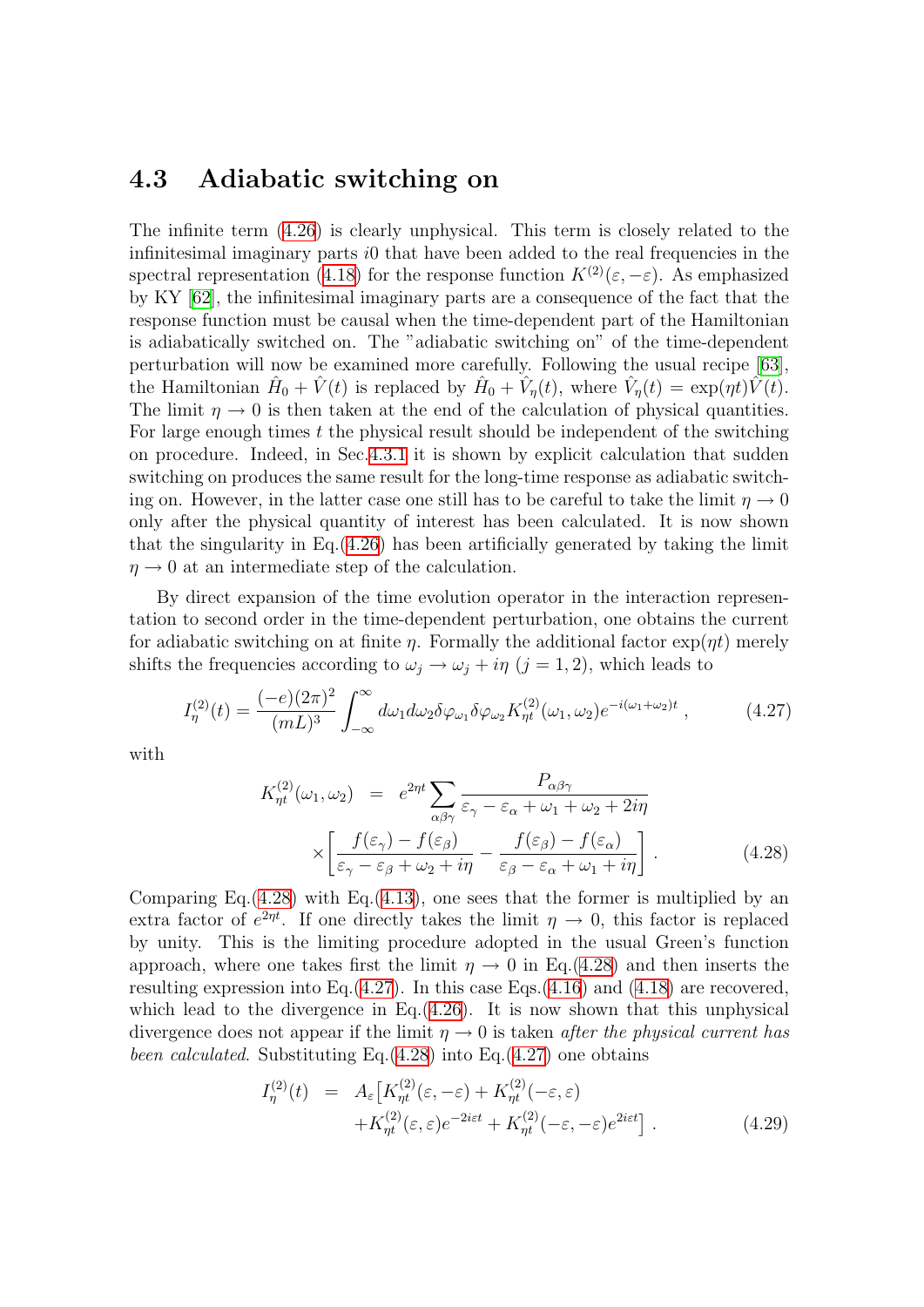In analogy with Eq.[\(4.22](#page-83-4)),  $K_{\eta t}^{(2)}(\varepsilon, -\varepsilon)$  is expressed in terms of products of real and imaginary parts

$$
K_{\eta t}^{(2)}(\varepsilon, -\varepsilon) = K_{\eta t, \wp}^{(2)}(\varepsilon, -\varepsilon) + K_{\eta t, \delta\delta}^{(2)}(\varepsilon, -\varepsilon) , \qquad (4.30)
$$

with

<span id="page-85-0"></span>
$$
K_{\eta t,\wp}^{(2)}(\varepsilon,-\varepsilon) = 2e^{2\eta t} \sum_{\alpha\beta\gamma} \text{Re}P_{\alpha\beta\gamma} [f(\varepsilon_{\gamma}) - f(\varepsilon_{\beta})]
$$

$$
\times \left[ \frac{\varepsilon_{\gamma} - \varepsilon_{\alpha}}{(\varepsilon_{\gamma} - \varepsilon_{\alpha})^2 + (2\eta)^2} \frac{\varepsilon_{\gamma} - \varepsilon_{\beta} - \varepsilon}{(\varepsilon_{\gamma} - \varepsilon_{\beta} - \varepsilon)^2 + \eta^2} \right],
$$
(4.31)

<span id="page-85-1"></span>
$$
K_{\eta t, \delta\delta}^{(2)}(\varepsilon, -\varepsilon) = -2e^{2\eta t} \sum_{\alpha\beta\gamma} \text{Re} P_{\alpha\beta\gamma} [f(\varepsilon_{\gamma}) - f(\varepsilon_{\beta})] \times \left[ \frac{2\eta}{(\varepsilon_{\gamma} - \varepsilon_{\alpha})^2 + (2\eta)^2} \frac{\eta}{(\varepsilon_{\gamma} - \varepsilon_{\beta} - \varepsilon)^2 + \eta^2} \right].
$$
 (4.32)

From Eq.([4.31](#page-85-0)) it is now obvious that  $K_{\eta t,\varphi}^{(2)}$  does not have any contributions from the terms  $\alpha = \gamma$ . The finite contribution in Eq.([4.25\)](#page-83-5) is thus an artefact of taking the limit  $\eta \rightarrow 0$  before calculating any physical quantities. Now the term [\(4.32\)](#page-85-1) is closer investigated. By directly taking the limit  $\eta \to 0$  using

$$
\lim_{\eta \to 0} \frac{\eta}{\epsilon^2 + \eta^2} = \pi \delta(\epsilon) ,
$$
\n(4.33)

the infinite result [\(4.26](#page-83-2)) is recovered. However, the structure of the  $\eta$ -dependent part of Eq.([4.32\)](#page-85-1) is familiar from the derivation of Fermi's golden rule of elementary quantum mechanics. As discussed for example in the classic textbook by Baym [\[63](#page-136-9)], terms with this structure should be interpreted as a rate, i.e. as a contribution to the current that grows linearly in time. It is therefore clear that after taking the derivative of Eq.  $(4.32)$  $(4.32)$  with respect to t one obtains a finite result when performing the limit  $\eta \rightarrow 0$ . A simple calculation yields

$$
\lim_{\eta \to 0} \frac{d}{dt} K_{\eta t, \delta \delta}^{(2)}(\varepsilon, -\varepsilon) = -2 \lim_{\eta \to 0} \sum_{\alpha \beta} P_{\alpha \beta \alpha} \frac{[f(\varepsilon_{\alpha}) - f(\varepsilon_{\beta})] \eta}{(\varepsilon_{\alpha} - \varepsilon_{\beta} - \varepsilon)^{2} + \eta^{2}}
$$

$$
= -2\pi \sum_{\alpha \beta} P_{\alpha \beta \alpha} [f(\varepsilon_{\alpha}) - f(\varepsilon_{\beta})] \delta(\varepsilon_{\alpha} - \varepsilon_{\beta} - \varepsilon) . \tag{4.34}
$$

Because this expression contains only a single δ-function, after averaging over disorder it becomes a smooth function of  $\varepsilon$ . Since the above derivation relies on Fermi's goldenrule, it is valid for times  $t < 1/\Delta$  [[63](#page-136-9)]. Together with the condition  $1/\tau_{ee} < \Delta$ for a discrete spectrum it follows, that the linear time dependence of the current should be observable on time scales  $t < \Delta^{-1} < \tau_{ee}$ . In conclusion, to quadratic order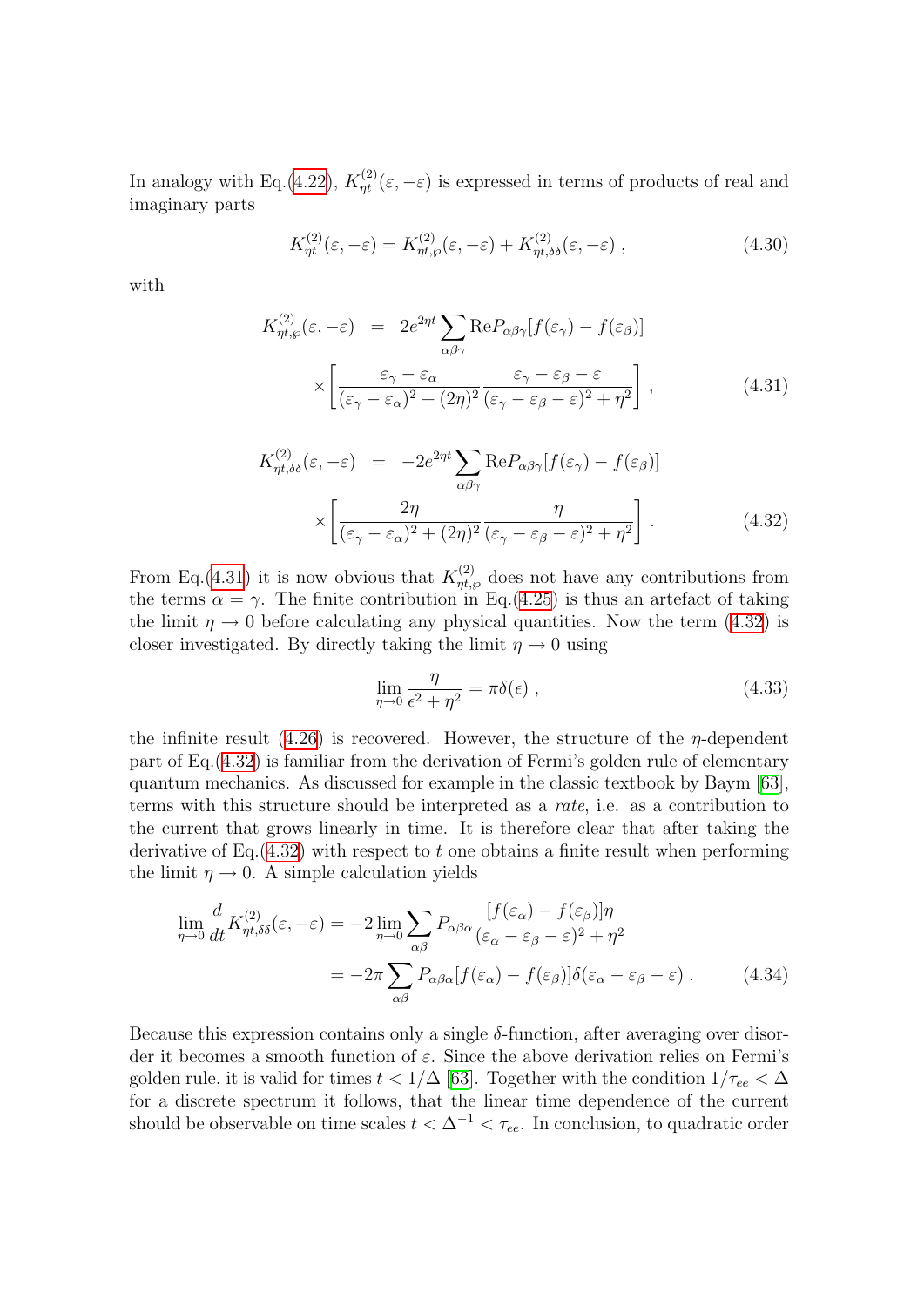in the field the non-equilibrium current induced by the time-dependent flux [\(4.1\)](#page-76-0) has the following three contributions,

<span id="page-86-3"></span><span id="page-86-1"></span>
$$
I^{(2)}(t) \equiv \lim_{\eta \to 0} I^{(2)}_{\eta}(t) = I^{(2)}_{th} + t \frac{dI^{(2)}_{kin}}{dt} + I^{(2)}_{osc}(t) , \qquad (4.35)
$$

where the time-independent part is given by

$$
I_{th}^{(2)} = A_{\varepsilon} \lim_{\eta \to 0} \left[ K_{\eta t, \wp}^{(2)}(\varepsilon, -\varepsilon) + K_{\eta t, \wp}^{(2)}(-\varepsilon, \varepsilon) \right]
$$
  
= 
$$
2A_{\varepsilon} \sum_{\alpha \beta \gamma, \alpha \neq \gamma} \frac{\text{Re} P_{\alpha \beta \gamma}}{\varepsilon_{\gamma} - \varepsilon_{\alpha}} \wp \left[ \frac{f(\varepsilon_{\gamma}) - f(\varepsilon_{\beta})}{\varepsilon_{\gamma} - \varepsilon_{\beta} - \varepsilon} + (\varepsilon \to -\varepsilon) \right].
$$
 (4.36)

The coefficient of the term linear in time is

$$
\frac{dI_{kin}^{(2)}}{dt} = A_{\varepsilon} \lim_{\eta \to 0} \left[ \frac{d}{dt} K_{\eta t, \delta \delta}^{(2)}(\varepsilon, -\varepsilon) + \frac{d}{dt} K_{\eta t, \delta \delta}^{(2)}(-\varepsilon, \varepsilon) \right]
$$
  
= 
$$
-2\pi A_{\varepsilon} \sum_{\alpha \beta} P_{\alpha \beta \alpha} [f(\varepsilon_{\alpha}) - f(\varepsilon_{\beta})] \left[ \delta(\varepsilon_{\alpha} - \varepsilon_{\beta} - \varepsilon) + (\varepsilon \to -\varepsilon) \right],
$$
 (4.37)

and the oscillating part is

<span id="page-86-2"></span>
$$
I_{osc}^{(2)}(t) = -A_{\varepsilon} \lim_{\eta \to 0} \left[ K_{\eta t}^{(2)}(\varepsilon, \varepsilon) e^{-2i\varepsilon t} + K_{\eta t}^{(2)}(-\varepsilon, -\varepsilon) e^{2i\varepsilon t} \right]. \tag{4.38}
$$

Thus, a time-dependent electric field with frequency  $\varepsilon$  induces in quadratic order three fundamentally different currents. (a) A time-independent contribution  $I_{th}^{(2)}$ . (b) A contribution  $tdI_{kin}^{(2)}/dt$  which increases linearly in time; this term can be understood in terms of the usual golden rule of time-dependent perturbation theory. (c) Finally, there is also a time-dependent contribution  $I_{osc}^{(2)}$  oscillating with frequency 2ε. When this term is averaged over a time-interval larger than  $\varepsilon^{-1}$ , its contribution to the current is negligible small.

From the above analysis it is clear that the contribution that is proportional to t cannot be calculated within the usual Green's function machinery, because in this approach the limit  $\eta \to 0$  is taken at an intermediate step of the calculation, causing an unphysical divergence. To further support the correctness of the limiting procedure adopted here it is shown in the next section that  $Eqs.(4.35)-(4.37)$  $Eqs.(4.35)-(4.37)$  $Eqs.(4.35)-(4.37)$  $Eqs.(4.35)-(4.37)$  can also be re-derived if the perturbation is suddenly (instead of adiabatically) switched on.

#### <span id="page-86-0"></span>4.3.1 Comparison with sudden switching on

To confirm that the "switching on procedure" outlined in Sec.[4.3](#page-84-2) yields the correct physical results, a harmonic perturbation that is suddenly turned on at time  $t = 0$ is considered for comparison:

$$
\phi(t) = \phi + \phi_{\varepsilon} \Theta(t) \sin(\varepsilon t) , \qquad (4.39)
$$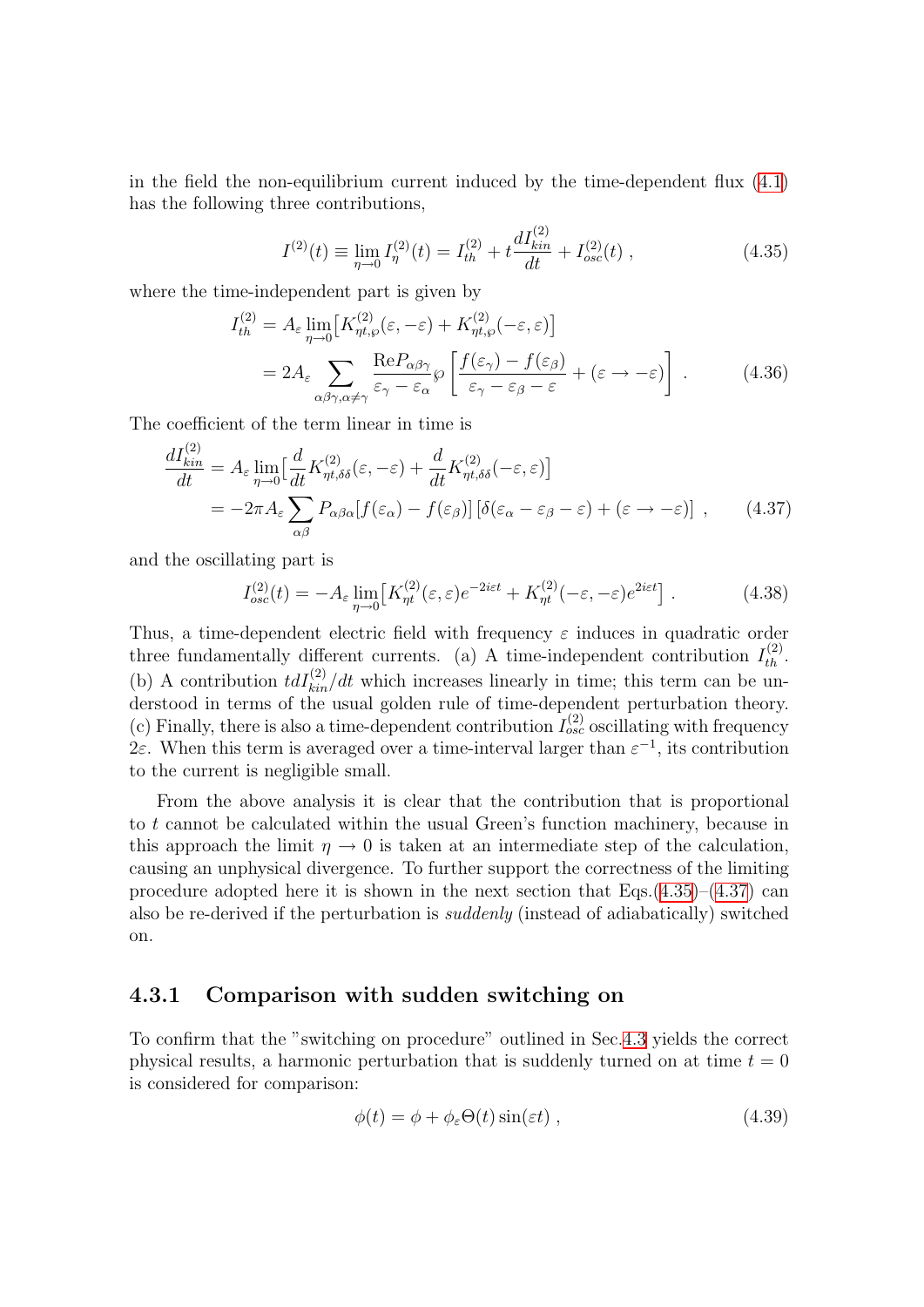where  $\Theta(t)$  is the step function. In the long time limit the physical behavior should be independent of the switching on procedure. The paramagnetic current is evaluated from the general expression

<span id="page-87-0"></span>
$$
I_{para} = -\frac{e}{mL} \sum_{\mathbf{q}} q_x(\varphi) \langle \hat{\Psi}^{\dagger}_{H,\mathbf{q}}(t) \hat{\Psi}_{H,\mathbf{q}}(t) \rangle . \qquad (4.40)
$$

Changing from Heisenberg to Dirac picture and from momentum to energy representation Eq.([4.40\)](#page-87-0) becomes

$$
I_{para} = -\frac{e}{mL} \sum_{\alpha\beta} P_{\alpha\beta} \langle \hat{U}_D^{\dagger}(t) \hat{c}_{D,\alpha}^{\dagger}(t) \hat{c}_{D,\beta}(t) \hat{U}_D(t) \rangle , \qquad (4.41)
$$

where  $P_{\alpha\beta} = \langle \alpha | \hat{P}_x(\varphi) | \beta \rangle$  and the time-evolution operator is given by

$$
\hat{U}_D(t) = \sum_{n=0}^{\infty} \frac{(-i)^n}{n!} \int_{-\infty}^t dt_1 \cdots \int_{-\infty}^t dt_n \hat{T}[\hat{V}_D(t_1) \cdots \hat{V}_D(t_n)] . \tag{4.42}
$$

 $\hat{V}_D(t)$  is the Dirac picture of the external perturbation given in Eq.[\(4.4](#page-79-0)). The index D will be suppressed in the following. To first order in  $\delta\varphi(t) = (\phi/\phi_0)\Theta(t)\sin(\varepsilon t)$ one obtains

$$
I_{para}^{(1)}(t) = -\frac{ei}{mL} \int_0^t dt_1 \frac{2\pi}{mL} \delta\varphi(t_1) \sum_{\alpha\beta\gamma\delta} P_{\alpha\beta} P_{\gamma\delta} [\langle \hat{c}^\dagger_{\alpha}(t_1) \hat{c}_{\beta}(t_1) \hat{c}^\dagger_{\gamma}(t) \hat{c}_{\delta}(t) \rangle - \langle \hat{c}^\dagger_{\gamma}(t) \hat{c}_{\delta}(t) \hat{c}^\dagger_{\alpha}(t_1) \hat{c}_{\beta}(t_1) \rangle]. \tag{4.43}
$$

Since  $H_0 = \sum_\alpha \varepsilon_\alpha \hat{c}_\alpha^\dagger$  $\phi_{\alpha}^{\dagger} \hat{c}_{\alpha}$  the time dependence of the operators is trivial:

$$
\hat{c}_{\alpha}^{\dagger}(t_1) = e^{i\varepsilon_{\alpha}t_1}\hat{c}_{\alpha} \; ; \; \hat{c}_{\beta}(t_1) = e^{-i\varepsilon_{\beta}t_1}\hat{c}_{\beta} \; . \tag{4.44}
$$

Decomposing the expectation values by the Wick theorem and using  $\langle \hat{c}^{\dagger}_{\epsilon} \rangle$  $\langle \hat{c}^{\dagger}_{\alpha} \hat{c}_{\beta} \rangle =$  $\delta_{\alpha,\beta} f(\varepsilon_\alpha)$  as well as  $\hat{c}_c^{\dagger}$  $\frac{1}{\alpha}\hat{c}_{\beta} + \hat{c}_{\beta}\hat{c}_{\alpha}^{\dagger} = \delta_{\alpha,\beta}$  finally yields

$$
I_{para}^{(1)}(t) = -\frac{2\pi i e}{(mL)^2} \int_0^t dt_1 \delta\varphi(t_1) \sum_{\alpha\beta} |P_{\alpha\beta}|^2 e^{i(\varepsilon_\alpha - \varepsilon_\beta)(t_1 - t)} [f(\varepsilon_\alpha) - f(\varepsilon_\beta)] . \tag{4.45}
$$

Obviously there is no contribution from the diagonal term with  $\alpha = \beta$ . Now the explicit form of  $\delta\varphi(t)$  can be inserted:

$$
I_{para}^{(1)}(t) = -\frac{\pi e}{(mL)^2} \frac{\phi_{\varepsilon}}{\phi_0} \int_0^t dt_1 (e^{i\varepsilon t} - e^{-i\varepsilon t}) \sum_{\alpha\beta;\alpha\neq\beta} |P_{\alpha\beta}|^2 e^{i(\varepsilon_{\alpha} - \varepsilon_{\beta})(t_1 - t)} [f(\varepsilon_{\alpha}) - f(\varepsilon_{\beta})]
$$
  

$$
= -\frac{\pi e}{i(mL)^2} \frac{\phi_{\varepsilon}}{\phi_0} \sum_{\alpha\beta;\alpha\neq\beta} |P_{\alpha\beta}|^2 [f(\varepsilon_{\alpha}) - f(\varepsilon_{\beta})] \left[ \frac{e^{i\varepsilon t} - e^{-i(\varepsilon_{\alpha} - \varepsilon_{\beta})t}}{\varepsilon_{\alpha} - \varepsilon_{\beta} + \varepsilon} - \frac{e^{-i\varepsilon t} - e^{-i(\varepsilon_{\alpha} - \varepsilon_{\beta})t}}{\varepsilon_{\alpha} - \varepsilon_{\beta} - \varepsilon} \right].
$$
 (4.46)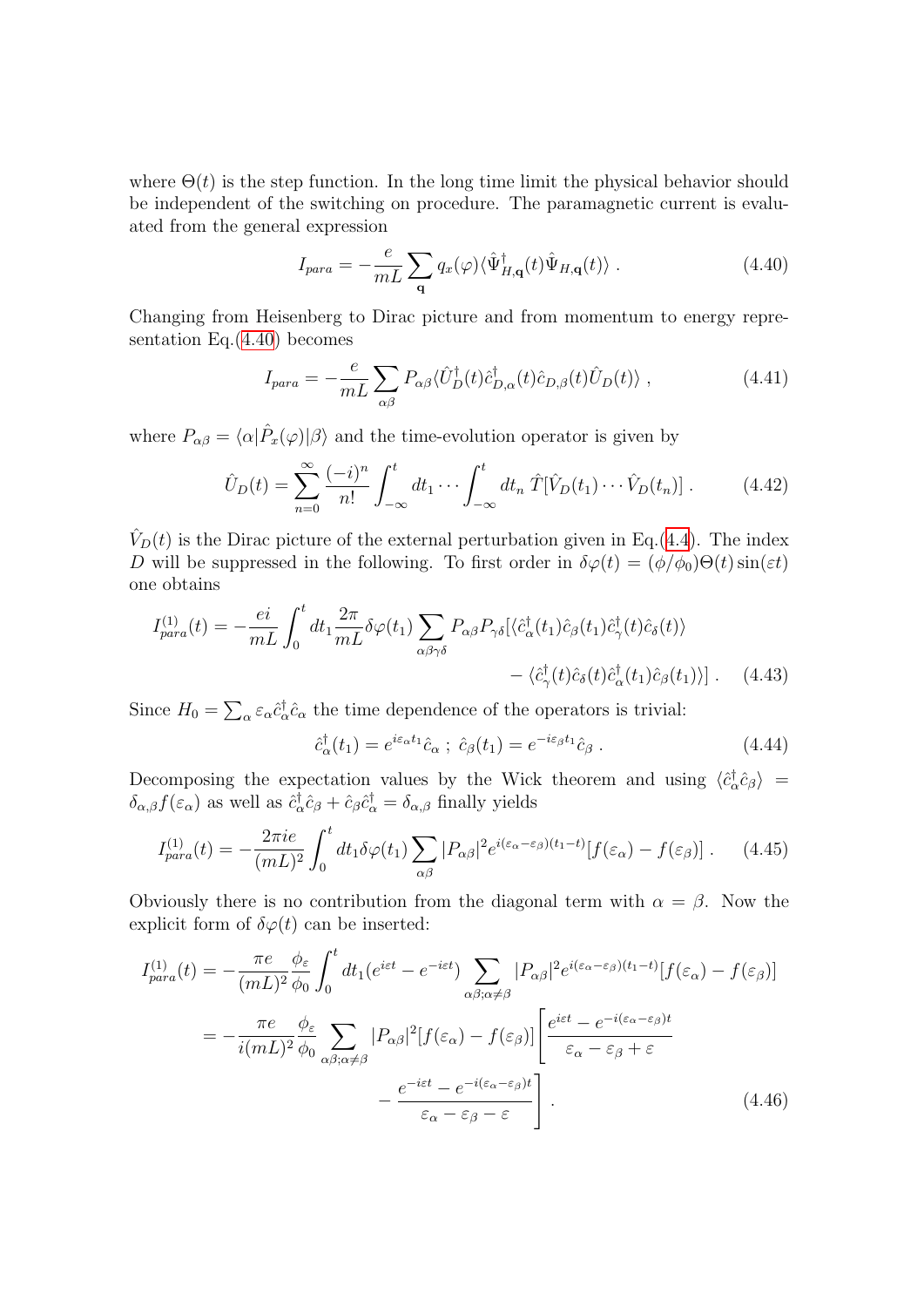After averaging over a time interval  $t \gtrsim \varepsilon^{-1}$  this current vanishes.

The second order in  $\phi_{\varepsilon}$  is more interesting. Since the calculation is not more difficult than for the linear response but much more lengthy, here only the result is stated:

$$
I_{para}^{(2)}(t) = 2A_{\varepsilon} \text{Re} \sum_{\alpha\beta\gamma} P_{\alpha\beta\gamma} [f(\varepsilon_{\beta}) - f(\varepsilon_{\alpha})] \left\{ \frac{e^{2i\varepsilon t} - e^{i(\varepsilon_{\gamma} - \varepsilon_{\alpha})t}}{(\varepsilon_{\alpha} - \varepsilon_{\gamma} + 2\varepsilon)(\varepsilon_{\alpha} - \varepsilon_{\beta} + \varepsilon)} - \frac{1 - e^{i(\varepsilon_{\gamma} - \varepsilon_{\alpha})t}}{(\varepsilon_{\alpha} - \varepsilon_{\gamma})(\varepsilon_{\alpha} - \varepsilon_{\beta} - \varepsilon)} + \frac{2\varepsilon}{(\varepsilon_{\alpha} - \varepsilon_{\beta})^2 - \varepsilon^2} \left[ \frac{e^{i(\varepsilon_{\beta} - \varepsilon_{\alpha} + \varepsilon)t} - e^{i(\varepsilon_{\gamma} - \varepsilon_{\alpha})t}}{\varepsilon_{\beta} - \varepsilon_{\gamma} + \varepsilon} \right] + (\varepsilon \to -\varepsilon) \right\}.
$$
\n(4.47)

The diagonal term  $\alpha = \gamma$  is

$$
I_{diag}^{(2)}(t) = 4A_{\varepsilon} \sum_{\alpha\beta} P_{\alpha\beta\alpha} [f(\varepsilon_{\alpha}) - f(\varepsilon_{\beta})] \left[ \frac{\sin^2(\varepsilon t)}{(\varepsilon_{\alpha} - \varepsilon_{\beta})^2 - \varepsilon^2} - \frac{\sin^2(\frac{\varepsilon_{\beta} - \varepsilon_{\alpha} + \varepsilon}{2}t) + \sin^2(\frac{\varepsilon_{\beta} - \varepsilon_{\alpha} - \varepsilon}{2}t)}{(\varepsilon_{\alpha} - \varepsilon_{\beta})^2 - \varepsilon^2} + \left[ \frac{\sin(\frac{\varepsilon_{\beta} - \varepsilon_{\alpha} + \varepsilon}{2}t)}{\varepsilon_{\beta} - \varepsilon_{\alpha} + \varepsilon} \right]^2 + \left[ \frac{\sin(\frac{\varepsilon_{\beta} - \varepsilon_{\alpha} - \varepsilon}{2}t)}{\varepsilon_{\beta} - \varepsilon_{\alpha} - \varepsilon} \right]^2 \right].
$$
\n(4.48)

The last two terms can be interpreted in the same way as is done in Fermi's golden rule[[63\]](#page-136-9) by using the identity

<span id="page-88-1"></span>
$$
\left[\frac{\sin\left(\frac{\Delta\varepsilon}{2}t\right)}{\Delta\varepsilon}\right]^2 \to \frac{\pi}{2}t\delta(\Delta\varepsilon) \text{ for } t \to \infty. \tag{4.49}
$$

It is now easy to see that for large times  $I_{diag}^{(2)}(t)$  yields exactly the same linear in time contribution as given in Eq.[\(4.37](#page-86-2)). The terms with no explicit time dependence in Eq.([4.47\)](#page-88-1), i.e.

$$
I_0^{(2)} = -2A_{\varepsilon} \text{Re} \sum_{\alpha \beta \gamma} P_{\alpha \beta \gamma} [f(\varepsilon_{\beta}) - f(\varepsilon_{\alpha})] \left[ \frac{1}{(\varepsilon_{\alpha} - \varepsilon_{\gamma})(\varepsilon_{\alpha} - \varepsilon_{\beta} - \varepsilon)} + (\varepsilon \to -\varepsilon) \right],
$$
\n(4.50)

can be identified with  $I_{th}^{(2)}$  in Eq.[\(4.36](#page-86-3)).

# <span id="page-88-0"></span>4.4 Numerical results

Due to the restrictions  $\alpha \neq \gamma$  in Eq.([4.36\)](#page-86-3) and  $\alpha = \gamma$  in Eq.[\(4.37](#page-86-2)) these terms can not be studied within the framework of the usual diagrammatic Green's function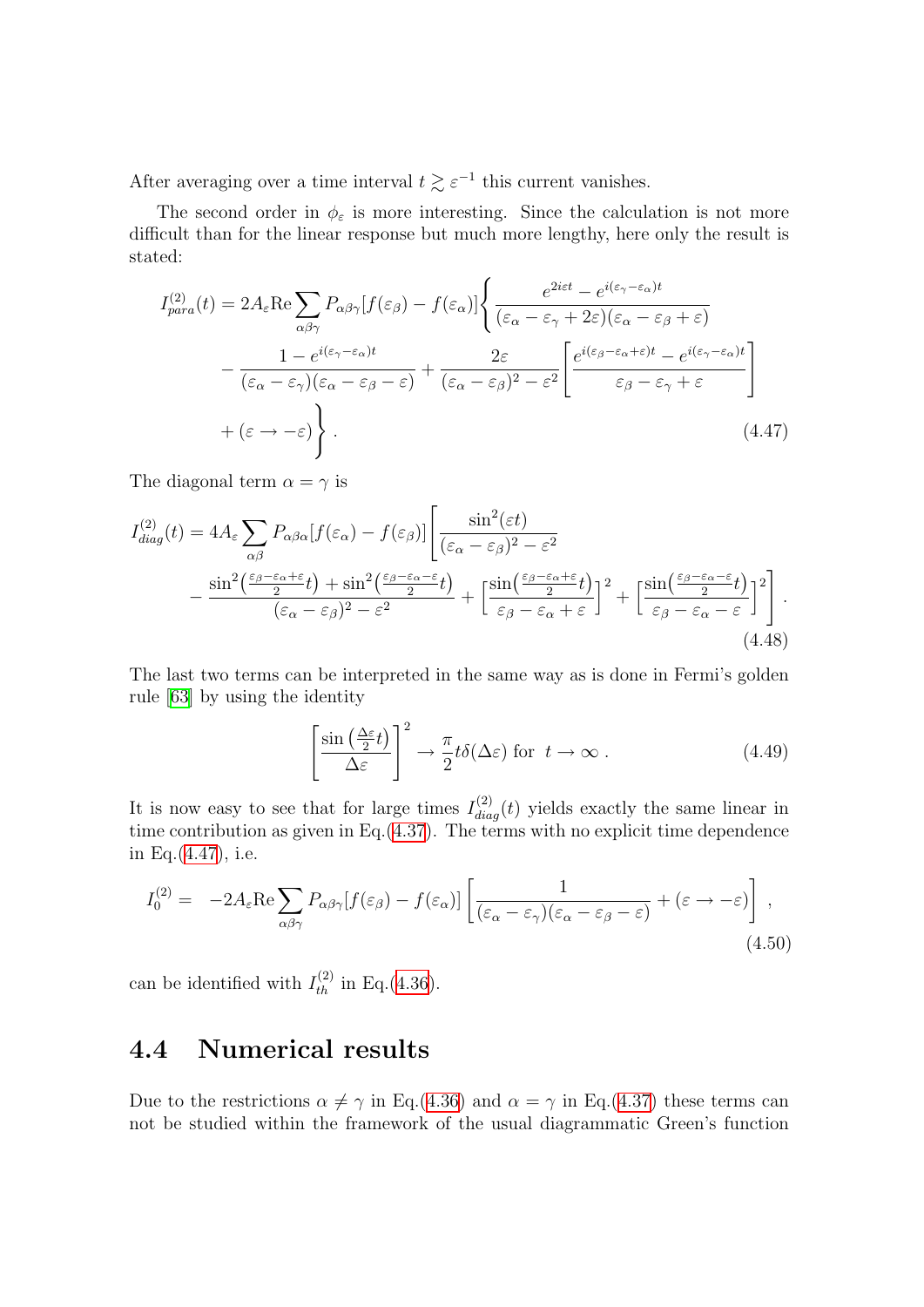technique. Since there are no standard methods to treat such equations, looking for an controlled analytical approximation seem rather complicated. To evaluate Eqs.([4.36\)](#page-86-3),[\(4.37\)](#page-86-2) one in principle has to calculate all eigenenergies  $\varepsilon_{\alpha}$ , eigenstates  $|\alpha\rangle$  and matrix elements  $P_{\alpha\beta\gamma}$  as a functional of the disorder distribution. Such a procedure can of course always be performed for a suitably sized computer model. To perform computer simulations, the system is mapped onto a tight-binding model. Making use of the standard Peierls substitution, the static component of the external flux enters as a phase to the matrix element for hopping along the circumference of the ring. This direction is chosen as the x-axis, while the y- and z-axis correspond to the transverse directions. The unperturbed, static part of the Hamiltonian becomes

$$
\hat{H}_0 = -\epsilon_h \sum_{\mathbf{r}} \sum_{\delta \mathbf{r}} e^{i\Phi_{\delta \mathbf{r}}} |\mathbf{r}\rangle \langle \mathbf{r} + \delta \mathbf{r}| + \sum_{\mathbf{r}} U_{\mathbf{r}} |\mathbf{r}\rangle \langle \mathbf{r}| \,. \tag{4.51}
$$

Here  $\delta r$  represents the basis vectors of a lattice cell, which for a cubic lattice with lattice distance a means  $\delta \mathbf{r} = \pm a \mathbf{e}_i$ ,  $i = x, y, z$ , and  $\mathbf{e}_i$  are normalized basis vectors with  $||\mathbf{e}_i|| = 1$ . The number of lattice points in each direction will be denoted  $N_i$ .  $\epsilon_h$  is the hopping matrix element and  $U_r$  the on-site disorder potential which is assumed to be uniformly distributed between  $-w/2$  and  $w/2$ . The phase acquired by the electron in each hopping is given by  $\Phi_{\delta r}$  as

<span id="page-89-0"></span>
$$
\Phi_{\delta \mathbf{r}} = \begin{cases} \pm \frac{2\pi\varphi}{N_x} & \text{for } \delta \mathbf{r} = \pm a\mathbf{e}_x \,, \\ 0 & \text{else } \,, \end{cases} \tag{4.52}
$$

and  $\varphi = \phi/\phi_0$  is the flux in units of the flux quantum  $\phi_0$ . To calculate the current to quadratic order in the field, one needs the matrix elements of the velocity operator  $\tilde{P}_x/m$ . From  $\partial \hat{H}/\partial \varphi = (2\pi/L)\hat{P}_x/m$ , where  $L = L_x = aN_x$ , the velocity operator in the tight-binding limit is obtained as

$$
\frac{\hat{P}_x}{m} = -ia\epsilon_h \sum_{\mathbf{r}} \left( e^{\frac{2\pi i \varphi}{N_x}} |\mathbf{r}\rangle \langle \mathbf{r} + a\mathbf{e}_x| - e^{-\frac{2\pi i \varphi}{N_x}} |\mathbf{r}\rangle \langle \mathbf{r} - a\mathbf{e}_x| \right) . \tag{4.53}
$$

In the following the hopping matrix element and the lattice spacing are set equal to unity,  $\epsilon_h = 1$ ,  $a = 1$ . Now by diagonalizing the Hamiltonian [\(4.51\)](#page-89-0) for different values of $\varphi$  and different realizations of disorder, Eq.([4.37](#page-86-2)) and ([4.36\)](#page-86-3) can be numerically calculated. To obtain the eigenvalues and eigenvectors, the Lanczos algorithm, which is especially suited for sparse matrices with non degenerate spectrum is used[[74](#page-136-10)]. In disordered systems the energy levels repel each other, so that no multiple eigenvalues occur. In a canonical ensemble, where the particle number is fixed, the chemical potential  $\mu$  is a functional of disorder and flux  $\varphi$ . The analytical calculations by KY were performed for a grand canonical ensemble, assuming for convenience periodic boundary conditions in  $y$ - and z-direction. Numerically one can also study the influence of the boundary conditions and the statistical ensemble.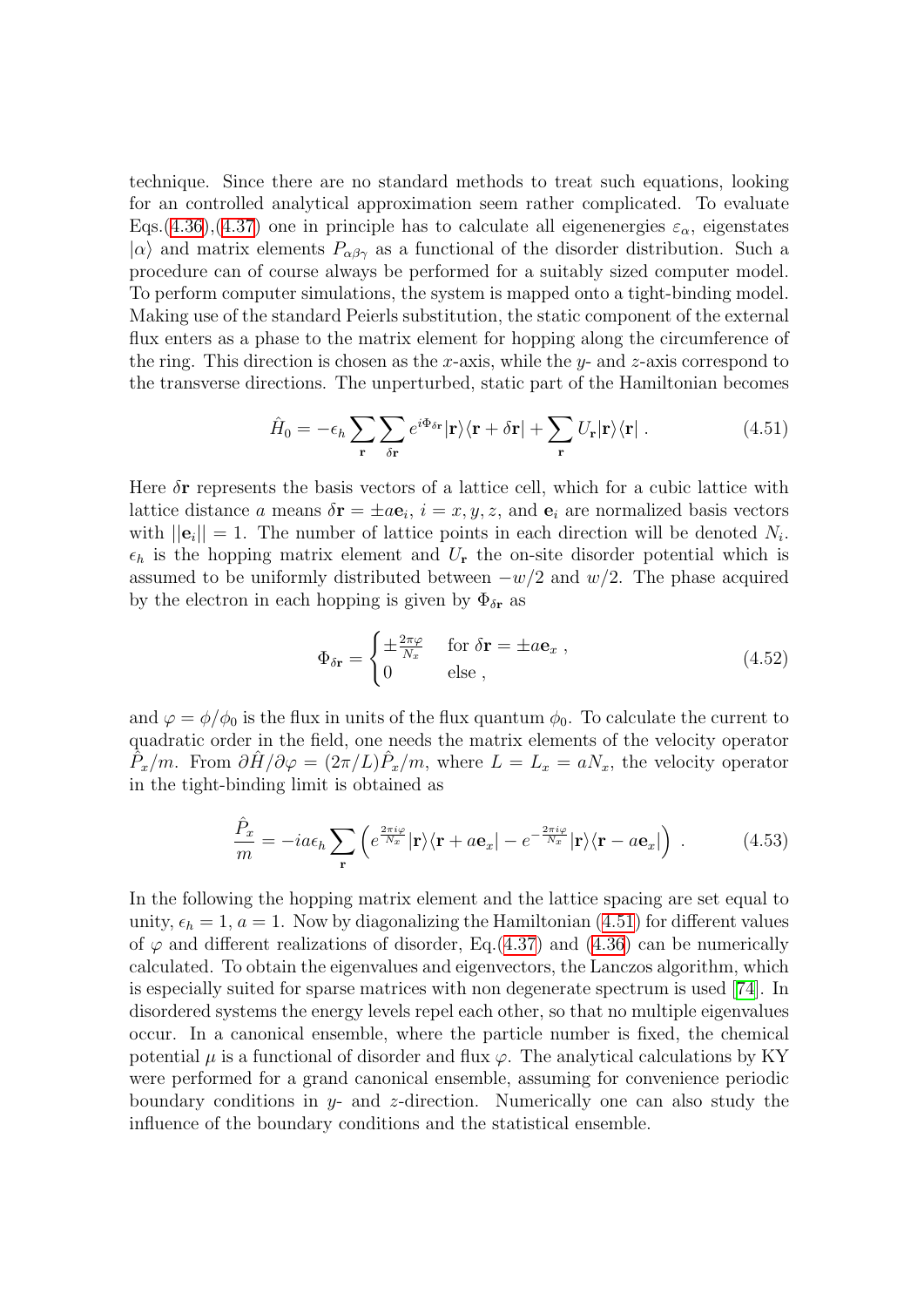Itis convenient to write the contributions of  $Eq.(4.31)$  $Eq.(4.31)$  $Eq.(4.31)$  and  $(4.32)$  $(4.32)$  $(4.32)$  to the current as  $I_{\eta t, \wp}^{(2)} =: A_{\varepsilon} m^3 e^{2\eta t} G_{\eta, \wp}(\varepsilon, \varphi)$  with

$$
G_{\eta,\wp}(\varepsilon,\varphi) = \frac{e^{-2\eta t}}{m^3} \left[ K_{\eta t,\varphi}^{(2)}(\varepsilon,-\varepsilon) + K_{\eta t,\varphi}^{(2)}(-\varepsilon,\varepsilon) \right] , \qquad (4.54)
$$

and  $I_{\eta t, \delta\delta}^{(2)} =: A_{\varepsilon} m^3 e^{2\eta t} G_{\eta, \delta\delta}(\varepsilon, \varphi)$  with

$$
G_{\eta,\delta\delta}(\varepsilon,\varphi) = \frac{e^{-2\eta t}}{m^3} \left[ K_{\eta t,\delta\delta}^{(2)}(\varepsilon,-\varepsilon) + K_{\eta t,\delta\delta}^{(2)}(-\varepsilon,\varepsilon) \right] . \tag{4.55}
$$

The factor  $1/m^3$  is defined into the function G, since numerically matrix elements of the velocity operator  $\hat{P}/m$  are evaluated, rather than directly those of  $\hat{P}$ . According to the analysis in the previous section,  $I_{\eta t, \wp}^{(2)}$  should have a finite limit  $I_{th}^{(2)} = \lim_{\eta \to 0} I_{\eta t, \wp}^{(2)}$  while  $I_{\eta t, \delta \delta}^{(2)}$  should diverge for  $\eta \to 0$  and  $\varepsilon > 0$ . These findings will now be tested for the computer model. In the zero temperature limit  $T \to 0$  the occupation number function  $f(\varepsilon_\alpha)$  reduces to  $\Theta(\mu - \varepsilon_\alpha)$ , restricting the range of summation. This yields

$$
G_{\eta,\wp}(\varepsilon,\varphi) = 2 \sum_{\alpha=1}^{N_{tot}} \sum_{\beta=N+1}^{N_{tot}} \sum_{\gamma=1}^{N} \text{Re} \frac{P_{\alpha\beta\gamma}}{m^3} \left[ \frac{\varepsilon_{\gamma} - \varepsilon_{\alpha}}{(\varepsilon_{\gamma} - \varepsilon_{\alpha})^2 + (2\eta)^2} + \frac{\varepsilon_{\beta} - \varepsilon_{\alpha}}{(\varepsilon_{\beta} - \varepsilon_{\alpha})^2 + (2\eta)^2} \right] \times \left[ \frac{\varepsilon_{\gamma} - \varepsilon_{\beta} - \varepsilon}{(\varepsilon_{\gamma} - \varepsilon_{\beta} - \varepsilon)^2 + \eta^2} + \frac{\varepsilon_{\gamma} - \varepsilon_{\beta} + \varepsilon}{(\varepsilon_{\gamma} - \varepsilon_{\beta} + \varepsilon)^2 + \eta^2} \right], \quad (4.56)
$$

and

$$
G_{\eta,\delta\delta}(\varepsilon,\varphi) = -2\sum_{\alpha=1}^{N_{tot}} \sum_{\beta=N+1}^{N_{tot}} \sum_{\gamma=1}^{N} \text{Re}\frac{P_{\alpha\beta\gamma}}{m^3} \left[ \frac{2\eta}{(\varepsilon_{\gamma}-\varepsilon_{\alpha})^2 + (2\eta)^2} + \frac{2\eta}{(\varepsilon_{\beta}-\varepsilon_{\alpha})^2 + (2\eta)^2} \right] \times \left[ \frac{\eta}{(\varepsilon_{\gamma}-\varepsilon_{\beta}-\varepsilon)^2 + \eta^2} + \frac{\eta}{(\varepsilon_{\gamma}-\varepsilon_{\beta}+\varepsilon)^2 + \eta^2} \right]. \tag{4.57}
$$

 $N_{tot}$  is the total number of states in the system. In the tight-binding model this is equivalent to the number of lattice points,  $N_{tot} = N_x N_y N_z$ .  $N = N(\mu)$  is the number of occupied states with energy smaller than the chemical potential  $N(\mu)$  $\sum_{\alpha} \Theta(\mu - \varepsilon_{\alpha})$ . In a grand canonical ensemble this number of course also depends on disorder and flux. From the symmetry properties  $\langle \alpha(-\varphi)|\hat{P}_x(-\varphi)|\beta(-\varphi)\rangle =$  $-\langle \beta(\varphi)|\hat{P}_x(\varphi)|\alpha(\varphi)\rangle$  and  $\varepsilon_\alpha(-\varphi)=\varepsilon_\alpha(\varphi)$  it follows directly, that

<span id="page-90-0"></span>
$$
G_{\eta,\wp/\delta\delta}(\varepsilon,\varphi) = -G_{\eta,\wp/\delta\delta}(\varepsilon,-\varphi) \ . \tag{4.58}
$$

To see this, one has to analyze the symmetry of  $\text{Re}P_{\alpha\beta\gamma} = \text{Re}P_{\alpha\beta}P_{\beta\gamma}P_{\gamma\alpha}$  with  $P_{\alpha\beta}(\varphi) = \langle \alpha | \hat{P}_x(\varphi) | \beta \rangle$ . Representing the complex number  $P_{\alpha\beta}$  as the product of absolute value and phase,  $P_{\alpha\beta}(\varphi) = |P_{\alpha\beta}(\varphi)| \exp[i\xi_{\alpha\beta}(\varphi)]$ , it follows from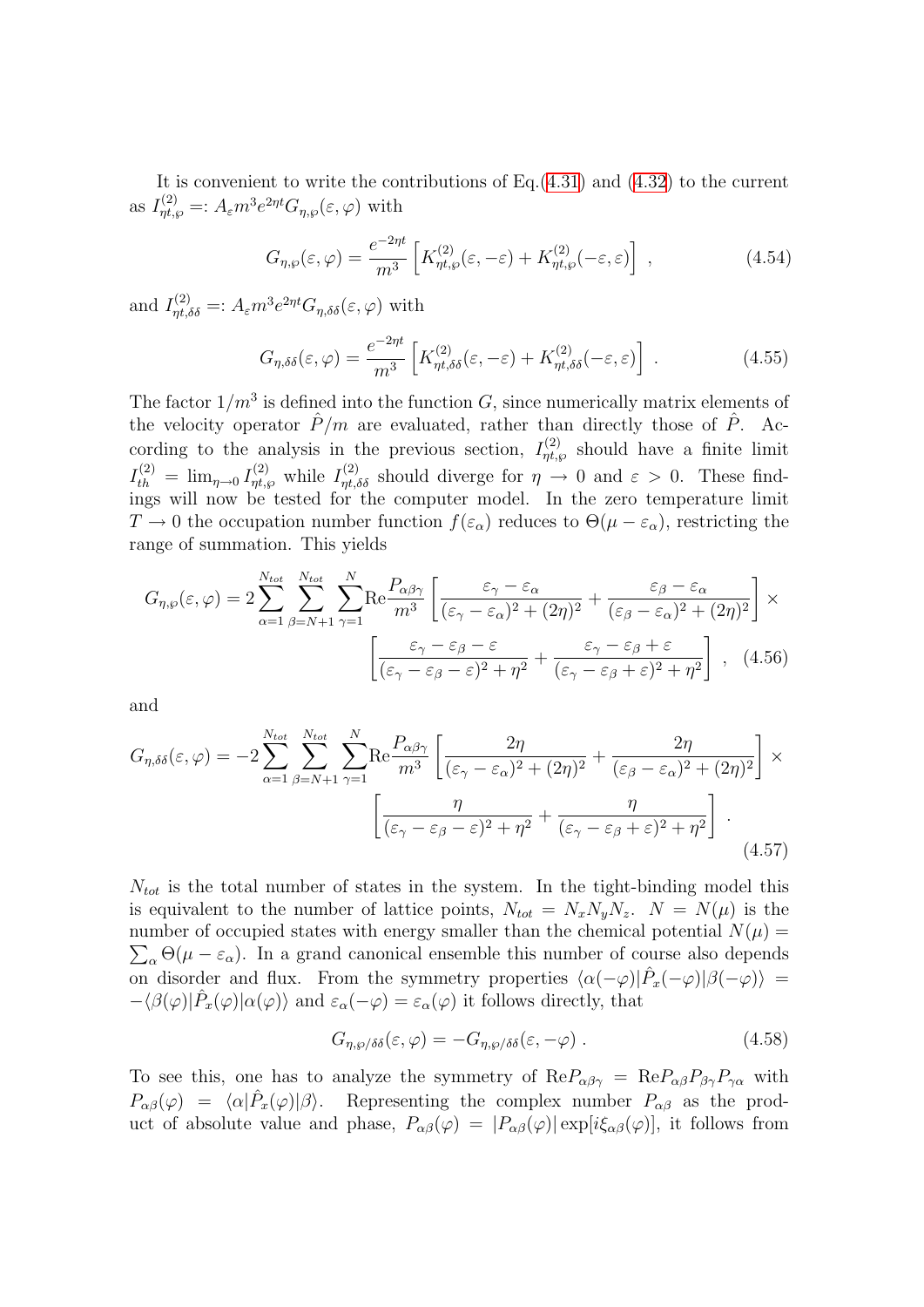$P_{\alpha\beta}(-\varphi) = -P_{\alpha\beta}^*(\varphi)$  (\* denotes the complex conjugate) that  $\xi_{\alpha\beta}(-\varphi) = \pi - \xi_{\alpha\beta}(\varphi)$ and  $|P_{\alpha\beta}(-\varphi)| = |P_{\alpha\beta}(\varphi)|$ . Thus

$$
Re[P_{\alpha\beta}(\varphi)P_{\beta\gamma}(\varphi)P_{\gamma\alpha}(\varphi)] = |P_{\alpha\beta}(\varphi)P_{\beta\gamma}(\varphi)P_{\gamma\alpha}(\varphi)|\cos[\xi_{\alpha\beta}(\varphi) + \xi_{\beta\gamma}(\varphi) + \xi_{\gamma\alpha}(\varphi)]
$$
  
\n=  $|P_{\alpha\beta}(-\varphi)P_{\beta\gamma}(-\varphi)P_{\gamma\alpha}(-\varphi)|\cos[3\pi - \xi_{\alpha\beta}(-\varphi) - \xi_{\beta\gamma}(-\varphi) - \xi_{\gamma\alpha}(-\varphi)]$   
\n=  $-Re[P_{\alpha\beta}(-\varphi)P_{\beta\gamma}(-\varphi)P_{\gamma\alpha}(-\varphi)].$  (4.59)

This proofs Eq.([4.58\)](#page-90-0). And since  $G_{\eta}$  is necessarily periodic in  $\varphi$  with period 1 one has

$$
G_{\eta,\wp/\delta\delta}(\varepsilon,\varphi+\frac{1}{2})=G_{\eta,\wp/\delta\delta}(\varepsilon,\varphi-\frac{1}{2})=-G_{\eta,\wp/\delta\delta}(\varepsilon,\frac{1}{2}-\varphi). \hspace{1cm} (4.60)
$$

Hence  $G_n$  is symmetric to  $\varphi = 1/2$  and it is sufficient to calculate it for flux values between 0 and 1/2 (this symmetry was also verified numerically). Fig[.4.1](#page-92-0) shows  $G_{n,\omega}(\varepsilon,\varphi)$  as a function of flux  $\varphi$  for different values of  $\varepsilon$  and  $\eta$ . The calculations were performed for a grand canonical  $10 \times 3 \times 3$  lattice with  $\mu = 0$ ,  $w = 5$  and periodic boundary conditions in  $y$ - and  $z$ -direction. This system has already been studied in Ref. [\[75\]](#page-137-0) and was found to be diffusive. The band-width of the tight-binding model without disorder reaches from  $-6$  to 6 in the dimensionless numerical units. Disorder smoothens the density of states but leaves the band-width unaffected. For the numerical calculations only the part of the energy spectrum with an approximately constant density of states  $\rho(\varepsilon) \approx \Delta^{-1}$  was used, since this is the assumption underlying all theoretical calculations. The importance of this assumption for numerical calculations has been pointed out in Ref. [\[16](#page-134-5)]. For the  $10 \times 3 \times 3$  system  $\rho(\varepsilon)$  was found to be approximately constant for  $|\varepsilon| \leq 2$ . If not explicitly stated differently, the following numerical results where obtained using this part of the spectrum. For decreasing  $\eta$  the number of samples averaged over has to be drastically increased in order to obtain smooth curves. The data for  $\eta = 10^{-4}$  shows considerable statistical fluctuations even after averaging over 20.000 realizations, but the rather smooth curve for  $\eta = 10^{-2}$  is still a good fit for these data-points. The numerical results thus confirm the existence of a finite limit  $I_{th}^{(2)} = \lim_{\eta \to 0} I_{\eta t, \varphi}^{(2)}$ . In contrast Fig.[4.2](#page-92-1) clearly indicates, that no such limit exists for  $G_{\eta,\delta\delta}(\varepsilon,\varphi)$  with  $\varepsilon > 0$ . The function grows  $\sim 1/\eta$  for finite  $\varepsilon$ . This behavior is also expected from the exact analysis in the previous section. The interesting feature both plots (Figs[.4.1](#page-92-0)[,4.2](#page-92-1)) have in common is the obvious phase halving in the  $\varphi$ -periodicity (note that  $\varphi$  ranges from 0 to 1/2). A periodicity with  $\varphi/2$  indicates, that the disorder average is dominated by correlations between time-reversed path (Cooperons in the diagrammatic language). The qualitative picture is the same for a canonical ensemble. Again  $G_{n,\delta\delta}(\varepsilon,\varphi)$  diverges for  $\eta \to 0$  and  $\varepsilon > 0$ . On the other hand, for  $\varepsilon = 0$  there exists a finite limit  $\lim_{\eta\to 0} G_{\eta,\delta\delta}(0,\varphi)$ . This has to be the case, since in the limit  $\varepsilon \to 0$ ,  $\eta \to 0$  the total response function

<span id="page-91-0"></span>
$$
G_{\eta}(\varepsilon,\varphi) := G_{\eta,\varphi}(\varepsilon,\varphi) + G_{\eta,\delta\delta}(\varepsilon,\varphi)
$$
\n(4.61)

is related to the flux derivative of the persistent current.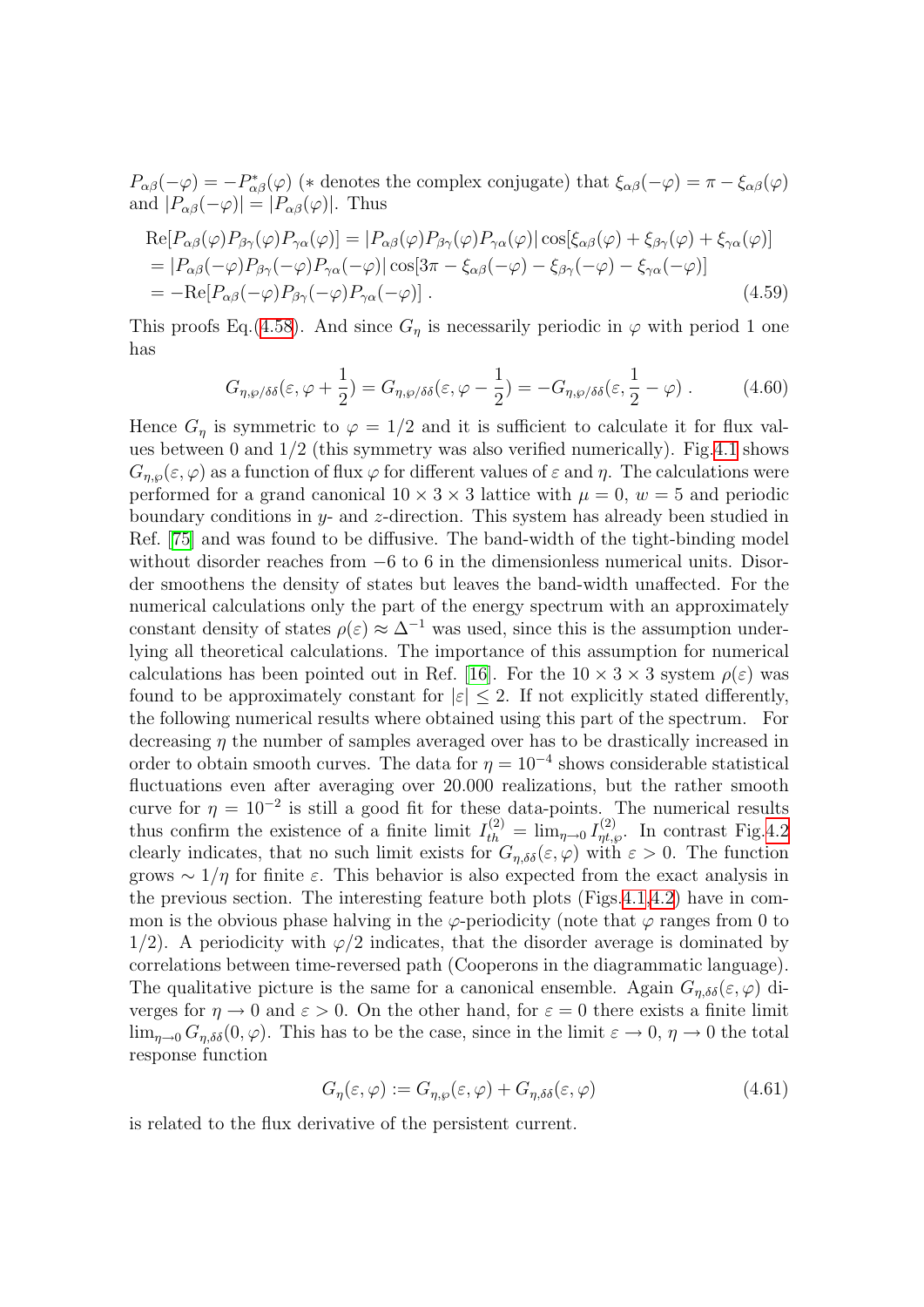

<span id="page-92-0"></span>Figure 4.1:  $G_{\eta,\wp}(\varepsilon,\varphi)$  for a grand canonical  $10 \times 3 \times 3$  system with periodic boundary conditions,  $\mu = 0$  and  $w = 5$ . It was averaged over 5.000 random disorder realizations for  $\eta = 10^{-2}$  and over 20.000 for  $\eta = 10^{-4}$ .



<span id="page-92-1"></span>Figure 4.2:  $G_{\eta,\delta\delta}(\varepsilon,\varphi)$  for the same parameters as in Fig.[4.1](#page-92-0).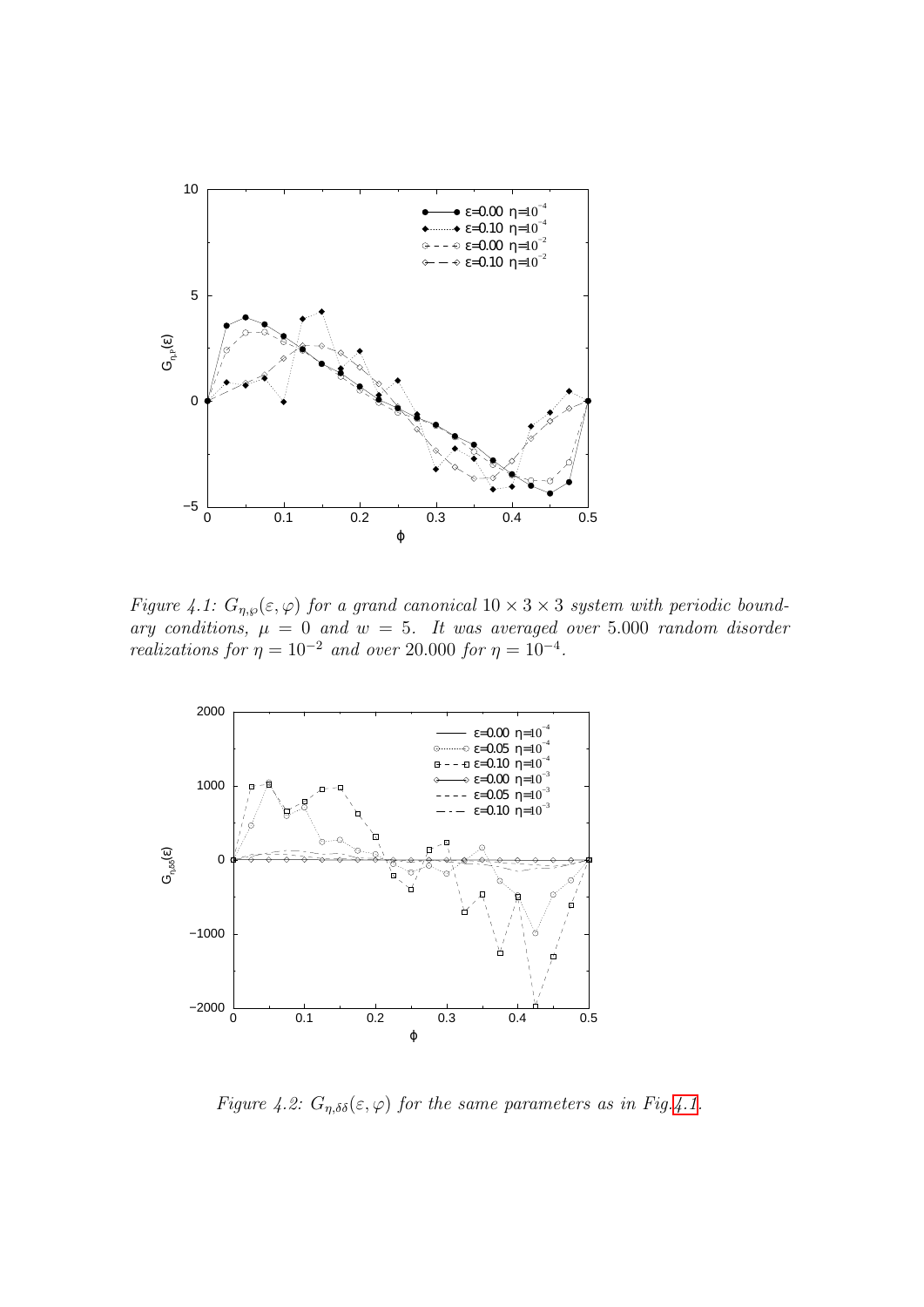### 4.4.1 The static limit of the response function

The response to a static flux  $\phi(t) \rightarrow \phi + \phi_0 \delta \varphi$  is obtained from Eq.([4.12\)](#page-81-1) by setting  $\delta\varphi_\omega = \delta\varphi \; \delta(\omega)$ , which yields

$$
I_{static}^{(2)} = \frac{1}{2} \frac{(-e)8\pi^2}{(mL)^3} K^{(2)}(0,0) (\delta\varphi)^2.
$$
 (4.62)

The problem is now time independent and the question arises, how  $I_{static}^{(2)}$  is related to the equilibrium persistent current  $I(\varphi + \delta \varphi)$ . To compare both quantities,  $I(\varphi + \delta \varphi)$ is expanded in powers of  $\delta\varphi$ :

$$
I(\varphi + \delta\varphi) = I(\varphi) + \left(\frac{\partial I(\varphi)}{\partial \varphi}\right) \delta\varphi + \frac{1}{2} \left(\frac{\partial^2 I(\varphi)}{\partial \varphi^2}\right) (\delta\varphi)^2 + \cdots \tag{4.63}
$$

As has been shown by Fricke and Kopietz [\[54](#page-136-2)], in a canonical ensemble up to second order in  $\delta\varphi$  the results from the dynamic response function (in the static limit) and the equilibrium expansion are identical. This means

<span id="page-93-1"></span>
$$
\left(\frac{\partial^2 I(\varphi)}{\partial \varphi^2}\right)_N = \frac{(-e)8\pi^2}{(mL)^3} K^{(2)}(0,0) ,\qquad (4.64)
$$

where the index  $N$  states, that the particle number is held constant. Equivalently the linear response function  $K^{(1)}(\varepsilon)$  with

$$
I^{(1)}(t) = \frac{2\pi e}{(mL)^2} \int_{-\infty}^{\infty} d\omega_1 \delta \varphi_{\omega_1} K^{(1)}(\omega_1) e^{-i\omega_1 t}
$$
 (4.65)

is connected to the first flux-derivative of  $I(\varphi)$  via

<span id="page-93-3"></span><span id="page-93-2"></span>
$$
\left(\frac{\partial I(\varphi)}{\partial \varphi}\right)_N = \frac{2\pi^2 e}{(mL)^2} K^{(1)}(0) \ . \tag{4.66}
$$

The canonical persistent current can be calculated by an expansion in the flux and disorder dependent chemical potential  $\mu({U}, \varphi) \approx \langle \overline{\mu} \rangle_{\varphi} + \delta \mu$  [\[59\]](#page-136-5).  $I(\varphi)$  can then be expressed through the variance of the particle number fluctuation  $(\delta N)^2$ in a grand canonical ensemble with chemical potential  $\langle \overline{\mu} \rangle_{\varphi}$  (the over-bar denotes disorderaveraging and  $\langle \cdots \rangle_{\varphi}$  averaging over flux  $\varphi$ , see [[75](#page-137-0)] for a detailed derivation):

<span id="page-93-0"></span>
$$
I(\varphi) = \frac{(-e)\Delta}{4\pi} \frac{\partial}{\partial \varphi} \overline{[\delta N(\varphi)]^2} . \tag{4.67}
$$

Altshuler and Shklovskii[[64\]](#page-136-11) have diagrammatically calculated the particle number fluctuations  $[\delta N(\varphi, E)]^2$  in an energy interval E around the Fermi energy. Their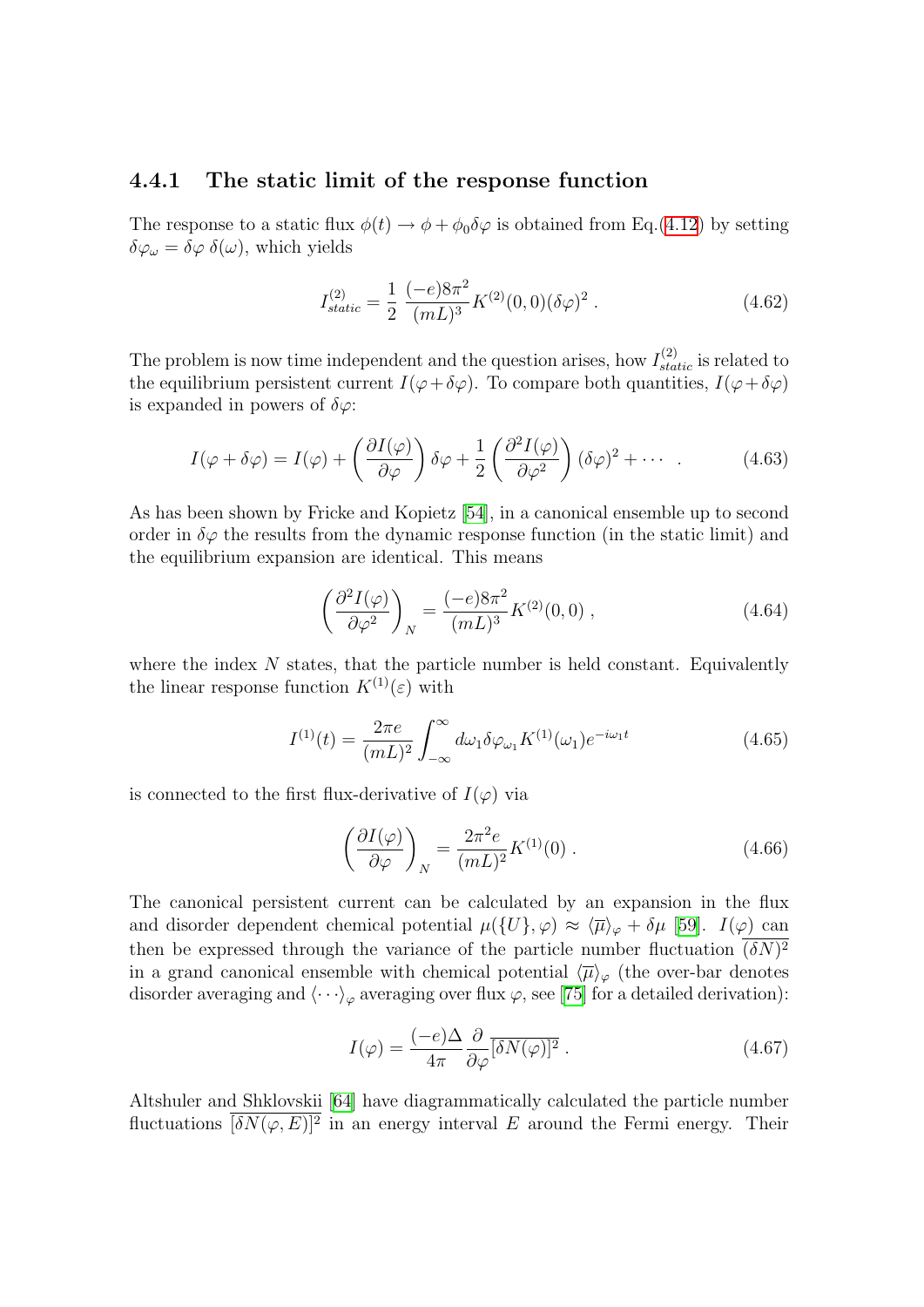findings have been verified numerically in Refs.[[16](#page-134-5), [75\]](#page-137-0). Presuming a constant density of states,  $[\delta N(\varphi, E)]^2$  becomes independent of E for  $E \gtrsim E_c$  and can be written as[[75\]](#page-137-0)

$$
\frac{\partial}{\partial \varphi} \overline{[\delta N(\varphi)]^2} = -\frac{8}{\pi} \sum_{j=1}^{\infty} e^{-j\sqrt{\Gamma_0/E_c}} \sin(4\pi j\varphi) = -\frac{4}{\pi} \frac{\sin(4\pi\varphi)}{\cosh(\sqrt{\Gamma_0/E_c}) - \cos(4\pi\varphi)},
$$
\n(4.68)

where  $\overline{\delta N(\varphi)}^2 = \overline{\delta N(\varphi, E)^2}$  for  $E \gtrsim E_c$ .  $\Gamma_0$  is the cutoff entering the Cooperon  $C_{ni}$  which for a finite system of free electrons is given by  $\Gamma_0 = \Delta/\pi$ . The canonical persistent current is completely determined by an energy interval of size  $E_c$ . From the numerical results in Ref. [\[75](#page-137-0)]  $E_c$  can be identified for the tight-binding model as that value of E, where  $\overline{[\delta N(\varphi, E)]^2}$  becomes constant. For the  $10 \times 3 \times 3$  system with  $w = 5$  the Thouless energy was found to be  $E_c \approx 1$ . The cutoff  $\Gamma_0$  might still be different from  $\Delta/\pi$  in the tight-binding model and thus  $\Gamma_0/E_c$  is considered as a fit-parameter. From Eqs. $(4.68)$  and $(4.67)$  $(4.67)$  one obtains

<span id="page-94-0"></span>
$$
\left(\frac{\partial^2 I}{\partial \varphi^2}\right)_N = \frac{(-e)\Delta}{4\pi} \frac{\partial^3}{\partial \varphi^3} \overline{(\delta N)^2} \tag{4.69}
$$

with

$$
\frac{\partial^3}{\partial \varphi^3} \overline{(\delta N)^2} = 64\pi \left[ 3 \frac{\sin(4\pi\varphi)\cos(4\pi\varphi)}{[\alpha - \cos(4\pi\varphi)]^2} - 2 \frac{\sin^3(4\pi\varphi)}{[\alpha - \cos(4\pi\varphi)]^3} + \frac{\sin(4\pi\varphi)}{\alpha - \cos(4\pi\varphi)} \right],
$$
\n(4.70)

where  $\alpha = \cosh(\sqrt{\Gamma_0/E_c})$ . Now, inserting  $\lim_{\eta \to 0} G_{\eta}(0, \varphi) = (2/m^3)K^{(2)}(0, 0)$  in  $Eq.(4.64)$  $Eq.(4.64)$  $Eq.(4.64)$  yields

$$
\left(\frac{\partial^2 I(\varphi)}{\partial \varphi^2}\right)_N = \frac{(-e)4\pi^2}{L^3} G_\eta(0,\varphi) \text{ with } \eta \ll \Delta ,\qquad (4.71)
$$

and

<span id="page-94-1"></span>
$$
G_{\eta}(0,\varphi) = \frac{\Delta L^3}{2(2\pi)^3} \frac{\partial^3}{\partial \varphi^3} \overline{(\delta N)^2} \text{ with } \eta \ll \Delta ,
$$
 (4.72)

which is valid, since  $G_n(0, \varphi)$  becomes independent of  $\eta$  for  $\eta \ll \Delta$ . This relation can now be tested numerically. From fitting numerical data for  $[\delta N]^2$  to the theoretical prediction in Eq.[\(4.68](#page-94-0)) the parameter  $\tilde{\Gamma}_0 := \Gamma_0/E_c$  was found to be  $\tilde{\Gamma}_0 = 2.1$  [\[75](#page-137-0)]. At first sight, this seems to contradict the condition  $\Delta < E_c$  underlying the diagrammatic calculation. Since all theoretical predictions could be fit within excellent accuracy, it was argued in Ref. [\[75\]](#page-137-0), that this discrepancy must be addressed to the difference between the two models (the tight-binding model on the numerical side, and the free electron gas model for the diagrammatic calculations) but one is indeed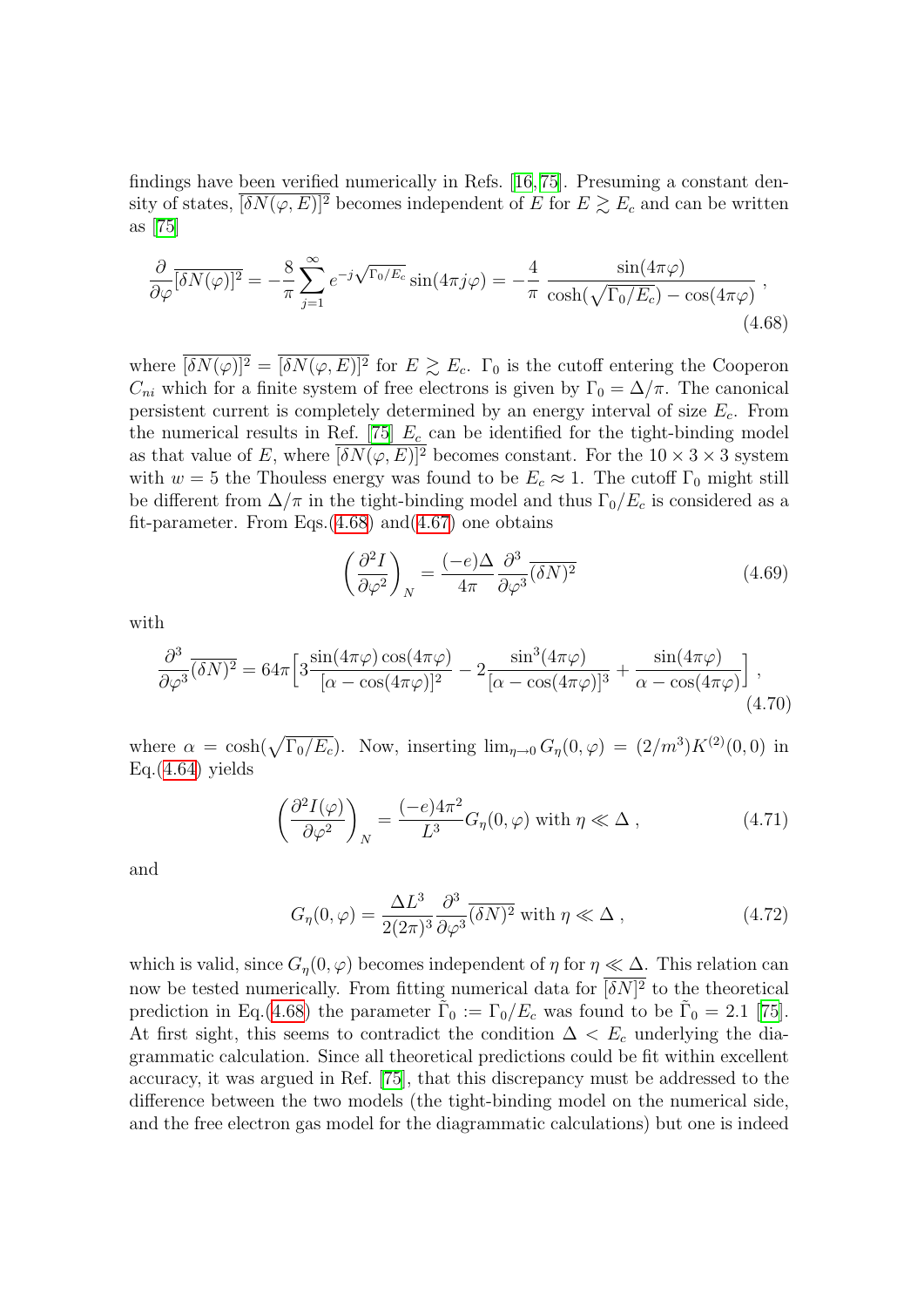

<span id="page-95-0"></span>Figure 4.3: The zero frequency limit  $G_{\eta}(0, \varphi)$  for the  $10 \times 3 \times 3$  system with periodic boundary conditions,  $w = 5$  and  $\eta = 10^{-4}$ . The theoretical curve is the Altshuler-Shklovskii result for  $B = 0.09$  and  $\tilde{\Gamma}_0 = 2.1$  (canonical) or  $\tilde{\Gamma}_0 = 4$  (grand canonical).

describing the same physical situation in both cases. The average density of states for the tight-binding model was numerically found to be  $\Delta^{-1} = 11.5$ . The factor in Eq.[\(4.72](#page-94-1)) is thus  $B := \Delta L^3/(2(2\pi)^3) \approx 0.18$ . Figure [4.3](#page-95-0) shows the numerical result for a canonical ensemble with fixed particle number  $N = 19$  (corresponding to a flux and disorder averaged chemical potential  $\bar{\mu} = 0$  and for a grand canonical one with  $\mu = 0$ . Again only that part of the spectrum with  $|\varepsilon_{\alpha}| \leq 2$  was considered. The best fit to the canonical data is obtained for  $\Gamma = 2.1$  and  $B = 0.09$ . Thus B is a factor 2 smaller than expected from the above estimate. However, as already stated, one can not expect, that all energy scales can be mapped one to one to the tight-binding model. The numerical data is therefore in good agreement with the theoretical predictions of Refs.[[64](#page-136-11), [54](#page-136-2)]. To make sure, that the apparent agreement between numerical results and theory is not just a matter of coincidence, the zero frequency limit of the linear response function  $K^{(1)}(\varepsilon,\varphi)$  introduced in Eq.[\(4.65](#page-93-2)) was calculated as well. The explicit form of  $K^{(1)}(\varepsilon, \varphi)$  is given by the sum of the diamagnetic and paramagnetic contribution  $K^{(1)}(\varepsilon,\varphi) = K^{(1)}_{para}(\varepsilon,\varphi) - N(\mu,\varphi)$  with [\[54](#page-136-2)]

<span id="page-95-1"></span>
$$
K_{para}^{(1)}(\varepsilon, \varphi) = \lim_{\eta \to 0} \sum_{\alpha \beta} |P_{\alpha \beta}|^2 \frac{f(\varepsilon_{\beta}) - f(\varepsilon_{\alpha})}{\varepsilon_{\alpha} - \varepsilon_{\beta} - \varepsilon - i\eta} \,. \tag{4.73}
$$

The sum on the right hand side becomes independent of  $\eta$  for  $\eta \ll \Delta$  so that Eq.  $(4.73)$  $(4.73)$  can be easily evaluated numerically. From Eq.  $(4.66)$  $(4.66)$  and  $(4.67)$  it follows,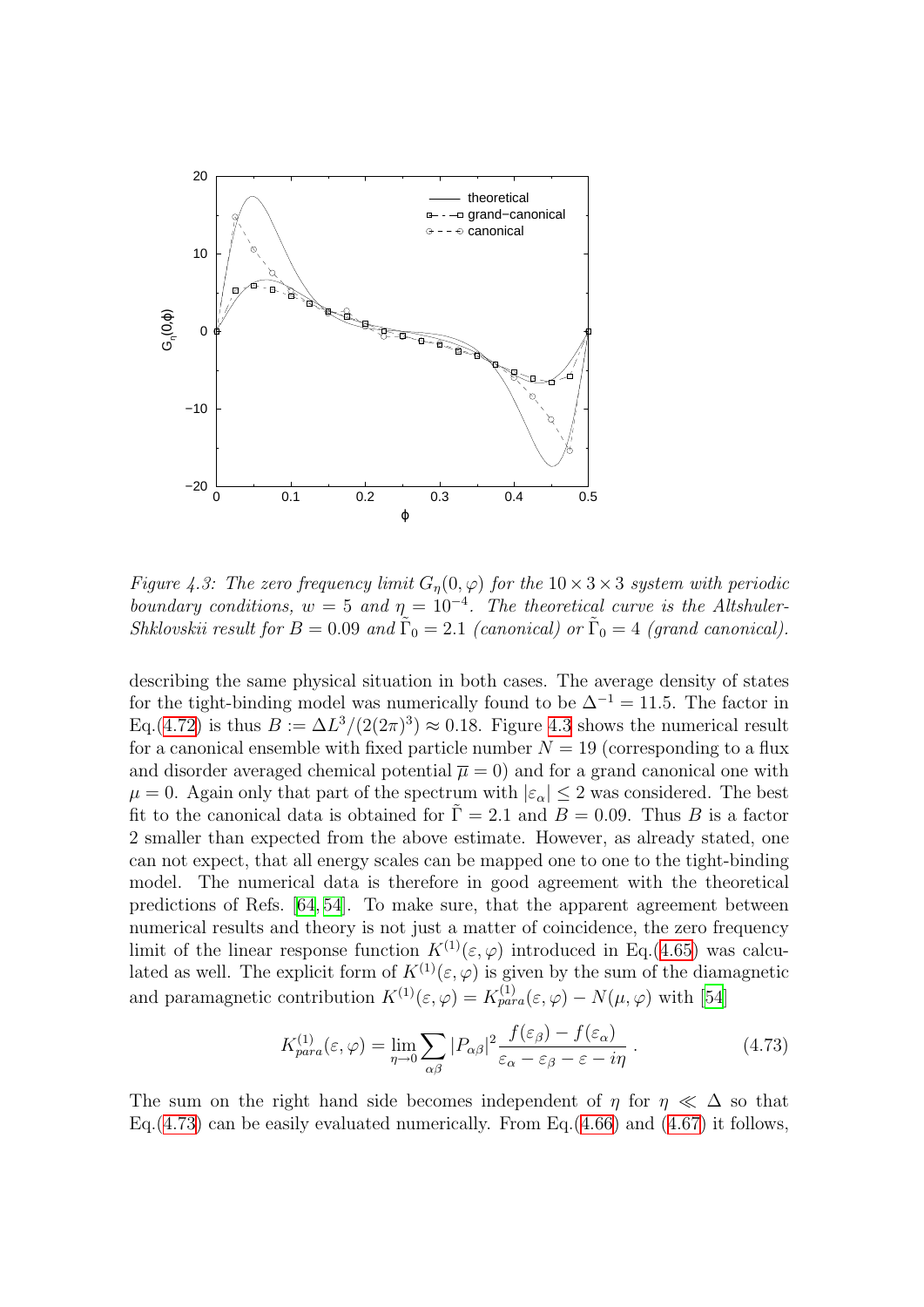that

<span id="page-96-1"></span><span id="page-96-0"></span>
$$
\frac{1}{m^2} K_{para}^{(1)}(0,\varphi) = -\frac{\Delta L^2}{2(2\pi)^2} \frac{\partial^2}{\partial \varphi^2} (\delta N)^2 + \overline{N(\mu,\varphi)} \,, \tag{4.74}
$$

with

$$
\frac{\partial^2}{\partial \varphi^2} \overline{(\delta N)^2} = -16 \left[ \frac{\cos(2\pi\varphi)}{\cosh(\sqrt{\tilde{\Gamma}_0}) - \cos(4\pi\varphi)} - \frac{\sin^2(4\pi\varphi)}{[\cosh(\sqrt{\tilde{\Gamma}_0}) - \cos(4\pi\varphi)]^2} \right].
$$
 (4.75)

Comparing the prefactor  $A := -\Delta L^2/[2(2\pi)^2]$  with  $B := \Delta L^3/(2(2\pi)^3)$  yields  $A = -(2\pi/L)B$ . From  $B = 0.09$  and  $L = 10$  one would thus expect  $A = -0.057$ . According to Eqs.[\(4.74](#page-96-0)),([4.75](#page-96-1)) the flux average of  $K^{(1)}(0, \varphi)$  vanishes and thus the flux independent part of  $K_{para}^{(1)}(\varepsilon,\varphi)$  should be canceled by the diamagnetic term  $-N(\mu, \varphi)$ . Numerically an exact cancellation is hard to observe since the particle number sensitively depends on the density of states, which in the computer simulations is only approximately constant (and not fixed like it is assumed in the analytical calculations). The flux dependence of the average grand canonical particle number was found to be negligible compared to that of  $K_{para}^{(1)}(0, \varphi)$ . In order to compare the obtained data with the theoretical prediction,  $\overline{N(\mu, \varphi)}$  in Eq.[\(4.74\)](#page-96-0) is replaced by the (numerical) flux-average of  $\overline{N}_{av} = \langle K_{para}^{(1)}(0,\varphi) \rangle_{\varphi}$ . Overall the numerical paramagnetic linear response function for the  $10 \times 3 \times 3$  system with  $w = 5$ is expected to be given by

<span id="page-96-2"></span>
$$
\frac{1}{m^2} K_{para}^{(1)}(0, \varphi) = -0.057 \frac{\partial^2}{\partial \varphi^2} (\delta N)^2 + \overline{N}_{av} . \qquad (4.76)
$$

Fig[.4.4](#page-97-0) shows a comparison between the actual numerical data for  $\frac{1}{m^2} K_{para}^{(1)}(0, \varphi)$  and the prediction from Eq.[\(4.76\)](#page-96-2). The values for the parameter  $\tilde{\Gamma}_0$  are those obtained from the fit to the quadratic response function  $K^{(2)}$  (see Fig.[4.3\)](#page-95-0). Recalling that all fit parameters, except for the flux independent shift  $\overline{N}_{av}$ , were determined a priori, the obtained agreement is convincing. As expected, in a canonical ensemble the static limit of the first and second order response function agrees with the corresponding flux-derivative of the persistent current, which is again well described by the Altshuler-Shklovskii result. The  $10 \times 3 \times 3$  system with  $w = 5$  seem therefore well suited to study diffusive metallic Aharonov-Bohm rings. As was already noted, the response functions are formally identical for a grand canonical and canonical ensemble if in the latter case the chemical potential  $\mu(U, \varphi)$  is interpreted as a function of disorder and flux. In contrast, the flux derivative of the persistent current differs in the two cases by terms containing the derivative of the occupation function  $f$  (which vanish in the canonical case) [\[54](#page-136-2)]. The grand canonical persistent current in the diffusive regime is known to be exponentially small [\[65](#page-136-12)], while the canonical one is described by Eqs. $(4.67)$  $(4.67)$  and  $(4.68)$ . Thus the zero frequency limit of the response function at fixed  $\mu$  can not be identified with derivatives of the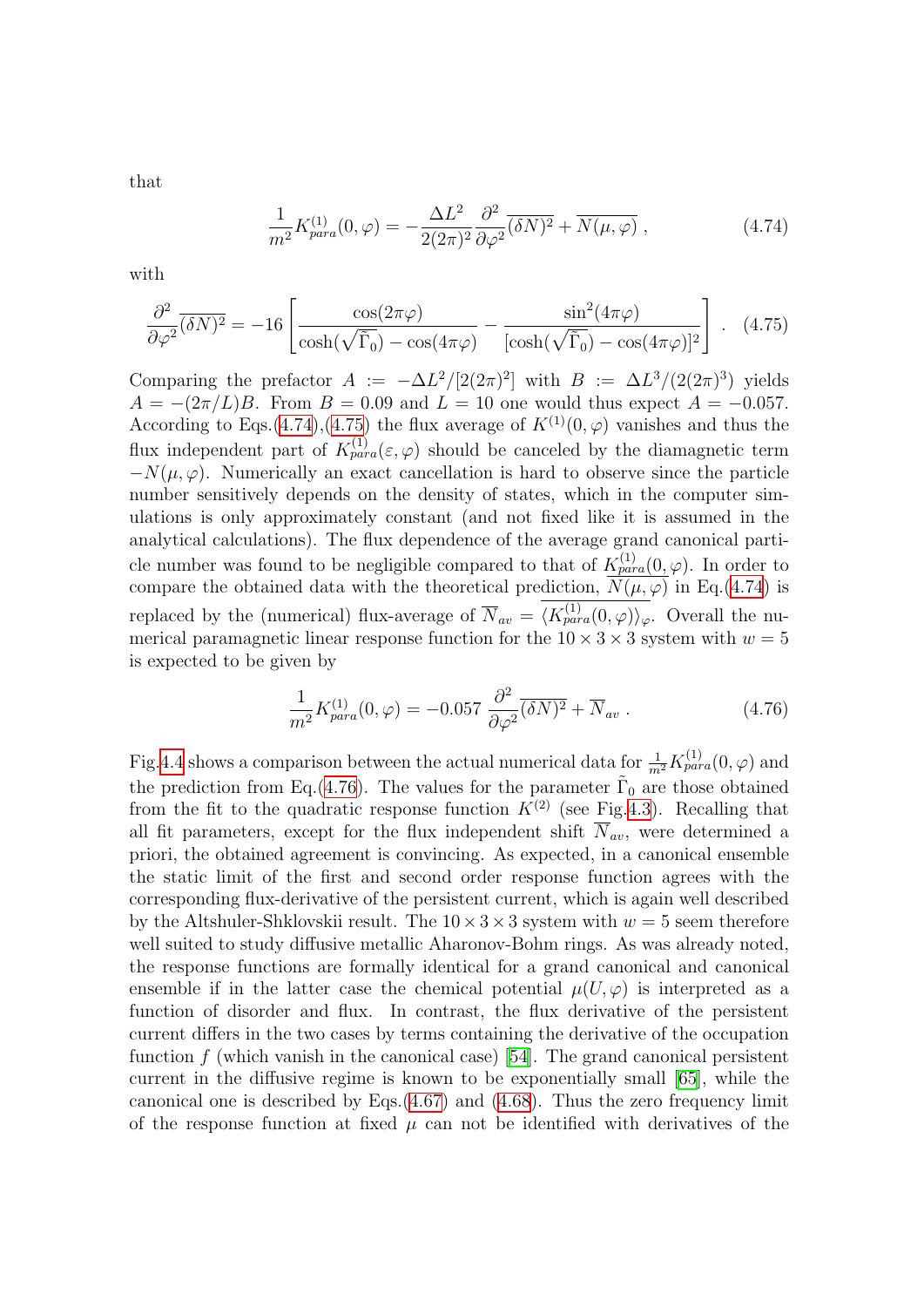

<span id="page-97-0"></span>Figure 4.4: The zero frequency limit  $(1/m^2)K_{para}^{(1)}(0,\varphi)$  of the paramagnetic linear response function for the  $10 \times 3 \times 3$  system with periodic boundary conditions,  $w = 5$ and  $\eta = 10^{-4}$ . The theoretical curve is the prediction from Eq.[\(4.76\)](#page-96-2) with  $\tilde{\Gamma}_0 = 2.1$ (canonical) or  $\tilde{\Gamma}_0 = 4$  (grand canonical). The long-dashed line is the average grand canonical particle number  $\overline{N(\mu,\varphi)}$ .

grand canonical thermodynamic equilibrium current. Analytically it is still hard to estimate the effect of a fluctuating chemical potential  $\mu(U, \varphi)$  compared to a fixed on. Therefore the response function was studied numerically for both cases. It is interesting to notice, that no qualitative difference between the canonical and grand canonical ensemble is found. Numerically the response functions for the two ensembles differ significantly only at the edges of the plotted interval. Indeed, the grand canonical curve can be fit with the same value for the prefactors A and B but a different parameter  $\tilde{\Gamma}_0$ , namely  $\tilde{\Gamma}_0 = 4$ . This indicates, that only the effective ratio  $\Gamma_0/E_c$  changes with the ensemble. The average density of states at the Fermi energy  $\Delta$  and the size L are independent of the statistical ensemble and therefore A and B remain unaffected.

### 4.4.2 The response function for finite frequencies  $\varepsilon > 0$

Next the case  $\varepsilon > 0$  is investigated. Before calculating the time-independent contribution  $I_{th}^{(2)}$  numerically, it is instructive to look at the canonical persistent current defined in Eq.([4.67](#page-93-0)). From the numerical estimate  $B = 0.09 =: (\Delta_{eff} L^3)/(2(2\pi)^3)$  it follows, that the effective level spacing is approximately half the tight-binding level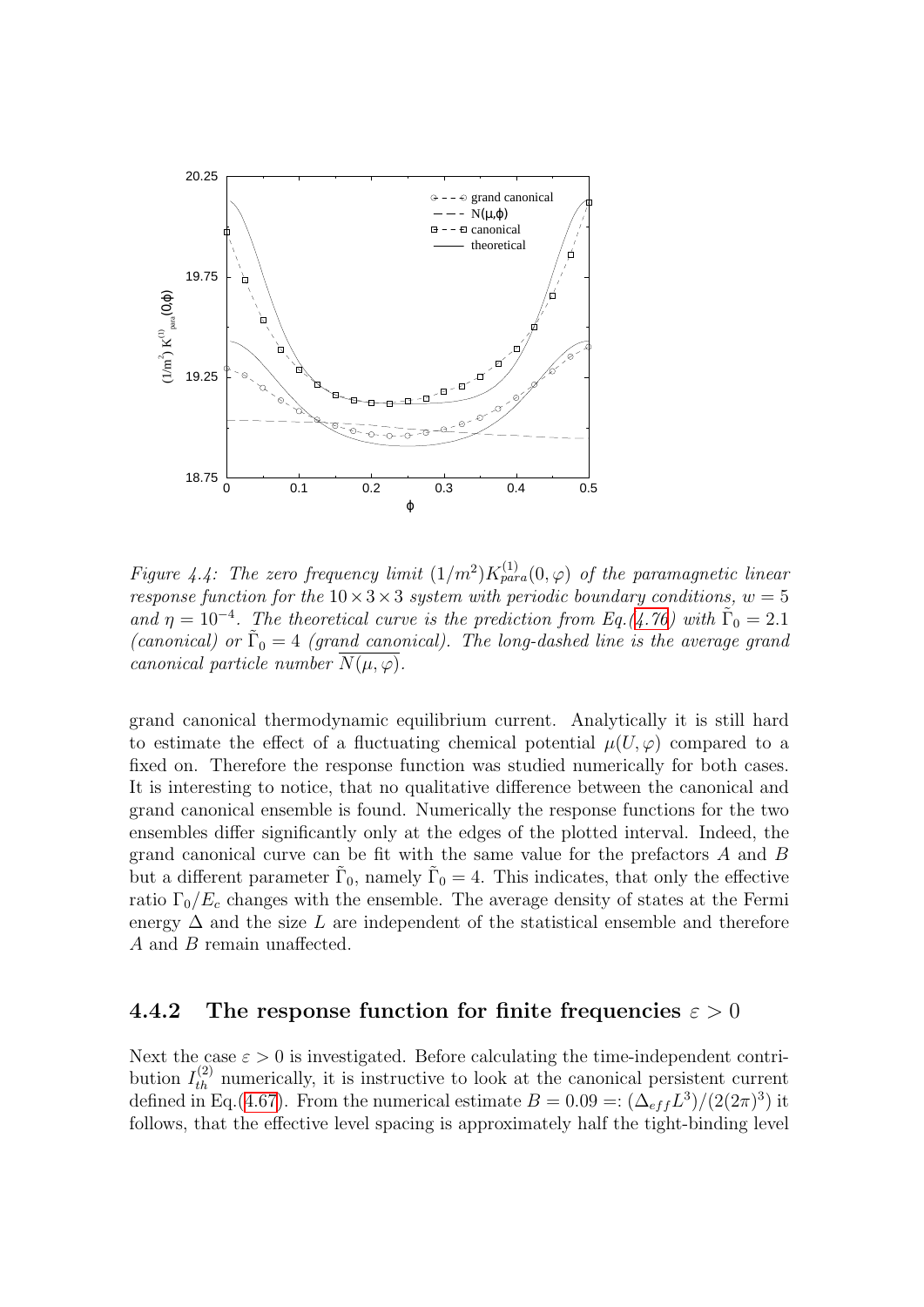spacing  $\Delta_{eff} \approx \Delta/2 \approx 1/23$ . Replacing  $\Delta$  in Eq.[\(4.67\)](#page-93-0) by  $\Delta_{eff}$  and using Eq.[\(4.68](#page-94-0)) yields a persistent current for the  $10 \times 3 \times 3$  system of order

<span id="page-98-1"></span>
$$
\frac{I(\varphi)}{(-e)} = -\frac{\Delta_{eff}}{\pi^2} \frac{\sin(4\pi\varphi)}{\cosh(\sqrt{\tilde{\Gamma}_0}) - \cos(4\pi\varphi)} \approx -4.4 \times 10^{-3} \frac{\sin(4\pi\varphi)}{\cosh(\sqrt{2.1}) - \cos(4\pi\varphi)},
$$
\n(4.77)

where again  $\tilde{\Gamma}_0 = 2.1$  was used. This function is plotted in Fig.[4.5.](#page-98-0)  $I(\varphi)/(-e)$  is negative for small  $\varphi$  and thus the current is paramagnetic in the zero field limit. Experimentally the current was found to be diamagnetic [\[55\]](#page-136-3) for a relatively small ensemble of only 30 rings. It was argued, that this number might be too small to yield a properly averaged current[[66](#page-136-13)] so that this point is still controversial. In the original experiment by Levy *et al.* [\[50](#page-135-4)] on  $10^7$  copper rings the sign of the current was not measured. On the other hand, the time-independent non-linear current  $I_0^{(2)}$  $\mathbf{0}$ 



<span id="page-98-0"></span>Figure 4.5: Canonical persistent current I in units of the electron charge  $-e$  for the  $10 \times 3 \times 3$  system as derived from Eq.([4.77](#page-98-1)).

calculated by KY is diamagnetic (for spinless electrons, in the presence of spin-orbit scattering the sign might reverse[[66\]](#page-136-13)) and of the same order of magnitude as the experimentally measured current for an ensemble of rings[[56](#page-136-0), [66](#page-136-13)]. It has therefore recently been argued, that the observed current is not an equilibrium quantity but rather a noise induced non-linear effect[[66](#page-136-13)]. Now, what happens in the discrete spectrum limit? In order to compare the numerical result with that obtained by KY, a grand canonical ensemble with periodic boundary conditions in  $y$  and  $z$  direction is used. Fig[.4.6](#page-99-0) shows  $G_{\eta,\varphi}(\varepsilon,\varphi)$  as a function of  $\varphi$  for different frequencies  $\varepsilon$ . It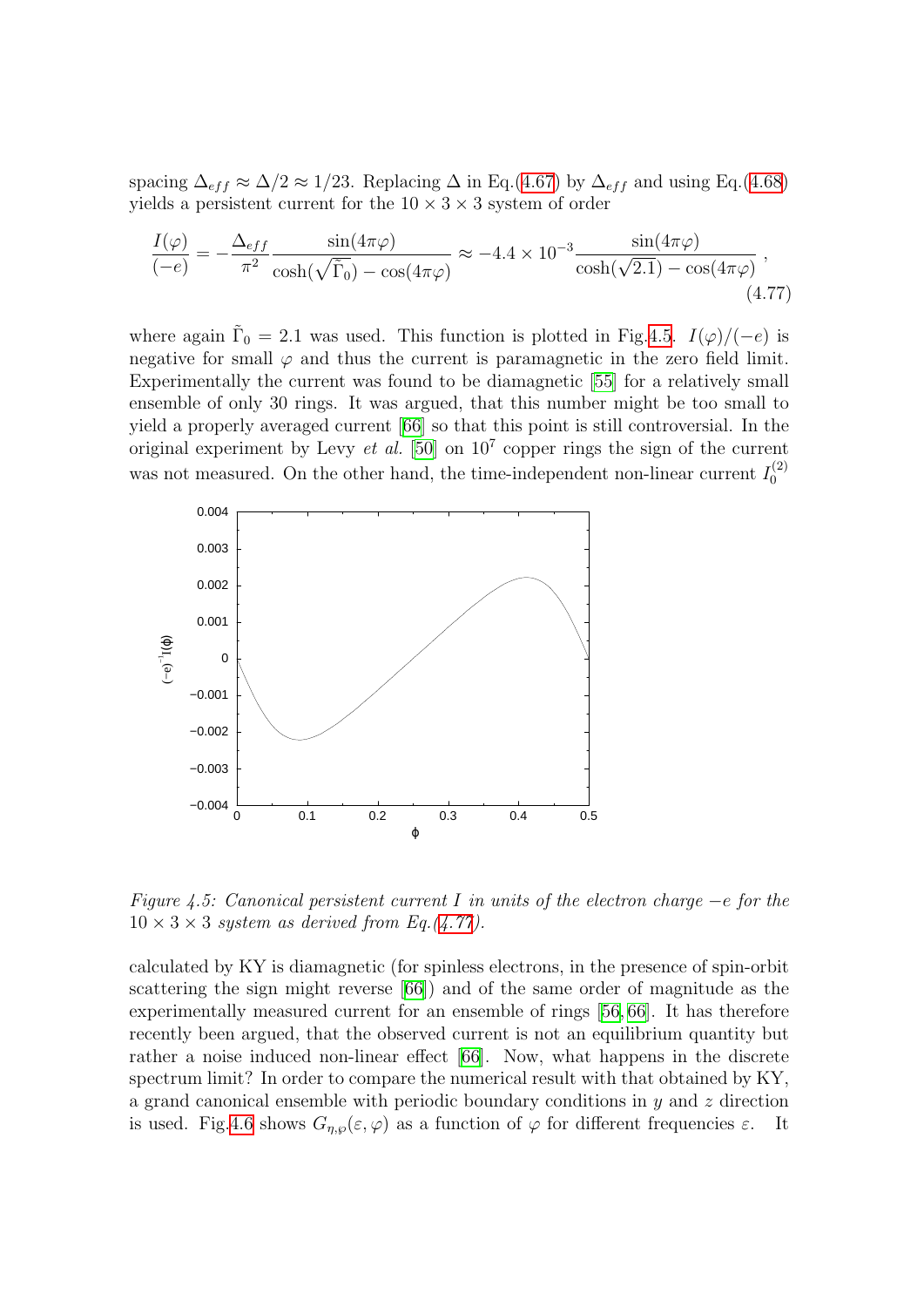

<span id="page-99-0"></span>Figure 4.6:  $G_{\eta,\wp}(\varepsilon,\varphi)$  for a grand canonical  $10 \times 3 \times 3$  system with  $\mu = 0$ ,  $w = 5$ and  $\eta = 10^{-2}$ , periodic boundary conditions.

was assumed in the introduction to this chapter, that for frequencies  $\varepsilon < E_c$  the response function should be completely determined by an energy interval of order  $E_c$ , centered around the Fermi energy. In the zero frequency limit this is obviously the case due to the relation to the flux-derivatives of the persistent current. For  $\varepsilon > 0$  this assumption can be verified numerically. Therefore the calculations were redone with the energy spectrum restricted to<sup>[3](#page-99-1)</sup>  $|\varepsilon_{\alpha}| < E_c \approx 1$ . The result is shown in Fig.[4.7.](#page-100-0) Compared to that for  $|\varepsilon_{\alpha}| < 2$  in Fig[.4.6](#page-99-0), there is, as expected, no significant dependence on the size of the energy interval. In both cases  $G_{n,\varphi}(\varepsilon,\varphi)$ shows a similar behavior. The most interesting observation is, that the function changes qualitatively as soon as  $\varepsilon \gtrsim \Delta \approx 0.09$ . The strong anharmonicity in the flux-dependence vanishes in this frequency regime. A further increase of  $\varepsilon$  eventually changes the sign of  $G_{\eta,\wp}(\varepsilon,\varphi)$ . From  $I_{\eta t,\varphi}^{(2)} = A_{\varepsilon} m^3 e^{\eta t} G_{\eta,\varphi}(\varepsilon,\varphi)$  it follows that

$$
\frac{I_{th}^{(2)}}{(-e)} = \lim_{\eta \to 0} \frac{I_{\eta t, \varphi}^{(2)}}{(-e)} = \frac{\pi^2}{L^3} \left(\frac{\phi_{\varepsilon}}{\phi_0}\right)^2 G_{\tilde{\eta}, \varphi}(\varepsilon, \varphi) \text{ with } \tilde{\eta} \ll \Delta . \tag{4.78}
$$

The function  $G_{\eta,\varphi}(\varepsilon,\varphi)$  becomes independent of  $\eta$  for  $\eta \ll \Delta$  and thus the limit  $\lim_{\eta\to 0} G_{\eta,\varphi}(\varepsilon,\varphi)$  can be replaced by  $G_{\tilde{\eta},\varphi}(\varepsilon,\varphi)$  with an arbitrary  $\tilde{\eta} \ll \Delta$ . For  $\varepsilon > \Delta$  the current  $I_{th}^{(2)}$  thus has the same sign as the persistent current  $I(\varphi)$ . With

<span id="page-99-1"></span><sup>&</sup>lt;sup>3</sup>For reminder:  $E_c \approx 1$  is the numerically estimated value from comparison with results for  $\overline{[\delta N(\varphi,E)]^2}.$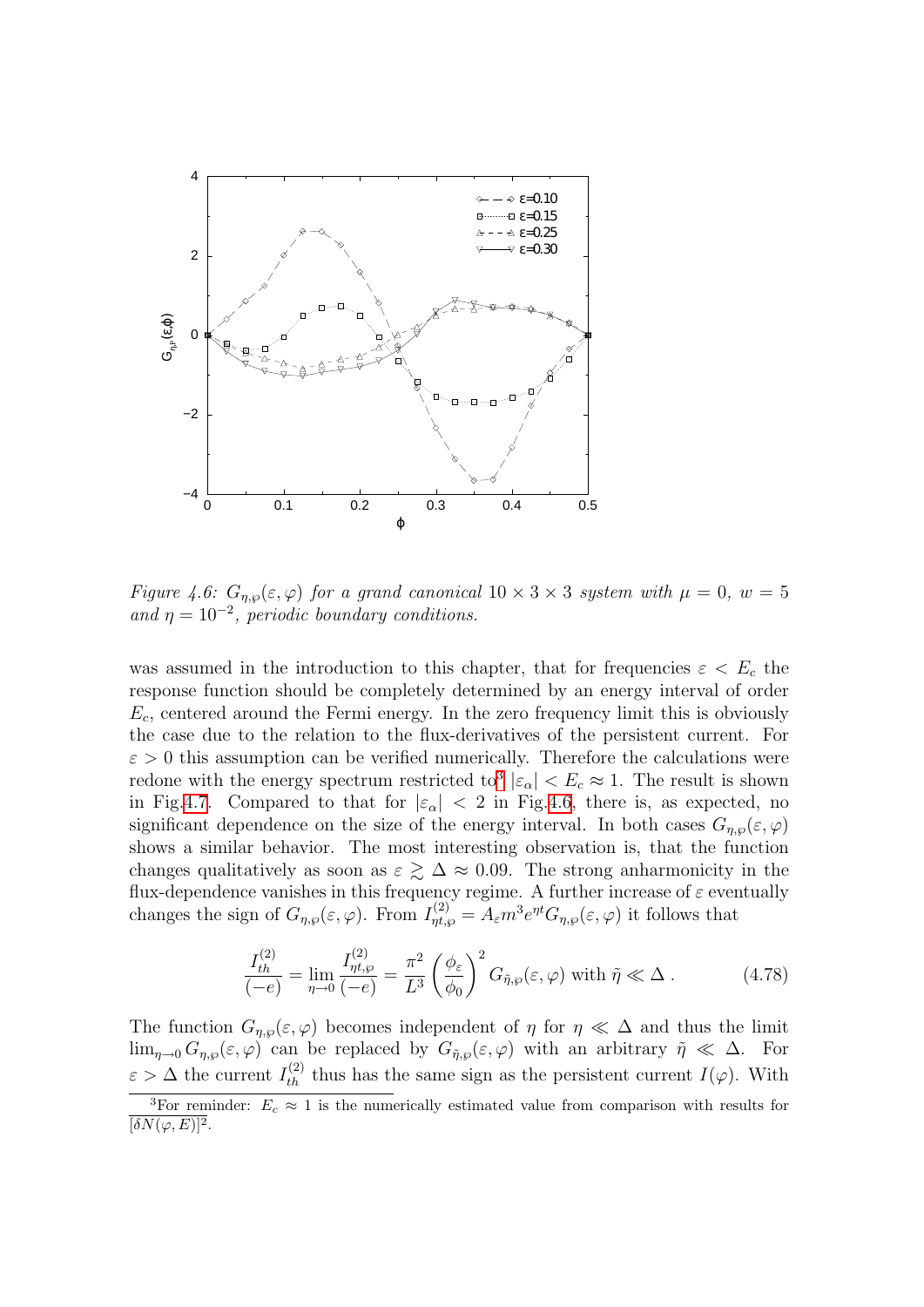

<span id="page-100-0"></span>Figure 4.7:  $G_{\eta,\wp}(\varepsilon,\varphi)$  for the same parameters as in Fig.[4.6](#page-99-0), but the energy spectrum restricted to  $|\varepsilon_{\alpha}| < 1 \approx E_c$ . All other plots were obtained for  $|\varepsilon_{\alpha}| < 2$ .

 $L = 10$  one gets  $\pi^2/L^3 \approx 1/100$ . Using  $\phi_{\varepsilon}/\phi_0 \approx 1$  as an upper bound for  $\phi_{\varepsilon}$ one obtains a current  $I_{th}^{(2)}$  that is maximally one order of magnitude lager than  $I(\varphi)$  in Fig.[4.5.](#page-98-0) Obviously  $I_{\eta t,\varphi}^{(2)}$  does not yield a diamagnetic current for  $\varepsilon > \Delta$ . The question arising is, whether such a contribution can be identified within the numerical simulations. The calculation by KY is based on the assumption of a continuous spectrum. Formally  $\eta$  enters the denominator of the response function like the imaginary part of the single particle energies  $\varepsilon_{\alpha}$  (see Eq.[\(4.28\)](#page-84-0)). From this point of view  $\eta$  may be interpreted as an inelastic level broadening and the spectrum is effectively continuous for  $\eta \gtrsim \Delta$ . According to KY the time independent second order contribution to the current is given by[[56](#page-136-0)]

<span id="page-100-1"></span>
$$
\frac{I_{0,KY}^{(2)}}{(-e)} = 8\pi E_c \left(\frac{\phi_\varepsilon}{\phi_0}\right)^2 \frac{\sin(4\pi\varphi)}{\cosh(\sqrt{\tilde{\Gamma}_0}) - \cos(4\pi\varphi)}.
$$
(4.79)

The flux dependence is thus the same as for the persistent current (see Eq.  $(4.77)$  $(4.77)$  $(4.77)$ ) but the sign is opposite. Now if  $\eta$  is viewed as some intrinsic level broadening, the factor  $e^{2\eta t}$  from the switching on procedure may be dropped and one defines the time independent current  $I_{0,\eta}^{(2)} := A_{\varepsilon} m^3 G_{\eta}(\varepsilon,\varphi)$  which can be compared with  $I_{0,KY}^{(2)}$ . The function  $G_n(\varepsilon, \varphi)$  defined in Eq.([4.61\)](#page-91-0) is evaluated numerically and is compared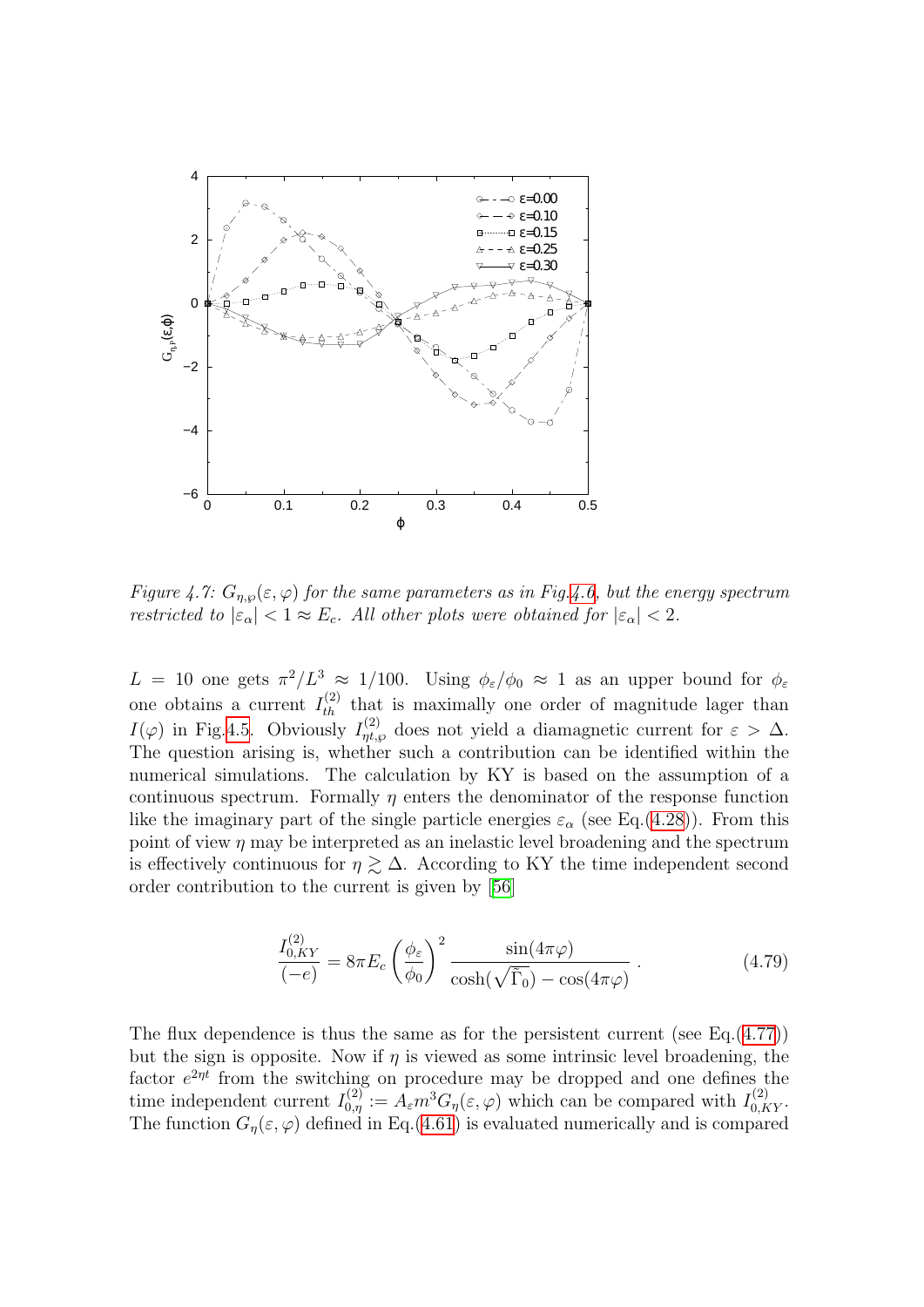with the KY prediction

<span id="page-101-0"></span>
$$
G_{\eta}^{KY}(\varepsilon,\varphi) = \frac{8L^3 E_c^{KY}}{\pi} \frac{\sin(4\pi\varphi)}{\cosh(\sqrt{\tilde{\Gamma}_0}) - \cos(4\pi\varphi)}.
$$
 (4.80)

which is defined via  $I_{0,KY}^{(2)} := A_{\varepsilon} m^3 G_{\eta}^{KY}(\varepsilon, \varphi)$ . Here the Thouless energy  $E_c$  has been replaced by  $E_c^{KY}$  which is considered as a numerical fit parameter. The value for  $\tilde{\Gamma}_0$  has already been fixed for the zero-frequency limit (here  $\tilde{\Gamma}_0 = 4$ ). Fig.[4.8](#page-102-0) shows  $G_n(\varepsilon, \varphi)$  for  $\eta = 0.1 \gtrsim \Delta$  and different values of  $\varepsilon$ . In the considered frequency interval the function varies indeed only weakly with  $\varepsilon$  and the sign and flux dependence are in agreement with the KY result. The order of magnitude can not be confirmed. In order to fit  $G_\eta(\varepsilon,\varphi)$  to  $G_\eta^{KY}(\varepsilon,\varphi)$ , one has to choose  $E_c^{KY} \approx 10^{-3}$  in Eq.[\(4.80\)](#page-101-0) which is two orders of magnitude smaller than  $\Delta$  and even three orders smaller than the previous estimate  $E_c \approx 1$ . Such a huge discrepancy can hardly be addressed to numerical factors arising in the tight-binding model. Replacing  $E_c$  by  $E_c^{KY} \approx 10^{-3}$ in Eq.[\(4.79](#page-100-1)) and comparing the corresponding current with the persistent current in Eq.[\(4.77](#page-98-1)) it is seen, that both have the same order of magnitude. (Again  $\phi_{\varepsilon}/\phi_0 \approx 1$ is used as an upper bound.)  $G_n$  was also numerically investigated for  $\eta < \Delta$ . It was found, that for frequencies  $0.4 \leq \varepsilon \leq 0.7$  the sign and flux dependence of the total non-linear response function  $G_{\eta}$  can still be described by the KY result. However,  $G_{\eta,\delta\delta}$  and therewith the amplitude of the current  $I_{0,\eta}^{(2)}$  grows like  $1/\eta$ . As pointed out in the previous section, this is the result of an incorrect limiting procedure. For  $\eta \gtrsim \Delta$  where the spectrum can be considered as effectively continuous, the numerically calculated current  $I_{0,\eta}^{(2)}$  is about three orders of magnitude smaller than the KY prediction  $I_{0,KY}^{(2)}$  if one uses  $E_c \approx 1$  as an realistic estimate for the Thouless energy in the  $10 \times 3 \times 3$  system.

So far the finite frequency response was studied for a grand canonical ensemble with periodic boundary conditions. KY implicitly assume that the response function does not depend on the statistical ensemble since their calculations where performed at fixed  $\mu$  while in experiments N is kept constant on each ring. In the zero frequency limit  $\varepsilon \to 0$  both cases have already been compared in Fig[.4.3](#page-95-0) and no qualitative difference was found. The corresponding plot for  $\varepsilon > 0$  is shown in Fig[.4.9](#page-103-0). The difference between the grand canonical and canonical curves is marginal. For finite frequencies the non linear response function  $G_{n,\varphi}(\varepsilon,\varphi)$  seems to be completely insensitive to the underlying statistical ensemble.

### 4.4.3 Influence of the boundary conditions in transverse directions

There is yet another effect to be studied: In experiments not only the particle number on each ring is constant but also the electrons motion in the transverse direction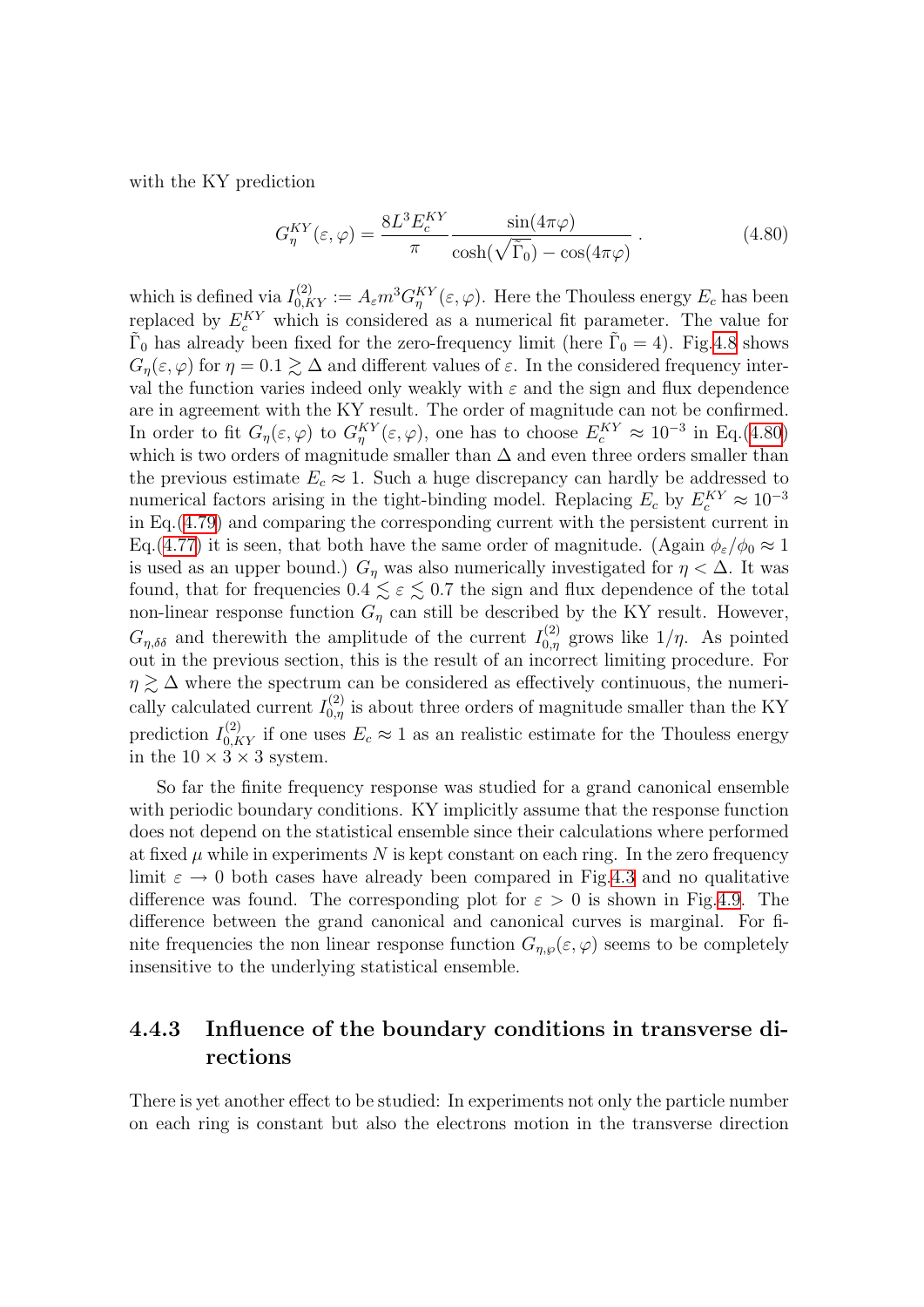

<span id="page-102-0"></span>Figure 4.8:  $G_{\eta}(\varepsilon,\varphi)$  for  $\eta=0.1$ . The theoretical curve is the Kravtsov-Yudson result with  $\tilde{\Gamma}_0 = 4.0$  and  $E_c^{KY} = 10^{-3} \approx 10^{-2} \Delta \approx 10^{-3} E_c$ . Again the estimate  $E_c \approx 1$  is used.

is bounded by the surface of the ring. For the theoretical calculations periodic boundary conditions in y and z direction are used and it is implicitly assumed, that the response function is insensitive to the choice of boundary conditions as well. In a large enough sample with  $1/k_F \ll a \sim l$  (where a is the thickness of the ring) this seems to be a reasonable assumption. A numerical justification for the equilibrium persistent current problem has been given in Ref. [\[75\]](#page-137-0). It was found, that the current, numerically calculated form Eq.([4.67\)](#page-93-0) with fixed boundary conditions, is in excellent agreement with the theoretical prediction by Altshuler and Shklovskii who used periodic conditions. The computational effort to calculate  $G_{n,\varphi}$ is unfortunately much higher than for  $(\delta N)^2$  in the persistent current problem. To obtain the matrix elements  $P_{\alpha\beta\gamma}$  not only the eigenvalues but also the eigenvectors are needed. This for itself drastically increases the necessary computing time and the summation over the three variables  $\alpha, \beta, \gamma$  makes things even worse. The computer program's run-time increases rapidly with growing system size. Already the time needed by the Lanczos procedure to calculate the eigenvalues and eigenvectors grows  $\sim N_{tot}^2$  and on top of that the decreasing level spacing together with the condition  $\eta \ll \Delta$  strongly increases the number of averagings which are necessary to obtain smooth curves. Most of the simulations where therefore done on the relatively small  $10 \times 3 \times 3$  system. In such a small sample with only 3 lattice sites in y and z direction a change in the boundary conditions still leads to relatively large energy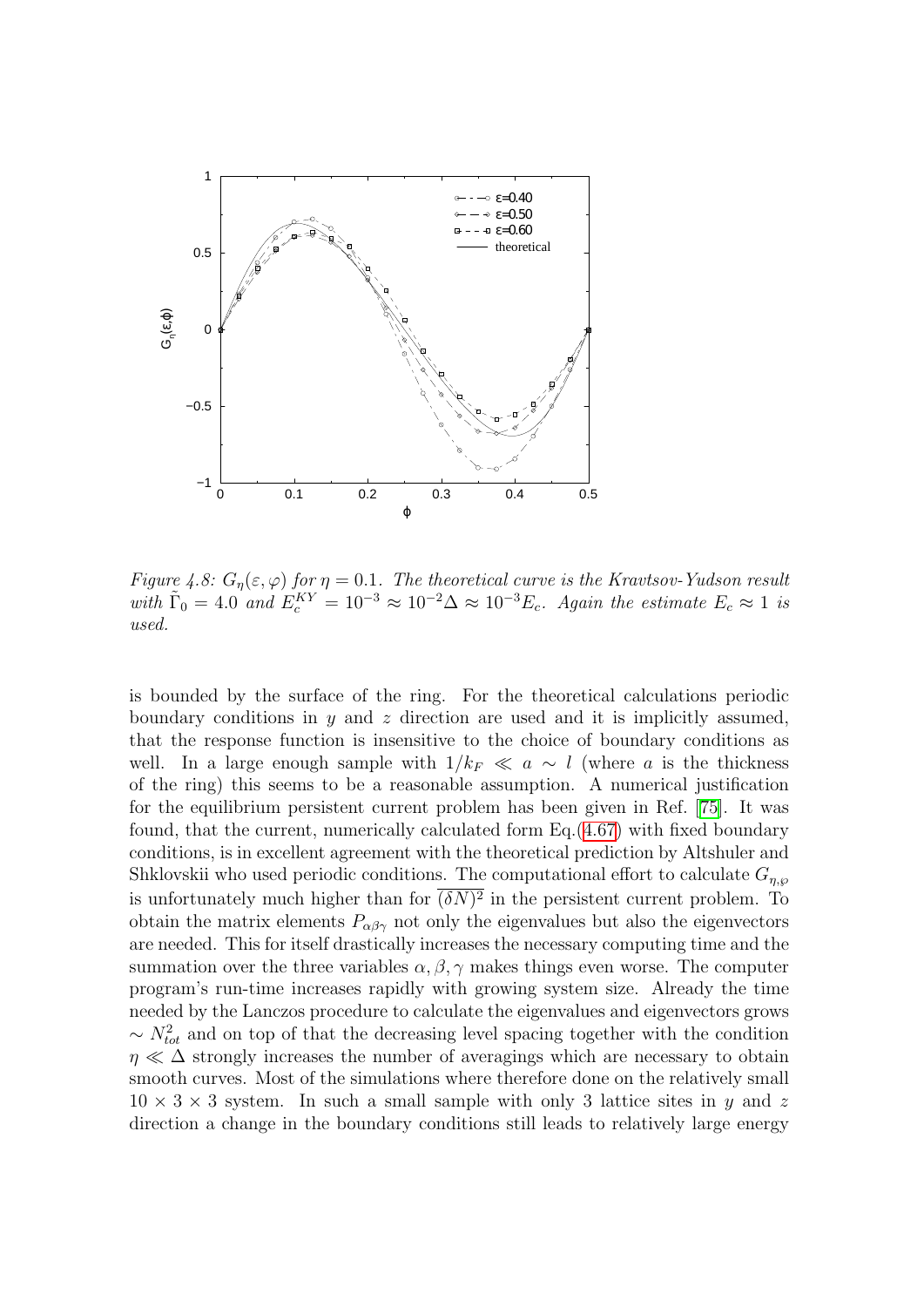

<span id="page-103-0"></span>Figure 4.9: Comparison of  $G_{\eta,\wp}(\varepsilon,\varphi)$  for the canonical (ca) and grand canonical (gc)  $10 \times 3 \times 3$  ensemble with periodic boundary conditions,  $w = 5$  and  $\eta = 10^{-2}$ . Dotted lines are the results for fixed particle number  $N = 19$ , corresponding to  $\overline{\mu} = 0$ . Dashed lines where obtained for fixed chemical potential  $\mu = 0$ .

shifts. In the canonical ensemble with  $N = 19$  for example, changing from periodic to fixed boundaries shifts the flux- and disorder average of the chemical potential from  $\bar{\mu}_{peri} = 0.0$  to  $\bar{\mu}_{fix} = -0.3$ . Comparing this energy scale with the strong  $\varepsilon$ dependence on a similar scale shown in Fig.[4.6,](#page-99-0) one can not expect the system to be completely insensitive to its boundaries. Fig[.4.10](#page-104-0) shows  $G_{n,\varphi}(\varepsilon,\varphi)$  calculated for fixed boundary conditions. In order to compare the canonical with the grand canonical result, in the latter case the chemical potential was shifted to  $\mu = -0.3$  as well. For small frequencies  $\varepsilon \leq \Delta$  the results are in qualitative agreement with those in Figs.[4.3](#page-95-0) and [4.9](#page-103-0). Also the change of sign is observed for  $\varepsilon > \Delta$  though the curve for  $\varepsilon = 0.3$  shows no phase halving. This is addressed to the strong  $\varepsilon$  dependence in the plotted region and the relatively large change in the chemical potential. The function  $G_{n,\delta\delta}$  with finite, fixed  $\eta$  shows a much weaker  $\varepsilon$  dependence and one can therefore expect it to be less sensitive to boundary conditions. Fig[.4.11](#page-105-0) shows the corresponding data for the grand canonical ensemble with average particle number  $\overline{N} = 19$ . Indeed, it is seen that the qualitative behavior of  $G_{\eta,\delta\delta}$  does not change in terms of the boundaries. Only the amplitude of the oscillations is moderately rescaled. The more important insight from Fig[.4.10](#page-104-0) is, that the response function is again independent of the statistical ensemble. The only notable difference occurs at  $\varepsilon = 0$  for  $\varphi$  in the vicinity of 0 or 1/2 respectively. As in Fig[.4.3](#page-95-0) this difference is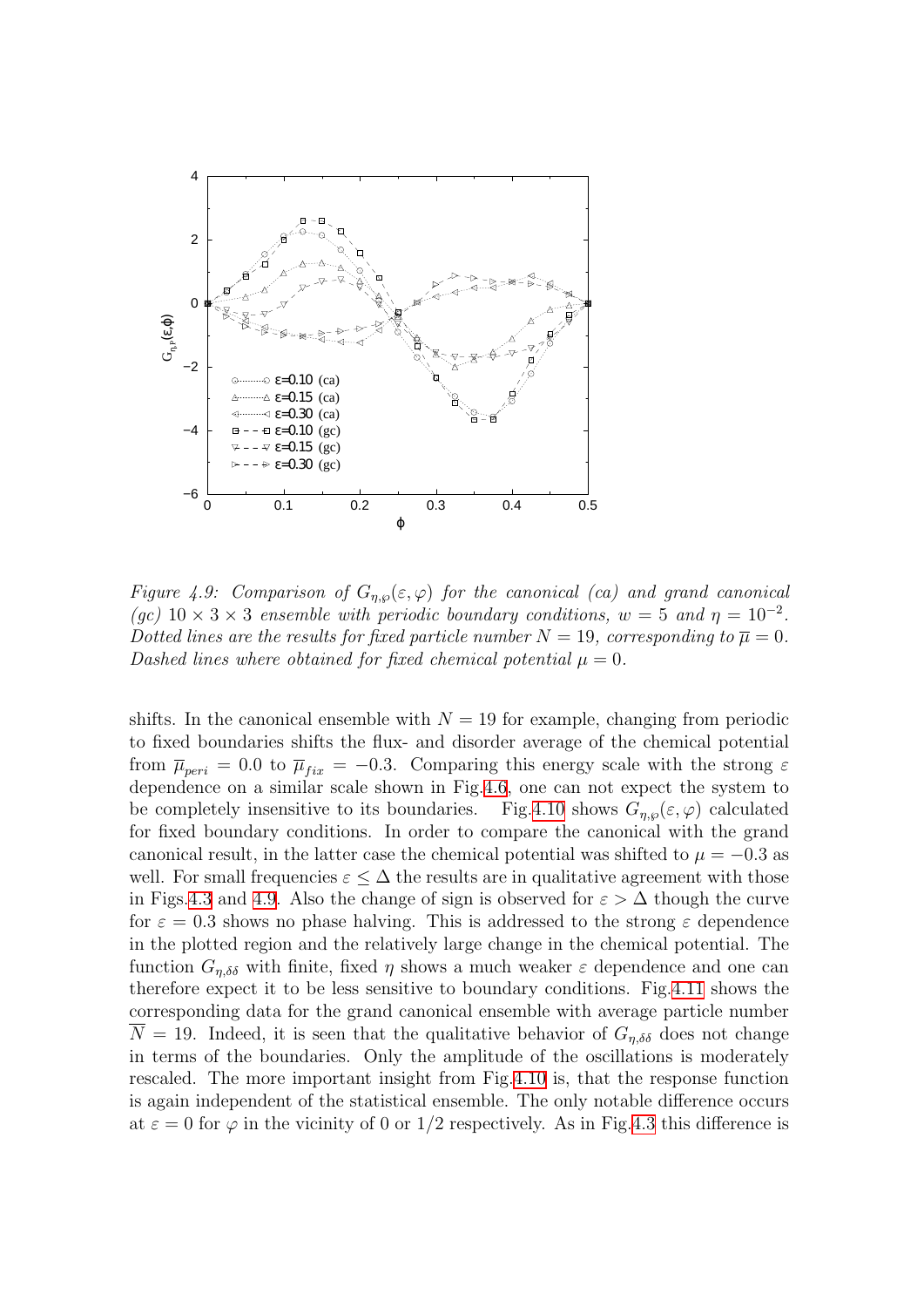

<span id="page-104-0"></span>Figure 4.10: Comparison between  $G_{n,\varphi}(\varepsilon,\varphi)$  for the canonical (ca) and grand canonical (gc)  $10 \times 3 \times 3$  ensemble with fixed boundary conditions,  $w = 5$  and  $\eta = 10^{-2}$ . Dotted lines are the results for fixed particle number  $N = 19$ , corresponding to  $\overline{\mu} = -0.3$ . Dashed lines where obtained for fixed chemical potential  $\mu = -0.3$ .

only quantitative and may be explained by a different effective parameter  $\tilde{\Gamma}_0$ .

#### 4.4.4 The linear in time contribution to the current

Next the linear in time contribution  $dI_{kin}^{(2)}/dt$  is investigated. For numerical calculations it is rewritten as  $dI_{kin}^{(2)}/dt =: A_{\varepsilon}m^3 \lim_{\eta \to 0} G_{\eta,kin}(\varepsilon,\varphi)$  with

$$
G_{\eta,kin}(\varepsilon,\varphi) = -2\eta \sum_{\alpha\beta} \frac{P_{\alpha\beta\alpha}}{m^3} \left[ \frac{f(\varepsilon_{\alpha}) - f(\varepsilon_{\beta})}{(\varepsilon_{\alpha} - \varepsilon_{\beta} - \varepsilon)^2 + \eta^2} + \frac{f(\varepsilon_{\alpha}) - f(\varepsilon_{\beta})}{(\varepsilon_{\alpha} - \varepsilon_{\beta} + \varepsilon)^2 + \eta^2} \right], \quad (4.81)
$$

and in the limit  $T \to 0$  one gets

$$
G_{\eta,kin}(\varepsilon,\varphi) = -2\sum_{\varepsilon_{\alpha}\leq\mu}\sum_{\varepsilon_{\beta}>\mu}\frac{|P_{\alpha\beta}|^2}{m^2}\left(\frac{P_{\alpha\alpha}}{m}-\frac{P_{\beta\beta}}{m}\right)\left(\frac{\eta}{(\varepsilon_{\alpha}-\varepsilon_{\beta}+\varepsilon)^2+\eta^2}+\frac{\eta}{(\varepsilon_{\alpha}-\varepsilon_{\beta}-\varepsilon)^2+\eta^2}\right). \tag{4.82}
$$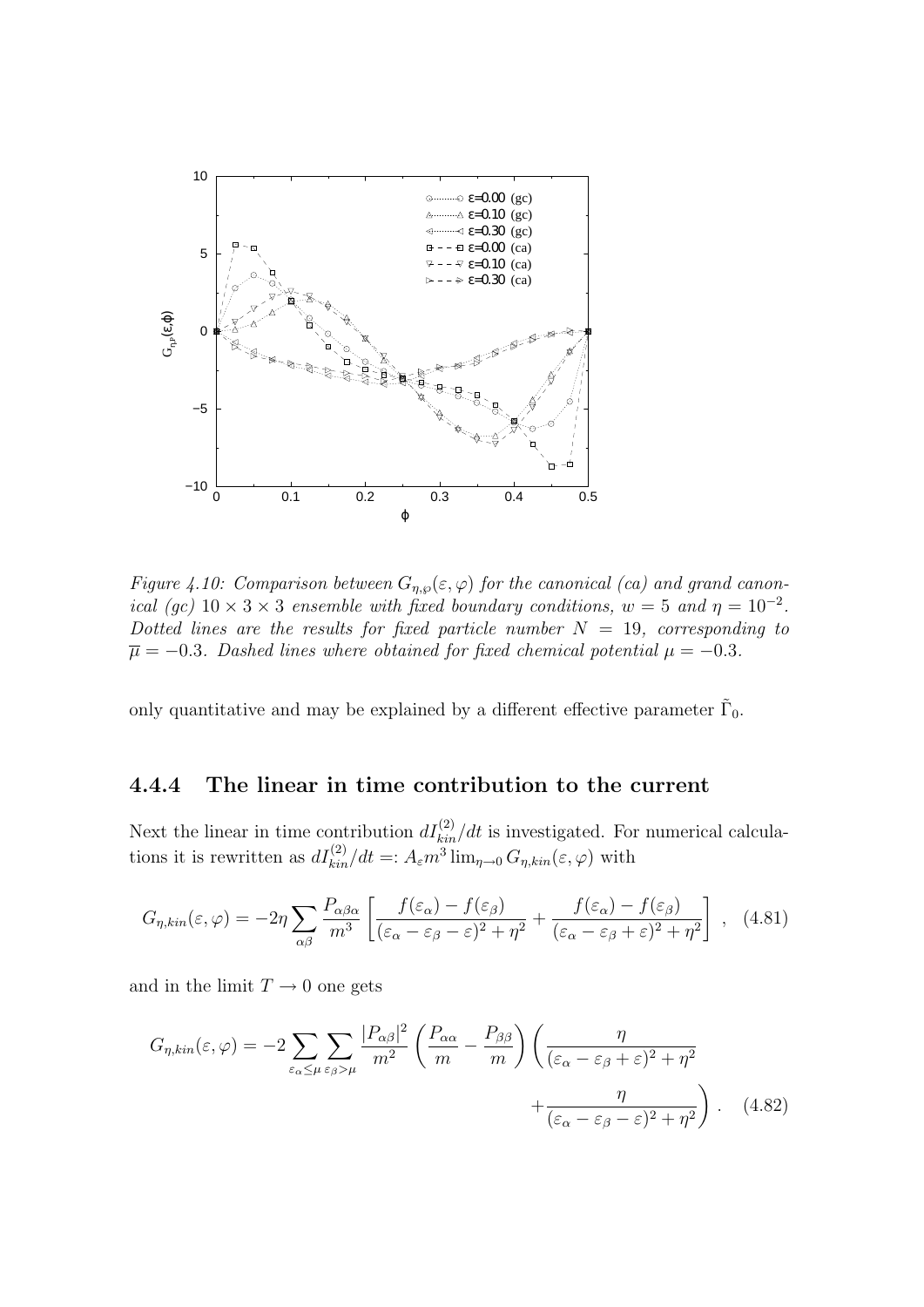

<span id="page-105-0"></span>Figure 4.11: Comparison between  $G_{n,\delta\delta}(\varepsilon,\varphi)$  for fixed (fx) and periodic (pe) boundary conditions. (Grand canonical  $10 \times 3 \times 3$  system with  $w = 5$ ,  $\eta = 10^{-2}$ ,  $\overline{N} = 19$ ). Dotted lines are the results for (fx) with  $\mu = -0.3$ , dashed lines for (pe) with  $\mu = 0$ .

As expected it is found numerically, that  $G_{\eta,kin}(\varepsilon,\varphi)$  becomes independent of  $\eta$  for  $\eta \ll \Delta$ . The current  $I_{kin}^{(2)}$  is thus related to  $G_{\eta,kin}(\varepsilon,\varphi)$  via

$$
\frac{dI_{kin}^{(2)}}{dt} = \frac{(-e)\pi^2}{L^3} \left(\frac{\phi_{\varepsilon}}{\phi_0}\right)^2 G_{\eta,kin}(\varepsilon,\varphi) \text{ with } \eta \ll \Delta. \tag{4.83}
$$

Keeping in mind, that the golden rule result is only valid for times  $t < 1/\Delta$ , one can estimate the maximal contribution  $I_{kin,max}^{(2)}$  to the total current as

<span id="page-105-1"></span>
$$
\frac{I_{kin,max}^{(2)}}{(-e)} \approx \frac{\pi^2}{\Delta L^3} G_{\eta, kin}(\varepsilon, \varphi) . \tag{4.84}
$$

Fig[.4.12](#page-106-0) shows numerical results for  $G_{n,kin}(\varepsilon,\varphi)$  in a grand canonical ensemble. Obviously  $G_{n,kin}(\varepsilon,\varphi)$  gives rise to a diamagnetic current, i.e. the sign is opposite to that of the persistent current (see Fig.[4.5\)](#page-98-0). For the  $10 \times 3 \times 3$  system the factor in Eq.([4.84](#page-105-1)) is given by  $\pi^2/(\Delta L^3) \approx 1/10$ . Comparing Fig.[4.12](#page-106-0) to  $I(\varphi)$  in Fig.[4.5](#page-98-0) one thus finds a maximal linear in time current  $I_{kin,max}^{(2)}$  that is about two orders of magnitude lager than the corresponding canonical persistent current. The data for the canonical ensemble is shown in Fig[.4.13](#page-107-0). Obviously the result is again not sensitive to the underlying statistical ensemble. The flux periodicity with period 1/2 indicates, that  $G_{\eta,kin}(\varepsilon,\varphi)$  is governed by the diffusive dynamics of the electrons with strong correlations between time-reversed trajectories.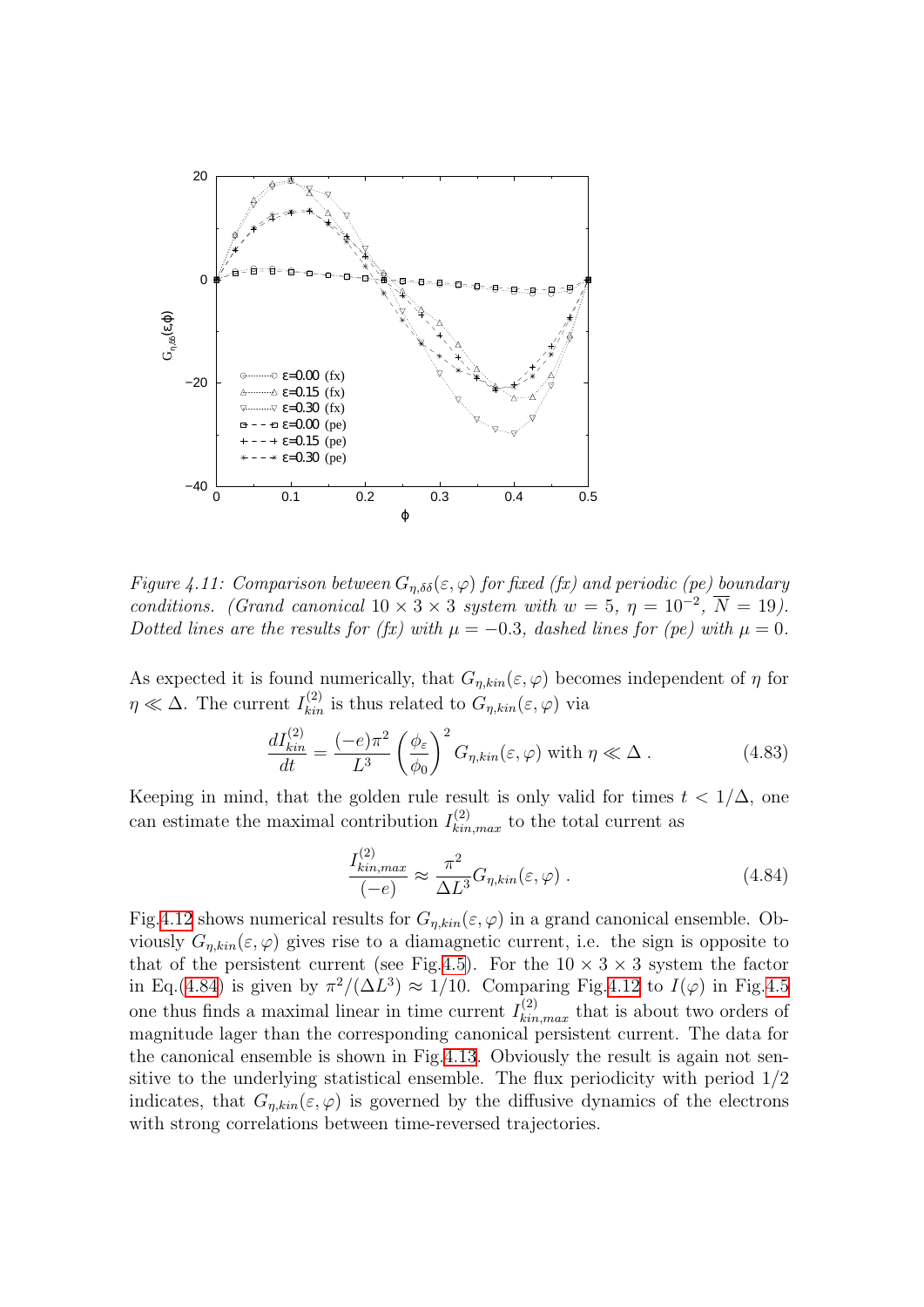

<span id="page-106-0"></span>Figure 4.12:  $G_{n,kin}(\varepsilon,\varphi)$  for a grand canonical  $10 \times 3 \times 3$  system with periodic boundary conditions,  $\mu = 0$ ,  $w = 5$  and  $\eta = 10^{-2}$ .

## 4.5 Conclusions

In this chapter it was demonstrated, that the calculation of the second order response function contains some subtleties that are overlooked in the usual diagrammatic Green's function approach. An exact treatment shows the existence of a contribution  $I_{kin}^{(2)}(t)$  to the current, that increases linearly with time. From the well-known derivation of Fermi's golden rule [\[63](#page-136-9)] it is clear that this result is only valid in an intermediate time interval which requires  $t < 1/\Delta$ . In particular, the calculation of the long-time behavior of the non-equilibrium current requires non-perturbative methods. For a continuous spectrum infinite orders in the external field can be treated by solving the partial differential equation for the Cooperon [\[57\]](#page-136-1). In the discrete spectrum limit the inclusion of higher order terms remains an open problem. One should keep in mind that the calculation presented here has been performed for non-interacting electrons in a random potential, so that the results are valid as long as the spectrum of the system is discrete in the sense that the single-particle level broadening  $\gamma_{qp} \approx 1/\tau_{ee}$  (for low temperatures) is smaller than  $\Delta$ . In the zero temperature limit  $1/\tau_{ee}$  depends only on the quasiparticle energy  $\xi_{\alpha}$ . It was shown that for external frequencies  $\varepsilon < E_c$  the response function is then completely determined by the discrete part of the spectrum. However, as soon as the spectrum has a discrete part, the Green's function approach is not controlled anymore, since the low energy single particle excitations can not be described correctly. Of course experiments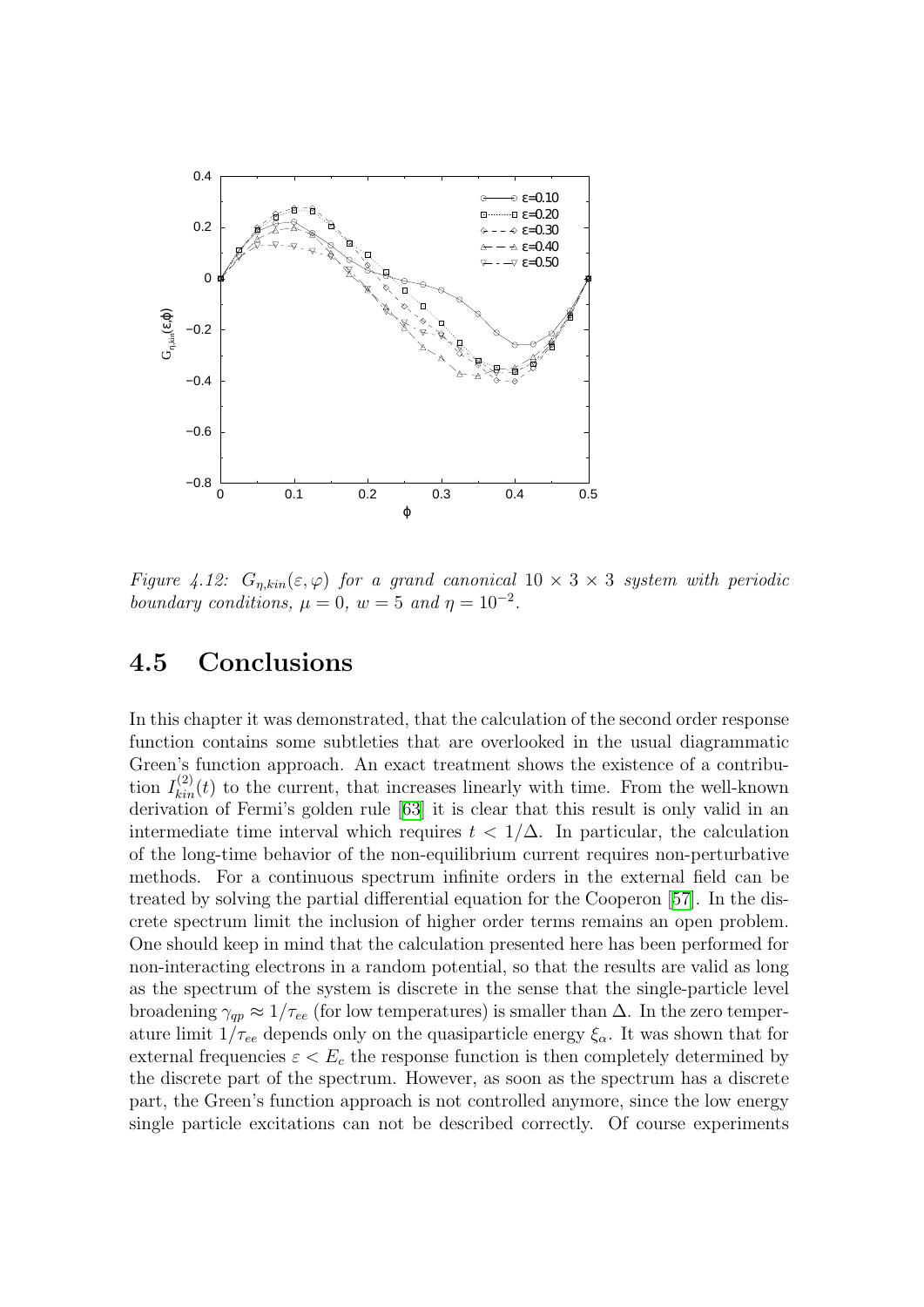

<span id="page-107-0"></span>Figure 4.13:  $G_{n,kin}(\varepsilon,\varphi)$  for a canonical  $10 \times 3 \times 3$  system with periodic boundary conditions,  $N = 19$ ,  $\overline{\mu} = 0$ ,  $w = 5$  and  $\eta = 10^{-2}$ .

are not performed at zero temperature and all levels will have a finite broadening. To estimate the temperature, where the spectrum becomes discrete, one can use the (continuous-spectrum-) result [\[20\]](#page-134-4)  $1/\tau_{ee}(T) = \Delta(T/E_c)^{d/2}$ . Thus the spectrum will become discrete for  $T < E_c$ . The experiment by Mohanty *et al.* [[55](#page-136-3)] was performed on gold rings with diameter 2.6 $\mu$ m and Thouless energy  $E_c \approx 7.3 mK$  down to temperatures  $T = 5.5mK$ . Thus even for such relatively large rings the discrete spectrum limit may be reached. For smaller samples of size nano-meters [\[48](#page-135-5)] one can not expect a continuous spectrum any more.

It is important to point out that the linear time-dependence of the current is a consequence of the discrete spectrum, and is not related to the adiabatic switching on procedure in Eq.[\(4.28](#page-84-0)). Sudden switching on yields the same linear time-dependence of the current.

InRef. [[55](#page-136-3)] the average level spacing was  $\Delta = 19 \mu K$ . In such systems the linear in time contribution  $I_{kin}^{(2)}(t)$  should be observable for times  $t \lesssim 10^{-6}s$ . For smaller rings this scale will be even shorter. It is therefore doubtful, that  $I_{kin}^{(2)}$  is experimentally accessible. From this point of view the time independent contribution  $I_{th}^{(2)}$  is more interesting. The presented numerical data indicates, that for frequencies  $\varepsilon > \Delta$ there should be a time independent paramagnetic contribution which is comparable in size to the equilibrium persistent current. For small enough samples with discrete spectrum this should in principle be measurable.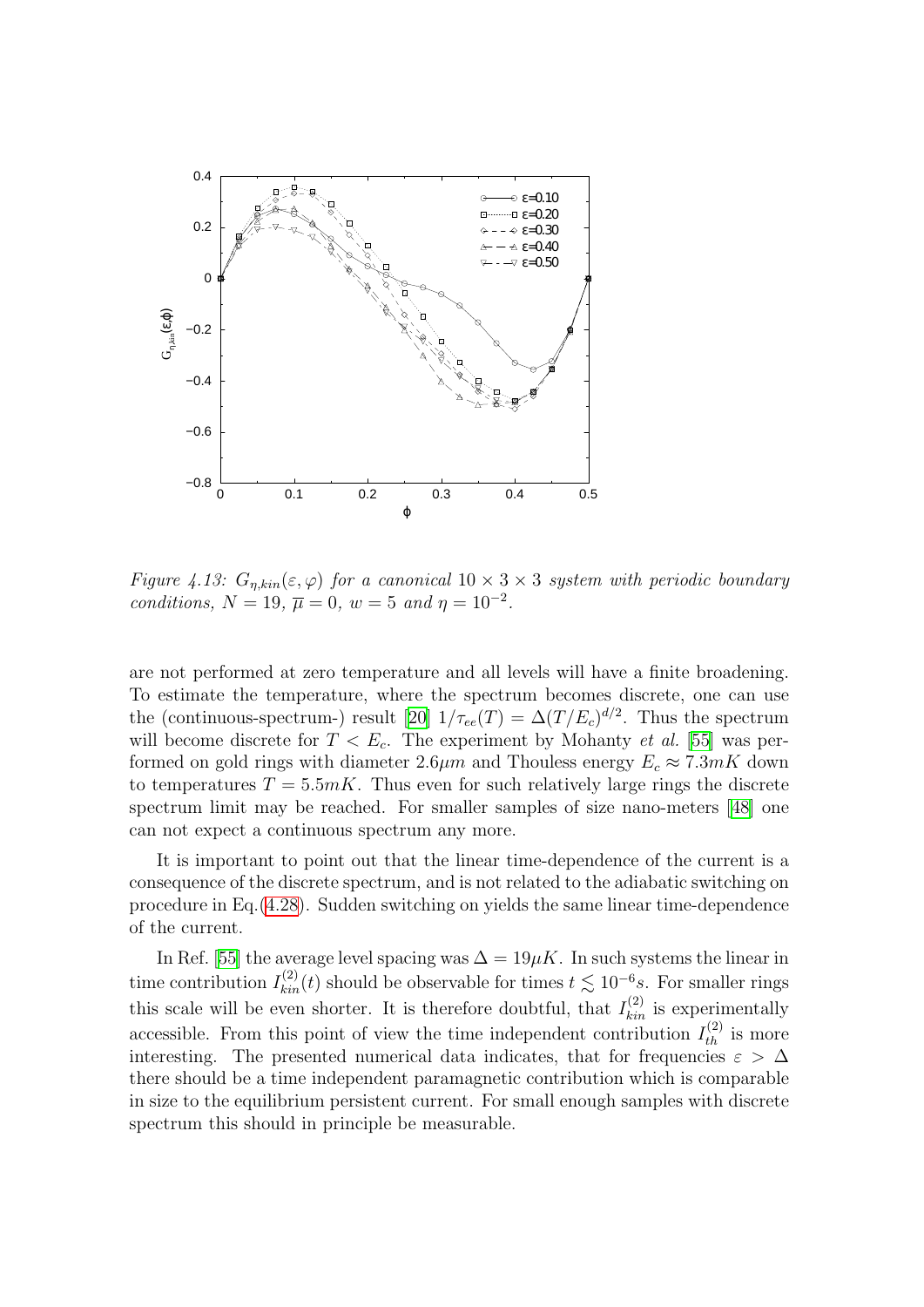Another important conclusion that can be drawn from the numerical results is the insensitivity of the second order response function to the statistical ensemble. This finding becomes especially interesting in the context of electron-electron interactions. As was pointed out by KY[[56](#page-136-0)], there exists a close connection between this interaction and the non-linear susceptibility. Now the fact that the response function does not depend on whether one works in a canonical or grand canonical ensemble indicates, that effects from electron-electron interactions will not either. This point will be reconsidered and discussed more detailed in the next chapter, where interaction contributions to the persistent current are examined.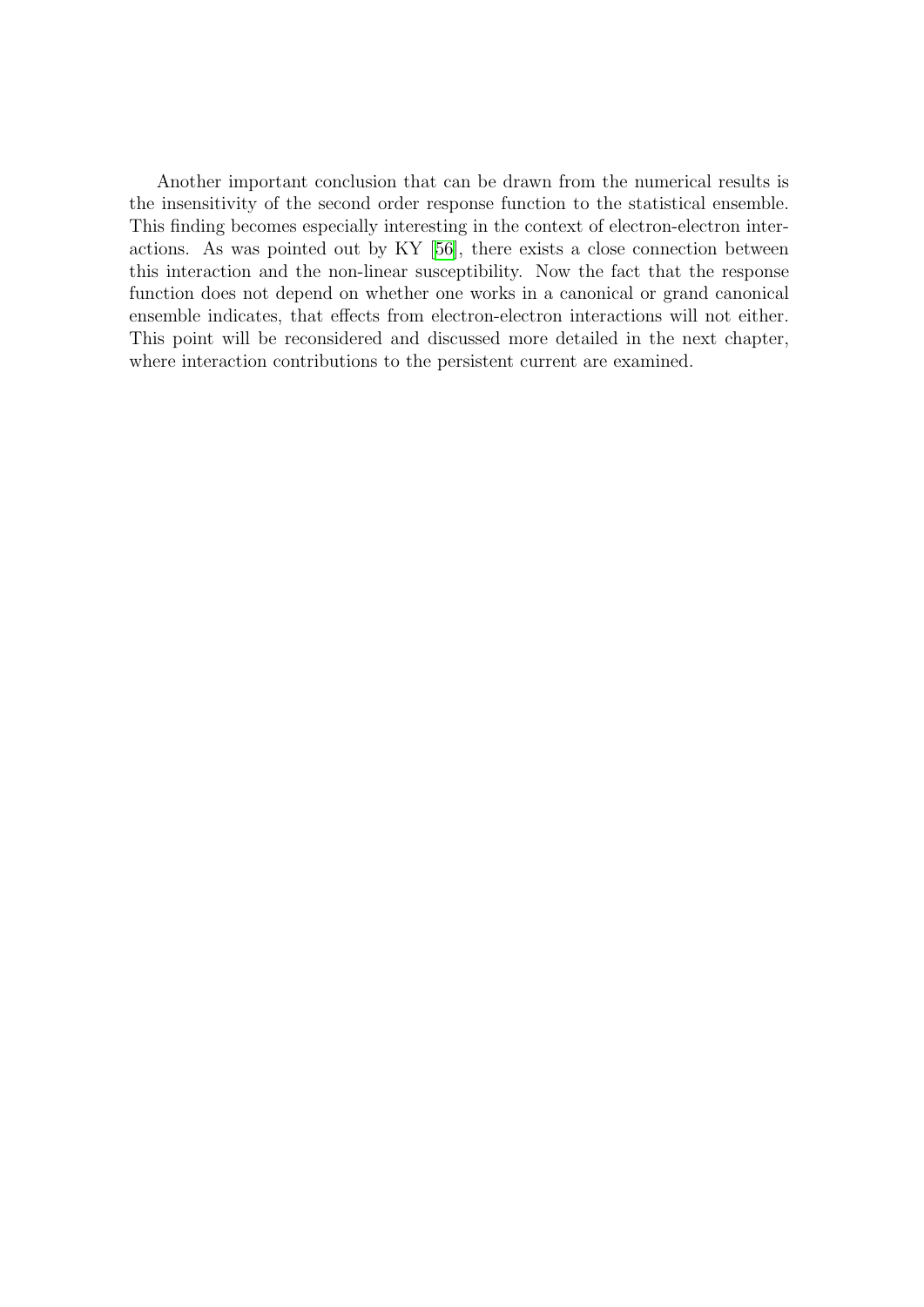## <span id="page-109-1"></span>Chapter 5

# Persistent currents and electron-electron interactions

#### 5.1 Introduction

In the previous chapter the dynamic response of a mesoscopic metal ring to an timedependent external flux was studied. The electrons were treated as non-interacting, which is a standard model for disordered electronic systems. One assumes, that Coulomb interaction can be modeled by effective parameters of the system, like e.g. the effective mass or the dephasing time. For example the weak localization correction to the conductivity was calculated for a model of free electrons, and, as mentioned in Chap.[2.1,](#page-7-0) can be fit to experimental results within excellent accuracy. It is therefore natural to first try to explain electronic property of metals in the framework of an independent particle approximation. For mesoscopic metal rings the situation seems to be more complicated. Due to the coherent propagation of electrons around the ring such systems are very sensitive to all effects that influence the particles phase. One consequence of this is the non-linear susceptibility in response to a time-dependent electric field[[57,](#page-136-1)[56\]](#page-136-0) that was investigated in Chapter [4](#page-76-0). In Chap[.3.3](#page-39-0) electron-electron interactions were investigated by considering the response to a fluctuating field that is caused by the diffusive motion of the background electrons. A strong non-linear susceptibility therefore also indicates the importance of electron-electron interactions in such systems [\[56\]](#page-136-0)[1](#page-109-0) . Indeed, the probably most popular coherence effect in mesoscopic systems, the persistent current, can not be satisfactory explained in a free electron approximation. The seminal experiment by Levy *et al.* [\[50\]](#page-135-0) revealed that in the diffusive regime the average current is more than two orders of magnitude lager than the theoretically predicted current from noninteracting electrons [\[59\]](#page-136-2). Therefore it seems inevitable to invoke electron-electron

<span id="page-109-0"></span> $1<sup>1</sup>A$  relation between external fields and interactions can be formulated generally in a pathintegral description and is in this context known as Hubbard-Stratonovich transformation [\[36](#page-135-1)].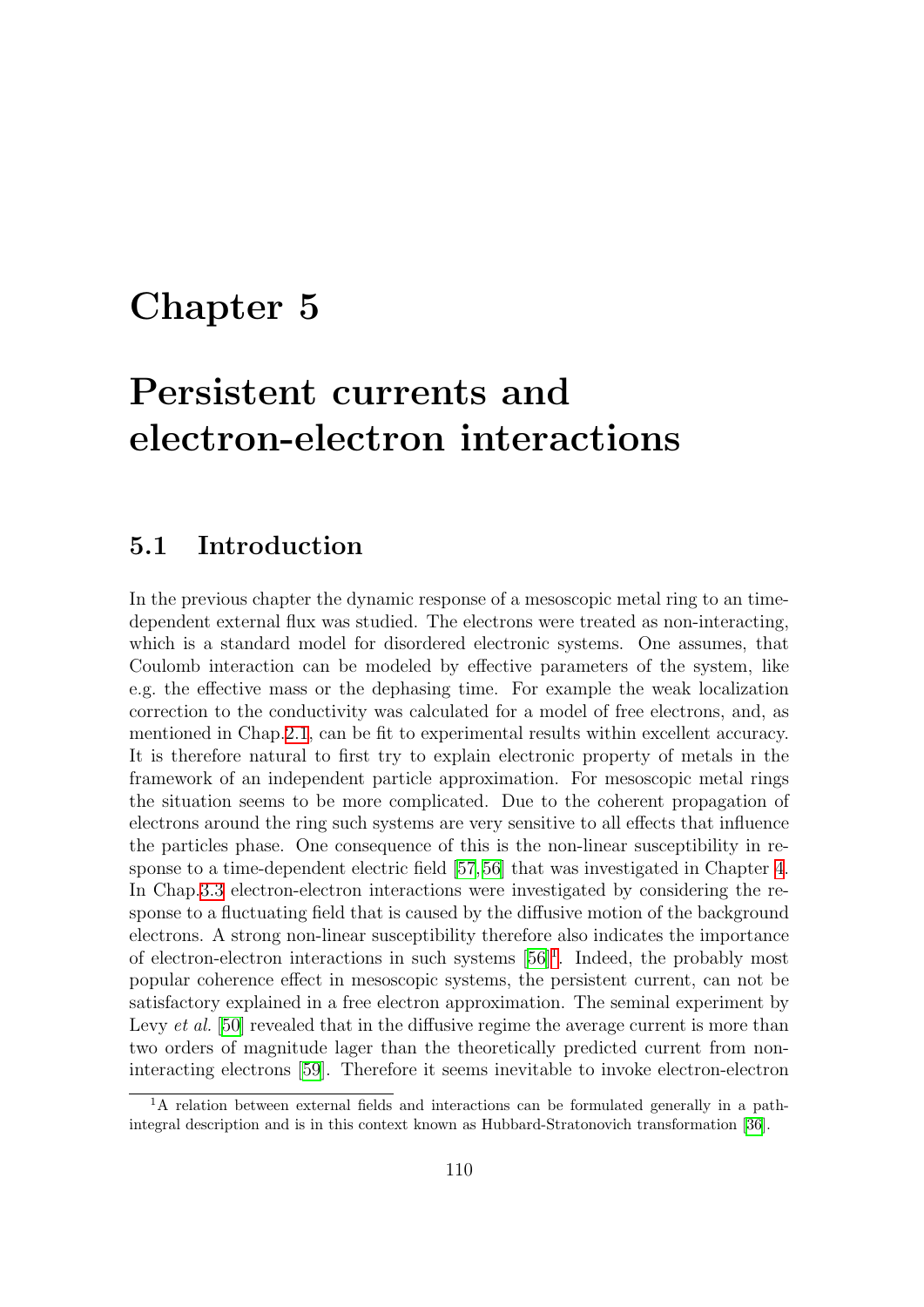interactions to explain the experiment[[50](#page-135-0)]. This was first attempted by Ambegaokar and Eckern (AE) [\[67\]](#page-136-3), who calculated perturbatively the correction to the average current to first order in the screened Coulomb interaction. They found an average current proportional to  $\lambda_{cb} ev_F l/L^2$ , where  $\lambda_{cb}$  is a dimensionless measure for some suitably averaged strength of the Coulomb interaction at short wavelengths,  $v_F$  is the Fermi velocity,  $l$  is the elastic mean free path, and  $L$  is the circumference of the ring. The precise value of  $\lambda_{cb}$  is difficult to estimate, because it is dominated by the non-universal short-wavelength part of the Coulomb interaction. Using[[68](#page-136-4)]  $\lambda_{cb} \approx 0.06$ , the theoretical current is still a factor of 5 too small to explain the experiment.

The thermodynamic persistent current can be directly calculated in equilibrium from the flux-derivation of the free energy  $F(N, \phi)$  or the grand canonical potential  $\Omega(\mu, \phi)$ , depending on the statistical ensemble. The grand canonical persistent current

<span id="page-110-0"></span>
$$
I = -c \frac{\partial \Omega(\mu, \phi)}{\partial \phi} , \qquad (5.1)
$$

(c is the velocity of light) is usually easier to calculate, since the standard methods of many particle theory presume this ensemble. However, in experiments[[50](#page-135-0)] the rings are isolated and thus have a fixed particle number, which corresponds to a canonical ensemble. In this case the chemical potential  $\mu$  becomes a functional of disorder and flux,  $\mu \to \mu({U}, \varphi)$ . For non-interacting electrons one can obtain an approximation for the canonical current by expanding  $\mu$  to lowest order in the flux  $[59]$  (see Eq.  $(4.67)$ ). The grand canonical current was found to be exponentially small[[65\]](#page-136-5). According to AE[[67](#page-136-3)] this strong ensemble dependence does not apply to interaction effects. AE calculated the first order RPA correction to the current for a grand canonical ensemble and claim that the result is independent of the statistical ensemble. If this is true, one would also expect the susceptibility to be ensemble-independent. And indeed, this is just what was found from the numerical simulations in Chap.[4.4.](#page-88-0) The following calculations will therefore be performed for a grand canonical ensemble. It is also assumed, that the energy spectrum is continuous and the standard diagrammatic disorder averaging can be applied. According to the estimate in Chap[.4.5](#page-106-0) the results should thus at least be valid at temperatures  $T \gtrsim E_C$ .

The classical (Hartree) contribution to the persistent current has been studied non-perturbatively by Kopietz in Ref.[[69](#page-136-6)]. It was found, that the long range nature of the Coulomb interaction strongly enhances the Hartree contribution. Numerical results presented in Ref. [\[70](#page-136-7)] support this finding.

There is still another interaction contribution that has so far been payed no attention to, namely the long wave-length part of the Fock current. To close this gap, the exchange (Fock) contribution to the average current will be re-examined in this chapter. It is well known [\[20\]](#page-134-0) that for disordered metals singular vertex corrections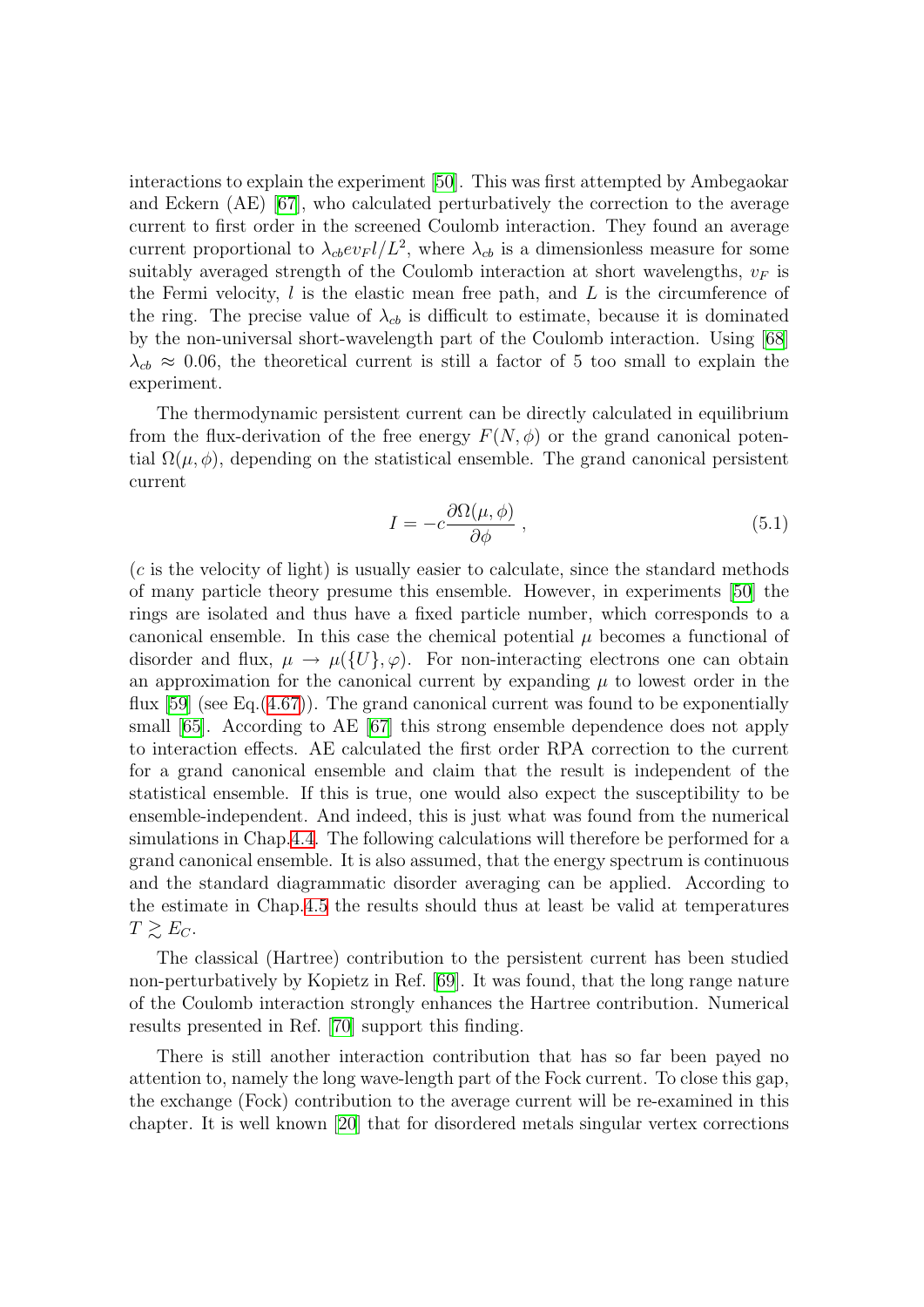involving so-called Diffusons strongly enhance the effective exchange interaction at small wave-vectors  $|\mathbf{q}| \lesssim 2\pi/l$ . This effect has been ignored by AE [\[67\]](#page-136-3), who focused on the short-wavelength part of the interaction. The possible relevance of these diffusive vertex corrections for persistent currents has been pointed out some time ago by B´eal-Monod and Montambaux[[72\]](#page-136-8). However, they also demonstrated that there exists an overall cancellation of the leading infrared singularities. Up until now a quantitative calculation of the persistent current due to exchange interactions with small momentum transfers has not been performed. Here a simple solution of this problem shall be presented.

### 5.2 First order RPA corrections to the persistent current

The considered system is described by the Hamiltonian  $\hat{H} = \hat{H}_0 + \hat{H}_2$ . (The notation is chosen in analogy to Chap.[2.4.](#page-26-0))  $\hat{H}_0$  contains disorder and the static flux  $\phi$  through the center of the ring and was already introduced in Eq.([4.3](#page-79-0)),

$$
\hat{H}_0 = \sum_{\mathbf{p}} \frac{\mathbf{p}^2(\varphi)}{2m} \hat{\Psi}_{\mathbf{p}}^{\dagger} \hat{\Psi}_{\mathbf{p}} + \int d\mathbf{r} U(\mathbf{r}) \hat{\Psi}^{\dagger}(\mathbf{r}) \hat{\Psi}(\mathbf{r}) . \tag{5.2}
$$

 $\hat{H}_2$  describes the electron-electron interaction and is given in Eq.([2.70\)](#page-26-1) as

$$
\hat{H}_2 = \frac{1}{2} \int d\mathbf{r} d\mathbf{r}' f(\mathbf{r} - \mathbf{r}') \hat{\Psi}^\dagger(\mathbf{r}) \hat{\Psi}^\dagger(\mathbf{r}') \hat{\Psi}(\mathbf{r}') \cdot (5.3)
$$

In Ref.[[3\]](#page-133-0) the first order RPA correction to the persistent current was derived by means of a path integral approach. Since so far no path integrals appeared in this work, an alternative derivation using standard diagrammatic expansions is presented here. The grand canonical potential is related to the corresponding statistical operator via

<span id="page-111-0"></span>
$$
e^{-\beta \Omega} = \text{Sp}[e^{-\beta(\hat{H} - \mu \hat{N})}] =: Z \tag{5.4}
$$

where  $\hat{N}$  is the particle number operator. For non-interacting electrons the analogous equation reads

$$
e^{-\beta \Omega_0} = \text{Sp}[e^{-\beta (\hat{H}_0 - \mu \hat{N})}] =: Z_0 . \tag{5.5}
$$

From  $Z/Z_0 = e^{-\beta(\Omega - \Omega_0)}$  and Eq.([5.1\)](#page-110-0) one thus obtains

<span id="page-111-1"></span>
$$
I = \frac{c}{\beta} \frac{\partial}{\partial \phi} \ln \left( \frac{Z}{Z_0} \right) + I_0 \,. \tag{5.6}
$$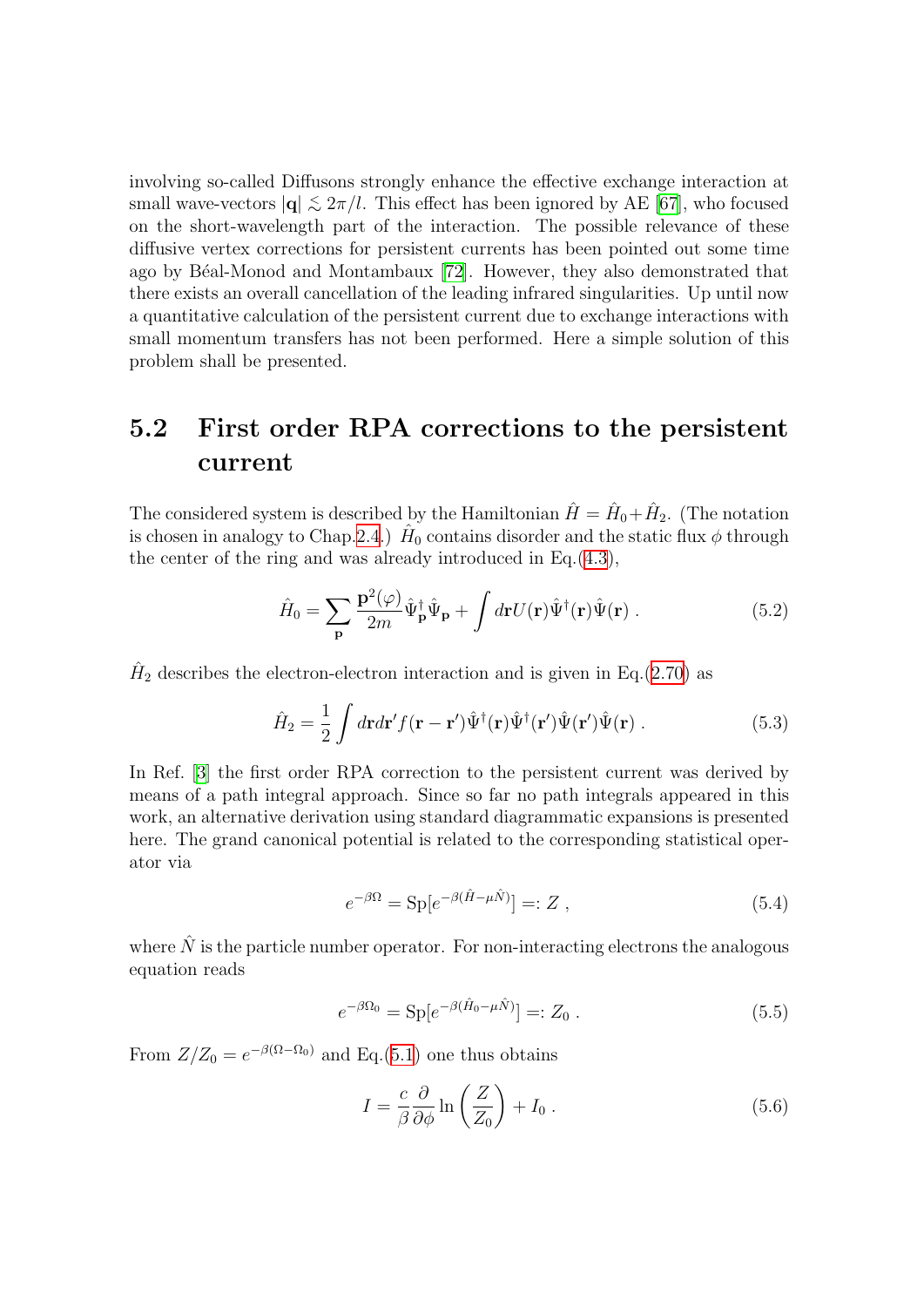$I_0 = -c(\partial \Omega_0/\partial \phi)$  is the persistent current for non-interacting electrons.  $\ln(Z/Z_0)$ can be evaluated exploiting the linked-cluster-theorem which states [\[21](#page-134-1)]

$$
\ln\left(\frac{Z}{Z_0}\right) = \ln\left(\langle \hat{U}(\beta,0)\rangle_0\right) = \sum_{n=0}^{\infty} \frac{(-1)^n}{n!} \int_0^{\beta} d\tau_1 \cdots d\tau_n \langle \hat{T}[\hat{H}_{2,D}(\tau_1)\cdots\hat{H}_{2,D}(\tau_n)]\rangle_0^{con}.
$$
\n(5.7)

Here the imaginary time Matsubara technique is used and the expectation values are calculated for non-interacting electrons with respect to  $H_0$ . The time-evolution operator is given by

$$
\hat{U}(\beta,0) = \hat{T} \exp\left[-\int_0^\beta d\tau \hat{H}_{2,D}(\tau)\right],\qquad(5.8)
$$

where  $\hat{T}$  is the time ordering operator and the index D denotes the Dirac picture:

<span id="page-112-0"></span>
$$
\hat{A}_D(\tau) = e^{\hat{H}_0 \tau} \hat{A} e^{-\hat{H}_0 \tau} \tag{5.9}
$$

for an arbitrary operator  $\hat{A}$ . When expanding the expectation value  $\langle \cdots \rangle_0^{con}$  in Eq.[\(5.7](#page-112-0)) by means of the Wick theorem, only connected diagrams are kept, as indicated by con. The Matsubara Green's function  $\mathcal{G}_{\mathbf{k},\mathbf{k'}}(\tau - \tau')$  is defined in Eq.[\(A.23\)](#page-126-0) (in equilibrium it depends on the time-difference). For non-interacting electrons the function  $\mathcal{G}_{\mathbf{k},\mathbf{k'}}^{(0)}(\tau-\tau')$  is defined analogously, but the expectation value is now calculated with respect to  $\hat{H}_0, \langle \cdots \rangle \rightarrow \langle \cdots \rangle_0$ . Expanding Eq.([5.7\)](#page-112-0) to first order in the interaction  $\hat{H}_2$  yields

$$
\ln\left(\frac{Z}{Z_0}\right)^{(1)} = -\frac{1}{\beta} \sum_{\omega_1,\omega_2} \frac{1}{2\mathcal{V}} \sum_{\mathbf{q},\mathbf{k},\mathbf{k'}} f_{\mathbf{q}} \left[ \mathcal{G}_{\mathbf{k}+\mathbf{q},\mathbf{k}}^{(0)}(i\omega_1) \mathcal{G}_{\mathbf{k}'-\mathbf{q},\mathbf{k'}}^{(0)}(i\omega_2) - \mathcal{G}_{\mathbf{k}+\mathbf{q},\mathbf{k'}}^{(0)}(i\omega_1) \mathcal{G}_{\mathbf{k}'-\mathbf{q},\mathbf{k}}^{(0)}(i\omega_2) \right] .
$$
 (5.10)

Diagrammatically this is the contribution from the diagrams (a) and (b) in Fig[.5.1](#page-113-0). The first term is the Hartree contribution  $5.1(a)$ , and the second one corresponds to the Fock diagram [5.1\(](#page-113-0)b). It will now be shown, that higher order contributions can be resummed, which effectively replaces the bare interaction  $f_q$  in Fig.[5.1\(](#page-113-0)a,b) by the RPA interaction defined in Fig.[2.6](#page-28-0) (see also Fig.[B.1](#page-132-0) in App.[B](#page-130-0)). Consider first the Hartree contribution. Higher order terms are produced by simply adding additional 'polarization bubbles' between the two end bubbles. As an example the third order diagram is shown in Fig.[5.1\(](#page-113-0)c). The end bubbles can be identified with the Fourier transformed of the non-interacting particle density,

$$
n_0(\mathbf{q}) = \frac{1}{\beta} \sum_{\omega} \sum_{\mathbf{k}} \mathcal{G}_{\mathbf{k}+\mathbf{q},\mathbf{k}}^{(0)}(i\omega) ,
$$
 (5.11)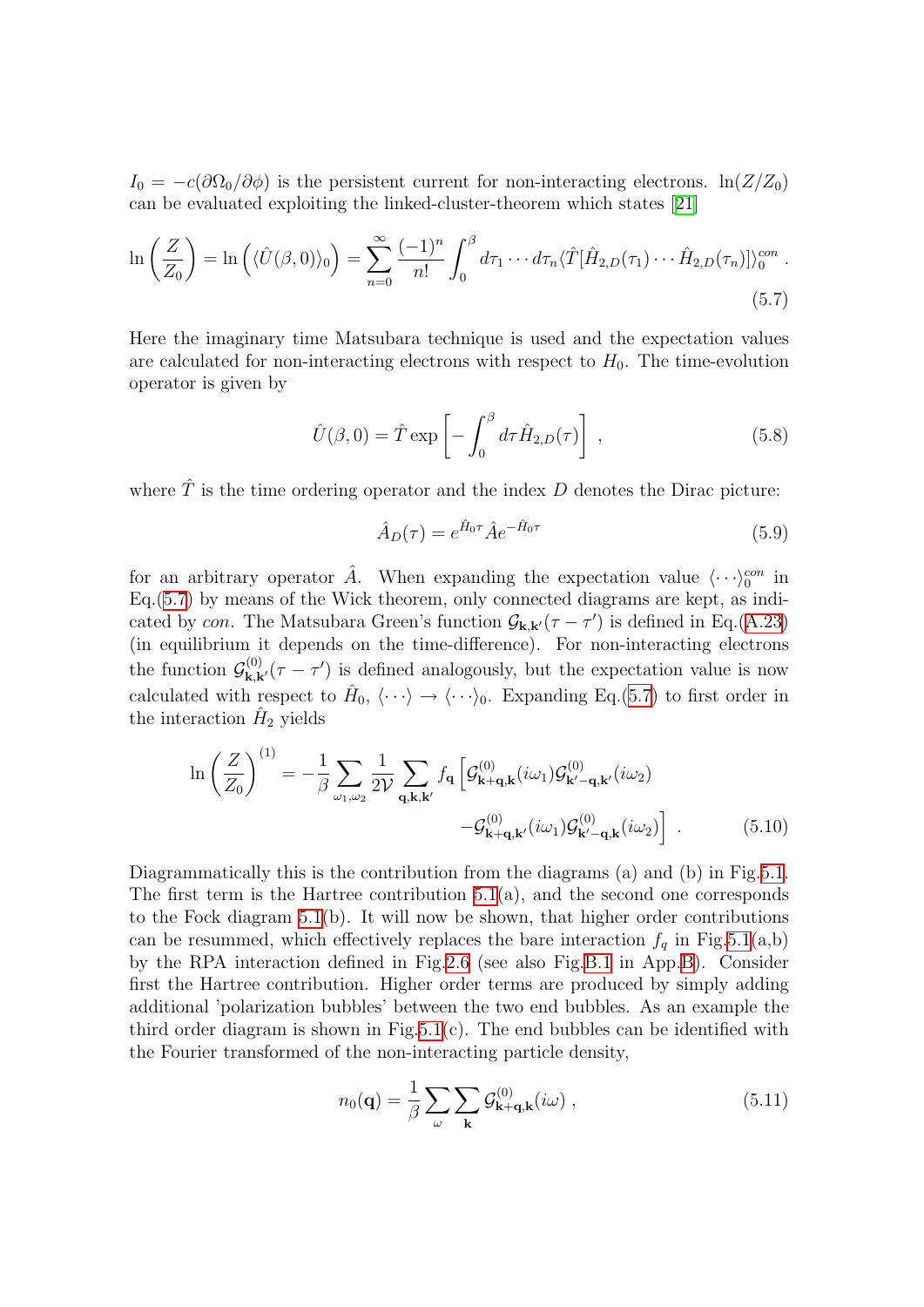

<span id="page-113-0"></span>Figure 5.1: Contributions to the expansion of  $\ln(Z/Z_0)$  in powers of the interaction. Diagram a): first order Hartree term. Diagram b): first order Fock term. Diagrams c) and d) are the corresponding contributions to third order in  $f_{\mathbf{q}}$ .

and the 'inner' polarization bubbles have the form  $\Pi_0(\mathbf{q}, \mathbf{q}', i\tilde{\omega} = 0)$  with

$$
\Pi_0(\mathbf{q}, \mathbf{q}', i\tilde{\omega}) = \frac{1}{\beta} \sum_{\omega} \frac{1}{\mathcal{V}} \sum_{\mathbf{k}, \mathbf{k}'} \mathcal{G}_{\mathbf{k}+\mathbf{q}, \mathbf{k}'}^{(0)}(i\omega + i\tilde{\omega}) \mathcal{G}_{\mathbf{k}'-\mathbf{q}', \mathbf{k}}^{(0)}(i\omega) ,
$$
 (5.12)

where  $i\omega$  are Fermionic and  $i\tilde{\omega}$  Bosonic Matsubara frequencies. To sum up all RPA-diagrams for the Hartree current, one needs to know the multiplicity of the diagrams. For the *n*-th order there are  $\binom{n}{2}$  $n \choose 2$  possibilities to choose the vertices for the 'end' bubbles. Since every single interaction vertex consists of two particle creators and two annihilators, there are overall four possible ways to close these bubbles. Now that the two ends are fixed, one can successively attach the remaining vertices to e.g. the left bubble, till the right bubble is reached. The open end of the left vertex can be connected in two different ways to each of the remaining  $n-2$  vertices. After the next vertex is linked, the new open end can again be paired with  $n-3$ vertices, and so forth. Thus altogether, for  $n \geq 3$  there are

$$
4\binom{n}{2}2(n-2)2(n-3)\cdots 2(n-(n-1)) = 2^{n-1}n!\tag{5.13}
$$

possible pairings. From Eq.([5.7\)](#page-112-0) and the definition of  $\hat{H}_2$  in Eq.[\(5.3](#page-111-0)) one obtains a factor  $1/(n!2^n)$  for the *n*-th order contribution to  $\ln(Z/Z_0)$ . Multiplying this factor with the multiplicity of the corresponding diagram simply yields  $1/2$  for each order in  $f_{q}$ . The result still has to be averaged over disorder. To lowest order in the small parameter  $1/(k_F l)$  (where  $k_F$  is the Fermi wave vector) disorder correlations between different bubbles are neglected and they are averaged independently. Note that after averaging the polarization is diagonal in wave vector space,  $\overline{\Pi_0(q,q',i\tilde{\omega})}$  $\delta_{\mathbf{q},\mathbf{q}'}\overline{\Pi_0}(\mathbf{q}, i\tilde{\omega})$ . The over-line denotes disorder averaging. It is then easy to see, that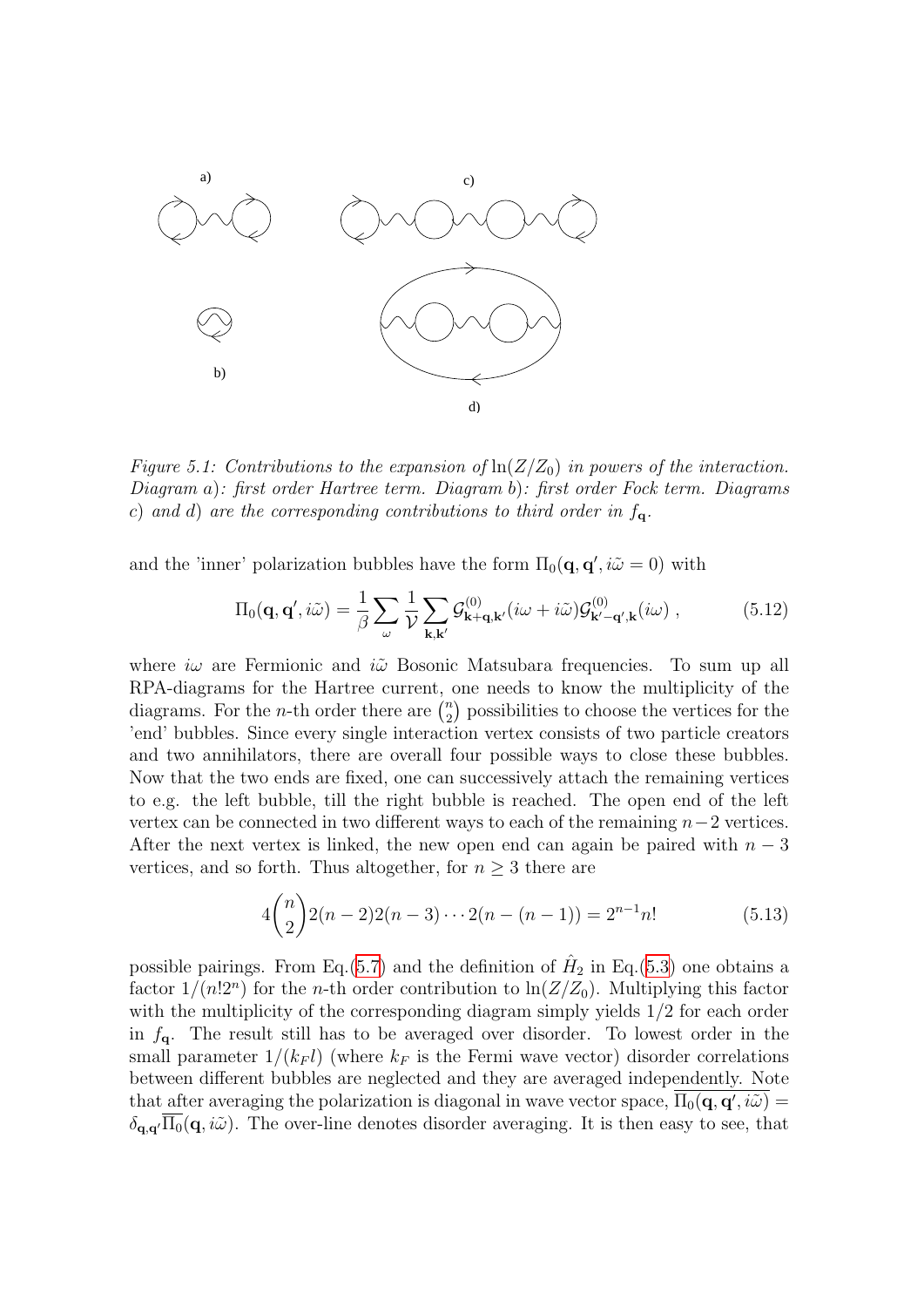the series for the 'inner' bubbles can be summed in exactly the same way as the equation for the effective RPA interaction  $f^{RPA}$  given in Eq.[\(2.77](#page-27-0)). Overall one obtains for the Hartree contribution to  $\ln(Z/Z_0)$ :

$$
\overline{\ln\left(\frac{Z}{Z_0}\right)_H} = -\frac{\beta}{2\mathcal{V}} \sum_{\mathbf{q}} f_{\mathbf{q}}^{\text{RPA}} \overline{n_0(\mathbf{q})} \overline{n_0(-\mathbf{q})} ,\qquad (5.14)
$$

with  $f_{\mathbf{q}}^{\text{RPA}} := f_{\mathbf{q}}^{\text{RPA}}(i\tilde{\omega} = 0)$ . To obtain the multiplicity of the Fock diagrams one can use the same counting scheme as in the Hartree case. However, each vertex is now connected to two other ones and there are no 'end' bubbles. Thus each diagram is counted  $n$  times this way, because one can generate the same diagram, independent of which of the  $n$  vertices is chosen to be the 'left end'. The multiplicity of the Fock diagrams is therefore just the Hartree multiplicity divided by n. Each Fock term in the expansion of  $\ln(Z/Z_0)$  thus obtains a factor  $1/(2n)$  instead of the 1/2 for the Hartree terms. Averaging over disorder hence yields

$$
\ln\left(\frac{Z}{Z_0}\right)_F^{(n)} = \frac{1}{2n} \sum_{i\tilde{\omega}} \sum_{\mathbf{q}} \left[f_{\mathbf{q}} \overline{\Pi_0}(\mathbf{q}, i\tilde{\omega})\right]^n . \tag{5.15}
$$

This structure is familiar form the power series of  $-\ln(1-x)$  and the terms can be summed to

<span id="page-114-0"></span>
$$
\ln\left(\frac{Z}{Z_0}\right)_F = -\frac{1}{2}\sum_{i\tilde{\omega}}\sum_{\mathbf{q}}\ln\left[1 - f_{\mathbf{q}}\overline{\Pi_0}(\mathbf{q}, i\tilde{\omega})\right] \ . \tag{5.16}
$$

Inserting the above results into Eq.[\(5.6](#page-111-1)) one obtains  $I = I_0 + I_H + I_F$ , where  $I_0$ is the non-interacting persistent current, and

<span id="page-114-1"></span>
$$
\overline{I}_H = -\frac{c}{2} \frac{\partial}{\partial \phi} \frac{1}{\mathcal{V}} \sum_{\mathbf{q}} f_{\mathbf{q}}^{RPA} \overline{n_0(\mathbf{q})} \overline{n_0(-\mathbf{q})} , \qquad (5.17)
$$

$$
\overline{I}_F = -\frac{c}{2} \sum_{\mathbf{q}} \frac{1}{\beta} \sum_{\tilde{\omega}} f_{\mathbf{q}}^{\text{RPA}}(i\tilde{\omega}) \frac{\partial}{\partial \phi} \overline{\Pi_0}(\mathbf{q}, i\tilde{\omega}) . \tag{5.18}
$$

The effective interaction is connected to the bare one by  $f^{RPA} = (1 - f^{-1}\Pi_0)^{-1}$ (see Eq. $(2.77)$  $(2.77)$ ), which is just the factor obtained by differentiating the logarithm in Eq.([5.16\)](#page-114-0). Note that the Hartree contribution  $I_H$  involves only the static part  $f_{\mathbf{q}}^{\text{RPA}} \equiv f_{\mathbf{q}}^{\text{RPA}}(0)$  of the screened interaction.

### 5.3 The long wave-length contribution to the Fock current

Now the average Fock current  $\overline{I}_F$  in the diffusive regime will be more closely examined. To evaluate  $\overline{I}_F$  one needs to know the flux-derivative of the average polariza-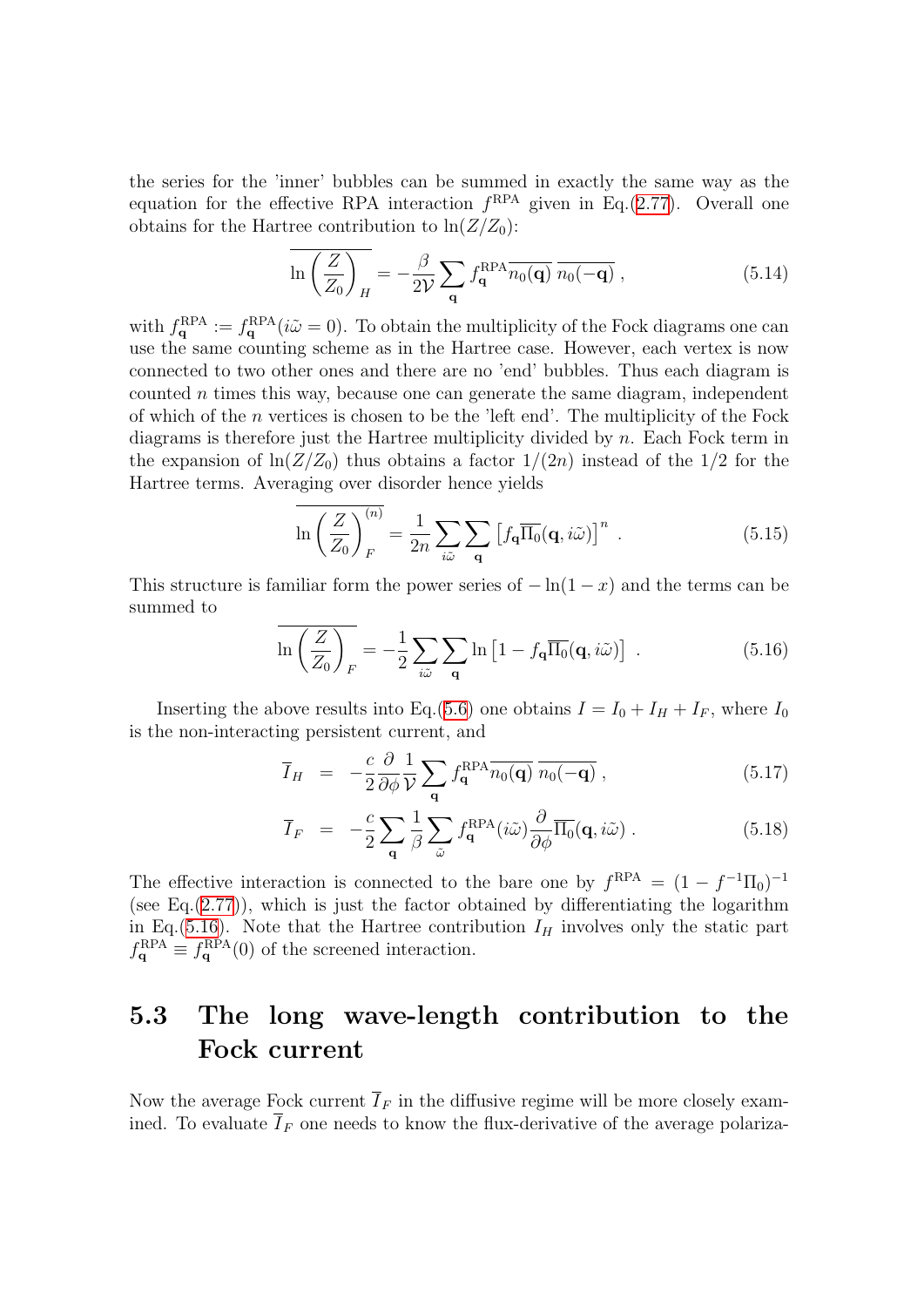

<span id="page-115-0"></span>Figure 5.2: Diagrams contributing to  $\partial \overline{\Pi}_0(q, i\tilde{\omega})/\partial \phi$ . Retaining only (a) reproduces the result of AE. The plain shaded box represent the Cooperon, the solid lines are average non-interacting Green's functions, and the small wavy lines denote density vertices. (b) Vertex correction with two additional Diffusons (represented by shaded stripes with a cross). For small  $q$  and  $\tilde{\omega}$  this diagram is much larger than (a). However, to leading order in  $(k_F l)^{-1}$  (b) is canceled by (c) and (d). Here the dashed lines denote the impurity average  $\overline{U_qU_{-q}}$ .

tion $\partial \overline{\Pi}_0(q, i\omega)/\partial \phi$ . AE [[67\]](#page-136-3) have approximated the leading flux dependence of the polarization by retaining only diagram (a) in Fig[.5.2](#page-115-0). This yields

<span id="page-115-1"></span>
$$
\overline{\Pi_{0,AE}}(\mathbf{q}, i\tilde{\omega}) = \frac{1}{\beta} \sum_{\omega} \frac{1}{\mathcal{V}} \sum_{\mathbf{k}, \mathbf{p}} \overline{\mathcal{G}^0}_{\mathbf{p}}(i\omega + i\tilde{\omega}) \overline{\mathcal{G}^0}_{\mathbf{p} - \mathbf{q}}(i\omega) C_0(\mathbf{k}, i\tilde{\omega})
$$

$$
\times \overline{\mathcal{G}^0}_{\mathbf{k} - \mathbf{p} + \mathbf{q}}(i\omega + i\tilde{\omega}) \overline{\mathcal{G}^0}_{\mathbf{k} - \mathbf{p}}(i\omega) .
$$
(5.19)

The Cooperon is dominated by small momenta  $|\mathbf{k}| \ll 1/l$ , so that the **k** dependence of the Green's functions can be neglected:

$$
\overline{\Pi}_{0,AE}(\mathbf{q}, i\tilde{\omega}) \approx \frac{1}{\beta} \sum_{\omega} \frac{1}{\mathcal{V}} \sum_{\mathbf{p}} \overline{\mathcal{G}^0}_{\mathbf{p}}(i\omega + i\tilde{\omega}) \overline{\mathcal{G}^0}_{\mathbf{p}-\mathbf{q}}(i\omega) \overline{\mathcal{G}^0}_{\mathbf{p}-\mathbf{q}}(i\omega + i\tilde{\omega}) \overline{\mathcal{G}^0}_{\mathbf{p}}(i\omega)
$$

$$
\times \sum_{\mathbf{k}} C_0(\mathbf{k}, i\tilde{\omega}). \tag{5.20}
$$

The prime indicates, that the k-sum is restricted to  $|\mathbf{k}| < 1/l$ . Inserting Eq.[\(5.20](#page-115-1)) into Eq.[\(5.18\)](#page-114-1) leads to

$$
I_{F,AE} = \frac{-c}{2} \frac{\partial}{\partial \phi} \frac{1}{\mathcal{V}} \sum_{\mathbf{q}, \mathbf{p}} \frac{1}{\beta^2} \sum_{\tilde{\omega}, \omega} f_{\mathbf{q}}^{RPA}(i\tilde{\omega}) \overline{\mathcal{G}^0}_{\mathbf{p}}(i\omega + i\tilde{\omega}) \overline{\mathcal{G}^0}_{\mathbf{p}-\mathbf{q}}(i\omega) \overline{\mathcal{G}^0}_{\mathbf{p}-\mathbf{q}}(i\omega + i\tilde{\omega}) \overline{\mathcal{G}^0}_{\mathbf{p}}(i\omega)
$$

$$
\times \sum_{\mathbf{k}}' C_0(\mathbf{k}, i\tilde{\omega}). \tag{5.21}
$$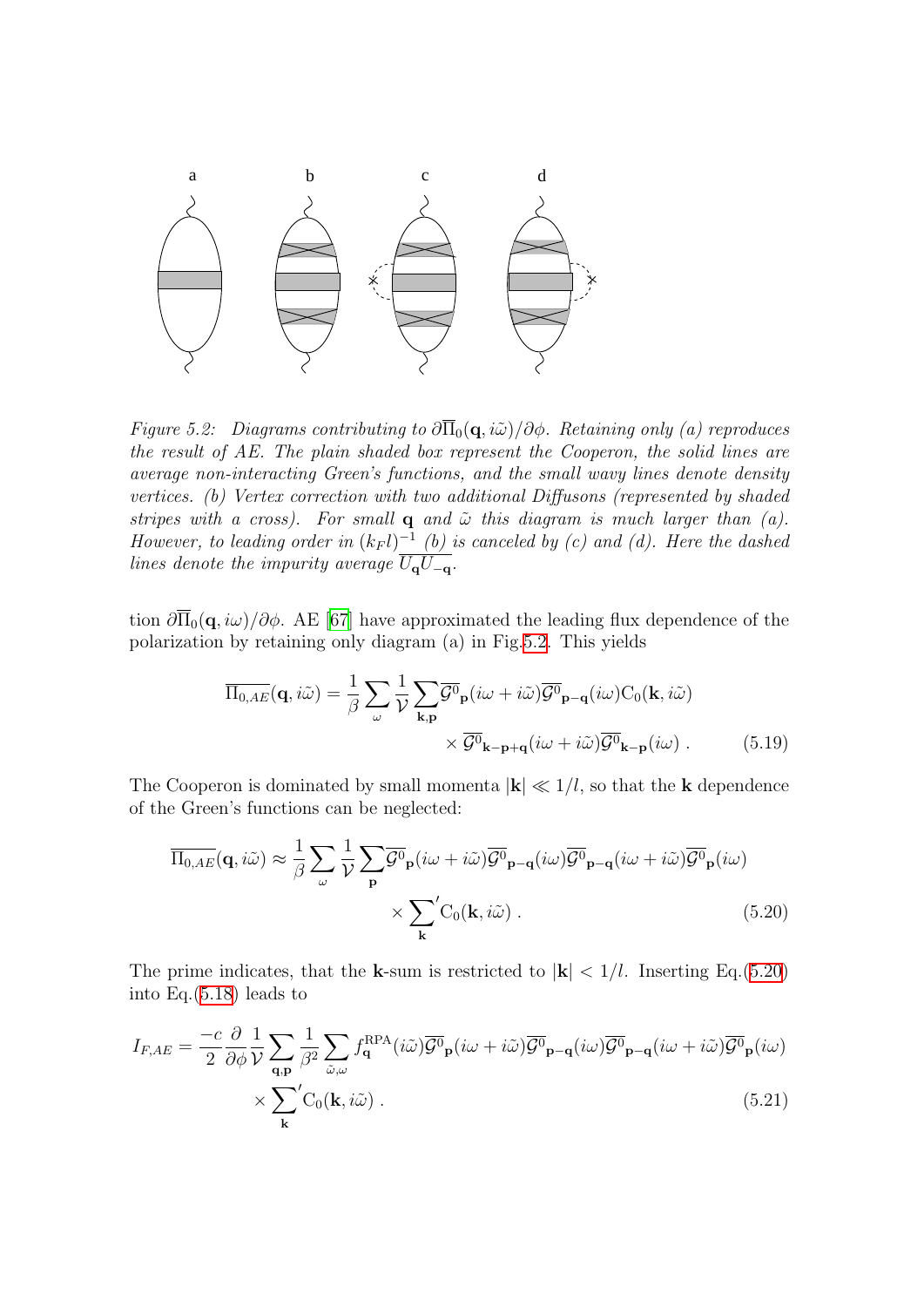This is the Fock contribution evaluated by AE[2](#page-116-0)

For  $|\mathbf{q}| \ll k_F$  and  $|\tilde{\omega}|\tau_{el} \ll 1$  the polarization given in Eq.([5.20\)](#page-115-1) can be evaluated, yielding

$$
\frac{\partial}{\partial \phi} \overline{\Pi}_0(\mathbf{q}, i\tilde{\omega})_{AE} = \nu |\tilde{\omega}| \tau_{el} \frac{\partial}{\partial \phi} g_{WL}(i\tilde{\omega}, \phi) . \qquad (5.22)
$$

 $g_{WL}(i\tilde{\omega}, \phi)$  is the well known weak-localization correction to the dimensionless average conductivity  $\sigma(i\tilde{\omega})$  in units of the corresponding Drude conductivity  $\sigma_0$ ,

<span id="page-116-4"></span><span id="page-116-3"></span><span id="page-116-1"></span>
$$
\sigma(i\tilde{\omega}) = \sigma_0[1 + g_{WL}(i\tilde{\omega}, \phi)], \qquad (5.23)
$$

$$
g_{WL}(i\tilde{\omega}, \phi) = -\frac{2\Delta}{\pi} \sum_{\mathbf{Q}}' \frac{1}{D\mathbf{Q}^2 + |\tilde{\omega}| + 1/\tau_{\varphi}}.
$$
(5.24)

Here the x-component of **Q** is quantized according to  $Q_x = \frac{2\pi}{L}$  $\frac{2\pi}{L}(n+2\phi/\phi_0).$ 

Clearly, the approximation [\(5.22\)](#page-116-1) cannot be correct for  $|\mathbf{q}| \ll 1$ , because then the density vertices in Fig.  $5.2(a)$  $5.2(a)$  can be dressed by singular Diffuson corrections, as shown in Figs.[5.2\(](#page-115-0)b)–(d). As a consequence, this regime requires a special treatment. This has already been noticed by Béal-Monod and Montambaux [\[72](#page-136-8)]. Unfortunately, the sum of diagrams (b)–(d) in Fig.[5.2](#page-115-0) cancels to leading order in  $(k_F l)^{-1}$  [\[72\]](#page-136-8), so that at the first sight it seems that the calculation of the leading non-vanishing behavior of  $\partial\Pi_0(\mathbf{q}, i\tilde{\omega})/\partial\phi$  requires rather complicated mathematical manipulations. However, there is a simple way to avoid this technical complication: As shown in Ref.[[71](#page-136-9)], current conservation implies that for small wave-vectors and frequencies the polarization is of the form

$$
\overline{\Pi}_0(\mathbf{q}, i\tilde{\omega}) = \nu \frac{\tilde{D}(i\tilde{\omega})\mathbf{q}^2}{\tilde{D}(i\tilde{\omega})\mathbf{q}^2 + |\tilde{\omega}|},
$$
\n(5.25)

where  $\tilde{D}(i\tilde{\omega})$  is the generalized frequency-dependent diffusion coefficient, which is relatedto the frequency-dependent average conductivity  $\sigma(i\tilde{\omega})$  via [[71\]](#page-136-9)

<span id="page-116-6"></span><span id="page-116-5"></span><span id="page-116-2"></span>
$$
\frac{\tilde{D}(i\tilde{\omega})}{D} = \frac{\sigma(i\tilde{\omega})}{\sigma_0} \,. \tag{5.26}
$$

CombiningEq. $(5.26)$  $(5.26)$  with Eqs. $(5.23)$  $(5.23)$  and  $(5.24)$  $(5.24)$ , it is concluded that

$$
\frac{\partial}{\partial \phi} \tilde{D}(i\tilde{\omega}) = \frac{\partial}{\partial \phi} D[1 + g_{WL}(i\tilde{\omega}, \phi)] = D \frac{\partial}{\partial \phi} g_{WL}(i\tilde{\omega}, \phi) . \tag{5.27}
$$

<span id="page-116-0"></span><sup>&</sup>lt;sup>2</sup>see Eq.6 in Ref. [[67\]](#page-136-3). AE have normalized the Cooperon using the three dimensional density of states  $\nu_3 = 1/(\Delta \mathcal{V})$  instead of  $\Delta$ , which gives rise to an extra factor  $1/\mathcal{V}$  in their notation.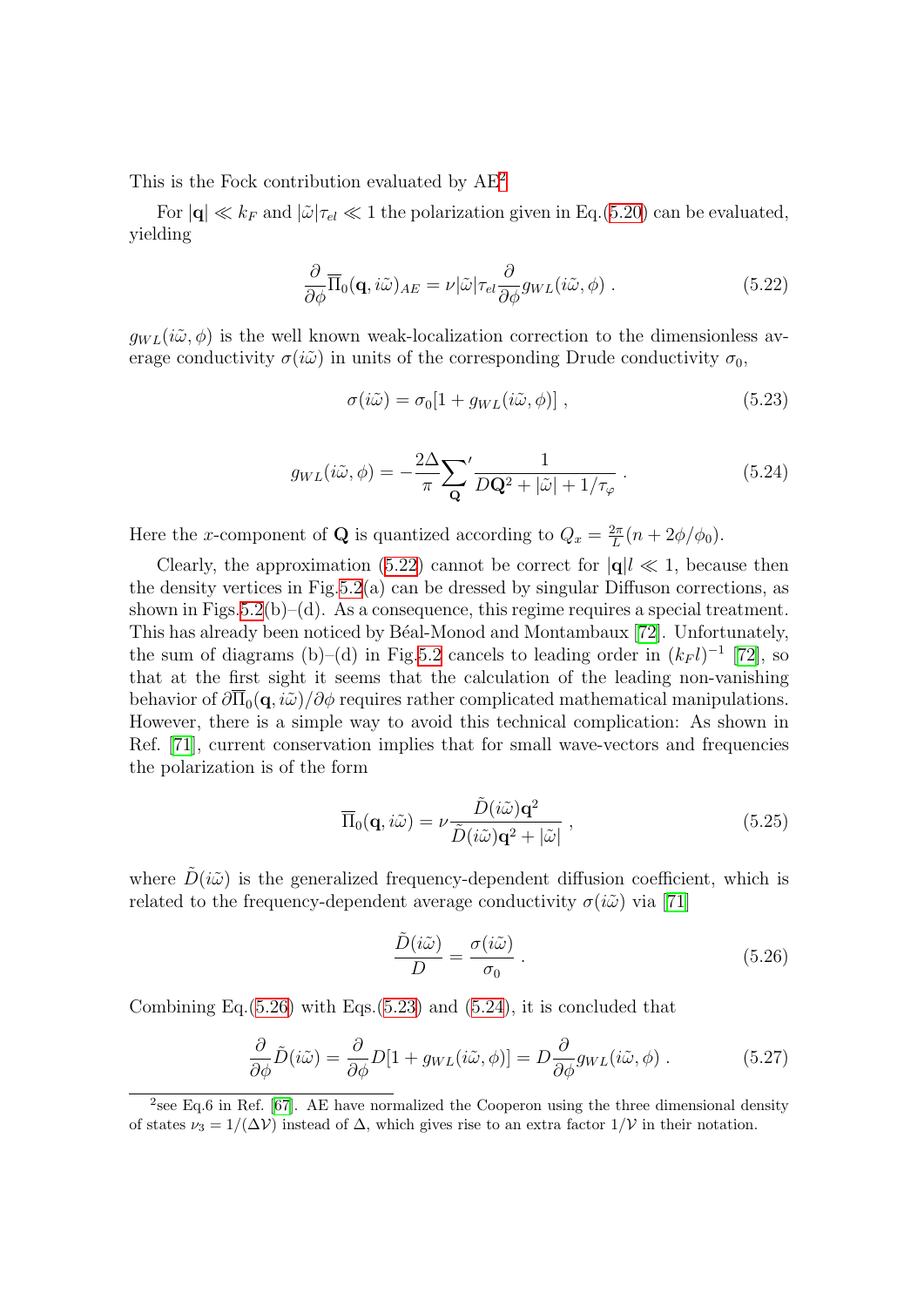From Eqs.([5.25\)](#page-116-5) and([5.27](#page-116-6)) it is now obvious that the flux-dependence of the average polarization can be expressed in terms of the weak localization correction([5.24\)](#page-116-4) to the dynamic conductivity. A straightforward calculation yields  $(\nu = \nu_3)$ 

<span id="page-117-0"></span>
$$
\frac{\partial}{\partial \phi} \overline{\Pi}_0(\mathbf{q}, i\tilde{\omega}) = \nu \left[ \frac{\frac{\partial}{\partial \phi} \tilde{D}(i\tilde{\omega}) \mathbf{q}^2}{\tilde{D}(i\tilde{\omega}) \mathbf{q}^2 + |\tilde{\omega}|} - \frac{\tilde{D}(i\tilde{\omega}) \mathbf{q}^2 \frac{\partial}{\partial \phi} \tilde{D}(i\tilde{\omega}) \mathbf{q}^2}{(\tilde{D}(i\tilde{\omega}) \mathbf{q}^2 + |\tilde{\omega}|)^2} \right]
$$
\n
$$
= \nu \frac{|\tilde{\omega}| D \mathbf{q}^2}{\left( D \mathbf{q}^2 [1 + g_{WL}(i\tilde{\omega}, \phi)] + |\tilde{\omega}| \right)^2} \frac{\partial}{\partial \phi} g_{WL}(i\tilde{\omega}, \phi) . \tag{5.28}
$$

This expression, which is one of the main results of this chapter, is valid for systems with continuous spectrum  $(1/\tau_{\varphi} > \Delta)$  in the semiclassical regime  $|\mathbf{q}| \lesssim 2\pi/l$  and  $|\tilde{\omega}| \lesssim \tau_{el}^{-1}$ . Note that for  $|\mathbf{q}| l = O(1)$  Eq.[\(5.28](#page-117-0)) smoothly matches the short wave-length result [\(5.22](#page-116-1)). In fact, using  $D = v_F l/3$ , it is seen that for  $|g_{WL}| \ll 1$  both expressions are identical at  $|\mathbf{q}|l = \sqrt{3}$ . On the other hand, in the regime  $|\mathbf{q}|l \ll 1$ the long-wavelength result Eq.([5.28\)](#page-117-0) is a factor of  $(\mathbf{q}l)^{-2}$  larger than Eq.[\(5.22\)](#page-116-1).

To see whether this infrared enhancement is sufficient to lead to a significant exchange contribution to the persistent current, Eq.[\(5.28](#page-117-0)) is substituted into Eq.([5.18\)](#page-114-1). This way one obtains

<span id="page-117-1"></span>
$$
\overline{I}_{F}^{long} = -\frac{c}{2}T \sum_{\tilde{\omega}} \sum_{\mathbf{q}}' \frac{f_{\mathbf{q}} \frac{\partial}{\partial \phi} \overline{\Pi}_{0}(\mathbf{q}, i\tilde{\omega})}{1 + f_{\mathbf{q}} \overline{\Pi}_{0}(\mathbf{q}, i\tilde{\omega})}
$$
\n
$$
\approx -\frac{c}{2}T \sum_{n} \sum_{\mathbf{q}}' \frac{|\tilde{\omega}|}{(D\mathbf{q}^{2}[1 + g_{WL}(i\tilde{\omega}, \phi)] + |\tilde{\omega}|)} \frac{\frac{\partial}{\partial \phi} g_{WL}(i\tilde{\omega}, \phi)}{(1 + g_{WL}(i\tilde{\omega}, \phi))}, (5.29)
$$

for the long-wavelength Fock contribution to the average current. The second line in Eq.[\(5.29](#page-117-1)) is valid in the experimentally relevant limit  $|f_{\mathbf{q}}\overline{\Pi}_0(\mathbf{q}, i\tilde{\omega})| \gg 1$ . Note that the current [\(5.29](#page-117-1)) increases with the strength of the disorder, because the (negative) weak-localization correction  $g_{WL}$  in the denominator of Eq.([5.29\)](#page-117-1) becomes more and more important with increasing disorder, thus reducing the screening. Of course, the above calculation is only controlled for  $|q_{WL}| \ll 1$ , so that from now on this correction will be ignored. For simplicity it is assumed that the ring is sufficiently thin, such that only the motion along the circumference is diffusive. In this case the  $q$ -sum in the square brace of Eq. $(5.29)$  $(5.29)$  can be replaced by a one-dimensional integral, which for  $L \gg l$  is independent of the ultraviolet cutoff.

$$
\overline{I}_{F}^{long} = -\frac{c}{2}T \sum_{\tilde{\omega}} \sum_{\mathbf{q}}' \frac{|\tilde{\omega}|}{D\mathbf{q}^{2} + |\tilde{\omega}|} \frac{\partial}{\partial \phi} g_{WL}(i\tilde{\omega}, \phi)
$$

$$
\approx -\frac{c}{2}T \sum_{\tilde{\omega}} \frac{L}{2\pi} \int_{-\infty}^{\infty} dq \frac{|\tilde{\omega}|}{Dq^{2} + |\tilde{\omega}|} \frac{\partial}{\partial \phi} g_{WL}(i\tilde{\omega}, \phi) . \tag{5.30}
$$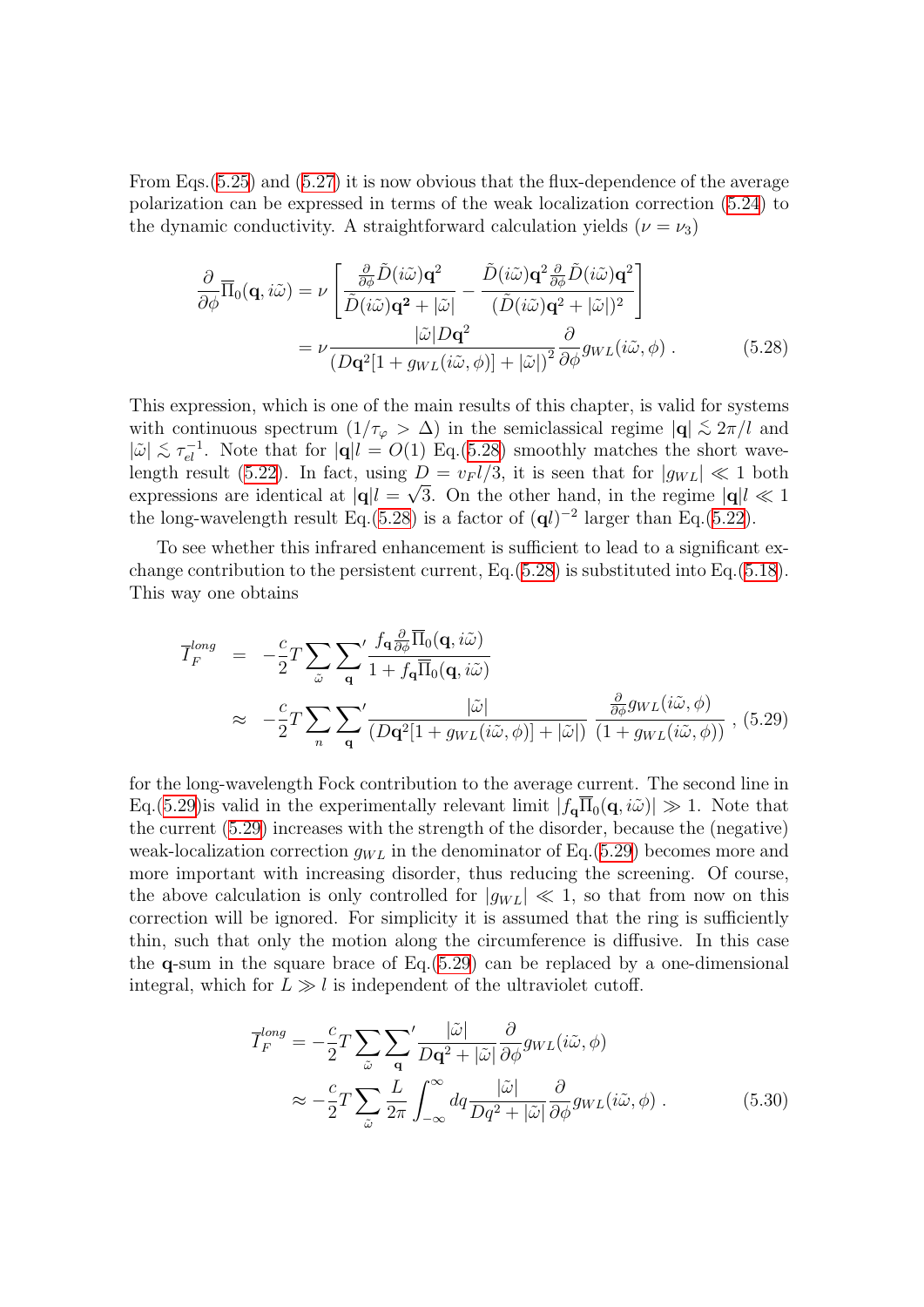One obtains

<span id="page-118-0"></span>
$$
\overline{I}_{F}^{long} = -\frac{c}{4}T\sum_{\tilde{\omega}}\left[\frac{|\tilde{\omega}|L^{2}}{D}\right]^{1/2}\frac{\partial}{\partial\phi}g_{WL}(i\tilde{\omega},\phi) .
$$
 (5.31)

The dimensionless weak-localization correction is evaluated for a thin ring by decomposing it into a Fourier series.

$$
g_{WL}(i\tilde{\omega}, \phi) \approx -\frac{2\Delta}{\pi} \sum_{Q_x}^{\prime} \frac{1}{DQ_x^2 + |\tilde{\omega}| + 1/\tau_{\varphi}}
$$
  

$$
\approx -\frac{2\Delta}{\pi} \sum_{n=-\infty}^{\infty} \frac{1}{4\pi^2 E_c(n + 2\phi/\phi_0)^2 + |\tilde{\omega}| + 1/\tau_{\varphi}}
$$
  

$$
= -\frac{2\Delta}{\pi} \left[ \frac{P_0}{2} + \sum_{j=1}^{\infty} P_j \cos(4\pi j\phi/\phi_0) \right]. \tag{5.32}
$$

Here the restriction  $|Q|$  <  $1/l$  was dropped, since the sum falls of fast enough. The Fourier components  $P_j$  are given by

<span id="page-118-1"></span>
$$
P_j = \frac{4}{\phi_0} \int_0^{\phi_0/2} d\phi \sum_{n=-\infty}^{\infty} \frac{\cos(4\pi j\phi/\phi_0)}{4\pi^2 E_c(n + 2\phi/\phi_0)^2 + |\tilde{\omega}| + 1/\tau_\varphi}
$$
  
= 
$$
2 \int_{-\infty}^{\infty} d\xi \frac{\cos(2\pi j\xi)}{4\pi^2 E_c \xi^2 + |\tilde{\omega}| + 1/\tau_\varphi} = \frac{e^{-j\sqrt{\frac{|\tilde{\omega}| + 1/\tau_\varphi}{E_c}}}}{\sqrt{E_c}\sqrt{|\tilde{\omega}| + 1/\tau_\varphi}}.
$$
(5.33)

Since  $E_c = D/L^2 \gg \Delta$  the current  $\overline{I}_F^{long}$  $\frac{F}{F}$  in Eq.([5.31\)](#page-118-0) is dominated by frequencies  $|\tilde{\omega}| \gg \Delta$  and one can thus neglect  $1/\tau_{\varphi}$  in Eq.([5.33\)](#page-118-1) without violating the condition  $1/\tau_{\varphi} > \Delta$ . The current is thus given by

$$
\overline{I}_{F}^{long} = -\frac{c}{4} \frac{2\Delta}{\pi} T \sum_{\tilde{\omega}} \left[ \frac{|\tilde{\omega}|}{E_c} \right]^{1/2} \sum_{j=1}^{\infty} \frac{4\pi j}{\phi_0} \frac{e^{-j\sqrt{|\tilde{\omega}|/E_c}}}{\sqrt{|\tilde{\omega}|E_c}} \sin(4\pi j\phi/\phi_0) \,. \tag{5.34}
$$

For  $T \to 0$  the summation over the Matsubara frequencies can be performed exactly by replacing  $T \sum_{\tilde{\omega}} \rightarrow 1/(2\pi) \int d\tilde{\omega}$ :

$$
\overline{I}_{F}^{long} = -\frac{c\Delta}{\pi\phi_{0}E_{c}} \int_{-\infty}^{\infty} d\tilde{\omega} \sum_{j=1}^{\infty} je^{-j\sqrt{|\tilde{\omega}|/E_{c}}} \sin(4\pi j\phi/\phi_{0}) . \tag{5.35}
$$

Evaluating the  $\tilde{\omega}$ -integral results in

$$
\int_{-\infty}^{\infty} d\tilde{\omega} e^{-j\sqrt{|\tilde{\omega}|/E_c}} = \frac{4E_c}{j^2},\qquad(5.36)
$$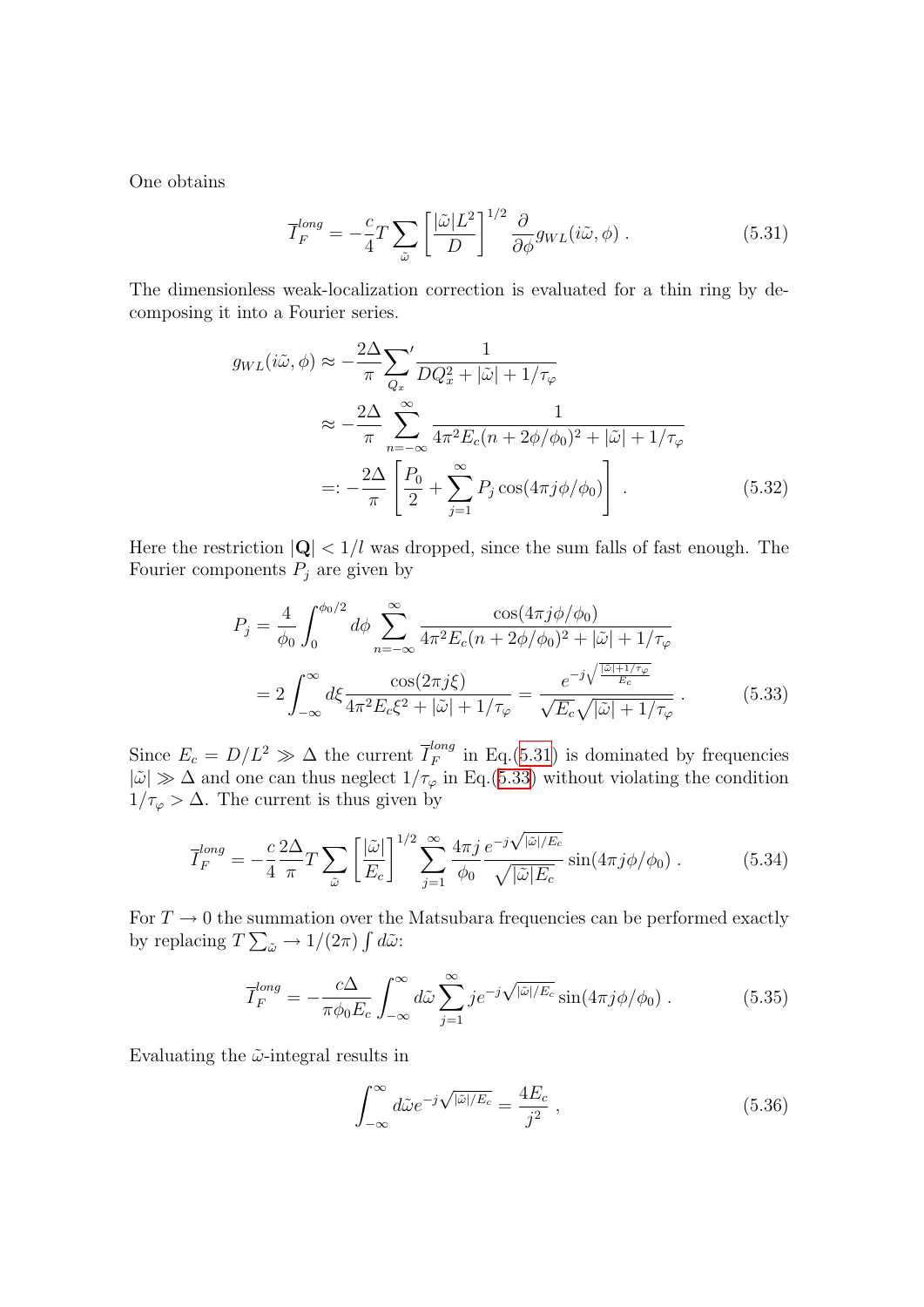and one arrives at

$$
\overline{I}_{F}^{long} = -\frac{4c\Delta}{\pi\phi_0} \sum_{j=1}^{\infty} \frac{1}{j} \sin(4\pi j\phi/\phi_0) . \qquad (5.37)
$$

Inserting the explicit form of the three dimensional level spacing  $\Delta = \pi^2/(\mathcal{V}m k_F)$ and the flux quantum  $\phi_0 = 2\pi c/e$ , the long-wavelength Fock contribution to the current can finally be expressed as

$$
\overline{I}_F^{long} = -\frac{ev_F}{L} \frac{\pi}{(k_F a)^2} f(\phi) , \qquad (5.38)
$$

where  $a$  is the transverse thickness of the ring, and

$$
f(\phi) = \frac{2}{\pi} \sum_{j=1}^{\infty} \frac{\sin(4\pi j \phi/\phi_0)}{j}
$$
  
= 1 - 4\phi/\phi\_0 , for  $0 < \phi/\phi_0 < 1/2$ . (5.39)

Comparing  $\overline{I}_F^{long}$  with the the non-interacting current at constant particle number [[58](#page-136-10), [59](#page-136-2)] given in Eqs. $(4.67)$  $(4.67)$ , $(4.68)$  $(4.68)$  one surprisingly finds, that both have the same order of magnitude. In the experimentally relevant parameter regime [\[50\]](#page-135-0), this current is smaller than the current due to the short wavelength part of the Coulomb interaction calculated by AE[[67](#page-136-3)].

In summary, a quantitative calculation of the long-wavelength exchange contribution to the average persistent current in mesoscopic metal rings was presented. The current has the same order of magnitude as the *non-interacting* persistent current  $I(\varphi)$  at constant particle number. Also the leading weak localization correction to the average polarization  $\overline{\Pi}_0(q,\tilde{\omega})$  was calculated in the regime  $|\mathbf{q}| \lesssim 2\pi/l$  and  $\Delta \lesssim |\tilde{\omega}| \ll \tau_{el}^{-1}$ , effectively taking singular Diffuson corrections to the density vertices into account.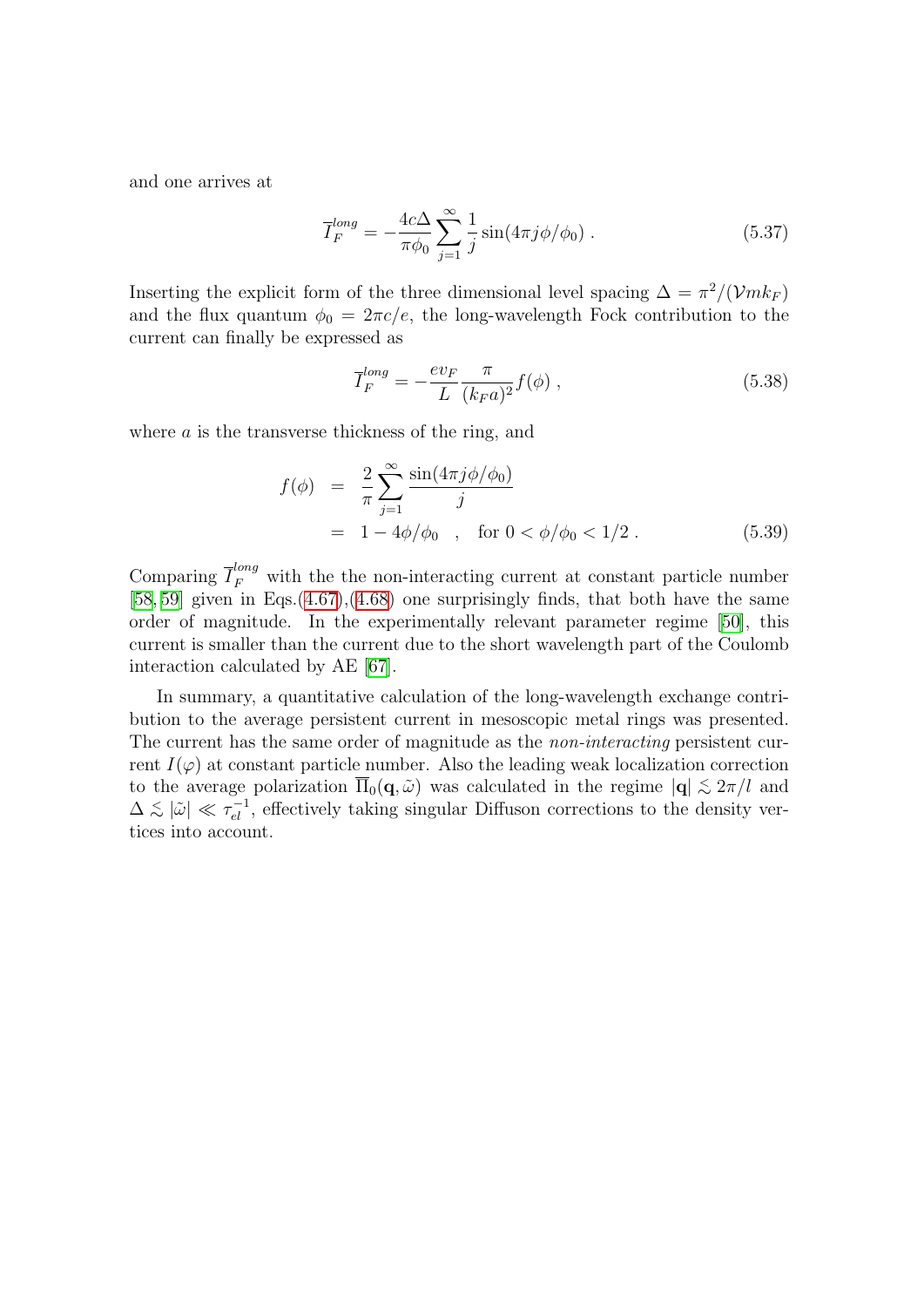# Chapter 6

### Summary

The first part of this work (Chapter [2](#page-7-1) and [3\)](#page-35-0) was devoted to dephasing effects in disordered metallic conductors. In accordance with experiments, the dephasing rate  $1/\tau_{\varphi}$  was extracted from the weak localization correction to the conductivity and therewith from the cutoff in the Cooperon propagator. A novel Eikonal approach was introduced. This method provides a general formalism to calculate the Cooperon and the Diffuson in the presence of dephasing fields. It is non-perturbative since infinite orders in the field are included. An explicit formula describing both propagators for arbitrary external fields was derived. This result was then applied to investigate two important sources of dephasing: Nyquist noise  $(1/\tau_{nn})$  and external microwave radiation  $(1/\tau_{AC})$ . In the first case, dephasing is caused by the diffusive motion of the background electrons in the sample and the fluctuation-dissipation theorem was used to obtain the correlator of the corresponding random electric field. This way the frequency- and temperature-dependence of  $1/\tau_{nn}(T,\varepsilon)$  is determined unambiguously without the need of any further cutoffs. By rederiving the conventional results for the temperature dependence [\[22,](#page-134-2)[8,](#page-133-1)[32](#page-134-3)], the physically motivated cutoff procedure used in earlier works could thus be justified a posteriori. The frequency dependence of  $1/\tau_{nn}$ was calculated for macroscopic and mesoscopic systems in dimensions  $d \leq 2$ . These results have apparently not been derived previously. Dephasing due to external microwave radiation has previously only been studied for spatially constant fields [[22](#page-134-2)]. The Eikonal approximation allows also to investigate dephasing-fields with finite wave-length  $q_0$  that induce density fluctuations in the metallic sample. It was shown, that there exists a parameter regime, where  $1/\tau_{AC}$  is indeed dominated by the spatial variation of the external radiation and the result is qualitatively different from the case  $\mathbf{q}_0 = 0$ . The theoretical predictions are in agreement with experimental data from Refs. [\[42,](#page-135-2) [46](#page-135-3)]. Without further effort the Eikonal method can also be applied to calculate the cutoff  $1/\tau_D$  in the Diffuson. This was outlined in the last section of Chapter [3.](#page-35-0) Known results for  $1/\tau_D$  in infinite systems are conveniently reproduced and new results for mesoscopic samples are obtained. The Eikonal formalism can in principle be applied to all kinds of fluctuating longitudinal fields. Recently dephasing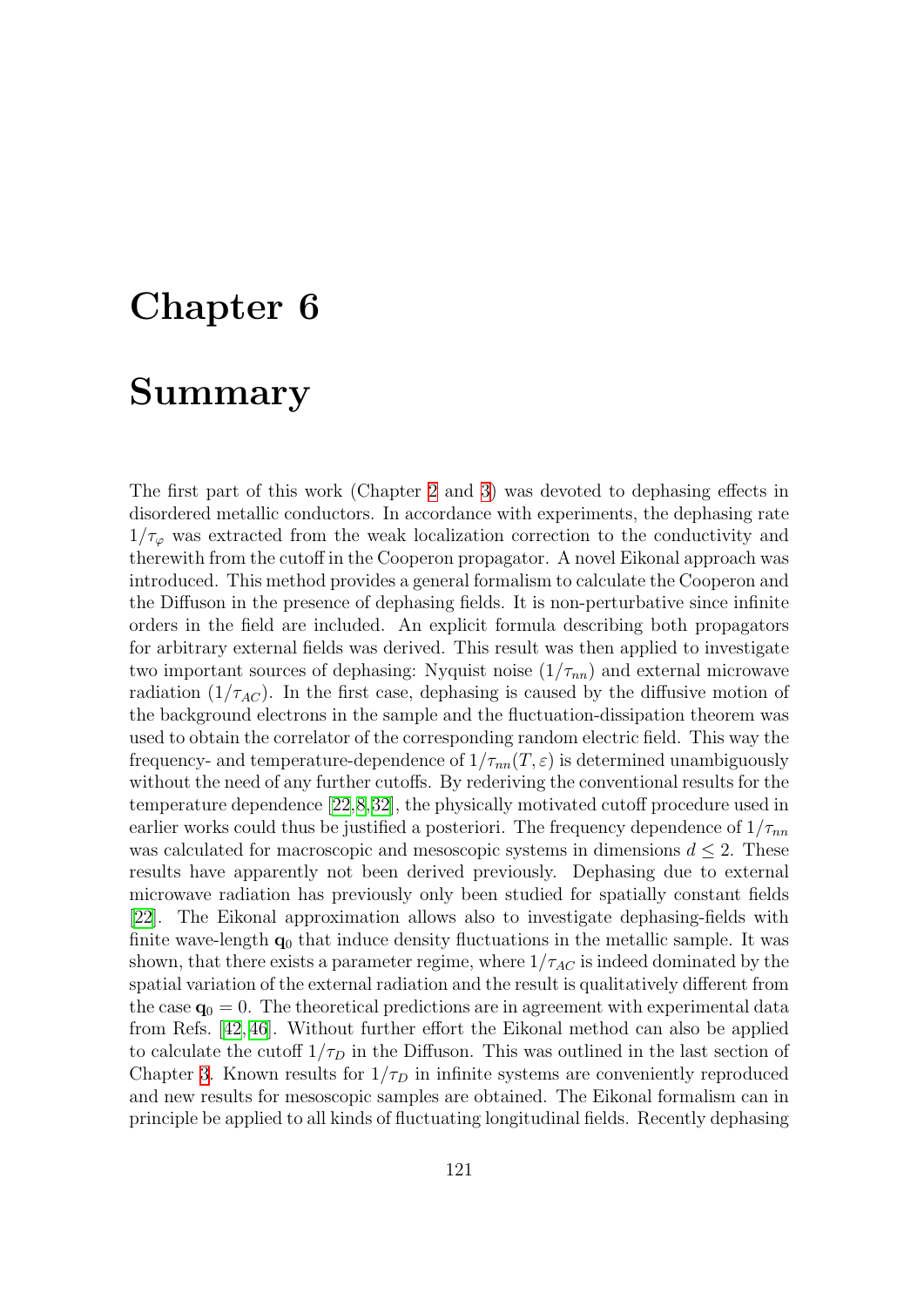due to  $1/f$ -noise has been studied within the semiclassical path-integral approach [[37](#page-135-4)]. Here again a phenomenological cutoff has to be introduced and it should be possible to circumvent this ambiguities within the Eikonal approach.

In the remaining chapters (Chapter [4](#page-76-0) and [5\)](#page-109-1) the non-linear response of mesoscopic metal rings and the closely related problem of electron-electron interactions was examined. Motivated by the experimental progress to decrease the size of probes, the response of systems with discrete energy spectrum to a time dependent field is analyzed. The usual Green's function approach yields a time independent current that is induced by the oscillating field in second order. It has recently been argued, that it is such a current, generated by external noise, rather than a true equilibrium current that is measured in the persistent current experiments[[66](#page-136-11)]. By exact manipulations the corresponding second order response kernel was shown to contain an infinite term. This divergence is caused by an incorrect treatment of the switching on procedure. Since diagrammatic averaging still produces a finite value, it can not be applied in the discrete spectrum limit. By simply applying Fermi's golden rule it is outlined, that after a correct treatment the seemingly divergent term gives rise to an induced current that grows linearly in time, even though the external driving field oscillates with frequency  $\varepsilon$ . This result is however only valid on a short times scale  $t < \Delta^{-1}$ . Beside this, there still is a time-independent contribution  $I_{th}$  to the current. Careful numerical simulations revealed that this current has the same sign as the canonical equilibrium current for *non-interacting* electrons but, depending on the oscillating external flux, may be lager by one order of magnitude. Using a simple estimate, the spectrum is predicted to become continuous for temperatures below the Thouless energy  $E_c$ . In the persistent current experiment by Mohanty *et al.* [[55\]](#page-136-12) the temperature was still of order  $E_c$  and it is not clear whether thespectrum has a discrete part or not. For smaller rings of nano-meter size [[48](#page-135-5)]  $I_{th}$ should in principle be measurable. As expected it turned out, that the second order response function is independent of the underlying statistical ensemble. Due to the close relation between non-linear response and electron-electron interactions [\[36](#page-135-1),[56](#page-136-0)] this is in agreement with the assumption that interaction corrections to the canonical persistent current  $I(\varphi)$  can be calculated for a fixed chemical potential [\[67](#page-136-3)]. This idea was revisited in the last chapter, where a simple way to calculate the long wave-length Fock contribution to the persistent current was presented. Quantitative results for this regime have not been derived previously. It turned out, that exchange interactions can not explain the experimentally measured current. This justifies the assumption made in Refs. [\[69,](#page-136-6) [75\]](#page-137-0) where it was argued, that the Fock current can be neglected while the classical (Hartree) contribution to the persistent current is strongly enhanced due to the long-range nature of the bare Coulomb interaction.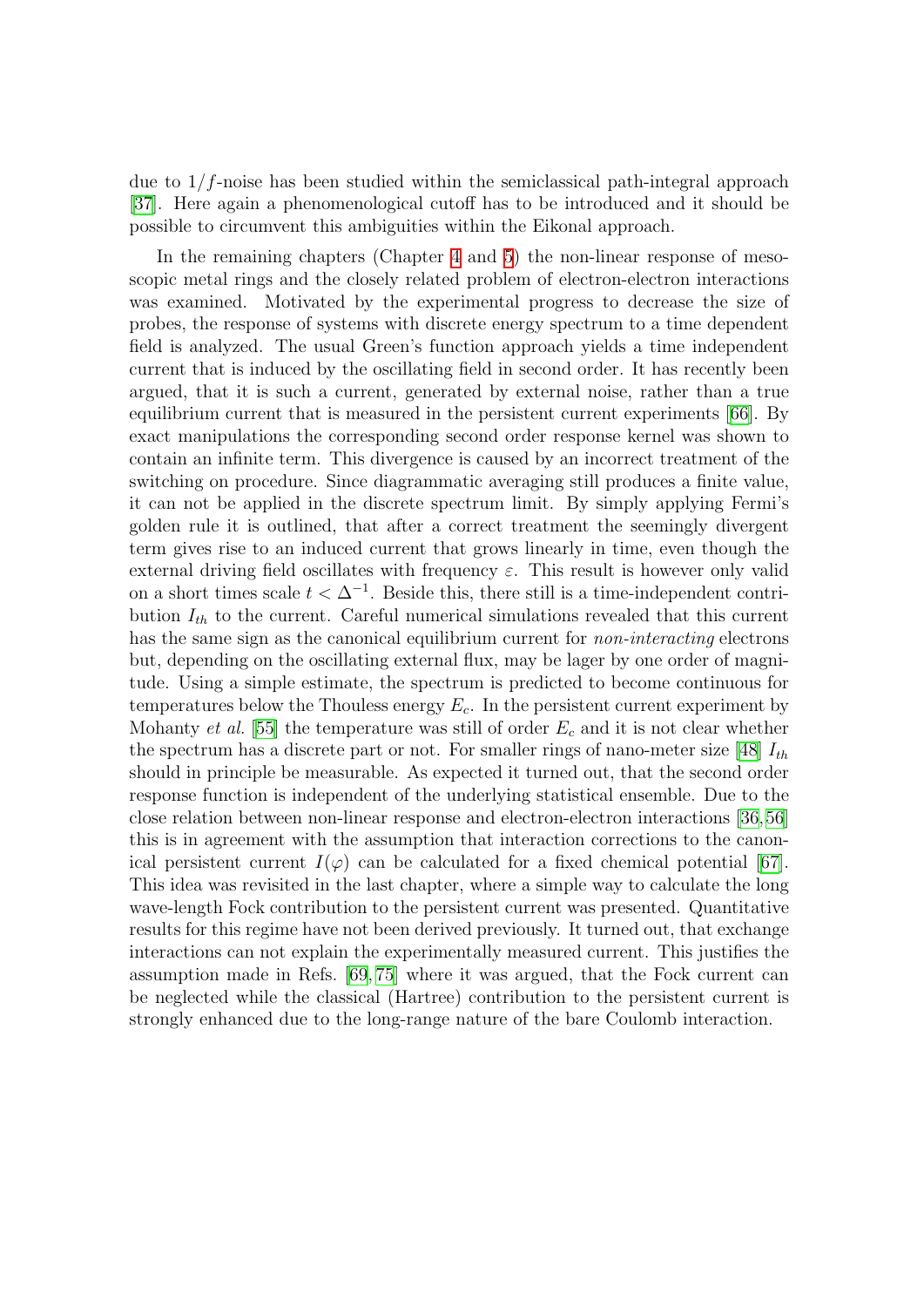## Appendix A

# How higher order response functions can be calculated within the Matsubara technique

The system considered here consists of non-interacting electrons in an external, time dependent potential  $V(\mathbf{r},t)$ . It is described by the Hamiltonian

$$
\hat{H} = \hat{H}_0 + \hat{H}_1(t) \tag{A.1}
$$

The time independent one-particle Hamiltonian  $\hat{H}_0$  contains all static potentials, e.g. disorder. In the following, an index '0' will denote equilibrium-quantities determined by  $\hat{H}_0$ . The time-dependent potential is given by

$$
\hat{H}_1(t) := \sum_{\mathbf{q}, \mathbf{q}'} V_{\mathbf{q}, \mathbf{q}'}(t) \hat{\Psi}_{\mathbf{q}}^\dagger \hat{\Psi}_{\mathbf{q}'} \tag{A.2}
$$

and  $V_{\mathbf{q},\mathbf{q}'}(t) = \langle \mathbf{q} | \hat{H}_1(t) | \mathbf{q}' \rangle = \frac{1}{\mathcal{V}} V_{\mathbf{q}-\mathbf{q}'}(t)$  is the Fourier-transform of the potential  $V(\mathbf{r}, t)$ . It is assumed, that the external field has been switched on *adiabatically*.  $\hat{\Psi}_{\mathbf{q}}^{\dagger}$ and  $\hat{\Psi}_{q}$  are the creation- and annihilation operators for a particle in momentum-state q.

#### A.1 The real time response function

To calculate real-time response functions to arbitrary order in  $V$  it is convenient to use the Keldysh-technique. To be more concrete, consider these two examples: The paramagnetic contribution to the current and the particle-density. In momentum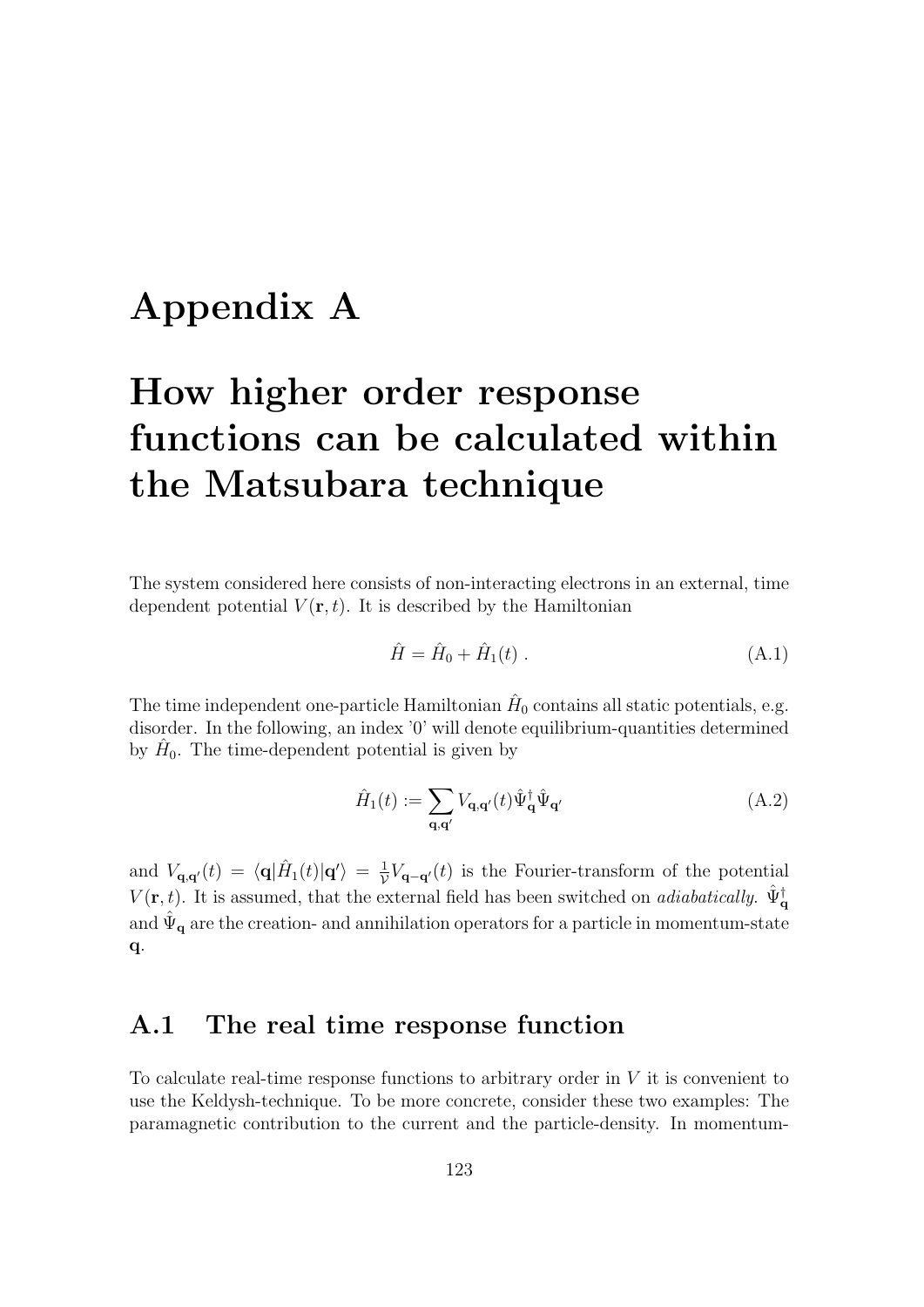time representation they can be expressed as

<span id="page-123-0"></span>
$$
\mathbf{j}_{para}(\mathbf{k}, t) = -\frac{e}{2m} \sum_{\mathbf{q}} (\mathbf{k} + 2\mathbf{q}) \langle \hat{\Psi}_{H, \mathbf{k} + \mathbf{q}}^{\dagger}(t) \hat{\Psi}_{H, \mathbf{q}}(t) \rangle
$$

$$
= -\frac{e}{2m} \sum_{\mathbf{q}} (\mathbf{k} + 2\mathbf{q}) \frac{1}{i} \mathcal{G}_{\mathbf{q}, \mathbf{k} + \mathbf{q}}^{<}(t, t) , \qquad (A.3)
$$

$$
n(\mathbf{k},t) = \sum_{\mathbf{q}} \langle \hat{\Psi}_{H,\mathbf{k}+\mathbf{q}}^{\dagger}(t)\hat{\Psi}_{H,\mathbf{q}}(t) \rangle = \sum_{\mathbf{q}} \frac{1}{i} \mathcal{G}_{\mathbf{q},\mathbf{k}+\mathbf{q}}^{<}(t,t) . \tag{A.4}
$$

The index  $H$  denotes time-evolution in the Heisenberg picture. The Green's functions are defined by

$$
\mathcal{G}_{\mathbf{k},\mathbf{k}'}^{<}(t,t') = i\langle \hat{\Psi}_{H,\mathbf{k}'}^{\dagger}(t')\hat{\Psi}_{H,\mathbf{k}}(t) \rangle \ ; \ \ \mathcal{G}_{\mathbf{k},\mathbf{k}'}^{>}(t,t') = -i\langle \hat{\Psi}_{H,\mathbf{k}}(t)\hat{\Psi}_{H,\mathbf{k}'}^{\dagger}(t') \rangle \tag{A.5}
$$

and

<span id="page-123-3"></span><span id="page-123-1"></span>
$$
\mathcal{G}_{\mathbf{k},\mathbf{k}'}^{K}(t,t') = \mathcal{G}_{\mathbf{k},\mathbf{k}'}^{<}(t,t') + \mathcal{G}_{\mathbf{k},\mathbf{k}'}^{>}(t,t') .
$$
 (A.6)

For equal times  $t = t'$  one can rewrite  $\mathcal{G}^K$  as

<span id="page-123-2"></span>
$$
\mathcal{G}_{\mathbf{k},\mathbf{k}'}^{K}(t,t) = 2\mathcal{G}_{\mathbf{k},\mathbf{k}'}^{<}(t,t) + (\mathcal{G}_{\mathbf{k},\mathbf{k}'}^{>}(t,t) - \mathcal{G}_{\mathbf{k},\mathbf{k}'}^{<}(t,t))
$$
\n
$$
= 2\mathcal{G}_{\mathbf{k},\mathbf{k}'}^{<}(t,t) - i\left(\langle \hat{\Psi}_{H,\mathbf{k}}(t)\hat{\Psi}_{H,\mathbf{k}'}^{\dagger}(t)\rangle + \langle \hat{\Psi}_{H,\mathbf{k}'}^{\dagger}(t)\hat{\Psi}_{H,\mathbf{k}}(t)\rangle \right)
$$
\n
$$
= 2\mathcal{G}_{\mathbf{k},\mathbf{k}'}^{<}(t,t) - i\langle U_{H}^{\dagger}(t)[\hat{\Psi}_{\mathbf{k}}\hat{\Psi}_{\mathbf{k}'}^{\dagger} + \hat{\Psi}_{\mathbf{k}'}^{\dagger}\hat{\Psi}_{\mathbf{k}}]U_{H}(t)\rangle
$$
\n
$$
= 2\mathcal{G}_{\mathbf{k},\mathbf{k}'}^{<}(t,t) - i\delta_{\mathbf{k},\mathbf{k}'} .
$$
\n(A.7)

Thus all time-dependent non-equilibrium properties of the quantities in Eqs.([A.3\)](#page-123-0),[\(A.4](#page-123-1)) are entirely determined by the Keldysh component  $\mathcal{G}^K$  of the Green's function. Calculating e.g. the current or density response functions is therefore equivalent to calculating the response function for  $\mathcal{G}^K(t,t)$ .

In the Keldysh formulation the Green's function is represented as a matrix

$$
\underline{G} = \begin{pmatrix} \mathcal{G}^R & \mathcal{G}^K \\ 0 & \mathcal{G}^A \end{pmatrix} .
$$
 (A.8)

 $G<sup>R</sup>$  and  $G<sup>A</sup>$  are the retarded and advanced Green's function. For non-interacting particles in an external field  $V(\mathbf{r},t)$  the Green's function can be expressed through the Dyson equation

$$
\underline{G}_{\mathbf{k},\mathbf{k}'}(t,t') = \underline{G}_{\mathbf{k},\mathbf{k}'}^0 + \sum_{\mathbf{q},\mathbf{q}'} \int_{-\infty}^{\infty} dt_1 \underline{G}_{\mathbf{k},\mathbf{q}}^0(t,t_1) V_{\mathbf{q},\mathbf{q}'}(t_1) \underline{G}_{\mathbf{q}',\mathbf{k}'}(t_1,t') . \tag{A.9}
$$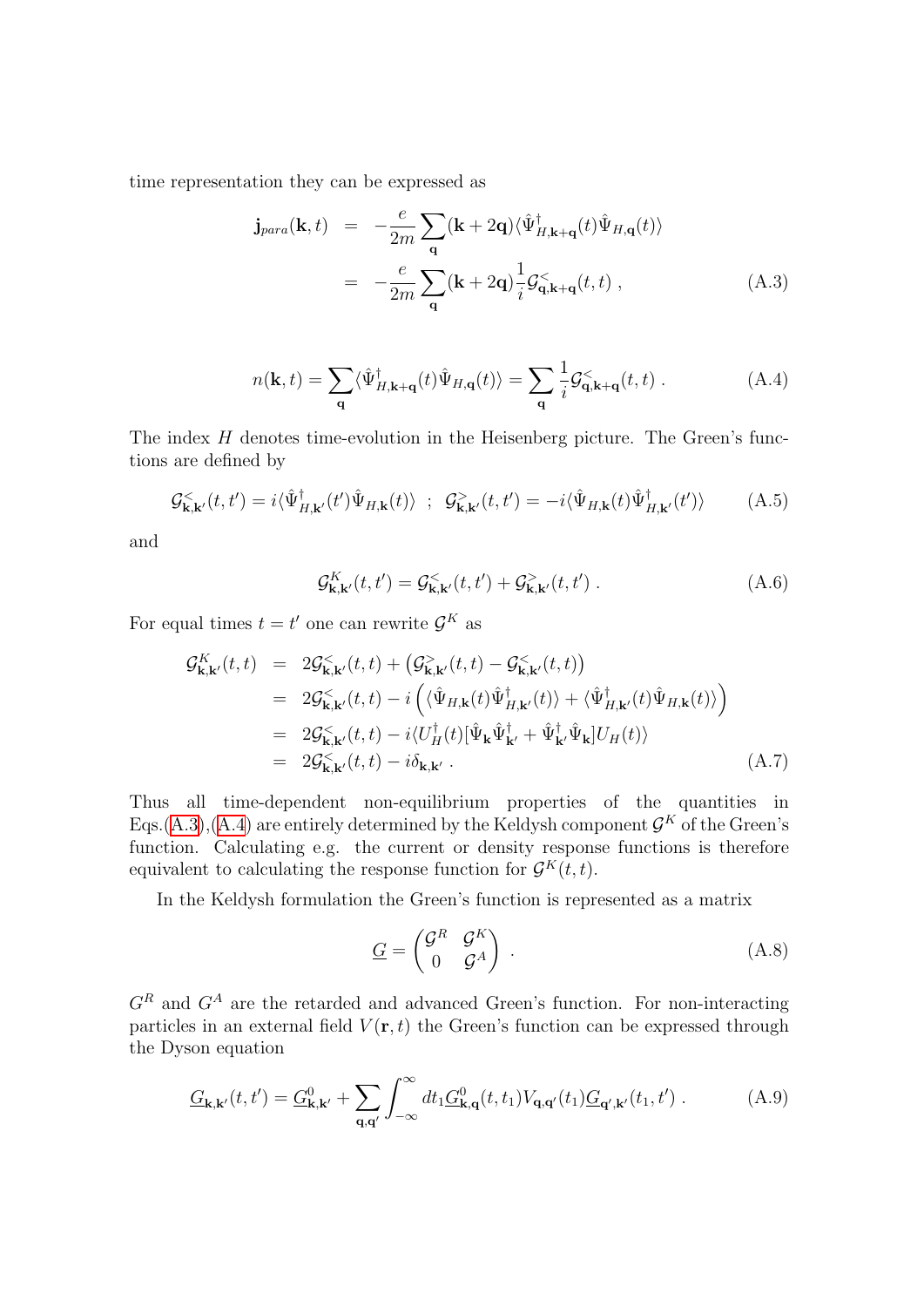Here  $\underline{G}^0$  is the Green's function without external field. In equilibrium the Green's function depends only on the time-difference  $\underline{G}^0(t,t') = \underline{G}^0(t-t')$  and the Keldysh component is related to the retarded and advanced functions via

$$
\mathcal{G}^{0,K}(\omega) = \int_{-\infty}^{\infty} dt e^{i\omega t} \mathcal{G}^{0,K}(t) = \tanh(\frac{\omega\beta}{2}) [\mathcal{G}^{0,R}(\omega) - \mathcal{G}^{0,A}(\omega)] , \qquad (A.10)
$$

with  $\beta = 1/T$ . Since the response to the perturbation  $\hat{H}_1(t)$  is determined by the Keldysh component at equal times, the function (note the factor  $2$  in Eq. $(A.7)$  $(A.7)$ )

<span id="page-124-1"></span>
$$
g_{\mathbf{k},\mathbf{k}'}(t) := \frac{1}{2i} \mathcal{G}_{\mathbf{k},\mathbf{k}'}^{K}(t,t)
$$
\n(A.11)

is defined. Its Fourier transform is given by (momentum-variables are suppressed)

$$
g(\omega) = \int_{-\infty}^{\infty} dt e^{i\omega t} g(t) = \frac{1}{2i} \int_{-\infty}^{\infty} \frac{d\varepsilon}{2\pi} \mathcal{G}^{K}(\varepsilon, \varepsilon - \omega)
$$
  

$$
= \frac{1}{2i} \int_{-\infty}^{\infty} \frac{d\varepsilon}{2\pi} \text{Sp}[\underline{\sigma}_{1} \underline{G}(\varepsilon, \varepsilon - \omega)], \qquad (A.12)
$$

where

$$
\underline{\sigma}_1 = \begin{pmatrix} 0 & 1 \\ 1 & 0 \end{pmatrix} . \tag{A.13}
$$

The Fourier transformation for two time-variables is defined as

$$
\mathcal{G}^{K}(\omega,\omega') = \int_{-\infty}^{\infty} dt dt' e^{i(\omega t - \omega' t')} \mathcal{G}^{K}(t,t') . \qquad (A.14)
$$

Diagrammatic representations for the first and n-th order contribution to  $g(\omega)$  are



<span id="page-124-0"></span>Figure A.1: Diagrams for the first and n-th Order contribution to  $g(\omega)$ . Thin wiggled lines symbolize the external field. The thick wiggled line is the  $\omega$ -vertex. Solid lines represent  $\underline{G}^0$ .

shown in Fig[.A.1](#page-124-0). In the following momentum-variables are suppressed and it has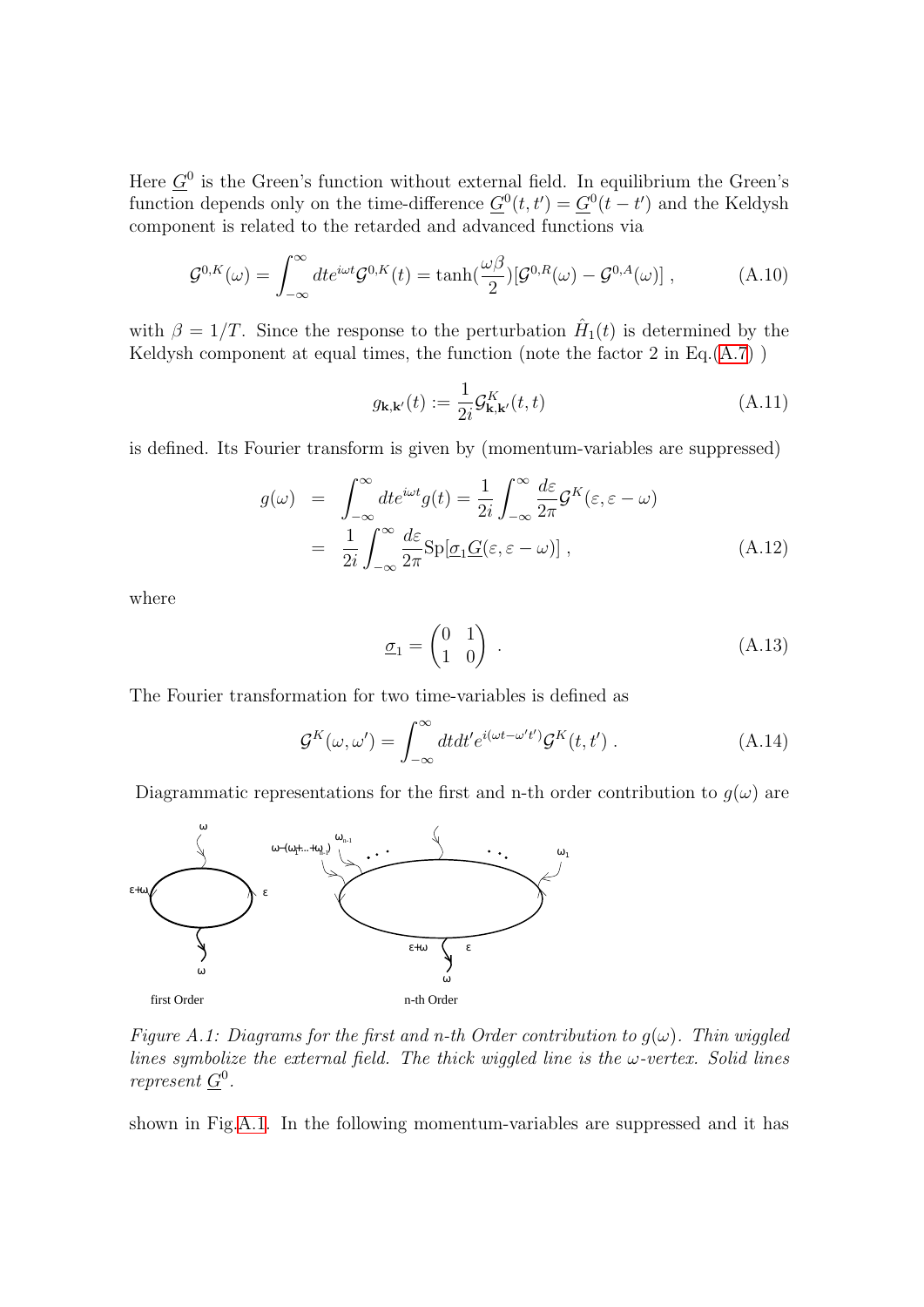to be kept in mind, that it is summed over all internal momenta. The first order contribution is then given by

$$
g^{(1)}(\omega) = \frac{1}{2i} V(\omega) \int_{-\infty}^{\infty} \frac{d\varepsilon}{2\pi} \text{Sp}[\underline{\sigma}_1 \underline{G}^0(\varepsilon + \omega) \underline{G}^0(\varepsilon)]. \tag{A.15}
$$

Correspondingly the n-th order contribution is

$$
g^{(n)}(\omega) = \frac{1}{2i} \int_{-\infty}^{\infty} \frac{d\omega_1 \cdots d\omega_{n-1}}{(2\pi)^{n-1}} \bigg( V(\omega_1) \cdots V(\omega_{n-1}) V(\omega - (\omega_1 + \cdots + \omega_{n-1})) \times \int_{-\infty}^{\infty} \frac{d\varepsilon}{2\pi} \text{Sp}[\underline{\sigma}_1 \underline{G}^0(\varepsilon + \omega) \underline{G}^0(\varepsilon + \omega_1 + \cdots + \omega_{n-1}) \cdots \underline{G}^0(\varepsilon + \omega_1) \underline{G}^0(\varepsilon)] \bigg). \tag{A.16}
$$

By rewriting this expression as

$$
g^{(n)}(\omega) =: \int_{-\infty}^{\infty} \frac{d\omega_1 \cdots d\omega_{n-1}}{(2\pi)^{n-1}} \left[ V(\omega_1) \cdots V(\omega_{n-1}) V(\omega - (\omega_1 + \cdots + \omega_{n-1})) \times \mathcal{K}^{(n)}(\omega_1, \cdots, \omega_{n-1}, \omega - (\omega_1 + \cdots + \omega_{n-1})) \right],
$$
\n(A.17)

one introduces the response function

$$
\mathcal{K}^{(n)}(\omega_1, \cdots, \omega_{n-1}, \omega_n) := \frac{1}{2i} \int_{-\infty}^{\infty} \frac{d\varepsilon}{2\pi} \mathrm{Sp}[\underline{\sigma}_1 \underline{G}^0(\varepsilon + \omega_1 + \cdots + \omega_n) \times
$$

$$
\underline{G}^0(\varepsilon + \omega_1 + \cdots + \omega_{n-1}) \cdots \underline{G}^0(\varepsilon + \omega_1) \underline{G}^0(\varepsilon)]. \tag{A.18}
$$

To finally express the response function through retarded and advanced functions one has to evaluate the matrix-products and use Eq.[\(A.10\)](#page-124-1). It is convenient to use the abbreviations

<span id="page-125-0"></span>
$$
\underline{G}_0 := \underline{G}^0(\varepsilon) \; ; \; \underline{G}_i := \underline{G}^0(\varepsilon + \dots + \omega_i) \tag{A.19}
$$

and

$$
h_0 := \tanh\left(\frac{\varepsilon\beta}{2}\right) \; ; \; h_i := \tanh\left(\frac{(\varepsilon + \dots + \omega_i)\beta}{2}\right) \; . \tag{A.20}
$$

Consider the matrix-product of three Green's functions:

$$
\frac{G_2 G_1 G_0}{G_2 G_1 G_0} = \begin{pmatrix} \mathcal{G}_2^R \mathcal{G}_1^R & \mathcal{G}_2^R \mathcal{G}_1^K + \mathcal{G}_2^K \mathcal{G}_1^A \\ 0 & \mathcal{G}_2^A \mathcal{G}_1^A \end{pmatrix} \begin{pmatrix} \mathcal{G}_0^R & \mathcal{G}_0^K \\ 0 & \mathcal{G}_0^A \end{pmatrix}
$$
\n
$$
= \begin{pmatrix} \mathcal{G}_2^R \mathcal{G}_1^R \mathcal{G}_0^R & \mathcal{G}_2^R \mathcal{G}_1^R \mathcal{G}_0^K + [\mathcal{G}_2^R \mathcal{G}_1^K + \mathcal{G}_2^K \mathcal{G}_1^A] \mathcal{G}_0^A \\ 0 & \mathcal{G}_2^A \mathcal{G}_1^A \mathcal{G}_0^A \end{pmatrix} .
$$
\n(A.21)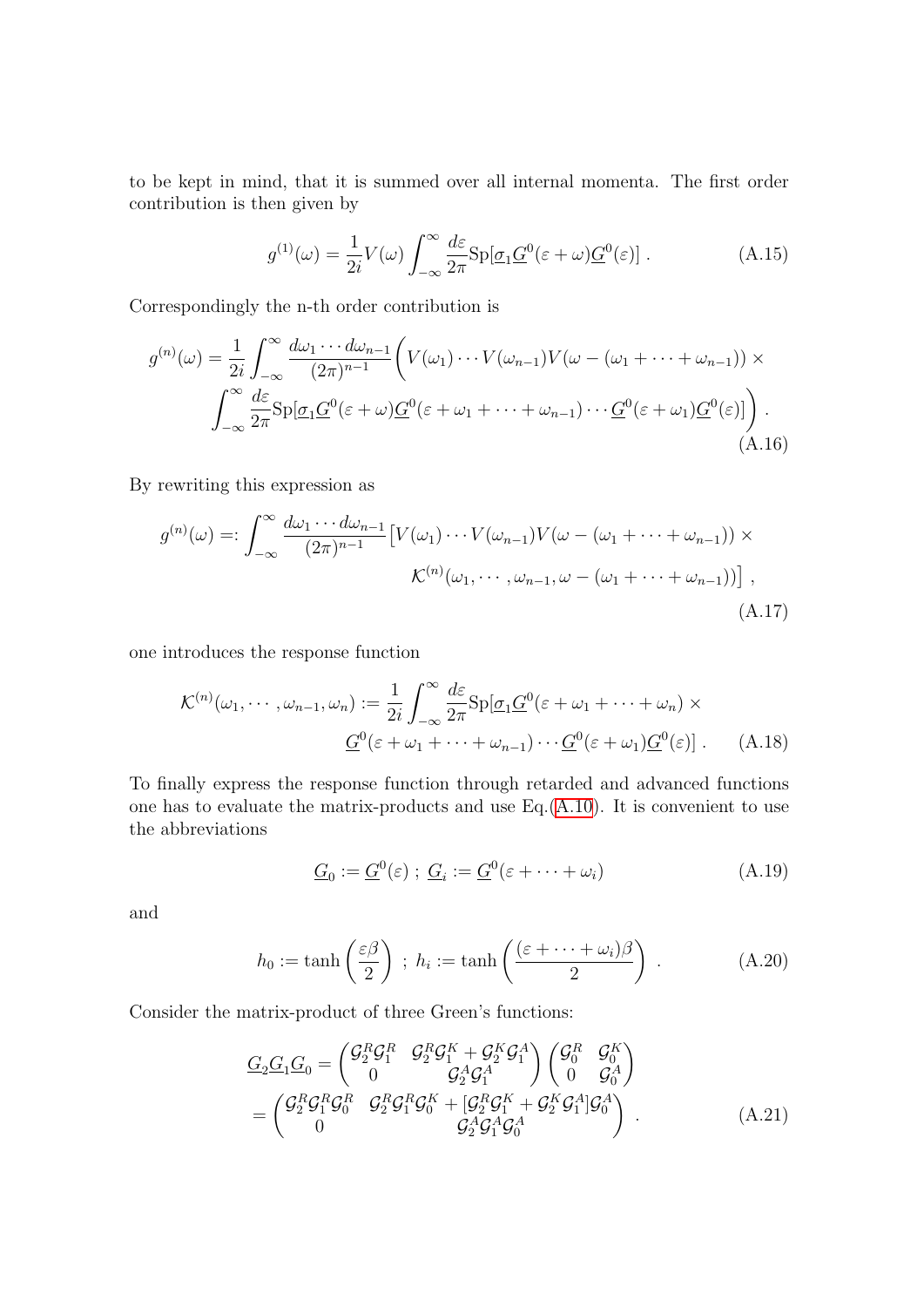The generalization to products of n matrices  $\underline{G}_n \cdots \underline{G}_0$  is straightforward. The Keldysh component is given by the sum of all different products with just one factor  $\mathcal{G}_i^K$  where there are only retarded functions left of  $\mathcal{G}_i^K$  and only advanced right of it. For the n-th order response function one obtains

<span id="page-126-1"></span>
$$
\mathcal{K}^{(n)}(\omega_1, \cdots, \omega_{n-1}, \omega_n) = \frac{1}{2i} \int_{-\infty}^{\infty} \frac{d\varepsilon}{2\pi} \left( h_0 \mathcal{G}_n^R \cdots \mathcal{G}_1^R [\mathcal{G}_0^R - \mathcal{G}_0^A] + h_1 \mathcal{G}_n^R \cdots \mathcal{G}_2^R [\mathcal{G}_1^R - \mathcal{G}_1^A] \mathcal{G}_0^A + \cdots + h_n [\mathcal{G}_n^R - \mathcal{G}_n^A] \mathcal{G}_{n-1}^A \cdots \mathcal{G}_0^A \right).
$$
\n(A.22)

It will now be demonstrated, how this response function can be obtained within the imaginary-time Matsubara technique.

#### A.2 The Matsubara response function

The Matsubara Green's function is defined as

<span id="page-126-0"></span>
$$
\mathcal{G}_{\mathbf{k},\mathbf{k}'}(\tau,\tau') := -\langle \hat{T}\hat{\Psi}_{H,\mathbf{k}}(\tau)\hat{\Psi}_{H,\mathbf{k}'}^{\dagger}(\tau')\rangle ,\qquad (A.23)
$$

where  $\hat{T}$  is the time-ordering-operator, and for equal times operators are ordered so, that generators stand left of annihilators. The Matsubara function itself is defined only for systems in equilibrium and thus only depends on the (imaginary-) time-difference  $\tau - \tau'$ . Here it will for the moment be treated formally like a nonequilibrium quantity analogous to the Keldysh function. The following steps are purely formal and can not be given any direct physical meaning. First the examples given in Eqs. $(A.3)$ , $(A.4)$  $(A.4)$  are reconsidered and analogous expressions in imaginary time are written down.

$$
\mathbf{j}_{para}(\mathbf{k}, \tau) = -\frac{e}{2m} \sum_{\mathbf{q}} (\mathbf{k} + 2\mathbf{q}) \langle \hat{\Psi}_{H, \mathbf{k} + \mathbf{q}}^{+}(\tau) \hat{\Psi}_{H, \mathbf{q}}(\tau) \rangle
$$
\n
$$
= -\frac{e}{2m} \sum_{\mathbf{q}} (\mathbf{k} + 2\mathbf{q}) \mathcal{G}_{\mathbf{q}, \mathbf{k} + \mathbf{q}}(\tau, \tau) , \qquad (A.24)
$$

$$
n(\mathbf{k},\tau) = \sum_{\mathbf{q}} \langle \hat{\Psi}_{H,\mathbf{k}+\mathbf{q}}^{\dagger}(\tau) \hat{\Psi}_{H,\mathbf{q}}(\tau) \rangle = \sum_{\mathbf{q}} \mathcal{G}_{\mathbf{q},\mathbf{k}+\mathbf{q}}(\tau,\tau) . \tag{A.25}
$$

Now an auxiliary quantity  $\tilde{V}_{\mathbf{q},\mathbf{q}'}(\tau)$  which fulfills Bosonic Matsubara boundaryconditions is introduced:

$$
\tilde{V}_{\mathbf{q},\mathbf{q}'}(\tau - n\beta) = \tilde{V}_{\mathbf{q},\mathbf{q}'}(\tau) ,\qquad (A.26)
$$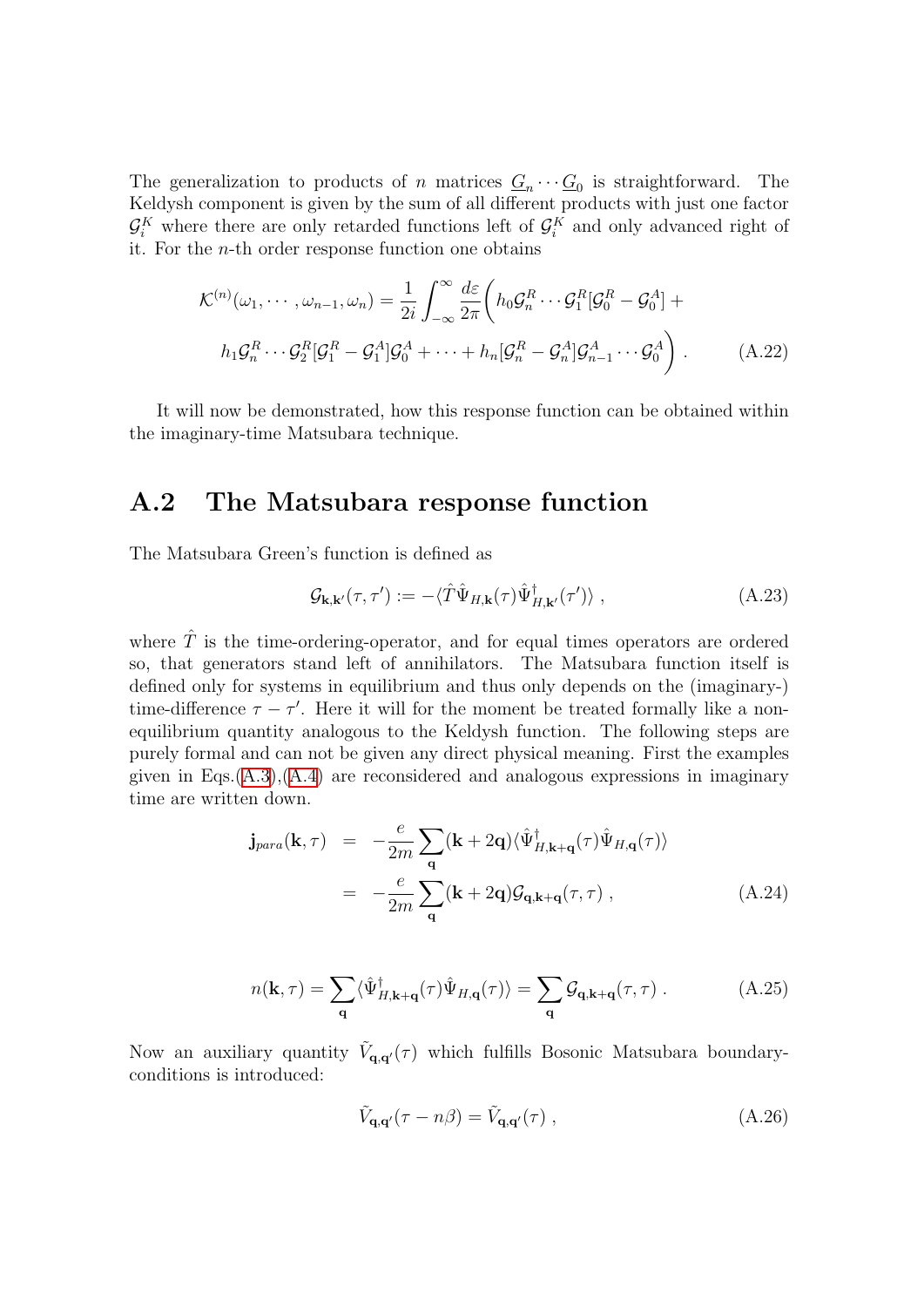for any integer number  $n$ . Even though this quantity is not the analytic continuation of any physical potential, it will formally be treated like an external field and one defines the operator

$$
\hat{H}_{1}(\tau) := \sum_{\mathbf{q}, \mathbf{q}'} \tilde{V}_{\mathbf{q}, \mathbf{q}'}(\tau) \hat{\Psi}_{\mathbf{q}}^{\dagger} \hat{\Psi}_{\mathbf{q}'} .
$$
\n(A.27)

The time-evolution operator is also defined similar to the equilibrium situation,

$$
\hat{U}(\beta,0) = \hat{T} \exp\left[-\int_0^\beta d\tau \hat{H}_{1,D}(\tau)\right],\tag{A.28}
$$

and the index D stands for Dirac-picture:

$$
\hat{H}_{1,D}(\tau) = e^{\hat{H}_0 \tau} \hat{H}_1(\tau) e^{-\hat{H}_0 \tau} . \tag{A.29}
$$

The Green's function can be evaluated using the usual Feynman rules for the Matsubara technique:

$$
\mathcal{G}_{\mathbf{k},\mathbf{k}'}(\tau,\tau') = -\langle \hat{T}\hat{U}(\beta,0)\hat{\Psi}_{D,\mathbf{k}}(\tau)\hat{\Psi}_{D,\mathbf{k}'}^{\dagger}(\tau')\rangle_0^{con}.
$$
 (A.30)

Now the expectation value is calculated with respect to  $\hat{H}_0$ , as indicated by the index 0, and con means, that only connected diagrams are taken into account. To describe the response of the system, analogous to the Keldysh situation the quantities

$$
\tilde{g}_{\mathbf{k},\mathbf{k}'}(\tau) = \mathcal{G}_{\mathbf{k},\mathbf{k}'}(\tau,\tau) \tag{A.31}
$$

and

$$
\tilde{g}_{\mathbf{k},\mathbf{k}'}(i\tilde{\omega}) = \int_0^\beta d\tau e^{i\tilde{\omega}\tau} \tilde{g}_{\mathbf{k},\mathbf{k}'}(\tau) \tag{A.32}
$$

are defined. Here  $\tilde{\omega} = (2\pi n)/\beta$  are Bosonic Matsubara frequencies. In the following Bosonic frequencies, in contrast to Fermionic ones, will always be marked by a 'tilde'. Momentum-variables will now again be suppressed and summation over internal momenta will be assumed implicitly. The diagrams contributing to  $\tilde{g}(i\tilde{\omega})$ are equal to thous shown in Fig.[A.1](#page-124-0) but with the real frequencies replaced by the corresponding Matsubara frequencies. The  $n$ -th order contribution is given by

$$
\tilde{g}^{(n)}(i\tilde{\omega}) = \frac{1}{(\beta)^{n-1}} \sum_{\tilde{\omega}_1 \cdots \tilde{\omega}_{n-1}} \tilde{V}(i\tilde{\omega}_1) \cdots \tilde{V}(i\tilde{\omega}_{n-1}) \tilde{V}(i\tilde{\omega} - i(\tilde{\omega}_1 + \cdots + \tilde{\omega}_{n-1})) \times \n\frac{1}{\beta} \sum_{\varepsilon} \mathcal{G}^0(i\varepsilon) \mathcal{G}^0(i\varepsilon + i\tilde{\omega}_1) \cdots \mathcal{G}^0(i\varepsilon + \cdots + i\tilde{\omega}_{n-1}) \mathcal{G}^0(i\varepsilon + i\tilde{\omega}) \n=: \frac{1}{(\beta)^{n-1}} \sum_{\tilde{\omega}_1 \cdots \tilde{\omega}_{n-1}} \tilde{V}(i\tilde{\omega}_1) \cdots \tilde{V}(i\tilde{\omega}_{n-1}) \tilde{V}(i\tilde{\omega} - i(\tilde{\omega}_1 + \cdots + \tilde{\omega}_{n-1})) \times \n\tilde{\mathcal{K}}^{(n)}(i\tilde{\omega}_1, \cdots, i\tilde{\omega}_{n-1}, i\tilde{\omega} - i(\tilde{\omega}_1 + \cdots + \tilde{\omega}_{n-1})) ,
$$
\n(A.33)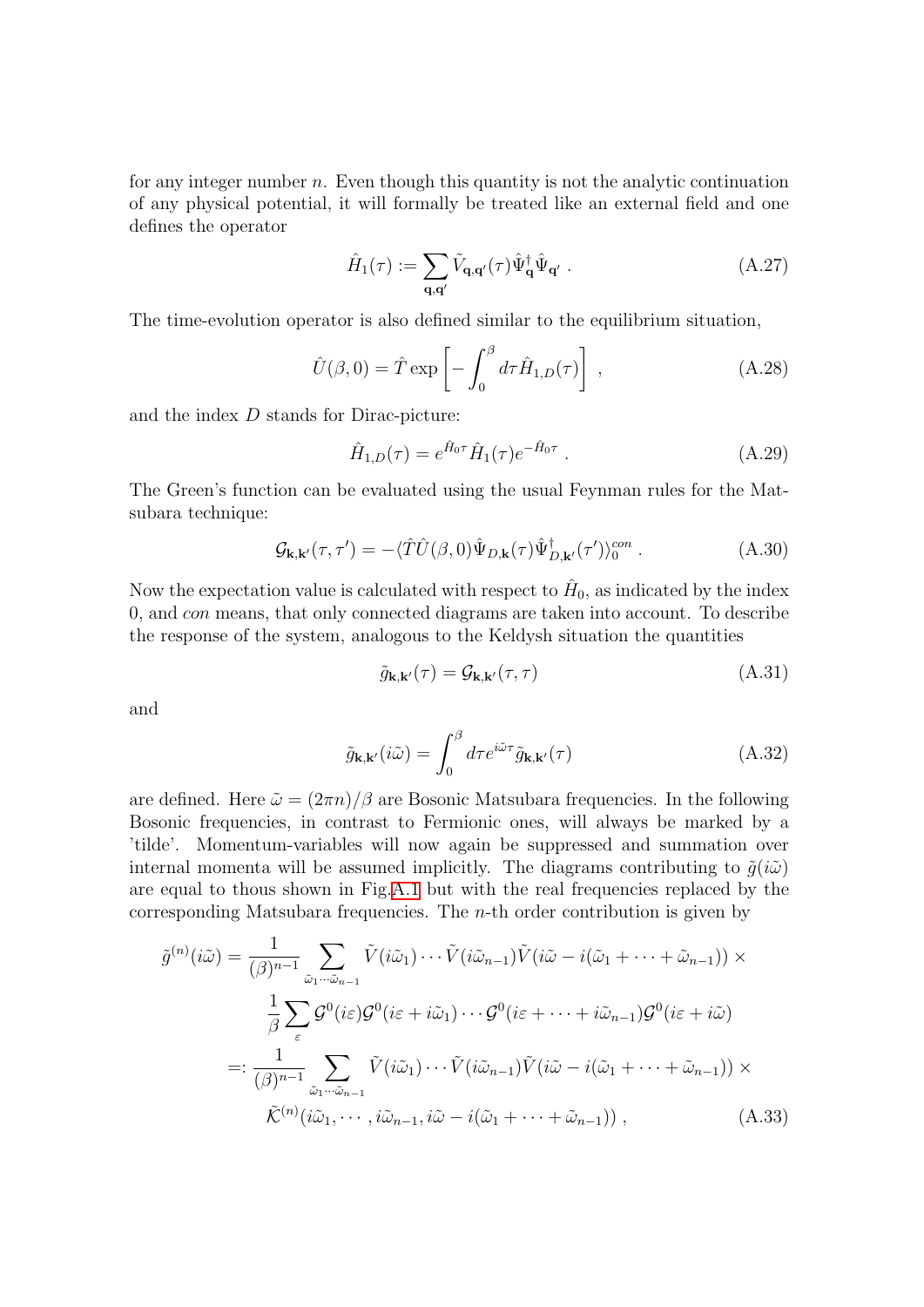and the Matsubara response function is defined as

<span id="page-128-0"></span>
$$
\tilde{\mathcal{K}}^{(n)}(i\tilde{\omega}_1, \cdots, i\tilde{\omega}_{n-1}, i\tilde{\omega}_n) := \frac{1}{\beta} \sum_{\varepsilon} \mathcal{G}^0(i\varepsilon) \mathcal{G}^0(i\varepsilon + i\tilde{\omega}_1) \times \cdots \mathcal{G}^0(i\varepsilon + \cdots + i\tilde{\omega}_{n-1}) \mathcal{G}^0(i\varepsilon + i\tilde{\omega}_1 + \cdots + i\tilde{\omega}_n) .
$$
\n(A.34)

For positive frequencies  $\omega > 0$  the equilibrium Matsubara function is equal to the analytic continuation of the retarded function, and for  $\omega < 0$  to the continuation of the advanced function:

$$
\mathcal{G}^0(i\omega) = \mathcal{G}^{0,R}(i\omega) \qquad \text{for } \omega > 0 \qquad (A.35)
$$

$$
\mathcal{G}^0(i\omega) = \mathcal{G}^{0, A}(i\omega) \qquad \text{for } \omega < 0. \tag{A.36}
$$

With the abbreviations

$$
\tilde{\mathcal{G}}_0^{R/A}(z) := \mathcal{G}^{0,R/A}(z) \; ; \; \tilde{\mathcal{G}}_i^{R/A}(z) := \mathcal{G}^{0,R/A}(z + i\tilde{\omega}_1 \cdots + i\tilde{\omega}_i) \tag{A.37}
$$

and the choice  $\tilde{\omega}_i > 0$  Eq.[\(A.34\)](#page-128-0) can be written as

$$
\tilde{\mathcal{K}}^{(n)}(i\tilde{\omega}_{1},\cdots,i\tilde{\omega}_{n}) = \frac{1}{\beta} \Biggl[ \sum_{\varepsilon>0} \tilde{\mathcal{G}}_{0}^{R}(i\varepsilon)\cdots\tilde{\mathcal{G}}_{n}^{R}(i\varepsilon) + \sum_{0>\varepsilon>-\tilde{\omega}_{1}} \tilde{\mathcal{G}}_{0}^{A}(i\varepsilon)\tilde{\mathcal{G}}_{1}^{R}(i\varepsilon)\cdots\tilde{\mathcal{G}}_{n}^{R}(i\varepsilon) + \sum_{-\tilde{\omega}_{1}>\varepsilon>-(\tilde{\omega}_{1}+\tilde{\omega}_{2})} \tilde{\mathcal{G}}_{0}^{A}(i\varepsilon)\tilde{\mathcal{G}}_{1}^{A}(i\varepsilon)\tilde{\mathcal{G}}_{2}^{R}(i\varepsilon)\cdots\tilde{\mathcal{G}}_{n}^{R}(i\varepsilon) + \cdots + \sum_{-(\tilde{\omega}_{1}+\cdots+\tilde{\omega}_{n})>\varepsilon} \tilde{\mathcal{G}}_{0}^{A}(i\varepsilon)\cdots\tilde{\mathcal{G}}_{n}^{A}(i\varepsilon) \Biggr].
$$
\n(A.38)

The frequency sums are evaluated by contour-integration:

$$
\frac{1}{\beta} \sum_{\varepsilon > 0} \tilde{\mathcal{G}}_0^R(i\varepsilon) \cdots \tilde{\mathcal{G}}_n^R(i\varepsilon) = -\frac{1}{2\pi i} \int_{-\infty}^{\infty} d\varepsilon f(\varepsilon) \tilde{\mathcal{G}}_0^R(\varepsilon) \cdots \tilde{\mathcal{G}}_n^R(\varepsilon) \tag{A.39}
$$

and

$$
\frac{1}{\beta} \sum_{0 \ge \varepsilon > -\tilde{\omega}_1} \tilde{\mathcal{G}}_0^A(i\varepsilon) \tilde{\mathcal{G}}_1^R(i\varepsilon) \cdots \tilde{\mathcal{G}}_n^R(i\varepsilon) = -\frac{1}{2\pi i} \bigg[ -\int_{-\infty}^{\infty} d\varepsilon f(\varepsilon) \tilde{\mathcal{G}}_0^A(\varepsilon) \tilde{\mathcal{G}}_1^R(\varepsilon) \cdots \tilde{\mathcal{G}}_n^R(\varepsilon) + \int_{-\infty}^{\infty} d\varepsilon f(\varepsilon) \tilde{\mathcal{G}}_0^A(\varepsilon - i\tilde{\omega}_1) \tilde{\mathcal{G}}_1^R(\varepsilon - i\tilde{\omega}_1) \cdots \tilde{\mathcal{G}}_n^R(\varepsilon - i\tilde{\omega}_1) \bigg]. \tag{A.40}
$$

 $f(\varepsilon) = 1/(\exp(\beta \varepsilon) + 1)$  is the Fermi function. The analytic continuation to the real axis according to  $i\tilde{\omega}_n \rightarrow \omega_n + i0$  results in

$$
\frac{1}{\beta} \sum_{\varepsilon>0} \tilde{\mathcal{G}}_0^R(i\varepsilon) \cdots \tilde{\mathcal{G}}_n^R(i\varepsilon) + \frac{1}{\beta} \sum_{0>\varepsilon>-\tilde{\omega}_1} \tilde{\mathcal{G}}_0^A(i\varepsilon) \tilde{\mathcal{G}}_1^R(i\varepsilon) \cdots \tilde{\mathcal{G}}_n^R(i\varepsilon)
$$
\n
$$
\rightarrow -\frac{1}{2\pi i} \int_{-\infty}^{\infty} d\varepsilon \left[ f(\varepsilon) [\mathcal{G}_0^R - \mathcal{G}_0^A] \mathcal{G}_1^R \cdots \mathcal{G}_n^R + f(\varepsilon + \omega_1) \mathcal{G}_0^A \mathcal{G}_1^R \cdots \mathcal{G}_n^R \right], \qquad (A.41)
$$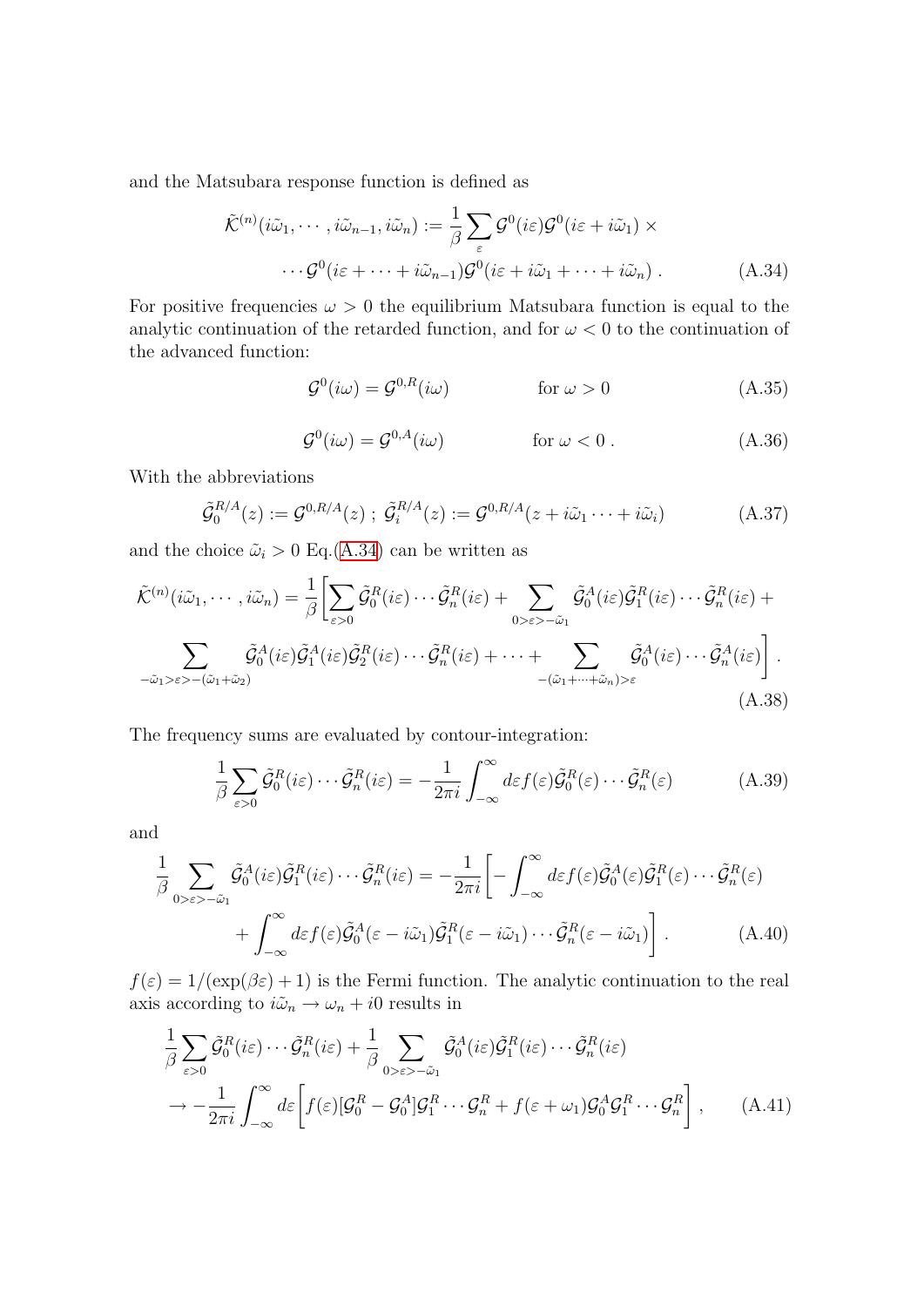with the abbreviations defined in Eq.[\(A.19\)](#page-125-0). Similarly all remaining terms are evaluated and one obtains the analytically continued response function

$$
\tilde{\mathcal{K}}^{(n)}(\omega_1, \cdots, \omega_n) = -\frac{1}{i} \int_{-\infty}^{\infty} \frac{d\varepsilon}{2\pi} \bigg[ f(\varepsilon) [\mathcal{G}_0^R - \mathcal{G}_0^A] \mathcal{G}_1^R \cdots \mathcal{G}_n^R + f(\varepsilon + \omega_1) \mathcal{G}_0^A [\mathcal{G}_1^R - \mathcal{G}_1^A] \mathcal{G}_2^R \cdots \mathcal{G}_n^R + \cdots + f(\varepsilon + \omega_1 + \cdots + \omega_n) \mathcal{G}_0^A \cdots \mathcal{G}_{n-1}^A [\mathcal{G}_n^R - \mathcal{G}_n^A] \bigg].
$$
\n(A.42)

Now  $f(\varepsilon)$  is connected to  $h(\varepsilon) := \tanh(\varepsilon \beta/2)$  via

$$
f(\varepsilon) = \frac{1 - h(\varepsilon)}{2} \,,\tag{A.43}
$$

and since integrals over products of only retarded or only advanced Green's functions vanish, one finally arrives at

$$
\tilde{\mathcal{K}}^{(n)}(\omega_1, \cdots, \omega_n) = \frac{1}{2i} \int_{-\infty}^{\infty} \frac{d\varepsilon}{2\pi} \left[ h_1[\mathcal{G}_0^R - \mathcal{G}_0^A] \mathcal{G}_1^R \cdots \mathcal{G}_n^R + h_2 \mathcal{G}_0^A [\mathcal{G}_1^R - \mathcal{G}_1^A] \mathcal{G}_2^R \cdots \mathcal{G}_n^R \right. \\
\left. + \cdots + h_n \mathcal{G}_0^A \cdots \mathcal{G}_{n-1}^A [\mathcal{G}_n^R - \mathcal{G}_n^A] \right].
$$
\n(A.44)

This is just the same result as obtained within the real-time Keldysh technique in Eq.[\(A.22](#page-126-1)).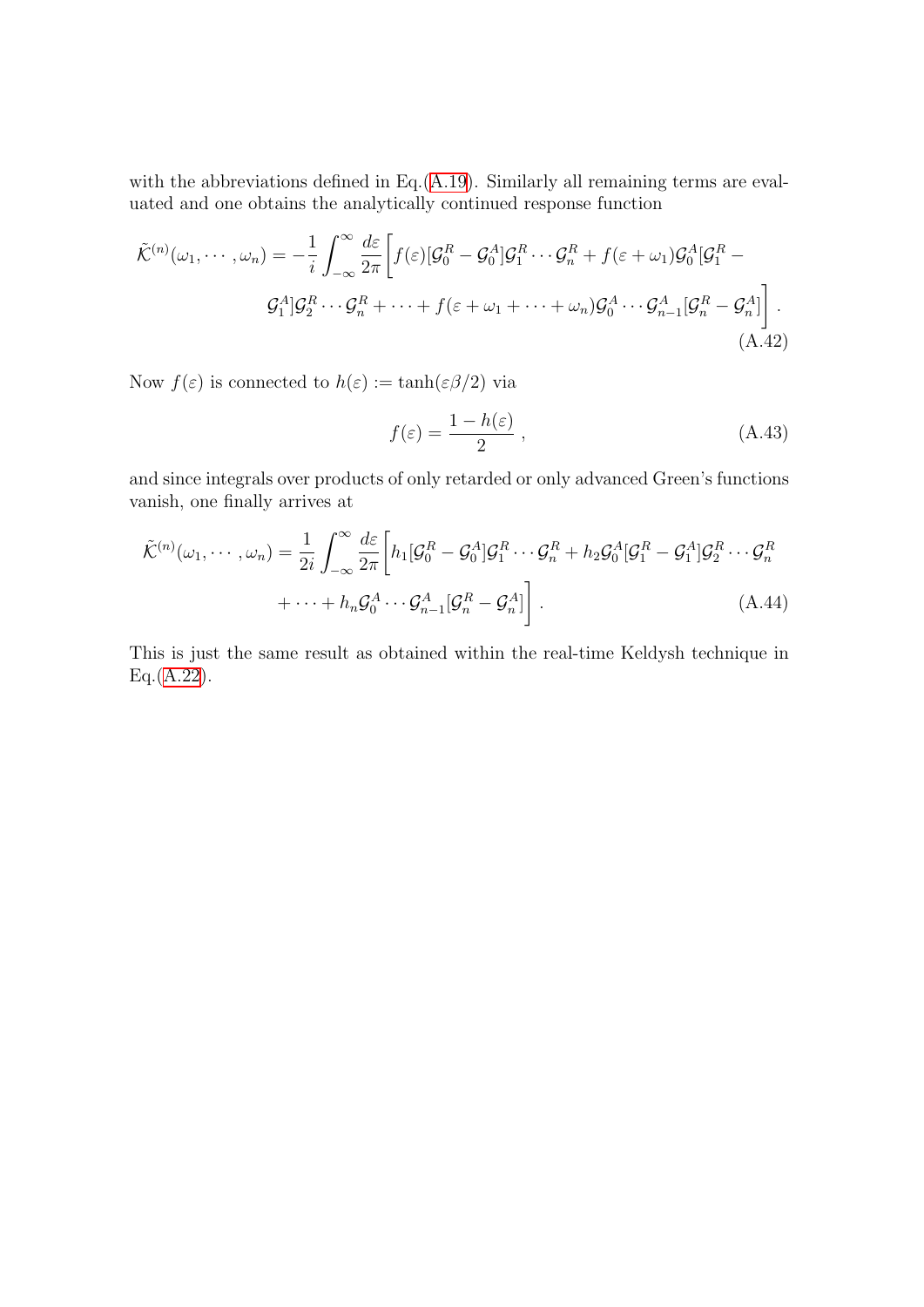# <span id="page-130-0"></span>Appendix B

## Fluctuation-dissipation theorem

In Chap[.2.3](#page-17-0) the differential equation for the Cooperon in a time-dependent external field  $V(\mathbf{r},t)$  was derived. This equation is used in Chap[.3.3](#page-39-0) to obtain the dephasing time due to Nyquist noise. In this case it is assumed, that the fluctuating field is generated by the diffusive motion of the background electrons. Since the electrons are neither 'external' (i.e. they have to satisfy the Pauli principle) nor classical, this procedure is quite subtle and part of the origin for the recent controversy about zero temperature dephasing [\[38,](#page-135-6) [32](#page-134-3), [43,](#page-135-7) [25](#page-134-4)]. To be free of any ambiguities and physically motivated cutoffs one must in principle treat electron-electron interactions quantum mechanically from the beginning. The derivation of an equation for the Cooperon in the presence of quantum fields is still an open problem. In the following the steps leading to the semiclassical Nyquist noise result will be outlined. Since the whole system is in thermodynamic equilibrium, the total electric scalar potential generated by the Coulomb charge of the electrons must be time independent. After averaging over disorder translational invariance is restored and thus due to charge neutrality the average scalar potential cancels with the potential  $V_{at}$  from the fixed positive background charge of the atoms in the system<sup>[1](#page-130-1)</sup>. Quantum mechanically the scalar potential generated by the electrons is described by the observable

$$
\hat{V}(\mathbf{r},t) = \int d\mathbf{r}' f(\mathbf{r}' - \mathbf{r}) \hat{n}_H(\mathbf{r}',t) .
$$
\n(B.1)

 $\hat{n}_H(\mathbf{r}',t) = \hat{\Psi}_H^{\dagger}(\mathbf{r}',t)\hat{\Psi}_H(\mathbf{r}',t)$  is the density-operator in the Heisenberg representation. The disorder average of the quantum-statistical expectation value  $\langle \cdots \rangle$  =  $\text{Sp}[e^{-\beta \hat{H}} \cdots]/\text{Sp}[e^{-\beta \hat{H}}]$  is thus given by  $\langle \hat{V}(\mathbf{r}, t) \rangle = -V_{at}$ . In momentum-frequency space one obtains

$$
\hat{V}_{\mathbf{p}}(\omega) = \int d\mathbf{r} dt \hat{V}(\mathbf{r}, t) e^{-i(\mathbf{p}\cdot\mathbf{r}-\omega t)} = f_{\mathbf{p}} \hat{n}_{\mathbf{p}}(\omega) ,
$$
\n(B.2)

<span id="page-130-1"></span><sup>&</sup>lt;sup>1</sup> Here a jellium model is presumed where the positive background charge is uniformly distributed in space.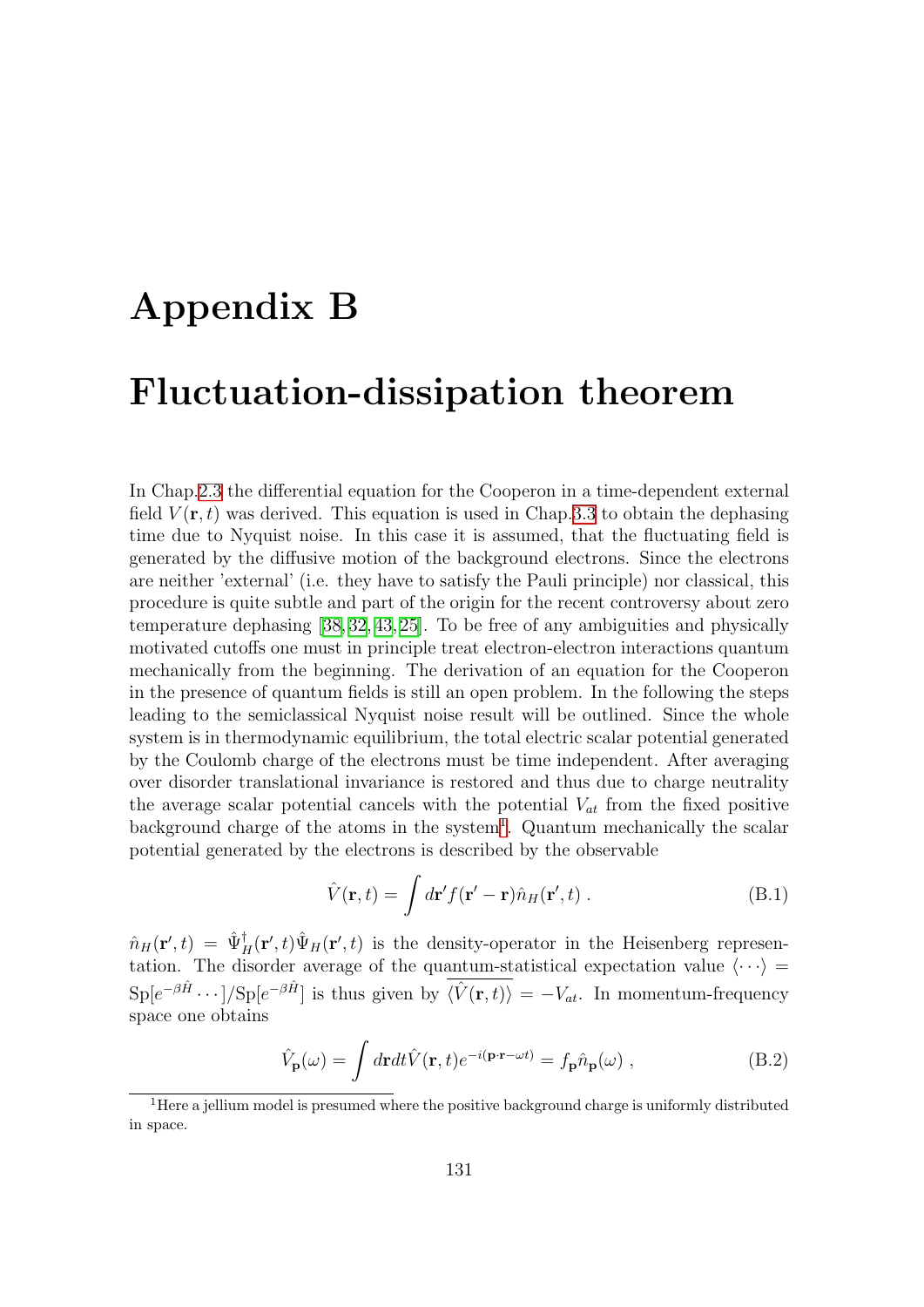where $f_{\mathbf{p}}$  is for different dimensions given in Eqs.([2.79](#page-28-1)) - ([2.81](#page-28-2)) and  $\hat{n}_{\mathbf{p}}$  =  $\int d\mathbf{r} e^{-i\mathbf{p}\cdot\mathbf{r}} \hat{n}(\mathbf{r})$  is the Fourier transform of  $\hat{n}(\mathbf{r})$ . Assuming a Gaussian probability distribution, the Fourier transform of the random Nyquist noise field  $V(\mathbf{p}, \omega)$  will now be defined through its first and second moment. The first moment vanishes and the second moment is defined as the diffusive limit  $(|\mathbf{p}| < 1/l$  and  $|\omega| < 1/\tau_{el}$ of the averaged correlator for  $\hat{V}_{\bf p}(\omega)$ . Since the correlation function is an observable quantity, it must be expressed through an hermitian operator. The canonical way to do this, is to use the symmetric product [\[76](#page-137-1)]  $(1/2) [\tilde{V}_{\mathbf{p}}(\omega) \hat{V}_{\mathbf{p}'}(\omega') + \hat{V}_{\mathbf{p}'}(\omega') \hat{V}_{\mathbf{p}}(\omega)]$ which meets the hermiticity condition. Consequently one defines  $V(\mathbf{p}, \omega)$  and the Nyquist noise probability distribution via

$$
\langle V(\mathbf{p}, \omega) \rangle_{nn} := 0, \qquad (B.3)
$$
  

$$
\langle V(\mathbf{p}, \omega) V(\mathbf{p}', \omega') \rangle_{nn} := \frac{1}{2} \overline{\langle \hat{V}_{\mathbf{p}}(\omega) \hat{V}_{\mathbf{p}'}(\omega') + \hat{V}_{\mathbf{p}'}(\omega') \hat{V}_{\mathbf{p}}(\omega) \rangle} - \overline{\langle V_{\mathbf{p}}(\omega) \rangle} \overline{\langle V_{\mathbf{p}'}(\omega') \rangle} , \qquad (B.4)
$$

where momenta and frequencies are limited to  $|\mathbf{p}|, |\mathbf{p}'| < 1/l$  and  $|\omega|, |\omega'| < 1/\tau_{el}$ . Averaging over the Nyquist noise distribution is denoted by  $\langle \cdots \rangle_{nn}$ . From translational invariance in space and time it follows, that

<span id="page-131-1"></span><span id="page-131-0"></span>
$$
\frac{1}{2}\overline{\langle \hat{V}_{\mathbf{p}}(\omega)\hat{V}_{\mathbf{p}'}(\omega') + \hat{V}_{\mathbf{p}'}(\omega')\hat{V}_{\mathbf{p}}(\omega)\rangle} = \mathcal{V}\delta_{\mathbf{p},\mathbf{p}'}2\pi\delta(\omega-\omega')f_{\mathbf{p}}^2\frac{i}{2}\overline{\mathcal{P}^K}(\mathbf{p},\omega)
$$
(B.5)

where the Keldysh component of the two-particle Green's function  $\mathcal{P}^K$  is introduced in analogy to the one-particle function  $\mathcal{G}^K$  in Eq.([A.6\)](#page-123-3),

$$
\mathcal{P}^{K}(\mathbf{p},\omega) := -i \int d\mathbf{r}dte^{-i(\mathbf{p}\cdot\mathbf{r}-\omega t)} \langle \hat{n}(\mathbf{r},t)\hat{n}(0,0) + \hat{n}(0,0)\hat{n}(\mathbf{r},t) \rangle . \tag{B.6}
$$

The retarded and advanced functions are defined as

$$
\mathcal{P}^{R}(\mathbf{p},\omega) := -i \int d\mathbf{r} dt e^{-i(\mathbf{p}\cdot\mathbf{r}-\omega t)} \Theta(t) \langle \hat{n}(\mathbf{r},t)\hat{n}(0,0) - \hat{n}(0,0)\hat{n}(\mathbf{r},t) \rangle , \qquad (B.7)
$$

$$
\mathcal{P}^A(\mathbf{p},\omega) := i \int d\mathbf{r} dt e^{-i(\mathbf{p}\cdot\mathbf{r}-\omega t)} \Theta(-t) \langle \hat{n}(\mathbf{r},t)\hat{n}(0,0) - \hat{n}(0,0)\hat{n}(\mathbf{r},t) \rangle . \tag{B.8}
$$

For the single-particle functions the relation between the different components is given by Eq.[\(A.10\)](#page-124-1). The corresponding connection in the two-particle case is

$$
\mathcal{P}^{K}(\mathbf{p},\omega) = \coth\left(\frac{\omega\beta}{2}\right) \left[\mathcal{P}^{R}(\mathbf{p},\omega) - \mathcal{P}^{A}(\mathbf{p},\omega)\right] = 2i \coth\left(\frac{\omega\beta}{2}\right) \operatorname{Im} \mathcal{P}^{R}(\mathbf{p},\omega) .
$$
\n(B.9)

Inserting this in Eq.([B.5](#page-131-0)) yields

<span id="page-131-2"></span>
$$
\frac{1}{2}\overline{\langle \hat{V}_{\mathbf{p}}(\omega)\hat{V}_{\mathbf{p}'}(\omega') + \hat{V}_{\mathbf{p}'}(\omega')\hat{V}_{\mathbf{p}}(\omega)\rangle} = -\mathcal{V}\delta_{\mathbf{p},\mathbf{p}'}2\pi\delta(\omega-\omega')f_{\mathbf{p}}^2\coth\left(\frac{\omega\beta}{2}\right)\operatorname{Im}\overline{\mathcal{P}^R}(\mathbf{p},\omega) .
$$
\n(B.10)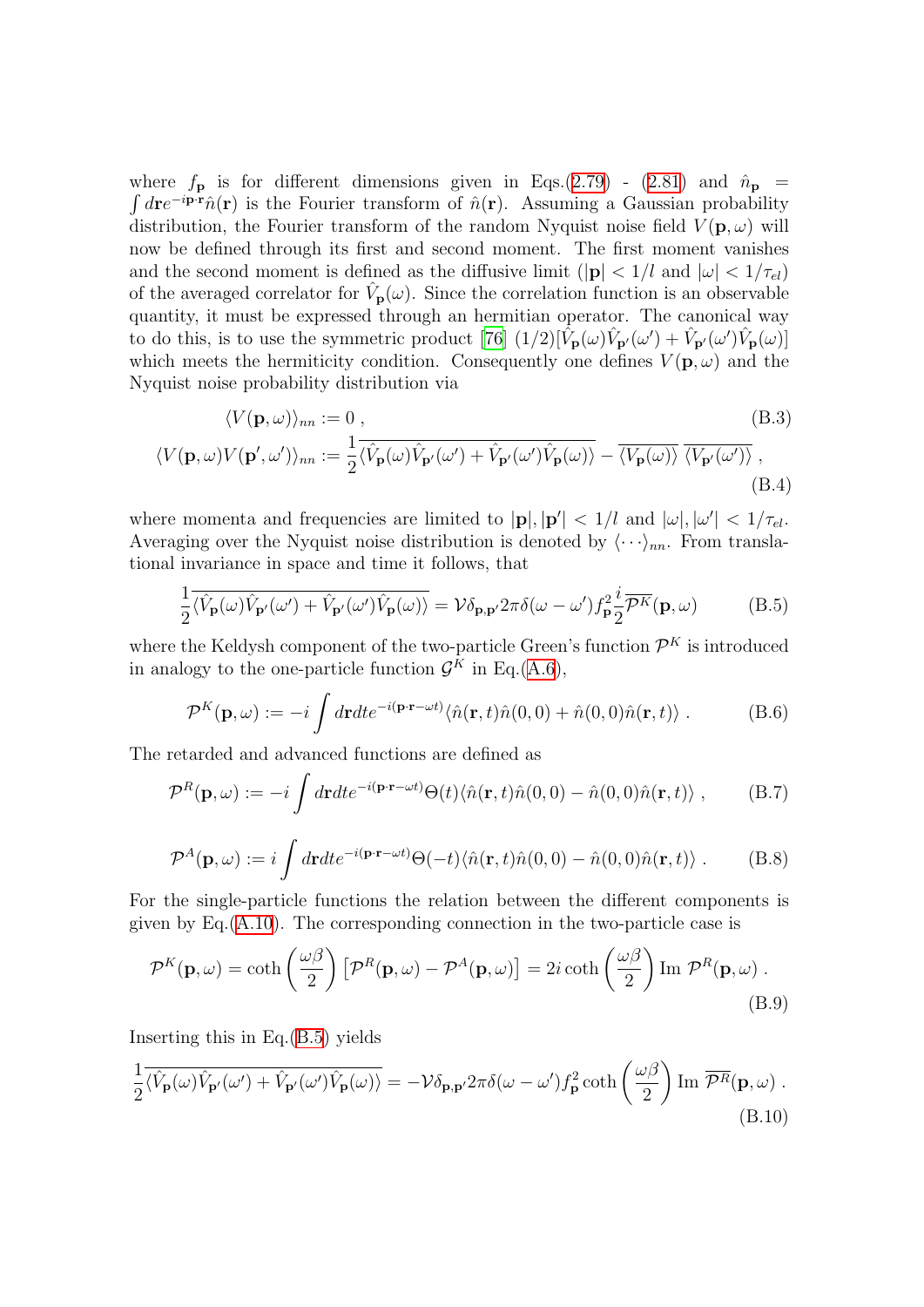The retarded Green's function  $\mathcal{P}^R$  can be obtained from the Matsubara function

$$
\mathcal{P}(\mathbf{p}, i\tilde{\omega}) = -\int_0^\beta d\tau \int d\mathbf{r} e^{-i(\mathbf{p}\cdot\mathbf{r} - \tilde{\omega}\tau)} \langle \hat{T}\hat{n}(\mathbf{r}, \tau)\hat{n}(0, 0) \rangle , \qquad (B.11)
$$

by the usual continuation  $i\tilde{\omega} \rightarrow \omega + i0$ . Using Wick's theorem, the expectation value can be decomposed in totally connected diagrams and a product of the average particle numbers,

$$
\langle \hat{T}\hat{n}(\mathbf{r},\tau)\hat{n}(0,0)\rangle = \langle \hat{T}\hat{n}(\mathbf{r},\tau)\hat{n}(0,0)\rangle^{con} + \langle \hat{T}\hat{n}(\mathbf{r},\tau)\rangle \langle \hat{T}\hat{n}(0,0)\rangle . \tag{B.12}
$$

Only the connected diagrams contribute to the Nyquist noise correlator defined in Eq.[\(B.4\)](#page-131-1) since the second term is canceled by the subtracted averages in Eq.(B.4). But the connected diagrams just yield the usual polarization  $\Pi(\mathbf{p}, i\tilde{\omega})$  of the system,

$$
\Pi(\mathbf{p}, i\tilde{\omega}) = -\int_0^\beta d\tau \int d\mathbf{r} e^{-i(\mathbf{p}\cdot\mathbf{r} - \tilde{\omega}\tau)} \langle \hat{T}\hat{n}(\mathbf{r}, \tau)\hat{n}(0, 0) \rangle^{con} .
$$
 (B.13)

Looking at Eq.([B.10\)](#page-131-2) one thus has to evaluate the function

$$
f_{\mathbf{p}}^*(i\tilde{\omega}) := \mathrm{Im} f_{\mathbf{p}} \overline{\Pi}(\mathbf{p}, i\tilde{\omega}) f_{\mathbf{p}} = \mathrm{Im} [f_{\mathbf{q}} + f_{\mathbf{p}} \overline{\Pi}(\mathbf{p}, i\tilde{\omega}) f_{\mathbf{p}}]. \tag{B.14}
$$

Diagrammatically  $f_{\mathbf{p}}^*$  $p_{\mathbf{p}}^*(i\tilde{\omega})$  is depicted in Fig[.B.1](#page-132-0). The total polarization  $\Pi$  can be



<span id="page-132-0"></span>Figure B.1: Diagrammatic expression for the effective interaction. The thick wiggled line represents  $f^{RPA}(\mathbf{q}, \omega)$  while thin wiggled ones stand for the bare interaction  $f_{\mathbf{q}}$ . The shaded bubble is the disorder averaged total polarization  $\overline{\Pi}(\mathbf{p}, i\tilde{\omega})$ .

decomposed into a series of diagrams containing only the irreducible polarization  $\Pi_0$ as shown in Fig.[2.6](#page-28-0) (a) for diffusive systems. Obviously the function  $f^*$  is nothing but the imaginary part of the effective RPA-interaction  $f^{RPA}(\mathbf{p}, \omega) = f_{\mathbf{q}}/\epsilon(\mathbf{q}, \omega)$  and from Eq. $(B.10)$  $(B.10)$  $(B.10)$  together with the definition  $(B.4)$  one obtains

$$
\langle V(\mathbf{p}, \omega)V(\mathbf{p}', \omega') \rangle_{nn} = -\mathcal{V}\delta_{\mathbf{p}, \mathbf{p}'}2\pi\delta(\omega - \omega')\coth\left(\frac{\omega\beta}{2}\right) \text{Im } f^{\text{RPA}}(\mathbf{p}, \omega) .
$$
 (B.15)

Using the approximation for the classical diffusive limit with  $|\mathbf{p}| < 1/l$  and  $|\omega| <$  $1/\tau_{el}$  given in Eq.[\(2.95](#page-33-0)), finally yields

$$
\langle V(\mathbf{p}, \omega)V(\mathbf{p}', \omega') \rangle_{nn} = \mathcal{V} \delta_{\mathbf{p}, \mathbf{p}'} 2\pi \delta(\omega - \omega') \coth\left(\frac{\omega\beta}{2}\right) \frac{\omega}{\nu_d D \mathbf{p}^2} . \tag{B.16}
$$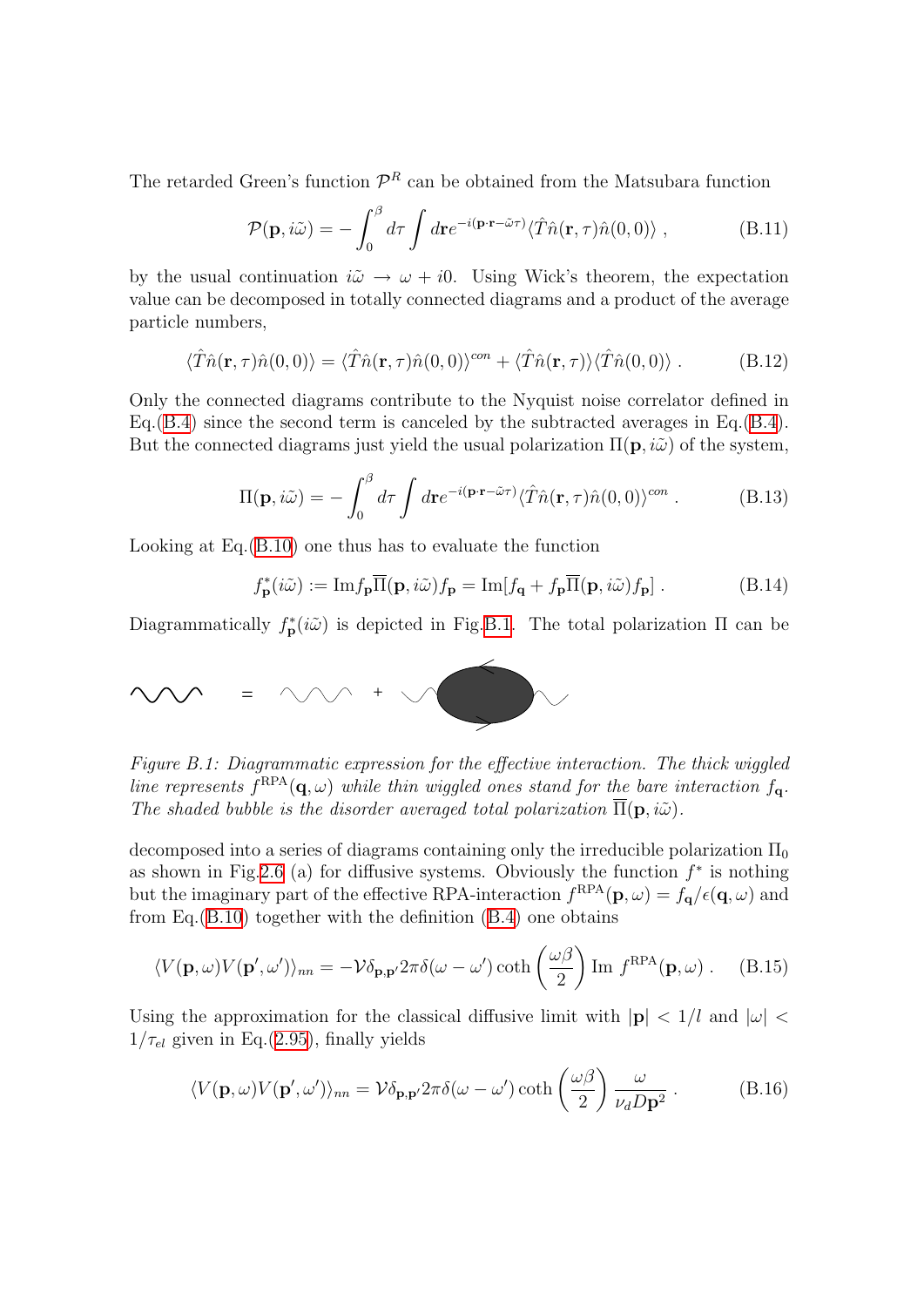# Bibliography

- [1] A. Völker and P. Kopietz, Dephasing in Disordered Conductors due to Fluctuating Electric Fields, cond-mat/9906320, to appear in Phys. Rev. B.
- [2] P. Kopietz and A. Völker, Fermi's golden rule in a mesoscopic metal ring, Superlattices and Microstructures 26, 367 (1999).
- <span id="page-133-0"></span>[3] P. Kopietz and A. Völker, The weak localization correction to the polarization and persistent currents in mesoscopic metal rings, Phys. Lett. A 224, 569 (1998).
- [4] W. Zwerger, Theory of Quantum Transport in Quantum Transport and Dissipation edited by T. Dittrich et al. (Wiley-VCH, Weinheim, 1998).
- [5] S. Chakravarty and A. Schmid, Phys. Rep. 140, 193 (1986).
- [6] For a recent review see Y. Imry, Introduction to Mesoscopic Physics, (Oxford University Press, New York, 1997).
- [7] D. K. Ferry and S. M. Goodnick, Transport in Nanostructures, (Cambridge University Press, Cambridge, 1997).
- <span id="page-133-1"></span>[8] B. L. Altshuler, A. G. Aronov, and D. E. Khmelnitskii, J. Phys. C 15, 7367 (1982).
- [9] A. Stern, Y. Aharonov, and Y. Imry, Phys. Rev. A 41, 3436 (1990).
- [10] N. W. Ashcroft and N. D. Mermin, Solid State Physics, (Saunders College Publishing, Fort Worth, 1976).
- [11] A.A.Abrikosov, L.P.Gorkov and I.E.Dzyaloshinski, Methods of Quantum Field Theorie in Statistical Physics (Dover, New York, 1975).
- [12] J. Rammer and H. Smith, Rev. Mod. Phys. 58, 323 (1986).
- [13] H.Fukuyama, Progress of Theo. Physics 84, 47 (1985).
- [14] K.B. Efetov, Advances in Phys. **32**, 53 (1983).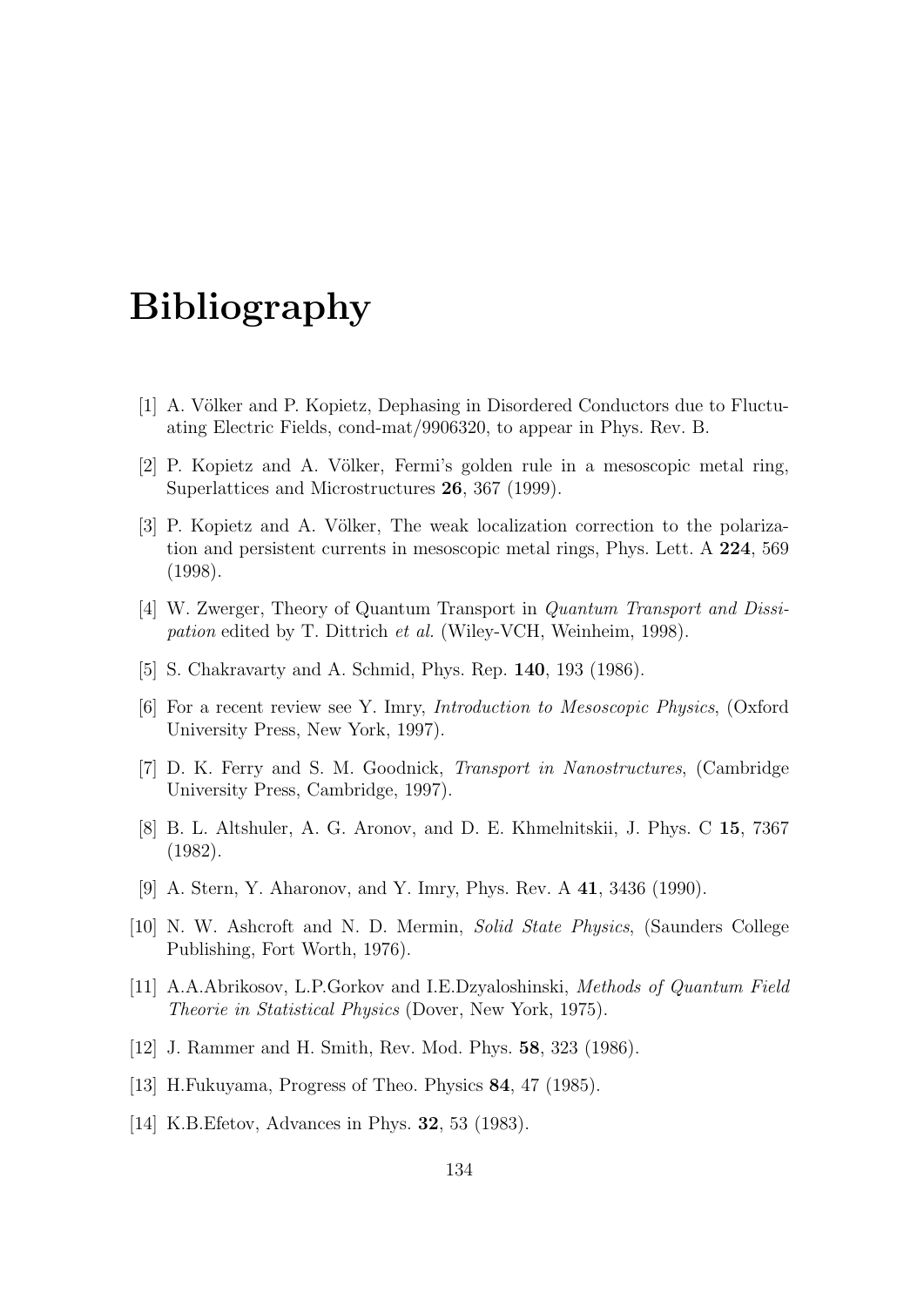- [15] W. Eiler, J. Low Temp. Phys. **56**, 481 (1984).
- [16] A. Völker and P. Kopietz, Spectral correlations in disordered mesoscopic metals and their relevance for persistent currents, Mod. Phys. Lett. B. 10, 1397 (1996).
- [17] S.Hikami, A.I. Larkin, and Y. Nagaoka, Porg. Theor. Phys. 63, 707 (1980).
- [18] S. Wang and P. E. Lindelof, J. Low Temp. Phys. 71, 403 (1988).
- [19] P. Mohanty, E.M.Q. Jariwala, and R.A. Webb, Phys. Rev. Lett. 78, 3366 (1997).
- <span id="page-134-0"></span>[20] B.L. Altshuler and A.G. Aronov in Electron-Electron Interactions in Disordered Systems, edited by A.L. Efros and M. Pollak (North Holland, Amsterdam, 1985).
- <span id="page-134-1"></span>[21] G.D.Mahan, Many-Particle Physics (Plenum Press, New York, 1990).
- <span id="page-134-2"></span>[22] B. L. Altshuler, A. G. Aronov, and D. E. Khmelnitskii, Solid State Commun. 39, 619 (1981).
- [23] F. von Oppen and A. Stern, Phys. Rev. Lett. 79, 1114 (1997).
- [24] D. G. Polyakov and K. V. Samokhin, Phys. Rev. Lett. 80, 1509 (1998).
- <span id="page-134-4"></span>[25] M. Vavilov and V. Ambegaokar, cond-mat/9902127.
- [26] A. V. Svidzinskii, Zh. Eksp. Teor. Fiz. 31, 324 (1957) [Sov. Phys. JETP 4, 179 (1957)]; B. M. Barbashov, Zh. Eksp. Teor. Fiz. 48, 607 (1965) [Sov. Phys. JETP 21, 402 (1965)]; V. N. Popov, Functional Integrals in Quantum Field Theory and Statistical Physics, (Reidel, Dordrecht, 1983), Chap.4.
- [27] E. S. Fradkin, Nucl. Phys. 76, 588 (1966).
- [28] P. Kopietz, Int. J. Mod. Phys. B 10, 2111 (1996).
- [29] H. Fukuyama and E. Abrahams, Phys. Rev. B 27, 5976 (1983).
- [30] Y.M. Blanter, Phys.Rev. B **54**, 12807 (1996).
- [31] J. M. B. Lopes dos Santos, Phys. Rev. B 28, 1189 (1983).
- <span id="page-134-3"></span>[32] I. L. Aleiner, B. L. Altshuler, and M. E. Gershenson, Phys. Rev. Lett. 82, 3190 (1999); cond-mat/9808053.
- [33] R. Raimondi, P. Schwab and C. Castellani, Phys. Rev. B 60, 5818 (1999).
- [34] B. L. Altshuler, A. G. Aronov, D. E. Khmelnitskii, and A. I. Larkin in Quantum Theory of Solids, (Mir Publishers, Moscow, 1982).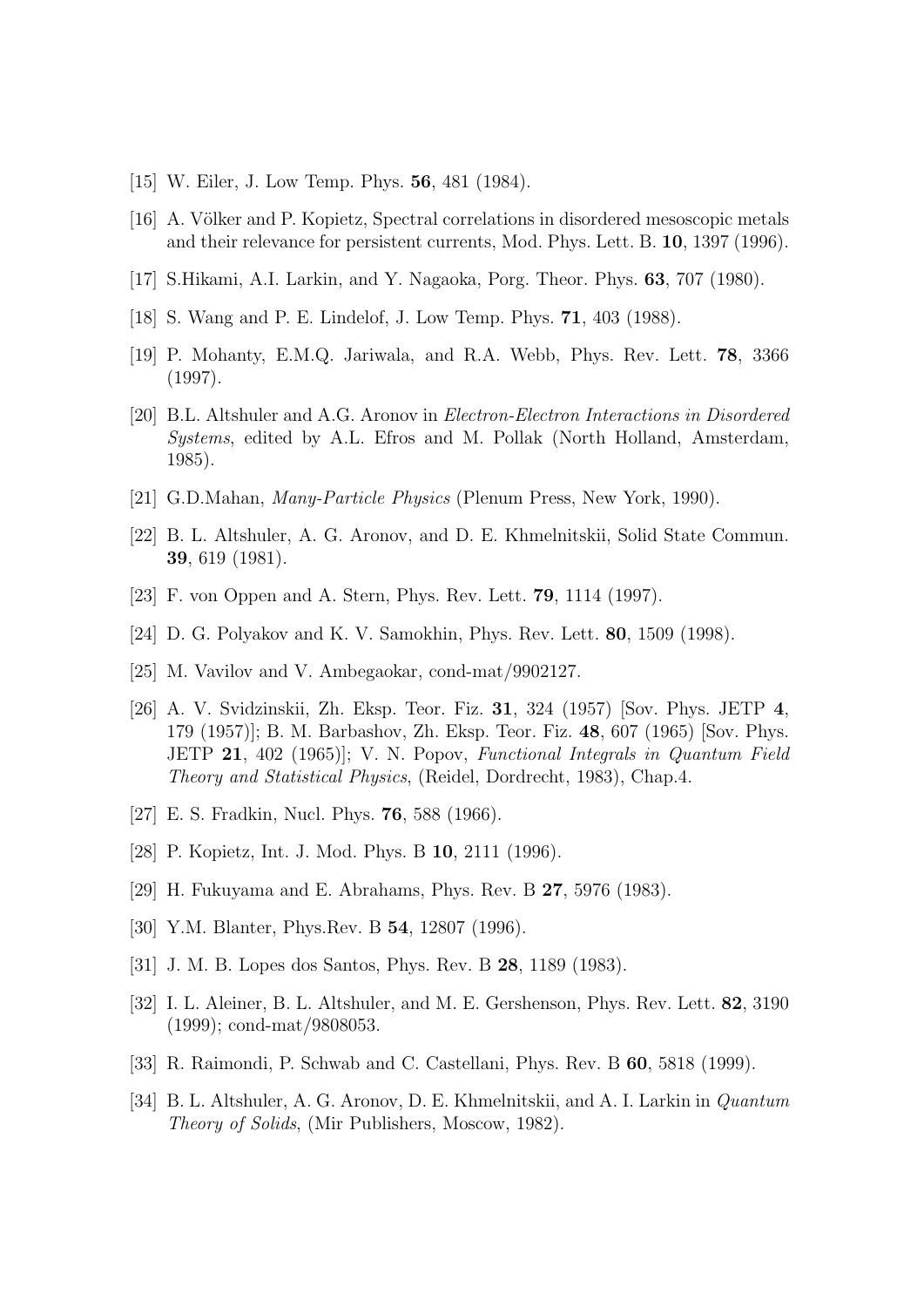- [35] P. Kopietz, Phys. Rev. Lett. **81**, 2120 (1998).
- <span id="page-135-1"></span>[36] See, for example, P. Kopietz, Bosonization of Interacting Fermions in Arbitrary Dimensions, (Springer, Berlin, 1997).
- <span id="page-135-4"></span>[37] Y. Imry, H. Fukuyama, and P. Schwab, Europhys. Lett. 47, 608 (1999).
- <span id="page-135-6"></span>[38] D.S. Golubev and A.D. Zaikin, Phys. Rev. B 59, 9195 (1999).
- [39] D.S. Golubev and A.D. Zaikin, cond-mat/9907494.
- [40] U. Sivan, Y. Imry and A.G. Aronov, Europhys. Lett. 28, 115 (1994).
- [41] See, for example, J. M. Ziman, Principles of the Theory of Solids, 2nd Edition, (Cambridge University Press, Cambridge, 1972).
- <span id="page-135-2"></span>[42] S. Wang and P. E. Lindelof, Phys. Rev. Lett. 59, 1156, (1987).
- <span id="page-135-7"></span>[43] B. L. Altshuler, M. E. Gershenson, and I. Aleiner, Physica E 3, 58 (1998).
- [44] R. A. Webb, P. Mohanty, E. M. Q. Jariwala, T. R. Stevenson, and A. G. Zharikov, preprint (1998).
- [45] A.B. Gougam, F. Pierre, H. Pothier, D. Esteve, and N.O. Birge, Proceedings of the LT-22 satellite conference "Electron Transport in Mesoscopic Systems", cond-mat/9912137.
- <span id="page-135-3"></span>[46] R. A. Webb et al., in Quantum Coherence and Decoherence, edited by K. Fujikawa and Y. A. Ono, (North Holland, 1998).
- [47] D. G. Polyakov and K. V. Samokhin, Phys. Rev. Lett. 80, 1509 (1998).
- <span id="page-135-5"></span>[48] A.Lorke, R.J. Luyken, A.O. Govorov, J.P. Kotthaus, J.M. Garcia, and P.M. Petroff, Phys. Rev. Lett 84, 2223 (2000).
- [49] F. Hund, Ann. Phys. (Leipzig)  $32$ , 102 (1938); M. Büttiker, Y. Imry, and R. Landauer, Phys. Lett. 96 A, 365 (1983).
- <span id="page-135-0"></span>[50] L. P. Lévy, G. Dolan, J. Dunsmuir, and H. Bouchiat, Phys. Rev. Lett. 64, 2074 (1990).
- [51] A. Kamenev, B. Reulet, H. Bouchiat, and Y. Gefen, Europhys. Lett. 28, 391 (1994).
- [52] N. Trivedi and D.A. Browne, Phys. Rev. B 38, 9581 (1988).
- [53] B. Reulet and H. Bouchiat, Phys. Rev. B 50, 2259 (1994).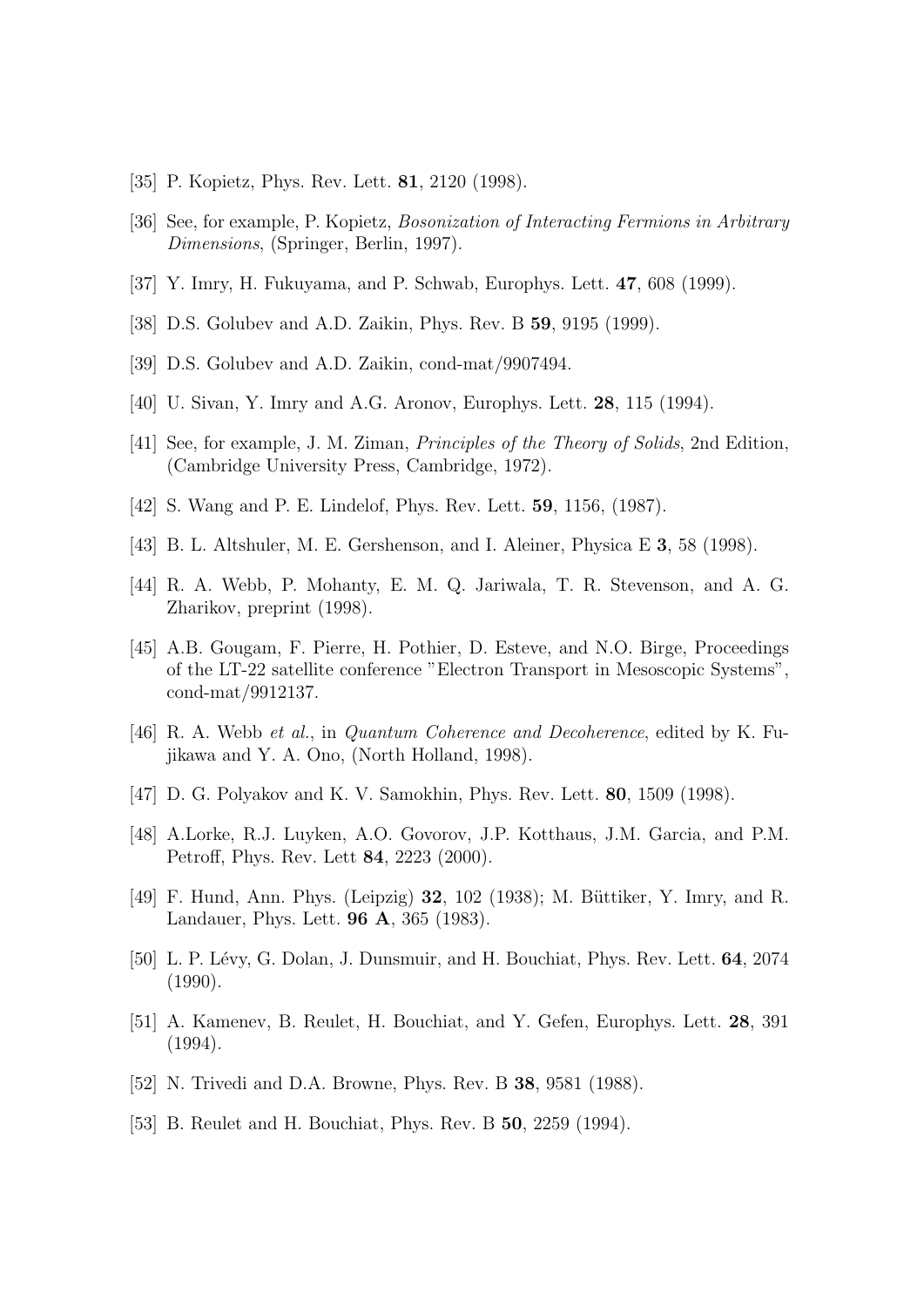- [54] J. Fricke and P. Kopietz, Phys. Rev. B 52, 2728 (1995); J. Fricke and P. Kopietz, cond-mat/9503078.
- <span id="page-136-12"></span>[55] P. Mohanty, E. M. Q. Jariwala, M. B. Ketchen, and R. A. Webb, in Quantum Coherence and Decoherence, edited by K. Fujikawa and Y. A. Ono (Elsevier, Amsterdam, 1996).
- <span id="page-136-0"></span>[56] V. E. Kravtsov and V. I. Yudson, Phys. Rev. Lett. 70, 210 (1993).
- <span id="page-136-1"></span>[57] A.G. Aronov, and V.E. Kravtsov, Phys. Rev. B 47, 13409 (1993).
- <span id="page-136-10"></span>[58] A. Schmid, Phys. Rev. Lett. **66**, 80 (1991).
- <span id="page-136-2"></span>[59] A. L. Altshuler, Y. Gefen, and Y. Imry, Phys. Rev. Lett. 66, 88 (1991).
- [60] V. I. Belinicher and B. I. Sturman, Usp. Fiz. Nauk 130, 130 (1980) [Sov. Phys. Usp. 23, 199 (1980)].
- [61] V. I. Fal'ko and D. E. Khmel'nitskii, Zh. Eksp. Teor. Fiz. 95, 186 (1989) [Sov. Phys. JETP 68, 186 (1989)]; V. I. Fal'ko, Europhys. Lett. 8, 785 (1989).
- [62] V. E. Kravtsov and V. I. Yudson, preprint cond-mat/9712149 (1997).
- [63] G. Baym, Lectures on Quantum Mechanics, (Benjamin, New York, 1969).
- [64] B.L.Altshuler und B.I.Shklovskii, Zh.Eksp.Teor.Fiz 91, 220 (1986).
- <span id="page-136-5"></span>[65] H.F. Cheung, K.Riedel und Y. Gefen, Phys. Rev. Lett 62, 587 (1989).
- <span id="page-136-11"></span>[66] V.E. Kravtsov and B.L. Altshuler, cond-mat/9910144.
- <span id="page-136-3"></span>[67] V. Ambegaokar and U. Eckern, Phys. Rev. Lett. 65, 381 (1990); ibid. 67, 3192 (1991).
- <span id="page-136-4"></span>[68] U. Eckern, Z. Phys. B **82**, 393 (1991).
- <span id="page-136-6"></span>[69] P. Kopietz, Phys. Rev. Lett. 70, 3123 (1993); 71, 306 (1993) (E).
- <span id="page-136-7"></span>[70] A. Völker and P. Kopietz, Screening of persistent currents in mesoscopic metal rings, Z. Phys. B 102, 545 (1997).
- <span id="page-136-9"></span>[71] D. Vollhardt and P. Wölfle, Phys. Rev. B 22, 4666 (1980).
- <span id="page-136-8"></span>[72] M. T. Béal-Monod and G. Montambaux, Phys. Rev. B 46, 7182 (1992).
- [73] K. B. Efetov, Phys. Rev. Lett. 76, 1908 (1996); Ya. M. Blanter and A. B. Mirlin, Phys. Rev. B 53, 12601 (1996); Phys. Rev. B 57, 4566 (1998).
- [74] J.K.Cullum und R.A.Willoughby, Lanczos Algorithms for Large Symmetric Eigenvalue Computations Vol. I & II (Birkhäuser, 1985).